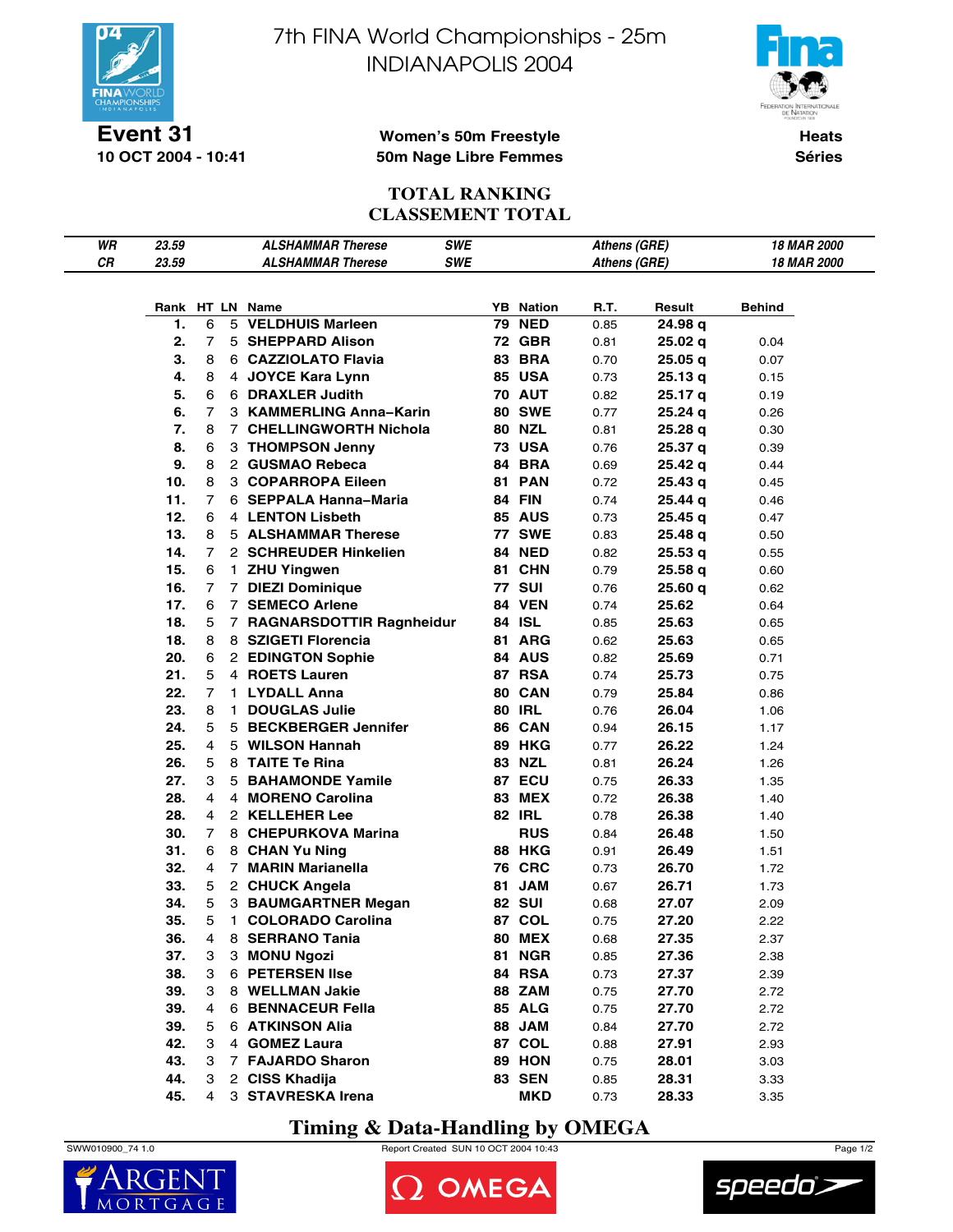



**Event 31 10 OCT 2004 − 10:41**

### **Women's 50m Freestyle 50m Nage Libre Femmes**

**Heats Séries**

## **TOTAL RANKING CLASSEMENT TOTAL**

| WR | 23.59 |                |                | <b>ALSHAMMAR Therese</b>       | <b>SWE</b> |    |                  | Athens (GRE) |            | <b>18 MAR 2000</b> |  |
|----|-------|----------------|----------------|--------------------------------|------------|----|------------------|--------------|------------|--------------------|--|
| СR | 23.59 |                |                | <b>ALSHAMMAR Therese</b>       | SWE        |    |                  | Athens (GRE) |            | 18 MAR 2000        |  |
|    |       |                |                |                                |            |    |                  |              |            |                    |  |
|    |       |                |                | Rank HT LN Name                |            |    | <b>YB</b> Nation | R.T.         | Result     | <b>Behind</b>      |  |
|    | 46.   | 2              | $\overline{4}$ | <b>MOSLEY Nina</b>             |            | 89 | <b>NMA</b>       | 0.73         | 28.40      | 3.42               |  |
|    | 47.   | 3              | 1.             | <b>ISENIA Nilshaira</b>        |            |    | <b>AHO</b>       | 0.89         | 28.83      | 3.85               |  |
|    | 48.   | $\mathcal{P}$  |                | 6 MORENO Katerine              |            |    | <b>74 BOL</b>    | 0.88         | 28.92      | 3.94               |  |
|    | 49.   | $\mathcal{P}$  |                | 3 GEORGEOS Natasha             |            |    | <b>87 LCA</b>    | 0.71         | 29.03      | 4.05               |  |
|    | 50.   | 2              |                | <b>PALMER-MARTIN Charlotte</b> |            |    | 88 LCA           | 0.85         | 29.58      | 4.60               |  |
|    | 51.   | $\mathcal{P}$  |                | 8 GONZALEZ Adriana             |            |    | <b>88 BOL</b>    | 0.81         | 29.60      | 4.62               |  |
|    | 52.   |                |                | 5 ERCOLANO Pina                |            | 90 | <b>KEN</b>       | 0.71         | 31.28      | 6.30               |  |
|    | 53.   |                |                | 6 ROMERO Ana                   |            |    | <b>ANG</b>       | 0.96         | 31.38      | 6.40               |  |
|    | 54.   | $\mathcal{P}$  | $\mathbf{1}$   | <b>NASSAR Zakia</b>            |            |    | <b>87 PLE</b>    | 0.85         | 32.45      | 7.47               |  |
|    | 55.   |                |                | 4 PRADHAN Runa                 |            |    | <b>84 NEP</b>    | 0.86         | 32.94      | 7.96               |  |
|    | 56.   |                | 7              | <b>NAKIDDU Nana Jaqueline</b>  |            |    | 86 UGA           | 0.92         | 35.85      | 10.87              |  |
|    |       | $\mathcal{P}$  | 5              | <b>MONU Uche</b>               |            | 89 | <b>NGR</b>       |              | <b>DNS</b> |                    |  |
|    |       | 4              |                | <b>LEE Nam Eun</b>             |            | 89 | <b>KOR</b>       |              | <b>DNS</b> |                    |  |
|    |       | $\overline{7}$ |                | 4 BRAND Heather                |            | 82 | ZIM              |              | <b>DNS</b> |                    |  |
|    |       |                |                | 1 LI Ji                        |            |    | 86 CHN           |              | <b>DSQ</b> |                    |  |
|    |       |                |                | 3 NAKITANDA Aya Olivia         |            |    | 84 UGA           |              | <b>DSQ</b> |                    |  |

## **Timing & Data-Handling by OMEGA**

SWW010900\_74 1.0 Report Created SUN 10 OCT 2004 10:43 Page 2/2





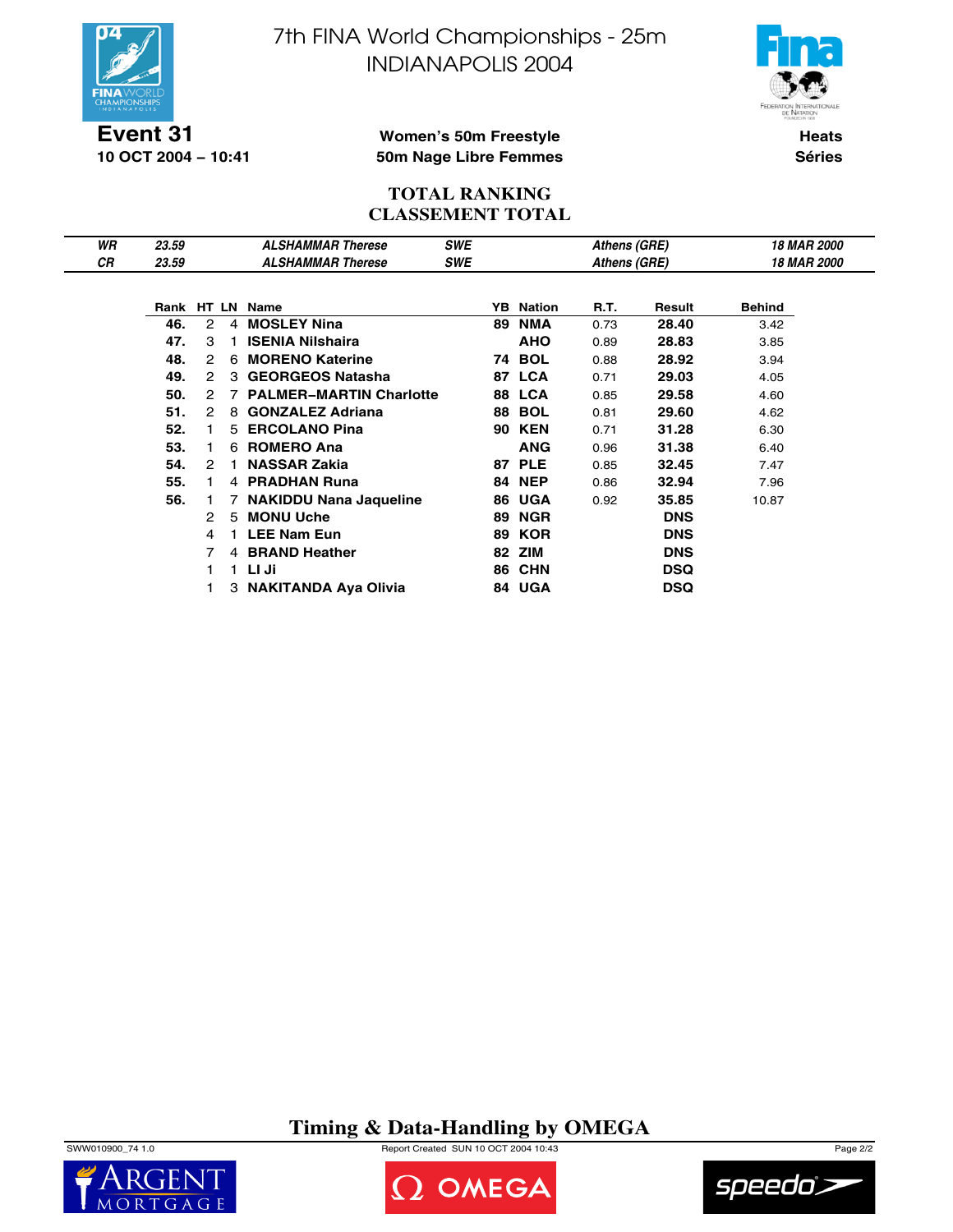



**Semifinals Demi-Finales**

### **Event 231 10 OCT 2004 - 19:46**

### **Women's 50m Freestyle 50m Nage Libre Femmes**

### **TOTAL RANKING CLASSEMENT TOTAL**

| WR | 23.59 |                      |                      | <b>ALSHAMMAR Therese</b>     | <b>SWE</b> |    |                  | Athens (GRE) |                    | <b>18 MAR 2000</b>        |  |
|----|-------|----------------------|----------------------|------------------------------|------------|----|------------------|--------------|--------------------|---------------------------|--|
| СR | 23.59 |                      |                      | <b>ALSHAMMAR Therese</b>     | <b>SWE</b> |    |                  | Athens (GRE) |                    | <i><b>18 MAR 2000</b></i> |  |
|    |       |                      |                      |                              |            |    |                  |              |                    |                           |  |
|    |       |                      |                      | Rank HT LN Name              |            |    | <b>YB</b> Nation | R.T.         | Result             | <b>Behind</b>             |  |
|    | 1.    |                      |                      | 2 COPARROPA Eileen           |            |    | <b>81 PAN</b>    | 0.70         | 24.59 <sub>q</sub> |                           |  |
|    | 2.    | 2                    |                      | 4 VELDHUIS Marleen           |            |    | <b>79 NED</b>    | 0.85         | 24.64 g            | 0.05                      |  |
|    | 3.    | 2                    |                      | <b>ALSHAMMAR Therese</b>     |            |    | <b>77 SWE</b>    | 0.79         | 24.70 g            | 0.11                      |  |
|    | 4.    |                      |                      | 4 SHEPPARD Alison            |            | 72 | <b>GBR</b>       | 0.87         | 24.77 g            | 0.18                      |  |
|    | 5.    |                      |                      | <b>7 LENTON Lisbeth</b>      |            | 85 | <b>AUS</b>       | 0.77         | 24.78 g            | 0.19                      |  |
|    | 6.    | 2                    |                      | 5 CAZZIOLATO Flavia          |            |    | <b>83 BRA</b>    | 0.71         | 24.84 g            | 0.25                      |  |
|    | 7.    |                      | 5                    | <b>JOYCE Kara Lynn</b>       |            | 85 | <b>USA</b>       | 0.71         | 24.92 g            | 0.33                      |  |
|    | 8.    | 1                    |                      | 6 THOMPSON Jenny             |            |    | <b>73 USA</b>    | 0.76         | 24.93 <sub>q</sub> | 0.34                      |  |
|    | 9.    |                      | 3                    | <b>KAMMERLING Anna-Karin</b> |            |    | <b>80 SWE</b>    | 0.77         | 24.94              | 0.35                      |  |
|    | 10.   | 2                    | 3                    | <b>DRAXLER Judith</b>        |            |    | <b>70 AUT</b>    | 0.78         | 25.12              | 0.53                      |  |
|    | 11.   | 2                    |                      | 6 CHELLINGWORTH Nichola      |            | 80 | <b>NZL</b>       | 0.77         | 25.25              | 0.66                      |  |
|    | 12.   | 1                    |                      | <b>SCHREUDER Hinkelien</b>   |            | 84 | <b>NED</b>       | 0.86         | 25.33              | 0.74                      |  |
|    | 12.   | 1                    | 8                    | <b>DIEZI Dominique</b>       |            |    | <b>77 SUI</b>    | 0.77         | 25.33              | 0.74                      |  |
|    | 14.   | 2                    | $\mathbf{2}^{\circ}$ | <b>GUSMAO Rebeca</b>         |            |    | 84 BRA           | 0.66         | 25.34              | 0.75                      |  |
|    | 15.   | $\mathbf{2}^{\circ}$ | 8                    | <b>ZHU Yingwen</b>           |            | 81 | <b>CHN</b>       | 0.77         | 25.38              | 0.79                      |  |
|    | 16.   | 2                    |                      | <b>SEPPALA Hanna-Maria</b>   |            |    | <b>84 FIN</b>    | 0.77         | 25.42              | 0.83                      |  |

**Timing & Data-Handling by OMEGA**

SWW010200\_74 1.0 Report Created SUN 10 OCT 2004 19:53 Page 1/1





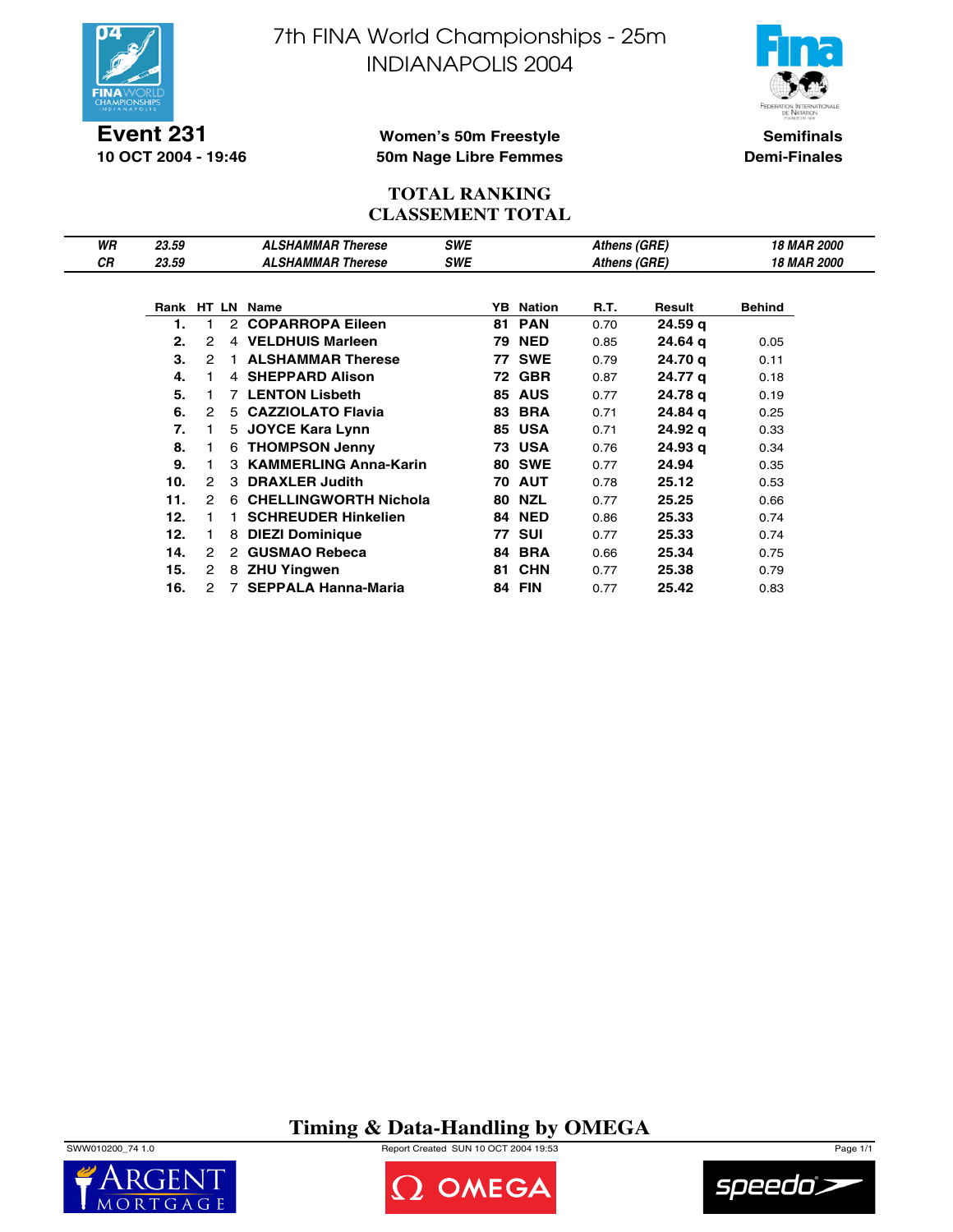



**Event 131 11 OCT 2004 - 20:17**

### **Women's 50m Freestyle 50m Nage Libre Femmes**

**Finals Finales**

## **FINAL RESULTS CLASSEMENT FINALES**

| WR        | 23.59        |                | <b>ALSHAMMAR Therese</b> | <b>SWE</b> |                  | Athens (GRE) |        | <b>18 MAR 2000</b> |
|-----------|--------------|----------------|--------------------------|------------|------------------|--------------|--------|--------------------|
| <b>CR</b> | 23.59        |                | <b>ALSHAMMAR Therese</b> | <b>SWE</b> |                  | Athens (GRE) |        | <b>18 MAR 2000</b> |
|           |              |                |                          |            |                  |              |        |                    |
|           |              |                | <b>Rank LN Name</b>      |            | <b>YB</b> Nation | <b>R.T.</b>  | Result | <b>Behind</b>      |
|           | <b>FINAL</b> |                | 5 VELDHUIS Marleen       |            | <b>79 NED</b>    | 0.86         | 24.41  |                    |
|           |              | 2 <sup>1</sup> | 2 LENTON Lisbeth         |            | <b>85 AUS</b>    | 0.75         | 24.54  | 0.13               |
|           |              | 3.             | 3 ALSHAMMAR Therese      |            | <b>77 SWE</b>    | 0.78         | 24.63  | 0.22               |
|           |              | 4.             | 4 COPARROPA Eileen       |            | <b>81 PAN</b>    | 0.72         | 24.65  | 0.24               |
|           |              | 4.             | <b>CAZZIOLATO Flavia</b> |            | <b>83 BRA</b>    | 0.70         | 24.65  | 0.24               |
|           |              | 6.             | 6 SHEPPARD Alison        |            | <b>72 GBR</b>    | 0.78         | 24.68  | 0.27               |
|           |              | 7.             | 8 THOMPSON Jenny         |            | <b>73 USA</b>    | 0.73         | 24.76  | 0.35               |
|           |              | 8.             | <b>JOYCE Kara Lynn</b>   |            | <b>85 USA</b>    | 0.73         | 24.92  | 0.51               |

# **Timing & Data-Handling by OMEGA**

SWW010100\_73 1.0 Report Created MON 11 OCT 2004 20:20 Page 1/1





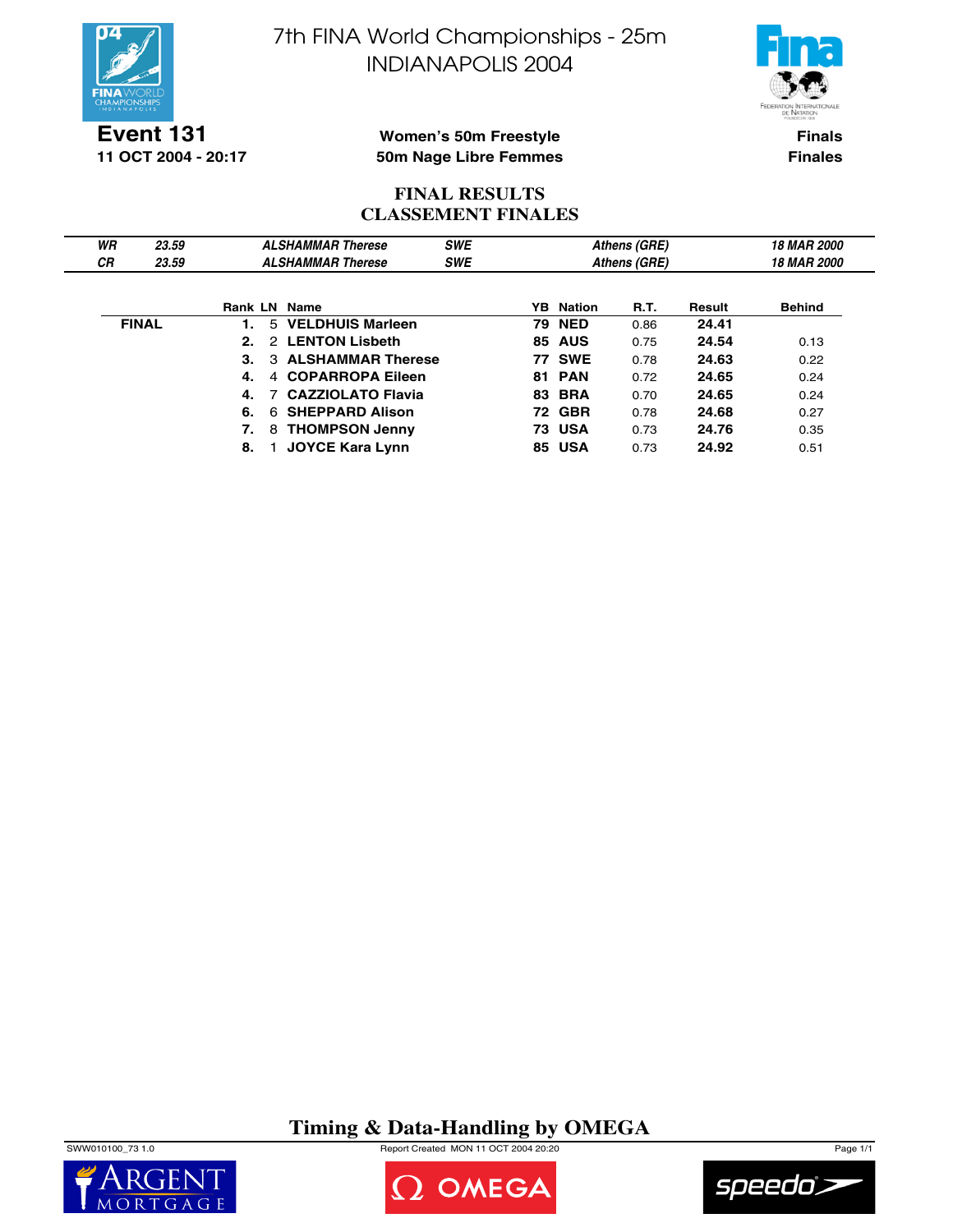

**Event 11 8 OCT 2004 - 09:30** 7th FINA World Championships - 25m INDIANAPOLIS 2004



**Women's 100m Freestyle 100m Nage Libre Femmes**

**Heats Séries**

## **TOTAL RANKING CLASSEMENT TOTAL**

| WR |     | 52.17          |              | <b>ALSHAMMAR Therese</b>                     | SWE        |                  |      | Athens (GRE) |         | 17 MAR 2000  |
|----|-----|----------------|--------------|----------------------------------------------|------------|------------------|------|--------------|---------|--------------|
| CR |     | 52.17          |              | <b>ALSHAMMAR Therese</b>                     | <b>SWE</b> |                  |      | Athens (GRE) |         | 17 MAR 2000  |
|    |     |                |              |                                              |            |                  |      |              |         |              |
|    |     |                |              | Rank HT LN Name                              |            | <b>YB</b> Nation | R.T. | 50m          | Result  | Behind       |
|    | 1.  | 7              |              | 5 VELDHUIS Marleen                           |            | <b>79 NED</b>    | 0.83 | 26.29        | 54.74 q |              |
|    | 2.  | $\overline{7}$ |              | 4 LENTON Lisbeth                             |            | 85 AUS           | 0.73 | 26.27        | 54.75 q | 0.01         |
|    | 3.  | 6              |              | 3 REESE Shayne                               |            | 82 AUS           | 0.82 | 26.30        | 54.81 q | 0.07         |
|    | 4.  | 5              |              | 5 SEPPALA Hanna-Maria                        |            | <b>84 FIN</b>    | 0.75 | 26.71        | 54.90 q | 0.16         |
|    | 5.  | 5              |              | 3 LILLHAGE Josefin                           |            | <b>80 SWE</b>    | 0.78 | 26.69        | 54.99 q | 0.25         |
|    | 6.  | $\overline{7}$ | $\mathbf{1}$ | <b>ROETS Lauren</b>                          |            | 87 RSA           | 0.70 | 26.42        | 55.10 q | 0.36         |
|    | 7.  | 6              |              | 5 SJOBERG Johanna                            |            | <b>78 SWE</b>    | 0.87 | 26.81        | 55.21q  | 0.47         |
|    | 8.  | $\overline{7}$ |              | 3 POPCHANKA Alena                            |            | <b>79 BLR</b>    | 0.73 | 27.03        | 55.22 q | 0.48         |
|    | 8.  | $\overline{7}$ |              | 6 BENKO Lindsay                              |            | <b>76 USA</b>    | 0.74 | 26.76        | 55.22q  | 0.48         |
|    | 10. | 1              |              | 7 ZHU Yingwen                                | 81         | <b>CHN</b>       | 0.75 | 26.76        | 55.24 q | 0.50         |
|    | 11. | 5              |              | 4 JOYCE Kara Lynn                            |            | 85 USA           | 0.70 | 26.98        | 55.25q  |              |
|    | 12. | 6              |              | 6 GROOT Chantal                              |            | <b>82 NED</b>    | 0.79 | 26.80        |         | 0.51<br>0.60 |
|    | 13. | 5              |              | 6 GUSMAO Rebeca                              |            | 84 BRA           |      |              | 55.34 q |              |
|    | 13. | 6              |              |                                              |            | <b>77 SUI</b>    | 0.68 | 26.79        | 55.45 q | 0.71         |
|    | 15. | 5              |              | 7 DIEZI Dominique<br>7 CHELLINGWORTH Nichola |            | <b>80 NZL</b>    | 0.78 | 26.53        | 55.45 q | 0.71         |
|    |     |                |              |                                              |            |                  | 0.80 | 27.24        | 55.71 q | 0.97         |
|    | 16. | 5              |              | 2 SZIGETI Florencia                          |            | 81 ARG           | 0.60 | 27.00        | 55.77 q | 1.03         |
|    | 17. | 4              |              | 2 RAGNARSDOTTIR Ragnheidur                   |            | 84 ISL           | 0.77 | 27.12        | 55.97   | 1.23         |
|    | 18. | 7              |              | 2 NETO DE JESUS Flavia                       |            | 82 BRA           | 0.69 | 27.06        | 55.99   | 1.25         |
|    | 19. | 5              | 1.           | <b>LYDALL Anna</b>                           |            | 80 CAN           | 0.80 | 27.21        | 56.27   | 1.53         |
|    | 20. | 6              | 1            | <b>DOUGLAS Julie</b>                         |            | <b>80 IRL</b>    | 0.76 | 27.39        | 56.29   | 1.55         |
|    | 21. | 6              |              | 2 LI Ji                                      |            | 86 CHN           | 0.86 | 27.30        | 56.32   | 1.58         |
|    | 22. | 7              | $7^{\circ}$  | <b>BECK BERGER Jennifer</b>                  |            | 86 CAN           | 0.76 | 27.05        | 56.46   | 1.72         |
|    | 23. | 5              |              | 8 WILSON Hannah                              |            | 89 HKG           | 0.72 | 27.20        | 56.62   | 1.88         |
|    | 24. | 6              |              | 8 CATHERWOOD Sarah                           |            | <b>80 NZL</b>    | 0.79 | 27.67        | 56.67   | 1.93         |
|    | 25. | 4              |              | 4 SEMECO Arlene                              |            | 84 VEN           | 0.71 | 27.48        | 56.82   | 2.08         |
|    | 26. | 7              |              | 8 CHUCK Angela                               |            | 81 JAM           | 0.70 | 27.62        | 57.07   | 2.33         |
|    | 27. | 4              |              | 3 KELLEHER Lee                               |            | <b>82 IRL</b>    | 0.70 | 27.56        | 57.31   | 2.57         |
|    | 28. | $\mathbf{2}$   |              | 4 BAHAMONDE Yamile                           |            | 87 ECU           | 0.74 | 27.93        | 57.32   | 2.58         |
|    | 29. | $\overline{4}$ |              | 8 PETERSEN IIse                              |            | 84 RSA           | 0.72 | 27.89        | 58.01   | 3.27         |
|    | 30. | 3              |              | 3 MORENO Carolina                            |            | <b>83 MEX</b>    | 0.68 | 28.21        | 58.13   | 3.39         |
|    | 31. | 4              |              | 6 CHEPURKOVA Marina                          |            | <b>RUS</b>       | 0.83 | 27.57        | 58.26   | 3.52         |
|    | 32. | 3              |              | 8 MILLET Nisha                               |            | <b>82 IND</b>    | 0.83 | 28.72        | 58.55   | 3.81         |
|    | 33. | 4              |              | 7 SERRANO Tania                              |            | <b>80 MEX</b>    | 0.65 | 28.44        | 58.59   | 3.85         |
|    | 34. | 3              |              | 2 MARIN Marianella                           |            | <b>76 CRC</b>    | 0.79 | 28.35        | 58.93   | 4.19         |
|    | 35. | 3              |              | 7 BENNACEUR Fella                            |            | 85 ALG           | 0.77 | 28.69        | 59.24   | 4.50         |
|    | 35. | 4              |              | 5 ATKINSON Alia                              |            | 88 JAM           | 0.79 | 28.15        | 59.24   | 4.50         |
|    | 37. | 4              | 1.           | <b>CHAN Yu Ning</b>                          |            | <b>88 HKG</b>    | 0.88 | 27.79        | 59.28   | 4.54         |
|    | 38. | $\overline{c}$ |              | 2 WELLMAN Jakie                              |            | 88 ZAM           | 0.74 | 28.59        | 59.84   | 5.10         |
|    | 39. | 3              | 4            | <b>DUGUET Paola</b>                          |            | 87 COL           | 0.82 | 29.30        | 1:00.16 | 5.42         |
|    | 40. | 2              |              | 5 IYENGAR Ambica                             |            | <b>86 IND</b>    | 0.79 | 29.57        | 1:00.20 | 5.46         |
|    | 41. | $\mathbf{2}$   |              | 3 FAJARDO Sharon                             |            | 89 HON           | 0.67 | 29.13        | 1:00.80 | 6.06         |
|    | 42. | $\overline{c}$ |              | 6 MONU Ngozi                                 |            | <b>81 NGR</b>    | 0.90 | 29.34        | 1:01.51 | 6.77         |
|    | 43. | $\overline{c}$ |              | 7 GEORGEOS Natasha                           |            | 87 LCA           | 0.69 | 29.79        | 1:01.54 | 6.80         |
|    | 44. | 3              | 1            | <b>GOMEZ Laura</b>                           |            | 87 COL           | 0.91 | 29.24        | 1:01.85 | 7.11         |
|    | 45. | 3              |              | 5 CISS Khadija                               |            | <b>83 SEN</b>    | 0.92 | 30.32        | 1:02.68 | 7.94         |

# **Timing & Data-Handling by OMEGA**

SWW011900\_74 1.0 Report Created FRI 8 OCT 2004 9:45 Page 1/2

OMEGA

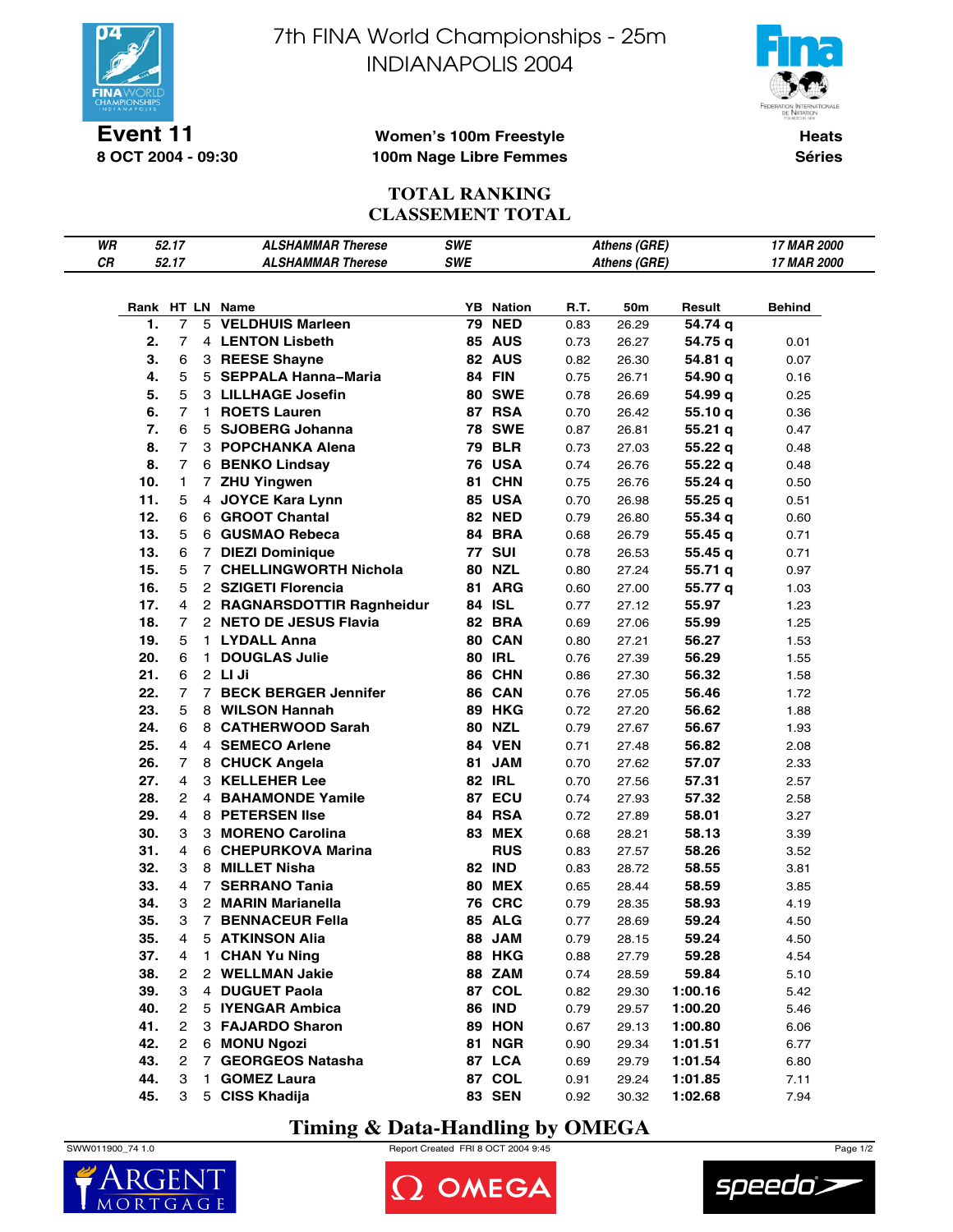

**8 OCT 2004 − 09:30**

7th FINA World Championships - 25m INDIANAPOLIS 2004



## **Women's 100m Freestyle 100m Nage Libre Femmes**

**Heats Séries**

## **TOTAL RANKING CLASSEMENT TOTAL**

| WR |            | 52.17         |   | <b>ALSHAMMAR Therese</b>  | <b>SWE</b> |               |      | Athens (GRE) |            | <b>17 MAR 2000</b> |
|----|------------|---------------|---|---------------------------|------------|---------------|------|--------------|------------|--------------------|
| СR |            | 52.17         |   | <b>ALSHAMMAR Therese</b>  | <b>SWE</b> |               |      | Athens (GRE) |            | <b>17 MAR 2000</b> |
|    |            |               |   |                           |            |               |      |              |            |                    |
|    | Rank HT LN |               |   | Name                      | YB.        | <b>Nation</b> | R.T. | 50m          | Result     | <b>Behind</b>      |
|    | 46.        | $\mathcal{P}$ |   | <b>MOSLEY Nina</b>        | 89         | <b>NMA</b>    | 0.76 | 30.67        | 1:03.11    | 8.37               |
|    | 47.        |               |   | 4 PALMER-MARTIN Charlotte |            | <b>88 LCA</b> | 0.87 | 30.31        | 1:03.36    | 8.62               |
|    | 48.        |               |   | 3 GONZALEZ Adriana        |            | <b>88 BOL</b> | 0.80 | 30.85        | 1:03.58    | 8.84               |
|    | 49.        |               |   | 5 POUJOL Karen Lizeth     | 88         | <b>HON</b>    | 0.86 | 31.37        | 1:05.37    | 10.63              |
|    | 50.        |               | 6 | <b>ROMERO Ana</b>         |            | <b>ANG</b>    | 0.74 | 32.03        | 1:06.69    | 11.95              |
|    | 51.        |               |   | 2 ERCOLANO Pina           |            | <b>90 KEN</b> | 0.77 | 32.93        | 1:09.56    | 14.82              |
|    |            | 2             | 8 | <b>MONU Uche</b>          |            | <b>89 NGR</b> |      |              | <b>DNS</b> |                    |
|    |            | 3             |   | 6 LEE Nam Eun             |            | <b>89 KOR</b> |      |              | <b>DNS</b> |                    |
|    |            | 6             | 4 | <b>BRAND Heather</b>      |            | 82 ZIM        |      |              | <b>DNS</b> |                    |

**Timing & Data-Handling by OMEGA**

SWW011900\_74 1.0 Report Created FRI 8 OCT 2004 9:45 Page 2/2





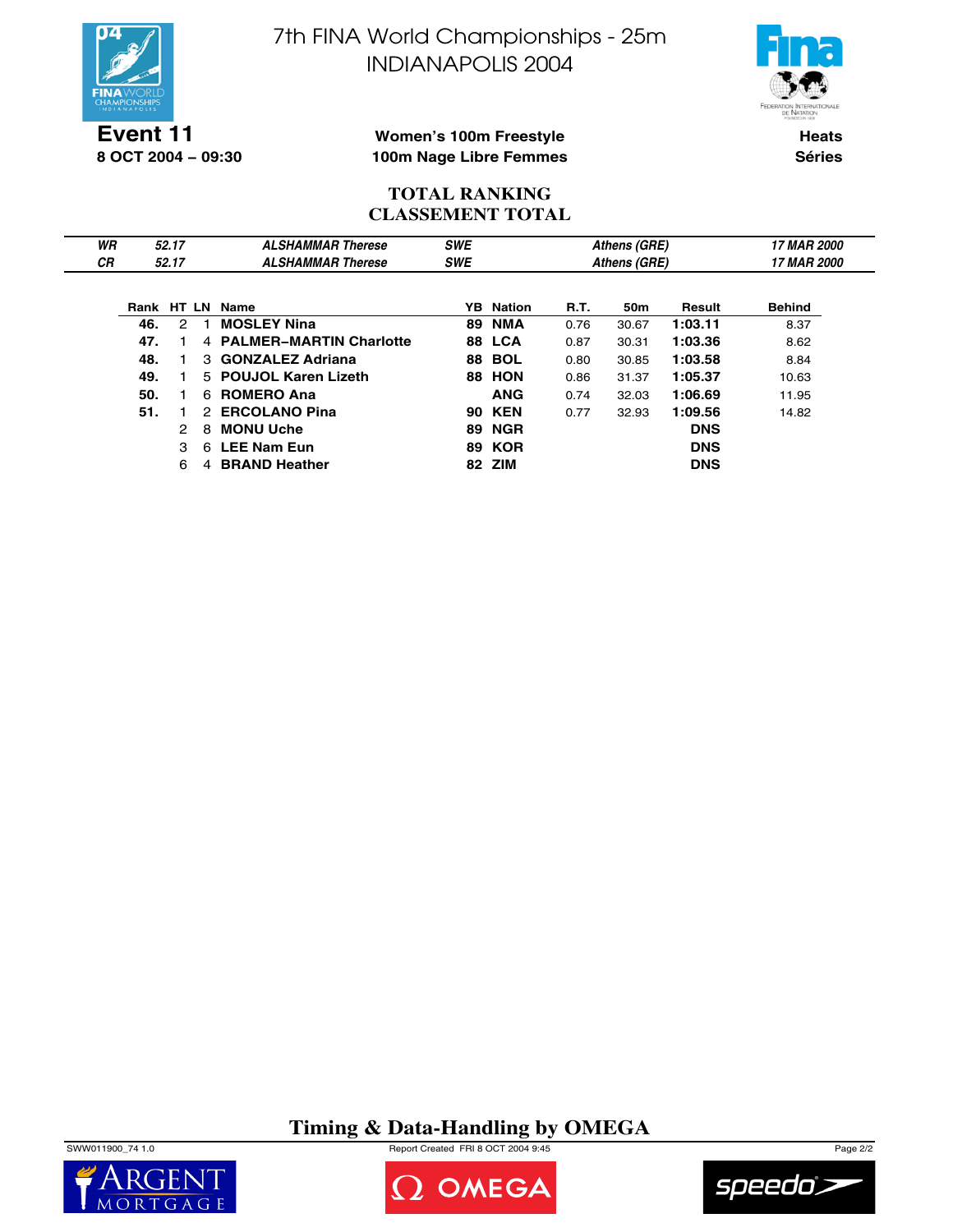

**Event 211 8 OCT 2004 - 19:12** 7th FINA World Championships - 25m INDIANAPOLIS 2004



**Semifinals Demi-Finales**

### **Women's 100m Freestyle 100m Nage Libre Femmes**

### **TOTAL RANKING CLASSEMENT TOTAL**

| WR |     | 52.17                |                      | <b>ALSHAMMAR Therese</b>     | <b>SWE</b> |                  |      | Athens (GRE)    |         | 17 MAR 2000   |
|----|-----|----------------------|----------------------|------------------------------|------------|------------------|------|-----------------|---------|---------------|
| СR |     | 52.17                |                      | <b>ALSHAMMAR Therese</b>     | <b>SWE</b> |                  |      | Athens (GRE)    |         | 17 MAR 2000   |
|    |     |                      |                      |                              |            |                  |      |                 |         |               |
|    |     |                      |                      | Rank HT LN Name              |            | <b>YB</b> Nation | R.T. | 50 <sub>m</sub> | Result  | <b>Behind</b> |
|    | 1.  | 1                    | $\overline{4}$       | <b>LENTON Lisbeth</b>        | 85         | <b>AUS</b>       | 0.85 | 25.38           | 53.53q  |               |
|    | 2.  | 2                    | 4                    | <b>VELDHUIS Marleen</b>      | 79         | <b>NED</b>       | 0.86 | 25.91           | 54.05 q | 0.52          |
|    | 3.  | 2                    |                      | 3 LILLHAGE Josefin           | 80         | <b>SWE</b>       | 0.81 | 26.45           | 54.12 g | 0.59          |
|    | 4.  | $\overline{2}$       | 7                    | <b>JOYCE Kara Lynn</b>       | 85         | <b>USA</b>       | 0.73 | 26.39           | 54.51 q | 0.98          |
|    | 5.  |                      | 5                    | <b>SEPPALA Hanna-Maria</b>   | 84         | <b>FIN</b>       | 0.76 | 26.32           | 54.71 q | 1.18          |
|    | 6.  | 2                    | 2                    | <b>BENKO Lindsay</b>         | 76         | <b>USA</b>       | 0.79 | 26.85           | 54.76 g | 1.23          |
|    | 7.  |                      |                      | <b>GROOT Chantal</b>         | 82         | <b>NED</b>       | 0.87 | 26.66           | 54.89 g | 1.36          |
|    | 8.  |                      | 6                    | <b>POPCHANKA Alena</b>       | 79         | <b>BLR</b>       | 0.74 | 26.80           | 54.92 g | 1.39          |
|    | 9.  | $\mathbf{2}^{\circ}$ | 5                    | <b>REESE Shayne</b>          |            | 82 AUS           | 0.85 | 26.44           | 55.00   | 1.47          |
|    | 10. | 2                    |                      | <b>GUSMAO Rebeca</b>         | 84         | <b>BRA</b>       | 0.71 | 26.58           | 55.10   | 1.57          |
|    | 11. | 1.                   | 8                    | <b>SZIGETI Florencia</b>     | 81         | <b>ARG</b>       | 0.62 | 26.77           | 55.19   | 1.66          |
|    | 12. | 2                    | 8                    | <b>CHELLINGWORTH Nichola</b> | 80         | <b>NZL</b>       | 0.80 | 26.57           | 55.23   | 1.70          |
|    | 13. |                      | $\mathbf{2}^{\circ}$ | <b>ZHU Yingwen</b>           | 81         | <b>CHN</b>       | 0.75 | 26.71           | 55.28   | 1.75          |
|    | 14. | 1.                   | 3                    | <b>ROETS Lauren</b>          | 87         | <b>RSA</b>       | 0.69 | 26.10           | 55.47   | 1.94          |
|    | 15. | 2                    | 6                    | <b>SJOBERG Johanna</b>       |            | <b>78 SWE</b>    | 0.88 | 26.60           | 55.50   | 1.97          |
|    | 16. |                      |                      | <b>DIEZI Dominique</b>       | 77         | <b>SUI</b>       | 0.78 | 26.33           | 55.52   | 1.99          |

**Timing & Data-Handling by OMEGA**

SWW011200\_74 1.0 Report Created FRI 8 OCT 2004 19:20 Page 1/1





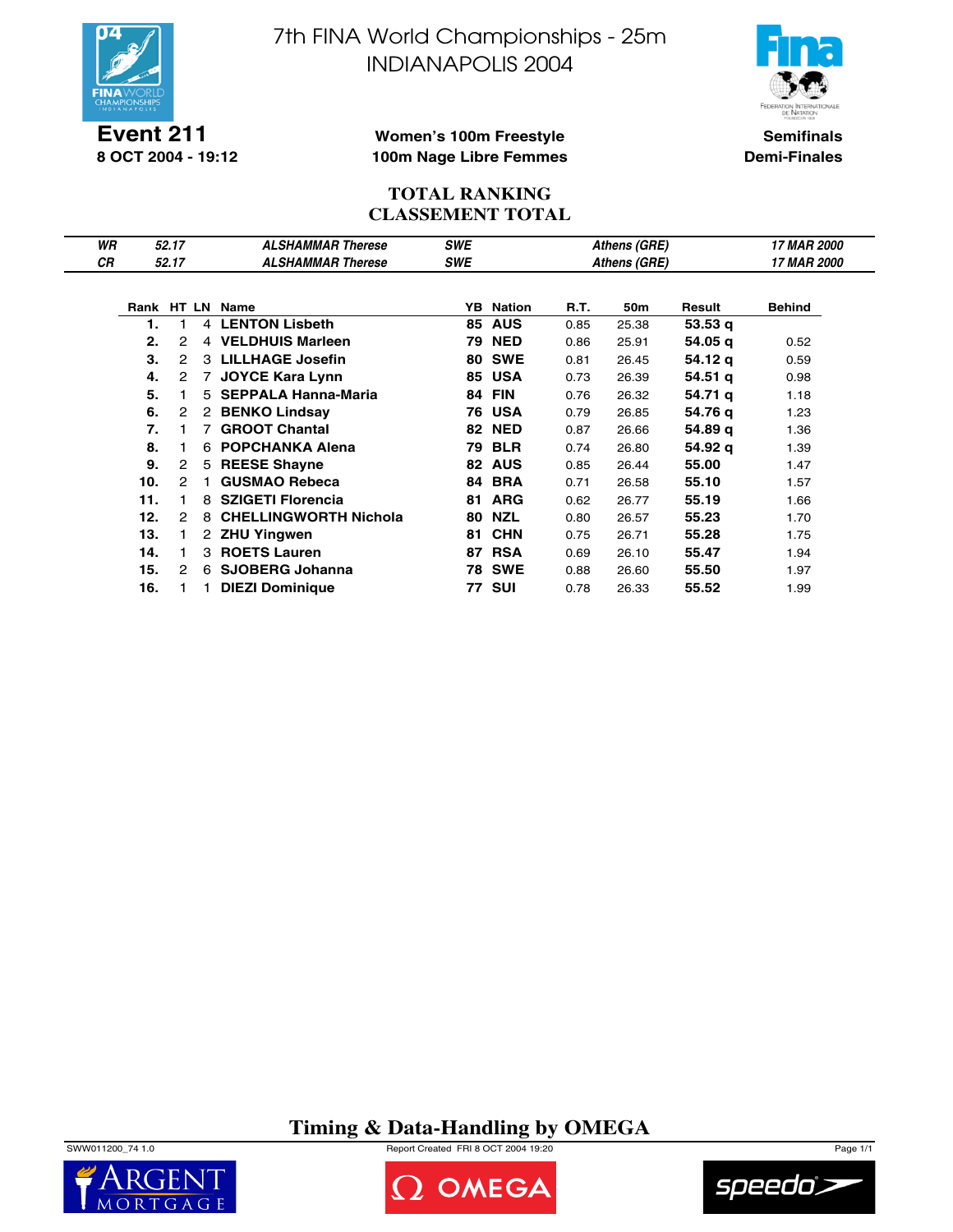



**Event 111 9 OCT 2004 - 19:01**

**Women's 100m Freestyle 100m Nage Libre Femmes**

**Finals Finales**

## **FINAL RESULTS CLASSEMENT FINALES**

| WR           | 52.17        | <b>ALSHAMMAR Therese</b>    | <b>SWE</b> |    |                  | Athens (GRE) |                 |        | <b>17 MAR 2000</b> |
|--------------|--------------|-----------------------------|------------|----|------------------|--------------|-----------------|--------|--------------------|
| СR           | 52.17        | <b>ALSHAMMAR Therese</b>    | <b>SWE</b> |    |                  | Athens (GRE) |                 |        | <b>17 MAR 2000</b> |
|              |              |                             |            |    |                  |              |                 |        |                    |
|              | Rank LN Name |                             |            |    | <b>YB</b> Nation | <b>R.T.</b>  | 50 <sub>m</sub> | Result | <b>Behind</b>      |
| <b>FINAL</b> |              | 4 LENTON Lisbeth            |            |    | <b>85 AUS</b>    | 0.92         | 25.29           | 52.67  |                    |
|              | 2.           | 3 LILLHAGE Josefin          |            |    | <b>80 SWE</b>    | 0.77         | 26.02           | 53.56  | 0.89               |
|              | 3.           | 5 VELDHUIS Marleen          |            | 79 | <b>NED</b>       | 0.82         | 25.61           | 53.88  | 1.21               |
|              | 4.           | 6 JOYCE Kara Lynn           |            |    | 85 USA           | 0.74         | 26.35           | 54.09  | 1.42               |
|              | 5.           | 2 SEPPALA Hanna-Maria       |            | 84 | FIN              | 0.76         | 26.13           | 54.39  | 1.72               |
|              | 6.           | <b>POPCHANKA Alena</b><br>8 |            | 79 | <b>BLR</b>       | 0.70         | 26.36           | 54.50  | 1.83               |
|              | 7.           | <b>GROOT Chantal</b>        |            |    | <b>82 NED</b>    | 0.86         | 26.19           | 54.93  | 2.26               |
|              | 8.           | <b>BENKO Lindsay</b>        |            |    | <b>76 USA</b>    | 0.74         | 26.53           | 54.94  | 2.27               |

## **Timing & Data-Handling by OMEGA**

SWW011100\_73 1.0 Report Created SAT 9 OCT 2004 19:04 Page 1/1





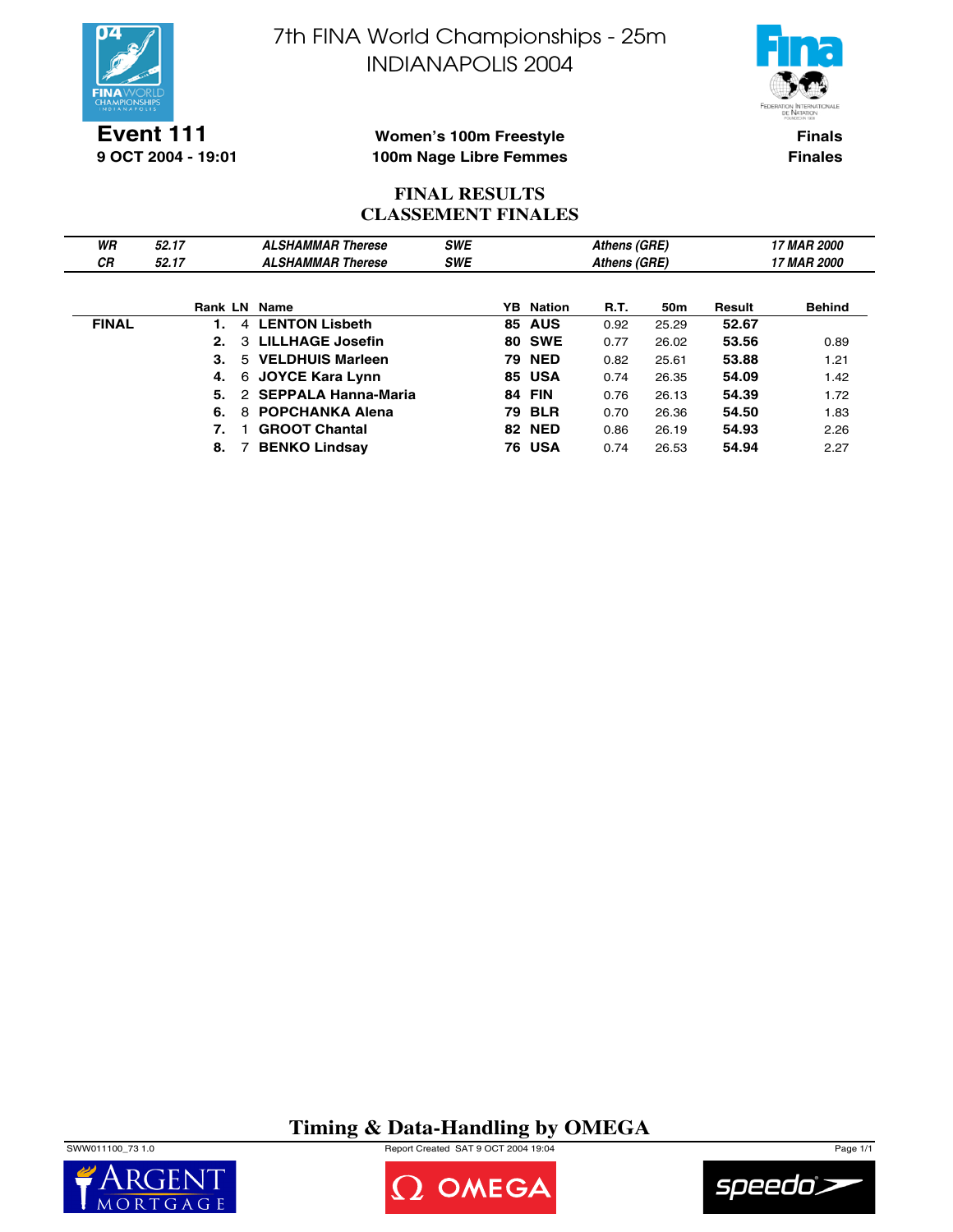

**11 OCT 2004 - 10:28**

7th FINA World Championships - 25m INDIANAPOLIS 2004



**Heats Séries**

### **Women's 200m Freestyle 200m Nage Libre Femmes**

### **TOTAL RANKING CLASSEMENT TOTAL**

| WR         |                     |                | 1:54.04         | <b>BENKO Lindsay</b>            |    | <b>USA</b>               |      |       | <b>Moscow (RUS)</b> |         |                          | 7 APR 2002 |
|------------|---------------------|----------------|-----------------|---------------------------------|----|--------------------------|------|-------|---------------------|---------|--------------------------|------------|
| CR         |                     |                | 1:54.04         | <b>BENKO Lindsay</b>            |    | <b>USA</b>               |      |       | <b>Moscow (RUS)</b> |         |                          | 7 APR 2002 |
|            |                     |                |                 |                                 |    |                          |      |       |                     |         |                          |            |
|            |                     |                | Rank HT LN Name |                                 | YB | <b>Nation</b>            | R.T. | 50m   | 100m                | 150m    | Result                   | Behind     |
| 1.         | 5                   | 4              |                 | <b>LILLHAGE Josefin</b>         | 80 | <b>SWE</b>               | 0.88 | 27.82 | 57.74               | 1:28.04 | $1:58.07$ q              |            |
| 2.         | 4                   |                |                 | 4 BENKO Lindsay                 |    | <b>76 USA</b>            | 0.92 | 28.23 | 58.25               | 1:28.67 | 1:58.60q                 | 0.53       |
| 3.         | 5                   |                |                 | 7 VOLLMER Dana                  | 87 | <b>USA</b>               | 0.75 | 27.71 | 57.70               | 1:28.16 | 1:58.86q                 | 0.79       |
| 4.         | 4                   | 5              |                 | <b>REESE Shayne</b>             |    | 82 AUS                   | 0.84 | 28.03 | 58.14               | 1:28.49 | $1:59.17$ q              | 1.10       |
| 5.         | 5                   |                |                 | 3 SZIGETI Florencia             | 81 | <b>ARG</b>               | 0.65 | 28.65 | 59.05               | 1:29.67 | $2:00.41$ q              | 2.34       |
| 6.         | 4                   |                |                 | 2 CORFE Melissa                 |    | <b>86 RSA</b>            | 0.76 | 28.21 | 58.85               | 1:29.87 | $2:00.43$ q              | 2.36       |
| 7.         | 4                   | 6              |                 | <b>MATTSSON Ida</b>             | 85 | <b>SWE</b>               | 0.77 | 28.15 | 58.25               | 1:29.09 | $2:00.47$ q              | 2.40       |
| 8.         | 3                   |                |                 | 4 PANG Jiaying                  |    | 85 CHN                   | 0.76 | 28.99 | 59.85               | 1:30.46 | $2:00.51$ q              | 2.44       |
| 9.         | 3                   |                |                 | 5 YAMADA Sachiko                | 82 | <b>JPN</b>               | 0.78 | 28.96 | 59.72               | 1:30.31 | 2:00.61                  | 2.54       |
| 10.        | 3                   | 1.             |                 | <b>INGRAM Melissa</b>           |    | <b>85 NZL</b>            | 0.96 | 28.96 | 59.71               | 1:30.51 | 2:01.02                  | 2.95       |
| 11.        | 3                   |                |                 | <b>3 BARACHOS RIBEIRO Paula</b> | 81 | <b>BRA</b>               | 0.88 | 29.36 | 1:00.54             | 1:31.26 | 2:01.30                  | 3.23       |
| 12.        | 1                   | $\overline{7}$ |                 | <b>TANG Jingzhi</b>             | 86 | <b>CHN</b>               | 0.74 | 28.13 | 59.00               | 1:30.43 | 2:01.50                  | 3.43       |
| 13.        | 5                   | 6              |                 | <b>MIATKE Danni</b>             |    | 87 AUS                   | 0.69 | 27.85 | 58.75               | 1:29.98 | 2:01.77                  | 3.70       |
| 14.        | 3                   |                | 2 FRIIS Lotte   |                                 | 88 | <b>DEN</b>               | 0.92 | 29.16 | 1:00.13             | 1:31.28 | 2:01.87                  | 3.80       |
| 15.        | 3                   |                |                 | 6 DOODY Kelly                   |    | <b>79 CAN</b>            | 0.79 | 29.18 | 1:00.08             | 1:31.39 | 2:02.30                  | 4.23       |
| 16.        | 5                   |                |                 | 8 SZE Hang Yu                   | 88 | <b>HKG</b>               | 0.79 | 28.48 | 59.65               | 1:31.69 | 2:02.92                  | 4.85       |
| 17.        | 3                   |                |                 | 7 BIAGIOLI Cecilia              |    | 85 ARG                   | 0.83 | 29.31 | 1:00.05             | 1:31.32 | 2:03.12                  | 5.05       |
| 18.        | 5                   |                |                 | 2 CATHERWOOD Sarah              |    | <b>80 NZL</b>            | 0.87 | 29.24 | 1:00.43             | 1:31.79 | 2:03.57                  | 5.50       |
| 19.        | 4                   |                |                 | 8 PETERSEN Ilse                 | 84 | <b>RSA</b>               | 0.70 | 29.10 | 59.92               | 1:31.53 | 2:03.60                  | 5.53       |
| 20.        | 5                   | 1              |                 | <b>JOHANNSEN Charlotte</b>      | 88 | <b>DEN</b>               | 0.89 | 29.32 | 1:00.61             | 1:32.34 | 2:03.66                  | 5.59       |
| 21.        | 4                   | $\mathbf{1}$   |                 | <b>AMBLARD Isabela</b>          | 84 | <b>BRA</b>               | 0.79 | 28.69 | 59.67               | 1:31.33 | 2:03.97                  | 5.90       |
| 22.        | 3                   | 8              |                 | <b>CHUCK Angela</b>             | 81 | <b>JAM</b>               | 0.65 | 28.80 | 59.98               | 1:31.71 | 2:04.38                  | 6.31       |
| 23.        | $\overline{2}$      | $\overline{7}$ |                 | <b>MILLET Nisha</b>             |    | <b>82 IND</b>            | 0.93 | 30.14 | 1:02.65             | 1:34.89 | 2:06.36                  | 8.29       |
| 24.        | $\overline{2}$      | 5              |                 | <b>DUGUET Paola</b>             |    | 87 COL                   | 0.79 | 29.93 | 1:01.19             | 1:33.85 | 2:06.59                  | 8.52       |
| 25.        | $\overline{2}$      |                |                 | 2 SERRANO Tania                 | 80 | <b>MEX</b>               | 0.67 | 29.81 | 1:01.82             | 1:34.84 | 2:08.39                  | 10.32      |
| 26.        | $\overline{2}$      |                |                 | 4 CISS Khadija                  | 83 | <b>SEN</b>               | 0.83 | 30.74 | 1:03.21             | 1:36.19 | 2:09.44                  | 11.37      |
| 27.        | 1                   |                |                 | 4 ZACARIAS Priscilla            | 86 | <b>DOM</b>               | 0.84 | 29.85 | 1:02.74             | 1:37.26 | 2:12.54                  | 14.47      |
| 28.        | 2                   | 1              |                 | <b>GOMEZ Laura</b>              | 87 | <b>COL</b>               | 0.89 | 30.08 | 1:03.64             | 1:38.81 | 2:12.83                  | 14.76      |
| 29.        | 1                   | 3              |                 | <b>FAJARDO Sharon</b>           | 89 | <b>HON</b>               | 0.67 | 31.21 | 1:05.44             | 1:39.88 | 2:14.16                  | 16.09      |
| 30.        | $\overline{c}$      |                |                 | 8 VARDAR Bige                   | 88 | <b>TUR</b>               | 0.85 | 32.23 | 1:07.33             | 1:42.38 | 2:16.30                  | 18.23      |
| 31.<br>32. | 1<br>$\overline{2}$ |                |                 | 6 LANZA Alejandra               |    | 88 HON                   | 0.67 | 31.15 | 1:05.38             | 1:41.33 | 2:16.38                  | 18.31      |
| 33.        | 1                   |                |                 | <b>3 ATKINSON Alia</b>          | 88 | <b>JAM</b>               | 0.84 | 30.80 | 1:04.39             | 1:40.01 | 2:16.41                  | 18.34      |
|            | 1                   | 5              |                 | 2 MOSLEY Nina                   | 89 | <b>NMA</b><br><b>ZAM</b> | 0.73 | 31.58 | 1:06.75 1:42.55     |         | 2:18.69                  | 20.62      |
|            | 2                   |                | 6 LEE Ji Eun    | <b>WELLMAN Jakie</b>            | 88 | <b>89 KOR</b>            |      |       |                     |         | <b>DNS</b><br><b>DNS</b> |            |
|            | 4                   |                |                 | 3 KLOCHKOVA Yana                |    | <b>82 UKR</b>            |      |       |                     |         | <b>DNS</b>               |            |
|            | 4                   | 7              |                 | <b>STOJANOVSKA Vesna</b>        |    | MKD                      |      |       |                     |         | <b>DNS</b>               |            |
|            | 5                   | 5              |                 | <b>VELDHUIS Marleen</b>         |    | <b>79 NED</b>            |      |       |                     |         | <b>DNS</b>               |            |
|            |                     |                |                 |                                 |    |                          |      |       |                     |         |                          |            |

## **Timing & Data-Handling by OMEGA**

SWW012900\_74 1.0 Report Created MON 11 OCT 2004 10:39 Page 1/1





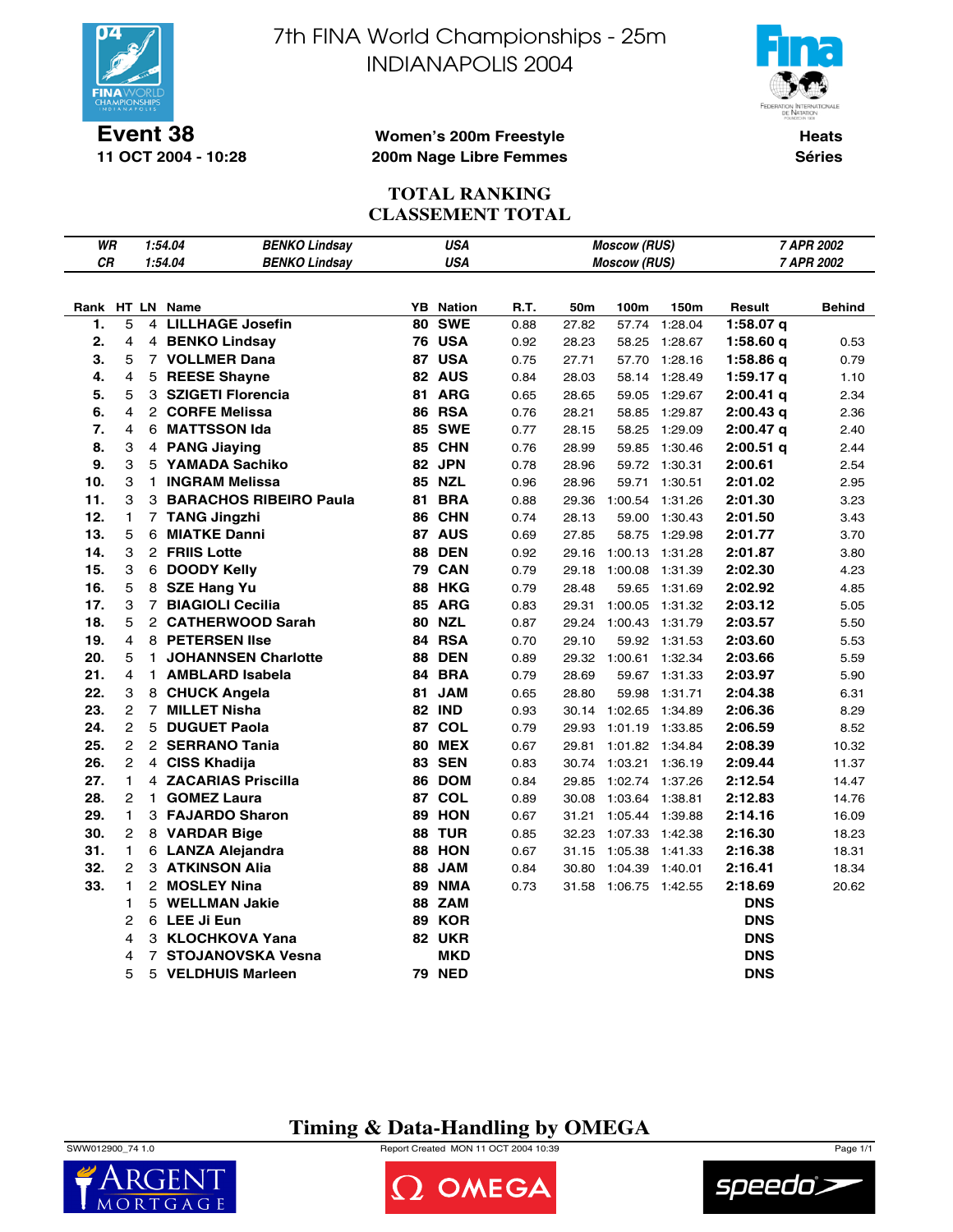



**Event 138 11 OCT 2004 - 21:09**

### **Women's 200m Freestyle 200m Nage Libre Femmes**

**Finals Finales**

### **FINAL RESULTS CLASSEMENT FINALES**

| WR           | 1:54.04                   | <b>BENKO Lindsay</b> |     | <b>USA</b>       |             |                 | <b>Moscow (RUS)</b> |         |         | 7 APR 2002    |
|--------------|---------------------------|----------------------|-----|------------------|-------------|-----------------|---------------------|---------|---------|---------------|
| СR           | 1:54.04                   | <b>BENKO Lindsay</b> |     | USA              |             |                 | <b>Moscow (RUS)</b> |         |         | 7 APR 2002    |
|              |                           |                      |     |                  |             |                 |                     |         |         |               |
|              | Rank LN Name              |                      |     | <b>YB</b> Nation | <b>R.T.</b> | 50 <sub>m</sub> | 100m                | 150m    | Result  | <b>Behind</b> |
| <b>FINAL</b> |                           |                      |     |                  |             |                 |                     |         |         |               |
|              | 4 LILLHAGE Josefin        |                      | 80  | <b>SWE</b>       | 0.88        | 27.78           | 57.17               | 1:26.91 | 1:56.35 |               |
| 2.           | <b>BENKO Lindsay</b><br>5 |                      | 76. | <b>USA</b>       | 0.91        | 27.54           | 56.92               | 1:26.77 | 1:56.48 | 0.13          |
| З.           | 3 VOLLMER Dana            |                      | 87  | <b>USA</b>       | 0.72        | 27.72           | 57.37               | 1:27.79 | 1:58.05 | 1.70          |
| 4.           | <b>REESE Shayne</b><br>6  |                      |     | 82 AUS           | 0.83        | 27.18           | 56.57               | 1:26.65 | 1:58.14 | 1.79          |
| 5.           | <b>PANG Jiaving</b><br>8  |                      |     | <b>85 CHN</b>    | 0.77        | 27.86           | 57.99               | 1:28.66 | 1:58.69 | 2.34          |
| 6.           | <b>MATTSSON Ida</b>       |                      | 85  | <b>SWE</b>       | 0.82        | 27.94           | 57.82               | 1:28.21 | 1:59.08 | 2.73          |
| 7.           | <b>CORFE Melissa</b>      |                      | 86  | <b>RSA</b>       | 0.72        | 27.89           | 58.24               | 1:28.81 | 1:59.17 | 2.82          |
| 8.           | 2 SZIGETI Florencia       |                      | 81  | <b>ARG</b>       | 0.63        | 28.06           | 57.79               | 1:28.34 | 2:00.41 | 4.06          |

# **Timing & Data-Handling by OMEGA**

SWW012100\_73 1.0 Report Created MON 11 OCT 2004 21:14 Page 1/1





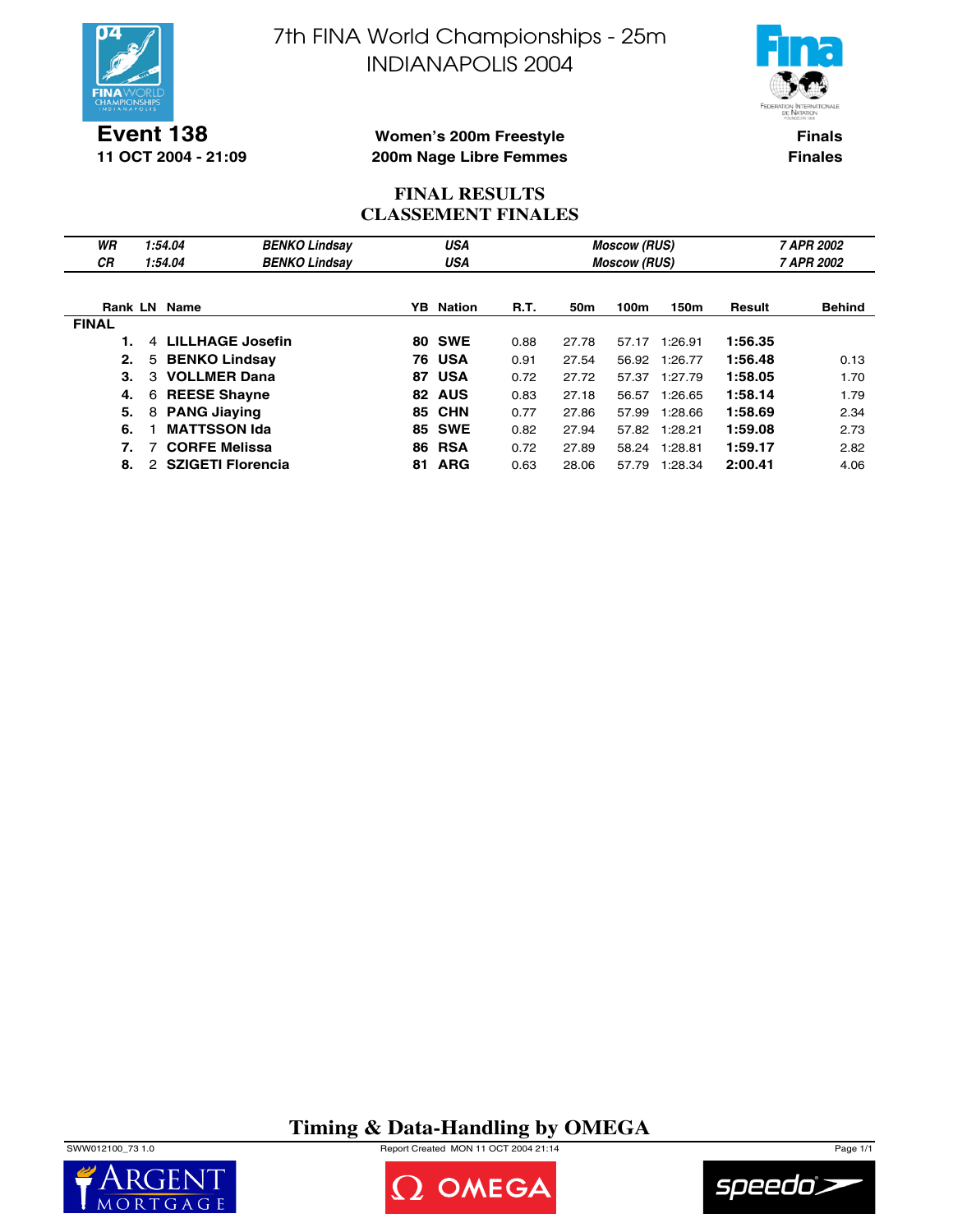

**Event 24 9 OCT 2004 - 11:26** 7th FINA World Championships - 25m INDIANAPOLIS 2004



**Heats Séries**

### **Women's 400m Freestyle 400m Nage Libre Femmes**

**TOTAL RANKING CLASSEMENT TOTAL**

| WR              |                   | 3:59.53    |                          | <b>BENKO Lindsay</b> |                             | <b>USA</b><br><b>CRC</b> |               | <b>Berlin (GER)</b> |               | 26 JAN 2003   |               |
|-----------------|-------------------|------------|--------------------------|----------------------|-----------------------------|--------------------------|---------------|---------------------|---------------|---------------|---------------|
| СR              |                   | 4:00.03    |                          | <b>POLL Claudia</b>  |                             |                          |               | Goteborg (SWE)      |               | 19 APR 1997   |               |
| Rank HT LN Name |                   |            |                          |                      |                             | <b>YB</b> Nation         | <b>R.T.</b>   |                     |               | Result        | <b>Behind</b> |
| 1.              | 1                 |            | 4 SANDENO Kaitlin        |                      | <b>83 USA</b>               |                          | 0.74          |                     |               | 4:07.04 g     |               |
|                 | 50m:              | 29.24      | 100m: 1:00.58            | 150m: 1:32.26        | 200m: 2:04.03               |                          | 250m: 2:34.50 | 300m: 3:05.45       | 350m: 3:36.54 | 400m: 4:07.04 |               |
| 2.              | 2                 |            | 5 MCLARTY Sara           |                      | <b>83 USA</b>               |                          | 0.71          |                     |               | 4:07.55q      | 0.51          |
|                 | 50m:              | 29.64      | 100m: 1:01.25            | 150m: 1:32.61        | 200m: 2:03.60               |                          | 250m: 2:34.39 | 300m: 3:05.29       | 350m: 3:36.41 | 400m: 4:07.55 |               |
| З.              | 1                 |            | 3 HUNKS Tanya            |                      | 80 CAN                      |                          | 0.82          |                     |               | 4:09.91 q     | 2.87          |
|                 | 50m:              | 29.27      | 100m: 1:00.44            | 150m: 1:32.14        | 200m: 2:03.95               |                          | 250m: 2:35.48 | 300m: 3:06.90       | 350m: 3:38.69 | 400m: 4:09.91 |               |
| 4.              | $\mathbf{1}$      |            | 2 FRIIS Lotte            |                      | <b>88 DEN</b>               |                          | 0.95          |                     |               | 4:10.20 q     | 3.16          |
|                 | 50m:              | 29.54      | 100m: 1:00.40            | 150m: 1:31.85        | 200m: 2:03.96               |                          | 250m: 2:35.60 | 300m: 3:07.26       | 350m: 3:39.41 | 400m: 4:10.20 |               |
| 5.              | 3                 |            | 6 PATON Sarah            |                      | 86 AUS                      |                          | 0.78          |                     |               | 4:12.06 g     | 5.02          |
|                 | 50m:              | 29.76      | 100m: 1:01.21            | 150m: 1:32.76        | 200m: 2:04.59               |                          | 250m: 2:36.49 | 300m: 3:08.68       | 350m: 3:40.77 | 400m: 4:12.06 |               |
| 6.              | 2                 |            | 4 PANG Jiaying           |                      | <b>85 CHN</b>               |                          | 0.81          |                     |               | 4:12.26 q     | 5.22          |
|                 | 50m:              | 29.73      | 100m: 1:01.70            | 150m: 1:33.82        | 200m: 2:06.06               |                          | 250m: 2:38.00 | 300m: 3:09.91       | 350m: 3:42.10 | 400m: 4:12.26 |               |
| 7.              | 3                 |            | 3 PATTEN Cassandra       |                      | 87 GBR                      |                          | 0.89          |                     |               | 4:12.29 g     | 5.25          |
|                 | 50m:              | 29.18      | 100m: 1:01.05            | 150m: 1:33.10        | 200m: 2:04.66               |                          | 250m: 2:36.65 | 300m: 3:08.80       | 350m: 3:40.83 | 400m: 4:12.29 |               |
| 8.              | 3                 |            | 4 YAMADA Sachiko         |                      | 82 JPN                      |                          | 0.81          |                     |               | 4:12.39 q     | 5.35          |
|                 | 50 <sub>m</sub> : | 29.57      | 100m: 1:00.99            | 150m: 1:32.67        | 200m: 2:04.37               |                          | 250m: 2:36.35 | 300m: 3:08.37       | 350m: 3:40.43 | 400m: 4:12.39 |               |
| 9.              | 2                 |            | 3 GORMAN Melissa         |                      | <b>85 AUS</b>               |                          | 0.90          |                     |               | 4:12.44       | 5.40          |
|                 | 50m:              | 29.60      | 100m: 1:01.64            | 150m: 1:33.84        | 200m: 2:06.07               |                          | 250m: 2:38.22 | 300m: 3:10.28       | 350m: 3:42.04 | 400m: 4:12.44 |               |
| 10.             | 3                 |            | 7 KOBRICH Kristel        |                      | 85 CHI                      |                          | 0.94          |                     |               | 4:12.51       | 5.47          |
|                 | 50m:              | 30.45      | 100m: 1:02.08            | 150m: 1:33.64        | 200m: 2:05.35               |                          | 250m: 2:36.81 | 300m: 3:08.71       | 350m: 3:40.80 | 400m: 4:12.51 |               |
| 11.             | 2                 |            | 2 GIMHOLT Theresia       |                      | <b>83 SWE</b>               |                          | 0.91          |                     |               | 4:13.51       | 6.47          |
|                 | 50m:              | 30.02      | 100m: 1:01.97            | 150m: 1:33.97        | 200m: 2:05.99               |                          | 250m: 2:37.79 | 300m: 3:10.15       | 350m: 3:42.59 | 400m: 4:13.51 |               |
| 12.             | 2                 |            | 7 BIAGIOLI Cecilia       |                      | <b>85 ARG</b>               |                          | 0.88          |                     |               | 4:13.89       | 6.85          |
|                 | 50m:              | 30.03      | 100m: 1:01.92            | 150m: 1:33.86        | 200m: 2:06.15               |                          | 250m: 2:38.03 | 300m: 3:10.07       | 350m: 3:42.19 | 400m: 4:13.89 |               |
| 13.             | 2                 |            | 6 GRUNDLINGH Marizanne   |                      | <b>83 RSA</b>               |                          | 0.81          |                     |               | 4:16.41       | 9.37          |
|                 | 50m:              | 30.46      | 100m: 1:02.60            | 150m: 1:34.87        | 200m: 2:07.22               |                          | 250m: 2:39.60 | 300m: 3:11.97       | 350m: 3:44.40 | 400m: 4:16.41 |               |
| 14.             | 3                 |            | 5 CHEN Hua               |                      | 82 CHN                      |                          | 0.69          |                     |               | 4:16.46       | 9.42          |
|                 | 50m:              | 28.95      | 100m: 1:00.77            | 150m: 1:33.18        | 200m: 2:05.25               |                          | 250m: 2:37.71 | 300m: 3:10.42       | 350m: 3:43.31 | 400m: 4:16.46 |               |
| 15.             | 3                 |            | 1 LINTON Rebecca         |                      | <b>85 NZL</b>               |                          | 0.94          |                     |               | 4:17.95       | 10.91         |
|                 | 50m:              | 29.56      | 100m: 1:01.28            | 150m: 1:33.48        | 200m: 2:05.83               |                          | 250m: 2:38.47 | 300m: 3:11.65       | 350m: 3:45.22 | 400m: 4:17.95 |               |
| 16.             | $\mathbf{1}$      |            | 7 JOHANNSEN Charlotte    |                      | <b>88 DEN</b>               |                          | 0.93          |                     |               | 4:18.49       | 11.45         |
|                 | 50m:              | 30.01      | 100m: 1:01.99            | 150m: 1:34.22        | 200m: 2:07.03               |                          | 250m: 2:39.76 | 300m: 3:12.93       | 350m: 3:46.02 | 400m: 4:18.49 |               |
| 17.             | 2                 |            | 1 HICKS Verity           |                      | <b>88 NZL</b>               |                          | 0.89          |                     |               | 4:20.01       | 12.97         |
|                 | 50m:              | 30.12      | 100m: 1:02.35            | 150m: 1:35.03        | 200m: 2:07.82               |                          | 250m: 2:40.80 | 300m: 3:14.05       | 350m: 3:47.45 | 400m: 4:20.01 |               |
| 18.             | $\mathbf{1}$      |            | 1 DUGUET Paola           |                      | 87 COL                      |                          | 0.82          |                     |               | 4:24.60       | 17.56         |
|                 | 50m:              | 30.07      | 100m: 1:02.08            | 150m: 1:34.88        | 200m: 2:08.35               |                          | 250m: 2:42.29 | 300m: 3:16.46       | 350m: 3:50.73 | 400m: 4:24.60 |               |
| 19.             | 3                 |            | 2 PADURARU Simona        |                      | <b>81 ROM</b>               |                          | 0.87          |                     |               | 4:27.92       | 20.88         |
|                 |                   | 50m: 30.27 | 100m: 1:02.99            | 150m: 1:36.41        | 200m: 2:10.17 250m: 2:44.50 |                          |               | 300m: 3:19.05       | 350m: 3:53.76 | 400m: 4:27.92 |               |
| 20.             | 1                 |            | 8 MILLET Nisha           |                      | <b>82 IND</b>               |                          | 0.91          |                     |               | 4:28.37       | 21.33         |
|                 |                   | 50m: 31.19 | 100m: 1:04.75            | 150m: 1:38.51        | 200m: 2:12.41               |                          | 250m: 2:46.52 | 300m: 3:20.72       | 350m: 3:55.07 | 400m: 4:28.37 |               |
| 21.             | 3                 |            | 8 CISS Khadija           |                      | <b>83 SEN</b>               |                          | 0.92          |                     |               | 4:31.59       | 24.55         |
|                 |                   |            | 50m: 31.26 100m: 1:05.11 | 150m: 1:39.42        | 200m: 2:14.37 250m: 2:49.03 |                          |               | 300m: 3:23.36       | 350m: 3:57.96 | 400m: 4:31.59 |               |
|                 | 1.                |            | 5 CORFE Melissa          |                      | <b>86 RSA</b>               |                          |               |                     |               | <b>DNS</b>    |               |
|                 | 1.                |            | 6 STOJANOVSKA Vesna      |                      |                             | MKD                      |               |                     |               | <b>DNS</b>    |               |
|                 |                   |            | 2 8 LEE Ji Eun           |                      | <b>89 KOR</b>               |                          |               |                     |               | <b>DNS</b>    |               |

## **Timing & Data-Handling by OMEGA**

SWW014900\_74 1.0 Report Created SAT 9 OCT 2004 11:36 Page 1/1





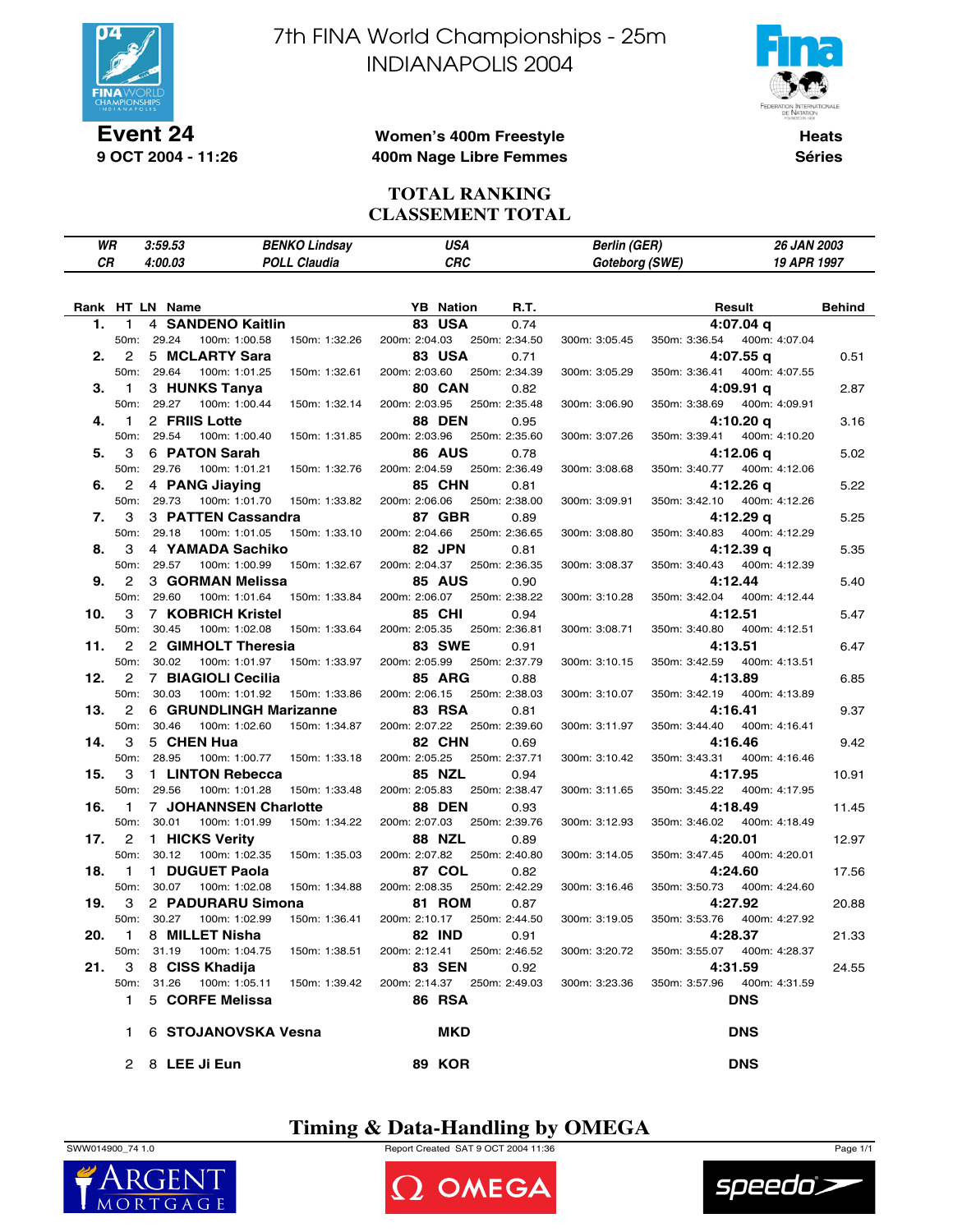

**Event 124 9 OCT 2004 - 20:28** 7th FINA World Championships - 25m INDIANAPOLIS 2004



**Finals Finales**

### **Women's 400m Freestyle 400m Nage Libre Femmes**

### **FINAL RESULTS CLASSEMENT FINALES**

| WR<br>СR          | 3:59.53<br>4:00.03  |                    | <b>BENKO Lindsay</b><br><b>POLL Claudia</b> | USA<br>CRC       |               | <b>Berlin (GER)</b><br>Goteborg (SWE) |               | <b>26 JAN 2003</b><br>19 APR 1997 |               |
|-------------------|---------------------|--------------------|---------------------------------------------|------------------|---------------|---------------------------------------|---------------|-----------------------------------|---------------|
|                   | <b>Rank LN Name</b> |                    |                                             | <b>YB</b> Nation | R.T.          |                                       |               | Result                            | <b>Behind</b> |
| <b>FINAL</b>      |                     |                    |                                             |                  |               |                                       |               |                                   |               |
| 1.                |                     | 4 SANDENO Kaitlin  |                                             | 83 USA           | 0.72          |                                       |               | 4:02.01                           |               |
| 50 <sub>m</sub> : | 28.97               | 100m: 59.87        | 150m: 1:30.36                               | 200m: 2:00.89    | 250m: 2:31.04 | 300m: 3:01.15                         | 350m: 3:31.68 | 400m: 4:02.01                     |               |
| 2.                |                     | 5 MCLARTY Sara     |                                             | <b>83 USA</b>    | 0.70          |                                       |               | 4:04.49                           | 2.48          |
| $50m$ :           | 29.17               | 100m: 1:00.02      | 150m: 1:30.83                               | 200m: 2:01.72    | 250m: 2:32.31 | 300m: 3:03.04                         | 350m: 3:33.98 | 400m: 4:04.49                     |               |
| 3.                |                     | 8 YAMADA Sachiko   |                                             | 82 JPN           | 0.80          |                                       |               | 4:04.64                           | 2.63          |
| $50m$ :           | 29.21               | 100m: 1:00.30      | 150m: 1:31.39                               | 200m: 2:02.52    | 250m: 2:33.44 | 300m: 3:04.16                         | 350m: 3:34.79 | 400m: 4:04.64                     |               |
| 4.                |                     | 1 PATTEN Cassandra |                                             | 87 GBR           | 0.90          |                                       |               | 4:09.20                           | 7.19          |
| $50m$ :           | 28.94               | 100m: 59.98        | 150m: 1:31.65                               | 200m: 2:03.56    | 250m: 2:35.45 | 300m: 3:07.43                         |               | 350m: 3:39.15 400m: 4:09.20       |               |
| 5.                | 3 HUNKS Tanya       |                    |                                             | 80 CAN           | 0.87          |                                       |               | 4:09.30                           | 7.29          |
| 50m:              | 29.39               | 100m: 1:00.52      | 150m: 1:32.00                               | 200m: 2:03.64    | 250m: 2:35.23 | 300m: 3:06.92                         |               | 350m: 3:38.34 400m: 4:09.30       |               |
| 6.                | 6 FRIIS Lotte       |                    |                                             | <b>88 DEN</b>    | 0.92          |                                       |               | 4:10.14                           | 8.13          |
| $50m$ :           | 29.29               | 100m: 1:00.58      | 150m: 1:31.88                               | 200m: 2:03.55    | 250m: 2:35.35 | 300m: 3:07.41                         |               | 350m: 3:39.06 400m: 4:10.14       |               |
| 7.                | 2 PATON Sarah       |                    |                                             | <b>86 AUS</b>    | 0.81          |                                       |               | 4:10.55                           | 8.54          |
| $50m$ :           | 29.45               | 100m: 1:00.64      | 150m: 1:32.08                               | 200m: 2:03.88    | 250m: 2:35.81 | 300m: 3:07.72                         | 350m: 3:39.61 | 400m: 4:10.55                     |               |
| 8.                | 7 PANG Jiaying      |                    |                                             | <b>85 CHN</b>    | 0.78          |                                       |               | 4:14.05                           | 12.04         |
|                   | 50m: 29.19          | 100m: 1:00.62      | 150m: 1:32.06                               | 200m: 2:03.99    | 250m: 2:36.21 | 300m: 3:08.93                         |               | 350m: 3:41.66 400m: 4:14.05       |               |

## **Timing & Data-Handling by OMEGA**

SWW014100\_73 1.0 Report Created SAT 9 OCT 2004 20:30 Page 1/1





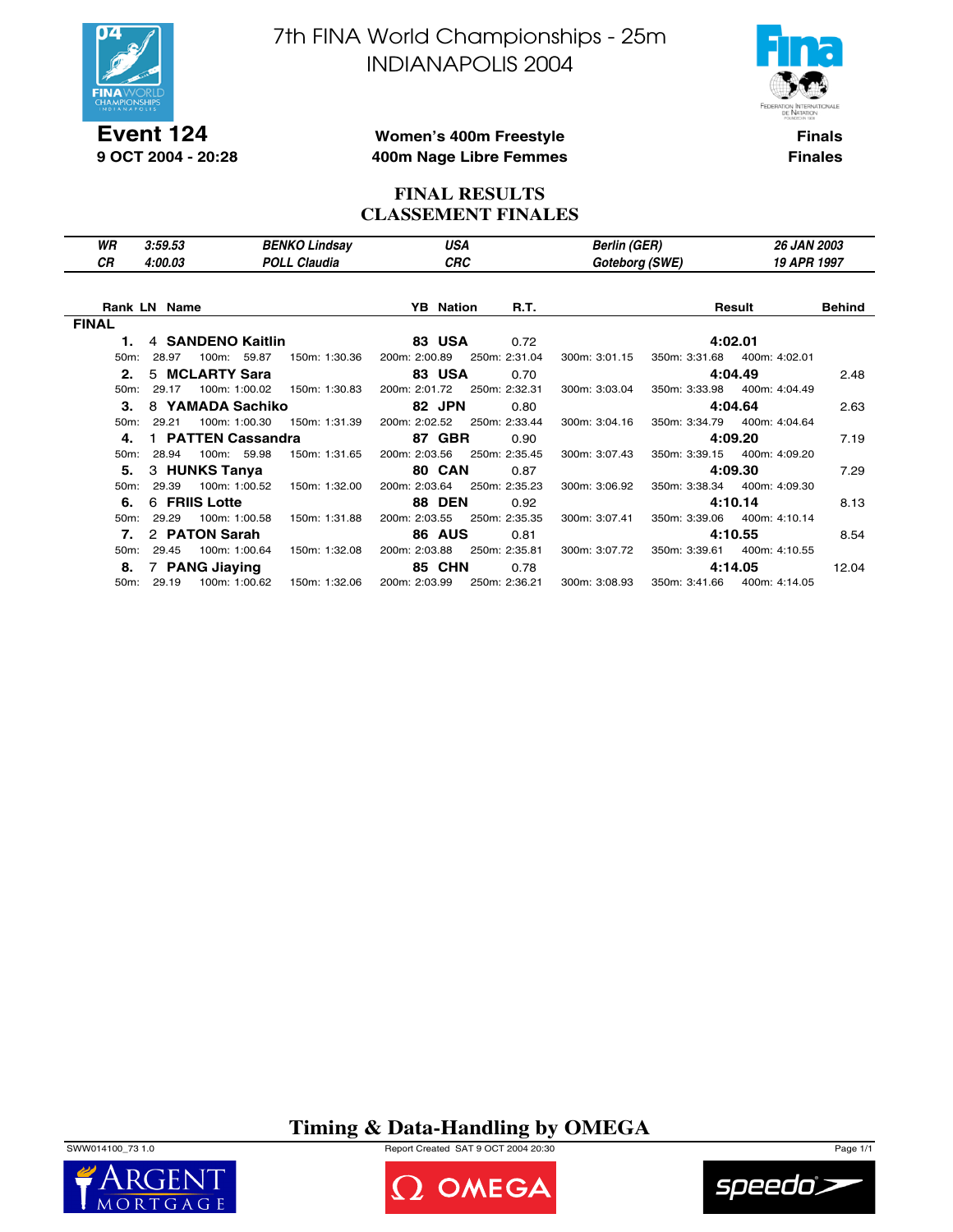

**Event 17 8 OCT 2004 - 11:27** 7th FINA World Championships - 25m INDIANAPOLIS 2004



**Timed Final Classement direct**

### **Women's 800m Freestyle 800m Nage Libre Femmes**

### **TOTAL RANKING CLASSEMENT TOTAL**

| WR              |               | 8:13.35 |                         |               | YAMADA Sachiko  |                  | JPN           |                     | Nishinomya-shi (JPN) | 26 JAN 2002   |               |
|-----------------|---------------|---------|-------------------------|---------------|-----------------|------------------|---------------|---------------------|----------------------|---------------|---------------|
| СR              |               | 8:16.34 |                         |               | <b>CHEN Hua</b> |                  | <b>CHN</b>    | <b>Moscow (RUS)</b> |                      | 4 APR 2002    |               |
|                 |               |         |                         |               |                 |                  |               |                     |                      |               |               |
| Rank HT LN Name |               |         |                         |               |                 | <b>YB</b> Nation | R.T.          |                     |                      | Result        | <b>Behind</b> |
| 1.              | 3             |         | 4 YAMADA Sachiko        |               |                 | 82 JPN           | 0.81          |                     |                      | 8:18.21       |               |
|                 | 50m:          | 29.32   |                         | 100m: 1:00.47 | 150m: 1:31.64   | 200m: 2:02.96    | 250m: 2:34.29 | 300m: 3:05.51       | 350m: 3:36.85        | 400m: 4:08.18 |               |
|                 | 450m: 4:39.49 |         |                         | 500m: 5:10.89 | 550m: 5:42.26   | 600m: 6:13.81    | 650m: 6:45.17 | 700m: 7:16.70       | 750m: 7:48.19        | 800m: 8:18.21 |               |
| 2.              | 3             |         | 6 ZIEGLER Kate          |               |                 | 88 USA           | 0.77          |                     |                      | 8:20.55       | 2.34          |
|                 | 50m:          | 28.59   | 100m:                   | 59.25         | 150m: 1:30.40   | 200m: 2:01.56    | 250m: 2:32.97 | 300m: 3:04.41       | 350m: 3:35.76        | 400m: 4:07.27 |               |
|                 | 450m: 4:38.95 |         |                         | 500m: 5:10.68 | 550m: 5:42.34   | 600m: 6:14.46    | 650m: 6:46.22 | 700m: 7:18.10       | 750m: 7:49.81        | 800m: 8:20.55 |               |
| 3.              | 3             |         | 7 GORMAN Melissa        |               |                 | <b>85 AUS</b>    | 0.90          |                     |                      | 8:25.38       | 7.17          |
|                 | 50m:          | 28.89   |                         | 100m: 1:00.03 | 150m: 1:31.75   | 200m: 2:03.54    | 250m: 2:35.61 | 300m: 3:07.63       | 350m: 3:39.47        | 400m: 4:11.46 |               |
|                 | 450m: 4:43.45 |         |                         | 500m: 5:15.33 | 550m: 5:47.49   | 600m: 6:19.29    | 650m: 6:50.97 | 700m: 7:22.96       | 750m: 7:54.56        | 800m: 8:25.38 |               |
| 4.              | 3             |         | 2 PATON Sarah           |               |                 | <b>86 AUS</b>    | 0.82          |                     |                      | 8:26.35       | 8.14          |
|                 | 50m:          | 29.58   |                         | 100m: 1:00.78 | 150m: 1:32.31   | 200m: 2:03.99    | 250m: 2:35.93 | 300m: 3:07.90       | 350m: 3:39.82        | 400m: 4:11.91 |               |
|                 | 450m: 4:43.83 |         |                         | 500m: 5:15.85 | 550m: 5:47.88   | 600m: 6:19.98    | 650m: 6:52.06 | 700m: 7:24.39       | 750m: 7:56.04        | 800m: 8:26.35 |               |
| 5.              | 2             |         | 5 FRIIS Lotte           |               |                 | <b>88 DEN</b>    | 0.93          |                     |                      | 8:27.18       | 8.97          |
|                 | 50m:          | 29.92   |                         | 100m: 1:01.60 | 150m: 1:32.74   | 200m: 2:04.35    | 250m: 2:35.88 | 300m: 3:07.76       | 350m: 3:39.73        | 400m: 4:11.68 |               |
|                 | 450m: 4:43.73 |         |                         | 500m: 5:15.88 | 550m: 5:47.88   | 600m: 6:20.21    | 650m: 6:52.20 | 700m: 7:24.33       | 750m: 7:56.17        | 800m: 8:27.18 |               |
| 6.              | 3             |         | 5 PATTEN Cassandra      |               |                 | 87 GBR           | 0.88          |                     |                      | 8:28.73       | 10.52         |
|                 | 50m:          | 29.02   |                         | 100m: 1:00.40 | 150m: 1:31.97   | 200m: 2:03.57    | 250m: 2:35.21 | 300m: 3:07.02       | 350m: 3:38.94        | 400m: 4:10.86 |               |
|                 | 450m: 4:43.14 |         |                         | 500m: 5:15.20 | 550m: 5:47.69   | 600m: 6:19.90    | 650m: 6:52.13 | 700m: 7:24.78       | 750m: 7:57.19        | 800m: 8:28.73 |               |
| 7.              | 2             |         | 4 HUNKS Tanya           |               |                 | 80 CAN           | 0.84          |                     |                      | 8:33.23       | 15.02         |
|                 | 50m:          | 30.12   |                         | 100m: 1:02.15 | 150m: 1:33.81   | 200m: 2:05.84    | 250m: 2:37.98 | 300m: 3:10.24       | 350m: 3:42.48        | 400m: 4:14.85 |               |
|                 | 450m: 4:47.14 |         |                         | 500m: 5:19.44 | 550m: 5:51.76   | 600m: 6:24.33    | 650m: 6:56.77 | 700m: 7:29.19       | 750m: 8:01.61        | 800m: 8:33.23 |               |
| 8.              | 3             |         | 8 KOBRICH Kristel       |               |                 | <b>85 CHI</b>    | 0.92          |                     |                      | 8:34.59       | 16.38         |
|                 | 50m:          | 30.13   |                         | 100m: 1:01.57 | 150m: 1:33.15   | 200m: 2:05.16    | 250m: 2:37.33 | 300m: 3:09.88       | 350m: 3:42.31        | 400m: 4:14.57 |               |
|                 | 450m: 4:47.03 |         |                         | 500m: 5:19.31 | 550m: 5:51.81   | 600m: 6:24.35    | 650m: 6:56.96 | 700m: 7:29.81       | 750m: 8:02.67        | 800m: 8:34.59 |               |
| 9.              | 3             |         | 1 BENNETT Brooke        |               |                 | 80 USA           | 0.85          |                     |                      | 8:36.70       | 18.49         |
|                 | 50m:          | 29.40   |                         | 100m: 1:00.42 | 150m: 1:31.93   | 200m: 2:03.78    | 250m: 2:35.85 | 300m: 3:08.20       | 350m: 3:40.72        | 400m: 4:13.26 |               |
|                 | 450m: 4:45.96 |         |                         | 500m: 5:18.69 | 550m: 5:51.64   | 600m: 6:24.77    | 650m: 6:57.93 | 700m: 7:31.31       | 750m: 8:04.38        | 800m: 8:36.70 |               |
| 10.             | 2             |         | 3 BIAGIOLI Cecilia      |               |                 | <b>85 ARG</b>    | 0.84          |                     |                      | 8:41.73       | 23.52         |
|                 | 50m:          | 31.05   |                         | 100m: 1:03.30 | 150m: 1:35.60   | 200m: 2:07.88    | 250m: 2:40.34 | 300m: 3:12.81       | 350m: 3:45.38        | 400m: 4:18.15 |               |
|                 | 450m: 4:50.90 |         |                         | 500m: 5:23.52 | 550m: 5:56.54   | 600m: 6:29.80    | 650m: 7:02.93 | 700m: 7:36.04       | 750m: 8:09.22        | 800m: 8:41.73 |               |
| 11.             | 3             |         | 3 CHEN Hua              |               |                 | 82 CHN           | 0.80          |                     |                      | 8:42.85       | 24.64         |
|                 | 50m:          | 29.36   |                         | 100m: 1:00.61 | 150m: 1:32.30   | 200m: 2:04.04    | 250m: 2:36.44 | 300m: 3:08.91       | 350m: 3:41.64        | 400m: 4:14.24 |               |
|                 | 450m: 4:47.44 |         |                         | 500m: 5:20.91 | 550m: 5:54.66   | 600m: 6:28.79    | 650m: 7:02.82 | 700m: 7:36.57       | 750m: 8:10.03        | 800m: 8:42.85 |               |
| 12.             | 1             |         | 4 TROTT Wendy           |               |                 | <b>90 RSA</b>    | 0.83          |                     |                      | 8:49.20       | 30.99         |
|                 | 50m:          | 30.78   |                         | 100m: 1:03.98 | 150m: 1:37.35   | 200m: 2:10.38    | 250m: 2:43.72 | 300m: 3:16.94       | 350m: 3:50.31        | 400m: 4:23.35 |               |
|                 | 450m: 4:56.79 |         |                         | 500m: 5:30.19 | 550m: 6:03.40   | 600m: 6:36.96    | 650m: 7:10.15 | 700m: 7:43.64       | 750m: 8:16.95        | 800m: 8:49.20 |               |
| 13.             | 2             |         | 1 CLAYTON Shannon       |               |                 | <b>86 NZL</b>    | 0.89          |                     |                      | 8:49.87       | 31.66         |
|                 | 50m:          | 30.45   |                         | 100m: 1:03.15 | 150m: 1:35.97   | 200m: 2:09.32    | 250m: 2:42.53 | 300m: 3:16.11       | 350m: 3:49.34        | 400m: 4:22.69 |               |
|                 | 450m: 4:55.91 |         |                         | 500m: 5:29.08 | 550m: 6:02.76   | 600m: 6:35.94    | 650m: 7:09.34 | 700m: 7:43.41       | 750m: 8:16.82        | 800m: 8:49.87 |               |
| 14.             |               |         | 2 7 JOHANNSEN Charlotte |               |                 | <b>88 DEN</b>    | 0.93          |                     |                      | 8:55.24       | 37.03         |
|                 | 50m:          | 31.14   |                         | 100m: 1:03.97 | 150m: 1:37.43   | 200m: 2:10.85    | 250m: 2:44.29 | 300m: 3:17.78       | 350m: 3:51.43        | 400m: 4:24.91 |               |
|                 | 450m: 4:58.33 |         |                         | 500m: 5:32.25 | 550m: 6:06.19   | 600m: 6:40.11    | 650m: 7:13.99 | 700m: 7:47.95       | 750m: 8:22.18        | 800m: 8:55.24 |               |
| 15.             | 2             |         | 2 DUGUET Paola          |               |                 | 87 COL           | 0.86          |                     |                      | 9:04.72       | 46.51         |
|                 | 50m: 31.48    |         |                         | 100m: 1:04.40 | 150m: 1:37.94   | 200m: 2:12.02    | 250m: 2:45.89 | 300m: 3:20.09       | 350m: 3:54.54        | 400m: 4:28.95 |               |
|                 | 450m: 5:03.30 |         |                         | 500m: 5:37.73 | 550m: 6:12.31   | 600m: 6:47.00    | 650m: 7:21.50 | 700m: 7:56.33       | 750m: 8:30.90        | 800m: 9:04.72 |               |
| 16.             | 1             |         | 5 DU TOIT Natalie       |               |                 | 84 RSA           | 0.91          |                     |                      | 9:04.84       | 46.63         |
|                 | 50m:          | 30.87   |                         | 100m: 1:03.90 | 150m: 1:37.17   | 200m: 2:10.71    | 250m: 2:44.31 | 300m: 3:18.13       | 350m: 3:52.03        | 400m: 4:25.99 |               |
|                 | 450m: 5:00.33 |         |                         | 500m: 5:34.68 | 550m: 6:09.46   | 600m: 6:44.19    | 650m: 7:19.20 | 700m: 7:54.37       | 750m: 8:29.78        | 800m: 9:04.84 |               |

## **Timing & Data-Handling by OMEGA**



 $\mathsf{M}$  $\Omega$ 

SWW018900\_74 1.0 Report Created FRI 8 OCT 2004 21:07 Page 1/2





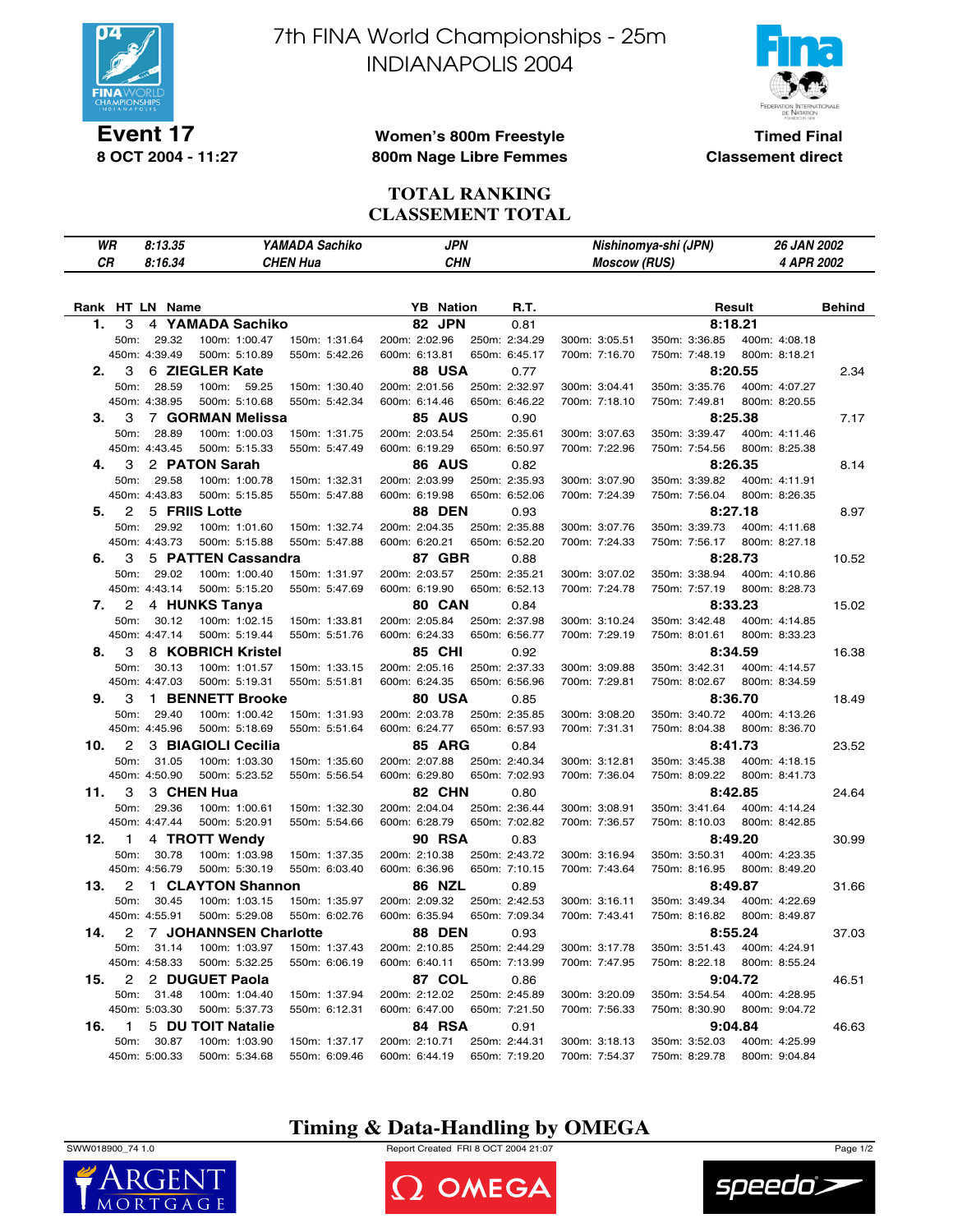

**8 OCT 2004 - 11:27**

7th FINA World Championships - 25m INDIANAPOLIS 2004



**Women's 800m Freestyle 800m Nage Libre Femmes**

**Timed Final Classement direct**

### **TOTAL RANKING CLASSEMENT TOTAL**

| WR | 8:13.35 | Sachiko<br>YAMADA | <b>JPN</b> | Nishinomya-shi (JPN) | <b>26 JAN 2002</b> |
|----|---------|-------------------|------------|----------------------|--------------------|
| СR | 8:16.34 | CHEN Hua          | CHN        | (RUS)<br>Moscow      | APR 2002           |
|    |         |                   |            |                      |                    |

| Rank HT LN Name                |               | <b>YB</b> Nation               | <b>R.T.</b>                    | Result                         | <b>Behind</b> |
|--------------------------------|---------------|--------------------------------|--------------------------------|--------------------------------|---------------|
| 2 6 PADURARU Simona<br>17.     |               | <b>81 ROM</b>                  | 0.87                           | 9:07.47                        | 49.26         |
| 100m: 1:03.74<br>50m: 30.76    | 150m: 1:37.63 | 200m: 2:11.74                  | 250m: 2:46.28<br>300m: 3:21.15 | 350m: 3:56.26<br>400m: 4:30.92 |               |
| 500m: 5:41.13<br>450m: 5:05.92 | 550m: 6:15.84 | 600m: 6:50.65                  | 700m: 8:00.20<br>650m: 7:25.67 | 750m: 8:34.36<br>800m: 9:07.47 |               |
| 2 8 HICKS Verity<br>18.        |               | <b>88 NZL</b>                  | 0.93                           | 9:07.61                        | 49.40         |
| 100m: 1:06.06<br>50m: 32.02    | 150m: 1:40.27 | 200m: 2:14.80<br>250m: 2:49.51 | 300m: 3:24.43                  | 350m: 3:59.23<br>400m: 4:34.06 |               |
| 500m: 5:43.24<br>450m: 5:08.61 | 550m: 6:17.96 | 600m: 6:52.42                  | 650m: 7:26.83<br>700m: 8:01.19 | 750m: 8:35.18<br>800m: 9:07.61 |               |
| 3 LEE Ji Eun                   |               | <b>89 KOR</b>                  |                                | <b>DNS</b>                     |               |

## **Timing & Data-Handling by OMEGA**

SWW018900\_74 1.0 Report Created FRI 8 OCT 2004 21:07 Page 2/2





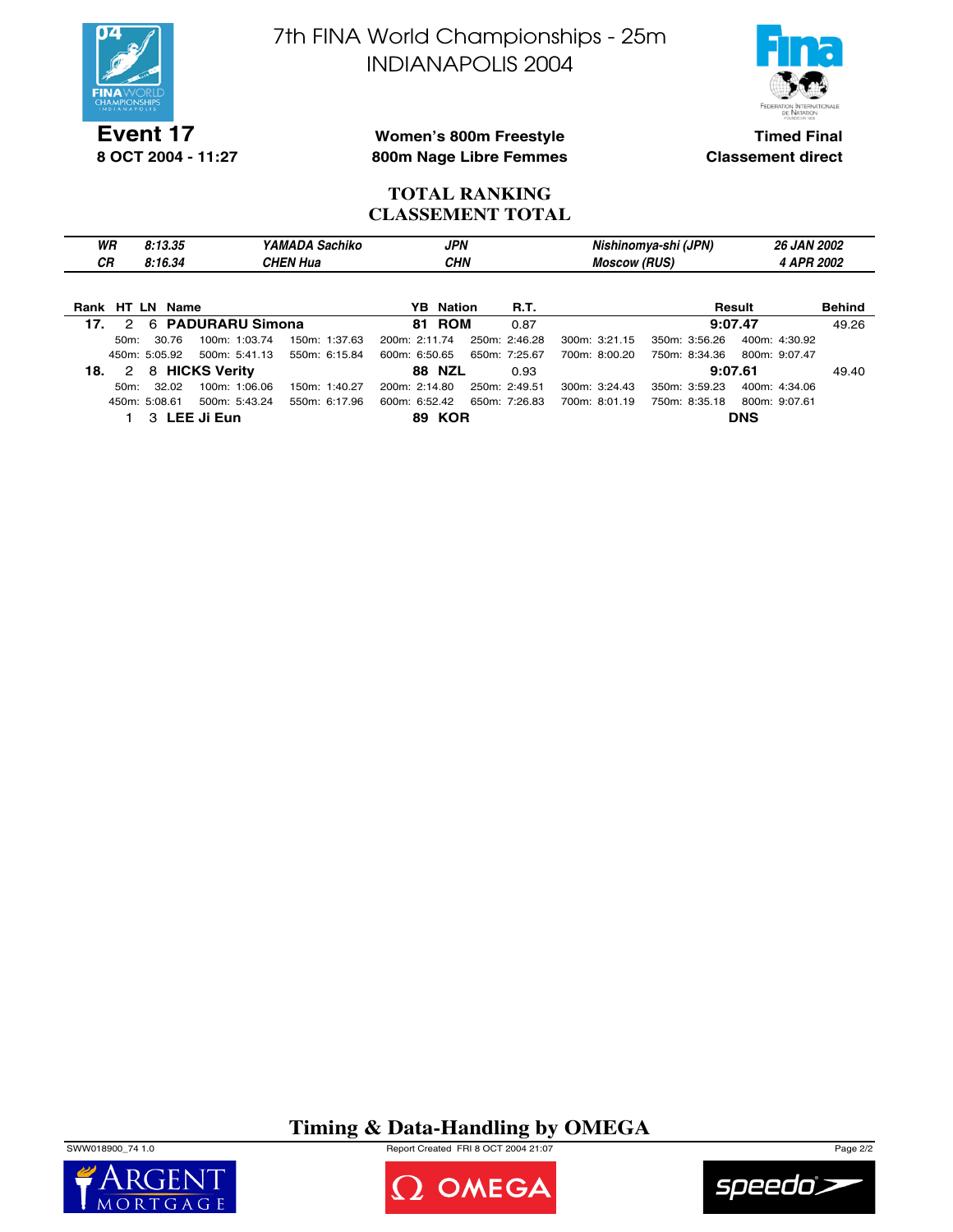

**Event 117 8 OCT 2004 - 20:50** 7th FINA World Championships - 25m INDIANAPOLIS 2004



**Timed Final Classement direct**

### **Women's 800m Freestyle 800m Nage Libre Femmes**

**RESULTS BY HEAT CLASSEMENT PAR SERIE**

| WR               | YAMADA Sachiko<br>8:13.35 |                              |                 |                  | <b>JPN</b>    | Nishinomya-shi (JPN) | 26 JAN 2002   |               |               |
|------------------|---------------------------|------------------------------|-----------------|------------------|---------------|----------------------|---------------|---------------|---------------|
| <b>CR</b>        | 8:16.34                   |                              | <b>CHEN Hua</b> | <b>CHN</b>       |               | <b>Moscow (RUS)</b>  |               | 4 APR 2002    |               |
|                  |                           |                              |                 |                  |               |                      |               |               |               |
|                  | <b>Rank LN Name</b>       |                              |                 | <b>YB</b> Nation | <b>R.T.</b>   |                      |               | Result        | <b>Behind</b> |
| <b>HEAT 1/3:</b> |                           |                              |                 |                  |               |                      |               |               |               |
| 1.               |                           | 4 TROTT Wendy                |                 | <b>90 RSA</b>    | 0.83          |                      |               | 8:49.20       |               |
| 50m:             | 30.78                     | 100m: 1:03.98                | 150m: 1:37.35   | 200m: 2:10.38    | 250m: 2:43.72 | 300m: 3:16.94        | 350m: 3:50.31 | 400m: 4:23.35 |               |
|                  | 450m: 4:56.79             | 500m: 5:30.19                | 550m: 6:03.40   | 600m: 6:36.96    | 650m: 7:10.15 | 700m: 7:43.64        | 750m: 8:16.95 | 800m: 8:49.20 |               |
| 2.               |                           | 5 DU TOIT Natalie            |                 | 84 RSA           | 0.91          |                      |               | 9:04.84       | 15.64         |
| 50m:             | 30.87                     | 100m: 1:03.90                | 150m: 1:37.17   | 200m: 2:10.71    | 250m: 2:44.31 | 300m: 3:18.13        | 350m: 3:52.03 | 400m: 4:25.99 |               |
|                  | 450m: 5:00.33             | 500m: 5:34.68                | 550m: 6:09.46   | 600m: 6:44.19    | 650m: 7:19.20 | 700m: 7:54.37        | 750m: 8:29.78 | 800m: 9:04.84 |               |
|                  |                           | 3 LEE Ji Eun                 |                 | <b>89 KOR</b>    |               |                      |               | <b>DNS</b>    |               |
|                  |                           |                              |                 |                  |               |                      |               |               |               |
|                  |                           |                              |                 |                  |               |                      |               |               |               |
|                  |                           |                              |                 |                  |               |                      |               |               |               |
| <b>HEAT 2/3:</b> |                           |                              |                 |                  |               |                      |               |               |               |
|                  | 1.                        | 5 FRIIS Lotte                |                 | <b>88 DEN</b>    | 0.93          |                      |               | 8:27.18       |               |
| 50m:             | 29.92                     | 100m: 1:01.60                | 150m: 1:32.74   | 200m: 2:04.35    | 250m: 2:35.88 | 300m: 3:07.76        | 350m: 3:39.73 | 400m: 4:11.68 |               |
|                  | 450m: 4:43.73             | 500m: 5:15.88                | 550m: 5:47.88   | 600m: 6:20.21    | 650m: 6:52.20 | 700m: 7:24.33        | 750m: 7:56.17 | 800m: 8:27.18 |               |
| 2.               |                           | 4 HUNKS Tanya                |                 | 80 CAN           | 0.84          |                      |               | 8:33.23       | 6.05          |
| 50m:             | 30.12                     | 100m: 1:02.15                | 150m: 1:33.81   | 200m: 2:05.84    | 250m: 2:37.98 | 300m: 3:10.24        | 350m: 3:42.48 | 400m: 4:14.85 |               |
|                  | 450m: 4:47.14             | 500m: 5:19.44                | 550m: 5:51.76   | 600m: 6:24.33    | 650m: 6:56.77 | 700m: 7:29.19        | 750m: 8:01.61 | 800m: 8:33.23 |               |
| З.               |                           | 3 BIAGIOLI Cecilia           |                 | <b>85 ARG</b>    | 0.84          |                      |               | 8:41.73       | 14.55         |
| 50m:             | 31.05                     | 100m: 1:03.30                | 150m: 1:35.60   | 200m: 2:07.88    | 250m: 2:40.34 | 300m: 3:12.81        | 350m: 3:45.38 | 400m: 4:18.15 |               |
|                  | 450m: 4:50.90             | 500m: 5:23.52                | 550m: 5:56.54   | 600m: 6:29.80    | 650m: 7:02.93 | 700m: 7:36.04        | 750m: 8:09.22 | 800m: 8:41.73 |               |
| 4.               |                           | 1 CLAYTON Shannon            |                 | <b>86 NZL</b>    | 0.89          |                      |               | 8:49.87       | 22.69         |
| 50m:             | 30.45                     | 100m: 1:03.15                | 150m: 1:35.97   | 200m: 2:09.32    | 250m: 2:42.53 | 300m: 3:16.11        | 350m: 3:49.34 | 400m: 4:22.69 |               |
|                  | 450m: 4:55.91             | 500m: 5:29.08                | 550m: 6:02.76   | 600m: 6:35.94    | 650m: 7:09.34 | 700m: 7:43.41        | 750m: 8:16.82 | 800m: 8:49.87 |               |
| 5.               |                           | <b>7 JOHANNSEN Charlotte</b> |                 | <b>88 DEN</b>    | 0.93          |                      |               | 8:55.24       | 28.06         |
| 50m:             | 31.14                     | 100m: 1:03.97                | 150m: 1:37.43   | 200m: 2:10.85    | 250m: 2:44.29 | 300m: 3:17.78        | 350m: 3:51.43 | 400m: 4:24.91 |               |
|                  | 450m: 4:58.33             | 500m: 5:32.25                | 550m: 6:06.19   | 600m: 6:40.11    | 650m: 7:13.99 | 700m: 7:47.95        | 750m: 8:22.18 | 800m: 8:55.24 |               |
| 6.               |                           | 2 DUGUET Paola               |                 | 87 COL           | 0.86          |                      |               | 9:04.72       | 37.54         |
| 50m:             | 31.48                     | 100m: 1:04.40                | 150m: 1:37.94   | 200m: 2:12.02    | 250m: 2:45.89 | 300m: 3:20.09        | 350m: 3:54.54 | 400m: 4:28.95 |               |
|                  | 450m: 5:03.30             | 500m: 5:37.73                | 550m: 6:12.31   | 600m: 6:47.00    | 650m: 7:21.50 | 700m: 7:56.33        | 750m: 8:30.90 | 800m: 9:04.72 |               |
| 7.               |                           | 6 PADURARU Simona            |                 | 81 ROM           | 0.87          |                      |               | 9:07.47       | 40.29         |
| 50m:             | 30.76                     | 100m: 1:03.74                | 150m: 1:37.63   | 200m: 2:11.74    | 250m: 2:46.28 | 300m: 3:21.15        | 350m: 3:56.26 | 400m: 4:30.92 |               |
|                  | 450m: 5:05.92             | 500m: 5:41.13                | 550m: 6:15.84   | 600m: 6:50.65    | 650m: 7:25.67 | 700m: 8:00.20        | 750m: 8:34.36 | 800m: 9:07.47 |               |
| 8.               |                           | 8 HICKS Verity               |                 | <b>88 NZL</b>    | 0.93          |                      |               | 9:07.61       | 40.43         |
| 50m:             | 32.02                     | 100m: 1:06.06                | 150m: 1:40.27   | 200m: 2:14.80    | 250m: 2:49.51 | 300m: 3:24.43        | 350m: 3:59.23 | 400m: 4:34.06 |               |
|                  | 450m: 5:08.61             | 500m: 5:43.24                | 550m: 6:17.96   | 600m: 6:52.42    | 650m: 7:26.83 | 700m: 8:01.19        | 750m: 8:35.18 | 800m: 9:07.61 |               |

**Timing & Data-Handling by OMEGA**







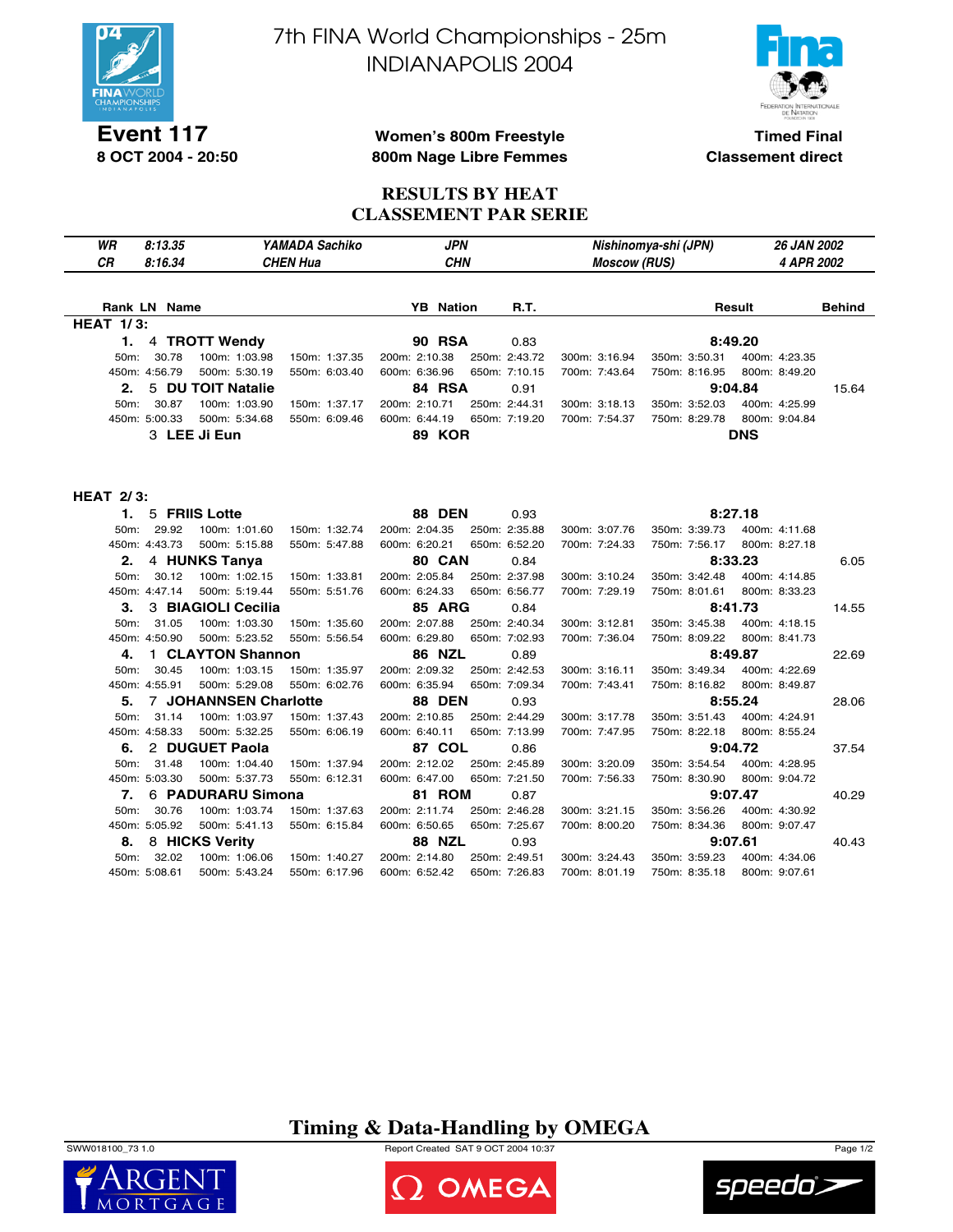

**Event 117 8 OCT 2004 - 20:50** 7th FINA World Championships - 25m INDIANAPOLIS 2004



**Timed Final Classement direct**

### **Women's 800m Freestyle 800m Nage Libre Femmes**

### **RESULTS BY HEAT CLASSEMENT PAR SERIE**

| YAMADA Sachiko<br>WR<br>8:13.35                              | <b>JPN</b>                      | Nishinomya-shi (JPN)           | <b>26 JAN 2002</b>      |
|--------------------------------------------------------------|---------------------------------|--------------------------------|-------------------------|
| <b>CR</b><br>8:16.34<br><b>CHEN Hua</b>                      | <b>CHN</b>                      | <b>Moscow (RUS)</b>            | 4 APR 2002              |
|                                                              |                                 |                                |                         |
| <b>Rank LN Name</b>                                          | <b>YB</b> Nation<br><b>R.T.</b> |                                | <b>Behind</b><br>Result |
| <b>HEAT 3/3:</b>                                             |                                 |                                |                         |
| 4 YAMADA Sachiko<br>1.                                       | 82 JPN<br>0.81                  |                                | 8:18.21                 |
| 29.32<br>100m: 1:00.47<br>150m: 1:31.64<br>50m:              | 200m: 2:02.96<br>250m: 2:34.29  | 350m: 3:36.85<br>300m: 3:05.51 | 400m: 4:08.18           |
| 450m: 4:39.49<br>500m: 5:10.89<br>550m: 5:42.26              | 600m: 6:13.81<br>650m: 6:45.17  | 700m: 7:16.70<br>750m: 7:48.19 | 800m: 8:18.21           |
| 6 ZIEGLER Kate<br>2.                                         | 88 USA<br>0.77                  |                                | 8:20.55<br>2.34         |
| 28.59<br>100m:<br>59.25<br>150m: 1:30.40<br>50m:             | 200m: 2:01.56<br>250m: 2:32.97  | 300m: 3:04.41<br>350m: 3:35.76 | 400m: 4:07.27           |
| 450m: 4:38.95<br>500m: 5:10.68<br>550m: 5:42.34              | 600m: 6:14.46<br>650m: 6:46.22  | 700m: 7:18.10<br>750m: 7:49.81 | 800m: 8:20.55           |
| 7 GORMAN Melissa<br>3.                                       | <b>85 AUS</b><br>0.90           |                                | 8:25.38<br>7.17         |
| 28.89<br>100m: 1:00.03<br>150m: 1:31.75<br>50 <sub>m</sub> : | 200m: 2:03.54<br>250m: 2:35.61  | 350m: 3:39.47<br>300m: 3:07.63 | 400m: 4:11.46           |
| 450m: 4:43.45<br>500m: 5:15.33<br>550m: 5:47.49              | 600m: 6:19.29<br>650m: 6:50.97  | 700m: 7:22.96<br>750m: 7:54.56 | 800m: 8:25.38           |
| 2 PATON Sarah<br>4.                                          | <b>86 AUS</b><br>0.82           |                                | 8:26.35<br>8.14         |
| 29.58<br>100m: 1:00.78<br>50m:<br>150m: 1:32.31              | 200m: 2:03.99<br>250m: 2:35.93  | 350m: 3:39.82<br>300m: 3:07.90 | 400m: 4:11.91           |
| 450m: 4:43.83<br>500m: 5:15.85<br>550m: 5:47.88              | 600m: 6:19.98<br>650m: 6:52.06  | 700m: 7:24.39<br>750m: 7:56.04 | 800m: 8:26.35           |
| 5 PATTEN Cassandra<br>5.                                     | 87 GBR<br>0.88                  |                                | 8:28.73<br>10.52        |
| 50m:<br>29.02<br>100m: 1:00.40<br>150m: 1:31.97              | 200m: 2:03.57<br>250m: 2:35.21  | 300m: 3:07.02<br>350m: 3:38.94 | 400m: 4:10.86           |
| 450m: 4:43.14<br>500m: 5:15.20<br>550m: 5:47.69              | 600m: 6:19.90<br>650m: 6:52.13  | 700m: 7:24.78<br>750m: 7:57.19 | 800m: 8:28.73           |
| 8 KOBRICH Kristel<br>6.                                      | <b>85 CHI</b><br>0.92           |                                | 8:34.59<br>16.38        |
| 50m:<br>30.13<br>100m: 1:01.57<br>150m: 1:33.15              | 200m: 2:05.16<br>250m: 2:37.33  | 350m: 3:42.31<br>300m: 3:09.88 | 400m: 4:14.57           |
| 450m: 4:47.03<br>500m: 5:19.31<br>550m: 5:51.81              | 600m: 6:24.35<br>650m: 6:56.96  | 700m: 7:29.81<br>750m: 8:02.67 | 800m: 8:34.59           |
| <b>BENNETT Brooke</b><br>7.<br>1.                            | 80 USA<br>0.85                  |                                | 8:36.70<br>18.49        |
| 100m: 1:00.42<br>50m:<br>29.40<br>150m: 1:31.93              | 200m: 2:03.78<br>250m: 2:35.85  | 350m: 3:40.72<br>300m: 3:08.20 | 400m: 4:13.26           |
| 450m: 4:45.96<br>500m: 5:18.69<br>550m: 5:51.64              | 600m: 6:24.77<br>650m: 6:57.93  | 700m: 7:31.31<br>750m: 8:04.38 | 800m: 8:36.70           |
| 3 CHEN Hua<br>8.                                             | 82 CHN<br>0.80                  |                                | 8:42.85<br>24.64        |
| 29.36<br>100m: 1:00.61<br>50 <sub>m</sub> :<br>150m: 1:32.30 | 200m: 2:04.04<br>250m: 2:36.44  | 300m: 3:08.91<br>350m: 3:41.64 | 400m: 4:14.24           |
| 450m: 4:47.44<br>500m: 5:20.91<br>550m: 5:54.66              | 600m: 6:28.79<br>650m: 7:02.82  | 700m: 7:36.57<br>750m: 8:10.03 | 800m: 8:42.85           |

# **Timing & Data-Handling by OMEGA**

SWW018100\_73 1.0 Report Created SAT 9 OCT 2004 10:37 Page 2/2





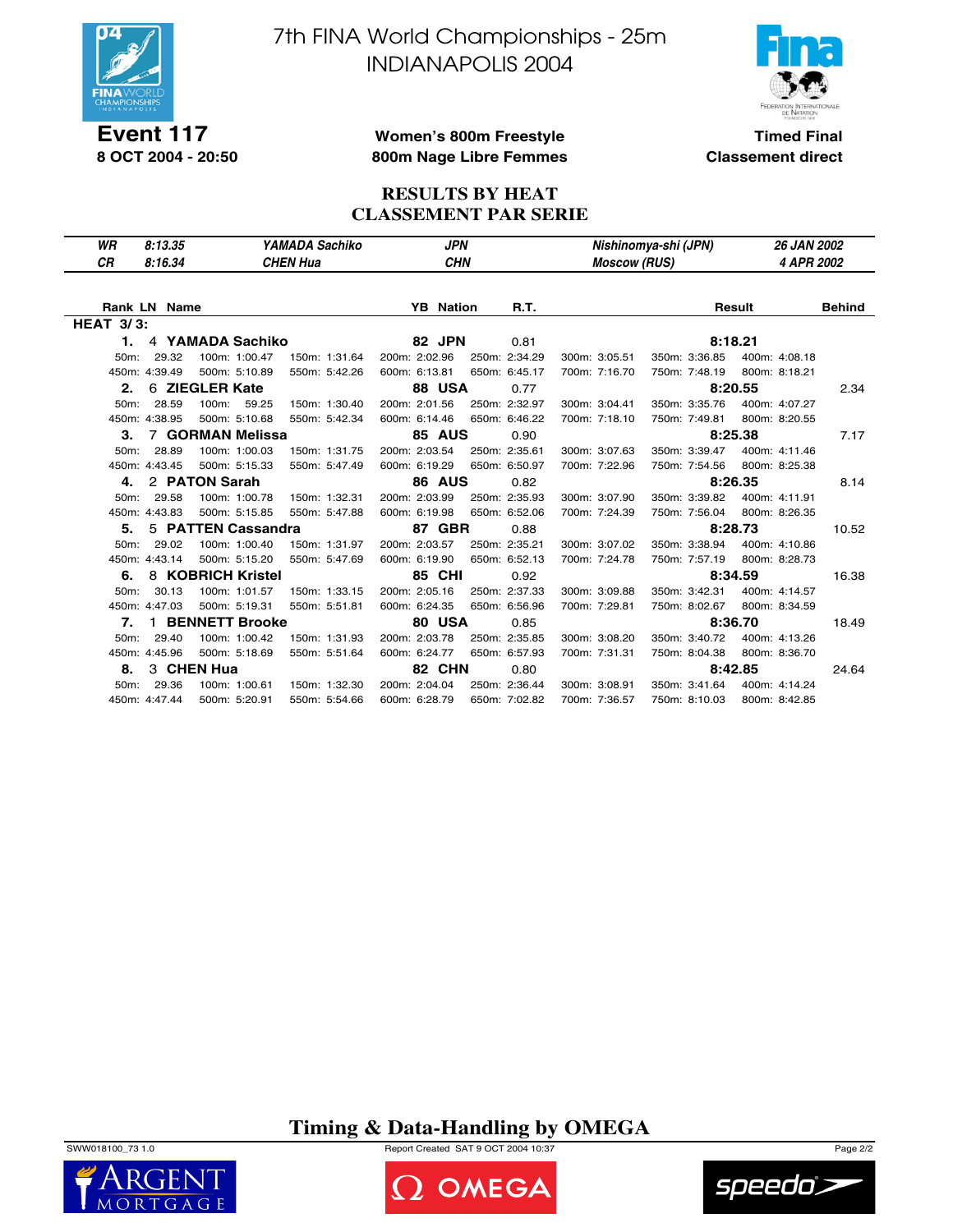

**10 OCT 2004 - 09:30**

7th FINA World Championships - 25m INDIANAPOLIS 2004



**Women's 50m Backstroke 50m Dos Femmes**

**Heats Séries**

## **TOTAL RANKING CLASSEMENT TOTAL**

| WR | 26.83    |                |    | LI Hui                            | <b>CHN</b> |                                   |                     | Shanghai (CHN)     | 2 DEC 2001    |
|----|----------|----------------|----|-----------------------------------|------------|-----------------------------------|---------------------|--------------------|---------------|
| CR | 27.38    |                |    | <b>CARROLL Jennifer</b>           | CAN        |                                   | <b>Moscow (RUS)</b> |                    | 7 APR 2002    |
|    |          |                |    |                                   |            |                                   |                     |                    |               |
|    | 1.       | 5              |    | Rank HT LN Name                   |            | <b>YB</b> Nation<br><b>79 USA</b> | R.T.                | Result             | <b>Behind</b> |
|    |          |                |    | 5 COPE Haley                      |            | 87 CHN                            | 0.74                | 28.24q             |               |
|    | 2.<br>3. | 5              |    | 4 GAO Chang<br>5 GAMMEL Erin      |            | 80 CAN                            | 0.91                | 28.31 <sub>q</sub> | 0.07          |
|    | 4.       | 3              |    |                                   |            |                                   | 0.72                | 28.44 g            | 0.20          |
|    |          | 4              |    | 5 JOVANOVIC Sanja                 |            | <b>86 CRO</b>                     | 0.78                | 28.48 g            | 0.24          |
|    | 5.<br>6. | 4              |    | 4 EDINGTON Sophie                 |            | 84 AUS                            | 0.81                | 28.53q             | 0.29          |
|    |          | 3              |    | 4 ZIMMER Tayliah                  |            | <b>85 AUS</b>                     | 0.78                | 28.54q             | 0.30          |
|    | 7.       | 5              |    | 6 RIBEIRO Talita                  |            | <b>85 BRA</b>                     | 0.61                | 28.61q             | 0.37          |
|    | 8.       | 4              |    | 7 ALJAND Triin                    |            | 85 EST                            | 0.70                | 28.68 q            | 0.44          |
|    | 9.       | 4              |    | 6 PULGA MOLINA Fabiola            |            | <b>75 BRA</b>                     | 0.69                | 28.76 g            | 0.52          |
|    | 10.      | 1              |    | 3 ZHAN Shu                        |            | 85 CHN                            | 0.68                | 28.78 q            | 0.54          |
|    | 11.      | 3              |    | 3 STAMPFLI Carla                  |            | <b>84 SUI</b>                     | 0.54                | 29.18q             | 0.94          |
|    | 12.      | 4              |    | 2 SCHREUDER Hinkelien             |            | 84 NED                            | 0.74                | 29.27 a            | 1.03          |
|    | 13.      | 4              |    | 3 HOELZER Margaret                |            | 83 USA                            | 0.70                | 29.42 q            | 1.18          |
|    | 14.      | 3              |    | 2 OIKAWA Masaki                   |            | 84 JPN                            | 0.66                | 29.44 g            | 1.20          |
|    | 15.      | 3              |    | 7 WILSON Hannah                   |            | <b>89 HKG</b>                     | 0.63                | 29.51q             | 1.27          |
|    | 16.      | 5              |    | 7 WYCLIFFE Elizabeth              |            | 83 CAN                            | 0.69                | 29.61 q            | 1.37          |
|    | 17.      | 2              |    | 5 INGRAM Melissa                  |            | <b>85 NZL</b>                     | 0.75                | 29.62              | 1.38          |
|    | 18.      | 5              |    | 2 BAUMGARTNER Megan               |            | <b>82 SUI</b>                     | 0.63                | 29.70              | 1.46          |
|    | 19.      | З              |    | 1 SVENDSEN Therese                |            | <b>89 SWE</b>                     | 0.85                | 29.82              | 1.58          |
|    | 20.      | 3              |    | 8 VAN WYK Chanelle                |            | 89 RSA                            | 0.77                | 30.28              | 2.04          |
|    | 21.      | 2              |    | 3 VICTOR Teresa                   |            | <b>86 MEX</b>                     | 0.67                | 30.34              | 2.10          |
|    | 22.      | 2              |    | 4 VIVEROS Renee                   |            | <b>86 MEX</b>                     | 0.66                | 30.75              | 2.51          |
|    | 23.      | 4              |    | 1 VAN DER SCHILDEN Edith          |            | <b>80 LUX</b>                     | 0.82                | 30.81              | 2.57          |
|    | 24.      | 5              |    | 8 HOGAN Claire                    |            | <b>79 IRL</b>                     | 0.70                | 31.18              | 2.94          |
|    | 25.      | 2              |    | 6 MARIN Marianella                |            | <b>76 CRC</b>                     | 0.73                | 31.19              | 2.95          |
|    | 26.      | 5              |    | 1 GOMEZ Laura                     |            | 87 COL                            | 0.66                | 31.31              | 3.07          |
|    | 27.      | 2              |    | 7 CISS Khadija                    |            | <b>83 SEN</b>                     | 0.66                | 32.35              | 4.11          |
|    | 28.      | 1              |    | 4 PALMER-MARTIN Charlotte         |            | 88 LCA                            | 0.57                | 33.45              | 5.21          |
|    | 28.      | 2              | 1. | <b>SOUSA Mayara Marina</b>        |            | 89 BOL                            | 0.69                | 33.45              | 5.21          |
|    | 30.      | $\overline{c}$ |    | 8 NASSAR Zakia                    |            | 87 PLE                            | 0.78                | 38.53              | 10.29         |
|    |          | 1              |    | 5 MONU Uche                       |            | <b>89 NGR</b>                     |                     | <b>DNS</b>         |               |
|    |          | 2              | 2  | <b>OBIA Inyengiyikabo Lenient</b> |            | <b>77 NGR</b>                     |                     | <b>DNS</b>         |               |
|    |          | 4              | 8  | <b>KIM Yu Yon</b>                 |            | <b>91 KOR</b>                     |                     | <b>DNS</b>         |               |
|    |          | 5              | 3  | <b>LEE Nam Eun</b>                |            | <b>89 KOR</b>                     |                     | <b>DNS</b>         |               |

## **Timing & Data-Handling by OMEGA**

SWW040900\_74 1.0 Report Created SUN 10 OCT 2004 9:38 Page 1/1





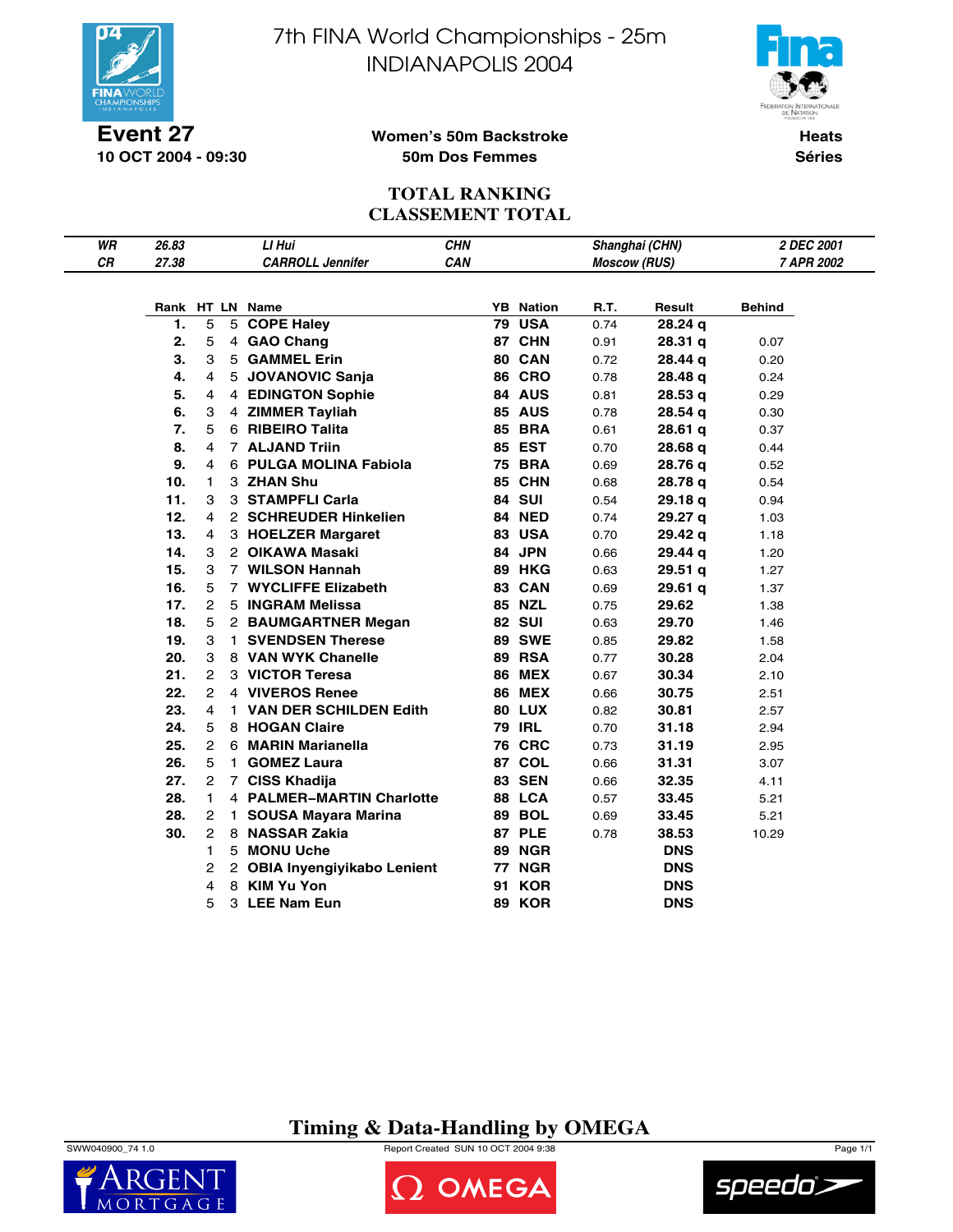



**Event 227 10 OCT 2004 - 19:16**

### **Women's 50m Backstroke 50m Dos Femmes**

**Semifinals Demi-Finales**

### **TOTAL RANKING CLASSEMENT TOTAL**

| WR | 26.83 |               |    | LI Hui                      | <b>CHN</b> |    |                  |                     | Shanghai (CHN)     | 2 DEC 2001    |
|----|-------|---------------|----|-----------------------------|------------|----|------------------|---------------------|--------------------|---------------|
| СR | 27.38 |               |    | <b>CARROLL Jennifer</b>     | <b>CAN</b> |    |                  | <b>Moscow (RUS)</b> |                    | 7 APR 2002    |
|    |       |               |    |                             |            |    |                  |                     |                    |               |
|    |       |               |    | Rank HT LN Name             |            |    | <b>YB</b> Nation | R.T.                | Result             | <b>Behind</b> |
|    |       | 2             |    | 4 COPE Haley                |            | 79 | <b>USA</b>       | 0.61                | 27.14 q CR         |               |
|    | 2.    |               |    | 3 ZIMMER Tayliah            |            | 85 | <b>AUS</b>       | 0.63                | 27.79 g            | 0.65          |
|    | 3.    |               | 4  | <b>GAO Chang</b>            |            | 87 | <b>CHN</b>       | 0.86                | 27.85 g            | 0.71          |
|    | 4.    | 2             | 3  | <b>EDINGTON Sophie</b>      |            | 84 | <b>AUS</b>       | 0.71                | 28.09 <sub>q</sub> | 0.95          |
|    | 5.    | 2             | 5  | <b>GAMMEL Erin</b>          |            | 80 | <b>CAN</b>       | 0.72                | 28.22 g            | 1.08          |
|    | 6.    |               | 5  | <b>JOVANOVIC Sanja</b>      |            | 86 | <b>CRO</b>       | 0.82                | 28.26q             | 1.12          |
|    | 7.    | 2             |    | <b>PULGA MOLINA Fabiola</b> |            | 75 | <b>BRA</b>       | 0.69                | 28.63q             | 1.49          |
|    | 8.    | $\mathcal{P}$ | 7  | <b>STAMPFLI Carla</b>       |            | 84 | <b>SUI</b>       | 0.56                | 28.81 <sub>q</sub> | 1.67          |
|    | 9.    | 2             | 6  | <b>RIBEIRO Talita</b>       |            | 85 | <b>BRA</b>       | 0.57                | 28.82              | 1.68          |
|    | 10.   |               |    | 2 ZHAN Shu                  |            | 85 | <b>CHN</b>       | 0.79                | 28.84              | 1.70          |
|    | 11.   |               |    | OIKAWA Masaki               |            | 84 | <b>JPN</b>       | 0.67                | 28.87              | 1.73          |
|    | 12.   |               | 6. | <b>ALJAND Triin</b>         |            | 85 | <b>EST</b>       | 0.78                | 28.90              | 1.76          |
|    | 13.   |               |    | <b>SCHREUDER Hinkelien</b>  |            | 84 | <b>NED</b>       | 0.73                | 29.04              | 1.90          |
|    | 14.   | 2             | 8  | <b>WILSON Hannah</b>        |            | 89 | <b>HKG</b>       | 0.62                | 29.45              | 2.31          |
|    | 15.   | 2             |    | <b>HOELZER Margaret</b>     |            | 83 | <b>USA</b>       | 0.71                | 29.52              | 2.38          |
|    | 16.   |               | 8  | <b>WYCLIFFE Elizabeth</b>   |            |    | 83 CAN           | 0.68                | 29.78              | 2.64          |

## **Timing & Data-Handling by OMEGA**

SWW040200\_74 1.0 Report Created SUN 10 OCT 2004 19:23 Page 1/1





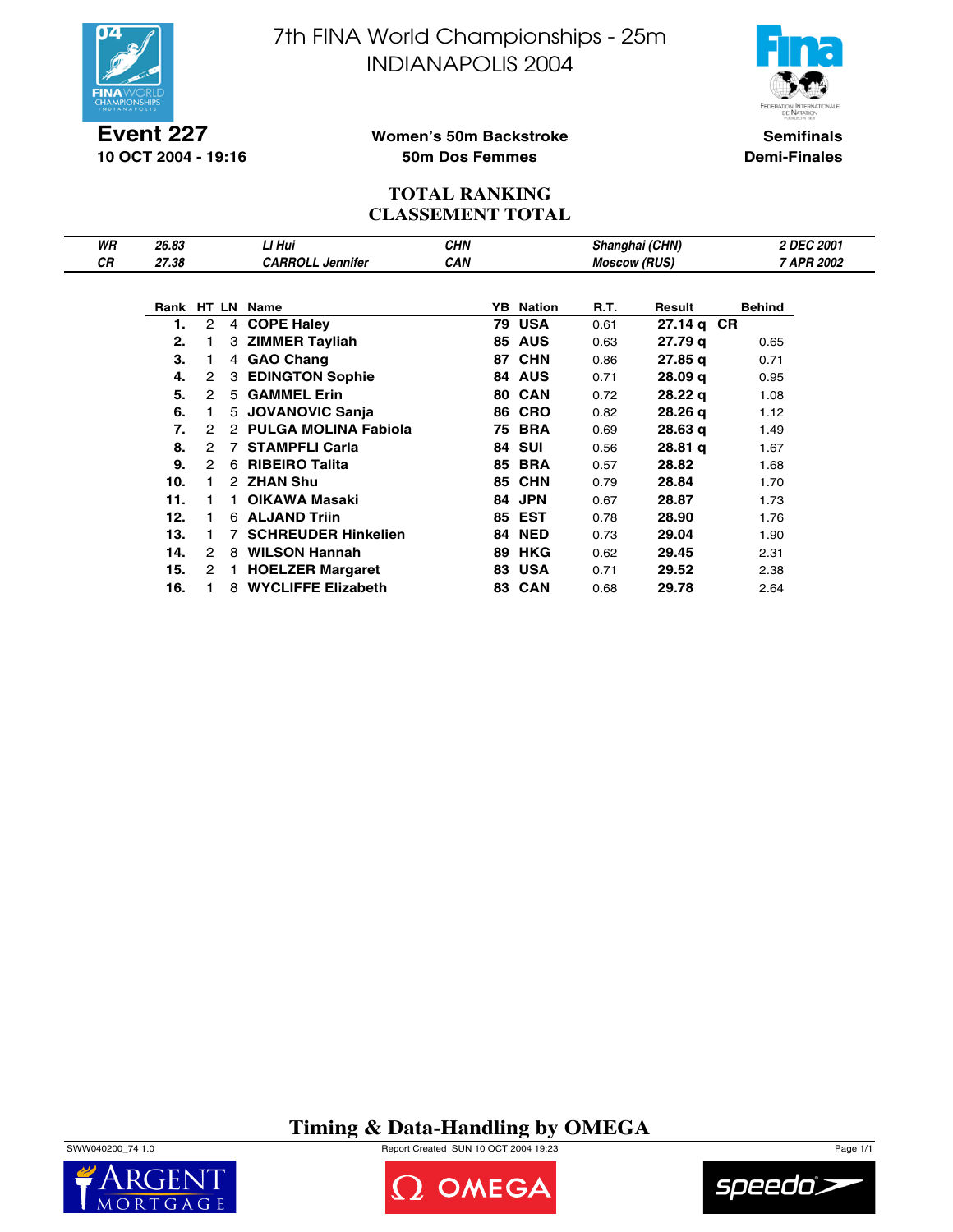



**Event 127 11 OCT 2004 - 19:08**

### **Women's 50m Backstroke 50m Dos Femmes**

**Finals Finales**

## **FINAL RESULTS CLASSEMENT FINALES**

| WR | 26.83        |    | LI Hui         |                             | <b>CHN</b> |                  | Shanghai (CHN)     |        | 2 DEC 2001         |  |
|----|--------------|----|----------------|-----------------------------|------------|------------------|--------------------|--------|--------------------|--|
| СR | 27.14        |    |                | <b>COPE Haley</b>           | <b>USA</b> |                  | Indianapolis (USA) |        | <b>10 OCT 2004</b> |  |
|    |              |    |                | <b>Rank LN Name</b>         |            | <b>YB</b> Nation | <b>R.T.</b>        | Result | <b>Behind</b>      |  |
|    | <b>FINAL</b> |    |                | 4 COPE Haley                |            | <b>79 USA</b>    | 0.75               | 27.49  |                    |  |
|    |              | 2. |                | 3 GAO Chang                 |            | <b>87 CHN</b>    | 0.90               | 27.55  | 0.06               |  |
|    |              | З. |                | 6 EDINGTON Sophie           |            | 84 AUS           | 0.80               | 28.17  | 0.68               |  |
|    |              | 4. |                | 5 ZIMMER Tayliah            |            | <b>85 AUS</b>    | 0.85               | 28.25  | 0.76               |  |
|    |              | 5. | $\overline{7}$ | <b>JOVANOVIC Sanja</b>      |            | <b>86 CRO</b>    | 0.75               | 28.29  | 0.80               |  |
|    |              | 6. |                | <b>PULGA MOLINA Fabiola</b> |            | <b>75 BRA</b>    | 0.67               | 28.43  | 0.94               |  |
|    |              |    |                | 2 GAMMEL Erin               |            | 80 CAN           | 0.78               | 28.65  | 1.16               |  |
|    |              | 8. |                | 8 STAMPFLI Carla            |            | <b>84 SUI</b>    | 0.62               | 29.36  | . 87               |  |

# **Timing & Data-Handling by OMEGA**

SWW040100\_73 1.0 Report Created MON 11 OCT 2004 19:11 Page 1/1





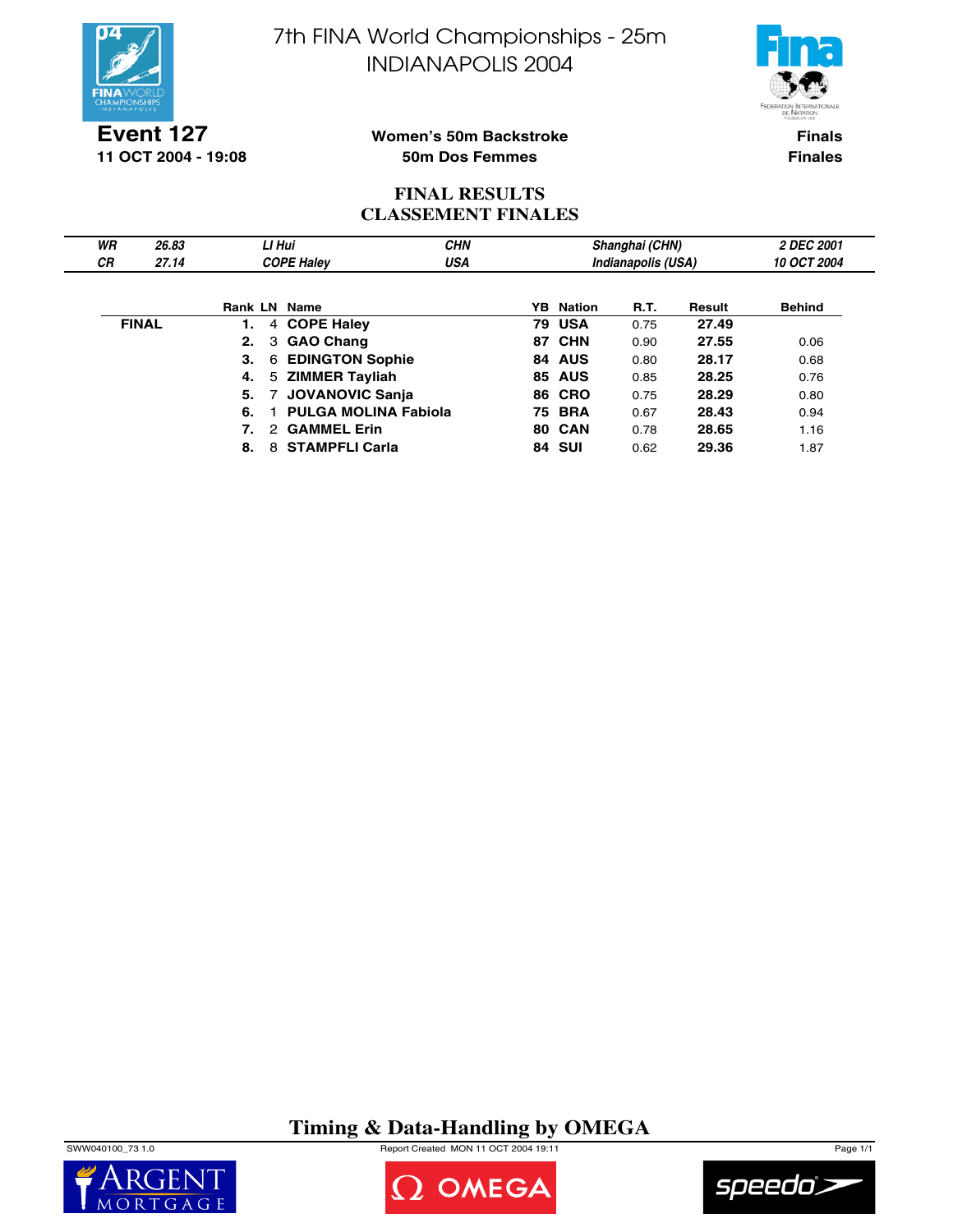

**7 OCT 2004 - 10:56**

7th FINA World Championships - 25m INDIANAPOLIS 2004



### **Women's 100m Backstroke 100m Dos Femmes**

**Heats Séries**

## **TOTAL RANKING CLASSEMENT TOTAL**

| WR        |     | 56.71          | <b>COUGHLIN Natalie</b>      | <b>USA</b> |                  |      | New York (USA) |                         | 23 NOV 2002 |
|-----------|-----|----------------|------------------------------|------------|------------------|------|----------------|-------------------------|-------------|
| <b>CR</b> |     | 58.50          | <b>MARTINO Angel</b>         | <b>USA</b> |                  |      |                | Palma De Mallorca (ESP) | 3 DEC 1993  |
|           |     |                |                              |            |                  |      |                |                         |             |
|           |     |                | Rank HT LN Name              |            | <b>YB</b> Nation | R.T. | 50m            | Result                  | Behind      |
|           | 1.  | 4              | 5 GAMMEL Erin                | 80         | <b>CAN</b>       | 0.71 | 29.52          | 1:00.30q                |             |
|           | 2.  | 3              | 4 EDDINGTON Sophie           |            | 84 AUS           | 0.79 | 29.75          | 1:00.59 $q$             | 0.29        |
|           | 3.  | 4              | 3 COPE Haley                 |            | <b>79 USA</b>    | 0.70 | 30.03          | 1:00.73 $q$             | 0.43        |
|           | 4.  | 5              | 3 ZHAN Shu                   |            | 85 CHN           | 0.59 | 29.47          | $1:00.85$ q             | 0.55        |
|           | 5.  | 4              | 4 HOELZER Margaret           |            | <b>83 USA</b>    | 0.70 | 29.60          | 1:01.00 $q$             | 0.70        |
|           | 6.  | 4              | 6 OIKAWA Masaki              |            | 84 JPN           | 0.66 | 29.58          | 1:01.20 $q$             | 0.90        |
|           | 7.  | 4              | 7 COSTER Elizabeth           |            | <b>82 NZL</b>    | 0.66 | 30.20          | 1:01.21 $q$             | 0.91        |
|           | 8.  | 3              | 5 JOVANOVIC Sanja            |            | <b>86 CRO</b>    | 0.83 | 30.01          | $1:01.22$ q             | 0.92        |
|           | 9.  | 5              | 5 ZIMMER Tayliah             |            | <b>85 AUS</b>    | 0.76 | 29.81          | 1:01.29 $q$             | 0.99        |
|           | 10. | 5              | 2 PULGA MOLINA Fabiola       |            | <b>75 BRA</b>    | 0.68 | 29.90          | 1:01.35q                | 1.05        |
|           | 11. | 4              | 1 RIBEIRO Talita             |            | <b>85 BRA</b>    | 0.61 | 29.94          | 1:01.48 $q$             | 1.18        |
|           | 12. | 5              | 7 INGRAM Melissa             |            | <b>85 NZL</b>    | 0.71 | 30.45          | 1:01.49q                | 1.19        |
|           | 13. | 3              | <b>6 SVENDSEN Therese</b>    |            | <b>89 SWE</b>    | 0.82 | 30.16          | $1:01.54$ q             | 1.24        |
|           | 14. | 5              | 4 GAO Chang                  |            | 87 CHN           | 0.73 | 30.00          | 1:01.60 $q$             | 1.30        |
|           | 15. | 3              | 3 WYCLIFFE Elizabeth         |            | 83 CAN           | 0.67 | 30.11          | 1:01.79 $q$             | 1.49        |
|           | 16. | 3              | 1 MOLLER Carin               |            | <b>83 SWE</b>    | 0.72 | 30.41          | 1:02.30q                | 2.00        |
|           | 17. | 5              | 6 STAMPFLI Carla             |            | <b>84 SUI</b>    | 0.53 | 30.01          | 1:02.73                 | 2.43        |
|           | 18. | 5              | 1 CORFE Melissa              |            | <b>86 RSA</b>    | 0.68 | 30.70          | 1:02.88                 | 2.58        |
|           | 19. | 4              | 2 SEPPALA Hanna-Maria        |            | 84 FIN           | 0.74 | 30.34          | 1:03.13                 | 2.83        |
|           | 20. | 5              | 8 VAN DER SCHILDEN Edith     |            | <b>80 LUX</b>    | 0.76 | 31.37          | 1:03.66                 | 3.36        |
|           | 21. | 3              | 8 WILSON Hannah              |            | 89 HKG           | 0.64 | 30.60          | 1:04.10                 | 3.80        |
|           | 22. | 4              | 8 ALJAND Berit               |            | 85 EST           | 0.68 | 31.29          | 1:04.30                 | 4.00        |
|           | 23. | $\overline{2}$ | 5 VIVEROS Renee              |            | <b>86 MEX</b>    | 0.68 | 31.43          | 1:05.23                 | 4.93        |
|           | 24. | 2              | 7 COLORADO Carolina          | 87         | <b>COL</b>       | 0.72 | 31.74          | 1:06.23                 | 5.93        |
|           | 25. | 2              | 3 GOMEZ Laura                | 87         | <b>COL</b>       | 0.70 | 32.56          | 1:07.08                 | 6.78        |
|           | 25. | $\overline{2}$ | 2 MILLET Nisha               |            | <b>82 IND</b>    | 0.78 | 32.75          | 1:07.08                 | 6.78        |
|           | 27. | $\mathbf{1}$   | 5 LATEGAN Andrea             | 87         | <b>RSA</b>       | 0.81 | 33.21          | 1:07.96                 | 7.66        |
|           | 28. | $\overline{2}$ | 6 CISS Khadija               |            | <b>83 SEN</b>    | 0.72 | 33.86          | 1:10.48                 | 10.18       |
|           | 29. | 1.             | 4 SOUSA Mayara Marina        |            | <b>89 BOL</b>    | 0.74 | 34.01          | 1:11.63                 | 11.33       |
|           | 30. | 1.             | 3 PALMER-MARTIN Charlotte    |            | 88 LCA           | 0.66 | 34.51          | 1:11.76                 | 11.46       |
|           |     |                | <b>FERNANDEZ Serrana</b>     |            | <b>73 URU</b>    |      |                | <b>DNS</b>              |             |
|           |     | 2              | 1 OBIA Inyengiyikabo Lenient |            | <b>77 NGR</b>    |      |                | <b>DNS</b>              |             |
|           |     | 2              | 4 KIM Yu Yon                 | 91         | <b>KOR</b>       |      |                | <b>DNS</b>              |             |
|           |     | 3              | 2 LEE Nam Eun                | 89         | <b>KOR</b>       |      |                | <b>DNS</b>              |             |

## **Timing & Data-Handling by OMEGA**

SWW041900\_74 1.0 Report Created THU 7 OCT 2004 11:05 Page 1/1





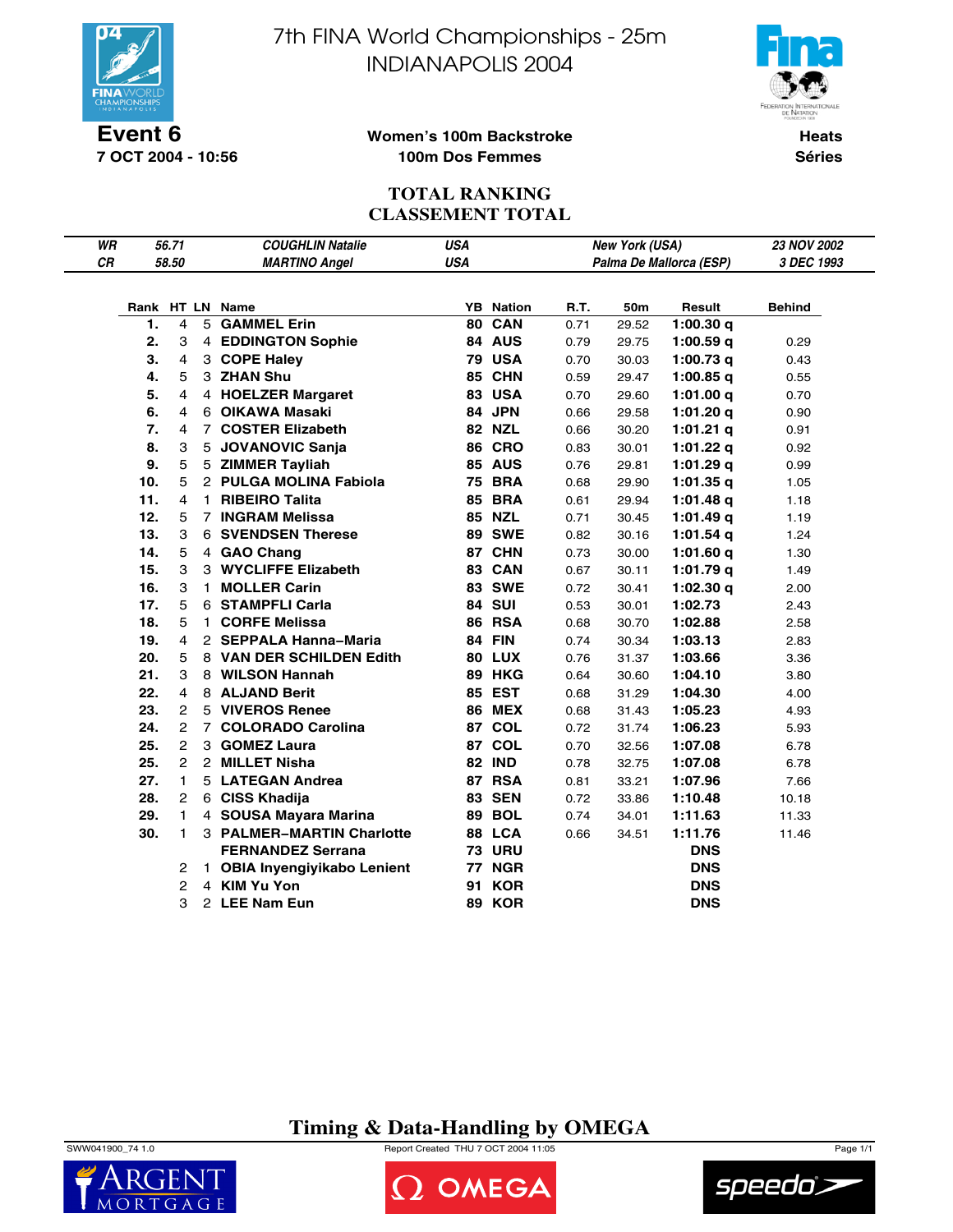

**Event 206 7 OCT 2004 - 19:54** 7th FINA World Championships - 25m INDIANAPOLIS 2004



**Semifinals Demi-Finales**

### **Women's 100m Backstroke 100m Dos Femmes**

### **TOTAL RANKING CLASSEMENT TOTAL**

| WR        |     | 56.71          |   | <b>COUGHLIN Natalie</b>   | <b>USA</b> |               |      | <b>New York (USA)</b> |                         | <b>23 NOV 2002</b> |
|-----------|-----|----------------|---|---------------------------|------------|---------------|------|-----------------------|-------------------------|--------------------|
| <b>CR</b> |     | 58.50          |   | <b>MARTINO Angel</b>      | USA        |               |      |                       | Palma De Mallorca (ESP) | 3 DEC 1993         |
|           |     |                |   |                           |            |               |      |                       |                         |                    |
|           |     |                |   | Rank HT LN Name           | YB         | <b>Nation</b> | R.T. | 50m                   | Result                  | <b>Behind</b>      |
|           | 1.  | $\overline{2}$ | 5 | <b>COPE Haley</b>         | 79         | <b>USA</b>    | 0.75 | 29.11                 | 59.81 q                 |                    |
|           | 2.  | 2              | 3 | <b>HOELZER Margaret</b>   | 83         | <b>USA</b>    | 0.62 | 29.37                 | 59.95 g                 | 0.14               |
|           | 3.  |                |   | 4 EDDINGTON Sophie        | 84         | <b>AUS</b>    | 0.75 | 29.26                 | 1:00.10q                | 0.29               |
|           | 4.  | 2              | 4 | <b>GAMMEL Erin</b>        | 80         | <b>CAN</b>    | 0.61 | 29.28                 | 1:00.13 $q$             | 0.32               |
|           | 5.  | 2              |   | 2 ZIMMER Tayliah          | 85         | <b>AUS</b>    | 0.79 | 29.42                 | 1:00.24 g               | 0.43               |
|           | 6.  |                |   | 5 ZHAN Shu                |            | 85 CHN        | 0.70 | 29.23                 | 1:00.32 $q$             | 0.51               |
|           | 7.  | 2              | 6 | <b>COSTER Elizabeth</b>   | 82         | <b>NZL</b>    | 0.68 | 29.47                 | 1:00.46 g               | 0.65               |
|           | 8.  |                |   | <b>GAO Chang</b>          | 87         | <b>CHN</b>    | 0.82 | 29.76                 | $1:00.79$ q             | 0.98               |
|           | 9.  |                |   | 3 OIKAWA Masaki           | 84         | <b>JPN</b>    | 0.60 | 29.75                 | 1:01.04                 | 1.23               |
|           | 10. |                |   | 7 INGRAM Melissa          | 85         | <b>NZL</b>    | 0.79 | 30.12                 | 1:01.16                 | 1.35               |
|           | 11. |                |   | 6 JOVANOVIC Sanja         | 86         | <b>CRO</b>    | 0.82 | 30.03                 | 1:01.17                 | 1.36               |
|           | 12. |                |   | 2 PULGA MOLINA Fabiola    | 75         | <b>BRA</b>    | 0.70 | 29.86                 | 1:01.29                 | 1.48               |
|           | 13. | 2              |   | <b>SVENDSEN Therese</b>   | 89         | <b>SWE</b>    | 0.79 | 30.04                 | 1:01.46                 | 1.65               |
|           | 14. | $\mathcal{P}$  | 8 | <b>WYCLIFFE Elizabeth</b> | 83         | <b>CAN</b>    | 0.67 | 30.29                 | 1:01.50                 | 1.69               |
|           | 15. | 2              | 7 | <b>RIBEIRO Talita</b>     | 85         | <b>BRA</b>    | 0.60 | 30.04                 | 1:01.81                 | 2.00               |
|           | 16. |                | 8 | <b>MOLLER Carin</b>       | 83         | <b>SWE</b>    | 0.70 | 30.58                 | 1:02.32                 | 2.51               |

**Timing & Data-Handling by OMEGA**

SWW041200\_74 1.0 Report Created THU 7 OCT 2004 20:02 Page 1/1





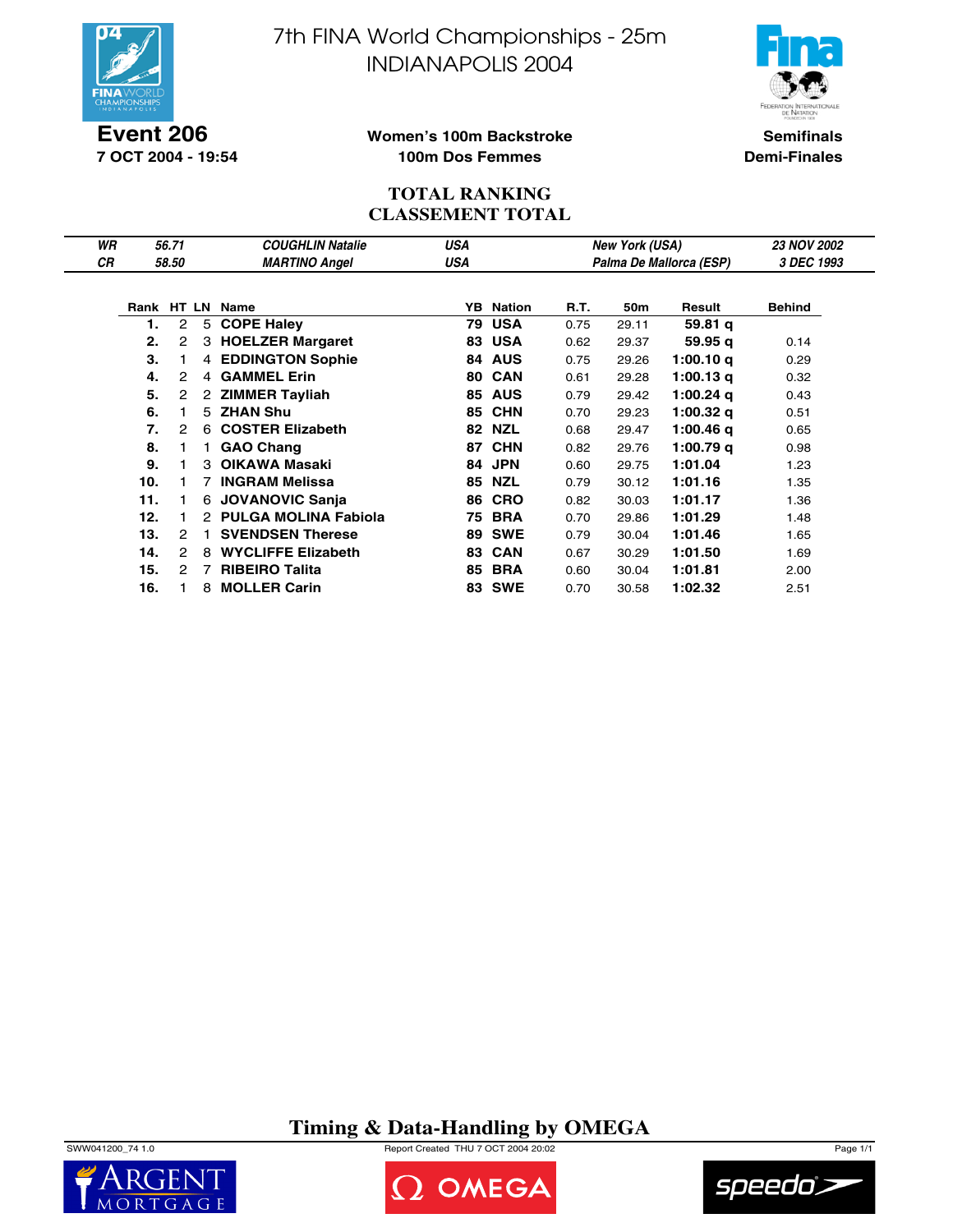



**Event 106 8 OCT 2004 - 20:17**

### **Women's 100m Backstroke 100m Dos Femmes**

**Finals Finales**

## **FINAL RESULTS CLASSEMENT FINALES**

| WR           | 56.71 |    | <b>COUGHLIN Natalie</b>   | USA |                  | <b>New York (USA)</b> |                         |         | <b>23 NOV 2002</b> |
|--------------|-------|----|---------------------------|-----|------------------|-----------------------|-------------------------|---------|--------------------|
| <b>CR</b>    | 58.50 |    | <b>MARTINO Angel</b>      | USA |                  |                       | Palma De Mallorca (ESP) |         | 3 DEC 1993         |
|              |       |    |                           |     |                  |                       |                         |         |                    |
|              |       |    | Rank LN Name              |     | <b>YB</b> Nation | <b>R.T.</b>           | 50 <sub>m</sub>         | Result  | <b>Behind</b>      |
| <b>FINAL</b> | 1.    |    | 4 COPE Haley              |     | <b>79 USA</b>    | 0.66                  | 28.90                   | 59.03   |                    |
|              | 2.    |    | 8 GAO Chang               |     | 87 CHN           | 0.83                  | 29.40                   | 59.61   | 0.58               |
|              |       | 3. | <b>3 EDDINGTON Sophie</b> |     | 84 AUS           | 0.68                  | 28.74                   | 59.64   | 0.61               |
|              | 4.    |    | 5 HOELZER Margaret        |     | <b>83 USA</b>    | 0.71                  | 29.25                   | 1:00.06 | 1.03               |
|              |       | 5. | 2 ZIMMER Tayliah          |     | <b>85 AUS</b>    | 0.77                  | 29.17                   | 1:00.11 | 1.08               |
|              | 6.    | 6. | <b>GAMMEL Erin</b>        |     | <b>80 CAN</b>    | 0.59                  | 29.60                   | 1:00.24 | 1.21               |
|              |       | 7. | 7 ZHAN Shu                |     | <b>85 CHN</b>    | 0.67                  | 29.36                   | 1:00.57 | 1.54               |
|              | 8.    |    | <b>COSTER Elizabeth</b>   |     | 82 NZL           | 0.70                  | 30.00                   | 1:01.89 | 2.86               |

# **Timing & Data-Handling by OMEGA**

SWW041100\_73 1.0 Report Created FRI 8 OCT 2004 20:21 Page 1/1





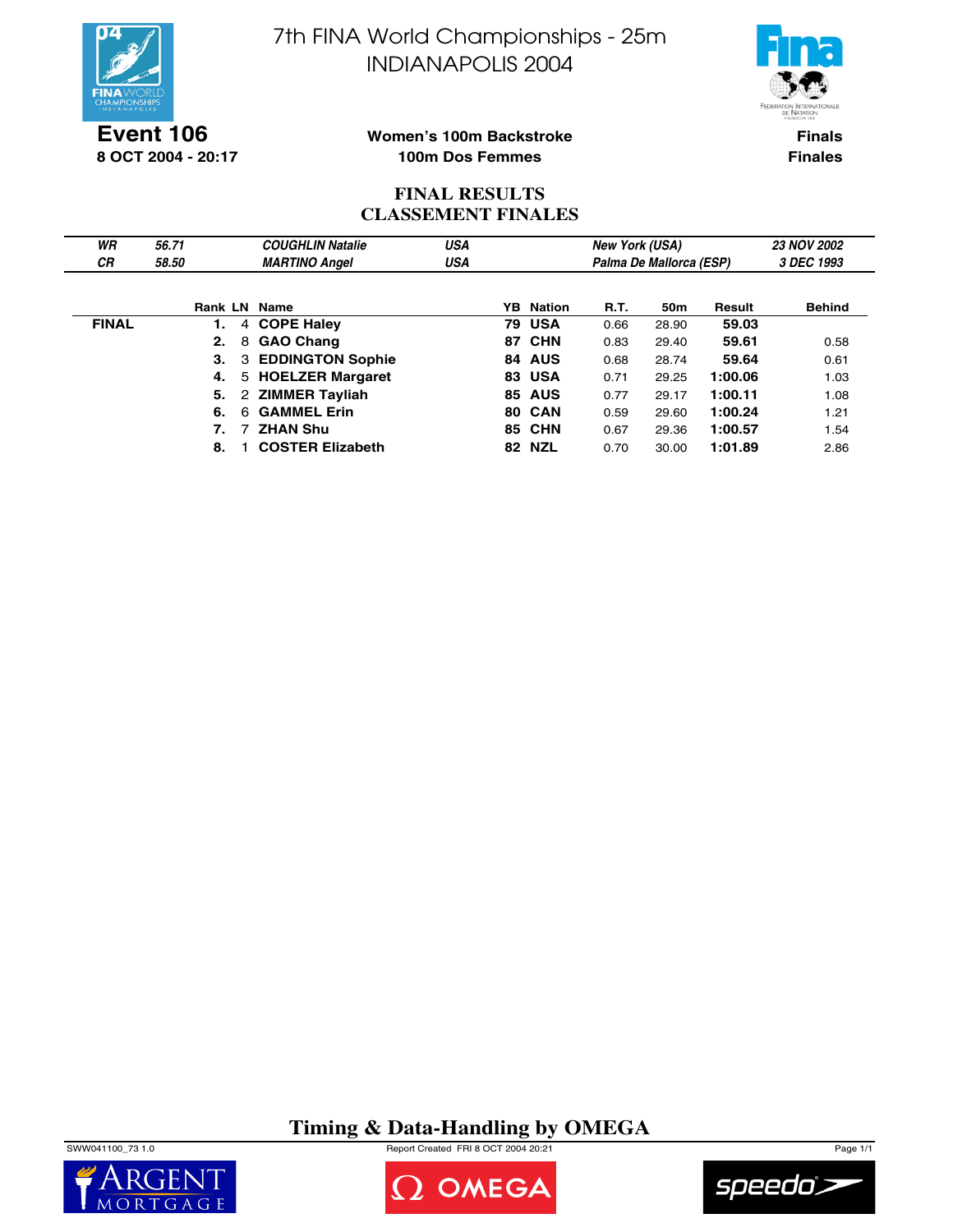

7th FINA World Championships - 25m INDIANAPOLIS 2004



**9 OCT 2004 - 09:43**

### **Women's 200m Backstroke 200m Dos Femmes**

**Heats Séries**

## **TOTAL RANKING CLASSEMENT TOTAL**

| <b>WR</b> |              |    | 2:03.62                         | <b>COUGHLIN Natalie</b> | <b>USA</b> |               |      |       | New York (USA)      |         | 27 NOV 2001 |               |  |
|-----------|--------------|----|---------------------------------|-------------------------|------------|---------------|------|-------|---------------------|---------|-------------|---------------|--|
| <b>CR</b> |              |    | 2:04.97<br><b>BENKO Lindsay</b> |                         |            | <b>USA</b>    |      |       | <b>Moscow (RUS)</b> |         |             | 5 APR 2002    |  |
|           |              |    |                                 |                         |            |               |      |       |                     |         |             |               |  |
|           |              |    | Rank HT LN Name                 | YB.                     |            | <b>Nation</b> | R.T. | 50m   | 100m                | 150m    | Result      | <b>Behind</b> |  |
| 1.        | $\mathbf{1}$ |    | 4 INGRAM Melissa                | 85                      |            | <b>NZL</b>    | 0.61 | 31.23 | 1:03.48             | 1:36.60 | $2:09.91$ q |               |  |
| 2.        | 2            | 6  | <b>OIKAWA Masaki</b>            | 84                      |            | <b>JPN</b>    | 0.68 | 30.58 | 1:03.87 1:37.13     |         | 2:10.13q    | 0.22          |  |
| 3.        | 2            | 3  | <b>CORFE Melissa</b>            | 86                      |            | <b>RSA</b>    | 0.71 | 31.19 | 1:03.87             | 1:37.27 | 2:10.80q    | 0.89          |  |
| 4.        | 2            |    | 4 ZIMMER Tayliah                | 85                      |            | <b>AUS</b>    | 0.70 | 30.48 | 1:03.17 1:37.17     |         | $2:10.81$ q | 0.90          |  |
| 5.        | 3            |    | 7 CHEN Xiujun                   | 86                      |            | <b>CHN</b>    | 0.59 | 31.07 | 1:04.60             | 1:38.19 | 2:11.29q    | 1.38          |  |
| 6.        | 3            |    | 4 HOELZER Margaret              |                         |            | <b>83 USA</b> | 0.64 | 31.83 | 1:05.73             | 1:38.01 | 2:11.33q    | 1.42          |  |
| 7.        | 1            | 5. | <b>WYCLIFFE Elizabeth</b>       | 83                      |            | <b>CAN</b>    | 0.76 | 31.69 | 1:04.76             | 1:38.32 | 2:11.37q    | 1.46          |  |
| 8.        | 2            |    | 5 WARDEN Elizabeth              | 78                      |            | <b>CAN</b>    | 0.75 | 30.92 | 1:03.90             | 1:37.47 | $2:11.51$ q | 1.60          |  |
| 9.        | 3            |    | 6 MCGREGORY Hayley              | 86                      |            | <b>USA</b>    | 0.77 | 30.90 | 1:04.45             | 1:38.17 | 2:11.62     | 1.71          |  |
| 10.       | 1            | 6  | <b>ZHAN Shu</b>                 | 85                      |            | <b>CHN</b>    | 0.73 | 31.35 | 1:04.42             | 1:38.07 | 2:11.65     | 1.74          |  |
| 11.       | 3            | 5  | <b>EDINGTON Sophie</b>          | 84                      |            | <b>AUS</b>    | 0.80 | 31.73 | 1:05.20             | 1:38.95 | 2:11.71     | 1.80          |  |
| 12.       | 3            |    | 3 JOVANOVIC Sanja               | 86                      |            | <b>CRO</b>    | 0.72 | 32.01 | 1:05.62             | 1:39.34 | 2:11.76     | 1.85          |  |
| 13.       | $\mathbf{1}$ |    | 2 SVENDSEN Therese              | 89                      |            | <b>SWE</b>    | 0.81 | 32.05 | 1:05.36             | 1:39.19 | 2:12.98     | 3.07          |  |
| 14.       | 1            | 3  | <b>MOLLER Carin</b>             | 83                      |            | <b>SWE</b>    | 0.64 | 31.67 | 1:05.41             | 1:39.82 | 2:13.53     | 3.62          |  |
| 15.       | 3            | 1  | <b>RIBEIRO Talita</b>           | 85                      |            | <b>BRA</b>    | 0.60 | 31.64 | 1:05.51             | 1:40.25 | 2:14.96     | 5.05          |  |
| 16.       | $\mathbf{2}$ |    | 2 CLAYTON Shannon               | 86                      |            | <b>NZL</b>    | 0.69 | 31.99 | 1:05.86             | 1:40.56 | 2:15.68     | 5.77          |  |
| 17.       | $\mathbf{1}$ |    | <b>7 VAN DER SCHILDEN Edith</b> |                         |            | <b>80 LUX</b> | 0.84 | 31.75 | 1:05.40             | 1:39.99 | 2:15.81     | 5.90          |  |
| 18.       | 3            |    | 2 ALJAND Berit                  | 85                      |            | <b>EST</b>    | 0.74 | 32.10 | 1:06.84             | 1:41.83 | 2:16.58     | 6.67          |  |
| 19.       | 2            |    | <b>VIVEROS Renee</b>            | 86                      |            | <b>MEX</b>    | 0.65 | 32.07 | 1:07.59             | 1:43.77 | 2:20.15     | 10.24         |  |
| 20.       | $\mathbf{2}$ | 1. | <b>GOMEZ Laura</b>              | 87                      |            | <b>COL</b>    | 0.67 | 33.05 | 1:08.48             | 1:44.99 | 2:21.63     | 11.72         |  |
| 21.       | 2            |    | 8 TROTT Wendy                   | 90                      |            | <b>RSA</b>    | 0.73 | 33.56 | 1:09.93             | 1:46.93 | 2:23.35     | 13.44         |  |
| 22.       | 3            |    | 8 COLORADO Carolina             | 87                      |            | <b>COL</b>    | 0.67 | 32.53 | 1:08.41             | 1:45.93 | 2:24.21     | 14.30         |  |
| 23.       | 1            |    | 8 SOUSA Mayara Marina           | 89                      |            | <b>BOL</b>    | 0.64 | 35.00 | 1:13.20 1:53.69     |         | 2:33.09     | 23.18         |  |
|           |              |    | <b>MARANHAO Joanna</b>          | 87                      |            | <b>BRA</b>    |      |       |                     |         | <b>DNS</b>  |               |  |
|           | 1            | 1  | <b>KIM Yu Yon</b>               | 91                      |            | <b>KOR</b>    |      |       |                     |         | <b>DNS</b>  |               |  |

**Timing & Data-Handling by OMEGA**



SWW042900\_74 1.0 Report Created SAT 9 OCT 2004 9:54 Page 1/1



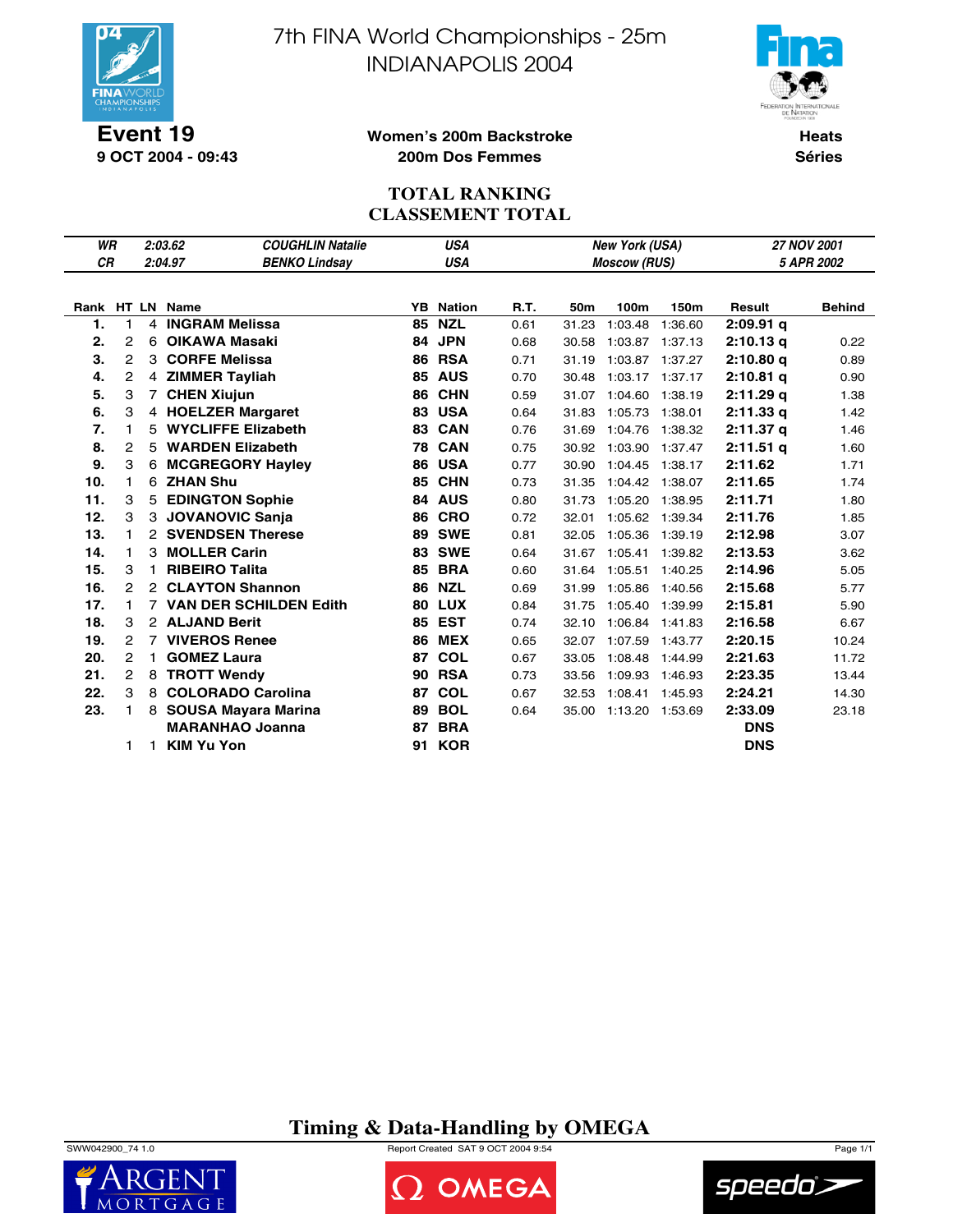

7th FINA World Championships - 25m INDIANAPOLIS 2004



**9 OCT 2004 - 19:17**

### **Women's 200m Backstroke 200m Dos Femmes**

**Finals Finales**

### **FINAL RESULTS CLASSEMENT FINALES**

| WR<br>СR     | 2:03.62<br>2:04.97           | <b>COUGHLIN Natalie</b><br><b>BENKO Lindsay</b> |     | <b>USA</b><br><b>USA</b> |             |       | <b>New York (USA)</b><br><b>Moscow (RUS)</b> |         | <b>27 NOV 2001</b><br>5 APR 2002 |               |  |
|--------------|------------------------------|-------------------------------------------------|-----|--------------------------|-------------|-------|----------------------------------------------|---------|----------------------------------|---------------|--|
|              | <b>Rank LN Name</b>          |                                                 |     | <b>YB</b> Nation         | <b>R.T.</b> | 50m   | 100m                                         | 150m    | Result                           | <b>Behind</b> |  |
| <b>FINAL</b> |                              |                                                 |     |                          |             |       |                                              |         |                                  |               |  |
|              | 7 HOELZER Margaret           |                                                 | 83. | <b>USA</b>               | 0.70        | 30.46 | 1:02.08                                      | 1:33.51 | 2:05.84                          |               |  |
| 2.           | <b>ZIMMER Tayliah</b><br>6   |                                                 | 85  | <b>AUS</b>               | 0.76        | 30.58 | 1:03.20                                      | 1:36.15 | 2:08.05                          | 2.21          |  |
| З.           | <b>INGRAM Melissa</b><br>4   |                                                 | 85  | <b>NZL</b>               | 0.76        | 30.89 | 1:03.51                                      | 1:36.26 | 2:08.54                          | 2.70          |  |
| 4.           | 3 CORFE Melissa              |                                                 | 86  | <b>RSA</b>               | 0.74        | 30.84 | 1:03.63                                      | 1:36.84 | 2:09.95                          | 4.11          |  |
| 5.           | <b>WYCLIFFE Elizabeth</b>    |                                                 | 83. | <b>CAN</b>               | 0.68        | 30.98 | 1:03.57                                      | 1:36.67 | 2:10.09                          | 4.25          |  |
| 6.           | OIKAWA Masaki<br>5.          |                                                 | 84  | <b>JPN</b>               | 0.68        | 30.84 | 1:04.11                                      | 1:37.27 | 2:10.43                          | 4.59          |  |
| 7.           | 2 CHEN Xiujun                |                                                 | 86  | <b>CHN</b>               | 0.66        | 31.16 | 1:04.34                                      | 1:37.77 | 2:10.76                          | 4.92          |  |
| 8.           | <b>WARDEN Elizabeth</b><br>8 |                                                 |     | <b>78 CAN</b>            | 0.67        | 30.79 | 1:03.47                                      | 1:36.82 | 2:10.86                          | 5.02          |  |

**Timing & Data-Handling by OMEGA**

SWW042100\_73 1.0 Report Created SAT 9 OCT 2004 19:22 Page 1/1





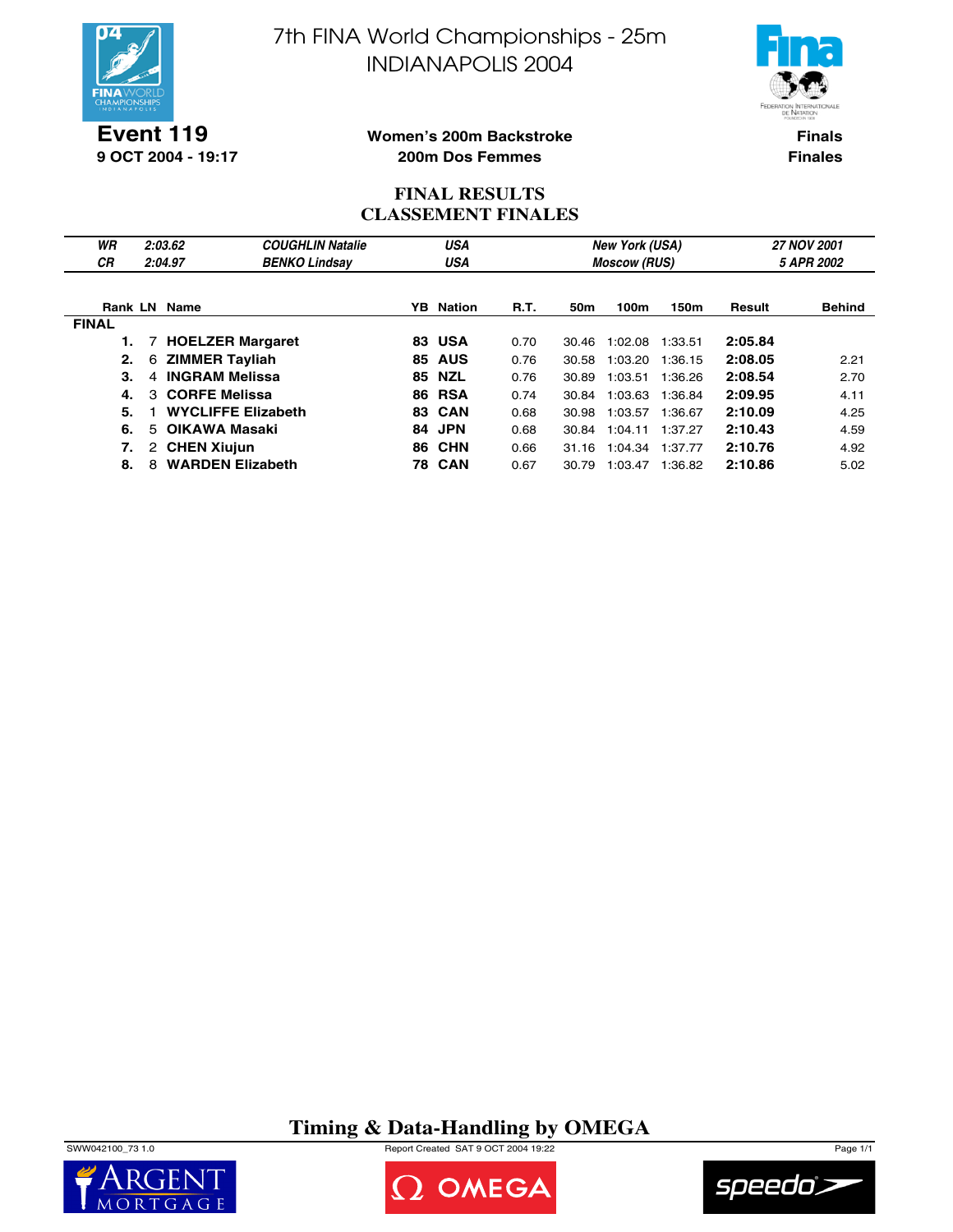

**7 OCT 2004 - 09:55**

7th FINA World Championships - 25m INDIANAPOLIS 2004



**Women's 50m Breaststroke 50m Brasse Femmes**

**Heats Séries**

## **TOTAL RANKING CLASSEMENT TOTAL**

| WR | 29.90 |                | <b>EDMISTONE Jade</b>      | <b>AUS</b> |    |                  | <b>Brisbane (AUS)</b> |                    | 26 SEP 2004 |
|----|-------|----------------|----------------------------|------------|----|------------------|-----------------------|--------------------|-------------|
| CR | 29.96 |                | <b>IGELSTROM Emma</b>      | <b>SWE</b> |    |                  | <b>Moscow (RUS)</b>   |                    | 4 APR 2002  |
|    |       |                |                            |            |    |                  |                       |                    |             |
|    |       |                | Rank HT LN Name            |            |    | <b>YB</b> Nation | R.T.                  | Result             | Behind      |
|    | 1.    | 5              | 4 EDMISTONE Jade           |            |    | 82 AUS           | 0.79                  | 30.30q             |             |
|    | 2.    | 4              | 4 HANSON Brooke            |            |    | <b>78 AUS</b>    | 0.77                  | 30.92 q            | 0.62        |
|    | 3.    | 3              | 4 KIRK Tara                |            |    | 82 USA           | 0.72                  | 31.14 q            | 0.84        |
|    | 4.    | 3              | 3 LUO Xuejuan              |            |    | 84 CHN           | 0.74                  | 31.26 q            | 0.96        |
|    | 5.    | 5              | 3 WEILER Simone            |            |    | <b>78 GER</b>    | 0.83                  | 31.46 q            | 1.16        |
|    | 6.    | 5              | 5 BEARD Amanda             |            |    | <b>81 USA</b>    | 0.71                  | 31.49 q            | 1.19        |
|    | 7.    | 4              | 5 JUKIC Mirna              |            |    | 86 AUT           | 0.76                  | 31.55 q            | 1.25        |
|    | 8.    | 5              | 6 BLACKBURN Lisa           |            |    | <b>71 CAN</b>    | 0.76                  | 31.72 q            | 1.42        |
|    | 9.    | 3              | 5 TREPP Jane               |            |    | 88 EST           | 0.80                  | 32.01 <sub>q</sub> | 1.71        |
|    | 10.   | $\mathbf{1}$   | 7 QI Hui                   |            |    | 85 CHN           | 0.80                  | 32.26 q            | 1.96        |
|    | 11.   | 3              | 7 KORMACHEVA Ekaterina     |            |    | 82 RUS           | 0.84                  | 32.44 q            | 2.14        |
|    | 12.   | 5              | 2 GUSMAO Rebeca            |            |    | 84 BRA           | 0.71                  | 32.49 q            | 2.19        |
|    | 13.   | 3              | 6 MIWA Yoshimi             |            |    | 85 JPN           | 0.86                  | 32.53q             | 2.23        |
|    | 14.   | 4              | 7 JARDINE Ziada            |            |    | <b>84 RSA</b>    | 0.81                  | 32.69 q            | 2.39        |
|    | 15.   | 5              | 7 VAN OOSTEN Lauren        |            |    | <b>78 CAN</b>    | 0.79                  | 32.72 q            | 2.42        |
|    | 16.   | 4              | 6 DEMOZZI Veronica         |            |    | <b>87 ITA</b>    | 0.86                  | 32.85 q            | 2.55        |
|    | 17.   | 3              | 2 ATKINSON Alia            |            |    | 88 JAM           | 0.80                  | 33.41              | 3.11        |
|    | 18.   | 3              | 1 SUEN Ka Yi               |            |    | 87 HKG           | 0.82                  | 33.52              | 3.22        |
|    | 19.   | $\overline{2}$ | 2 RAGNARSDOTTIR Ragnheidur |            |    | 84 ISL           | 0.81                  | 33.88              | 3.58        |
|    | 20.   | 5              | 1 BURKE Natalie            |            |    | <b>85 RSA</b>    | 0.79                  | 34.15              | 3.85        |
|    | 21.   | 3              | 8 VAN ZIJL Dannielle       |            |    | 86 NAM           | 0.82                  | 34.44              | 4.14        |
|    | 22.   | 4              | 2 TSIMAFEYEVA Iryna        |            |    | <b>87 BLR</b>    | 0.95                  | 34.46              | 4.16        |
|    | 23.   | 5              | 8 YIP Tsz Wa               |            |    | <b>90 HKG</b>    | 0.79                  | 34.59              | 4.29        |
|    | 24.   | 4              | 3 ALVAREZ Monica           |            |    | <b>88 COL</b>    | 0.87                  | 34.84              | 4.54        |
|    | 25.   | 4              | 8 WOODWARD Tina            |            |    | 82 ISV           | 0.71                  | 34.91              | 4.61        |
|    | 26.   | $\overline{2}$ | 3 ISENIA Nilshaira         |            |    | <b>AHO</b>       | 0.83                  | 35.46              | 5.16        |
|    | 27.   | $\overline{2}$ | <b>5 BEAUBRUN Danielle</b> |            |    | 90 LCA           | 0.71                  | 35.82              | 5.52        |
|    | 28.   | 4              | 1 STAVRESKA Irena          |            |    | MKD              | 0.74                  | 36.01              | 5.71        |
|    | 29.   | $\mathbf{2}$   | 1 POUJOL Karen Lizeth      |            |    | 88 HON           | 0.90                  | 36.09              | 5.79        |
|    | 30.   | $\mathbf{1}$   | 4 MORENO Katerine          |            |    | <b>74 BOL</b>    | 0.84                  | 36.11              | 5.81        |
|    | 31.   | $\overline{2}$ | 6 GARNICA Jeanine          |            |    | <b>86 BOL</b>    | 0.75                  | 36.55              | 6.25        |
|    | 32.   | 1.             | 6 MOSLEY Nina              |            |    | <b>89 NMA</b>    | 0.72                  | 37.29              | 6.99        |
|    | 33.   | 2              | <b>7 HACHE Annebelle</b>   |            |    | 88 DOM           | 0.87                  | 38.44              | 8.14        |
|    | 34.   | $\mathbf{1}$   | 3 ROMERO Ana               |            |    | <b>ANG</b>       | 0.86                  | 40.50              | 10.20       |
|    |       |                | <b>BATHILY Fatoumata</b>   |            |    | <b>92 SEN</b>    |                       | <b>DNS</b>         |             |
|    |       | 1.             | 2 IM Sothanie              |            |    | <b>75 CAM</b>    |                       | <b>DNS</b>         |             |
|    |       | $\mathbf{2}$   | 4 BAEK Su Yeon             |            |    | <b>91 KOR</b>    |                       | <b>DNS</b>         |             |
|    |       | $\overline{2}$ | 8 FORCADOS Blessing        |            | 81 | <b>NGR</b>       |                       | <b>DNS</b>         |             |

## **Timing & Data-Handling by OMEGA**

SWW030900\_74 1.0 Report Created THU 7 OCT 2004 10:04 Page 1/1



OMEGA

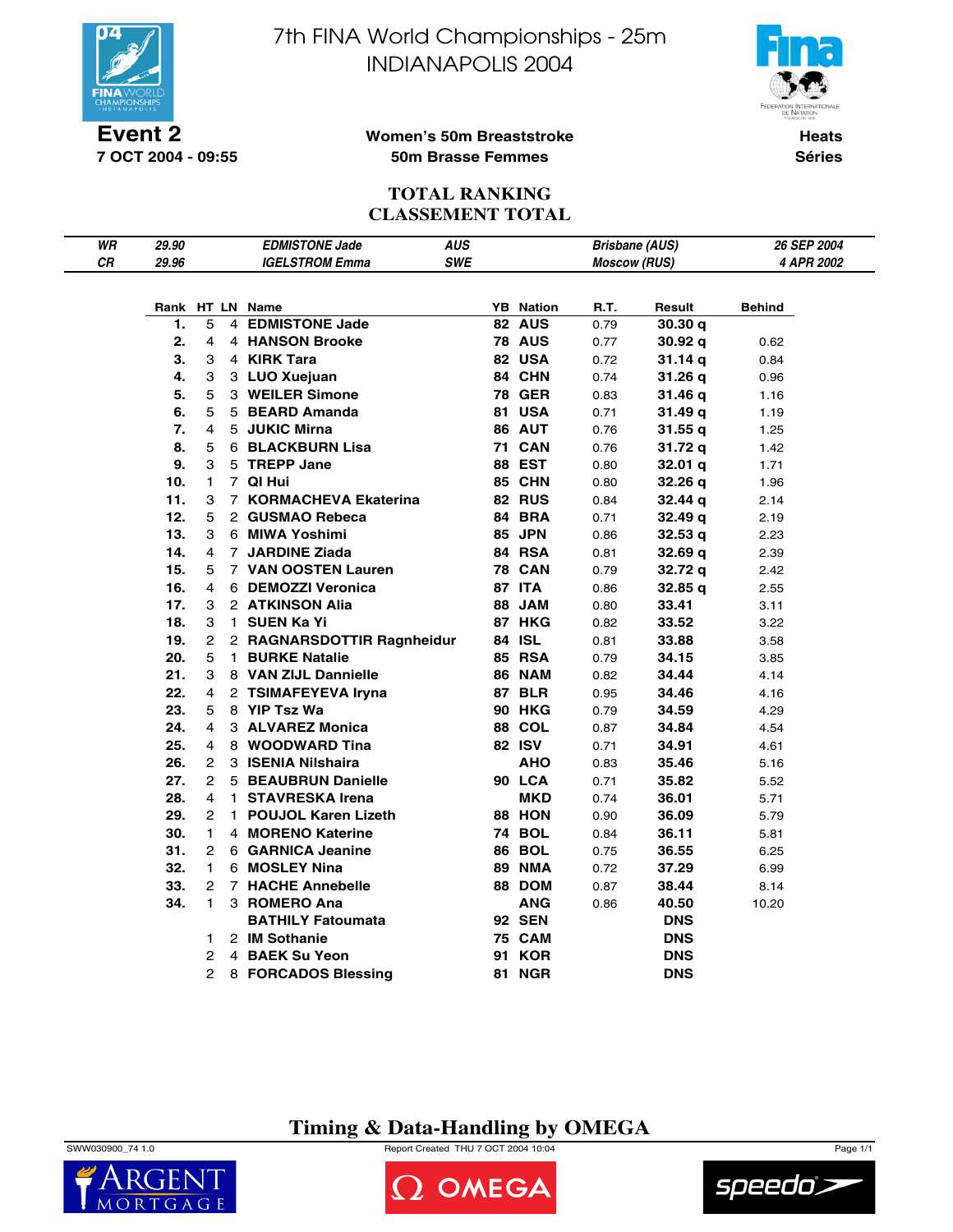



**Event 202 7 OCT 2004 - 19:10**

### **Women's 50m Breaststroke 50m Brasse Femmes**

**Semifinals Demi-Finales**

### **TOTAL RANKING CLASSEMENT TOTAL**

| WR | 29.90 |                      |                | <b>EDMISTONE Jade</b>    | <b>AUS</b> |    |                  |                     | <b>Brisbane (AUS)</b> | <b>26 SEP 2004</b> |  |
|----|-------|----------------------|----------------|--------------------------|------------|----|------------------|---------------------|-----------------------|--------------------|--|
| CR | 29.96 |                      |                | <b>IGELSTROM Emma</b>    | <b>SWE</b> |    |                  | <b>Moscow (RUS)</b> |                       | 4 APR 2002         |  |
|    |       |                      |                |                          |            |    |                  |                     |                       |                    |  |
|    |       |                      |                | Rank HT LN Name          |            |    | <b>YB</b> Nation | R.T.                | Result                | <b>Behind</b>      |  |
|    |       | $\overline{2}$       | $\overline{4}$ | <b>EDMISTONE Jade</b>    |            |    | 82 AUS           | 0.78                | 30.01 <sub>q</sub>    |                    |  |
|    | 2.    | 2                    |                | 5 KIRK Tara              |            |    | 82 USA           | 0.65                | 30.61q                | 0.60               |  |
|    | 3.    |                      |                | 4 HANSON Brooke          |            |    | <b>78 AUS</b>    | 0.75                | 30.67 <sub>q</sub>    | 0.66               |  |
|    | 4.    |                      |                | 3 BEARD Amanda           |            |    | <b>81 USA</b>    | 0.68                | 31.33q                | 1.32               |  |
|    | 5.    | $\mathcal{P}$        |                | 6 JUKIC Mirna            |            |    | <b>86 AUT</b>    | 0.75                | 31.55 <sub>q</sub>    | 1.54               |  |
|    | 5.    | $\mathcal{P}$        |                | 3 WEILER Simone          |            |    | <b>78 GER</b>    | 0.79                | 31.55 <sub>q</sub>    | 1.54               |  |
|    | 7.    |                      |                | 6 BLACKBURN Lisa         |            |    | <b>71 CAN</b>    | 0.79                | 31.85 <sub>q</sub>    | 1.84               |  |
|    | 8.    |                      |                | 5 LUO Xuejuan            |            |    | 84 CHN           | 0.75                | 31.86 g               | 1.85               |  |
|    | 9.    | $\mathcal{P}$        |                | 2 TREPP Jane             |            |    | <b>88 EST</b>    | 0.76                | 32.12                 | 2.11               |  |
|    | 10.   | 2                    | 1.             | <b>MIWA Yoshimi</b>      |            |    | <b>85 JPN</b>    | 0.86                | 32.25                 | 2.24               |  |
|    | 11.   | 2                    | 8              | <b>VAN OOSTEN Lauren</b> |            |    | <b>78 CAN</b>    | 0.76                | 32.45                 | 2.44               |  |
|    | 12.   |                      | 8              | <b>DEMOZZI Veronica</b>  |            | 87 | <b>ITA</b>       | 0.86                | 32.60                 | 2.59               |  |
|    | 12.   |                      | 7              | <b>GUSMAO Rebeca</b>     |            | 84 | <b>BRA</b>       | 0.72                | 32.60                 | 2.59               |  |
|    | 14.   | 1.                   |                | 2 QI Hui                 |            |    | <b>85 CHN</b>    | 0.85                | 32.61                 | 2.60               |  |
|    | 15.   | $\mathbf{2}^{\circ}$ |                | 7 KORMACHEVA Ekaterina   |            |    | <b>82 RUS</b>    | 0.86                | 32.74                 | 2.73               |  |
|    | 16.   |                      |                | <b>JARDINE Ziada</b>     |            |    | 84 RSA           | 0.80                | 32.77                 | 2.76               |  |

# **Timing & Data-Handling by OMEGA**

SWW030200\_74 1.0 Report Created THU 7 OCT 2004 19:18 Page 1/1





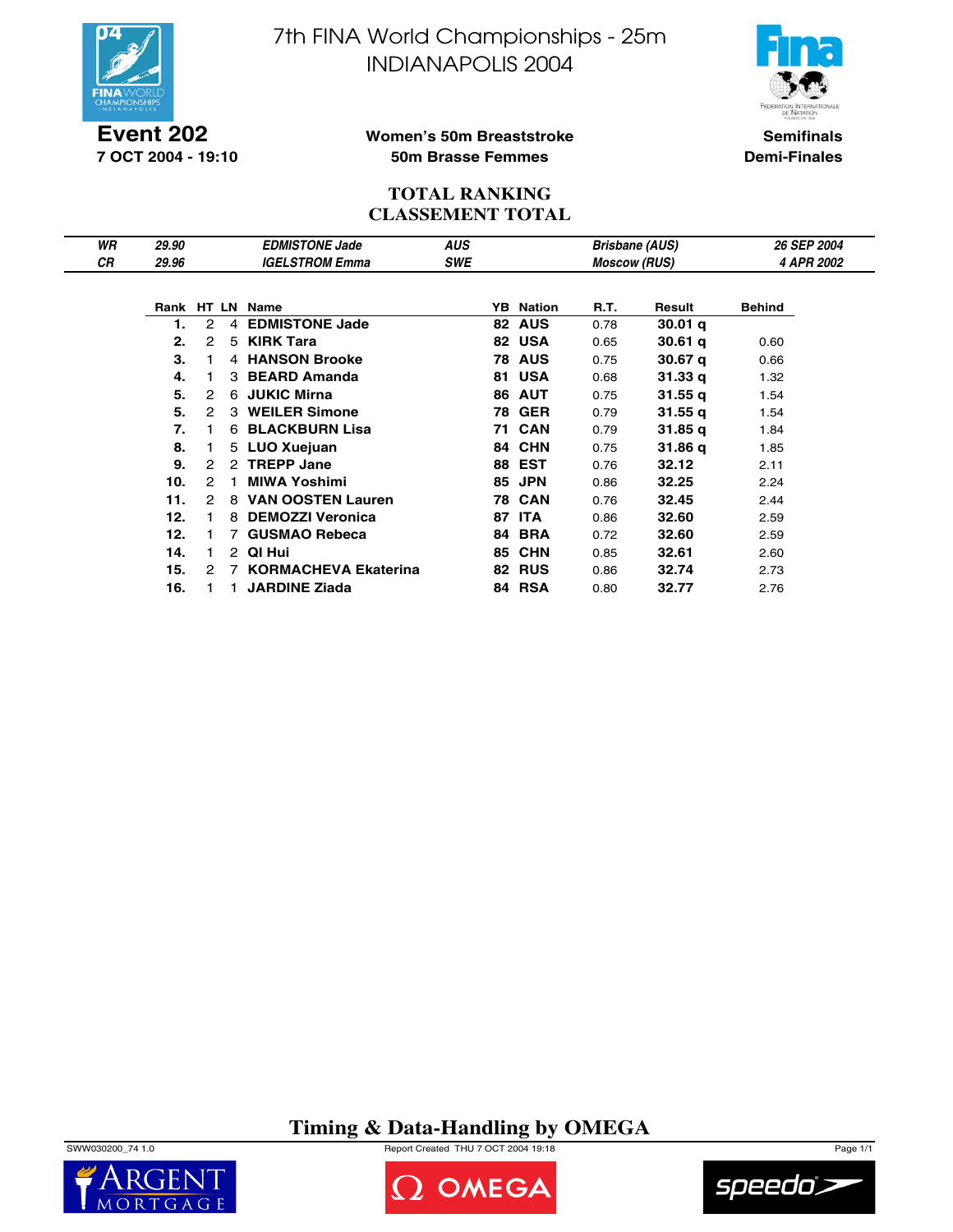



**Event 102 8 OCT 2004 - 19:29**

### **Women's 50m Breaststroke 50m Brasse Femmes**

**Finals Finales**

## **FINAL RESULTS CLASSEMENT FINALES**

| WR        | 29.90        |    | <b>EDMISTONE Jade</b>     | <b>AUS</b> |    |                     | <b>Brisbane (AUS)</b> |            | 26 SEP 2004   |
|-----------|--------------|----|---------------------------|------------|----|---------------------|-----------------------|------------|---------------|
| <b>CR</b> | 29.96        |    | <b>IGELSTROM Emma</b>     | <b>SWE</b> |    | <b>Moscow (RUS)</b> |                       | 4 APR 2002 |               |
|           |              |    |                           |            |    |                     |                       |            |               |
|           |              |    | <b>Rank LN Name</b>       |            |    | <b>YB</b> Nation    | R.T.                  | Result     | <b>Behind</b> |
|           | <b>FINAL</b> | 1. | 3 HANSON Brooke           |            |    | <b>78 AUS</b>       | 0.73                  | 30.20      |               |
|           |              | 2. | 4 EDMISTONE Jade          |            |    | 82 AUS              | 0.80                  | 30.21      | 0.01          |
|           |              | 3. | 5 KIRK Tara               |            |    | 82 USA              | 0.69                  | 30.61      | 0.41          |
|           |              | 4. | 6 BEARD Amanda            |            |    | 81 USA              | 0.70                  | 30.77      | 0.57          |
|           |              | 5. | 8 LUO Xuejuan             |            |    | 84 CHN              | 0.74                  | 31.15      | 0.95          |
|           |              | 6. | <b>WEILER Simone</b><br>7 |            |    | <b>78 GER</b>       | 0.83                  | 31.31      | 1.11          |
|           |              | 7. | <b>BLACKBURN Lisa</b>     |            |    | <b>71 CAN</b>       | 0.74                  | 31.94      | 1.74          |
|           |              | 8. | 2 JUKIC Mirna             |            | 86 | <b>AUT</b>          | 0.83                  | 31.96      | 1.76          |

**Timing & Data-Handling by OMEGA**

SWW030100\_73 1.0 Report Created FRI 8 OCT 2004 19:32 Page 1/1





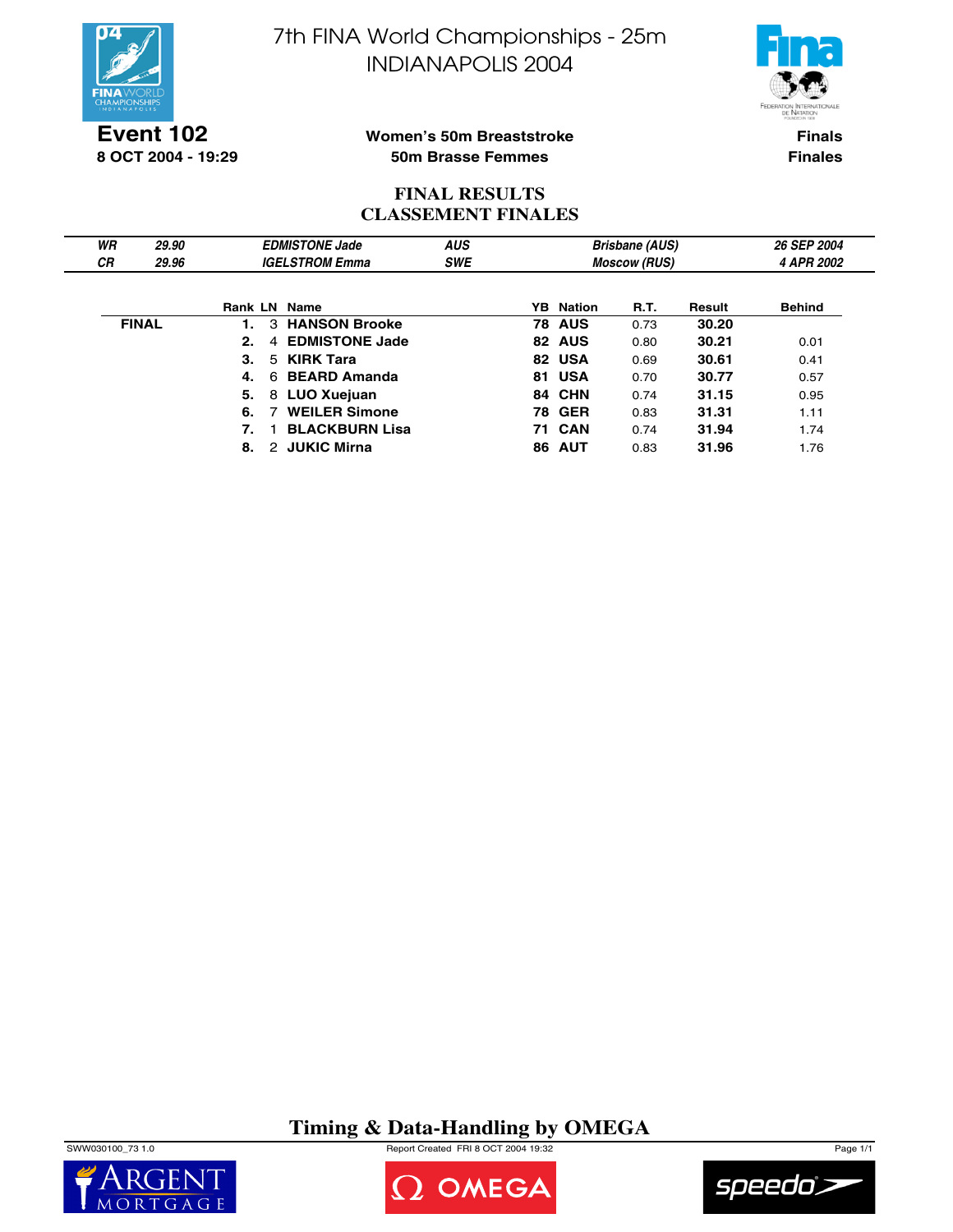

**9 OCT 2004 - 10:16**

7th FINA World Championships - 25m INDIANAPOLIS 2004



### **Women's 100m Breaststroke 100m Brasse Femmes**

**Heats Séries**

## **TOTAL RANKING CLASSEMENT TOTAL**

| WR         | 1:04.79 |                | <b>KIRK Tara</b>           | <b>USA</b> |                  |      | <b>College Station (USA)</b> |             | 19 MAR 2004   |
|------------|---------|----------------|----------------------------|------------|------------------|------|------------------------------|-------------|---------------|
| ${\it CR}$ | 1:05.38 |                | <b>IGELSTROM Emma</b>      | SWE        |                  |      | <b>Moscow (RUS)</b>          |             | 6 APR 2002    |
|            |         |                |                            |            |                  |      |                              |             |               |
|            |         |                | Rank HT LN Name            |            | <b>YB</b> Nation | R.T. | 50m                          | Result      | <b>Behind</b> |
|            | 1.      | 5              | 4 HANSON Brooke            |            | <b>78 AUS</b>    | 0.76 | 31.79                        | 1:06.99 $q$ |               |
|            | 2.      | 6              | 5 BEARD Amanda             |            | <b>81 USA</b>    | 0.72 | 32.42                        | 1:07.08 $q$ | 0.09          |
|            | 3.      | 6              | 4 KIRK Tara                |            | 82 USA           | 0.73 | 31.58                        | 1:07.28 q   | 0.29          |
|            | 4.      | 5              | 5 JUKIC Mirna              |            | 86 AUT           | 0.74 | 31.97                        | 1:07.38q    | 0.39          |
|            | 5.      | 4              | 4 EDMISTONE Jade           |            | 82 AUS           | 0.88 | 31.77                        | 1:07.59q    | 0.60          |
|            | 6.      | 4              | 5 WEILER Simone            |            | <b>78 GER</b>    | 0.80 | 32.23                        | 1:08.30 $q$ | 1.31          |
|            | 7.      | 1              | 3 QI Hui                   |            | 85 CHN           | 0.86 | 32.60                        | 1:09.04 q   | 2.05          |
|            | 8.      | 5              | <b>3 BLACKBURN Lisa</b>    |            | <b>71 CAN</b>    | 0.76 | 32.72                        | 1:09.23 $q$ | 2.24          |
|            | 9.      | 5              | 6 LARSSON Sara             |            | <b>83 SWE</b>    | 0.76 | 32.81                        | 1:09.42 $q$ | 2.43          |
|            | 10.     | 5              | 2 VAN OOSTEN Lauren        |            | <b>78 CAN</b>    | 0.81 | 33.39                        | 1:09.80 $q$ | 2.81          |
|            | 11.     | 4              | 6 MIWA Yoshimi             |            | 85 JPN           | 0.88 | 33.50                        | 1:09.92 $q$ | 2.93          |
|            | 12.     | 5              | 7 SAMBRAILO Tamara         |            | <b>86 SLO</b>    | 0.81 | 33.17                        | 1:10.14 $q$ | 3.15          |
|            | 13.     | 4              | 3 KORMACHEVA Ekaterina     |            | 82 RUS           | 0.88 | 33.63                        | 1:10.52 $q$ | 3.53          |
|            | 14.     | 6              | 6 LUO Nan                  |            | 86 CHN           | 0.88 | 33.80                        | 1:10.61 $q$ | 3.62          |
|            | 15.     | 6              | 3 DEMOZZI Veronica         |            | 87 ITA           | 0.85 | 33.74                        | 1:10.65 $q$ | 3.66          |
|            | 16.     | 6              | 2 HISSAMUTDINOVA Natalia   |            | 83 EST           | 0.84 | 33.85                        | 1:11.04 q   | 4.05          |
|            | 17.     | 6              | 7 SCHLEGEL Carmela         |            | <b>83 SUI</b>    | 0.81 | 34.29                        | 1:11.60     | 4.61          |
|            | 18.     | 5              | 1 JARDINE Ziada            |            | 84 RSA           | 0.79 | 33.48                        | 1:11.83     | 4.84          |
|            | 19.     | 4              | <b>7 ATKINSON Alia</b>     |            | 88 JAM           | 0.77 | 33.71                        | 1:12.12     | 5.13          |
|            | 20.     | 6              | 1 BURKE Natalie            |            | <b>85 RSA</b>    | 0.83 | 33.84                        | 1:12.31     | 5.32          |
|            | 21.     | 4              | 1 GIOVANNONI Sara          |            | <b>85 ITA</b>    | 0.83 | 34.36                        | 1:12.71     | 5.72          |
|            | 22.     | 3              | 5 TREPP Jane               |            | 88 EST           | 0.77 | 33.90                        | 1:13.02     | 6.03          |
|            | 23.     | 3              | 3 BENTLEY Kelly            |            | <b>89 NZL</b>    | 0.79 | 35.16                        | 1:13.20     | 6.21          |
|            | 24.     | 6              | 8 RAGNARSDOTTIR Ragnheidur |            | 84 ISL           | 0.86 | 34.40                        | 1:13.22     | 6.23          |
|            | 25.     | 4              | 2 TSIMAFEYEVA Iryna        |            | 87 BLR           | 0.92 | 34.77                        | 1:13.59     | 6.60          |
|            | 26.     | 3              | 4 ALVAREZ Monica           |            | <b>88 COL</b>    | 0.84 | 35.44                        | 1:13.66     | 6.67          |
|            | 27.     | 5              | 8 YIP Tsz Wa               |            | <b>90 HKG</b>    | 0.79 | 35.04                        | 1:14.31     | 7.32          |
|            | 28.     | 3              | 7 VAN ZIJL Dannielle       |            | <b>86 NAM</b>    | 0.89 | 35.40                        | 1:14.37     | 7.38          |
|            | 29.     | 4              | 8 SUEN Ka Yi               |            | 87 HKG           | 0.86 | 35.18                        | 1:14.52     | 7.53          |
|            | 30.     | 3              | 2 WOODWARD Tina            |            | 82 ISV           | 0.74 | 35.91                        | 1:16.24     | 9.25          |
|            | 31.     | 3              | 8 BEAUBRUN Danielle        |            | 90 LCA           | 0.74 | 36.12                        | 1:16.38     | 9.39          |
|            | 32.     | $\mathbf{2}$   | 7 ISENIA Nilshaira         |            | <b>AHO</b>       | 0.84 | 36.50                        | 1:17.57     | 10.58         |
|            | 33.     | $\overline{2}$ | 6 POUJOL Karen Lizeth      |            | 88 HON           | 0.79 | 37.31                        | 1:17.97     | 10.98         |
|            | 34.     | $\overline{2}$ | 3 IYENGAR Ambica           |            | <b>86 IND</b>    | 0.87 | 37.10                        | 1:18.09     | 11.10         |
|            | 35.     | $\overline{2}$ | 2 MORENO Katerine          |            | <b>74 BOL</b>    | 0.86 | 37.24                        | 1:18.31     | 11.32         |
|            | 36.     | 3              | 1 ZENONI Maria             |            | <b>85 DOM</b>    | 0.79 | 36.75                        | 1:18.66     | 11.67         |
|            | 37.     | $\overline{2}$ | 4 GARNICA Jeanine          |            | <b>86 BOL</b>    | 0.76 | 37.02                        | 1:19.78     | 12.79         |
|            | 38.     | $\overline{2}$ | 8 MOSLEY Nina              |            | <b>89 NMA</b>    | 0.68 | 38.70                        | 1:22.13     | 15.14         |
|            | 39.     | $\overline{2}$ | 5 HACHE Annebelle          |            | 88 DOM           | 0.87 | 38.40                        | 1:22.20     | 15.21         |
|            | 40.     | 1              | 5 ROMERO Ana               |            | ANG              | 0.80 | 40.05                        | 1:24.89     | 17.90         |
|            |         | 2              | 1 FORCADOS Blessing        |            | <b>81 NGR</b>    |      |                              | <b>DNS</b>  |               |
|            |         | 3              | 6 BAEK Su Yeon             |            | 91 KOR           |      |                              | <b>DNS</b>  |               |

**Timing & Data-Handling by OMEGA**



MORT

SWW031900\_74 1.0 Report Created SAT 9 OCT 2004 10:26 Page 1/1

OMEGA

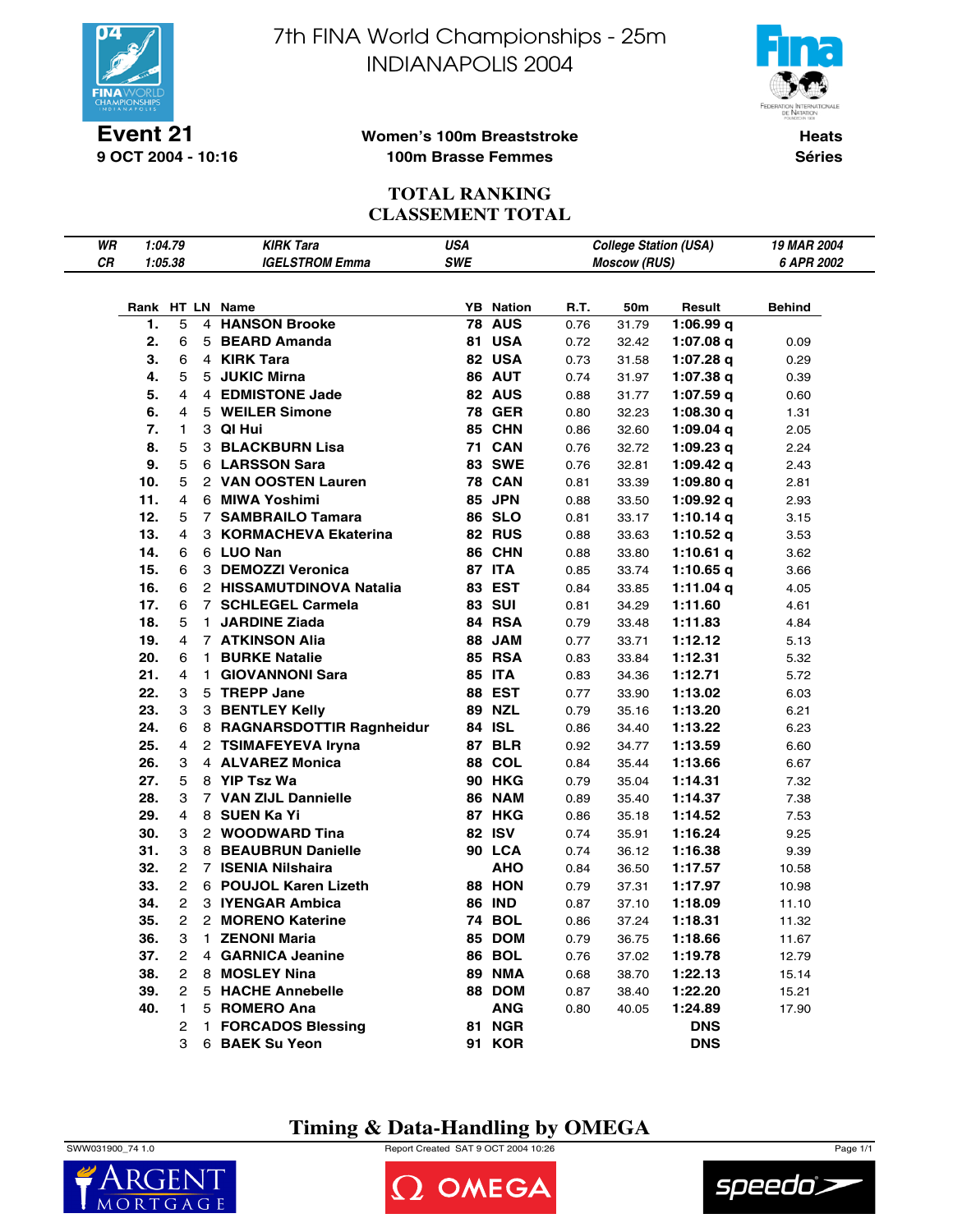

**Event 221 9 OCT 2004 - 19:58** 7th FINA World Championships - 25m INDIANAPOLIS 2004



**Women's 100m Breaststroke 100m Brasse Femmes**

**Semifinals Demi-Finales**

## **TOTAL RANKING CLASSEMENT TOTAL**

| WR | 1:04.79 |   |    | <b>KIRK Tara</b>            | USA |                  |      |                     | <b>College Station (USA)</b> | <b>19 MAR 2004</b> |
|----|---------|---|----|-----------------------------|-----|------------------|------|---------------------|------------------------------|--------------------|
| СR | 1:05.38 |   |    | <b>IGELSTROM Emma</b>       | SWE |                  |      | <b>Moscow (RUS)</b> |                              | 6 APR 2002         |
|    |         |   |    |                             |     |                  |      |                     |                              |                    |
|    |         |   |    | Rank HT LN Name             |     | <b>YB</b> Nation | R.T. | 50m                 | Result                       | <b>Behind</b>      |
|    |         | 2 | 3  | <b>EDMISTONE Jade</b>       |     | 82 AUS           | 0.81 | 31.04               | 1:05.94 g                    |                    |
|    | 2.      | 2 | 5  | <b>KIRK Tara</b>            |     | 82 USA           | 0.73 | 31.28               | $1:06.20$ q                  | 0.26               |
|    | 3.      | 2 |    | 4 HANSON Brooke             |     | <b>78 AUS</b>    | 0.76 | 31.66               | 1:06.32 g                    | 0.38               |
|    | 4.      |   |    | 4 BEARD Amanda              | 81  | <b>USA</b>       | 0.72 | 32.06               | 1:06.99q                     | 1.05               |
|    | 5.      |   |    | 5 JUKIC Mirna               | 86  | <b>AUT</b>       | 0.73 | 31.88               | 1:07.04 g                    | 1.10               |
|    | 6.      |   | 3  | <b>WEILER Simone</b>        | 78  | <b>GER</b>       | 0.81 | 31.90               | 1:07.42 g                    | 1.48               |
|    | 7.      | 2 | 7  | <b>MIWA Yoshimi</b>         | 85  | <b>JPN</b>       | 0.86 | 32.49               | $1:08.44$ q                  | 2.50               |
|    | 8.      | 2 |    | 6 QI Hui                    |     | <b>85 CHN</b>    | 0.83 | 32.76               | $1:08.45$ q                  | 2.51               |
|    | 9.      |   |    | 2 VAN OOSTEN Lauren         |     | <b>78 CAN</b>    | 0.79 | 32.92               | 1:08.97                      | 3.03               |
|    | 10.     |   |    | 6 BLACKBURN Lisa            |     | <b>71 CAN</b>    | 0.79 | 32.31               | 1:09.09                      | 3.15               |
|    | 11.     | 2 | 8  | <b>DEMOZZI Veronica</b>     | 87  | <b>ITA</b>       | 0.84 | 32.66               | 1:09.20                      | 3.26               |
|    | 12.     | 2 |    | 2 LARSSON Sara              |     | <b>83 SWE</b>    | 0.79 | 32.65               | 1:09.35                      | 3.41               |
|    | 13.     |   | 1. | <b>LUO Nan</b>              |     | <b>86 CHN</b>    | 0.79 | 33.44               | 1:10.06                      | 4.12               |
|    | 14.     |   | 7  | <b>SAMBRAILO Tamara</b>     |     | <b>86 SLO</b>    | 0.84 | 32.85               | 1:10.25                      | 4.31               |
|    | 15.     | 2 | 1. | <b>KORMACHEVA Ekaterina</b> |     | <b>82 RUS</b>    | 0.88 | 33.35               | 1:11.00                      | 5.06               |
|    | 16.     |   |    | 8 HISSAMUTDINOVA Natalia    |     | 83 EST           | 0.81 | 33.88               | 1:11.09                      | 5.15               |

**Timing & Data-Handling by OMEGA**







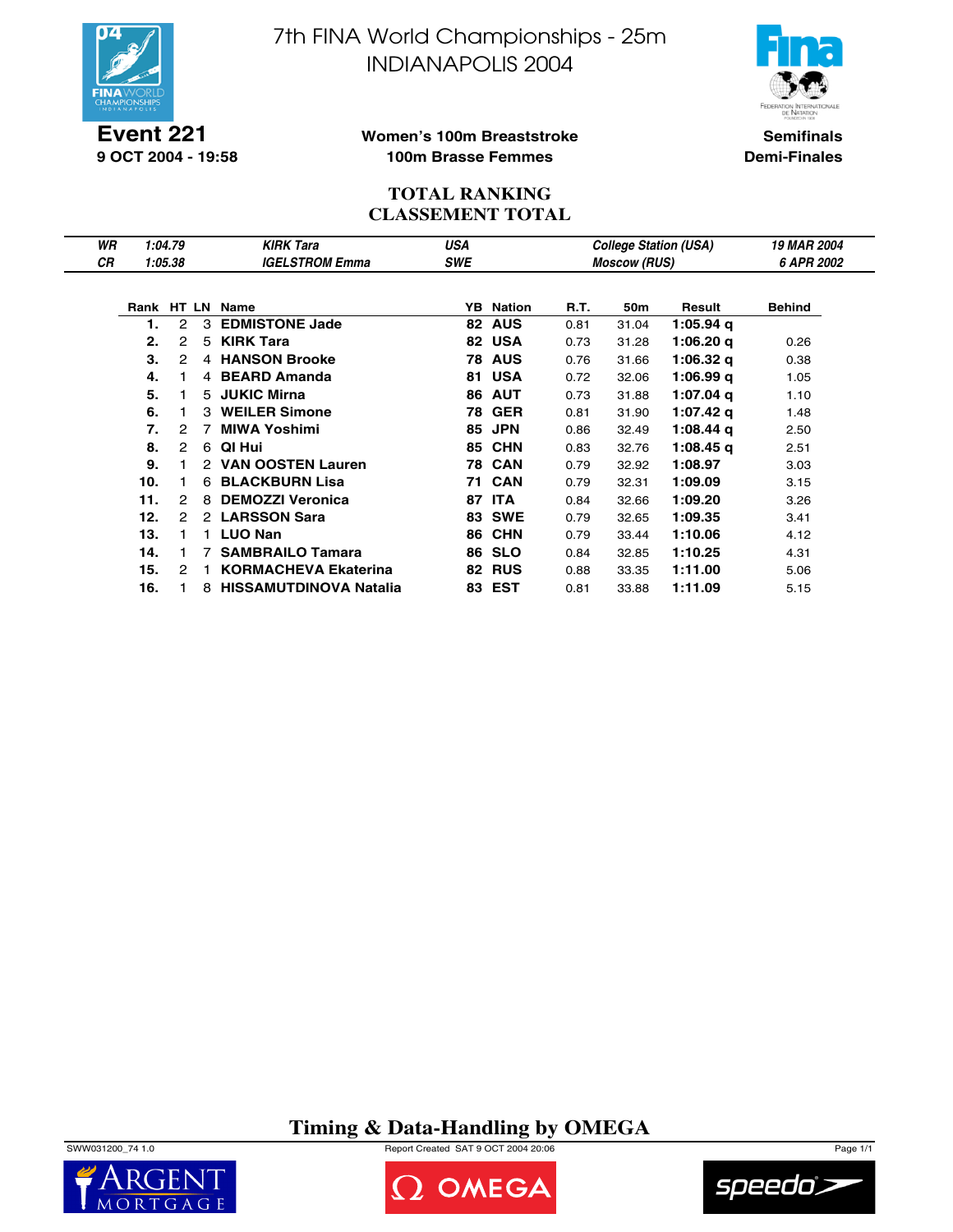



**Event 121 10 OCT 2004 - 19:01**

### **Women's 100m Breaststroke 100m Brasse Femmes**

**Finals Finales**

## **FINAL RESULTS CLASSEMENT FINALES**

| WR           | 1:04.79 |              |    | <b>KIRK Tara</b>      | <b>USA</b> |    |                  |      | <b>College Station (USA)</b> |         | 19 MAR 2004   |
|--------------|---------|--------------|----|-----------------------|------------|----|------------------|------|------------------------------|---------|---------------|
| <b>CR</b>    | 1:05.38 |              |    | <b>IGELSTROM Emma</b> | <b>SWE</b> |    |                  |      | 6 APR 2002                   |         |               |
|              |         |              |    |                       |            |    |                  |      |                              |         |               |
|              |         | Rank LN Name |    |                       |            |    | <b>YB</b> Nation | R.T. | 50 <sub>m</sub>              | Result  | <b>Behind</b> |
| <b>FINAL</b> |         |              |    | 3 HANSON Brooke       |            |    | <b>78 AUS</b>    | 0.76 | 31.31                        | 1:05.36 | <b>CR</b>     |
|              |         | 2.           | 4  | <b>EDMISTONE Jade</b> |            |    | 82 AUS           | 0.80 | 31.24                        | 1:05.97 | 0.61          |
|              |         | 3.           | 5. | <b>KIRK Tara</b>      |            |    | 82 USA           | 0.73 | 31.19                        | 1:06.33 | 0.97          |
|              |         | 4.           | 6  | <b>BEARD Amanda</b>   |            |    | 81 USA           | 0.71 | 31.60                        | 1:06.71 | 1.35          |
|              |         | 5.           |    | 2 JUKIC Mirna         |            | 86 | <b>AUT</b>       | 0.77 | 32.27                        | 1:07.98 | 2.62          |
|              |         | 5.           |    | <b>WEILER Simone</b>  |            |    | <b>78 GER</b>    | 0.80 | 32.16                        | 1:07.98 | 2.62          |
|              |         | 7.           | 8  | QI Hui                |            |    | <b>85 CHN</b>    | 0.85 | 32.94                        | 1:09.17 | 3.81          |
|              |         | 8.           |    | <b>MIWA Yoshimi</b>   |            | 85 | <b>JPN</b>       | 0.88 | 32.86                        | 1:09.36 | 4.00          |

# **Timing & Data-Handling by OMEGA**

SWW031100\_73 1.0 Report Created SUN 10 OCT 2004 19:04 Page 1/1





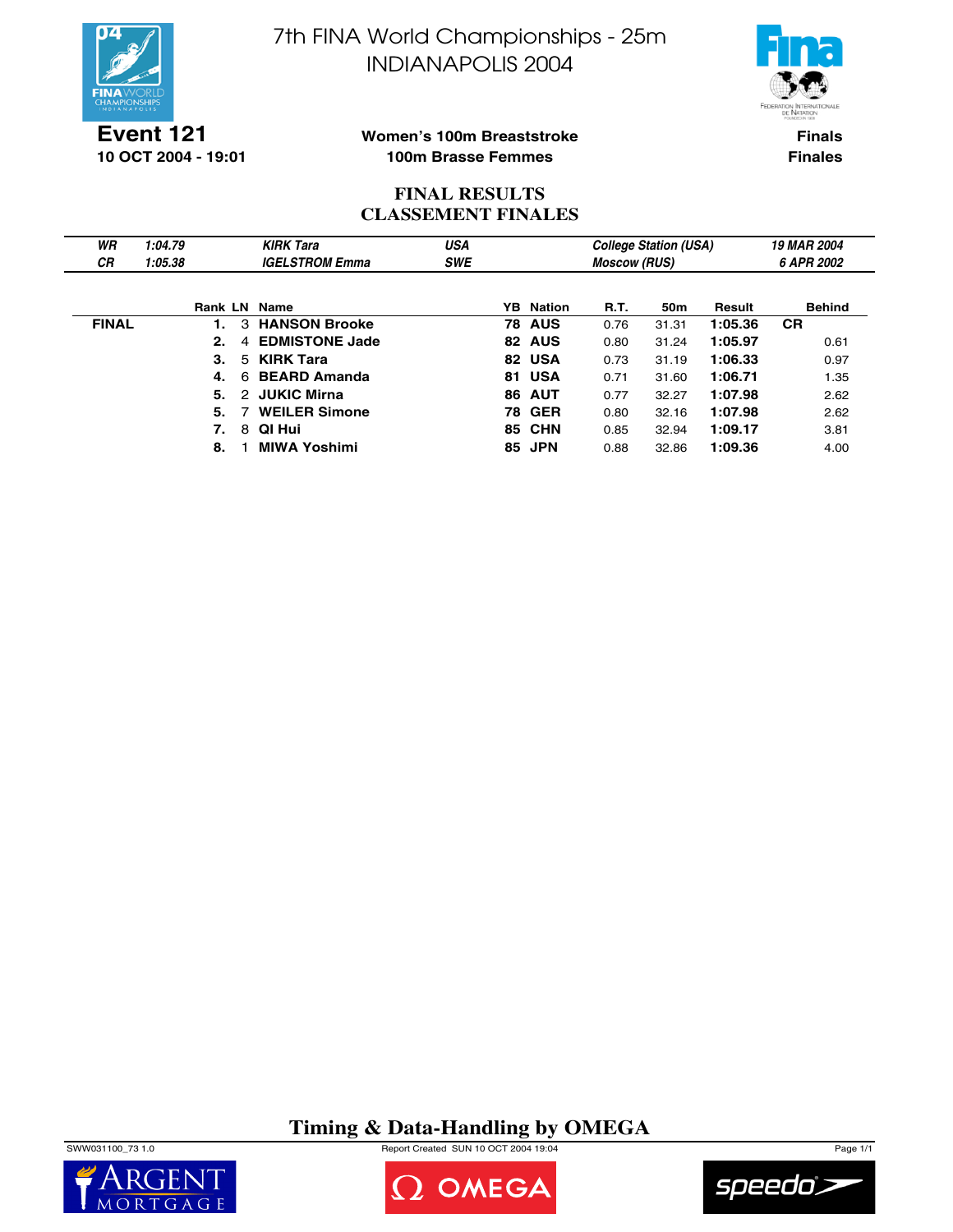

**11 OCT 2004 - 09:49**

7th FINA World Championships - 25m INDIANAPOLIS 2004



#### **Women's 200m Breaststroke 200m Brasse Femmes**

**Heats Séries**

## **TOTAL RANKING CLASSEMENT TOTAL**

| WR        |                   |                | <b>JONES Leisel</b><br>2:17.75 |    | <b>AUS</b>       |      |       | Melbourne (AUS) |         |                      | 29 NOV 2003   |
|-----------|-------------------|----------------|--------------------------------|----|------------------|------|-------|-----------------|---------|----------------------|---------------|
| <b>CR</b> |                   |                | 2:20.22<br>TANAKA Masami       |    | <b>JPN</b>       |      |       | Hong Kong (HKG) |         |                      | 2 APR 1999    |
|           |                   |                |                                |    |                  |      |       |                 |         |                      |               |
|           |                   |                | Rank HT LN Name                |    | <b>YB</b> Nation | R.T. | 50m   | 100m            | 150m    | Result               | <b>Behind</b> |
| 1.        | 5                 | 4              | <b>JUKIC Mirna</b>             |    | 86 AUT           | 0.79 | 33.26 | 1:09.87         | 1:46.62 | 2:23.76q             |               |
| 2.        | 5                 |                | 5 KATSOULIS Sarah              |    | 84 AUS           | 0.86 | 33.17 | 1:09.66         | 1:46.77 | $2:24.12$ q          | 0.36          |
| 3.        | 4                 |                | <b>4 HANSON Brooke</b>         |    | <b>78 AUS</b>    | 0.77 | 32.82 | 1:10.24         | 1:48.04 | 2:26.37 <sub>q</sub> | 2.61          |
| 4.        | 3                 |                | 4 BEARD Amanda                 | 81 | <b>USA</b>       | 0.73 | 33.55 | 1:11.05         | 1:48.84 | 2:26.56q             | 2.80          |
| 5.        | 3                 |                | 3 KOWAL Kristy                 |    | <b>78 USA</b>    | 0.74 | 33.60 | 1:10.89         | 1:49.00 | $2:27.01$ q          | 3.25          |
| 6.        | 4                 |                | 5 WEILER Simone                | 78 | <b>GER</b>       | 0.81 | 33.88 | 1:10.93         | 1:48.69 | $2:27.47$ q          | 3.71          |
| 7.        | 3                 |                | 5 LUO Nan                      | 86 | <b>CHN</b>       | 0.74 | 33.93 | 1:11.28         | 1:49.07 | 2:27.98q             | 4.22          |
| 8.        | 5                 |                | 3 VAN OOSTEN Lauren            | 78 | <b>CAN</b>       | 0.82 | 34.15 | 1:12.16         | 1:50.03 | 2:28.20q             | 4.44          |
| 9.        | 5                 |                | 6 LARSSON Sara                 |    | <b>83 SWE</b>    | 0.77 | 33.79 | 1:11.07 1:49.26 |         | 2:28.33              | 4.57          |
| 10.       | 3                 |                | 2 LAUBSCHER Tamaryn            |    | 84 RSA           | 0.73 | 34.02 | 1:11.63         | 1:50.23 | 2:28.93              | 5.17          |
| 11.       | 3                 |                | 6 KORMACHEVA Ekaterina         |    | 82 RUS           | 0.85 | 33.94 | 1:11.65         | 1:50.61 | 2:29.92              | 6.16          |
| 12.       | 4                 |                | 3 HISSAMUTDINOVA Natalia       |    | 83 EST           | 0.80 | 35.08 | 1:13.19         | 1:52.08 | 2:31.32              | 7.56          |
| 13.       | 3                 |                | 7 GIOVANNONI Sara              |    | <b>85 ITA</b>    | 0.87 | 34.29 | 1:12.17 1:51.26 |         | 2:31.47              | 7.71          |
| 14.       | 5                 |                | 1 BENTLEY Kelly                |    | <b>89 NZL</b>    | 0.80 | 35.90 | 1:13.22 1:52.04 |         | 2:31.61              | 7.85          |
| 15.       | $\mathbf{1}$      |                | 6 QI Hui                       | 85 | CHN              | 0.80 | 33.86 | 1:12.01         | 1:51.63 | 2:31.76              | 8.00          |
| 16.       | 4                 |                | 6 DEMOZZI Veronica             |    | 87 ITA           | 0.84 | 34.29 | 1:11.91         | 1:51.28 | 2:32.50              | 8.74          |
| 17.       | 4                 | $\overline{7}$ | <b>MIWA Yoshimi</b>            |    | 85 JPN           | 0.92 | 35.09 | 1:14.28         | 1:54.41 | 2:34.21              | 10.45         |
| 18.       | 4                 |                | 8 MEAKLIM Kathryn              |    | <b>89 RSA</b>    | 0.86 | 35.42 | 1:14.71         | 1:55.07 | 2:35.93              | 12.17         |
| 19.       | 5                 | $\overline{7}$ | <b>SAMBRAILO Tamara</b>        | 86 | <b>SLO</b>       | 0.86 | 34.44 | 1:13.50         | 1:54.45 | 2:36.51              | 12.75         |
| 20.       | 4                 |                | 2 TSIMAFEYEVA Iryna            | 87 | <b>BLR</b>       | 0.95 | 35.60 | 1:15.14         | 1:56.29 | 2:37.60              | 13.84         |
| 21.       | 4                 |                | 1 ALVAREZ Monica               | 88 | <b>COL</b>       | 0.88 | 35.68 | 1:16.13         | 1:57.50 | 2:38.21              | 14.45         |
| 22.       | $\overline{2}$    |                | 3 VAN ZIJL Dannielle           | 86 | <b>NAM</b>       | 0.81 | 36.18 | 1:16.64         | 1:58.11 | 2:40.41              | 16.65         |
| 23.       | 3                 |                | 1 YIP Tsz Wa                   |    | <b>90 HKG</b>    | 0.84 | 35.81 | 1:17.53         | 1:59.98 | 2:43.28              | 19.52         |
| 24.       | 5                 |                | 8 ATKINSON Alia                |    | 88 JAM           | 0.88 | 35.79 | 1:17.11         | 1:59.70 | 2:43.79              | 20.03         |
| 25.       | 2                 |                | 6 ZENONI Maria                 |    | 85 DOM           | 0.79 | 37.15 | 1:19.12 2:02.09 |         | 2:44.79              | 21.03         |
| 26.       | 2                 |                | 5 SUEN Ka Yi                   | 87 | <b>HKG</b>       | 0.79 | 35.60 | 1:16.48         | 1:59.88 | 2:45.01              | 21.25         |
| 27.       | 3                 |                | 8 WOODWARD Tina                |    | <b>82 ISV</b>    | 0.85 | 37.49 | 1:19.48 2:02.47 |         | 2:45.82              | 22.06         |
| 28.       | 1                 |                | 5 MORENO Katerine              | 74 | <b>BOL</b>       | 0.89 | 38.44 | 1:21.46 2:05.09 |         | 2:49.00              | 25.24         |
| 29.       | $\mathbf{1}$      |                | 4 POUJOL Karen Lizeth          | 88 | <b>HON</b>       | 0.78 | 39.21 | 1:21.44         | 2:05.55 | 2:49.39              | 25.63         |
| 30.       | 2                 |                | 8 GARNICA Jeanine              |    | <b>86 BOL</b>    | 0.79 | 38.87 | 1:22.58         | 2:08.54 | 2:55.18              | 31.42         |
| 31.       | 2<br>$\mathbf{1}$ |                | 2 HACHE Annebelle              |    | 88 DOM           | 0.87 | 39.98 | 1:24.81         | 2:10.60 | 2:56.76              | 33.00         |
| 32.       |                   |                | 3 ROMERO Ana                   |    | <b>ANG</b>       | 0.89 | 42.28 | 1:29.11         | 2:17.36 | 3:05.65              | 41.89         |
|           | 2                 | $\mathbf{1}$   | <b>ISENIA Nilshaira</b>        |    | <b>AHO</b>       |      |       |                 |         | <b>DNS</b>           |               |
|           | 2                 |                | 4 BAEK Su Yeon                 |    | 91 KOR           |      |       |                 |         | <b>DNS</b>           |               |
|           | 2                 | $\overline{7}$ | <b>DUENAS Vanessa</b>          | 86 | COL              |      |       |                 |         | <b>DNS</b>           |               |
|           | 5                 |                | 2 BLACKBURN Lisa               | 71 | CAN              |      |       |                 |         | <b>DNS</b>           |               |

## **Timing & Data-Handling by OMEGA**

SWW032900\_74 1.0 Report Created MON 11 OCT 2004 10:08 Page 1/1





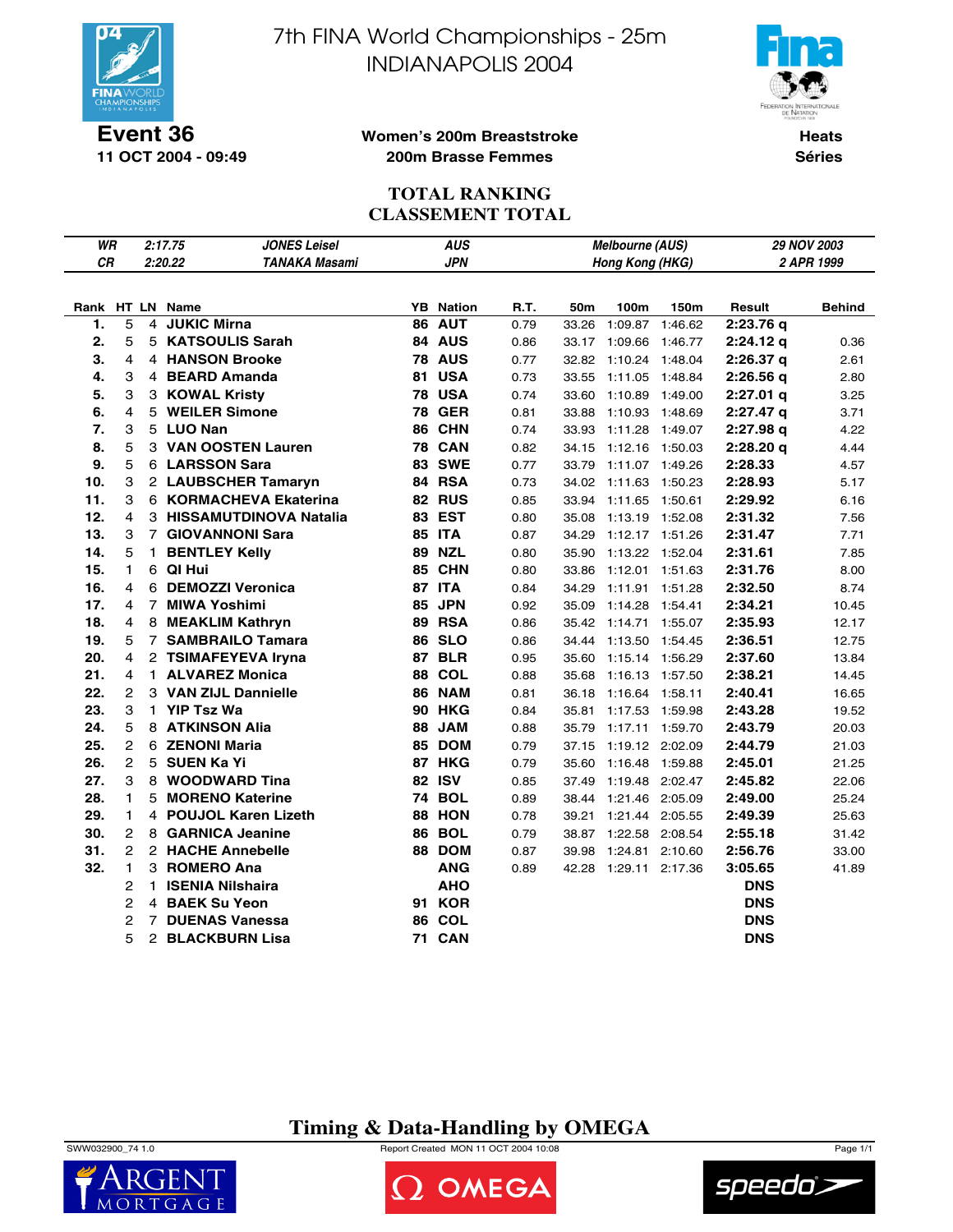



**Event 136 11 OCT 2004 - 19:28**

### **Women's 200m Breaststroke 200m Brasse Femmes**

**Finals Finales**

## **FINAL RESULTS CLASSEMENT FINALES**

| WR<br><b>CR</b> | 2:17.75<br>2:20.22            | <b>JONES Leisel</b><br>TANAKA Masami | <b>AUS</b><br><b>JPN</b> |                  |      |       | <b>Melbourne (AUS)</b><br>Hong Kong (HKG) |         | <b>29 NOV 2003</b><br>2 APR 1999 |               |  |
|-----------------|-------------------------------|--------------------------------------|--------------------------|------------------|------|-------|-------------------------------------------|---------|----------------------------------|---------------|--|
|                 |                               |                                      |                          |                  |      |       |                                           |         |                                  |               |  |
| Rank LN         | Name                          |                                      |                          | <b>YB</b> Nation | R.T. | 50m   | 100m                                      | 150m    | Result                           | <b>Behind</b> |  |
| <b>FINAL</b>    |                               |                                      |                          |                  |      |       |                                           |         |                                  |               |  |
|                 | <b>HANSON Brooke</b><br>3     |                                      |                          | <b>78 AUS</b>    | 0.76 | 32.34 | 1:08.44                                   | 1:44.95 | 2:21.68                          |               |  |
| 2.              | <b>BEARD Amanda</b><br>6      |                                      |                          | 81 USA           | 0.70 | 32.57 | 1:08.26                                   | 1:45.17 | 2:22.53                          | 0.85          |  |
| 3.              | 5 KATSOULIS Sarah             |                                      | 84                       | <b>AUS</b>       | 0.81 | 32.74 | 1:09.02                                   | 1:45.89 | 2:22.97                          | 1.29          |  |
| 4.              | 4 JUKIC Mirna                 |                                      |                          | <b>86 AUT</b>    | 0.76 | 32.83 | 1:08.63                                   | 1:45.76 | 2:23.45                          | 1.77          |  |
| 5.              | 2 KOWAL Kristy                |                                      |                          | <b>78 USA</b>    | 0.78 | 33.02 | 1:09.60                                   | 1:46.97 | 2:25.48                          | 3.80          |  |
| 5.              | <b>WEILER Simone</b>          |                                      |                          | <b>78 GER</b>    | 0.83 | 32.98 | 1:09.77                                   | 1:47.49 | 2:25.48                          | 3.80          |  |
| 7.              | <b>VAN OOSTEN Lauren</b><br>8 |                                      |                          | <b>78 CAN</b>    | 0.79 | 33.69 | 1:11.25                                   | 1:49.33 | 2:27.43                          | 5.75          |  |
| 8.              | <b>LUO Nan</b>                |                                      | 86.                      | <b>CHN</b>       | 0.76 | 33.78 | 1:10.91                                   | 1:48.92 | 2:28.15                          | 6.47          |  |

# **Timing & Data-Handling by OMEGA**

SWW032100\_73 1.0 Report Created MON 11 OCT 2004 19:33 Page 1/1





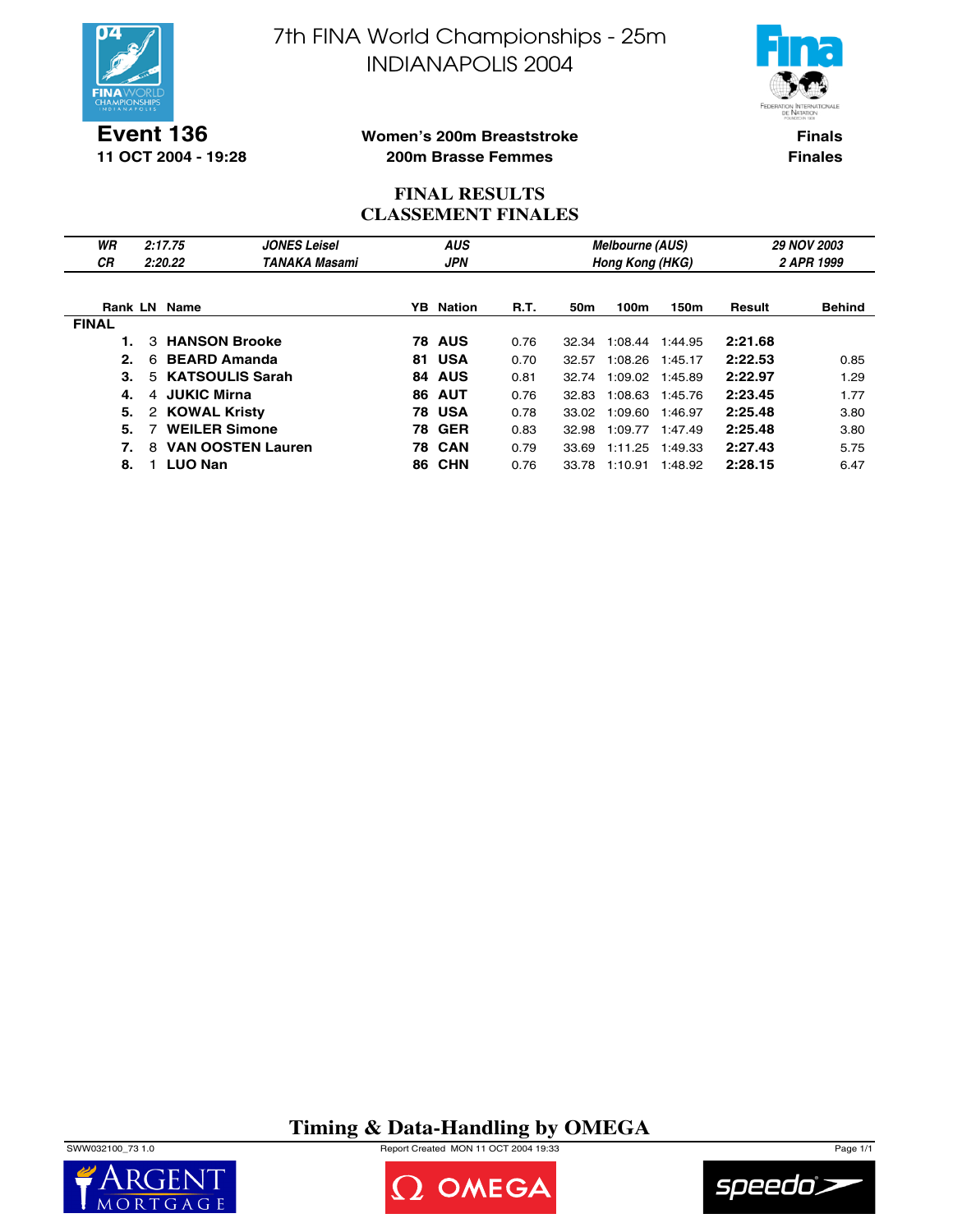

**Event 13 8 OCT 2004 - 10:14** 7th FINA World Championships - 25m INDIANAPOLIS 2004



**Women's 50m Butterfly 50m Papillon Femmes**

**Heats Séries**

## **TOTAL RANKING CLASSEMENT TOTAL**

| WR |       |                |              | <b>KAMMERLING Anna-Karin</b> | <b>SWE</b> |                  |                     |                 | 25 JAN 2001 |
|----|-------|----------------|--------------|------------------------------|------------|------------------|---------------------|-----------------|-------------|
| CR | 25.36 |                |              | <b>KAMMERLING Anna-Karin</b> | <b>SWE</b> |                  |                     | Stockholm (SWE) |             |
|    | 25.55 |                |              |                              |            |                  | <b>Moscow (RUS)</b> |                 | 5 APR 2002  |
|    |       |                |              |                              |            |                  |                     |                 |             |
|    |       |                |              | Rank HT LN Name              |            | <b>YB</b> Nation | R.T.                | Result          | Behind      |
|    | 1.    | 5              |              | 4 THOMPSON Jenny             |            | <b>73 USA</b>    | 0.77                | 26.40 q         |             |
|    | 2.    | 6              |              | 4 KAMMERLING Ann-Karin       |            | <b>80 SWE</b>    | 0.80                | 26.72 g         | 0.32        |
|    | 3.    | 6              |              | 6 DRAXLER Judith             |            | <b>70 AUT</b>    | 0.77                | 26.77 q         | 0.37        |
|    | 4.    | 6              |              | 3 SCHRENDER Hinkelien        |            | 84 NED           | 0.89                | 26.84 q         | 0.44        |
|    | 5.    | 5              |              | 5 HOUGHTON Melanie           |            | <b>85 AUS</b>    | 0.68                | 26.91 q         | 0.51        |
|    | 6.    | 6              |              | 5 MORAVCOVA Martina          |            | <b>76 SVK</b>    | 0.70                | 26.92 g         | 0.52        |
|    | 7.    | 6              |              | 2 ALJAND Triin               |            | <b>85 EST</b>    | 0.73                | 27.07 q         | 0.67        |
|    | 8.    | 1              |              | 1 ZHOU Yafei                 |            | 84 CHN           | 0.77                | 27.10 q         | 0.70        |
|    | 9.    | 4              |              | 4 LENTON Lisbeth             |            | <b>85 AUS</b>    | 0.74                | 27.24q          | 0.84        |
|    | 10.   | 4              |              | 6 KOMISARZ Rachel            |            | <b>76 USA</b>    | 0.68                | 27.25 q         | 0.85        |
|    | 11.   | 5              |              | 3 GROOT Chantal              |            | <b>82 NED</b>    | 0.85                | 27.33q          | 0.93        |
|    | 12.   | 4              |              | 3 MACCAGNOLA Cristina        |            | <b>85 ITA</b>    | 0.77                | 27.38 q         | 0.98        |
|    | 13.   | 4              |              | 8 COSTER Elizabeth           |            | <b>82 NZL</b>    | 0.74                | 27.53q          | 1.13        |
|    | 14.   | 4              |              | 5 POPCHANKA Alena            |            | <b>79 BLR</b>    | 0.69                | 27.56q          | 1.16        |
|    | 14.   | 6              |              | 1 CHELLINGWORTH Nichola      |            | <b>80 NZL</b>    | 0.77                | 27.56 q         | 1.16        |
|    | 14.   | 6              |              | 8 PETTERSSON Lina            |            | <b>86 SWE</b>    | 0.80                | 27.56 q         | 1.16        |
|    | 17.   | 4              |              | 1 SZE Hang Yu                |            | <b>88 HKG</b>    | 0.79                | 27.77           | 1.37        |
|    | 18.   | 3              |              | 3 VICTOR Teresa              |            | <b>86 MEX</b>    | 0.71                | 27.81           | 1.41        |
|    | 18.   | 4              |              | 7 CAZZIOLATO Flavia          |            | <b>83 BRA</b>    | 0.71                | 27.81           | 1.41        |
|    | 20.   | 5              |              | 8 SMOLENOVA Denisa           |            | <b>89 SVK</b>    | 0.90                | 27.82           | 1.42        |
|    | 21.   | 5              |              | 7 SOUTIAGUINA Natalia        |            | <b>80 RUS</b>    | 0.82                | 27.85           | 1.45        |
|    | 22.   | 3              |              | 5 YANO Yurie                 |            | 88 JPN           | 0.77                | 27.93           | 1.53        |
|    | 23.   | 4              |              | 2 BUTTON Jennifer            |            | <b>77 CAN</b>    | 0.76                | 28.05           | 1.65        |
|    | 24.   | 5              |              | 2 LACROIX Audrey             |            | 83 CAN           | 0.85                | 28.09           | 1.69        |
|    | 25.   | 6              |              | 7 DOUGLAS Julie              |            | <b>80 IRL</b>    | 0.78                | 28.14           | 1.74        |
|    | 26.   | 5              |              | 1 NETO DE JESUS Flavia       |            | 82 BRA           | 0.68                | 28.32           | 1.92        |
|    | 27.   | 3              |              | 7 WILSON Hannah              |            | <b>89 HKG</b>    | 0.73                | 28.39           | 1.99        |
|    | 28.   | 3              |              | 8 ROETS Lauren               |            | <b>87 RSA</b>    | 0.65                | 28.40           | 2.00        |
|    | 29.   | $\mathbf{2}$   |              | <b>3 BAHAMONDE Yamile</b>    |            | 87 ECU           | 0.75                | 28.43           | 2.03        |
|    | 30.   | 3              |              | 1 VAN WYK Chanelle           |            | <b>89 RSA</b>    | 0.79                | 28.64           | 2.24        |
|    | 31.   | 1.             |              | 7 LI Jie                     |            | 83 CHN           | 0.81                | 28.77           | 2.37        |
|    | 32.   | 5              |              | 6 COLORADO Carolina          |            | 87 COL           | 0.71                | 28.90           | 2.50        |
|    | 33.   | 2              |              | 5 RODRIGUEZ Maria            |            | <b>81 VEN</b>    | 0.66                | 28.98           | 2.58        |
|    | 34.   | 3              |              | 4 BENNACEUR Fella            |            | 85 ALG           | 0.74                | 29.36           | 2.96        |
|    | 35.   | 2              |              | 4 HADJ ABDERRAHMANE Sarah    |            | <b>90 ALG</b>    | 0.77                | 29.84           | 3.44        |
|    | 36.   | 3              |              | 6 ALVAREZ Monica             |            | 88 COL           | 0.81                | 30.21           | 3.81        |
|    | 37.   | $\overline{2}$ | $\mathbf{1}$ | <b>LANZA Alejandra</b>       |            | 88 HON           | 0.73                | 30.39           | 3.99        |
|    | 38.   | $\overline{2}$ |              | 6 ZACARIAS Priscilla         |            | 86 DOM           | 0.86                | 30.52           | 4.12        |
|    | 39.   | $\overline{2}$ |              | 8 GEORGEOS Natasha           |            | 87 LCA           | 0.73                | 30.62           | 4.22        |
|    | 40.   | $\overline{2}$ |              | 2 FAJARDO Sharon             |            | 89 HON           | 0.70                | 30.93           | 4.53        |
|    | 41.   | 2              |              | 7 ISENIA Nilshaira           |            | <b>AHO</b>       | 0.84                | 32.17           | 5.77        |
|    | 42.   | 1              |              | 3 PAREKH Parita              |            | 91 IND           | 1.01                | 32.78           | 6.38        |
|    | 43.   | 1              |              | 4 ROMERO Ana                 |            | <b>ANG</b>       | 0.74                | 34.69           | 8.29        |
|    | 43.   | 1.             |              | 5 NASSAR Zakia               |            | <b>87 PLE</b>    | 0.85                | 34.69           | 8.29        |
|    | 45.   | 1.             |              | 2 ERCOLANO Pina              |            | <b>90 KEN</b>    | 0.68                | 35.10           | 8.70        |

# **Timing & Data-Handling by OMEGA**







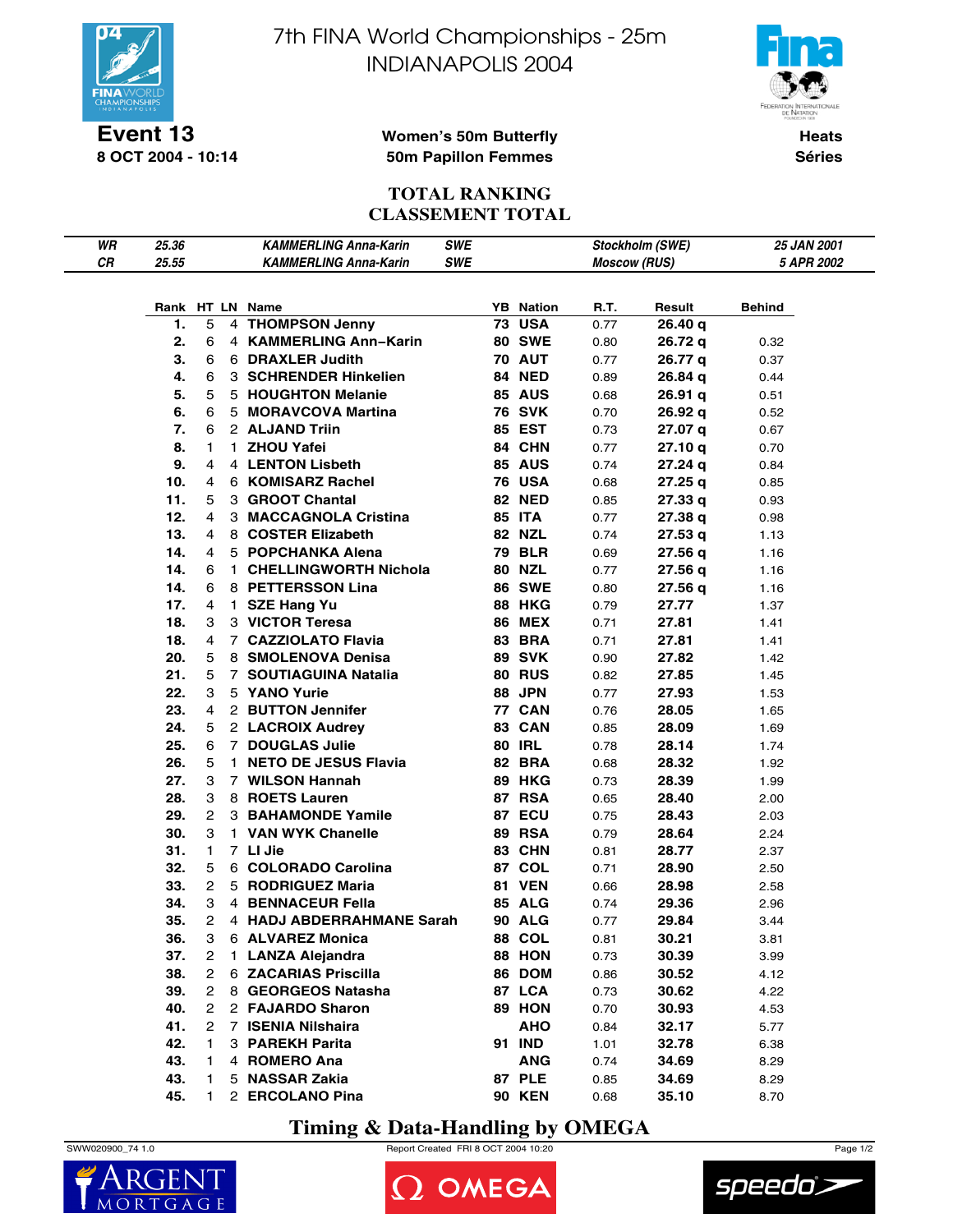



**Event 13 8 OCT 2004 − 10:14**

**Women's 50m Butterfly 50m Papillon Femmes**

**Heats Séries**

### **TOTAL RANKING CLASSEMENT TOTAL**

| WR<br>СR | 25.36<br>25.55 | <b>KAMMERLING Anna-Karin</b><br><b>KAMMERLING Anna-Karin</b> | <b>SWE</b><br><b>SWE</b> |        | <b>Moscow (RUS)</b> | <b>Stockholm (SWE)</b> | <b>25 JAN 2001</b><br>5 APR 2002 |
|----------|----------------|--------------------------------------------------------------|--------------------------|--------|---------------------|------------------------|----------------------------------|
|          | Rank HT LN     | Name                                                         | YB.                      | Nation | <b>R.T.</b>         | Result                 | <b>Behind</b>                    |

|  | Rank HILN Name      | YB Nation     | к. | <b>Result</b> | Benin |
|--|---------------------|---------------|----|---------------|-------|
|  | 6 FORCADOS Blessing | <b>81 NGR</b> |    | <b>DNS</b>    |       |
|  | 3 2 KOWN You Ri     | <b>89 KOR</b> |    | <b>DNS</b>    |       |

# **Timing & Data-Handling by OMEGA**

SWW020900\_74 1.0 Report Created FRI 8 OCT 2004 10:20 Page 2/2





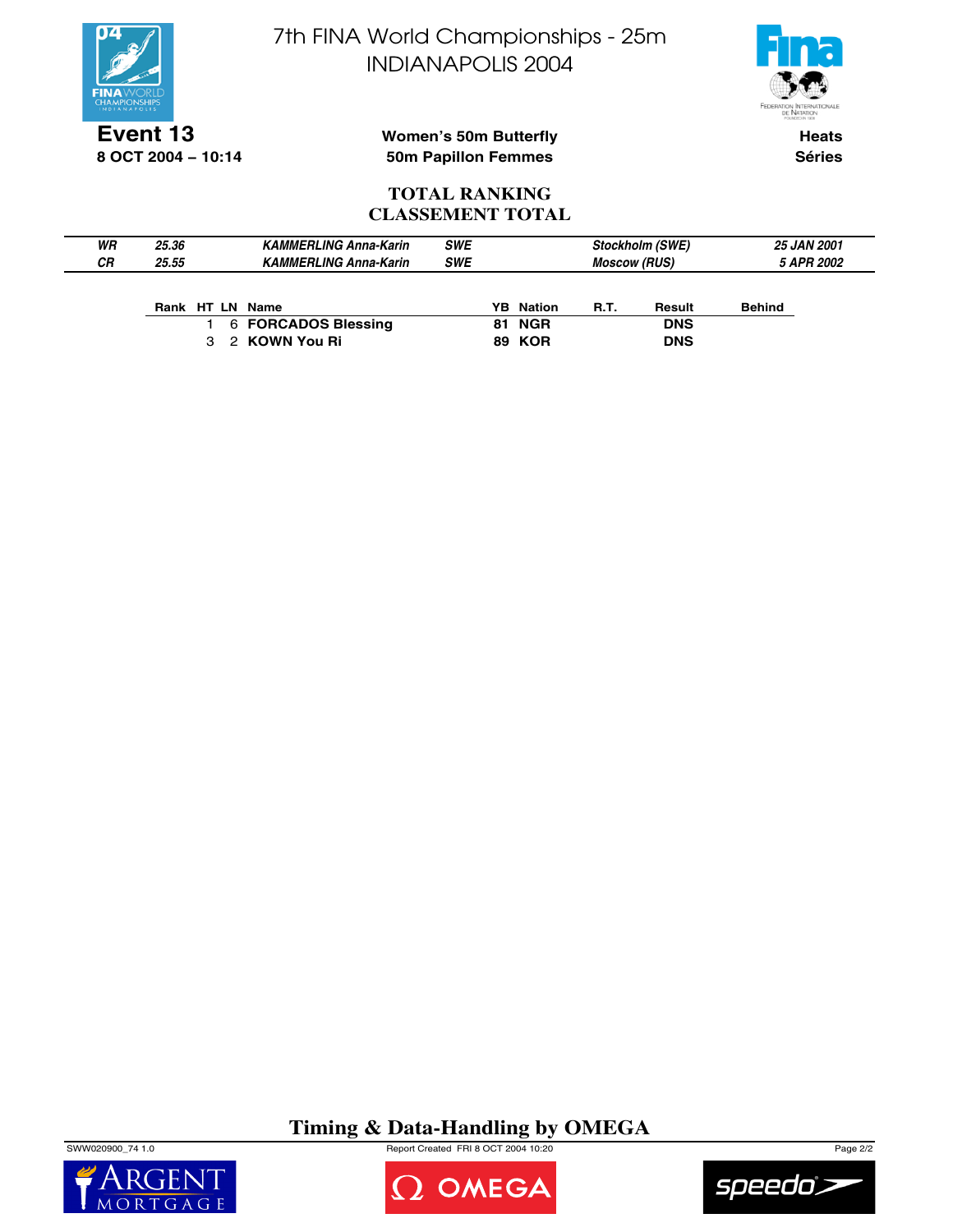

**Event 213 8 OCT 2004 - 19:50** 7th FINA World Championships - 25m INDIANAPOLIS 2004



**Semifinals Demi-Finales**

### **Women's 50m Butterfly 50m Papillon Femmes**

### **TOTAL RANKING CLASSEMENT TOTAL**

| WR | 25.36      |   |   | <b>KAMMERLING Anna-Karin</b> | <b>SWE</b> |    |                     |      | Stockholm (SWE)    | <b>25 JAN 2001</b> |  |
|----|------------|---|---|------------------------------|------------|----|---------------------|------|--------------------|--------------------|--|
| СR | 25.55      |   |   | <b>KAMMERLING Anna-Karin</b> | <b>SWE</b> |    | <b>Moscow (RUS)</b> |      |                    | 5 APR 2002         |  |
|    |            |   |   |                              |            |    |                     |      |                    |                    |  |
|    | Rank HT LN |   |   | <b>Name</b>                  |            | YB | <b>Nation</b>       | R.T. | Result             | <b>Behind</b>      |  |
|    | 1.         | 2 |   | 4 THOMPSON Jenny             |            |    | <b>73 USA</b>       | 0.89 | 26.34 <sub>q</sub> |                    |  |
|    | 2.         |   |   | 4 KAMMERLING Anna-Karin      |            | 80 | <b>SWE</b>          | 0.82 | 26.68q             | 0.34               |  |
|    | 3.         | 2 |   | 2 LENTON Lisbeth             |            |    | <b>85 AUS</b>       | 0.78 | 26.69q             | 0.35               |  |
|    | 4.         |   |   | 2 KOMISARZ Rachel            |            |    | 76 USA              | 0.70 | 26.74 g            | 0.40               |  |
|    | 5.         |   |   | 3 MORAVCOVA Martina          |            |    | 76 SVK              | 0.73 | 26.78 g            | 0.44               |  |
|    | 6.         |   |   | 5 SCHRENDER Hinkelien        |            | 84 | <b>NED</b>          | 0.82 | 26.99q             | 0.65               |  |
|    | 7.         |   |   | 6 ZHOU Yafei                 |            | 84 | <b>CHN</b>          | 0.74 | 27.03q             | 0.69               |  |
|    | 7.         | 2 | 5 | <b>DRAXLER Judith</b>        |            |    | <b>70 AUT</b>       | 0.86 | 27.03 <sub>q</sub> | 0.69               |  |
|    | 9.         | 2 |   | 6 ALJAND Triin               |            |    | <b>85 EST</b>       | 0.88 | 27.14              | 0.80               |  |
|    | 10.        | 2 |   | 3 HOUGHTON Melanie           |            |    | <b>85 AUS</b>       | 0.67 | 27.35              | 1.01               |  |
|    | 10.        | 2 | 7 | <b>GROOT Chantal</b>         |            | 82 | <b>NED</b>          | 0.83 | 27.35              | 1.01               |  |
|    | 12.        |   |   | <b>MACCAGNOLA Cristina</b>   |            | 85 | <b>ITA</b>          | 0.77 | 27.59              | 1.25               |  |
|    | 13.        |   | 8 | <b>PETTERSSON Lina</b>       |            | 86 | <b>SWE</b>          | 0.84 | 27.66              | 1.32               |  |
|    | 14.        |   |   | <b>POPCHANKA Alena</b>       |            | 79 | <b>BLR</b>          | 0.73 | 27.74              | 1.40               |  |
|    | 15.        | 2 | 8 | <b>CHELLINGWORTH Nichola</b> |            | 80 | NZL                 | 0.76 | 27.88              | 1.54               |  |
|    | 16.        | 2 |   | <b>COSTER Elizabeth</b>      |            |    | <b>82 NZL</b>       | 0.75 | 27.90              | 1.56               |  |

**Timing & Data-Handling by OMEGA**

SWW020200\_74 1.0 Report Created FRI 8 OCT 2004 19:57 Page 1/1





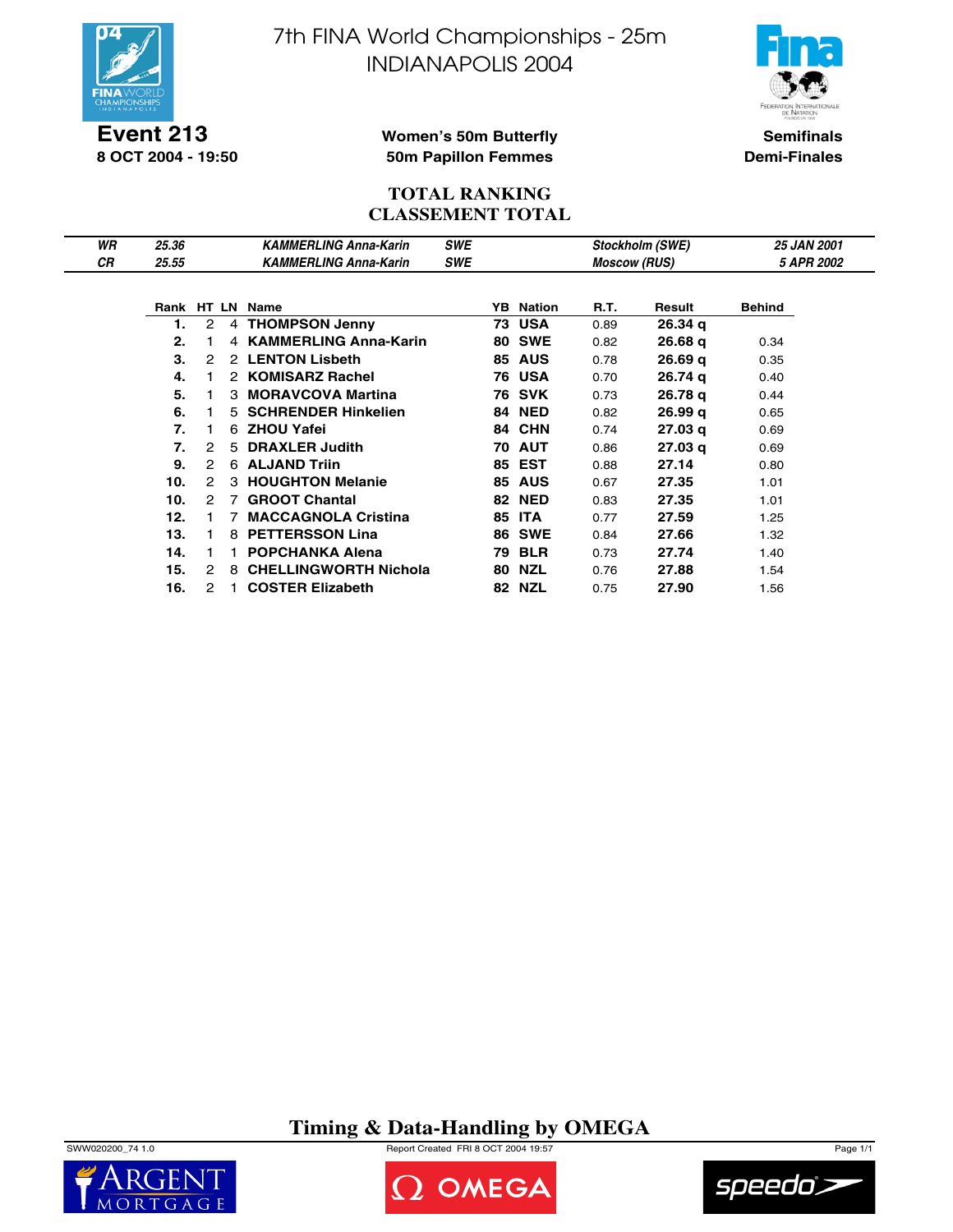



**Event 113 9 OCT 2004 - 19:39**

### **Women's 50m Butterfly 50m Papillon Femmes**

**Finals Finales**

### **FINAL RESULTS CLASSEMENT FINALES**

| WR | 25.36        |              | <b>SWE</b><br><b>KAMMERLING Anna-Karin</b> |                  |                     | <b>Stockholm (SWE)</b> |               | <b>25 JAN 2001</b> |
|----|--------------|--------------|--------------------------------------------|------------------|---------------------|------------------------|---------------|--------------------|
| СR | 25.55        |              | <b>KAMMERLING Anna-Karin</b><br><b>SWE</b> |                  | <b>Moscow (RUS)</b> |                        | 5 APR 2002    |                    |
|    |              | Rank LN Name |                                            | <b>YB</b> Nation | <b>R.T.</b>         | Result                 | <b>Behind</b> |                    |
|    | <b>FINAL</b> |              | 4 THOMPSON Jenny                           |                  | <b>73 USA</b>       | 0.74                   | 25.89         |                    |
|    |              | 2.           | 5 KAMMERLING Anna-Karin                    |                  | <b>80 SWE</b>       | 0.82                   | 26.02         | 0.13               |
|    |              |              | 3 LENTON Lisbeth                           |                  | 85 AUS              | 0.72                   | 26.53         | 0.64               |
|    |              |              | 2 MORAVCOVA Martina                        |                  | <b>76 SVK</b>       | 0.72                   | 26.58         | 0.69               |
|    |              |              | 6 KOMISARZ Rachel                          |                  | <b>76 USA</b>       | 0.72                   | 26.58         | 0.69               |
|    |              | 6.           | <b>SCHREUDER Hinkelien</b>                 |                  | <b>84 NED</b>       | 0.91                   | 26.94         | 1.05               |
|    |              |              | <b>ZHOU Yafei</b>                          |                  | 84 CHN              | 0.78                   | 26.96         | 1.07               |
|    |              | 8.           | 8 DRAXLER Judith                           | 70.              | AUT                 | 0.81                   | 27.15         | .26                |

**Timing & Data-Handling by OMEGA**

SWW020100\_73 1.0 Report Created SAT 9 OCT 2004 19:43 Page 1/1





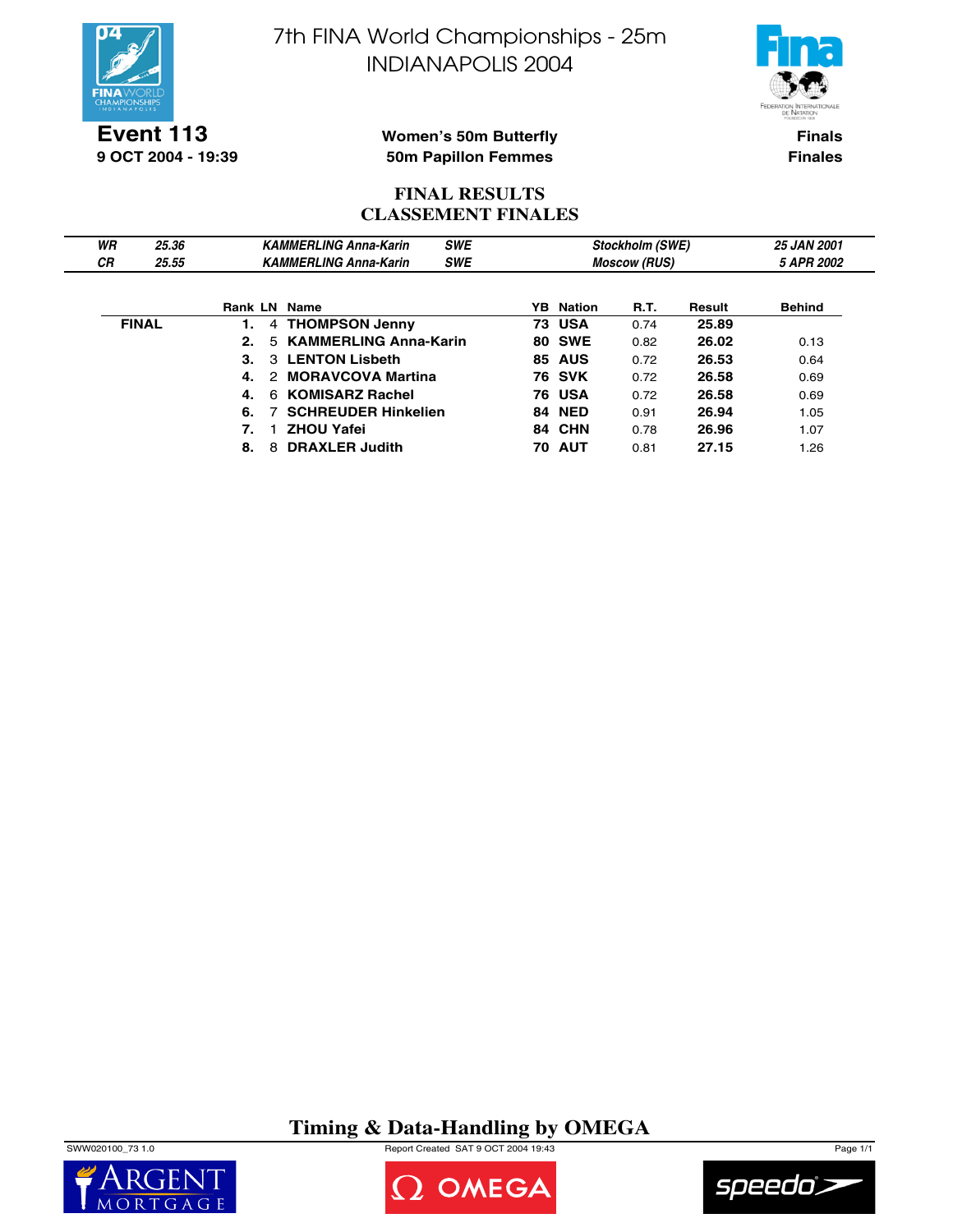

7th FINA World Championships - 25m INDIANAPOLIS 2004



**10 OCT 2004 - 10:06**

#### **Women's 100m Butterfly 100m Papillon Femmes**

**Heats Séries**

## **TOTAL RANKING CLASSEMENT TOTAL**

| WR |      | 56.34          |    | <b>COUGHLIN Natalie</b>   | USA        |                  |      | New York (USA) |                    | 22 NOV 2002  |
|----|------|----------------|----|---------------------------|------------|------------------|------|----------------|--------------------|--------------|
| CR |      | 56.56          |    | <b>THOMPSON Jenny</b>     | <b>USA</b> |                  |      | Athens (GRE)   |                    | 18 MAR 2000  |
|    |      |                |    |                           |            |                  |      |                |                    |              |
|    | Rank |                |    | HT LN Name                |            | <b>YB</b> Nation | R.T. | 50m            | Result             | Behind       |
|    | 1.   | 5              | 4  | <b>MORAVCOVA Martina</b>  | 76         | <b>SVK</b>       | 0.77 | 27.96          | 58.65 q            |              |
|    | 2.   | 4              |    | 4 THOMPSON Jenny          |            | <b>73 USA</b>    | 0.79 | 27.57          | 58.68 q            | 0.03         |
|    | 3.   | 5              |    | 3 SCHIPPER Jessica        |            | <b>86 AUS</b>    | 0.73 | 28.26          | 59.30 q            | 0.65         |
|    | 4.   | 6              |    | 6 KOMISARZ Rachel         |            | <b>76 USA</b>    | 0.76 | 28.07          |                    | 0.90         |
|    | 5.   | 6              |    | 3 POPCHANKA Alena         | 79         | <b>BLR</b>       | 0.73 | 28.08          | 59.55 q<br>59.75 g | 1.10         |
|    | 6.   | 6              |    | 5 LENTON Lisbeth          |            | <b>85 AUS</b>    | 0.85 | 27.93          | 59.98 q            | 1.33         |
|    | 7.   | 5              |    | 6 GROOT Chantal           |            | <b>82 NED</b>    | 0.84 | 27.81          | 1:00.13 $q$        | 1.48         |
|    | 8.   | 4              |    | 6 BUTTON Jennifer         |            | 77 CAN           | 0.76 | 28.51          | 1:00.30 $q$        | 1.65         |
|    | 9.   | 4              |    | 3 LACROIX Audrey          |            | 83 CAN           | 0.83 | 28.50          | 1:00.34 $q$        | 1.69         |
|    | 10.  | 5              |    | 2 SOUTIAGUINA Natalia     |            | <b>80 RUS</b>    | 0.84 | 28.58          | 1:00.42 $q$        | 1.77         |
|    | 11.  | 6              |    | 2 YANO Yurie              |            | <b>88 JPN</b>    | 0.83 | 29.12          | 1:00.74 $q$        | 2.09         |
|    | 12.  | 4              |    | 1 GIACCHETTI Caterina     |            | <b>88 ITA</b>    | 0.82 | 28.61          | 1:00.76 $q$        | 2.11         |
|    | 13.  | 6              | 1. | <b>KELLEHER Lee</b>       |            | <b>82 IRL</b>    | 0.75 | 28.83          | 1:01.32 $q$        | 2.67         |
|    | 14.  | 5              |    | 7 PULGA MOLINA Fabiola    |            | <b>75 BRA</b>    | 0.75 | 28.90          | 1:01.53 $q$        |              |
|    | 15.  | 4              |    | 7 COSTER Elizabeth        |            | <b>82 NZL</b>    | 0.76 | 28.92          | 1:01.62 $q$        | 2.88<br>2.97 |
|    | 16.  | 6              |    | 7 PELAEZ Maria            |            | 77 ESP           | 0.79 | 29.24          | 1:01.94 $q$        | 3.29         |
|    | 17.  | 5              |    | 1 SZE Hang Yu             |            | <b>88 HKG</b>    | 0.82 | 28.84          | 1:01.96            | 3.31         |
|    | 18.  | 5              |    | 8 SMOLENOVA Denisa        |            | <b>89 SVK</b>    | 0.91 | 28.90          | 1:02.25            | 3.60         |
|    | 19.  | 3              |    | 3 LI Jie                  |            | 83 CHN           | 0.91 | 29.90          | 1:02.63            | 3.98         |
|    | 20.  | 4              |    | 2 MACCAGNOLA Cristina     |            | <b>85 ITA</b>    | 0.77 | 28.57          | 1:02.76            | 4.11         |
|    | 21.  | 3              |    | 6 CHAN Wing Suet          |            | <b>86 HKG</b>    | 0.84 | 29.80          | 1:03.31            | 4.66         |
|    | 22.  | 3              |    | 5 VAN WYK Chanelle        |            | <b>89 RSA</b>    | 0.82 | 30.37          | 1:03.37            | 4.72         |
|    | 23.  | 4              |    | 8 VICTOR Teresa           |            | <b>86 MEX</b>    | 0.71 | 29.37          | 1:03.64            | 4.99         |
|    | 24.  | 3              |    | 2 RODRIGUEZ Maria         |            | 81 VEN           | 0.64 | 30.16          | 1:03.69            | 5.04         |
|    | 25.  | 3              |    | 8 COLORADO Carolina       |            | 87 COL           | 0.80 | 29.84          | 1:03.96            | 5.31         |
|    | 26.  | $\overline{2}$ |    | 4 BAHAMONDE Yamile        |            | 87 ECU           | 0.73 | 30.07          | 1:04.13            | 5.48         |
|    | 27.  | 3              |    | 4 BENNACEUR Fella         |            | <b>85 ALG</b>    | 0.78 | 30.04          | 1:04.63            | 5.98         |
|    | 28.  | $\mathbf{2}$   |    | 5 LATEGAN Andrea          |            | <b>87 RSA</b>    | 0.75 | 30.26          | 1:04.83            | 6.18         |
|    | 29.  | 3              |    | 1 HADJ ABDERRAHMANE Sarah |            | <b>90 ALG</b>    | 0.74 | 30.11          | 1:05.13            | 6.48         |
|    | 30.  | $\overline{2}$ |    | 7 GEORGEOS Natasha        |            | 87 LCA           | 0.75 | 31.46          | 1:06.83            | 8.18         |
|    | 31.  | $\overline{2}$ |    | 6 ZACARIAS Priscilla      |            | 86 DOM           | 0.83 | 31.07          | 1:07.07            | 8.42         |
|    | 32.  | $\mathbf{2}$   |    | 2 FAJARDO Sharon          |            | <b>89 HON</b>    | 0.70 | 32.25          | 1:07.21            | 8.56         |
|    | 33.  | $\overline{2}$ |    | 3 LANZA Alejandra         |            | <b>88 HON</b>    | 0.71 | 31.84          | 1:07.41            | 8.76         |
|    | 34.  | 1              |    | 4 PAREKH Parita           |            | 91 IND           | 1.05 | 33.66          | 1:12.18            | 13.53        |
|    | 35.  | 1              |    | 5 ROMERO Ana              |            | <b>ANG</b>       | 0.83 | 34.61          | 1:13.37            | 14.72        |
|    |      | 1              |    | 3 FORCADOS Blessing       |            | <b>81 NGR</b>    |      |                | <b>DNS</b>         |              |
|    |      | 3              |    | 7 DUENAS Vanessa          |            | 86 COL           |      |                | <b>DNS</b>         |              |
|    |      | 4              |    | 5 ZHOU Yafei              |            | 84 CHN           |      |                | <b>DNS</b>         |              |
|    |      | 5              |    | 5 SJOBERG Johanna         |            | <b>78 SWE</b>    |      |                | <b>DNS</b>         |              |
|    |      | 6              |    | 4 BRAND Heather           |            | 82 ZIM           |      |                | <b>DNS</b>         |              |
|    |      | 6              |    | 8 KOWN You Ri             | 89         | KOR              |      |                | <b>DNS</b>         |              |
|    |      |                |    |                           |            |                  |      |                |                    |              |

**Timing & Data-Handling by OMEGA**

SWW021900\_74 1.0 Report Created SUN 10 OCT 2004 10:13 Page 1/1





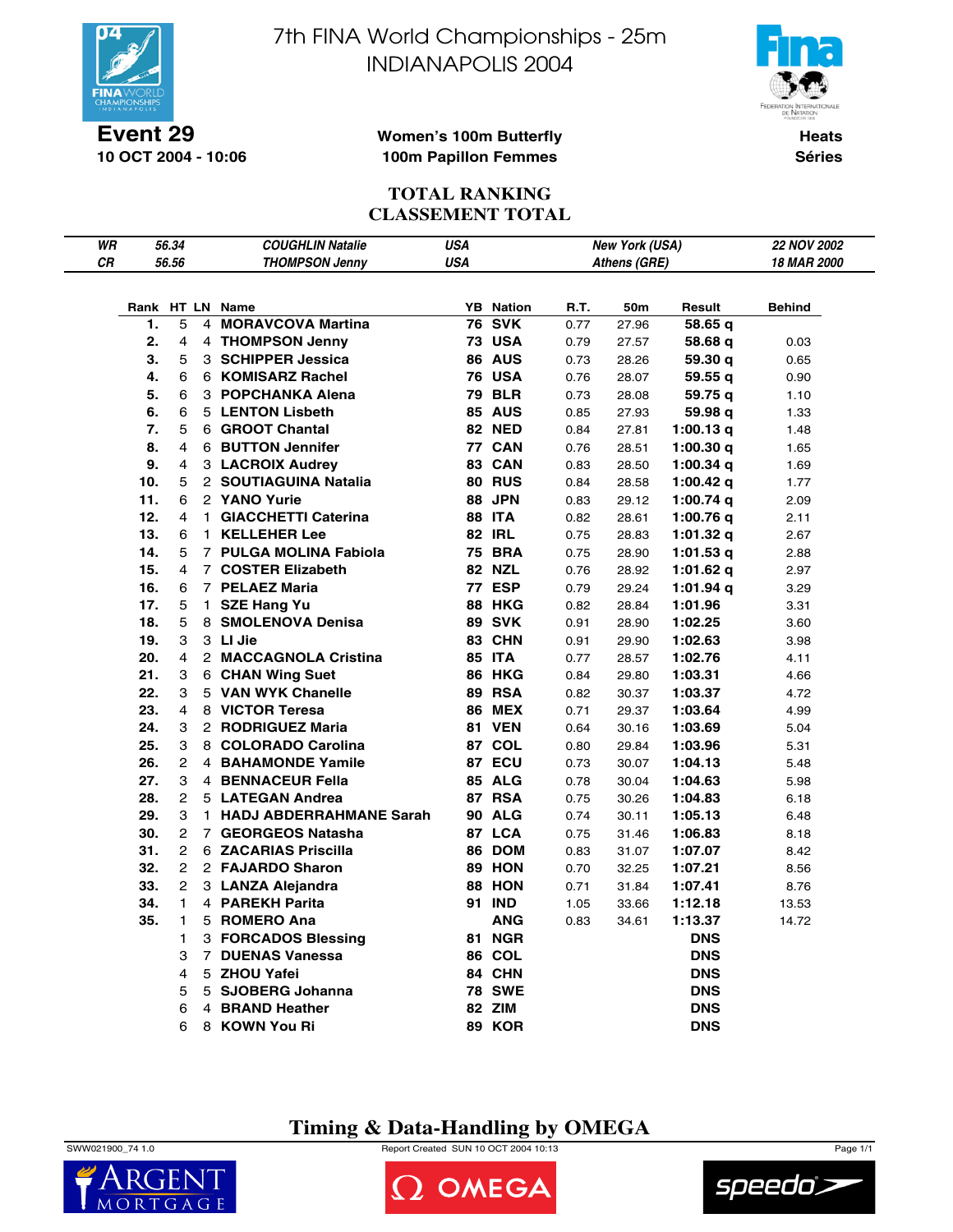

**Event 229 10 OCT 2004 - 20:03** 7th FINA World Championships - 25m INDIANAPOLIS 2004



**Semifinals Demi-Finales**

#### **Women's 100m Butterfly 100m Papillon Femmes**

### **TOTAL RANKING CLASSEMENT TOTAL**

| WR |     | 56.34                |                | <b>COUGHLIN Natalie</b>     | USA |                  |      | <b>New York (USA)</b> |         | <b>22 NOV 2002</b> |
|----|-----|----------------------|----------------|-----------------------------|-----|------------------|------|-----------------------|---------|--------------------|
| СR |     | 56.56                |                | <b>THOMPSON Jenny</b>       | USA |                  |      | Athens (GRE)          |         | <b>18 MAR 2000</b> |
|    |     |                      |                |                             |     |                  |      |                       |         |                    |
|    |     |                      |                | Rank HT LN Name             |     | <b>YB</b> Nation | R.T. | 50m                   | Result  | <b>Behind</b>      |
|    |     | 2                    | 4              | <b>MORAVCOVA Martina</b>    |     | 76 SVK           | 0.73 | 27.09                 | 57.53 g |                    |
|    | 2.  |                      |                | 5 KOMISARZ Rachel           |     | <b>76 USA</b>    | 0.74 | 27.74                 | 58.20 g | 0.67               |
|    | З.  |                      |                | 4 THOMPSON Jenny            |     | <b>73 USA</b>    | 0.85 | 27.81                 | 58.56 g | 1.03               |
|    | 4.  | 2                    |                | 5 SCHIPPER Jessica          | 86  | <b>AUS</b>       | 0.75 | 28.08                 | 59.39q  | 1.86               |
|    | 5.  | $\mathcal{P}$        |                | 3 POPCHANKA Alena           | 79  | <b>BLR</b>       | 0.71 | 27.66                 | 59.48 g | 1.95               |
|    | 6.  |                      |                | 3 LENTON Lisbeth            | 85  | <b>AUS</b>       | 0.76 | 27.95                 | 59.57 q | 2.04               |
|    | 7.  | $\mathcal{P}$        | $\overline{7}$ | <b>YANO Yurie</b>           | 88  | <b>JPN</b>       | 0.80 | 28.50                 | 59.69q  | 2.16               |
|    | 8.  | 2                    |                | 6 GROOT Chantal             |     | <b>82 NED</b>    | 0.84 | 27.96                 | 59.70 g | 2.17               |
|    | 9.  | $\mathbf{2}^{\circ}$ |                | 2 LACROIX Audrey            |     | 83 CAN           | 0.83 | 28.15                 | 59.87   | 2.34               |
|    | 10. |                      | 7              | <b>GIACCHETTI Caterina</b>  |     | <b>88 ITA</b>    | 0.81 | 28.43                 | 1:00.36 | 2.83               |
|    | 11. |                      |                | 6 BUTTON Jennifer           | 77  | <b>CAN</b>       | 0.75 | 28.37                 | 1:00.37 | 2.84               |
|    | 12. |                      |                | 2 SOUTIAGUINA Natalia       | 80  | <b>RUS</b>       | 0.83 | 28.67                 | 1:00.62 | 3.09               |
|    | 13. | 2                    | 1.             | <b>KELLEHER Lee</b>         | 82  | IRL              | 0.78 | 28.62                 | 1:01.13 | 3.60               |
|    | 14. |                      |                | <b>PULGA MOLINA Fabiola</b> | 75  | <b>BRA</b>       | 0.77 | 29.70                 | 1:01.39 | 3.86               |
|    | 15. | 2                    |                | 8 COSTER Elizabeth          | 82  | <b>NZL</b>       | 0.73 | 28.72                 | 1:01.64 | 4.11               |
|    | 16. |                      |                | 8 PELAEZ Maria              | 77. | <b>ESP</b>       | 0.83 | 29.26                 | 1:01.91 | 4.38               |

## **Timing & Data-Handling by OMEGA**

SWW021200\_74 1.0 Report Created SUN 10 OCT 2004 20:11 Page 1/1





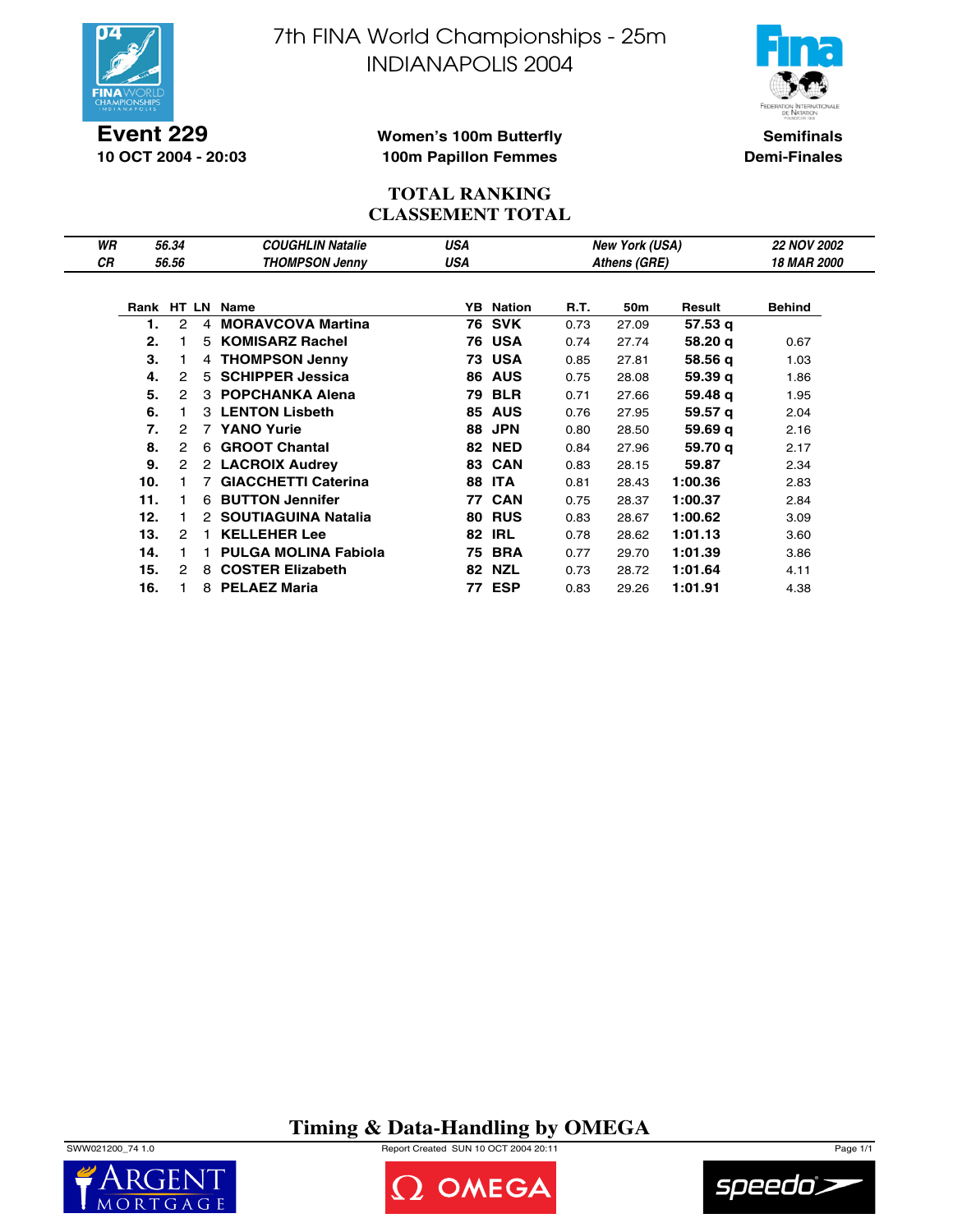

7th FINA World Championships - 25m INDIANAPOLIS 2004



**Event 129 11 OCT 2004 - 19:53**

#### **Women's 100m Butterfly 100m Papillon Femmes**

**Finals Finales**

### **FINAL RESULTS CLASSEMENT FINALES**

| WR           | 56.34          | <b>COUGHLIN Natalie</b>       | USA |    |                  | <b>New York (USA)</b> |       |         | <b>22 NOV 2002</b>        |
|--------------|----------------|-------------------------------|-----|----|------------------|-----------------------|-------|---------|---------------------------|
| СR           | 56.56          | <b>THOMPSON Jenny</b>         | USA |    |                  | Athens (GRE)          |       |         | <i><b>18 MAR 2000</b></i> |
|              |                |                               |     |    |                  |                       |       |         |                           |
|              | <b>Rank LN</b> | Name                          |     |    | <b>YB</b> Nation | R.T.                  | 50m   | Result  | <b>Behind</b>             |
| <b>FINAL</b> |                | <b>MORAVCOVA Martina</b><br>4 |     |    | <b>76 SVK</b>    | 0.80                  | 27.03 | 57.38   |                           |
|              | 2.             | 5 KOMISARZ Rachel             |     |    | <b>76 USA</b>    | 0.71                  | 27.40 | 57.85   | 0.47                      |
|              | З.             | 3 THOMPSON Jenny              |     |    | <b>73 USA</b>    | 0.72                  | 27.19 | 58.13   | 0.75                      |
|              | 4.             | <b>LENTON Lisbeth</b>         |     |    | <b>85 AUS</b>    | 0.75                  | 27.46 | 58.22   | 0.84                      |
|              | 5.             | <b>SCHIPPER Jessica</b><br>6  |     | 86 | <b>AUS</b>       | 0.79                  | 27.69 | 59.01   | 1.63                      |
|              | 6.             | 2 POPCHANKA Alena             |     | 79 | <b>BLR</b>       | 0.80                  | 27.84 | 59.71   | 2.33                      |
|              | 7.             | <b>GROOT Chantal</b><br>8     |     |    | <b>82 NED</b>    | 0.88                  | 27.54 | 59.92   | 2.54                      |
|              | 8.             | <b>YANO Yurie</b>             |     | 88 | <b>JPN</b>       | 0.78                  | 28.50 | 1:00.11 | 2.73                      |

## **Timing & Data-Handling by OMEGA**

SWW021100\_73 1.0 Report Created MON 11 OCT 2004 19:57 Page 1/1





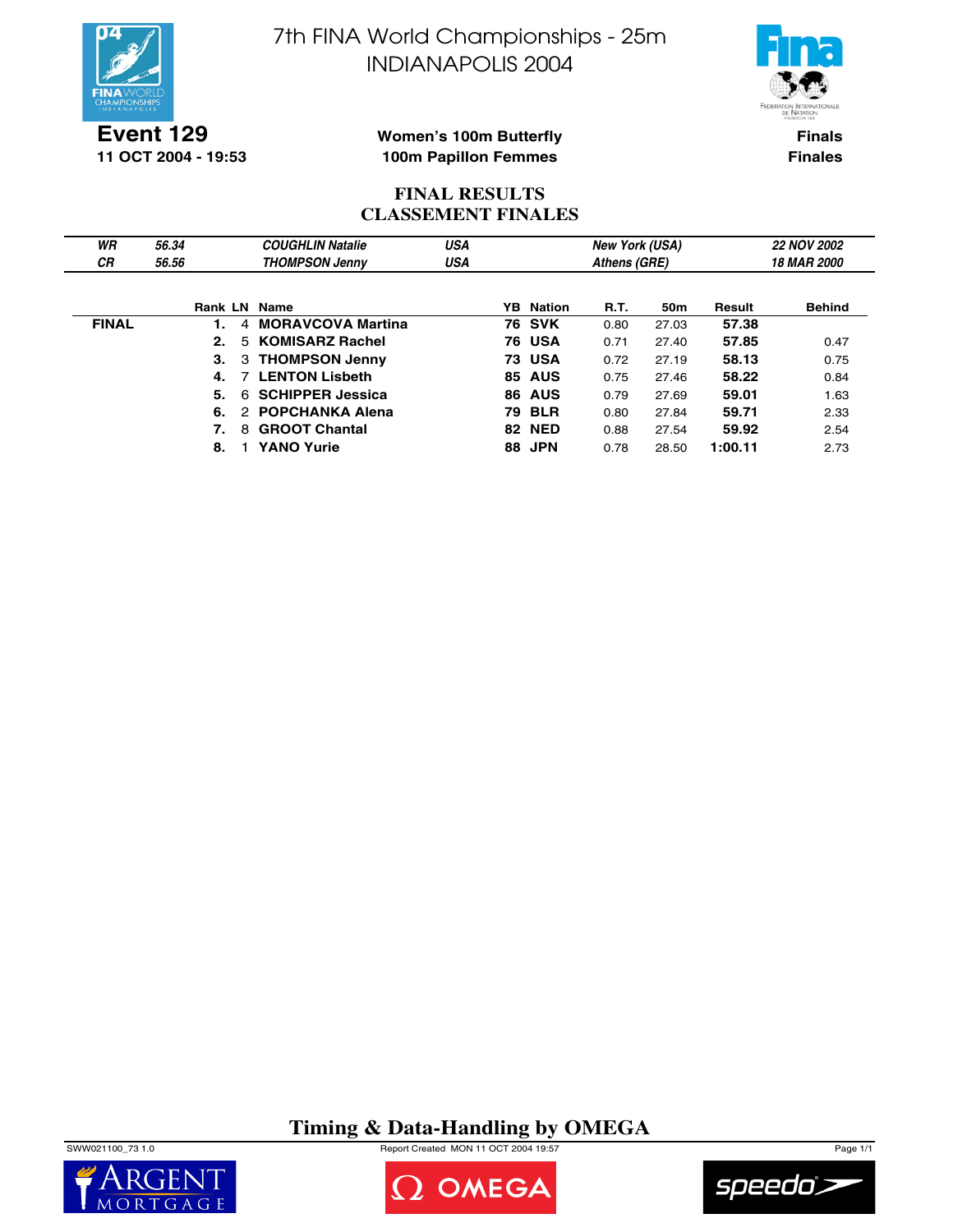

**7 OCT 2004 - 10:20**

7th FINA World Championships - 25m INDIANAPOLIS 2004



**Women's 200m Butterfly 200m Papillon Femmes**

**Heats Séries**

## **TOTAL RANKING CLASSEMENT TOTAL**

| WR        |                |              | 2:04.04<br>YANG Yu              | <b>CHN</b><br><b>Berlin (GER)</b> |                  |      |       |                       |         | 18 JAN 2004 |               |  |
|-----------|----------------|--------------|---------------------------------|-----------------------------------|------------------|------|-------|-----------------------|---------|-------------|---------------|--|
| <b>CR</b> |                |              | 2:05.76<br><b>THOMAS Petria</b> |                                   | <b>AUS</b>       |      |       | <b>Moscow (RUS)</b>   |         | 3 APR 2002  |               |  |
|           |                |              |                                 |                                   |                  |      |       |                       |         |             |               |  |
|           |                |              | Rank HT LN Name                 |                                   | <b>YB</b> Nation | R.T. | 50m   | 100m                  | 150m    | Result      | <b>Behind</b> |  |
| 1.        | 4              |              | 4 DESCENZA Mary                 | 84                                | <b>USA</b>       | 0.74 | 29.47 | 1:01.83               | 1:34.54 | $2:08.66$ q |               |  |
| 2.        | 3              |              | 4 SANDENO Kaitlin               |                                   | 83 USA           | 0.73 | 29.31 | 1:02.16 1:35.24       |         | $2:08.67$ q | 0.01          |  |
| 3.        | 2              |              | 4 LACROIX Audrey                |                                   | 83 CAN           | 0.90 | 29.19 | 1:02.04               | 1:34.72 | 2:09.00q    | 0.34          |  |
| 4.        | 2              |              | 5 GALVEZ Felicity               |                                   | <b>85 AUS</b>    | 0.85 | 29.56 | 1:02.33               | 1:35.87 | 2:09.93q    | 1.27          |  |
| 5.        | $\mathbf{2}$   |              | 3 GIACCHETTI Caterina           | 88                                | <b>ITA</b>       | 0.93 | 29.59 | 1:02.49               | 1:35.93 | $2:10.53$ q | 1.87          |  |
| 6.        | 4              |              | 5 YANO Yurie                    | 88                                | <b>JPN</b>       | 0.83 | 29.73 | 1:02.42 1:36.45       |         | $2:10.63$ q | 1.97          |  |
| 7.        | 4              |              | 3 LI Jie                        | 83                                | <b>CHN</b>       | 0.82 | 30.11 | 1:02.98               | 1:36.89 | 2:11.13q    | 2.47          |  |
| 8.        | 3              | 5            | <b>SCHIPPER Jessica</b>         | 86                                | <b>AUS</b>       | 0.74 | 28.96 | 1:02.07               | 1:36.40 | 2:11.18q    | 2.52          |  |
| 9.        | 4              |              | 6 KELLEHER Lee                  | 82                                | <b>IRL</b>       | 0.77 |       | 30.22 1:03.91 1:37.88 |         | 2:12.74     | 4.08          |  |
| 10.       | 1              |              | 3 ZHANG Tianyi                  | 90                                | <b>CHN</b>       | 0.84 | 29.95 | 1:03.66               | 1:38.12 | 2:12.80     | 4.14          |  |
| 11.       | 4              |              | 2 GRANLUND Petra                | 87                                | <b>SWE</b>       | 0.92 | 29.89 | 1:03.49 1:37.89       |         | 2:12.87     | 4.21          |  |
| 12.       | 3              |              | 3 PELAEZ Maria                  | 77                                | <b>ESP</b>       | 0.78 | 30.53 | 1:04.12 1:38.52       |         | 2:13.07     | 4.41          |  |
| 13.       | 3              |              | 2 SOUTIAGUINA Natalia           | 80                                | <b>RUS</b>       | 0.87 | 30.25 | 1:03.76 1:38.48       |         | 2:13.40     | 4.74          |  |
| 14.       | 4              |              | 7 CHAN Wing Suet                |                                   | <b>86 HKG</b>    | 0.85 | 31.00 | 1:05.50 1:40.84       |         | 2:16.61     | 7.95          |  |
| 15.       | 3              | $\mathbf{1}$ | <b>LATEGAN Andrea</b>           | 87                                | <b>RSA</b>       | 0.76 | 30.95 | 1:05.55 1:41.14       |         | 2:18.66     | 10.00         |  |
| 16.       | 4              |              | <b>RODRIGUEZ Maria</b>          | 81                                | <b>VEN</b>       | 0.79 | 30.89 | 1:04.86 1:42.22       |         | 2:18.92     | 10.26         |  |
| 17.       | 2              |              | 2 VAN WYK Chanelle              |                                   | 89 RSA           | 0.84 | 31.63 | 1:07.19 1:43.75       |         | 2:20.91     | 12.25         |  |
| 18.       | 3              |              | 7 HADJ ABDERRAHMANE Sarah       | 90                                | <b>ALG</b>       | 0.68 | 30.87 | 1:06.82 1:44.77       |         | 2:22.66     | 14.00         |  |
| 19.       | 4              | 8            | <b>ZACARIAS Priscilla</b>       | 86                                | <b>DOM</b>       | 0.86 | 32.29 | 1:10.19               | 1:48.88 | 2:29.19     | 20.53         |  |
| 20.       | $\overline{2}$ |              | 1 LANZA Alejandra               | 88                                | <b>HON</b>       | 0.73 | 32.91 | 1:11.31 1:53.76       |         | 2:38.80     | 30.14         |  |
| 21.       | 1              |              | 4 PAREKH Parita                 | 91                                | <b>IND</b>       | 1.06 |       | 34.37 1:14.59 1:56.89 |         | 2:38.83     | 30.17         |  |
|           | 1              |              | 5 FAJARDO Sharon                | 89                                | <b>HON</b>       |      |       |                       |         | <b>DNS</b>  |               |  |
|           | 2              |              | 6 STOJANOVSKA Vesna             |                                   | <b>MKD</b>       |      |       |                       |         | <b>DNS</b>  |               |  |
|           | $\mathbf{2}$   | 7            | <b>DUENAS Vanessa</b>           |                                   | 86 COL           |      |       |                       |         | <b>DNS</b>  |               |  |
|           | 3              |              | 6 KOWN You Ri                   |                                   | <b>89 KOR</b>    |      |       |                       |         | <b>DNS</b>  |               |  |

**Timing & Data-Handling by OMEGA**







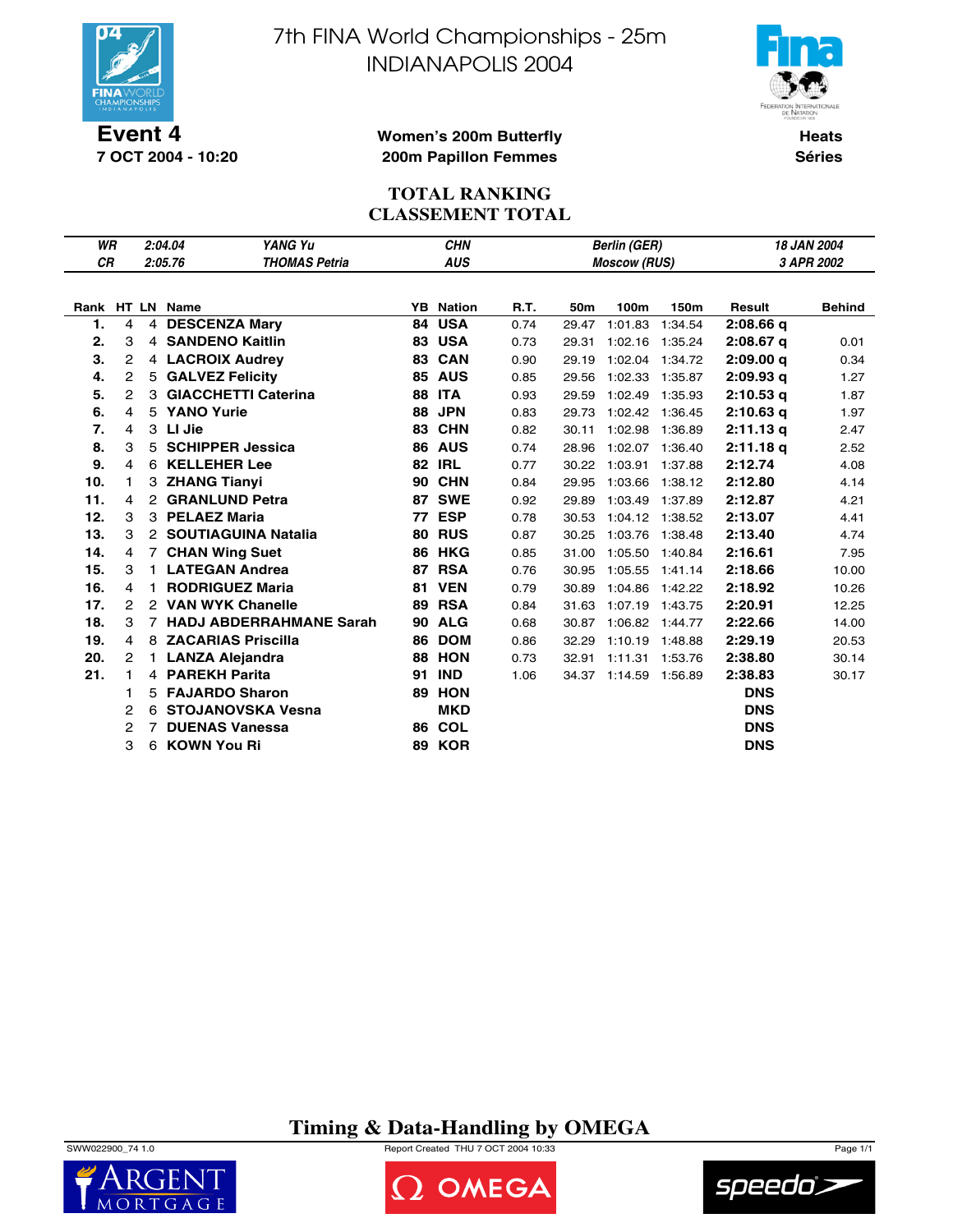

**Event 104 7 OCT 2004 - 19:35** 7th FINA World Championships - 25m INDIANAPOLIS 2004



**Finals Finales**

#### **Women's 200m Butterfly 200m Papillon Femmes**

#### **FINAL RESULTS CLASSEMENT FINALES**

| WR<br><b>CR</b> | 2:04.04<br>2:05.76          | YANG Yu<br><b>THOMAS Petria</b> |     | <b>CHN</b><br><b>AUS</b> |      |       | <b>Berlin (GER)</b><br><b>Moscow (RUS)</b> | 18 JAN 2004<br>3 APR 2002 |         |               |
|-----------------|-----------------------------|---------------------------------|-----|--------------------------|------|-------|--------------------------------------------|---------------------------|---------|---------------|
|                 | <b>Rank LN Name</b>         |                                 |     | <b>YB</b> Nation         | R.T. | 50m   | 100m                                       | 150m                      | Result  | <b>Behind</b> |
| <b>FINAL</b>    |                             |                                 |     |                          |      |       |                                            |                           |         |               |
|                 | 5 SANDENO Kaitlin           |                                 |     | 83 USA                   | 0.76 |       | 29.22 1:01.62 1:34.26                      |                           | 2:06.95 |               |
| 2.              | <b>DESCENZA Mary</b><br>4   |                                 | 84  | <b>USA</b>               | 0.74 | 28.84 | 1:00.82                                    | 1:33.76                   | 2:07.79 | 0.84          |
| З.              | 3                           | <b>LACROIX Audrey</b>           |     | 83 CAN                   | 0.83 | 29.12 | 1:01.50                                    | 1:34.51                   | 2:08.35 | 1.40          |
| 4.              | 8                           | <b>SCHIPPER Jessica</b>         |     | <b>86 AUS</b>            | 0.78 | 29.02 | 1:01.29                                    | 1:35.25                   | 2:08.50 | 1.55          |
| 5.              | <b>GALVEZ Felicity</b><br>6 |                                 | 85  | <b>AUS</b>               | 0.81 | 28.98 | 1:01.55 1:34.85                            |                           | 2:08.70 | 1.75          |
| 6.              | 2                           | <b>GIACCHETTI Caterina</b>      | 88  | <b>ITA</b>               | 0.89 | 29.66 | 1:02.99                                    | 1:36.47                   | 2:09.28 | 2.33          |
| 7.              | 7 YANO Yurie                |                                 | 88  | <b>JPN</b>               | 0.82 | 29.03 | 1:01.57                                    | 1:35.75                   | 2:11.47 | 4.52          |
| 8.              | LI Jie                      |                                 | 83. | CHN                      | 0.86 | 30.75 | 1:04.46                                    | 1:38.84                   | 2:14.46 | 7.51          |

**Timing & Data-Handling by OMEGA**

SWW022100\_73 1.0 Report Created THU 7 OCT 2004 19:41 Page 1/1





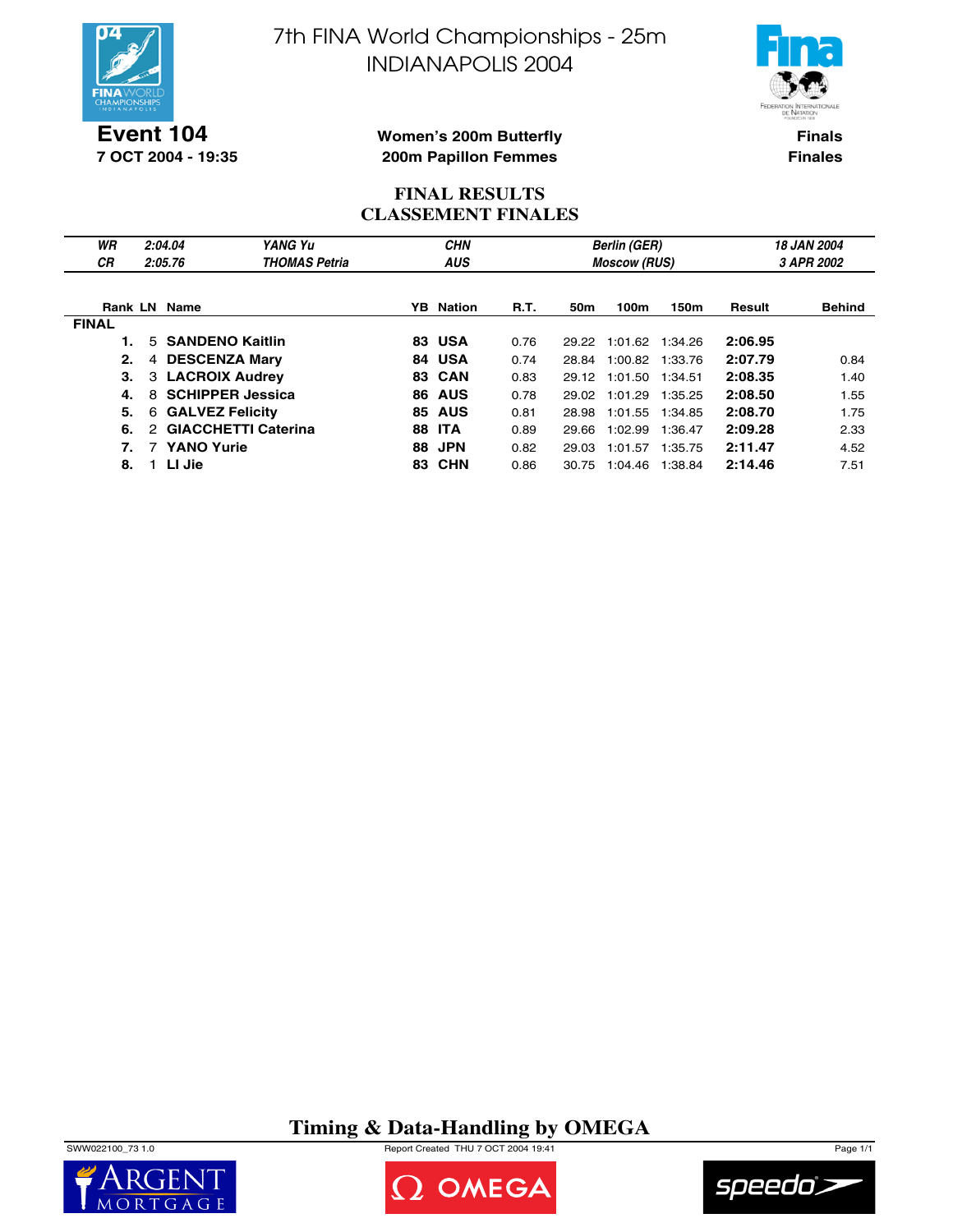

**Event 15 8 OCT 2004 - 10:51** 7th FINA World Championships - 25m INDIANAPOLIS 2004



#### **Women's 100m Individual Medley 100m 4-Nages Femmes**

**Heats Séries**

## **TOTAL RANKING CLASSEMENT TOTAL**

| WR |     | 58.80                   |              | <b>COUGHLIN Natalie</b>    | <b>USA</b> |                  |      | <b>New York (USA)</b> |             | 23 NOV 2002 |
|----|-----|-------------------------|--------------|----------------------------|------------|------------------|------|-----------------------|-------------|-------------|
| СR |     | 59.30                   |              | <b>THOMPSON Jenny</b>      | <b>USA</b> |                  |      | Hong Kong (HKG)       |             | 2 APR 1999  |
|    |     |                         |              |                            |            |                  |      |                       |             |             |
|    |     |                         |              | Rank HT LN Name            |            | <b>YB</b> Nation | R.T. | 50m                   | Result      | Behind      |
|    | 1.  | 6                       |              | 4 HANSON Brooke            | 78         | <b>AUS</b>       | 0.75 | 29.11                 | 1:01.06 $q$ |             |
|    | 2.  | 5                       |              | 2 SEPPALA Hanna-Maria      |            | 84 FIN           | 0.77 | 28.84                 | $1:01.55$ q | 0.49        |
|    | 3.  | 5                       |              | 4 MORAVCOVA Martina        |            | <b>76 SVK</b>    | 0.70 | 28.44                 | 1:01.66 q   | 0.60        |
|    | 4.  | 1                       |              | 5 HOFF Katie               |            | <b>89 USA</b>    | 0.80 | 29.05                 | $1:01.74$ q | 0.68        |
|    | 5.  | 6                       |              | 3 BEARD Amanda             |            | 81 USA           | 0.73 | 29.38                 | $1:02.07$ q | 1.01        |
|    | 6.  | 4                       |              | 5 SHEPPARD Alison          |            | 72 GBR           | 0.82 | 29.00                 | 1:02.19 $q$ | 1.13        |
|    | 7.  | 4                       |              | 4 REESE Shayne             |            | 82 AUS           | 0.77 | 29.35                 | 1:02.36q    | 1.30        |
|    | 8.  | 1                       |              | 3 ZHANG Tianyi             |            | <b>90 CHN</b>    | 0.85 | 28.66                 | $1:02.73$ q | 1.67        |
|    | 9.  | 6                       |              | 5 ZHOU Yafei               |            | 84 CHN           | 0.78 | 28.83                 | $1:02.85$ q | 1.79        |
|    | 10. | 4                       |              | 3 ERIKSSON Hanna           |            | 84 SWE           | 0.79 | 29.38                 | $1:02.88$ q | 1.82        |
|    | 11. | 6                       |              | 6 SCHRENDER Hinkelien      |            | 84 NED           | 0.88 | 28.79                 | $1:02.91$ q | 1.85        |
|    | 12. | 5                       |              | 6 WARDEN Elizabeth         |            | <b>78 CAN</b>    | 0.77 | 29.42                 | 1:03.44 $q$ | 2.38        |
|    | 13. | 5                       |              | 5 SHCHERBA Hanna           |            | <b>82 BLR</b>    | 0.79 | 29.44                 | 1:03.56q    | 2.50        |
|    | 14. | 6                       |              | 7 HISSAMUTDINOVA Natalia   |            | 83 EST           | 0.84 | 29.59                 | $1:03.97$ q | 2.91        |
|    | 15. | 4                       |              | 7 RAGNARSDOTTIR Ragnheidur |            | 84 ISL           | 0.74 | 29.55                 | 1:04.18 q   | 3.12        |
|    | 15. | 4                       |              | 1 TAITE Te Rina            |            | 83 NZL           | 0.71 | 29.23                 | 1:04.18q    | 3.12        |
|    | 17. | 5                       |              | 1 SZE Hang Yu              |            | 88 HKG           | 0.75 | 29.90                 | 1:04.35     | 3.29        |
|    | 18. | 5                       |              | 3 GUSMAO Rebeca            |            | 84 BRA           | 0.70 | 30.28                 | 1:04.47     | 3.41        |
|    | 19. | 6                       |              | 8 LAUBSCHER Tamaryn        |            | 84 RSA           | 0.78 | 30.81                 | 1:04.57     | 3.51        |
|    | 20. | 4                       |              | 6 TREPP Jane               |            | 88 EST           | 0.77 | 30.19                 | 1:05.41     | 4.35        |
|    | 21. | 6                       | 1            | <b>KELLEHER Lee</b>        |            | <b>82 IRL</b>    | 0.78 | 30.26                 | 1:05.54     | 4.48        |
|    | 22. | 6                       |              | 2 ATKINSON Alia            |            | 88 JAM           | 0.76 | 31.12                 | 1:06.13     | 5.07        |
|    | 23. | 5                       |              | 8 SMOLENOVA Denisa         |            | <b>89 SVK</b>    | 0.90 | 30.74                 | 1:06.23     | 5.17        |
|    | 24. | 3                       |              | 5 MARTYNOVA Yana           |            | <b>88 RUS</b>    | 0.87 | 30.86                 | 1:06.46     | 5.40        |
|    | 25. | 3                       |              | 3 VAN WYK Chanelle         |            | <b>89 RSA</b>    | 0.79 | 30.16                 | 1:06.83     | 5.77        |
|    | 26. | 3                       |              | 6 DAHANE Faiza             |            | <b>85 ALG</b>    | 0.81 | 31.53                 | 1:07.14     | 6.08        |
|    | 27. | $\overline{\mathbf{4}}$ |              | 2 CHUCK Angela             | 81         | <b>JAM</b>       | 0.68 | 30.95                 | 1:07.29     | 6.23        |
|    | 28. | 5                       |              | 7 HOGAN Claire             |            | <b>79 IRL</b>    | 0.78 | 30.34                 | 1:07.96     | 6.90        |
|    | 29. | 3                       |              | 8 VAN ZIJL Dannielle       |            | <b>86 NAM</b>    | 0.85 | 32.82                 | 1:08.67     | 7.61        |
|    | 30. | 3                       | $\mathbf{1}$ | <b>MORENO Katerine</b>     |            | <b>74 BOL</b>    | 0.88 | 32.88                 | 1:09.71     | 8.65        |
|    | 31. | 2                       |              | 4 GOMEZ Laura              |            | 87 COL           | 0.92 | 32.23                 | 1:09.83     | 8.77        |
|    | 32. | 4                       |              | 8 YAPANAR Yasemin          |            | 87 TUR           | 0.84 | 31.91                 | 1:09.87     | 8.81        |
|    | 33. | 2                       |              | 2 WOODWARD Tina            |            | 82 ISV           | 0.75 | 33.47                 | 1:10.05     | 8.99        |
|    | 34. | 2                       |              | 6 CISS Khadija             |            | <b>83 SEN</b>    | 0.84 | 32.22                 | 1:10.85     | 9.79        |
|    | 35. | 3                       |              | 2 ZACARIAS Priscilla       |            | 86 DOM           | 0.86 | 33.01                 | 1:10.93     | 9.87        |
|    | 36. | 2                       |              | 3 GARNICA Jeanine          | 86         | <b>BOL</b>       | 0.73 | 34.33                 | 1:12.59     | 11.53       |
|    | 37. | $\overline{2}$          |              | 7 MOSLEY Nina              |            | <b>89 NMA</b>    | 0.71 | 33.57                 | 1:12.96     | 11.90       |
|    | 38. | 2                       |              | 5 WELLMAN Jakie            |            | <b>88 ZAM</b>    | 0.81 | 33.72                 | 1:12.97     | 11.91       |
|    | 39. | $\mathbf{1}$            |              | 4 PAREKH Parita            |            | <b>91 IND</b>    | 1.06 | 34.79                 | 1:15.56     | 14.50       |
|    |     | 3                       |              | 4 JUNG Ji Yeon             | 89         | <b>KOR</b>       |      |                       | <b>DNS</b>  |             |
|    |     | 3                       |              | 7 DUENAS Vanessa           | 86         | COL              |      |                       | <b>DNS</b>  |             |

## **Timing & Data-Handling by OMEGA**

SWW051900\_74 1.0 Report Created FRI 8 OCT 2004 10:53 Page 1/1





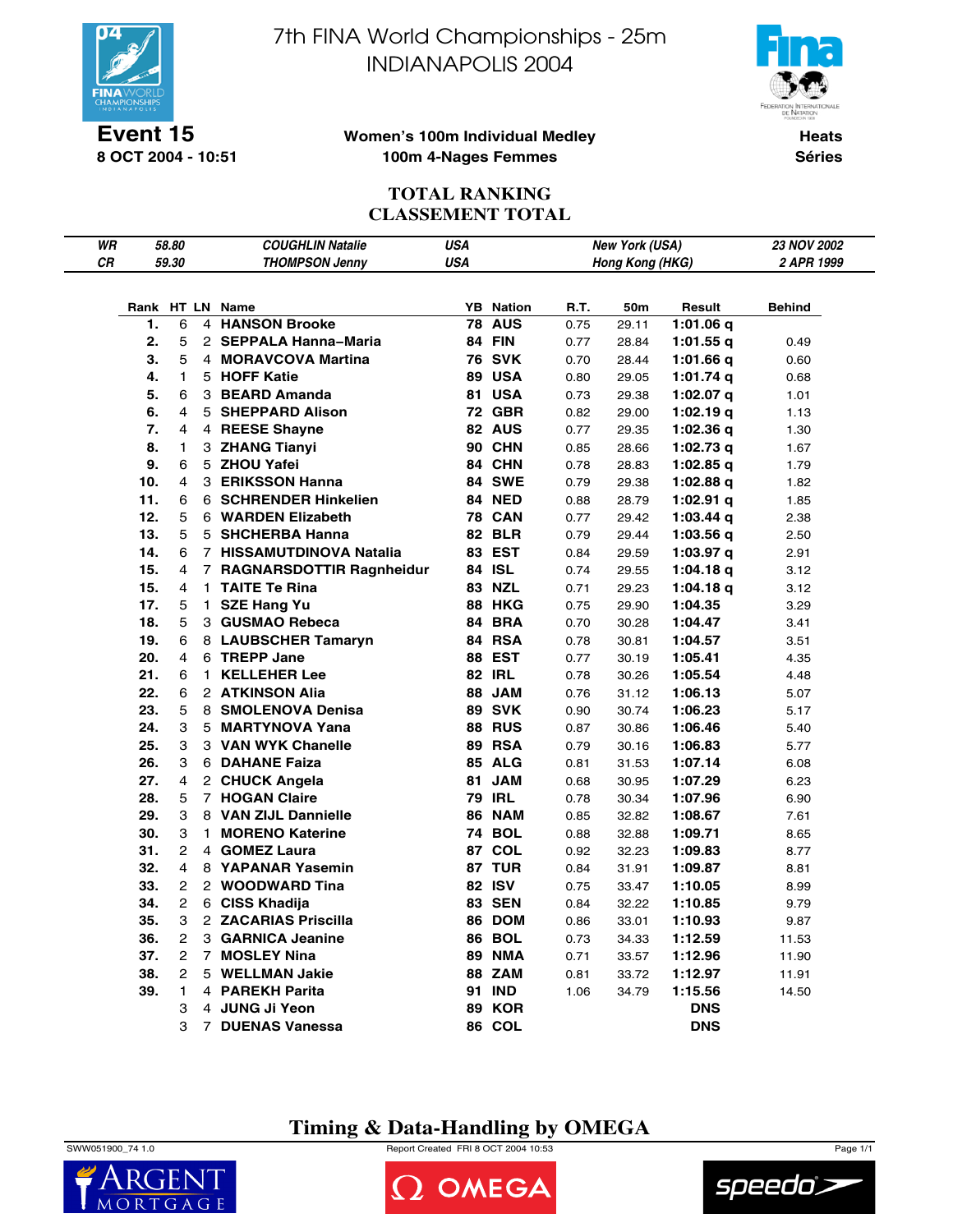

**Event 215 8 OCT 2004 - 20:35** 7th FINA World Championships - 25m INDIANAPOLIS 2004



#### **Women's 100m Individual Medley 100m 4-Nages Femmes**

**Semifinals Demi-Finales**

## **TOTAL RANKING CLASSEMENT TOTAL**

| WR |     | 58.80 |    | <b>COUGHLIN Natalie</b>         | USA |                  |      | New York (USA)  |             | <b>23 NOV 2002</b> |
|----|-----|-------|----|---------------------------------|-----|------------------|------|-----------------|-------------|--------------------|
| СR |     | 59.30 |    | <b>THOMPSON Jenny</b>           | USA |                  |      | Hong Kong (HKG) |             | 2 APR 1999         |
|    |     |       |    |                                 |     |                  |      |                 |             |                    |
|    |     |       |    | Rank HT LN Name                 |     | <b>YB</b> Nation | R.T. | 50m             | Result      | <b>Behind</b>      |
|    | 1.  | 2     |    | 4 HANSON Brooke                 |     | <b>78 AUS</b>    | 0.76 | 28.67           | 1:00.04 $q$ |                    |
|    | 2.  | 2     | 5  | <b>MORAVCOVA Martina</b>        |     | <b>76 SVK</b>    | 0.72 | 28.07           | 1:01.16 g   | 1.12               |
|    | 3.  | 2     |    | 3 BEARD Amanda                  | 81  | <b>USA</b>       | 0.70 | 28.71           | 1:01.29 g   | 1.25               |
|    | 4.  |       |    | 3 SHEPPARD Alison               | 72  | <b>GBR</b>       | 0.83 | 28.51           | 1:01.63 $q$ | 1.59               |
|    | 5.  | 2     | 6  | <b>REESE Shayne</b>             |     | 82 AUS           | 0.83 | 28.72           | 1:01.71 $q$ | 1.67               |
|    | 6.  | 1.    | 5  | <b>HOFF Katie</b>               | 89  | <b>USA</b>       | 0.68 | 28.87           | 1:01.72 g   | 1.68               |
|    | 7.  | 1     |    | 4 SEPPALA Hanna-Maria           | 84  | <b>FIN</b>       | 0.83 | 28.58           | 1:01.73 g   | 1.69               |
|    | 8.  | 2     | 1. | <b>SHCHERBA Hanna</b>           |     | <b>82 BLR</b>    | 0.75 | 29.01           | $1:02.47$ a | 2.43               |
|    | 9.  | 2     |    | 2 ZHOU Yafei                    |     | 84 CHN           | 0.74 | 29.68           | 1:02.64     | 2.60               |
|    | 10. |       |    | <b>WARDEN Elizabeth</b>         | 78  | <b>CAN</b>       | 0.86 | 28.59           | 1:02.69     | 2.65               |
|    | 11. |       | 6  | <b>ZHANG Tianyi</b>             | 90  | <b>CHN</b>       | 0.83 | 28.64           | 1:02.79     | 2.75               |
|    | 12. | 2     |    | <b>SCHRENDER Hinkelien</b>      | 84  | <b>NED</b>       | 0.84 | 28.59           | 1:02.80     | 2.76               |
|    | 13. | 1.    | 2  | <b>ERIKSSON Hanna</b>           |     | <b>84 SWE</b>    | 0.86 | 28.67           | 1:03.15     | 3.11               |
|    | 14. | 2     | 8  | <b>RAGNARSDOTTIR Ragnheidur</b> | 84  | <b>ISL</b>       | 0.84 | 28.98           | 1:03.74     | 3.70               |
|    | 15. |       |    | <b>HISSAMUTDINOVA Natalia</b>   |     | 83 EST           | 0.82 | 29.99           | 1:04.11     | 4.07               |
|    | 16. |       |    | 8 TAITE Te Rina                 |     | 83 NZL           | 0.77 | 29.14           | 1:04.23     | 4.19               |

## **Timing & Data-Handling by OMEGA**







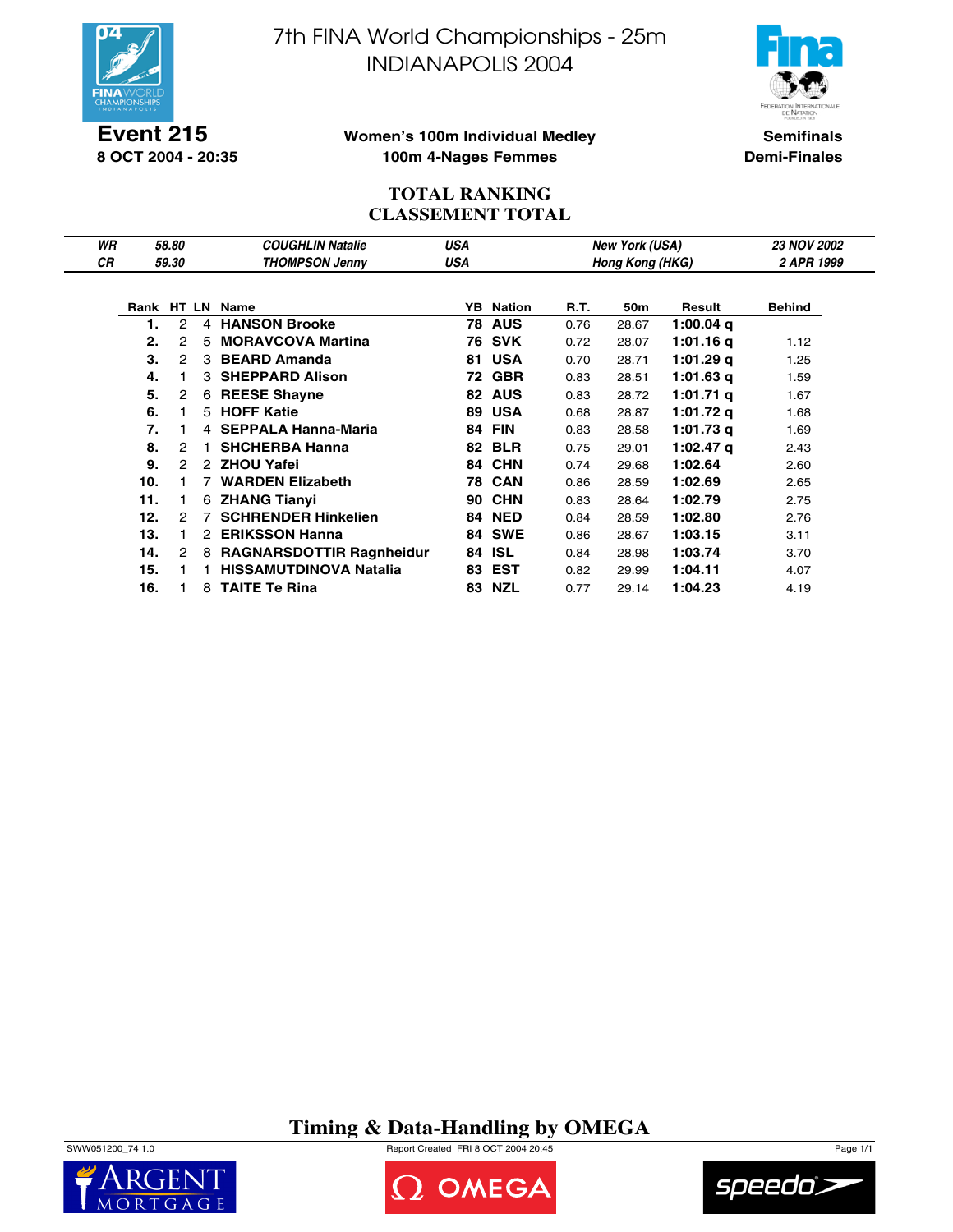

**Event 115 9 OCT 2004 - 20:54** 7th FINA World Championships - 25m INDIANAPOLIS 2004



### **Women's 100m Individual Medley 100m 4-Nages Femmes**

**Finals Finales**

## **FINAL RESULTS CLASSEMENT FINALES**

| WR           | 58.80 | <b>COUGHLIN Natalie</b>        | USA        |                  | <b>New York (USA)</b> |                 |            | <b>23 NOV 2002</b> |
|--------------|-------|--------------------------------|------------|------------------|-----------------------|-----------------|------------|--------------------|
| <b>CR</b>    | 59.30 | <b>THOMPSON Jenny</b>          | <b>USA</b> |                  |                       | Hong Kong (HKG) |            | 2 APR 1999         |
|              |       |                                |            |                  |                       |                 |            |                    |
|              |       | Rank LN Name                   |            | <b>YB</b> Nation | <b>R.T.</b>           | 50 <sub>m</sub> | Result     | <b>Behind</b>      |
| <b>FINAL</b> |       | 4 HANSON Brooke                |            | <b>78 AUS</b>    | 0.76                  | 28.53           | 1:00.01    |                    |
|              |       | 2 REESE Shayne                 |            | 82 AUS           | 0.81                  | 28.31           | 1:00.92    | 0.91               |
|              | 3.    | <b>MORAVCOVA Martina</b><br>5. |            | <b>76 SVK</b>    | 0.72                  | 27.85           | 1:00.95    | 0.94               |
|              | 4.    | <b>SEPPALA Hanna-Maria</b>     |            | <b>84 FIN</b>    | 0.79                  | 28.37           | 1:01.23    | 1.22               |
|              | 5.    | <b>SHEPPARD Alison</b><br>6.   |            | <b>72 GBR</b>    | 0.80                  | 28.45           | 1:01.51    | 1.50               |
|              | 6.    | <b>HOFF Katie</b>              |            | 89 USA           | 0.86                  | 28.83           | 1:01.70    | 1.69               |
|              |       | <b>SHCHERBA Hanna</b><br>8     |            | <b>82 BLR</b>    | 0.74                  | 29.01           | 1:03.38    | 3.37               |
|              |       | 3 BEARD Amanda                 |            | 81 USA           | 0.69                  |                 | <b>DSQ</b> |                    |

**Timing & Data-Handling by OMEGA**

SWW051100\_73 1.0 Report Created SAT 9 OCT 2004 20:58 Page 1/1





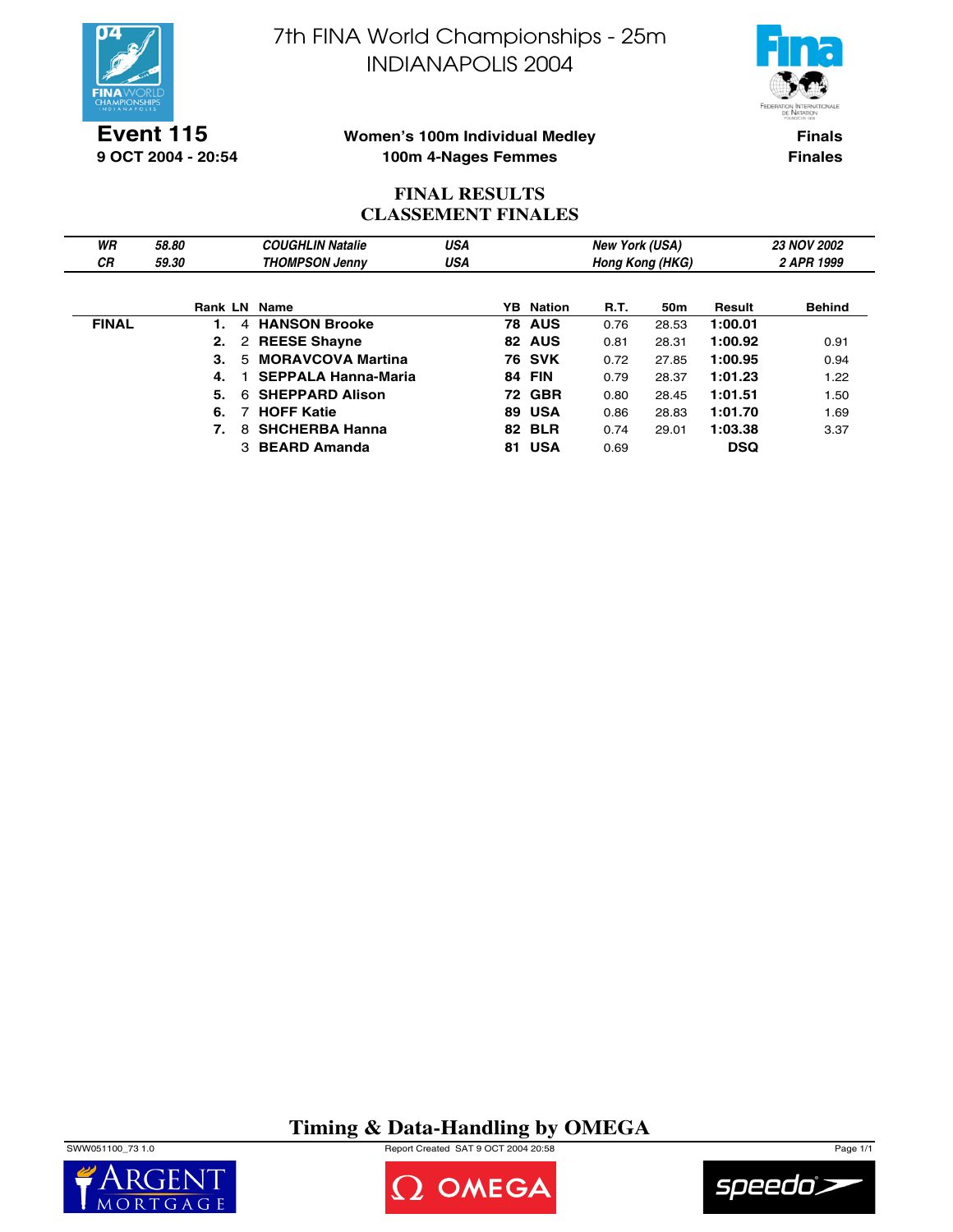

**10 OCT 2004 - 10:58**

7th FINA World Championships - 25m INDIANAPOLIS 2004



#### **Women's 200m Individual Medley 200m 4-Nages Femmes**

**Heats Séries**

## **TOTAL RANKING CLASSEMENT TOTAL**

| WR        |                |                | 2:07.79                | <b>WAGNER Allison</b> |    | <b>USA</b>       |      | Palma (ESP)     | 5 DEC 1993            |         |             |               |  |
|-----------|----------------|----------------|------------------------|-----------------------|----|------------------|------|-----------------|-----------------------|---------|-------------|---------------|--|
| <b>CR</b> |                |                | 2:07.79                | <b>WAGNER Allison</b> |    | <b>USA</b>       |      |                 | Palma (ESP)           |         | 5 DEC 1993  |               |  |
|           |                |                |                        |                       |    |                  |      |                 |                       |         |             |               |  |
|           |                |                | Rank HT LN Name        |                       |    | <b>YB</b> Nation | R.T. | 50 <sub>m</sub> | 100m                  | 150m    | Result      | <b>Behind</b> |  |
| 1.        | 4              | 5              | <b>CARROLL Lara</b>    |                       |    | <b>86 AUS</b>    | 0.85 | 30.06           | 1:02.87               | 1:40.10 | 2:11.72q    |               |  |
| 2.        | 4              |                | 4 BEARD Amanda         |                       | 81 | <b>USA</b>       | 0.69 | 29.35           | 1:03.75               | 1:40.99 | 2:12.28q    | 0.56          |  |
| 3.        | $\overline{c}$ |                | 4 HOFF Katie           |                       | 89 | <b>USA</b>       | 0.82 |                 | 28.57 1:02.03 1:40.77 |         | 2:12.69q    | 0.97          |  |
| 4.        | 3              |                | 4 HANSON Brooke        |                       |    | <b>78 AUS</b>    | 0.75 |                 | 29.10 1:03.87 1:41.15 |         | 2:13.60q    | 1.88          |  |
| 5.        | 1              |                | 3 QI Hui               |                       |    | <b>85 CHN</b>    | 0.77 |                 | 29.67 1:05.65 1:42.57 |         | $2:14.68$ q | 2.96          |  |
| 6.        | 4              |                | 3 WARDEN Elizabeth     |                       |    | <b>78 CAN</b>    | 0.80 | 29.71           | 1:03.16 1:42.63       |         | 2:14.78 g   | 3.06          |  |
| 7.        | $\mathbf{2}$   | 6              | <b>MATTSSON Ida</b>    |                       |    | <b>85 SWE</b>    | 0.80 |                 | 28.52 1:02.61 1:43.45 |         | 2:14.95q    | 3.23          |  |
| 8.        | 3              |                | 5 SHCHERBA Hanna       |                       |    | <b>82 BLR</b>    | 0.79 |                 | 29.52 1:03.46 1:43.52 |         | 2:15.10q    | 3.38          |  |
| 9.        | 3              |                | 3 BARDACH Georgina     |                       |    | 83 ARG           | 0.84 |                 | 30.40 1:05.24 1:44.40 |         | 2:15.45     | 3.73          |  |
| 10.       | 4              |                | 2 LAUBSCHER Tamaryn    |                       |    | 84 RSA           | 0.78 | 30.68           | 1:05.96 1:43.96       |         | 2:15.49     | 3.77          |  |
| 11.       | 3              |                | 6 ERIKSSON Hanna       |                       | 84 | <b>SWE</b>       | 0.81 | 29.64           | 1:05.03 1:44.84       |         | 2:17.32     | 5.60          |  |
| 12.       | 3              |                | 2 MEAKLIM Kathryn      |                       | 89 | <b>RSA</b>       | 0.86 | 30.51           | 1:06.01 1:45.89       |         | 2:18.49     | 6.77          |  |
| 13.       | 3              |                | 7 BENTLEY Kelly        |                       |    | <b>89 NZL</b>    | 0.79 |                 | 31.44 1:07.09 1:46.44 |         | 2:18.69     | 6.97          |  |
| 14.       | 2              |                | 2 CLAYTON Shannon      |                       |    | <b>86 NZL</b>    | 0.94 | 30.78           | 1:05.13 1:46.82       |         | 2:19.42     | 7.70          |  |
| 15.       | $\mathbf{2}$   |                | 3 MARTYNOVA Yana       |                       | 88 | <b>RUS</b>       | 0.93 |                 | 30.13 1:05.93 1:48.11 |         | 2:20.59     | 8.87          |  |
| 16.       | $\overline{4}$ | $\overline{7}$ | <b>DAHANE Faiza</b>    |                       |    | <b>85 ALG</b>    | 0.85 |                 | 31.00 1:07.47 1:48.59 |         | 2:20.82     | 9.10          |  |
| 17.       | $\overline{4}$ |                | 6 BLACKBURN Lisa       |                       | 71 | <b>CAN</b>       | 0.80 |                 | 30.78 1:07.97 1:48.06 |         | 2:20.84     | 9.12          |  |
| 18.       | 3              |                | 8 VAN ZIJL Dannielle   |                       | 86 | <b>NAM</b>       | 0.95 | 33.11           | 1:12.48 1:53.49       |         | 2:28.00     | 16.28         |  |
| 19.       | 1              |                | 4 IYENGAR Ambica       |                       |    | <b>86 IND</b>    | 0.86 | 32.09           | 1:11.12 1:54.49       |         | 2:28.45     | 16.73         |  |
| 20.       | $\overline{2}$ | 1              | <b>YAPANAR Yasemin</b> |                       | 87 | <b>TUR</b>       | 0.94 | 30.99           | 1:08.81 1:54.39       |         | 2:29.61     | 17.89         |  |
| 21.       | 4              | 1              | <b>ATKINSON Alia</b>   |                       | 88 | <b>JAM</b>       | 0.86 |                 | 31.42 1:12.15 1:55.12 |         | 2:30.38     | 18.66         |  |
| 22.       | 1              | 5              | <b>MORENO Katerine</b> |                       |    | <b>74 BOL</b>    | 0.84 |                 | 33.10 1:13.40 1:56.87 |         | 2:32.18     | 20.46         |  |
| 23.       | 4              | 8              | <b>ZENONI Maria</b>    |                       | 85 | <b>DOM</b>       | 0.81 |                 | 33.50 1:12.84 1:56.67 |         | 2:32.30     | 20.58         |  |
|           | 2              |                | 5 ZHOU Yafei           |                       | 84 | <b>CHN</b>       |      |                 |                       |         | <b>DNS</b>  |               |  |
|           | 2              | $\overline{7}$ | <b>DUENAS Vanessa</b>  |                       |    | <b>86 COL</b>    |      |                 |                       |         | <b>DNS</b>  |               |  |
|           | З              |                | <b>JUNG Ji Yeon</b>    |                       |    | <b>89 KOR</b>    |      |                 |                       |         | <b>DNS</b>  |               |  |

### **Timing & Data-Handling by OMEGA**

SWW052900\_74 2.0 Report Created SUN 10 OCT 2004 11:00 Page 1/1





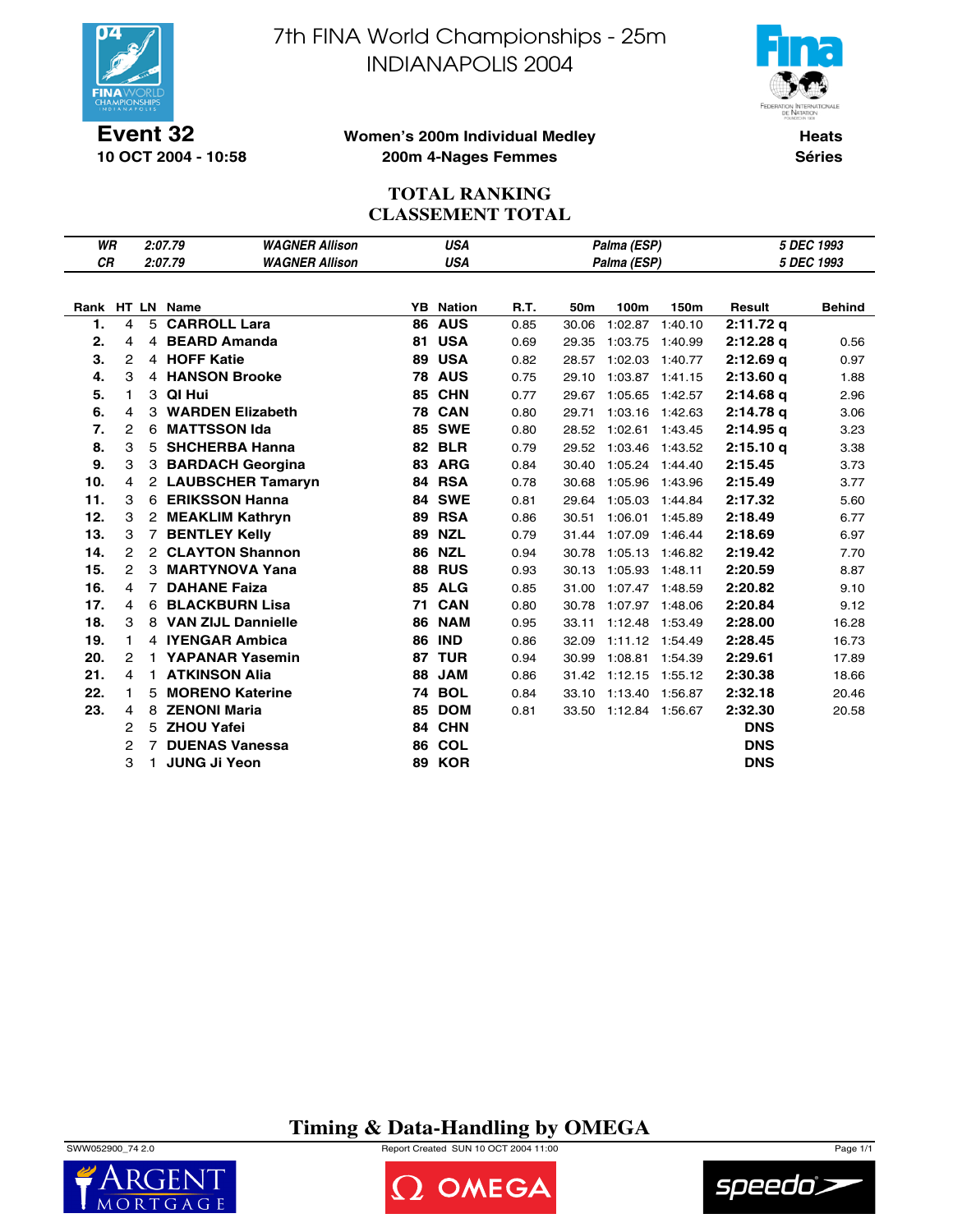

7th FINA World Championships - 25m INDIANAPOLIS 2004



**Event 132 10 OCT 2004 - 20:28**

#### **Women's 200m Individual Medley 200m 4-Nages Femmes**

**Finals Finales**

## **FINAL RESULTS CLASSEMENT FINALES**

| WR           | 2:07.79                   | <b>WAGNER Allison</b>   |     | <b>USA</b>       |             |       | Palma (ESP) |            |         | 5 DEC 1993    |
|--------------|---------------------------|-------------------------|-----|------------------|-------------|-------|-------------|------------|---------|---------------|
| <b>CR</b>    | 2:07.79                   | <b>WAGNER Allison</b>   |     | USA              |             |       | Palma (ESP) | 5 DEC 1993 |         |               |
|              |                           |                         |     |                  |             |       |             |            |         |               |
|              | <b>Rank LN Name</b>       |                         |     | <b>YB</b> Nation | <b>R.T.</b> | 50m   | 100m        | 150m       | Result  | <b>Behind</b> |
| <b>FINAL</b> |                           |                         |     |                  |             |       |             |            |         |               |
|              | 6                         | <b>HANSON Brooke</b>    |     | <b>78 AUS</b>    | 0.75        | 29.06 | 1:03.47     | 1:39.39    | 2:09.81 |               |
| 2.           | <b>CARROLL Lara</b><br>4  |                         | 86. | <b>AUS</b>       | 0.88        | 29.75 | 1:02.03     | 1:39.46    | 2:10.58 | 0.77          |
| З.           | <b>HOFF Katie</b><br>3    |                         | 89  | <b>USA</b>       | 0.80        | 28.52 | 1:01.28     | 1:39.24    | 2:10.61 | 0.80          |
| 4.           | <b>BEARD Amanda</b><br>5. |                         | 81. | <b>USA</b>       | 0.73        | 29.24 | 1:02.56     | 1:39.66    | 2:10.91 | 1.10          |
| 5.           | QI Hui<br>2               |                         | 85  | <b>CHN</b>       | 0.83        | 29.31 | 1:04.79     | 1:41.56    | 2:13.84 | 4.03          |
| 6.           |                           | <b>WARDEN Elizabeth</b> |     | <b>78 CAN</b>    | 0.78        | 29.18 | 1:02.41     | 1:41.55    | 2:13.85 | 4.04          |
| 7.           | <b>MATTSSON Ida</b>       |                         |     | <b>85 SWE</b>    | 0.83        | 28.88 | 1:02.72     | 1:42.95    | 2:14.87 | 5.06          |
| 8.           | 8                         | <b>SHCHERBA Hanna</b>   | 82. | <b>BLR</b>       | 0.81        | 30.69 | 1:04.29     | 1:44.23    | 2:15.89 | 6.08          |

## **Timing & Data-Handling by OMEGA**

SWW052100\_73 1.0 Report Created SUN 10 OCT 2004 20:34 Page 1/1





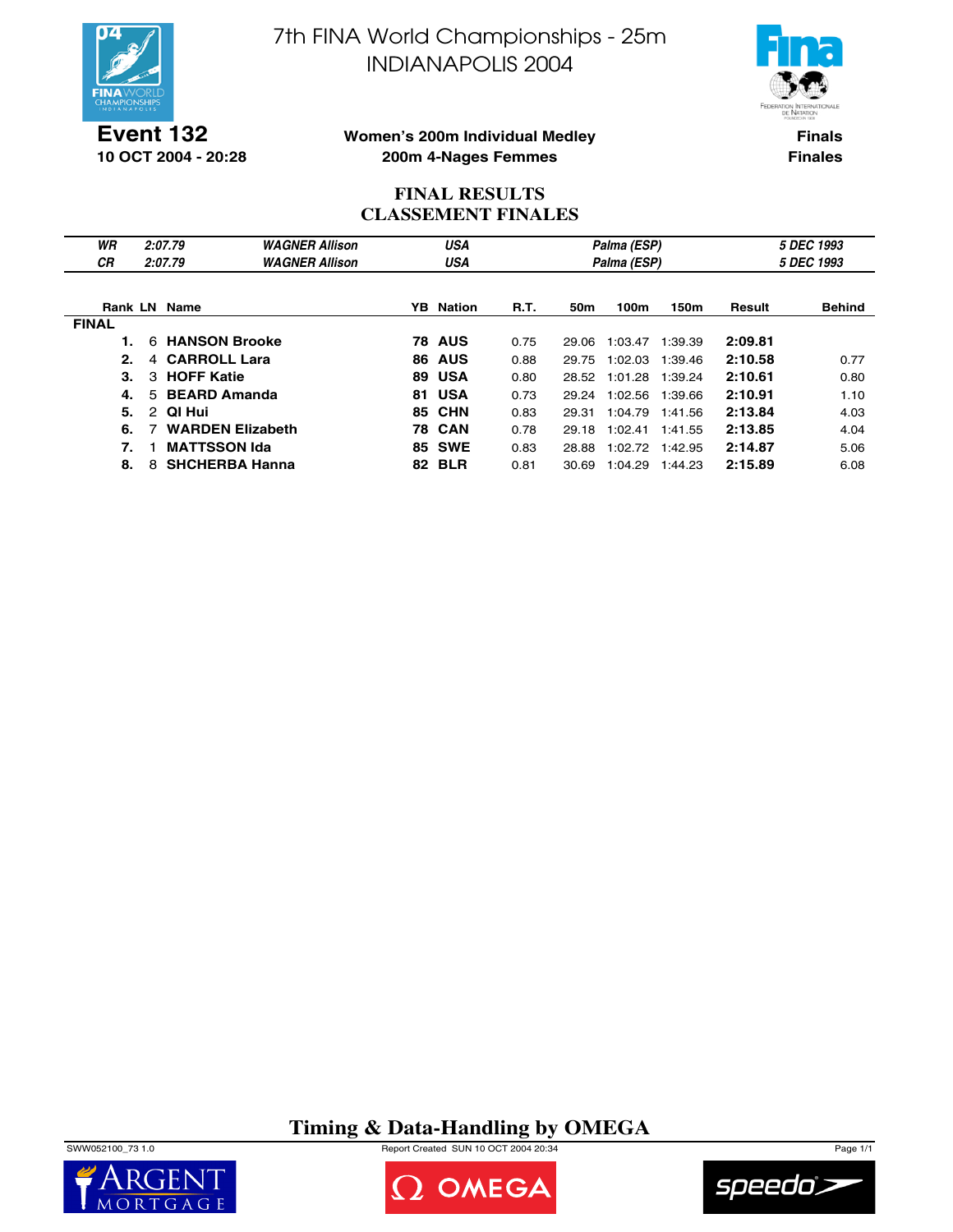

**7 OCT 2004 - 11:33**

7th FINA World Championships - 25m INDIANAPOLIS 2004



#### **Women's 400m Individual Medley 400m 4-Nages Femmes**

**Heats Séries**

### **TOTAL RANKING CLASSEMENT TOTAL**

| WR | $4.278^{\circ}$<br>ده. ،<br>$\sim$ $\sim$ | Yana<br><b>CHKOVA</b><br>ω | UKR | Paris (FRA)<br>rans<br><b>Contract Contract Contract Contract Contract Contract Contract Contract Contract Contract Contract Contract Co</b> | JAN 2002<br>1 U |
|----|-------------------------------------------|----------------------------|-----|----------------------------------------------------------------------------------------------------------------------------------------------|-----------------|
| СR | 4:29.00                                   | <b>DAI Guohono</b>         | CHN | (0.01)<br>Palma                                                                                                                              | 1993<br>DFC     |
|    |                                           |                            |     |                                                                                                                                              |                 |

|     |                | Rank HT LN Name                              | <b>YB</b> Nation<br>R.T.       | <b>Behind</b><br>Result                         |       |
|-----|----------------|----------------------------------------------|--------------------------------|-------------------------------------------------|-------|
| 1.  | $\overline{2}$ | 4 HOFF Katie                                 | <b>89 USA</b><br>0.79          | 4:36.13q                                        |       |
|     | 50m:           | 30.41<br>100m: 1:03.90  150m: 1:39.24        | 200m: 2:13.71 250m: 2:52.32    | 350m: 4:03.72  400m: 4:36.13<br>300m: 3:31.22   |       |
| 2.  | 3              | 4 SANDENO Kaitlin                            | 83 USA<br>0.76                 | $4:37.23$ q                                     | 1.10  |
|     | 50m:           | 30.41<br>100m: 1:03.80<br>150m: 1:38.80      | 200m: 2:12.97 250m: 2:52.93    | 350m: 4:06.00<br>400m: 4:37.23<br>300m: 3:33.05 |       |
| 3.  | $\overline{2}$ | 5 CARROLL Lara                               | <b>86 AUS</b><br>0.81          | 4:37.32 g                                       | 1.19  |
|     | 50m:           | 30.27<br>100m: 1:04.62<br>150m: 1:39.03      | 200m: 2:13.27 250m: 2:52.10    | 400m: 4:37.32<br>300m: 3:31.80<br>350m: 4:04.74 |       |
| 4.  | 3              | 3 WARDEN Elizabeth                           | <b>78 CAN</b><br>0.79          | 4:41.25 g                                       | 5.12  |
|     | 50m:           | 31.05<br>100m: 1:05.09<br>150m: 1:40.22      | 200m: 2:15.25 250m: 2:54.99    | 350m: 4:09.13<br>400m: 4:41.25<br>300m: 3:35.45 |       |
| 5.  | 3              | 5 ZHANG Tianyi                               | <b>90 CHN</b><br>0.83          | 4:41.34 g                                       | 5.21  |
|     | 50m:           | 30.31<br>100m: 1:04.16<br>150m: 1:40.68      | 200m: 2:16.07 250m: 2:55.75    | 300m: 3:35.23<br>350m: 4:08.82  400m: 4:41.34   |       |
| 6.  | $\overline{1}$ | 4 BARDACH Georgina                           | 83 ARG<br>0.82                 | 4:42.60 g                                       | 6.47  |
|     |                | 50m: 30.62<br>100m: 1:04.34<br>150m: 1:40.60 | 200m: 2:16.59 250m: 2:55.00    | 350m: 4:08.93<br>400m: 4:42.60<br>300m: 3:34.10 |       |
| 7.  | $\overline{2}$ | 3 BOURGOYNE Carrie                           | 81 CAN<br>0.82                 | 4:43.52 g                                       | 7.39  |
|     | 50m:           | 30.26<br>100m: 1:04.43<br>150m: 1:41.08      | 200m: 2:16.66<br>250m: 2:57.33 | 350m: 4:11.82<br>400m: 4:43.52<br>300m: 3:38.36 |       |
| 8.  | $\mathbf{1}$   | 5 MARANHAO Joanna                            | <b>87 BRA</b><br>0.75          | 4:45.18 g                                       | 9.05  |
|     | 50m:           | 31.07<br>100m: 1:05.11<br>150m: 1:40.05      | 200m: 2:15.99<br>250m: 2:56.92 | 350m: 4:11.90<br>400m: 4:45.18<br>300m: 3:37.58 |       |
| 9.  | $\blacksquare$ | 6 MEAKLIM Kathryn                            | 89 RSA<br>0.80                 | 4:47.97                                         | 11.84 |
|     | 50m:           | 30.62<br>100m: 1:05.34  150m: 1:42.98        | 200m: 2:20.75 250m: 3:00.92    | 350m: 4:15.04<br>400m: 4:47.97<br>300m: 3:41.59 |       |
| 10. | 3              | 6 MARTYNOVA Yana                             | <b>88 RUS</b><br>0.86          | 4:48.28                                         | 12.15 |
|     | 50m:           | 30.15<br>100m: 1:04.69<br>150m: 1:41.96      | 200m: 2:18.27<br>250m: 2:59.60 | 300m: 3:42.14<br>350m: 4:15.92<br>400m: 4:48.28 |       |
| 11. | $\blacksquare$ | 3 LAUBSCHER Tamaryn                          | 84 RSA<br>0.74                 | 4:50.92                                         | 14.79 |
|     | 50m:           | 30.80<br>100m: 1:06.46<br>150m: 1:44.77      | 200m: 2:22.81<br>250m: 3:02.93 | 350m: 4:17.56<br>400m: 4:50.92<br>300m: 3:43.77 |       |
| 12. | 3              | 2 CLAYTON Shannon                            | <b>86 NZL</b><br>0.85          | 4:53.02                                         | 16.89 |
|     | 50m:           | 30.83<br>100m: 1:07.76<br>150m: 1:44.08      | 200m: 2:19.12<br>250m: 3:02.43 | 350m: 4:20.06<br>400m: 4:53.02<br>300m: 3:46.11 |       |
| 13. | 2              | 6 PELAEZ Maria                               | <b>77 ESP</b><br>0.82          | 4:53.52                                         | 17.39 |
|     |                | 50m: 31.08<br>100m: 1:05.07<br>150m: 1:42.60 | 200m: 2:18.68 250m: 3:01.95    | 300m: 3:46.39<br>350m: 4:20.54  400m: 4:53.52   |       |
| 14. | $\overline{2}$ | 2 BENTLEY Kelly                              | <b>89 NZL</b><br>0.80          | 4:56.13                                         | 20.00 |
|     |                | 50m: 32.01<br>100m: 1:08.86<br>150m: 1:47.37 | 200m: 2:24.92<br>250m: 3:06.34 | 350m: 4:22.78<br>300m: 3:47.82<br>400m: 4:56.13 |       |
| 15. | $\mathbf{1}$   | 2 DAHANE Faiza                               | <b>85 ALG</b><br>0.82          | 5:01.02                                         | 24.89 |
|     | 50m:           | 32.12<br>100m: 1:08.33<br>150m: 1:48.42      | 200m: 2:26.62<br>250m: 3:09.26 | 350m: 4:27.12<br>400m: 5:01.02<br>300m: 3:52.47 |       |
| 16. | 2              | <b>7 CHAN Wing Suet</b>                      | <b>86 HKG</b><br>0.85          | 5:03.72                                         | 27.59 |
|     | 50m:           | 31.54<br>100m: 1:07.01<br>150m: 1:47.45      | 200m: 2:26.09<br>250m: 3:10.60 | 350m: 4:29.71<br>300m: 3:54.71<br>400m: 5:03.72 |       |
| 17. | 3              | 1 ATKINSON Alia                              | 88 JAM<br>0.85                 | 5:10.82                                         | 34.69 |
|     | 50m:           | 31.48<br>100m: 1:08.46<br>150m: 1:50.58      | 200m: 2:30.76<br>250m: 3:14.29 | 350m: 4:35.06<br>400m: 5:10.82<br>300m: 3:59.20 |       |
| 18. | 2              | 1 ZENONI Maria                               | 85 DOM<br>0.82                 | 5:20.49                                         | 44.36 |
|     |                | 50m: 33.99<br>100m: 1:12.80<br>150m: 1:54.14 | 200m: 2:36.46 250m: 3:20.99    | 350m: 4:44.15  400m: 5:20.49<br>300m: 4:06.42   |       |
|     | $\mathbf{1}$   | 7 JUNG Ji Yeon                               | <b>89 KOR</b>                  | <b>DNS</b>                                      |       |
|     |                |                                              |                                |                                                 |       |
|     |                | 3 7 DUENAS Vanessa                           | 86 COL                         | <b>DNS</b>                                      |       |

### **Timing & Data-Handling by OMEGA**

SWW054900\_74 1.0 Report Created THU 7 OCT 2004 11:48 Page 1/1





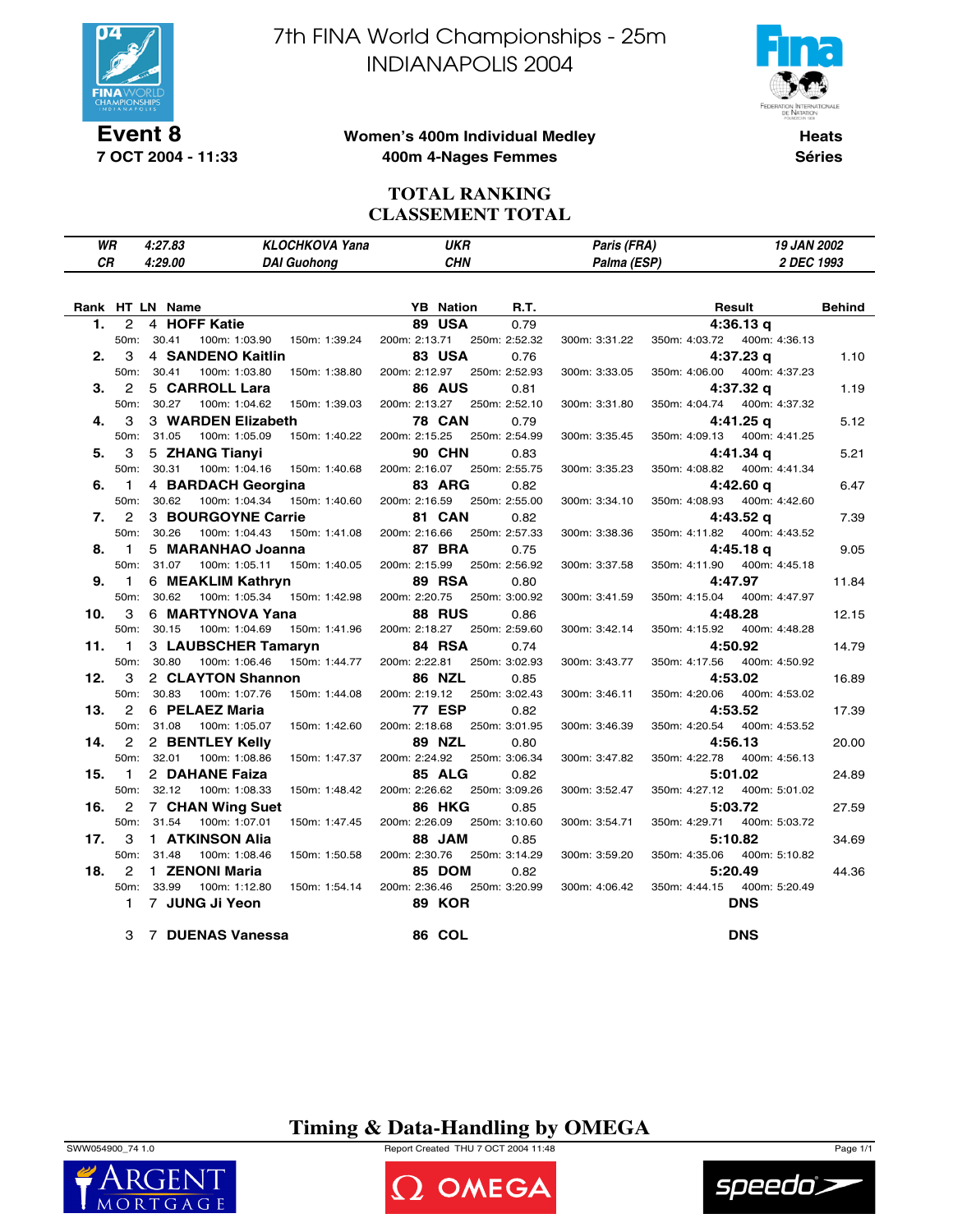

**Event 108 7 OCT 2004 - 20:19** 7th FINA World Championships - 25m INDIANAPOLIS 2004



**Women's 400m Individual Medley 400m 4-Nages Femmes**

**Finals Finales**

### **FINAL RESULTS CLASSEMENT FINALES**

| WR           | 4:27.83             |                    | <b>KLOCHKOVA Yana</b>         | <b>UKR</b>       |                             | Paris (FRA)   | <b>19 JAN 2002</b>           |        |
|--------------|---------------------|--------------------|-------------------------------|------------------|-----------------------------|---------------|------------------------------|--------|
| CR.          | 4:29.00             |                    | <b>DAI Guohong</b>            | <b>CHN</b>       |                             | Palma (ESP)   | 2 DEC 1993                   |        |
|              | <b>Rank LN Name</b> |                    |                               | <b>YB</b> Nation | R.T.                        |               | Result                       | Behind |
| <b>FINAL</b> |                     |                    |                               |                  |                             |               |                              |        |
|              | 5 SANDENO Kaitlin   |                    |                               | <b>83 USA</b>    | 0.73                        |               | 4:30.12                      |        |
| $50m$ :      | 30.06               | 100m: 1:03.86      | 150m: 1:38.87                 |                  | 200m: 2:12.32 250m: 2:50.13 | 300m: 3:28.00 | 350m: 3:59.55  400m: 4:30.12 |        |
| 2.           | 4 HOFF Katie        |                    |                               | <b>89 USA</b>    | 0.83                        |               | 4:33.09                      | 2.97   |
| $50m$ :      | 30.22               |                    | 100m: 1:04.24  150m: 1:38.86  |                  | 200m: 2:12.50 250m: 2:51.33 | 300m: 3:29.87 | 350m: 4:01.47 400m: 4:33.09  |        |
| 3.           | 3 CARROLL Lara      |                    |                               | <b>86 AUS</b>    | 0.83                        |               | 4:35.46                      | 5.34   |
|              | 50m: 30.50          |                    | 100m: 1:04.67  150m: 1:39.09  |                  | 200m: 2:13.27 250m: 2:51.79 | 300m: 3:30.93 | 350m: 4:03.64 400m: 4:35.46  |        |
| 4.           | 7 BARDACH Georgina  |                    |                               | <b>83 ARG</b>    | 0.88                        |               | 4:36.54                      | 6.42   |
| $50m$ :      | 30.54               |                    | 100m: 1:04.54   150m: 1:40.81 |                  | 200m: 2:16.28 250m: 2:54.30 | 300m: 3:33.24 | 350m: 4:05.69 400m: 4:36.54  |        |
| 5.           |                     | 6 WARDEN Elizabeth |                               | <b>78 CAN</b>    | 0.81                        |               | 4:40.37                      | 10.25  |
| 50m:         | 30.56               |                    | 100m: 1:04.69  150m: 1:40.51  |                  | 200m: 2:15.71 250m: 2:55.29 | 300m: 3:35.52 | 350m: 4:08.45 400m: 4:40.37  |        |
| 6.           |                     | 1 BOURGOYNE Carrie |                               | 81 CAN           | 0.86                        |               | 4:41.69                      | 11.57  |
| 50m:         | 30.29               | 100m: 1:04.34      | 150m: 1:40.88                 | 200m: 2:16.45    | 250m: 2:56.80               | 300m: 3:38.11 | 350m: 4:10.41  400m: 4:41.69 |        |
|              | 7. 2 ZHANG Tianyi   |                    |                               | <b>90 CHN</b>    | 0.87                        |               | 4:43.23                      | 13.11  |
| $50m$ :      | 30.25               |                    | 100m: 1:04.19  150m: 1:40.98  | 200m: 2:16.83    | 250m: 2:57.03               | 300m: 3:37.67 | 350m: 4:11.03  400m: 4:43.23 |        |
| 8.           |                     | 8 MEAKLIM Kathryn  |                               | <b>89 RSA</b>    | 0.85                        |               | 4:47.85                      | 17.73  |
|              | 50m: 30.75          |                    |                               | 200m: 2:20.37    | 250m: 3:00.10               | 300m: 3:40.91 | 350m: 4:15.00  400m: 4:47.85 |        |

**Timing & Data-Handling by OMEGA**







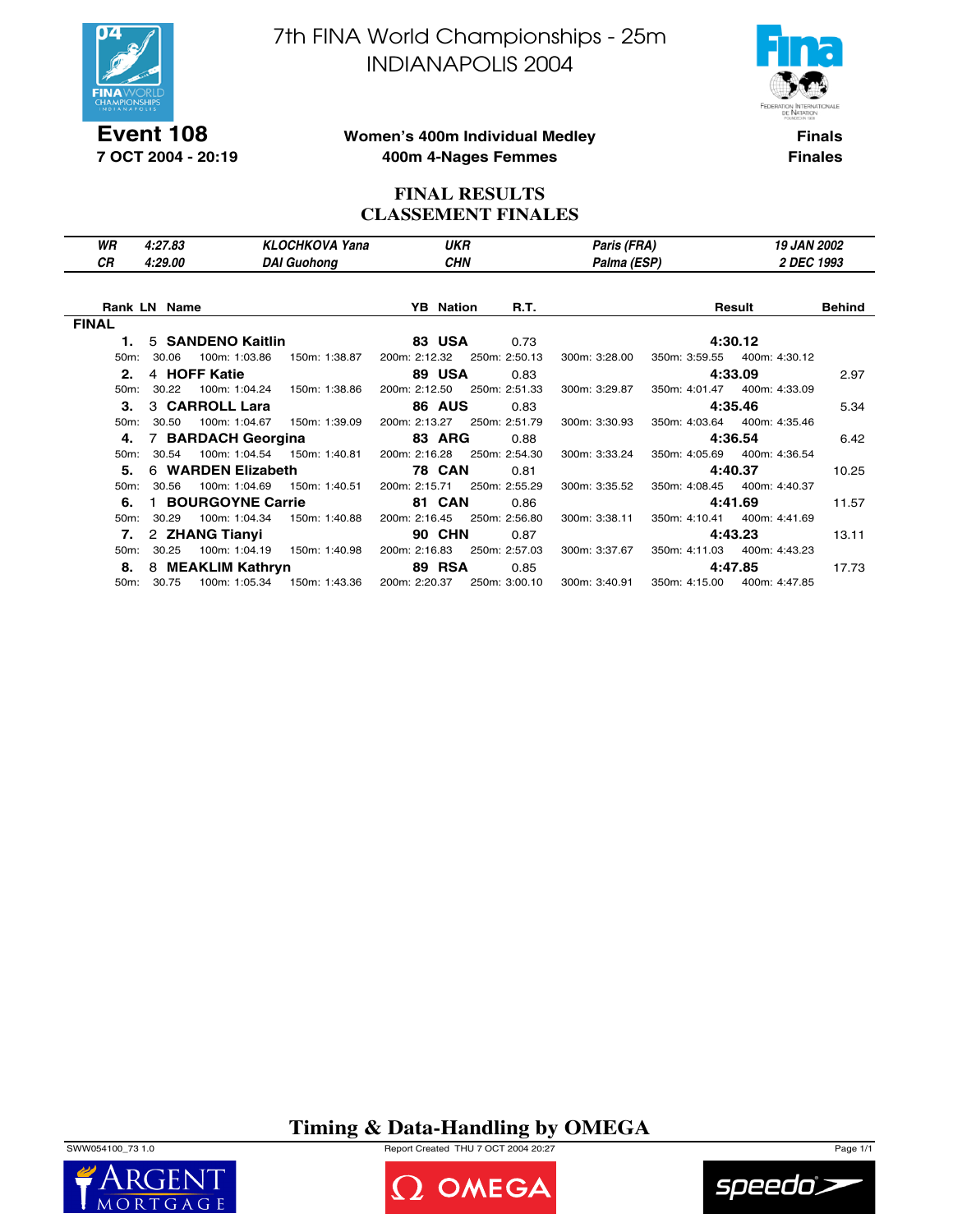

**10 OCT 2004 - 11:30**

7th FINA World Championships - 25m INDIANAPOLIS 2004



#### **Women's 4 x 100m Freestyle 4 x 100m Nage Libre Femmes**

**Heats Séries**

## **TOTAL RANKING CLASSEMENT TOTAL**

| WR |            | 3:34.55        |   | China                                     | <b>CHN</b>       |              |                | Goteborg (SWE) |                    | 19 APR 1997   |
|----|------------|----------------|---|-------------------------------------------|------------------|--------------|----------------|----------------|--------------------|---------------|
| СR |            | 3:34.55        |   | China                                     | <b>CHN</b>       |              |                | Goteborg (SWE) |                    | 19 APR 1997   |
|    | Rank HT LN |                |   | Name                                      | <b>Nation</b>    | R.T.         | 50m            | 100m           | Result             | <b>Behind</b> |
|    | 1.         | 1              | 4 | <b>United States</b>                      | <b>USA</b>       |              |                |                | 3:37.76 q          |               |
|    |            |                |   | <b>WEIR Amanda</b>                        | 86               | 0.75         | 26.18          | 54.12          | 54.12              |               |
|    |            |                |   | <b>CORREIA Maritza</b>                    | 81               | 0.46         | 26.44          | 55.02          | 1:49.14            |               |
|    |            |                |   | <b>VOLLMER Dana</b>                       | 87               | 0.28         | 25.91          | 54.32          | 2:43.46            |               |
|    |            |                |   | <b>BENKO Lindsay</b>                      | 76               | 0.49         | 26.58          | 54.30          | 3:37.76            |               |
|    | 2.         | $\mathbf{2}$   |   | 5 Australia                               | AUS              |              |                |                | $3:41.67$ q        | 3.91          |
|    |            |                |   | <b>TOMLINSON Louise</b>                   | 81               | 0.95         | 26.81          | 55.72          | 55.72              |               |
|    |            |                |   | <b>EDINGTON Sophie</b>                    | 84               | 0.49         | 26.60          | 55.05          | 1:50.77            |               |
|    |            |                |   | <b>MIATKE Danni</b>                       | 87               | 0.47         | 25.90          | 54.40          | 2:45.17            |               |
|    |            |                |   | <b>HOUGHTON Melanie</b>                   | 85               | 0.32         | 26.92          | 56.50          | 3:41.67            |               |
|    | 3.         | 1              |   | 5 Brazil                                  | <b>BRA</b>       |              |                |                | 3:43.77 q          | 6.01          |
|    |            |                |   | NETO DE JESUS Flavia                      | 82               | 0.67         | 26.41          | 55.87          | 55.87              |               |
|    |            |                |   | GUSMAO Rebeca                             | 84               | 0.31         | 26.77          | 56.14          | 1:52.01            |               |
|    |            |                |   | CAZZIOLATO Flavia                         | 83               | 0.37         | 26.74          | 56.07          | 2:48.08            |               |
|    |            |                |   | <b>LEMOS DE LIMA Tatiana</b>              | 78               | 0.32         | 26.65          | 55.69          | 3:43.77            |               |
|    | 4.         | $\mathbf{1}$   |   | 7 China                                   | CHN              |              |                |                | 3:43.78 q          | 6.02          |
|    |            |                |   | PANG Jiaying                              | 85               | 0.78         | 27.09          | 55.89          | 55.89              |               |
|    |            |                |   | LI Ji                                     | 86<br>86         | 0.58         | 27.02          | 55.73<br>56.82 | 1:51.62<br>2:48.44 |               |
|    |            |                |   | <b>TANG Jingzhi</b><br><b>ZHU Yingwen</b> | 81               | 0.24<br>0.50 | 27.32<br>26.90 | 55.34          | 3:43.78            |               |
|    |            |                |   |                                           |                  |              |                |                |                    |               |
|    | 5.         | 2              |   | 4 Sweden<br>PETTERSSON Lina               | <b>SWE</b><br>86 | 0.86         | 26.60          | 56.26          | 3:45.06 q<br>56.26 | 7.30          |
|    |            |                |   | <b>GRANLUND Petra</b>                     | 87               | 0.21         | 26.97          | 56.10          | 1:52.36            |               |
|    |            |                |   | <b>ERIKSSON Hanna</b>                     | 84               | 0.24         | 27.20          | 56.72          | 2:49.08            |               |
|    |            |                |   | <b>MATTSSON Ida</b>                       | 85               | 0.46         | 26.86          | 55.98          | 3:45.06            |               |
|    | 6.         | 1              |   | 3 New Zealand                             | <b>NZL</b>       |              |                |                | 3:45.20 q          | 7.44          |
|    |            |                |   | CHELLINGWORTH Nichola                     | 80               | 0.80         | 27.20          | 56.26          | 56.26              |               |
|    |            |                |   | CATHERWOOD Sarah                          | 80               | 0.34         | 27.03          | 56.01          | 1:52.27            |               |
|    |            |                |   | <b>TAITE Te Rina</b>                      | 83               | 0.21         | 26.32          | 55.40          | 2:47.67            |               |
|    |            |                |   | <b>LINTON Rebecca</b>                     | 85               | 0.26         | 27.26          | 57.53          | 3:45.20            |               |
|    | 7.         | $\overline{2}$ |   | 3 Canada                                  | <b>CAN</b>       |              |                |                | 3:45.45 q          | 7.69          |
|    |            |                |   | <b>BUTTON Jennifer</b>                    | 77               | 0.75         | 27.25          | 56.21          | 56.21              |               |
|    |            |                |   | DOODY Kelly                               | 79               | 0.12         | 27.17          | 56.84          | 1:53.05            |               |
|    |            |                |   | <b>HUNKS Tanya</b>                        | 80               | 0.31         | 27.39          | 56.70          | 2:49.75            |               |
|    |            |                |   | <b>LYDALL Anna</b>                        | 80               | 0.33         | 26.81          | 55.70          | 3:45.45            |               |
|    | 8.         | $\overline{2}$ |   | 6 South Africa                            | RSA              |              |                |                | 3:50.31 q          | 12.55         |
|    |            |                |   | <b>ROETS Lauren</b>                       | 87               | 0.75         | 27.02          | 56.84          | 56.84              |               |
|    |            |                |   | <b>CORFE Melissa</b>                      | 86<br>84         | 0.54         | 27.71<br>28.12 | 57.69<br>58.51 | 1:54.53            |               |
|    |            |                |   | <b>PETERSEN Ilse</b><br>LAUBSCHER Tamaryn | 84               | 0.56<br>0.46 | 27.92          | 57.27          | 2:53.04<br>3:50.31 |               |
|    |            |                |   |                                           |                  |              |                |                |                    |               |
|    | 9.         | 1.             |   | 6 Hong Kong<br>SZE Hang Yu                | HKG<br>88        | 0.80         | 27.65          | 57.10          | 3:52.30<br>57.10   | 14.54         |
|    |            |                |   | <b>CHAN Wing Suet</b>                     | 86               | 0.40         | 28.49          | 59.48          | 1:56.58            |               |
|    |            |                |   | CHAN Yu Ning                              | 88               | 0.60         | 27.74          | 58.72          | 2:55.30            |               |
|    |            |                |   | <b>WILSON Hannah</b>                      | 89               | 0.47         | 27.31          | 57.00          | 3:52.30            |               |
|    |            | 1.             |   | 2 Nigeria                                 | NGR              |              |                |                | <b>DNS</b>         |               |

## **Timing & Data-Handling by OMEGA**

SWW411900\_74 1.0 Report Created SUN 10 OCT 2004 11:24 Page 1/2





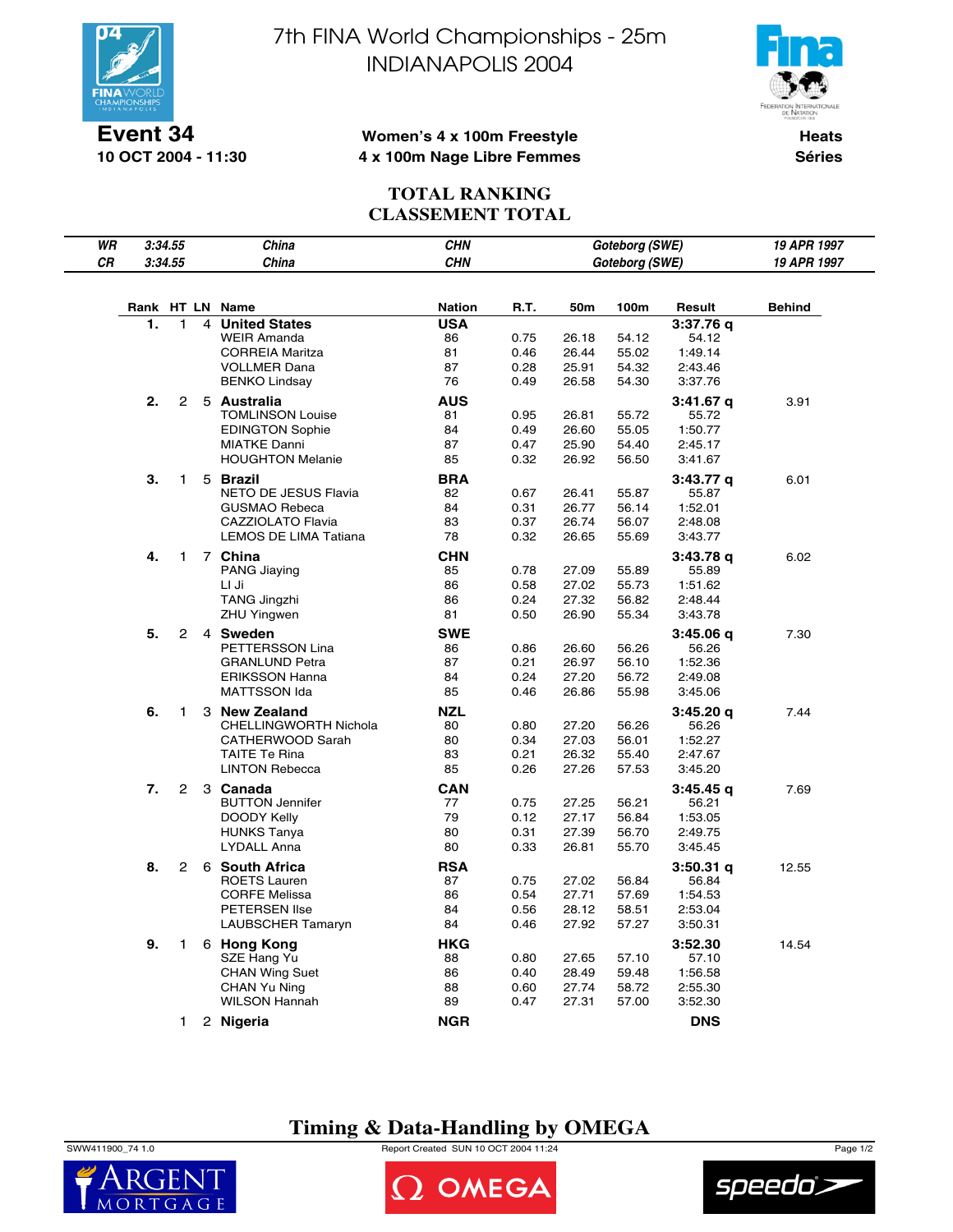

**10 OCT 2004 − 11:30**

7th FINA World Championships - 25m INDIANAPOLIS 2004



### **Women's 4 x 100m Freestyle 4 x 100m Nage Libre Femmes**

**Heats Séries**

#### **TOTAL RANKING CLASSEMENT TOTAL**

| WR | 3:34.55                   | China          | <b>CHN</b>            | Goteborg (SWE)                    | 19 APR 1997   |
|----|---------------------------|----------------|-----------------------|-----------------------------------|---------------|
| CR | 3:34.55                   | China          | <b>CHN</b>            | Goteborg (SWE)                    | 19 APR 1997   |
|    | Rank HT LN Name           |                | R.T.<br><b>Nation</b> | 50 <sub>m</sub><br>100m<br>Result | <b>Behind</b> |
|    | $\overline{2}$<br>1.      | Korea          | <b>KOR</b>            | <b>DNS</b>                        |               |
|    | $\mathbf{2}$              | 2 Colombia     | <b>COL</b>            | <b>DNS</b>                        |               |
|    | $\mathbf{2}^{\circ}$<br>7 | <b>Bolivia</b> | <b>BOL</b>            | <b>DNS</b>                        |               |

## **Timing & Data-Handling by OMEGA**

SWW411900\_74 1.0 Report Created SUN 10 OCT 2004 11:24 Page 2/2





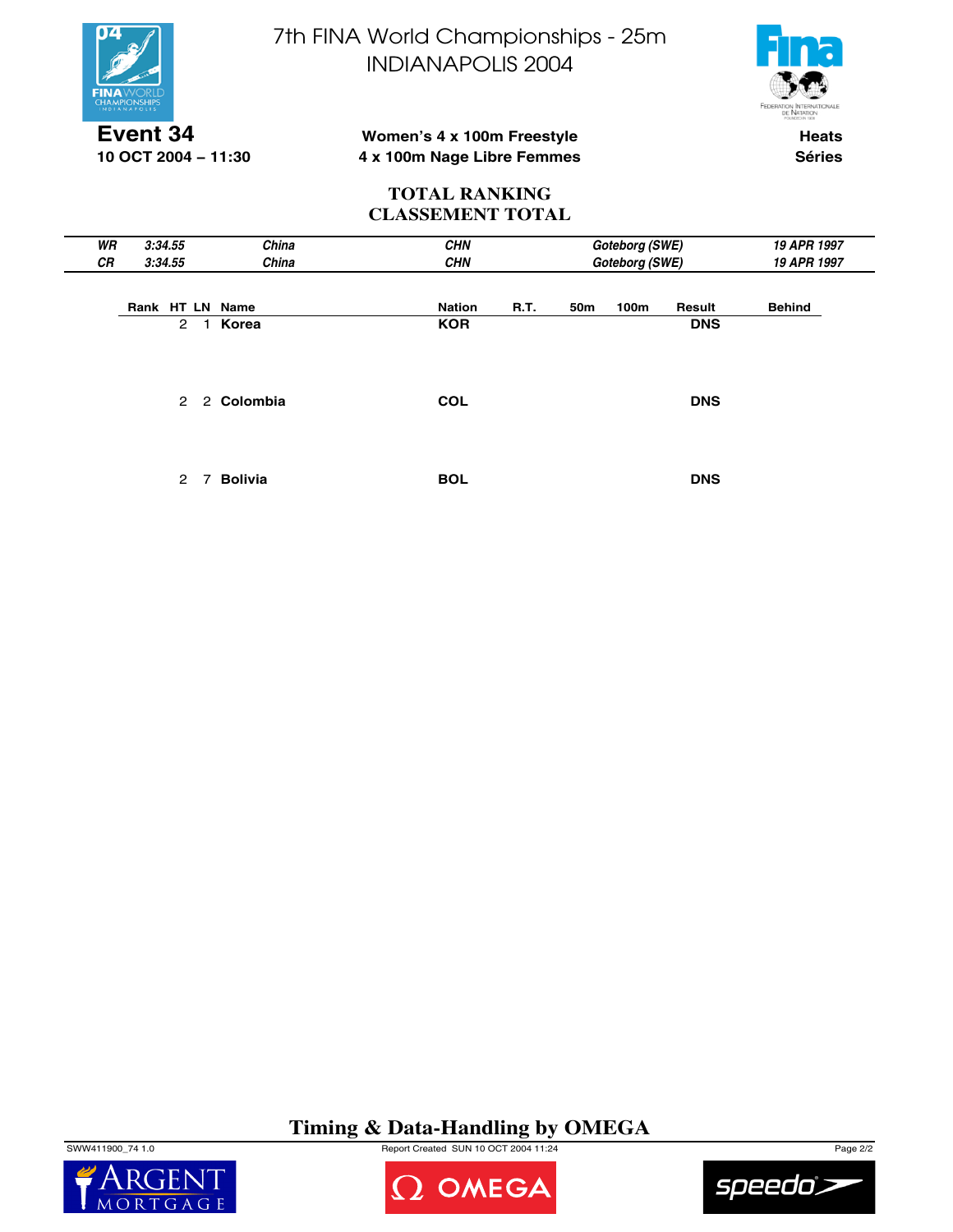

**Event 134 10 OCT 2004 - 20:47** 7th FINA World Championships - 25m INDIANAPOLIS 2004



### **Women's 4 x 100m Freestyle 4 x 100m Nage Libre Femmes**

**Finals Finales**

### **FINAL RESULTS CLASSEMENT FINALES**

| WR<br>China<br><b>CHN</b><br>3:34.55                                                         | Goteborg (SWE)                       | 19 APR 1997   |
|----------------------------------------------------------------------------------------------|--------------------------------------|---------------|
| CR<br>China<br><b>CHN</b><br>3:34.55                                                         | Goteborg (SWE)                       | 19 APR 1997   |
|                                                                                              |                                      |               |
| <b>Rank LN Name</b><br><b>Nation</b><br>R.T.                                                 | 50m<br>100m<br>Result                | <b>Behind</b> |
| <b>FINAL</b><br><b>USA</b><br>1.<br>4 United States                                          | 3:35.07                              |               |
| <b>WEIR Amanda</b><br>86<br>0.74<br>26.01                                                    | 53.70<br>53.70                       |               |
| JOYCE Kara Lynn<br>85<br>0.40<br>25.80                                                       | 53.84<br>1:47.54                     |               |
| <b>BENKO Lindsay</b><br>76<br>0.26<br>25.95                                                  | 53.78<br>2:41.32                     |               |
| 73<br><b>THOMPSON Jenny</b><br>0.35<br>25.96                                                 | 53.75<br>3:35.07                     |               |
| <b>SWE</b><br>2.<br>2 Sweden                                                                 | 3:35.83                              | 0.76          |
| LILLHAGE Josefin<br>80<br>0.82<br>26.07                                                      | 54.26<br>54.26                       |               |
| KAMMERLING Anna-Karin<br>80<br>0.31<br>25.41<br>SJOBERG Johanna                              | 53.93<br>1:48.19                     |               |
| 78<br>0.20<br>25.82<br>77<br><b>ALSHAMMAR Therese</b>                                        | 54.44<br>2:42.63                     |               |
| 0.29<br>25.12                                                                                | 53.20<br>3:35.83                     |               |
| <b>AUS</b><br>З.<br>5 Australia                                                              | 3:36.18                              | 1.11          |
| <b>LENTON Lisbeth</b><br>85<br>0.75<br>25.70                                                 | 53.45<br>53.45                       |               |
| 0.27<br><b>TOMLINSON Louise</b><br>81<br>25.99<br>87<br><b>MIATKE Danni</b><br>0.56<br>25.98 | 54.13<br>1:47.58<br>54.78<br>2:42.36 |               |
| 82<br>0.38<br><b>REESE Shayne</b><br>25.56                                                   | 53.82<br>3:36.18                     |               |
|                                                                                              |                                      |               |
| 4.<br><b>BRA</b><br>3 Brazil                                                                 | 3:41.52                              | 6.45          |
| <b>NETO DE JESUS Flavia</b><br>82<br>0.66<br>26.46                                           | 56.01<br>56.01                       |               |
| <b>GUSMAO Rebeca</b><br>84<br>0.12<br>25.69<br>CAZZIOLATO Flavia<br>83<br>0.26<br>25.83      | 54.71<br>1:50.72<br>55.47<br>2:46.19 |               |
| LEMOS DE LIMA Tatiana<br>78<br>0.28<br>26.50                                                 | 55.33<br>3:41.52                     |               |
|                                                                                              |                                      |               |
| 5.<br>7 New Zealand<br><b>NZL</b>                                                            | 3:42.15                              | 7.08          |
| CHELLINGWORTH Nichola<br>80<br>0.77<br>26.92<br><b>INGRAM Melissa</b><br>85<br>0.23<br>26.85 | 55.96<br>55.96<br>55.87<br>1:51.83   |               |
| TAITE Te Rina<br>83<br>0.24<br>26.23                                                         | 55.16<br>2:46.99                     |               |
| 80<br>0.29<br>CATHERWOOD Sarah<br>26.58                                                      | 55.16<br>3:42.15                     |               |
|                                                                                              |                                      |               |
| 6 China<br><b>CHN</b><br>6.<br>0.75<br>27.06<br><b>PANG Jiaying</b><br>85                    | 3:43.91<br>55.90<br>55.90            | 8.84          |
| LI Ji<br>86<br>0.55<br>26.74                                                                 | 55.62<br>1:51.52                     |               |
| 86<br>0.26<br><b>TANG Jingzhi</b><br>26.76                                                   | 56.16<br>2:47.68                     |               |
| <b>ZHU Yingwen</b><br>81<br>0.25<br>26.77                                                    | 56.23<br>3:43.91                     |               |
| 7.<br>1 Canada<br><b>CAN</b>                                                                 | 3:45.68                              | 10.61         |
| LYDALL Anna<br>80<br>0.86<br>26.71                                                           | 56.10<br>56.10                       |               |
| DOODY Kelly<br>79<br>0.06<br>27.04                                                           | 56.70<br>1:52.80                     |               |
| 0.37<br><b>HUNKS Tanya</b><br>80<br>27.57                                                    | 57.10<br>2:49.90                     |               |
| 77<br><b>BUTTON Jennifer</b><br>0.34<br>26.93                                                | 55.78<br>3:45.68                     |               |
| <b>RSA</b><br>8.<br>8 South Africa                                                           | 3:52.69                              | 17.62         |
| <b>LAUBSCHER Tamaryn</b><br>84<br>0.76<br>27.48                                              | 57.55<br>57.55                       |               |
| PETERSEN Ilse<br>84<br>0.60<br>27.78                                                         | 1:55.72<br>58.17                     |               |
| <b>CORFE Melissa</b><br>86<br>0.62<br>27.24                                                  | 2:52.71<br>56.99                     |               |
| <b>VAN WYK Chanelle</b><br>89<br>0.57<br>28.54                                               | 59.98<br>3:52.69                     |               |

## **Timing & Data-Handling by OMEGA**

SWW411100\_73 1.0 Report Created SUN 10 OCT 2004 20:54 Page 1/1





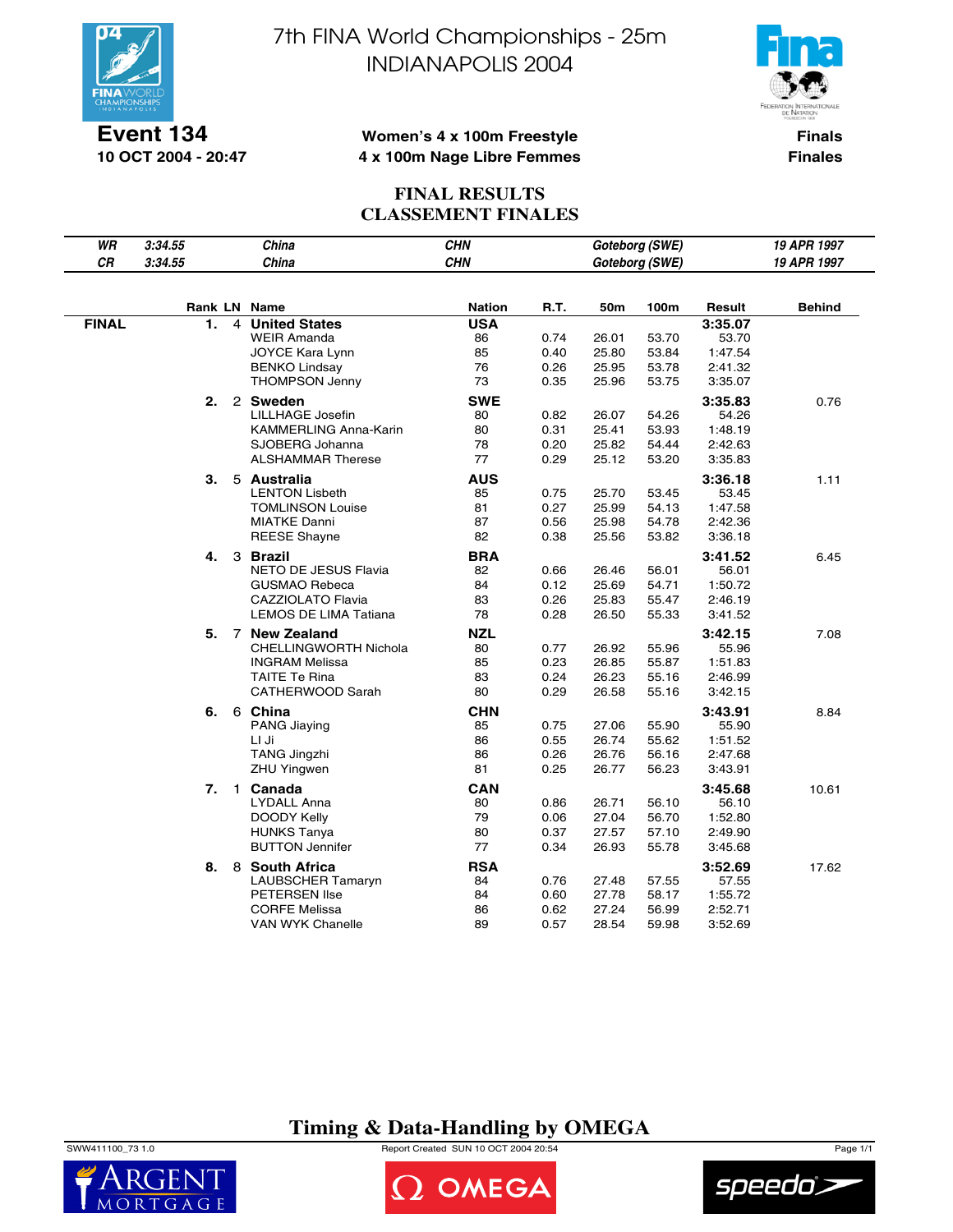

**Event 110 7 OCT 2004 - 20:45**

# 7th FINA World Championships - 25m INDIANAPOLIS 2004



#### **Women's 4 x 200m Freestyle 4 x 200m Nage Libre Femmes**

**Finals Finales**

### **FINAL RESULTS CLASSEMENT FINALES**

| WR           |              | 7:46.30<br>China                                                                                                   |                                    |                              |                                  | <b>Moscow (RUS)</b>                |                                                                                | 3 APR 2002                    |                                                     |        |  |
|--------------|--------------|--------------------------------------------------------------------------------------------------------------------|------------------------------------|------------------------------|----------------------------------|------------------------------------|--------------------------------------------------------------------------------|-------------------------------|-----------------------------------------------------|--------|--|
| <b>CR</b>    |              | China<br>7:46.30                                                                                                   |                                    | <b>CHN</b>                   |                                  |                                    | <b>Moscow (RUS)</b>                                                            |                               | 3 APR 2002                                          |        |  |
|              |              |                                                                                                                    |                                    |                              |                                  |                                    |                                                                                |                               |                                                     |        |  |
|              |              | Rank LN Name                                                                                                       | <b>Nation</b>                      | R.T.                         | 50m                              | 100m                               | 150m                                                                           | 200m                          | Result                                              | Behind |  |
| <b>FINAL</b> |              |                                                                                                                    |                                    |                              |                                  |                                    |                                                                                |                               |                                                     |        |  |
| 1.           |              | 4 United States<br><b>VOLLMER Dana</b><br><b>KOMISARZ Rachel</b><br><b>BENKO Lindsay</b><br><b>SANDENO Kaitlin</b> | <b>USA</b><br>87<br>76<br>76<br>83 | 0.69<br>0.44<br>0.35<br>0.43 | 27.22<br>27.86<br>26.92<br>27.29 | 56.68<br>57.88<br>55.89            | 1:27.21 1:57.83<br>1:27.87<br>1:25.61<br>57.02 1:27.21                         | 1:57.87<br>1:55.44<br>1:56.58 | 7:47.72<br>1:57.83<br>3:55.70<br>5:51.14<br>7:47.72 |        |  |
| 2.           |              | 3 Australia                                                                                                        | <b>AUS</b>                         |                              |                                  |                                    |                                                                                |                               | 7:51.39                                             | 3.67   |  |
|              |              | <b>LENTON Lisbeth</b><br><b>MIATKE Danni</b><br><b>TOMLINSON Louise</b><br><b>REESE Shayne</b>                     | 85<br>87<br>81<br>82               | 0.70<br>0.43<br>0.44<br>0.40 | 26.42<br>26.67<br>27.56<br>26.80 | 55.93<br>56.40<br>58.11            | 1:26.05 1:56.43<br>1:26.72 1:57.84<br>1:28.67 2:00.14<br>56.42 1:26.45 1:56.98 |                               | 1:56.43<br>3:54.27<br>5:54.41<br>7:51.39            |        |  |
| 3.           |              | 5 Sweden<br><b>MATTSSON Ida</b>                                                                                    | <b>SWE</b><br>85                   | 0.79                         | 27.84                            | 57.85                              | 1:28.61                                                                        | 1:59.85                       | 7:54.39<br>1:59.85                                  | 6.67   |  |
|              |              | SJOBERG Johanna                                                                                                    | 78                                 | 0.27                         | 27.42                            | 57.52                              | 1:28.38                                                                        | 1:59.56                       | 3:59.41                                             |        |  |
|              |              | LILLHAGE Josefin                                                                                                   | 80                                 | 0.33                         | 26.77                            | 55.60                              | 1:25.40                                                                        | 1:55.43                       | 5:54.84                                             |        |  |
|              |              | <b>GRANLUND Petra</b>                                                                                              | 87                                 | 0.27                         | 27.14                            | 57.25                              | 1:28.32 1:59.55                                                                |                               | 7:54.39                                             |        |  |
| 4.           |              | 8 China<br><b>ZHU Yingwen</b><br>LI Ji<br><b>TANG Jingzhi</b><br>PANG Jiaying                                      | CHN<br>81<br>86<br>86<br>85        | 0.71<br>0.52<br>0.24<br>0.26 | 27.92<br>28.76<br>27.83<br>27.27 | 58.01<br>58.60<br>58.86<br>57.33   | 1:28.95<br>1:29.45 2:00.40<br>1:30.41 2:01.35<br>1:28.16 1:58.77               | 1:59.93                       | 8:00.45<br>1:59.93<br>4:00.33<br>6:01.68<br>8:00.45 | 12.73  |  |
| 5.           |              | 6 Canada<br><b>LACROIX Audrey</b><br>DOODY Kelly<br><b>BUTTON Jennifer</b><br><b>HUNKS Tanya</b>                   | <b>CAN</b><br>83<br>79<br>77<br>80 | 0.77<br>0.31<br>0.43<br>0.13 | 28.25<br>28.07<br>28.21<br>27.78 | 58.76<br>59.03<br>58.51<br>57.68   | 1:30.28<br>1:29.85 2:00.72<br>1:29.35 2:00.26<br>1:28.38 1:58.85               | 2:01.65                       | 8:01.48<br>2:01.65<br>4:02.37<br>6:02.63<br>8:01.48 | 13.76  |  |
| 6.           |              | 7 Brazil<br><b>BARACHOS RIBEIRO Paula</b><br>MARANHAO Joanna<br>AMBLARD Isabela<br>LEMOS DE LIMA Tatiana           | <b>BRA</b><br>81<br>87<br>84<br>78 | 0.81<br>0.30<br>0.43<br>0.32 | 28.38<br>28.54<br>27.57<br>27.73 | 58.76<br>59.39<br>59.01            | 1:29.66<br>1:30.39 2:00.81<br>1:30.81 2:02.82<br>57.67 1:28.44 2:00.64         | 1:59.71                       | 8:03.98<br>1:59.71<br>4:00.52<br>6:03.34<br>8:03.98 | 16.26  |  |
| 7.           |              | 2 New Zealand<br>CATHERWOOD Sarah<br><b>INGRAM Melissa</b><br><b>LINTON Rebecca</b><br><b>HICKS Verity</b>         | NZL<br>80<br>85<br>85<br>88        | 0.87<br>0.03<br>0.40<br>0.41 | 28.43<br>27.54<br>27.87<br>28.29 | 58.78<br>58.10<br>58.61<br>59.60   | 1:30.23 2:01.99<br>1:29.05 1:59.85<br>1:30.67 2:02.66<br>1:31.75 2:03.75       |                               | 8:08.25<br>2:01.99<br>4:01.84<br>6:04.50<br>8:08.25 | 20.53  |  |
| 8.           | $\mathbf{1}$ | <b>South Africa</b><br><b>GRUNDLINGH Marizanne</b><br><b>CORFE Melissa</b><br>LAUBSCHER Tamaryn<br>PETERSEN Ilse   | <b>RSA</b><br>83<br>86<br>84<br>84 | 0.78<br>0.55<br>0.55<br>0.34 | 29.29<br>27.48<br>28.02<br>28.24 | 1:00.42<br>58.03<br>58.81<br>59.84 | 1:31.67 2:02.28<br>1:29.36 2:00.39<br>1:31.49 2:04.87<br>1:32.99 2:06.17       |                               | 8:13.71<br>2:02.28<br>4:02.67<br>6:07.54<br>8:13.71 | 25.99  |  |

## **Timing & Data-Handling by OMEGA**

SWW412100\_73 1.0 Report Created THU 7 OCT 2004 20:58 Page 1/1





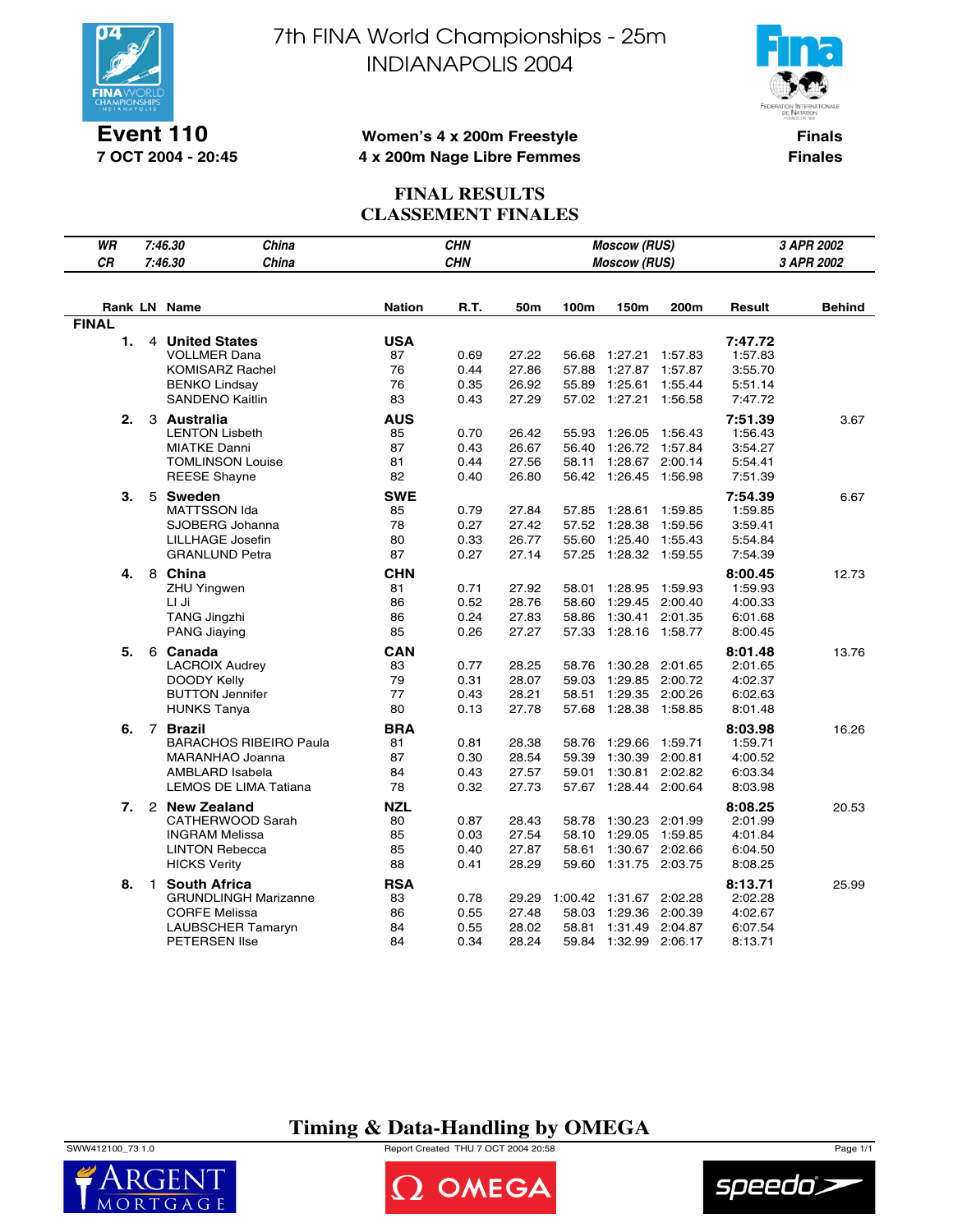

**Event 26 9 OCT 2004 - 12:06** 7th FINA World Championships - 25m INDIANAPOLIS 2004



#### **Women's 4 x 100m Medley Relay 4 x 100m 4-Nages Femmes**

**Heats Séries**

## **TOTAL RANKING CLASSEMENT TOTAL**

| WR     |     | SWE<br>3:55.78<br>Sweden |   |                                            |               | <b>Moscow (RUS)</b> | 5 APR 2002     |                                |                      |               |
|--------|-----|--------------------------|---|--------------------------------------------|---------------|---------------------|----------------|--------------------------------|----------------------|---------------|
| $C\,R$ |     | 3:55.78                  |   | <b>Sweden</b>                              | <b>SWE</b>    |                     |                | <b>Moscow (RUS)</b>            |                      | 5 APR 2002    |
|        |     |                          |   |                                            |               |                     |                |                                |                      |               |
|        |     |                          |   | Rank HT LN Name                            | <b>Nation</b> | R.T.                | 50m            | 100m                           | Result               | <b>Behind</b> |
|        | 1.  | $\mathbf{2}$             | 5 | <b>United States</b>                       | <b>USA</b>    |                     |                |                                | 3:58.96q             |               |
|        |     |                          |   | <b>HOELZER Margaret</b>                    | 83            | 0.75                |                | 29.64 1:00.63                  | 1:00.63              |               |
|        |     |                          |   | <b>BEARD Amanda</b>                        | 81            | 0.27                | 31.50          | 1:06.63                        | 2:07.26              |               |
|        |     |                          |   | <b>DESCENZA Mary</b>                       | 84            | 0.57                | 27.06          | 58.02                          | 3:05.28              |               |
|        |     |                          |   | <b>WEIR Amanda</b>                         | 86            | 0.06                | 25.63          | 53.68                          | 3:58.96              |               |
|        | 2.  | 2                        |   | 4 Australia                                | AUS           |                     |                |                                | 4:00.58 q            | 1.62          |
|        |     |                          |   | ZIMMER Tayliah                             | 85            | 0.70                | 29.34          | 59.88                          | 59.88                |               |
|        |     |                          |   | <b>EDMISTONE Jade</b>                      | 82            | 0.48                | 31.61          | 1:07.45                        | 2:07.33              |               |
|        |     |                          |   | <b>GALVEZ Felicity</b>                     | 85            | 0.23                | 27.50          | 59.04                          | 3:06.37              |               |
|        |     |                          |   | <b>TOMLINSON Louise</b>                    | 81            | 0.37                | 26.33          | 54.21                          | 4:00.58              |               |
|        | з.  | 1                        |   | 4 Sweden                                   | <b>SWE</b>    |                     |                |                                | 4:06.01 q            | 7.05          |
|        |     |                          |   | <b>SVENDSEN Therese</b>                    | 89            | 0.75                | 30.30          | 1:01.56                        | 1:01.56              |               |
|        |     |                          |   | <b>LARSSON Sara</b>                        | 83            | 0.31                | 32.61          | 1:09.14                        | 2:10.70              |               |
|        |     |                          |   | SJOBERG Johanna<br>PETTERSSON Lina         | 78<br>86      | 0.38<br>0.14        | 27.46<br>26.34 | 59.11<br>56.20                 | 3:09.81<br>4:06.01   |               |
|        |     |                          |   |                                            |               |                     |                |                                |                      |               |
|        | 4.  | 1                        |   | 5 Canada                                   | <b>CAN</b>    |                     |                |                                | 4:06.03 q            | 7.07          |
|        |     |                          |   | <b>GAMMEL Erin</b>                         | 80            | 0.75                |                | 29.57 1:00.50                  | 1:00.50              |               |
|        |     |                          |   | VAN OOSTEN Lauren<br><b>LACROIX Audrey</b> | 78<br>83      | 0.15                | 32.86          | 1:09.78                        | 2:10.28              |               |
|        |     |                          |   | <b>BUTTON Jennifer</b>                     | 77            | 0.38<br>0.39        | 27.70<br>27.25 | 59.92<br>55.83                 | 3:10.20<br>4:06.03   |               |
|        |     |                          |   |                                            |               |                     |                |                                |                      |               |
|        | 5.  | 1                        |   | 1 China                                    | <b>CHN</b>    |                     |                |                                | 4:08.09 q            | 9.13          |
|        |     |                          |   | GAO Chang<br>LUO Nan                       | 87<br>86      | 0.81<br>0.65        |                | 30.15 1:01.64<br>33.81 1:10.60 | 1:01.64<br>2:12.24   |               |
|        |     |                          |   | <b>ZHOU Yafei</b>                          | 84            | 0.37                | 27.91          | 59.27                          | 3:11.51              |               |
|        |     |                          |   | <b>ZHU Yingwen</b>                         | 81            | 0.37                | 27.12          | 56.58                          | 4:08.09              |               |
|        | 6.  | $\mathbf{2}^{\prime}$    |   |                                            | <b>JPN</b>    |                     |                |                                |                      | 11.22         |
|        |     |                          |   | 3 Japan<br>OIKAWA Masaki                   | 84            | 0.59                |                | 29.97 1:01.37                  | 4:10.18 q<br>1:01.37 |               |
|        |     |                          |   | MIWA Yoshimi                               | 85            | 0.34                |                | 33.51 1:10.63                  | 2:12.00              |               |
|        |     |                          |   | YANO Yurie                                 | 88            | 0.36                | 28.26          | 1:00.27                        | 3:12.27              |               |
|        |     |                          |   | YAMADA Sachiko                             | 82            | 0.32                | 28.19          | 57.91                          | 4:10.18              |               |
|        | 7.  | 2                        |   | 2 Switzerland                              | SUI           |                     |                |                                | 4:14.46 q            | 15.50         |
|        |     |                          |   | <b>BAUMGARTNER Megan</b>                   | 82            | 0.67                |                | 30.60 1:04.90                  | 1:04.90              |               |
|        |     |                          |   | <b>SCHLEGEL Carmela</b>                    | 83            | 0.29                |                | 33.59 1:11.41                  | 2:16.31              |               |
|        |     |                          |   | STAMPFLI Carla                             | 84            | 0.11                | 29.11          | 1:03.22                        | 3:19.53              |               |
|        |     |                          |   | DIEZI Dominique                            | 77            | 0.12                | 25.74          | 54.93                          | 4:14.46              |               |
|        | 8.  | 2                        |   | 7 South Africa                             | <b>RSA</b>    |                     |                |                                | 4:16.12 q            | 17.16         |
|        |     |                          |   | <b>CORFE Melissa</b>                       | 86            | 1.06                |                | 31.12 1:03.53                  | 1:03.53              |               |
|        |     |                          |   | LAUBSCHER Tamaryn                          | 84            | 0.49                | 33.35          | 1:10.14                        | 2:13.67              |               |
|        |     |                          |   | VAN WYK Chanelle                           | 89            | 0.65                | 29.98          | 1:03.72                        | 3:17.39              |               |
|        |     |                          |   | <b>ROETS Lauren</b>                        | 87            | 0.63                | 27.33          | 58.73                          | 4:16.12              |               |
|        | 9.  | 1                        |   | 3 New Zealand                              | <b>NZL</b>    |                     |                |                                | 4:16.41              | 17.45         |
|        |     |                          |   | <b>CLAYTON Shannon</b>                     | 86            | 0.65                |                | 30.82 1:03.66                  | 1:03.66              |               |
|        |     |                          |   | <b>BENTLEY Kelly</b>                       | 89            | 0.37                | 35.40          | 1:14.48                        | 2:18.14              |               |
|        |     |                          |   | <b>COSTER Elizabeth</b>                    | 82            | 0.41                | 29.58          | 1:02.48                        | 3:20.62              |               |
|        |     |                          |   | CATHERWOOD Sarah                           | 80            | 0.01                | 26.74          | 55.79                          | 4:16.41              |               |
|        | 10. | $^{2}$                   |   | 6 Hong Kong                                | <b>HKG</b>    |                     |                |                                | 4:18.36              | 19.40         |
|        |     |                          |   | <b>WILSON Hannah</b>                       | 89            | 0.70                |                | 30.44 1:03.65                  | 1:03.65              |               |
|        |     |                          |   | YIP Tsz Wa                                 | 90            | 0.14                |                | 34.03 1:14.25                  | 2:17.90              |               |
|        |     |                          |   | SZE Hang Yu                                | 88            | 0.30                | 27.93          | 1:01.82                        | 3:19.72              |               |
|        |     |                          |   | CHAN Yu Ning                               | 88            | 0.49                | 27.05          | 58.64                          | 4:18.36              |               |

# **Timing & Data-Handling by OMEGA**

SWW451900\_74 1.0 Report Created SAT 9 OCT 2004 12:09 Page 1/2





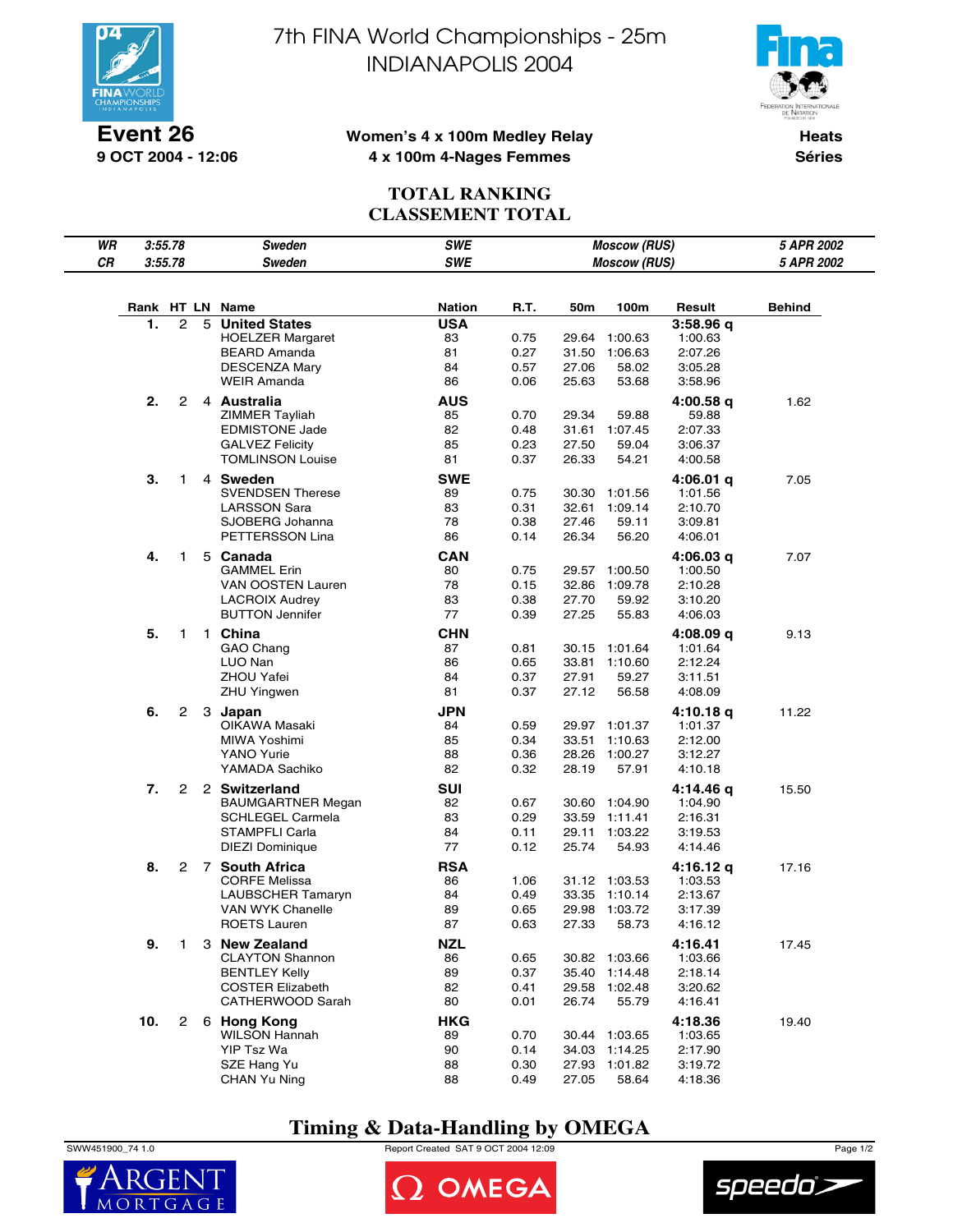

**9 OCT 2004 − 12:06**

7th FINA World Championships - 25m INDIANAPOLIS 2004



#### **Women's 4 x 100m Medley Relay 4 x 100m 4−Nages Femmes**

**Heats Séries**

## **TOTAL RANKING CLASSEMENT TOTAL**

| WR |     | 3:55.78 |                | Sweden                 | <b>SWE</b>    |             |       | <b>Moscow (RUS)</b> |            | 5 APR 2002    |
|----|-----|---------|----------------|------------------------|---------------|-------------|-------|---------------------|------------|---------------|
| CR |     | 3:55.78 |                | Sweden                 | <b>SWE</b>    |             |       | <b>Moscow (RUS)</b> |            | 5 APR 2002    |
|    |     |         |                | Rank HT LN Name        | <b>Nation</b> | <b>R.T.</b> | 50m   | 100m                | Result     | <b>Behind</b> |
|    | 11. | 1       | 2              | Mexico                 | <b>MEX</b>    |             |       |                     | 4:30.20    | 31.24         |
|    |     |         |                | <b>SERRANO Tania</b>   | 80            | 0.73        | 32.82 | 1:07.62             | 1:07.62    |               |
|    |     |         |                | <b>VIVEROS Renee</b>   | 86            | 0.20        | 38.06 | 1:21.08             | 2:28.70    |               |
|    |     |         |                | <b>VICTOR Teresa</b>   | 86            | 0.53        | 29.01 | 1:04.18             | 3:32.88    |               |
|    |     |         |                | <b>MORENO Carolina</b> | 83            | 0.10        | 27.30 | 57.32               | 4:30.20    |               |
|    | 12. | 1       |                | 6 Colombia             | <b>COL</b>    |             |       |                     | 4:31.90    | 32.94         |
|    |     |         |                | <b>GOMEZ Laura</b>     | 87            | 0.73        | 32.48 | 1:08.04             | 1:08.04    |               |
|    |     |         |                | <b>ALVAREZ Monica</b>  | 88            | 0.60        | 36.76 | 1:18.38             | 2:26.42    |               |
|    |     |         |                | COLORADO Carolina      | 87            | 0.52        | 29.87 | 1:04.84             | 3:31.26    |               |
|    |     |         |                | <b>DUGUET Paola</b>    | 87            | 0.40        | 29.37 | 1:00.64             | 4:31.90    |               |
|    |     | 1       | $\overline{7}$ | Nigeria                | <b>NGR</b>    |             |       |                     | <b>DNS</b> |               |
|    |     |         |                |                        |               |             |       |                     |            |               |
|    |     |         |                | <b>Bolivia</b>         | <b>BOL</b>    |             |       |                     | <b>DNS</b> |               |

2 8 **Korea KOR DNS**

## **Timing & Data-Handling by OMEGA**

SWW451900\_74 1.0 Report Created SAT 9 OCT 2004 12:09 Page 2/2





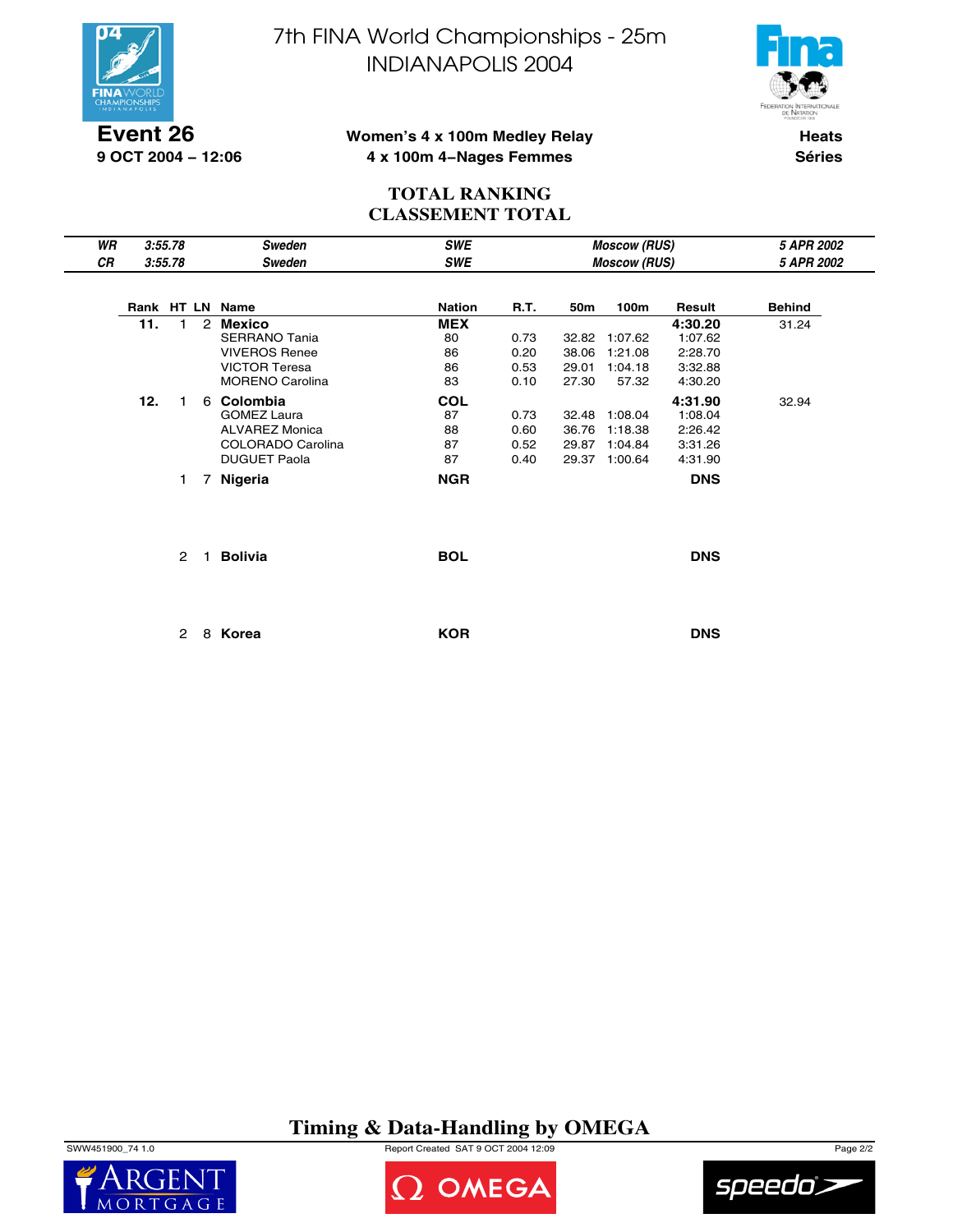

**Event 126 9 OCT 2004 - 21:19** 7th FINA World Championships - 25m INDIANAPOLIS 2004



#### **Women's 4 x 100m Medley Relay 4 x 100m 4-Nages Femmes**

**Finals Finales**

## **FINAL RESULTS CLASSEMENT FINALES**

| WR           | 3:55.78 | Sweden                                         | <b>SWE</b>       |              |                | <b>Moscow (RUS)</b> |                    | 5 APR 2002    |
|--------------|---------|------------------------------------------------|------------------|--------------|----------------|---------------------|--------------------|---------------|
| CR           | 3:55.78 | <b>Sweden</b>                                  | <b>SWE</b>       |              |                | <b>Moscow (RUS)</b> |                    | 5 APR 2002    |
|              |         |                                                |                  |              |                |                     |                    |               |
|              |         | Rank LN Name                                   | <b>Nation</b>    | <b>R.T.</b>  | 50m            | 100m                | Result             | <b>Behind</b> |
| <b>FINAL</b> | 1.      | 5 Australia                                    | <b>AUS</b>       |              |                |                     | 3:54.95            | <b>WR</b>     |
|              |         | <b>EDINGTON Sophie</b><br><b>HANSON Brooke</b> | 84<br>78         | 0.85<br>0.29 | 28.69<br>30.39 | 59.37<br>1:05.25    | 59.37<br>2:04.62   |               |
|              |         | <b>SCHIPPER Jessica</b>                        | 86               | 0.25         | 27.14          | 58.28               | 3:02.90            |               |
|              |         | <b>LENTON Lisbeth</b>                          | 85               | 0.04         | 24.95          | 52.05               | 3:54.95            |               |
|              | 2.      | 4 United States                                | <b>USA</b>       |              |                |                     | 3:55.68            | 0.73          |
|              |         | <b>COPE Haley</b>                              | 79               | 0.71         | 28.85          | 59.18               | 59.18              |               |
|              |         | <b>KIRK Tara</b>                               | 82               | 0.27         | 30.78          | 1:05.76             | 2:04.94            |               |
|              |         | <b>THOMPSON Jenny</b>                          | 73               | 0.17         | 26.58          | 57.42               | 3:02.36            |               |
|              |         | JOYCE Kara Lynn                                | 85               | 0.30         | 25.30          | 53.32               | 3:55.68            |               |
|              | 3.      | 3 Sweden                                       | <b>SWE</b>       |              |                |                     | 4:01.76            | 6.81          |
|              |         | <b>SVENDSEN Therese</b>                        | 89               | 0.74         | 29.59          | 1:00.91             | 1:00.91            |               |
|              |         | <b>LARSSON Sara</b>                            | 83               | 0.25         | 31.90          | 1:08.37             | 2:09.28            |               |
|              |         | SJOBERG Johanna                                | 78               | 0.24         | 27.01          | 59.15               | 3:08.43            |               |
|              |         | <b>LILLHAGE Josefin</b>                        | 80               | 0.28         | 25.53          | 53.33               | 4:01.76            |               |
|              | 4.      | 2 China                                        | <b>CHN</b>       |              |                |                     | 4:02.42            | 7.47          |
|              |         | GAO Chang                                      | 87               | 0.81         | 29.30          | 1:00.30             | 1:00.30            |               |
|              |         | QI Hui                                         | 85               | 0.29         | 32.13          | 1:08.51             | 2:08.81            |               |
|              |         | <b>ZHOU Yafei</b>                              | 84               | 0.45         | 27.58          | 58.76               | 3:07.57            |               |
|              |         | ZHU Yingwen                                    | 81               | 0.26         | 26.21          | 54.85               | 4:02.42            |               |
|              | 5.      | 6 Canada                                       | <b>CAN</b>       |              |                |                     | 4:03.55            | 8.60          |
|              |         | <b>GAMMEL Erin</b>                             | 80               | 0.64         | 29.20          | 59.96               | 59.96              |               |
|              |         | <b>BLACKBURN Lisa</b>                          | 71               | 0.14         |                | 31.92 1:08.65       | 2:08.61            |               |
|              |         | <b>LACROIX Audrey</b><br><b>LYDALL Anna</b>    | 83<br>80         | 0.43<br>0.21 | 27.70<br>26.11 | 59.66<br>55.28      | 3:08.27<br>4:03.55 |               |
|              |         |                                                |                  |              |                |                     |                    |               |
|              | 6.      | 7 Japan                                        | <b>JPN</b>       |              |                |                     | 4:06.47            | 11.52         |
|              |         | OIKAWA Masaki<br>MIWA Yoshimi                  | 84<br>85         | 0.56<br>0.20 | 29.78<br>32.25 | 1:01.42<br>1:08.40  | 1:01.42            |               |
|              |         | <b>YANO Yurie</b>                              | 88               | 0.39         | 28.06          | 59.90               | 2:09.82<br>3:09.72 |               |
|              |         | YAMADA Sachiko                                 | 82               | 0.08         | 27.49          | 56.75               | 4:06.47            |               |
|              |         |                                                |                  |              |                |                     |                    |               |
|              | 7.      | 8 South Africa<br><b>CORFE Melissa</b>         | <b>RSA</b><br>86 | 0.72         | 30.79          | 1:03.00             | 4:11.22<br>1:03.00 | 16.27         |
|              |         | <b>LAUBSCHER Tamaryn</b>                       | 84               | 0.46         | 33.38          | 1:09.96             | 2:12.96            |               |
|              |         | VAN WYK Chanelle                               | 89               | 0.58         | 29.28          | 1:02.77             | 3:15.73            |               |
|              |         | <b>ROETS Lauren</b>                            | 87               | 0.52         | 26.41          | 55.49               | 4:11.22            |               |
|              | 8.      | 1 Switzerland                                  | SUI              |              |                |                     | 4:12.65            | 17.70         |
|              |         | <b>DIEZI Dominique</b>                         | 77               | 0.63         |                | 29.76 1:01.87       | 1:01.87            |               |
|              |         | <b>SCHLEGEL Carmela</b>                        | 83               | 0.25         |                | 32.88 1:10.15       | 2:12.02            |               |
|              |         | STAMPFLI Carla                                 | 84               | 0.19         | 28.94          | 1:02.68             | 3:14.70            |               |
|              |         | BAUMGARTNER Megan                              | 82               | 0.29         | 27.22          | 57.95               | 4:12.65            |               |

## **Timing & Data-Handling by OMEGA**

SWW451100\_73 1.0 Report Created SAT 9 OCT 2004 21:26 Page 1/1





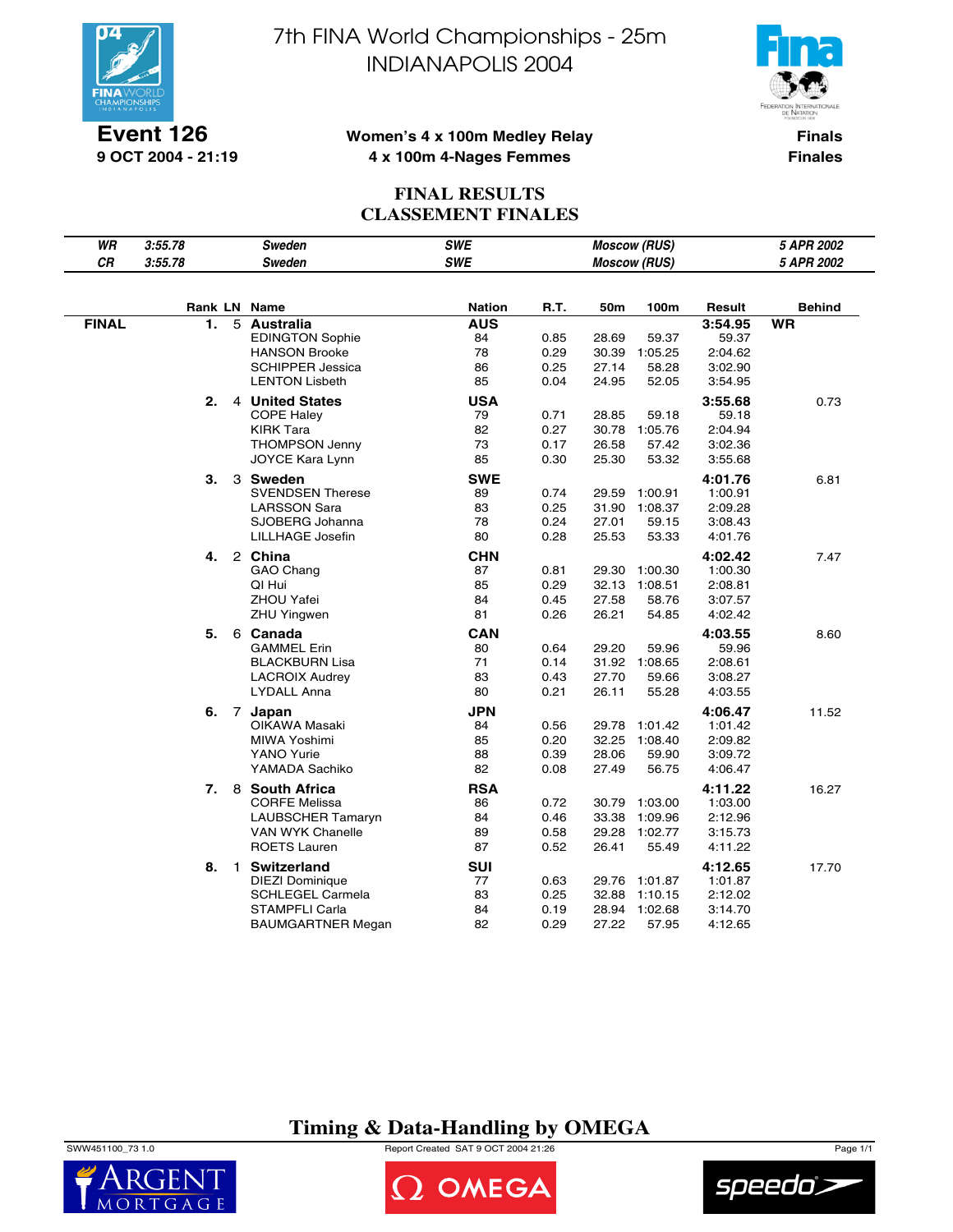

**8 OCT 2004 - 10:27**

7th FINA World Championships - 25m INDIANAPOLIS 2004



**Heats Séries**

#### **Men's 50m Freestyle 50m Nage Libre Hommes**

#### **TOTAL RANKING CLASSEMENT TOTAL**

| WR | 21.10 |                | <b>BOUSQUET Fred</b>        | <b>FRA</b> |                  |                     | East Meadow (USA) | <b>25 MAR 2004</b> |
|----|-------|----------------|-----------------------------|------------|------------------|---------------------|-------------------|--------------------|
| CR | 21.36 |                | <b>MEOLANS Jose-Martin</b>  | ARG        |                  | <b>Moscow (RUS)</b> |                   | 5 APR 2002         |
|    |       |                |                             |            |                  |                     |                   |                    |
|    |       |                |                             |            |                  |                     |                   |                    |
|    |       |                | Rank HT LN Name             |            | <b>YB</b> Nation | R.T.                | Result            | Behind             |
|    | 1.    | 10             | 5 MEOLANS Jose              |            | <b>78 ARG</b>    | 0.89                | 21.82q            |                    |
|    | 2.    | 12             | 5 LEZAK Jason               |            | <b>75 USA</b>    | 0.71                | 21.89 q           | 0.07               |
|    | 3.    | 11             | 4 SANTOS Nicholas           |            | <b>80 BRA</b>    | 0.84                | 21.90 q           | 0.08               |
|    | 4.    | 11             | 5 DRAGANJA Duje             |            | <b>83 CRO</b>    | 0.74                | 21.97 q           | 0.15               |
|    | 5.    | 12             | 6 ENGLISH Jeff              |            | <b>78 AUS</b>    | 0.64                | 22.01 q           | 0.19               |
|    | 6.    | 12             | 2 BRUNELLI Nick             |            | 81 USA           | 0.66                | 22.03q            | 0.21               |
|    | 7.    | 10             | 4 FOSTER Mark               |            | <b>70 GBR</b>    | 0.87                | 22.05q            | 0.23               |
|    | 8.    | 10             | 1 HARD Jere                 |            | <b>78 FIN</b>    | 0.68                | 22.16q            | 0.34               |
|    | 8.    | 12             | 3 NYSTRAND Stefan           |            | <b>81 SWE</b>    | 0.82                | 22.16q            | 0.34               |
|    | 10.   | 11             | 2 CIELO Cesar               |            | <b>87 BRA</b>    | 0.67                | 22.17 q           | 0.35               |
|    | 11.   | 11             | 8 KAPRALOV Andrey           |            | <b>80 RUS</b>    | 0.77                | 22.19q            | 0.37               |
|    | 12.   | 12             | 7 MANKOC Peter              |            | <b>78 SLO</b>    | 0.81                | 22.22q            | 0.40               |
|    | 13.   | 10             | 6 ROSE Matthew              |            | 81 CAN           | 0.70                | 22.24 q           | 0.42               |
|    | 14.   | 11             | 3 ILES Salim                |            | <b>75 ALG</b>    | 0.68                | 22.25q            | 0.43               |
|    | 15.   | 12             | 8 PIEHL Marcus              |            | <b>85 SWE</b>    | 0.75                | 22.26q            | 0.44               |
|    | 16.   | 10             | 3 DEHMLOW Carsten           |            | <b>77 GER</b>    | 0.78                | 22.35q            | 0.53               |
|    | 17.   | 9              | 8 ANDKJAER Jakob            |            | <b>85 DEN</b>    | 0.71                | 22.38             | 0.56               |
|    | 18.   | 11             | 1 FLOUCH Casev              |            | <b>81 AUS</b>    | 0.83                | 22.54             | 0.72               |
|    | 19.   | 12             | 4 BOUSQUET Frederick        |            | <b>81 FRA</b>    | 0.74                | 22.55             | 0.73               |
|    | 20.   | 11             | 7 BUEHLER Christoph         |            | <b>74 SUI</b>    | 0.75                | 22.59             | 0.77               |
|    | 21.   | 10             | 8 ROJAS Luis                |            | <b>79 VEN</b>    | 0.63                | 22.60             | 0.78               |
|    | 22.   | 6              | 6 LAGUNOV Evgeny            |            | <b>85 RUS</b>    | 0.78                | 22.65             | 0.83               |
|    | 23.   | 12             | 1 BECERRA Camilo            |            | 80 COL           | 0.70                | 22.67             | 0.85               |
|    | 24.   | 11             | 6 LORENTE Eduard            |            | <b>77 ESP</b>    | 0.74                | 22.68             | 0.86               |
|    | 25.   | 10             | 2 TSAGKARAKIS Apostolos     |            | <b>82 GRE</b>    | 0.77                | 22.75             | 0.93               |
|    | 26.   | 9              | 4 BARBIC Bruno              |            | <b>86 CRO</b>    | 0.82                | 22.86             | 1.04               |
|    | 27.   | 8              | 3 MAFIO Jose                |            | <b>78 URU</b>    | 0.72                | 22.97             | 1.15               |
|    | 28.   | 9              | 5 AGUILERA Matias           |            | 85 ARG           | 0.80                | 23.06             | 1.24               |
|    | 29.   | 10             | 7 LABAN Joshua              |            | 82 ISV           | 0.69                | 23.13             | 1.31               |
|    | 30.   | 8              | 6 CHEN Zuo                  |            | 82 CHN           | 0.75                | 23.15             | 1.33               |
|    | 31.   | 7              | 5 MARKIC Matjaz             |            | 83 SLO           | 0.81                | 23.19             | 1.37               |
|    | 31.   | 7              | 1 PAEZ Francisco            |            | <b>79 VEN</b>    | 0.77                | 23.19             | 1.37               |
|    | 31.   | 9              | 2 LIU Yu                    |            | 82 CHN           | 0.86                | 23.19             | 1.37               |
|    | 34.   | 8              | 5 MICHAELIDES Stavros       |            | <b>70 CYP</b>    | 0.76                | 23.22             | 1.40               |
|    | 35.   | 7              | 6 DUNFORD Jason             |            | <b>86 KEN</b>    | 0.68                | 23.23             | 1.41               |
|    | 36.   | 6              | 4 ASHBY Brendan             |            | 80 ZIM           | 0.71                | 23.24             | 1.42               |
|    | 36.   | 9              | <b>7 CHINNAPASAEN Arwut</b> |            | <b>THA</b>       | 0.70                | 23.24             | 1.42               |
|    | 38.   | 7              | 7 SANSO Roberto             |            | 80 CRC           | 0.71                | 23.34             | 1.52               |
|    | 39.   | 8              | 8 NIENABER Wilkus           |            | 81 SWZ           | 0.69                | 23.40             | 1.58               |
|    | 40.   | 9              | 1 MALBERG Miko              |            | 85 EST           | 0.78                | 23.43             | 1.61               |
|    | 41.   | 8              | <b>4 CANTLEY Scott</b>      |            | <b>77 NZL</b>    | 0.86                | 23.46             | 1.64               |
|    | 42.   | 7              | 4 KINTZ Nicolas             |            | <b>77 FRA</b>    | 0.75                | 23.49             | 1.67               |
|    | 43.   | 9              | 3 PICKERSGILL-BROWN Ben     |            | 86 NZL           | 0.77                | 23.53             | 1.71               |
|    | 44.   | 6              | 5 ORTIZ Ismael              |            | 82 PAN           | 0.78                | 23.54             | 1.72               |
|    | 45.   | $\overline{7}$ | 8 AYALA Jacinto             |            | 87 DOM           | 0.61                | 23.58             | 1.76               |
|    |       |                |                             |            |                  |                     |                   |                    |

## **Timing & Data-Handling by OMEGA**







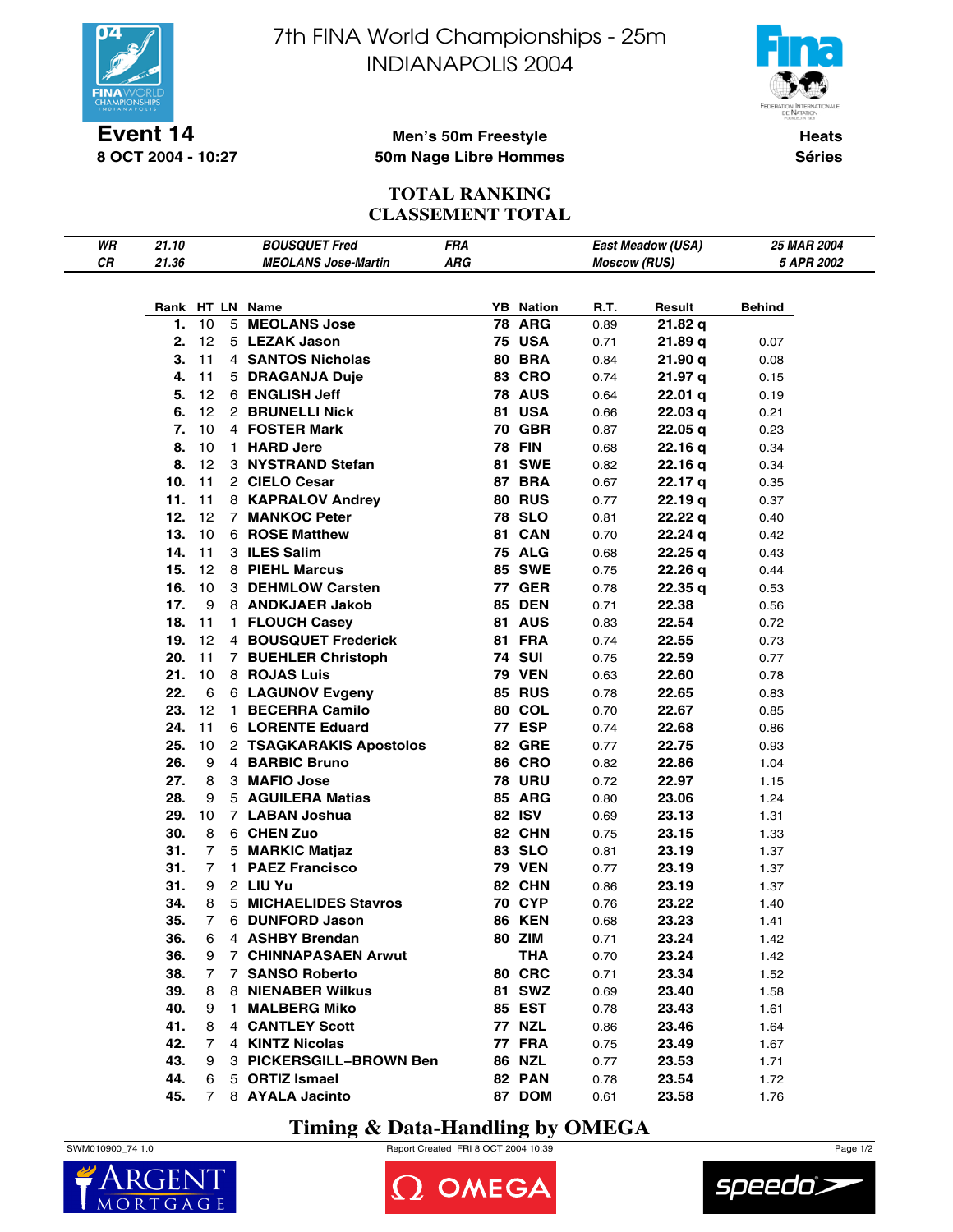

**Event 14 8 OCT 2004 − 10:27** 7th FINA World Championships - 25m INDIANAPOLIS 2004



**Heats Séries**

#### **Men's 50m Freestyle 50m Nage Libre Hommes**

#### **TOTAL RANKING CLASSEMENT TOTAL**

| WR | 21.10 |                |                | <b>BOUSQUET Fred</b>       | <b>FRA</b> |    |                  |                     | East Meadow (USA) | 25 MAR 2004 |
|----|-------|----------------|----------------|----------------------------|------------|----|------------------|---------------------|-------------------|-------------|
| CR | 21.36 |                |                | <b>MEOLANS Jose-Martin</b> | <b>ARG</b> |    |                  | <b>Moscow (RUS)</b> |                   | 5 APR 2002  |
|    |       |                |                |                            |            |    |                  |                     |                   |             |
|    |       |                |                | Rank HT LN Name            |            |    | <b>YB</b> Nation | R.T.                | Result            | Behind      |
|    | 46.   | 8              | 1.             | <b>SOTOMAYOR Manuel</b>    |            | 84 | <b>MEX</b>       | 0.64                | 23.60             | 1.78        |
|    | 47.   | 5              |                | 8 LIWNAT Shai              |            |    | <b>84 ISR</b>    | 0.75                | 23.62             | 1.80        |
|    | 47.   | 8              |                | 7 ANDERSEN Jakob           |            |    | <b>77 DEN</b>    | 0.73                | 23.62             | 1.80        |
|    | 49.   | 5              |                | 2 LAO Kuan Fong            |            |    | 87 MAC           | 0.76                | 23.72             | 1.90        |
|    | 49.   | 9              |                | 6 KEBBAB Nabil             |            |    | 83 ALG           | 0.80                | 23.72             | 1.90        |
|    | 51.   | 8              |                | 2 REYES Hugo               |            |    | <b>82 URU</b>    | 0.73                | 23.74             | 1.92        |
|    | 52.   | 5              |                | 5 PAEZ Andres              |            |    | 83 ECU           | 0.71                | 23.88             | 2.06        |
|    | 53.   | 7              |                | 2 HAMILTON Brad            |            |    | 89 JAM           | 0.66                | 23.90             | 2.08        |
|    | 54.   | 5              |                | 4 OLIVER Jorge             |            |    | <b>81 PUR</b>    | 0.79                | 24.13             | 2.31        |
|    | 55.   | 6              |                | 2 LOCKE Kieran             |            |    | 84 ISV           | 0.70                | 24.17             | 2.35        |
|    | 56.   | 7              |                | 3 PINI Ryan                |            |    | <b>81 PNG</b>    | 0.74                | 24.18             | 2.36        |
|    | 57.   | 6              |                | 3 ARKHURST Gregory         |            |    | <b>76 CIV</b>    | 0.75                | 24.20             | 2.38        |
|    | 58.   | 3              |                | 1 DAVELAAR Rodion          |            |    | <b>90 AHO</b>    | 0.72                | 24.26             | 2.44        |
|    | 58.   | 5              |                | 3 EL-KAAKI Bassel          |            |    | <b>88 LIB</b>    | 0.67                | 24.26             | 2.44        |
|    | 60.   | 5              | $\overline{7}$ | <b>BLANCO Esteban</b>      |            | 81 | <b>CRC</b>       | 0.86                | 24.34             | 2.52        |
|    | 61.   | 5              |                | <b>6 TISHCHENKO Anton</b>  |            |    | <b>86 UZB</b>    | 0.81                | 24.35             | 2.53        |
|    | 62.   | 6              |                | 8 RODRIGUEZ Jose           |            |    | 85 DOM           | 0.81                | 24.55             | 2.73        |
|    | 63.   | 4              |                | 2 LAKHLIFIA Slimane        |            |    | <b>86 MAR</b>    | 0.79                | 24.64             | 2.82        |
|    | 64.   | 4              |                | 6 ALBA Marcelo Alejandro   |            |    | <b>86 BOL</b>    | 0.79                | 24.71             | 2.89        |
|    | 65.   | 4              | 1              | <b>MATIAS Joao</b>         |            |    | 86 ANG           | 0.78                | 24.81             | 2.99        |
|    | 66.   | 1              | 5              | <b>ELHAGE Kahlil</b>       |            |    | <b>88 AHO</b>    | 0.74                | 25.17             | 3.35        |
|    | 67.   | 3              |                | 4 PEREIRA Romulo           |            |    | <b>ANG</b>       | 0.81                | 25.19             | 3.37        |
|    | 68.   | 3              |                | 2 WORRELL Bradford         |            |    | 87 LCA           | 0.65                | 25.25             | 3.43        |
|    | 69.   | 2              |                | 5 BORDADO Gerard           |            |    | <b>88 PHI</b>    | 0.73                | 25.45             | 3.63        |
|    | 69.   | 4              |                | 8 ANDREI Tamir             |            |    | 86 MGL           | 0.78                | 25.45             | 3.63        |
|    | 71.   | 6              |                | 7 CISS Khaly               |            |    | <b>81 SEN</b>    | 0.88                | 25.55             | 3.73        |
|    | 72.   | 3              |                | 5 HALL Luke                |            |    | <b>89 SWZ</b>    | 0.77                | 25.60             | 3.78        |
|    | 73.   | 3              |                | 3 KIMANI Joseph            |            |    | <b>78 KEN</b>    | 0.86                | 25.65             | 3.83        |
|    | 74.   | 2              |                | 3 DIAZ Omar                |            |    | 87 HON           | 0.77                | 25.77             | 3.95        |
|    | 75.   | 1              |                | 6 MATHIEU Benjamin         |            |    | <b>85 SEN</b>    | 0.73                | 26.08             | 4.26        |
|    | 75.   | 2              |                | 4 PALACIOS Dean            |            |    | <b>86 NMA</b>    | 0.88                | 26.08             | 4.26        |
|    | 75.   | 3              |                | 8 LYNCH Peter              |            |    | <b>88 ZAM</b>    | 0.73                | 26.08             | 4.26        |
|    | 78.   | 3              | $7^{\circ}$    | <b>HALAWANI Issam</b>      |            |    | <b>80 PLE</b>    | 0.88                | 26.52             | 4.70        |
|    | 79.   | 3              | 6              | <b>GURUNG Chitra</b>       |            |    | <b>70 NEP</b>    | 0.75                | 26.78             | 4.96        |
|    | 80.   | 1              | 4              | <b>KABURU Gilbert</b>      |            | 81 | <b>UGA</b>       | 0.92                | 28.88             | 7.06        |
|    |       | 1              |                | 3 DAABOUL Omar             |            |    | <b>79 LIB</b>    |                     | <b>DNS</b>        |             |
|    |       | $\overline{2}$ |                | 2 CHEA Patrick             |            |    | <b>80 LBR</b>    |                     | <b>DNS</b>        |             |
|    |       | 2              |                | 6 KHURLEE Enkhmandakh      |            |    | 79 MGL           |                     | <b>DNS</b>        |             |
|    |       |                |                | 2 7 ROSS Kortu             |            |    | 83 LBR           |                     | <b>DNS</b>        |             |
|    |       | 4              |                | 3 ORIMOLOYE Benjamin       |            |    | <b>79 NGR</b>    |                     | <b>DNS</b>        |             |
|    |       | 4              |                | 4 SIM Ki Hyuk              |            |    | <b>90 KOR</b>    |                     | <b>DNS</b>        |             |
|    |       | 4              |                | 5 MARTINEZ Raul            |            |    | <b>88 PUR</b>    |                     | <b>DNS</b>        |             |
|    |       | 4              |                | 7 PETERKIN Jamie           |            |    | 82 LCA           |                     | <b>DNS</b>        |             |
|    |       | 6              |                | 1 ADEBIYI Oluwaseun        |            |    | <b>83 NGR</b>    |                     | <b>DNS</b>        |             |

**Timing & Data-Handling by OMEGA**



 $MO$ R.



DOMEGA

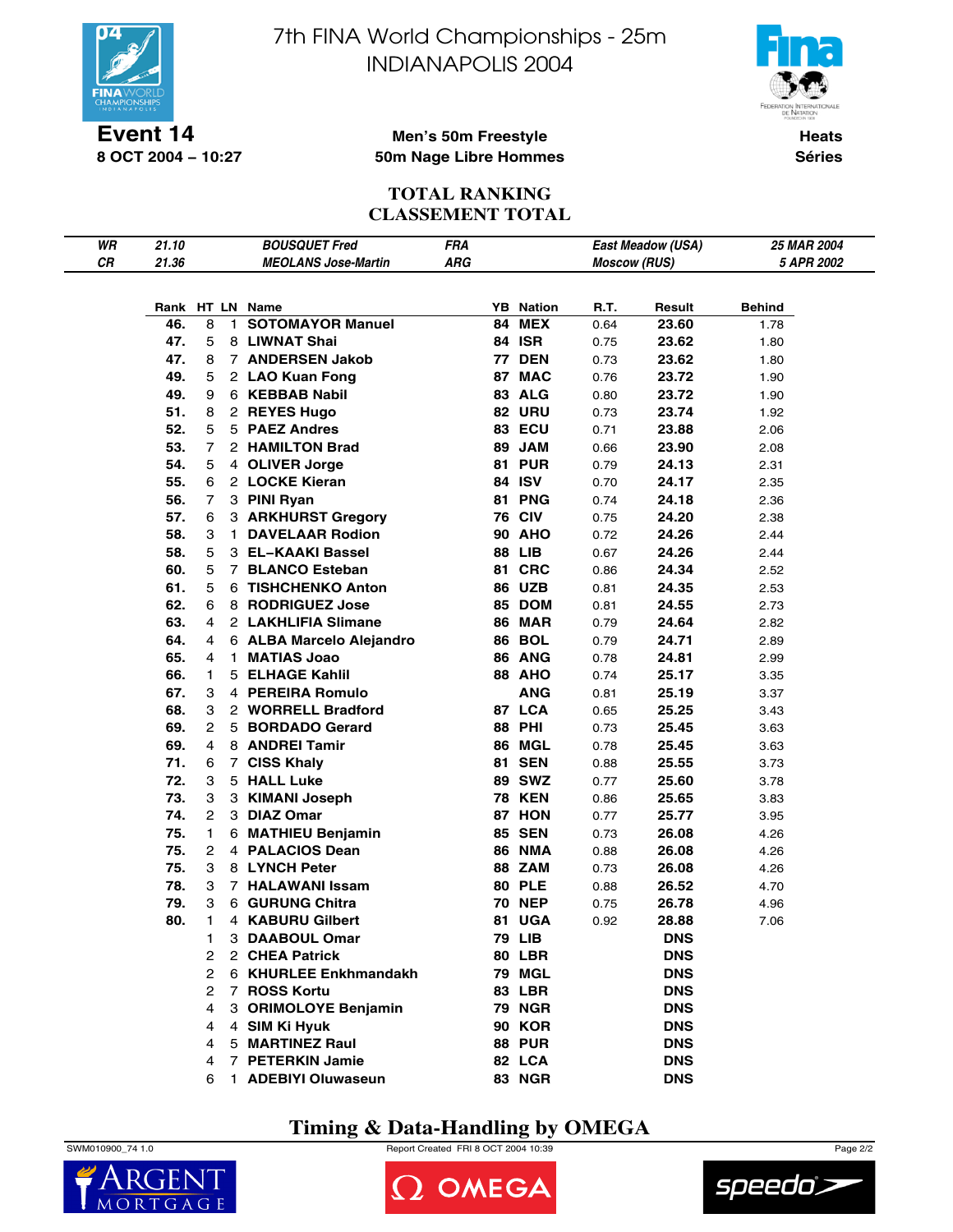

**Event 214 8 OCT 2004 - 19:41** 7th FINA World Championships - 25m INDIANAPOLIS 2004



**Semifinals Demi-Finales**

#### **Men's 50m Freestyle 50m Nage Libre Hommes**

#### **TOTAL RANKING CLASSEMENT TOTAL**

| WR | 21.10 |   |   | <b>BOUSQUET Fred</b>       | <b>FRA</b> |     |                  |                     | East Meadow (USA) | <b>25 MAR 2004</b> |  |
|----|-------|---|---|----------------------------|------------|-----|------------------|---------------------|-------------------|--------------------|--|
| СR | 21.36 |   |   | <b>MEOLANS Jose-Martin</b> | ARG        |     |                  | <b>Moscow (RUS)</b> |                   | 5 APR 2002         |  |
|    |       |   |   |                            |            |     |                  |                     |                   |                    |  |
|    |       |   |   | Rank HT LN Name            |            |     | <b>YB</b> Nation | R.T.                | Result            | <b>Behind</b>      |  |
|    | 1.    |   |   | <b>ILES Salim</b>          |            |     | <b>75 ALG</b>    | 0.70                | 21.77 g           |                    |  |
|    | 2.    |   | 5 | <b>DRAGANJA Duje</b>       |            | 83  | <b>CRO</b>       | 0.74                | 21.84 g           | 0.07               |  |
|    | З.    |   |   | 4 LEZAK Jason              |            |     | <b>75 USA</b>    | 0.68                | 21.85 g           | 0.08               |  |
|    | З.    | 2 |   | 2 NYSTRAND Stefan          |            | 81. | <b>SWE</b>       | 0.76                | 21.85q            | 0.08               |  |
|    | 5.    | 2 |   | 6 FOSTER Mark              |            | 70  | <b>GBR</b>       | 0.78                | 21.86 g           | 0.09               |  |
|    | 5.    | 2 | 4 | <b>MEOLANS Jose</b>        |            |     | <b>78 ARG</b>    | 0.87                | 21.86 q           | 0.09               |  |
|    | 7.    |   | 3 | <b>BRUNELLI Nick</b>       |            | 81  | <b>USA</b>       | 0.67                | 21.92 q           | 0.15               |  |
|    | 8.    | 2 | 5 | <b>SANTOS Nicholas</b>     |            |     | <b>80 BRA</b>    | 0.95                | 21.96q            | 0.19               |  |
|    | 9.    |   | 8 | <b>DEHMLOW Carsten</b>     |            | 77  | <b>GER</b>       | 0.87                | 22.06             | 0.29               |  |
|    | 10.   |   |   | 2 CIELO Cesar              |            | 87  | <b>BRA</b>       | 0.65                | 22.07             | 0.30               |  |
|    | 11.   | 2 |   | <b>ROSE Matthew</b>        |            | 81  | <b>CAN</b>       | 0.70                | 22.09             | 0.32               |  |
|    | 12.   | 2 | 8 | <b>PIEHL Marcus</b>        |            | 85  | <b>SWE</b>       | 0.77                | 22.15             | 0.38               |  |
|    | 13.   |   |   | <b>MANKOC Peter</b>        |            |     | <b>78 SLO</b>    | 0.79                | 22.17             | 0.40               |  |
|    | 14.   | 2 |   | 3 ENGLISH Jeff             |            |     | <b>78 AUS</b>    | 0.72                | 22.18             | 0.41               |  |
|    | 15.   | 2 |   | 7 KAPRALOV Andrey          |            |     | <b>80 RUS</b>    | 0.87                | 22.19             | 0.42               |  |
|    | 16.   |   |   | 6 HARD Jere                |            |     | <b>78 FIN</b>    | 0.69                | 22.32             | 0.55               |  |

**Timing & Data-Handling by OMEGA**







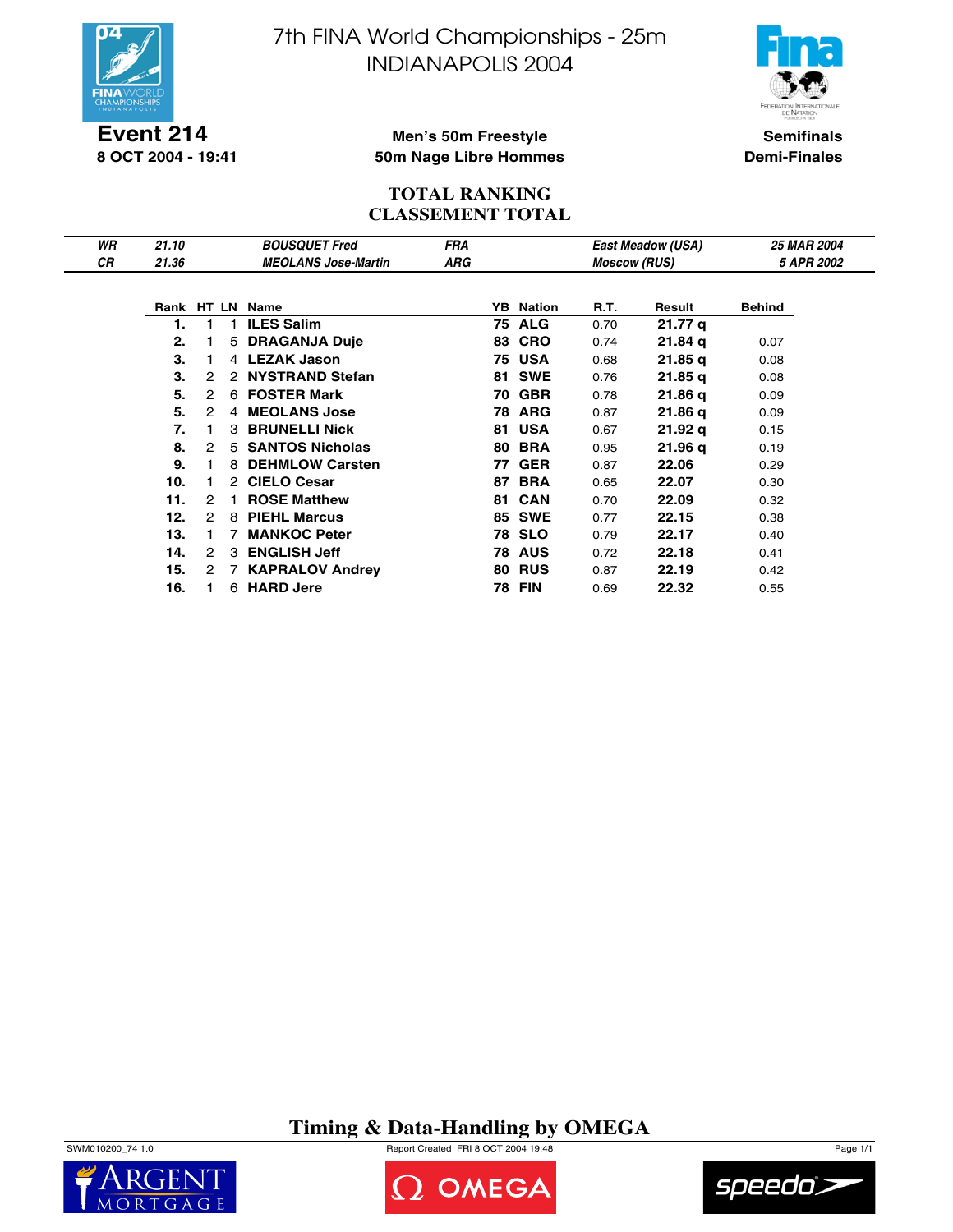

7th FINA World Championships - 25m INDIANAPOLIS 2004



**Finals**

**9 OCT 2004 - 20:43**

**Finales**

## **Men's 50m Freestyle 50m Nage Libre Hommes**

### **FINAL RESULTS CLASSEMENT FINALES**

| WR | 21.10        |                |   | <b>BOUSQUET Fred</b>       | <b>FRA</b> |    |                  | <b>East Meadow (USA)</b> |        | <b>25 MAR 2004</b> |
|----|--------------|----------------|---|----------------------------|------------|----|------------------|--------------------------|--------|--------------------|
| СR | 21.36        |                |   | <b>MEOLANS Jose-Martin</b> | ARG        |    |                  | <b>Moscow (RUS)</b>      |        | 5 APR 2002         |
|    |              |                |   |                            |            |    |                  |                          |        |                    |
|    |              | <b>Rank LN</b> |   | Name                       |            |    | <b>YB</b> Nation | <b>R.T.</b>              | Result | <b>Behind</b>      |
|    | <b>FINAL</b> |                | 2 | <b>FOSTER Mark</b>         |            |    | <b>70 GBR</b>    | 0.77                     | 21.58  |                    |
|    |              | 2.             | 6 | <b>NYSTRAND Stefan</b>     |            |    | <b>81 SWE</b>    | 0.73                     | 21.66  | 0.08               |
|    |              | 3.             |   | <b>BRUNELLI Nick</b>       |            | 81 | USA              | 0.65                     | 21.71  | 0.13               |
|    |              | З.             |   | 8 SANTOS Nicholas          |            |    | <b>80 BRA</b>    | 0.75                     | 21.71  | 0.13               |
|    |              | 5.             |   | 4 ILES Salim               |            |    | <b>75 ALG</b>    | 0.70                     | 21.72  | 0.14               |
|    |              | 6.             |   | 5 DRAGANJA Duje            |            |    | <b>83 CRO</b>    | 0.70                     | 21.77  | 0.19               |
|    |              |                |   | <b>MEOLANS Jose</b>        |            |    | <b>78 ARG</b>    | 0.78                     | 21.78  | 0.20               |
|    |              | 8.             |   | 3 LEZAK Jason              |            |    | <b>75 USA</b>    | 0.68                     | 21.79  | 0.21               |

**Timing & Data-Handling by OMEGA**

SWM010100\_73 1.0 Report Created SAT 9 OCT 2004 20:41 Page 1/1





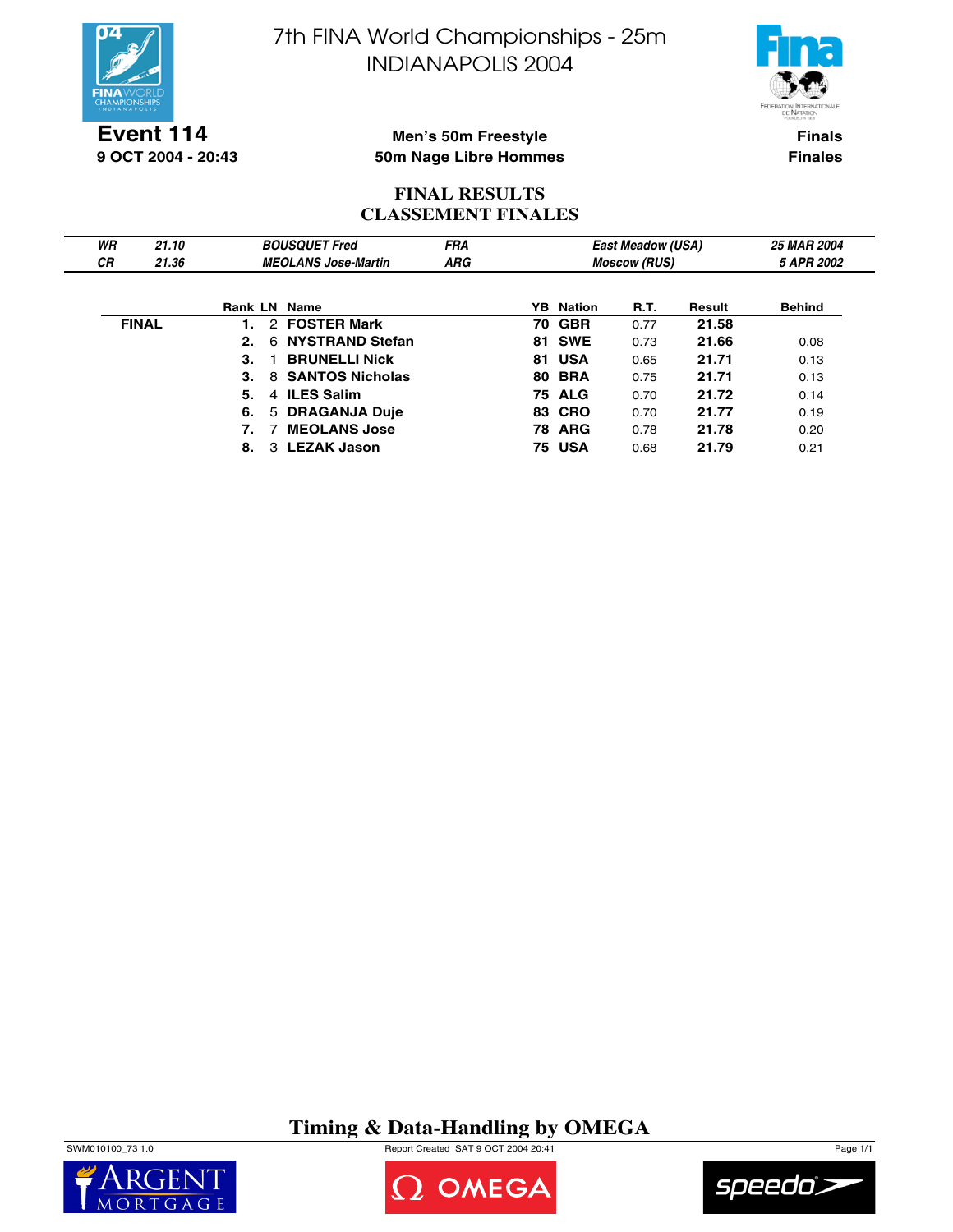

**10 OCT 2004 - 09:41**

7th FINA World Championships - 25m INDIANAPOLIS 2004



**Heats Séries**

#### **Men's 100m Freestyle 100m Nage Libre Hommes**

#### **TOTAL RANKING CLASSEMENT TOTAL**

| WR |          | 46.25          | <b>CROCKER lan</b>               | USA |                                   |      | East Meadow (USA) |         | 27 MAR 2004 |
|----|----------|----------------|----------------------------------|-----|-----------------------------------|------|-------------------|---------|-------------|
| CR |          | 46.75          | <b>FROLANDER Lars</b>            | SWE |                                   |      | Athens (GRE)      |         | 18 MAR 2000 |
|    |          |                |                                  |     |                                   |      |                   |         |             |
|    |          |                |                                  |     |                                   |      |                   |         |             |
|    | 1.       |                | Rank HT LN Name<br>4 LEZAK Jason |     | <b>YB</b> Nation<br><b>75 USA</b> | R.T. | 50m               | Result  | Behind      |
|    |          | 8              | 3 CIELO Cesar                    |     |                                   | 0.71 | 22.80             | 48.39 q |             |
|    | 2.<br>3. | 8              |                                  |     | 87 BRA                            | 0.66 | 23.44             | 48.57 q | 0.18        |
|    |          | 9              | 3 GIMBUTIS Rolandas              |     | <b>81 LTU</b>                     | 0.72 | 23.37             | 48.81 q | 0.42        |
|    | 4.       | 10             | 5 ILES Salim                     |     | <b>75 ALG</b>                     | 0.72 | 23.10             | 48.83 q | 0.44        |
|    | 5.       | 8              | 5 KAPRALOV Andrey                |     | <b>80 RUS</b>                     | 0.80 | 23.53             | 48.89 q | 0.50        |
|    | 6.<br>7. | 9              | 8 ROJAS Luis                     |     | <b>79 VEN</b>                     | 0.62 | 23.15             | 48.91 q | 0.52        |
|    |          | 10             | 2 SANTOS Nicholas                |     | <b>80 BRA</b>                     | 0.77 | 23.53             | 48.93 q | 0.54        |
|    | 8.       | 9              | 4 BOUSQUET Frederick             |     | 81 FRA                            | 0.75 | 23.37             | 48.94 q | 0.55        |
|    | 9.       | 10             | 7 SAY Rick                       |     | 79 CAN                            | 0.73 | 24.03             | 49.16 q | 0.77        |
|    | 10.      | $\overline{7}$ | 7 ANDKJAER Jakob                 |     | <b>85 DEN</b>                     | 0.70 | 23.66             | 49.18 q | 0.79        |
|    | 11.      | 10             | 3 HERBST Stefan                  |     | <b>78 GER</b>                     | 0.81 | 23.75             | 49.22 q | 0.83        |
|    | 12.      | 9              | 7 LAGUNOV Evgeny                 |     | <b>85 RUS</b>                     | 0.78 | 23.82             | 49.27 q | 0.88        |
|    | 13.      | 9              | 6 FLOUCH Casey                   |     | 81 AUS                            | 0.81 | 23.76             | 49.29 q | 0.90        |
|    | 14.      | 8              | 7 HARD Jere                      |     | <b>78 FIN</b>                     | 0.68 | 23.73             | 49.38 q | 0.99        |
|    | 15.      | 10             | 6 DEHMLOW Carsten                |     | <b>77 GER</b>                     | 0.82 | 23.16             | 49.43 q | 1.04        |
|    | 16.      | 8              | 6 MEWING Andrew                  |     | 81 AUS                            | 0.82 | 23.91             | 49.51 q | 1.12        |
|    | 17.      | 8              | 2 PUNINSKI Alexei                |     | <b>85 CRO</b>                     | 0.76 | 23.69             | 49.60   | 1.21        |
|    | 18.      | $\overline{7}$ | 2 CHEN Zuo                       |     | 82 CHN                            | 0.77 | 24.38             | 49.70   | 1.31        |
|    | 19.      | 7              | 3 HUANG Shaohua                  |     | 84 CHN                            | 0.81 | 23.98             | 49.73   | 1.34        |
|    | 20.      | 9              | 2 LORENTE Eduard                 |     | <b>77 ESP</b>                     | 0.76 | 23.56             | 49.96   | 1.57        |
|    | 21.      | 8              | 1 BUEHLER Christoph              |     | <b>74 SUI</b>                     | 0.76 | 23.90             | 50.09   | 1.70        |
|    | 22.      | 8              | 8 BARBIC Bruno                   |     | <b>86 CRO</b>                     | 0.81 | 23.62             | 50.20   | 1.81        |
|    | 22.      | 9              | 1 AGUILERA Matias                |     | <b>85 ARG</b>                     | 0.74 | 24.41             | 50.20   | 1.81        |
|    | 24.      | 10             | 8 TSAGKARAKIS Apostolos          |     | <b>82 GRE</b>                     | 0.75 | 24.11             | 50.24   | 1.85        |
|    | 25.      | $\overline{7}$ | 4 KEBBAB Nabil                   |     | 83 ALG                            | 0.86 | 25.00             | 50.28   | 1.89        |
|    | 26.      | $\overline{7}$ | 6 LIWNAT Shai                    |     | <b>84 ISR</b>                     | 0.75 | 24.35             | 50.33   | 1.94        |
|    | 27.      | 10             | 1 GIBSON Cameron                 |     | <b>82 NZL</b>                     | 0.74 | 24.18             | 50.37   | 1.98        |
|    | 28.      | $\overline{7}$ | 5 KINTZ Nicolas                  |     | <b>77 FRA</b>                     | 0.77 | 24.45             | 50.43   | 2.04        |
|    | 29.      | 6              | 2 PICKERSGILL-BROWN Ben          |     | <b>86 NZL</b>                     | 0.76 | 24.62             | 50.96   | 2.57        |
|    | 30.      | 5              | 2 DUNFORD Jason                  |     | <b>86 KEN</b>                     | 0.69 | 24.26             | 51.06   | 2.67        |
|    | 31.      | 5              | 6 SANSO Roberto                  |     | 80 CRC                            | 0.69 | 24.49             | 51.12   | 2.73        |
|    | 32.      | 5              | 4 ORTIZ Ismael                   |     | 82 PAN                            | 0.77 | 24.42             | 51.36   | 2.97        |
|    | 33.      | 5              | 8 BASSON Jean                    |     | <b>87 RSA</b>                     | 0.70 | 25.11             | 51.46   | 3.07        |
|    | 34.      | 6              | 3 PAEZ Francisco                 |     | <b>79 VEN</b>                     | 0.81 | 24.58             | 51.53   | 3.14        |
|    | 35.      | 4              | 4 ASHBY Brendan                  |     | 80 ZIM                            | 0.73 | 24.38             | 51.74   | 3.35        |
|    | 36.      | 6              | 8 SOTOMAYOR Manuel               |     | 84 MEX                            | 0.65 | 24.99             | 51.87   | 3.48        |
|    | 37.      | 7              | 1 LABAN Joshua                   |     | 82 ISV                            | 0.76 | 24.83             | 51.93   | 3.54        |
|    | 38.      | 4              | 5 OLIVER Jorge                   |     | <b>81 PUR</b>                     | 0.77 | 24.74             | 51.94   | 3.55        |
|    | 39.      | 5              | 5 HAMILTON Brad                  |     | 89 JAM                            | 0.72 | 25.10             | 52.14   | 3.75        |
|    | 40.      | 6              | 5 MALBERG Miko                   |     | 85 EST                            | 0.77 | 24.82             | 52.29   | 3.90        |
|    | 41.      | $\overline{7}$ | 8 REYES Hugo                     |     | <b>82 URU</b>                     | 0.74 | 24.61             | 52.44   | 4.05        |
|    | 42.      | 4              | 6 MARTINEZ Raul                  |     | <b>88 PUR</b>                     | 0.73 | 25.31             | 52.79   | 4.40        |
|    | 43.      | 5              | 7 ARKHURST Gregory               |     | <b>76 CIV</b>                     | 0.75 | 24.92             | 52.80   | 4.41        |
|    | 44.      | 5              | 1 LAKHLIFIA Slimane              |     | <b>86 MAR</b>                     | 0.82 | 25.17             | 52.84   | 4.45        |
|    | 45.      | 4              | 8 AYALA Jacinto                  |     | 87 DOM                            | 0.62 | 25.65             | 52.87   | 4.48        |

**Timing & Data-Handling by OMEGA**







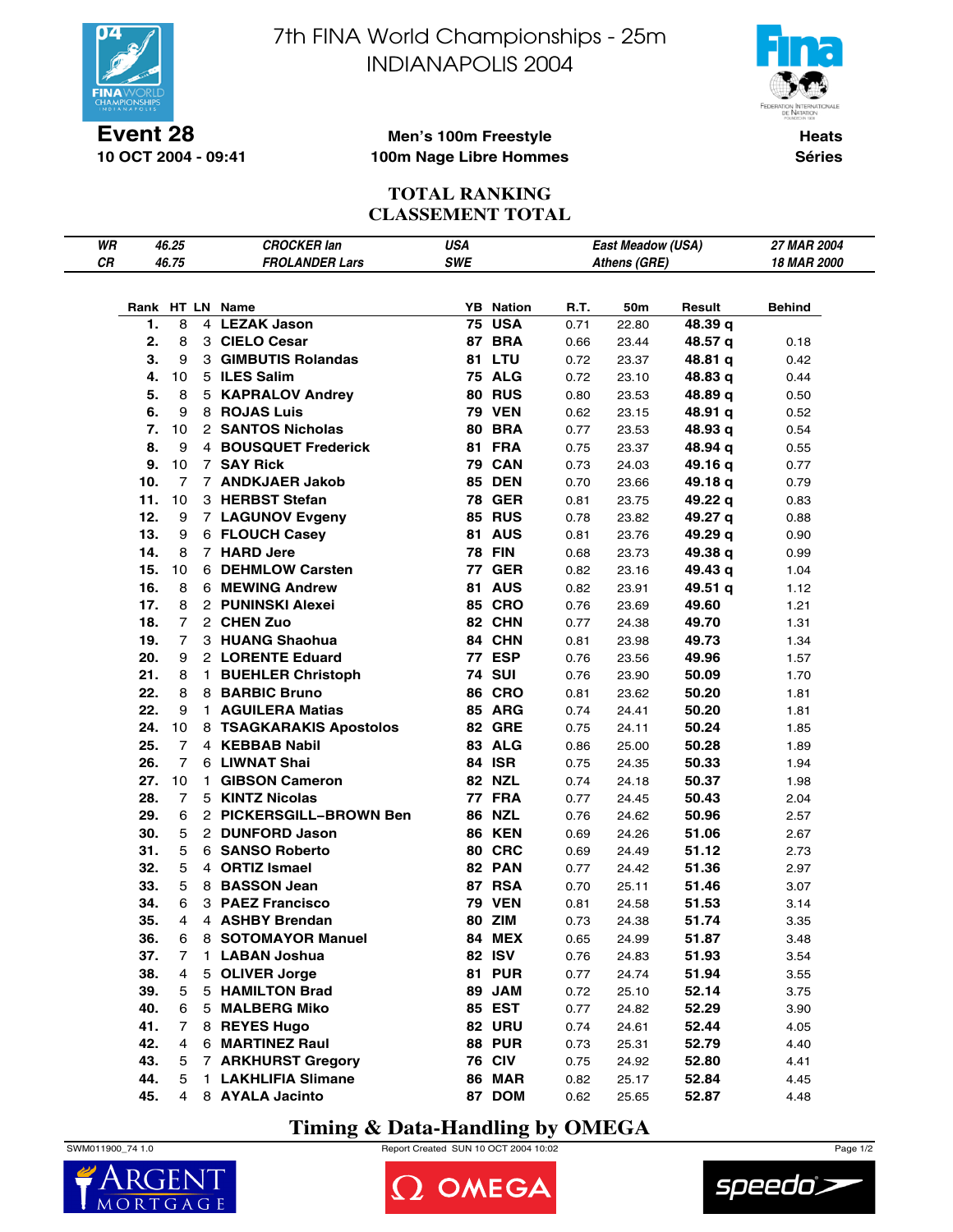

**10 OCT 2004 − 09:41**

7th FINA World Championships - 25m INDIANAPOLIS 2004



**Heats Séries**

#### **Men's 100m Freestyle 100m Nage Libre Hommes**

#### **TOTAL RANKING CLASSEMENT TOTAL**

| WR |     | 46.25          |              | <b>CROCKER lan</b>        | USA        |                  |      | East Meadow (USA) |            | 27 MAR 2004        |
|----|-----|----------------|--------------|---------------------------|------------|------------------|------|-------------------|------------|--------------------|
| СR |     | 46.75          |              | <b>FROLANDER Lars</b>     | <b>SWE</b> |                  |      | Athens (GRE)      |            | <b>18 MAR 2000</b> |
|    |     |                |              |                           |            |                  |      |                   |            |                    |
|    |     |                |              | Rank HT LN Name           |            | <b>YB</b> Nation | R.T. | 50m               | Result     | <b>Behind</b>      |
|    | 46. | 5              |              | 3 BACKHAUS Christopher    | 85         | <b>DOM</b>       | 0.86 | 25.75             | 53.01      | 4.62               |
|    | 47. | 6              |              | 7 LOCKE Kieran            |            | 84 ISV           | 0.66 | 25.29             | 53.07      | 4.68               |
|    | 48. | 6              |              | 1 RUD Jon                 |            | <b>86 DEN</b>    | 0.72 | 25.26             | 53.13      | 4.74               |
|    | 49. | 4              |              | 3 TISHCHENKO Anton        |            | <b>86 UZB</b>    | 0.87 | 25.61             | 53.20      | 4.81               |
|    | 50. | 4              |              | 1 LAO Kuan Fong           |            | 87 MAC           | 0.77 | 25.83             | 53.39      | 5.00               |
|    | 51. | 4              |              | 2 EL-KAAKI Bassel         |            | <b>88 LIB</b>    | 0.67 | 25.91             | 53.45      | 5.06               |
|    | 52. | 3              |              | 5 BATRA Rahul             |            | <b>84 IND</b>    | 0.85 | 25.27             | 53.55      | 5.16               |
|    | 53. | 3              |              | 7 ALBA Marcelo Alejandro  |            | <b>86 BOL</b>    | 0.80 | 26.18             | 54.07      | 5.68               |
|    | 54. | $\mathbf{2}$   |              | 3 BORDADO Gerard          |            | <b>88 PHI</b>    | 0.71 | 26.43             | 54.86      | 6.47               |
|    | 55. | 3              |              | 1 WORRELL Bradford        |            | 87 LCA           | 0.73 | 27.02             | 55.48      | 7.09               |
|    | 56. | 1              |              | 4 PALACIOS Dean           |            | <b>86 NMA</b>    | 0.64 | 27.33             | 55.80      | 7.41               |
|    | 57. | 2              |              | 7 PEREIRA Romulo          |            | <b>ANG</b>       | 0.76 | 26.82             | 55.83      | 7.44               |
|    | 58. | 3              |              | 2 ANDREI Tamir            |            | 86 MGL           | 0.75 | 27.15             | 55.84      | 7.45               |
|    | 59. | 3              |              | 6 NAVARRO Miguel          |            | 82 BOL           | 0.73 | 27.08             | 55.94      | 7.55               |
|    | 60. | $\overline{2}$ | $\mathbf{1}$ | <b>DAVELAAR Rodion</b>    |            | <b>90 AHO</b>    | 0.76 | 26.65             | 56.23      | 7.84               |
|    | 61. | 3              |              | 8 HAIDAR Nawaf            |            | <b>88 KUW</b>    | 0.76 | 26.82             | 56.34      | 7.95               |
|    | 62. | $\mathbf{1}$   |              | <b>6 BAKHUIS Kendrick</b> |            | 89 AHO           | 0.85 | 27.19             | 56.37      | 7.98               |
|    | 63. | $\overline{2}$ |              | 6 LAGOS Juan              |            | 87 HON           | 0.84 | 27.31             | 56.56      | 8.17               |
|    | 64. | $\overline{2}$ |              | 2 HALL Luke               |            | <b>89 SWZ</b>    | 0.80 | 27.65             | 57.43      | 9.04               |
|    | 65. | $\mathbf{1}$   |              | 3 LYNCH Peter             |            | 88 ZAM           | 0.80 | 27.50             | 57.51      | 9.12               |
|    | 66. | $\overline{2}$ |              | 5 MATHIEU Benjamin        |            | <b>85 SEN</b>    | 0.72 | 27.76             | 57.81      | 9.42               |
|    | 67. | $\overline{2}$ |              | 8 HALAWANI Issam          |            | 80 PLE           | 0.89 | 27.80             | 58.75      | 10.36              |
|    | 68. | 1.             |              | 5 GURUNG Chitra           |            | <b>70 NEP</b>    | 0.77 | 28.76             | 1:00.08    | 11.69              |
|    |     | 1              |              | 2 KHURLEE Enkhmandakh     |            | 79 MGL           |      |                   | <b>DNS</b> |                    |
|    |     | 1              |              | 7 DAABOUL Omar            |            | <b>79 LIB</b>    |      |                   | <b>DNS</b> |                    |
|    |     | 3              |              | 3 PETERKIN Jamie          |            | 82 LCA           |      |                   | <b>DNS</b> |                    |
|    |     | 3              |              | 4 ADEBIYI Oluwaseun       |            | 83 NGR           |      |                   | <b>DNS</b> |                    |
|    |     | 4              |              | 7 SIM Ki Hyuk             |            | <b>90 KOR</b>    |      |                   | <b>DNS</b> |                    |
|    |     | 6              |              | 6 ARESTI Alexandros       |            | 83 CYP           |      |                   | <b>DNS</b> |                    |
|    |     | 9              |              | 5 MEOLANS Jose            |            | <b>78 ARG</b>    |      |                   | <b>DNS</b> |                    |
|    |     | 10             |              | 4 CROCKER lan             |            | 82 USA           |      |                   | <b>DNS</b> |                    |
|    |     | 6              |              | 4 MAFIO Jose              |            | <b>78 URU</b>    |      |                   | <b>DSQ</b> |                    |

**Timing & Data-Handling by OMEGA**

SWM011900\_74 1.0 Report Created SUN 10 OCT 2004 10:02 Page 2/2



OMEGA

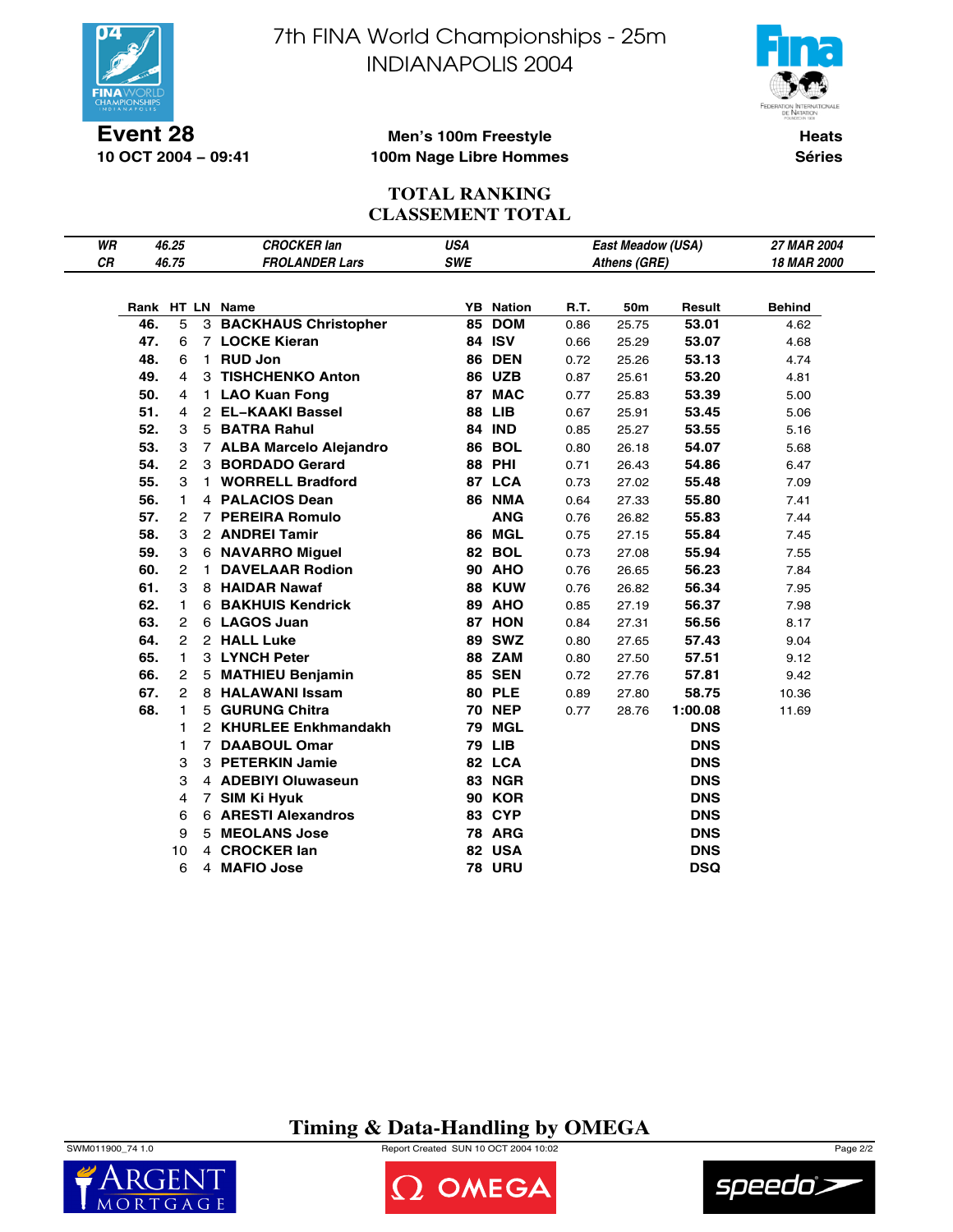

**Event 228 10 OCT 2004 - 19:31** 7th FINA World Championships - 25m INDIANAPOLIS 2004



**Semifinals Demi-Finales**

#### **Men's 100m Freestyle 100m Nage Libre Hommes**

#### **TOTAL RANKING CLASSEMENT TOTAL**

| WR        |     | 46.25          |                | <b>CROCKER lan</b>       | <b>USA</b> |                  |      | <b>East Meadow (USA)</b> |         | <b>27 MAR 2004</b> |
|-----------|-----|----------------|----------------|--------------------------|------------|------------------|------|--------------------------|---------|--------------------|
| <b>CR</b> |     | 46.75          |                | <b>FROLANDER Lars</b>    | <b>SWE</b> |                  |      | Athens (GRE)             |         | <b>18 MAR 2000</b> |
|           |     |                |                |                          |            |                  |      |                          |         |                    |
|           |     |                |                | Rank HT LN Name          |            | <b>YB</b> Nation | R.T. | 50m                      | Result  | <b>Behind</b>      |
|           | 1.  |                |                | 5 ILES Salim             |            | <b>75 ALG</b>    | 0.71 | 22.91                    | 48.17 g |                    |
|           | 2.  | 2              | $\overline{4}$ | <b>LEZAK Jason</b>       |            | 75 USA           | 0.70 | 22.58                    | 48.20 g | 0.03               |
|           | 3.  | 2              | 5              | <b>GIMBUTIS Rolandas</b> |            | <b>81 LTU</b>    | 0.71 | 23.07                    | 48.60 q | 0.43               |
|           | 4.  |                |                | 6 BOUSQUET Frederick     | 81         | <b>FRA</b>       | 0.76 | 23.33                    | 48.62 g | 0.45               |
|           | 5.  | 2              |                | 2 SAY Rick               |            | <b>79 CAN</b>    | 0.72 | 23.81                    | 48.68 q | 0.51               |
|           | 6.  | 2              | 6              | <b>SANTOS Nicholas</b>   | 80         | <b>BRA</b>       | 0.75 | 22.94                    | 48.83 g | 0.66               |
|           | 7.  |                | 4              | <b>CIELO Cesar</b>       | 87         | <b>BRA</b>       | 0.73 | 23.37                    | 48.93 g | 0.76               |
|           | 8.  |                | $\blacksquare$ | <b>HARD Jere</b>         | 78         | FIN              | 0.69 | 23.43                    | 48.96 g | 0.79               |
|           | 9.  | $\overline{2}$ | 3              | <b>KAPRALOV Andrey</b>   | 80         | <b>RUS</b>       | 0.75 | 23.26                    | 49.12   | 0.95               |
|           | 10. | 2              | $\overline{7}$ | <b>HERBST Stefan</b>     |            | <b>78 GER</b>    | 0.81 | 23.71                    | 49.16   | 0.99               |
|           | 11. |                | 3              | <b>ROJAS Luis</b>        |            | <b>79 VEN</b>    | 0.64 | 23.13                    | 49.22   | 1.05               |
|           | 12. |                | 8              | <b>MEWING Andrew</b>     | 81         | <b>AUS</b>       | 0.78 | 23.36                    | 49.24   | 1.07               |
|           | 13. | 2              |                | <b>FLOUCH Casey</b>      | 81         | <b>AUS</b>       | 0.80 | 23.91                    | 49.27   | 1.10               |
|           | 14. | 2              | 8              | <b>DEHMLOW Carsten</b>   | 77         | <b>GER</b>       | 0.83 | 23.18                    | 49.28   | 1.11               |
|           | 15. |                | $\overline{7}$ | <b>LAGUNOV Evgeny</b>    | 85         | <b>RUS</b>       | 0.80 | 23.65                    | 49.42   | 1.25               |
|           | 16. |                |                | 2 ANDKJAER Jakob         |            | <b>85 DEN</b>    | 0.68 | 23.69                    | 49.59   | 1.42               |

**Timing & Data-Handling by OMEGA**

SWM011200\_74 1.0 Report Created SUN 10 OCT 2004 19:39 Page 1/1





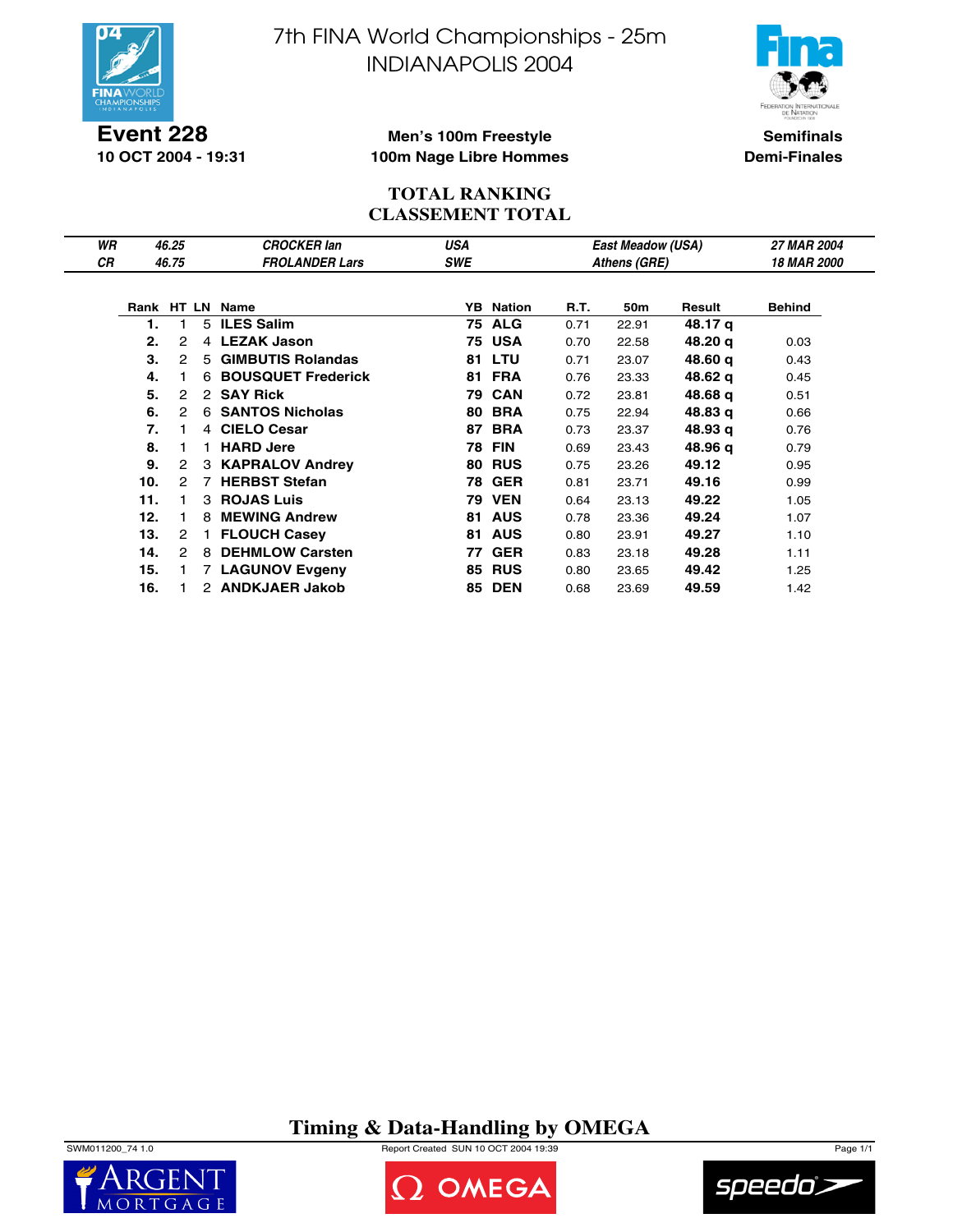

7th FINA World Championships - 25m INDIANAPOLIS 2004



**Event 128 11 OCT 2004 - 19:01**

#### **Men's 100m Freestyle 100m Nage Libre Hommes**

**Finals Finales**

## **FINAL RESULTS CLASSEMENT FINALES**

| WR           | 46.25 |          | <b>CROCKER lan</b>        | <b>USA</b> |    |                  |              | <b>East Meadow (USA)</b> |        | <b>27 MAR 2004</b> |
|--------------|-------|----------|---------------------------|------------|----|------------------|--------------|--------------------------|--------|--------------------|
| <b>CR</b>    | 46.75 |          | <b>FROLANDER Lars</b>     | <b>SWE</b> |    |                  | Athens (GRE) |                          |        | <b>18 MAR 2000</b> |
|              |       |          |                           |            |    |                  |              |                          |        |                    |
|              |       |          | Rank LN Name              |            |    | <b>YB</b> Nation | R.T.         | 50 <sub>m</sub>          | Result | <b>Behind</b>      |
| <b>FINAL</b> |       |          | 5 LEZAK Jason             |            |    | 75 USA           | 0.69         | 22.64                    | 47.97  |                    |
|              |       | 2.       | 4 ILES Salim              |            |    | <b>75 ALG</b>    | 0.70         | 22.52                    | 48.07  | 0.10               |
|              |       | 3.       | 2 SAY Rick                |            |    | <b>79 CAN</b>    | 0.70         | 23.70                    | 48.38  | 0.41               |
|              |       | 4.<br>6  | <b>BOUSQUET Frederick</b> |            |    | <b>81 FRA</b>    | 0.78         | 22.95                    | 48.40  | 0.43               |
|              |       | 5.<br>3. | <b>GIMBUTIS Rolandas</b>  |            | 81 | LTU              | 0.71         | 22.84                    | 48.62  | 0.65               |
|              |       | 6.       | <b>CIELO Cesar</b>        |            | 87 | <b>BRA</b>       | 0.66         | 22.97                    | 48.77  | 0.80               |
|              |       | 7.<br>8  | <b>HARD Jere</b>          |            | 78 | FIN              | 0.70         | 23.20                    | 48.86  | 0.89               |
|              |       | 8.       | <b>SANTOS Nicholas</b>    |            | 80 | <b>BRA</b>       | 0.73         | 23.13                    | 48.88  | 0.91               |

## **Timing & Data-Handling by OMEGA**

SWM011100\_73 1.0 Report Created MON 11 OCT 2004 19:04 Page 1/1





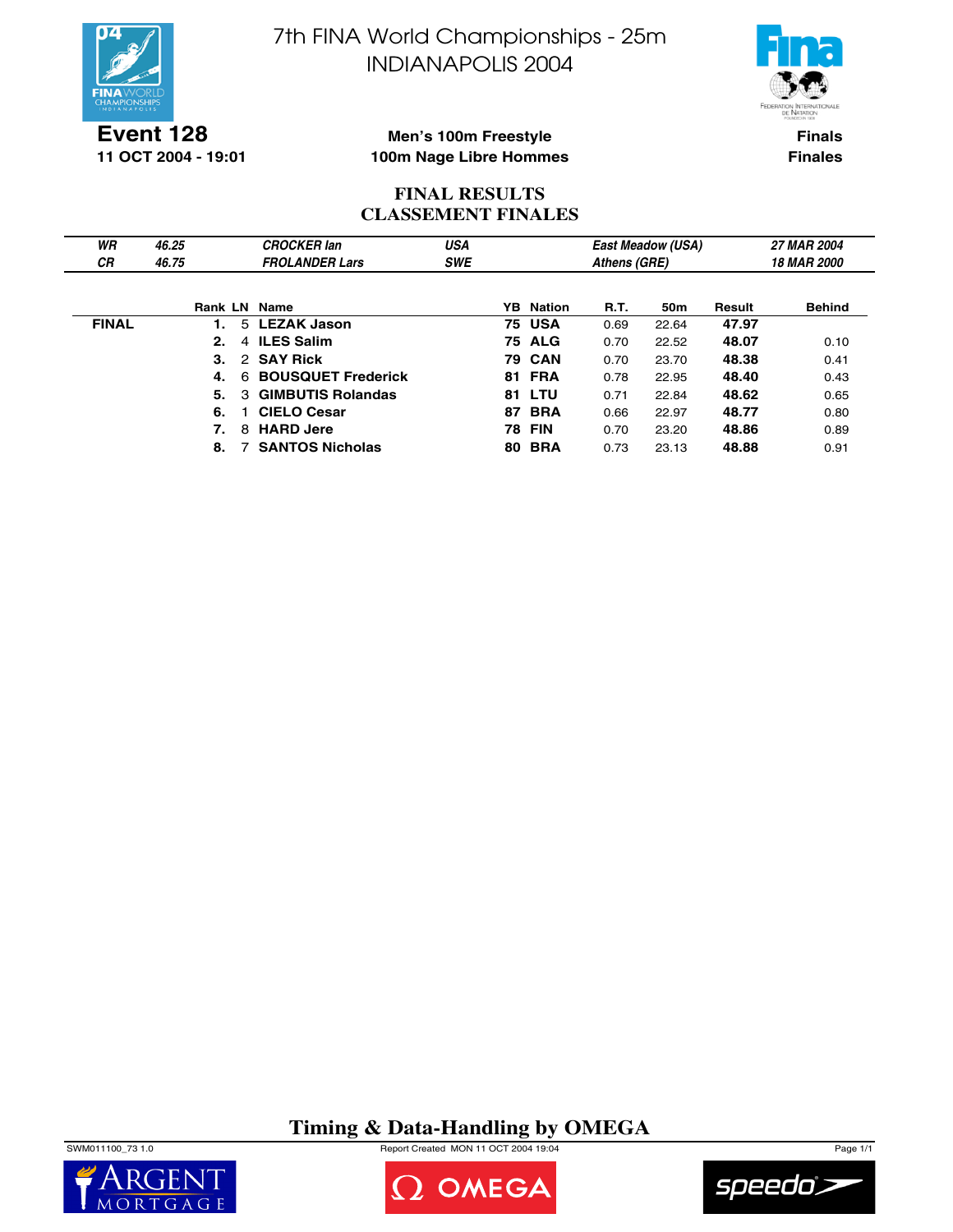

**7 OCT 2004 - 09:30**

7th FINA World Championships - 25m INDIANAPOLIS 2004



**Heats Séries**

#### **Men's 200m Freestyle 200m Nage Libre Hommes**

### **TOTAL RANKING CLASSEMENT TOTAL**

| WR  |                |    | 1:41.10         | <b>THORPE lan</b>      | <b>AUS</b><br><b>Berlin (GER)</b> |                  |      |       |                       |               | 6 FEB 2000  |        |  |
|-----|----------------|----|-----------------|------------------------|-----------------------------------|------------------|------|-------|-----------------------|---------------|-------------|--------|--|
| CR  |                |    | 1:43.28         | <b>THORPE lan</b>      |                                   | <b>AUS</b>       |      |       | Hong Kong (HKG)       |               | 1 APR 1999  |        |  |
|     |                |    |                 |                        |                                   |                  |      |       |                       |               |             |        |  |
|     |                |    | Rank HT LN Name |                        |                                   | <b>YB</b> Nation | R.T. | 50m   | 100m                  | 150m          | Result      | Behind |  |
| 1.  | 6              | 4  |                 | <b>SAY Richard</b>     | 79                                | CAN              | 0.73 | 24.84 | 50.99                 | 1:17.75       | 1:45.15q    |        |  |
| 2.  | $\overline{7}$ |    |                 | 4 PHELPS Michael       |                                   | 85 USA           | 0.73 | 25.39 | 52.50                 | 1:19.62       | 1:45.82 $q$ | 0.67   |  |
| 3.  | 5              |    |                 | 3 LOCHTE Ryan          |                                   | 84 USA           | 0.71 | 25.69 |                       | 53.04 1:19.82 | 1:46.26 q   | 1.11   |  |
| 4.  | 7              |    |                 | 3 PRILUKOV Yuri        |                                   | 84 RUS           | 0.89 | 25.27 |                       | 52.64 1:19.83 | 1:46.46 q   | 1.31   |  |
| 5.  | 5              |    |                 | 4 SPRENGER Nicholas    |                                   | <b>85 AUS</b>    | 0.85 | 25.27 |                       | 52.42 1:20.06 | 1:46.86q    | 1.71   |  |
| 6.  | 5              |    |                 | 2 CASTRO Rodrigo       |                                   | <b>78 BRA</b>    | 0.70 | 25.74 | 52.86                 | 1:20.16       | 1:47.11q    | 1.96   |  |
| 7.  | 5              |    |                 | 5 HERBST Stefan        | 78                                | <b>GER</b>       | 0.85 | 25.19 | 52.73                 | 1:20.27       | $1:47.15$ q | 2.00   |  |
| 8.  | 7              |    |                 | 5 SVOBODA Kvetoslav    |                                   | 82 CZE           | 0.76 | 25.51 | 52.94                 | 1:20.45       | 1:47.21 $q$ | 2.06   |  |
| 9.  | $\overline{7}$ |    | 2 LIU Yu        |                        |                                   | 82 CHN           | 0.95 | 25.66 |                       | 53.10 1:20.45 | 1:47.43     | 2.28   |  |
| 10. | 6              |    |                 | 7 MELLOULI Oussama     |                                   | 84 TUN           | 0.77 | 25.30 | 52.33                 | 1:19.96       | 1:47.45     | 2.30   |  |
| 11. | 6              | 5  |                 | <b>MEWING Andrew</b>   |                                   | <b>81 AUS</b>    | 0.83 | 25.66 | 52.79                 | 1:20.30       | 1:47.94     | 2.79   |  |
| 12. | 6              |    | 3 SIOUI Adam    |                        |                                   | 82 CAN           | 0.72 | 25.91 |                       | 53.22 1:20.81 | 1:48.11     | 2.96   |  |
| 13. | 4              |    |                 | 6 ALEXANDROV Mihail    |                                   | <b>85 BUL</b>    | 0.72 | 25.76 | 53.86                 | 1:21.48       | 1:48.39     | 3.24   |  |
| 14. | 5              |    |                 | 6 MANLEY Steven        |                                   | <b>82 IRL</b>    | 0.72 | 25.81 | 53.53                 | 1:20.70       | 1:48.62     | 3.47   |  |
| 15. | $\overline{7}$ |    |                 | 6 WILDEBOER Olaf       |                                   | 83 ESP           | 0.82 | 25.59 | 53.13                 | 1:20.88       | 1:49.06     | 3.91   |  |
| 16. | 5              | 1. | <b>RUD Jon</b>  |                        |                                   | <b>86 DEN</b>    | 0.73 | 25.94 |                       | 53.42 1:21.12 | 1:49.08     | 3.93   |  |
| 17. | 4              |    |                 | 4 GIBSON Cameron       |                                   | <b>82 NZL</b>    | 0.72 | 25.49 | 52.81                 | 1:21.11       | 1:49.16     | 4.01   |  |
| 18. | 3              |    |                 | 5 BASSON Jean          |                                   | 87 RSA           | 0.69 | 25.70 |                       | 52.62 1:20.55 | 1:49.32     | 4.17   |  |
| 19. | 7              | 1. |                 | <b>MOSCA Rafael</b>    | 82                                | <b>BRA</b>       | 0.82 | 26.02 |                       | 53.73 1:21.70 | 1:49.56     | 4.41   |  |
| 20. | 6              | 1. |                 | <b>LIWNAT Shai</b>     | 84                                | <b>ISR</b>       | 0.81 | 25.66 |                       | 53.15 1:21.40 | 1:49.66     | 4.51   |  |
| 21. | 6              |    |                 | 8 JACK Michael         |                                   | <b>85 NZL</b>    | 0.81 | 25.76 |                       | 53.70 1:21.90 | 1:49.86     | 4.71   |  |
| 22. | 1              |    |                 | 3 AYALON Shilo         |                                   | <b>81 ISR</b>    | 0.74 | 25.97 |                       | 53.75 1:21.98 | 1:49.96     | 4.81   |  |
| 23. | 5              |    |                 | 7 LEVANDER Jesper      |                                   | <b>80 SWE</b>    | 0.91 | 26.05 |                       | 54.05 1:22.14 | 1:50.32     | 5.17   |  |
| 24. | 6              |    |                 | 6 KAPRALOV Andrey      |                                   | <b>80 RUS</b>    | 0.83 | 25.56 | 53.03                 | 1:21.40       | 1:50.43     | 5.28   |  |
| 25. | 4              |    |                 | 5 KVALE Gard           |                                   | <b>84 NOR</b>    | 0.90 | 26.24 |                       | 54.12 1:22.51 | 1:50.48     | 5.33   |  |
| 26. | $\overline{7}$ |    | 7 ZHANG Lin     |                        |                                   | 87 CHN           | 0.85 | 25.60 |                       | 53.73 1:22.67 | 1:50.59     | 5.44   |  |
| 27. | 5              | 8  |                 | <b>MEBAREK Mahrez</b>  |                                   | <b>85 ALG</b>    | 0.89 | 26.27 | 54.34                 | 1:22.54       | 1:50.60     | 5.45   |  |
| 28. | $\overline{7}$ |    |                 | 8 KINTZ Nicolas        |                                   | <b>77 FRA</b>    | 0.76 | 25.83 | 54.30                 | 1:22.62       | 1:50.62     | 5.47   |  |
| 29. | 4              |    |                 | 2 POSTMA Ferdinand     |                                   | 82 RSA           | 0.70 | 26.66 |                       | 55.13 1:23.78 | 1:51.98     | 6.83   |  |
| 30. | 4              |    | 3 LOPEZ Ivan    |                        |                                   | <b>84 MEX</b>    | 0.92 | 26.95 |                       | 55.67 1:24.11 | 1:52.21     | 7.06   |  |
| 31. | 4              |    |                 | 8 CHUNG Kwok Leung     |                                   | 84 HKG           | 0.74 | 27.15 | 56.23                 | 1:25.05       | 1:53.71     | 8.56   |  |
| 32. | 3              |    |                 | 2 LAKHLIFIA Slimane    | 86                                | <b>MAR</b>       | 0.84 | 26.67 |                       | 55.47 1:24.70 | 1:54.83     | 9.68   |  |
| 33. | 3              |    |                 | 6 PAEZ Francisco       |                                   | <b>79 VEN</b>    | 0.80 | 26.81 | 55.53                 | 1:24.74       | 1:54.85     | 9.70   |  |
| 34. | 3              |    |                 | 3 MALDONADO Erwin      |                                   | <b>83 VEN</b>    | 0.71 | 26.62 | 55.53                 | 1:25.70       | 1:54.92     | 9.77   |  |
| 35. | 3              | 1. |                 | <b>HAMILTON Brad</b>   |                                   | 89 JAM           | 0.72 | 26.92 |                       | 55.70 1:25.65 | 1:54.95     | 9.80   |  |
| 36. | 3              |    |                 | 7 ORTIZ Ismael         |                                   | <b>82 PAN</b>    | 0.76 | 26.67 |                       | 55.83 1:25.50 | 1:55.18     | 10.03  |  |
| 37. | 4              |    |                 | 7 LOCKE Kieran         |                                   | 84 ISV           | 0.77 | 26.50 |                       | 55.78 1:25.46 | 1:56.27     | 11.12  |  |
| 38. | 3              |    |                 | 4 BACKHAUS Christopher |                                   | 85 DOM           | 0.86 | 26.87 |                       | 55.86 1:26.23 | 1:56.76     | 11.61  |  |
| 39. | 2              |    |                 | 2 MARTINEZ Raul        |                                   | <b>88 PUR</b>    | 0.70 | 27.03 |                       | 56.38 1:27.71 | 1:58.75     | 13.60  |  |
| 40. | $\mathbf{2}$   |    |                 | 5 ALACLI Alican        |                                   | 89 TUR           | 0.87 |       | 29.29 1:00.29 1:30.46 |               | 2:00.99     | 15.84  |  |
| 41. | 2              |    |                 | 6 LAGOS Juan           |                                   | 87 HON           | 0.86 | 27.88 |                       | 58.74 1:30.75 | 2:01.71     | 16.56  |  |
| 42. | 2              |    |                 | 7 WORRELL Bradford     |                                   | 87 LCA           | 0.69 |       | 29.38 1:00.32 1:31.50 |               | 2:02.10     | 16.95  |  |
| 43. | 2              |    |                 | 3 LAO Kuan Fong        |                                   | 87 MAC           | 0.75 | 27.77 |                       | 59.89 1:32.27 | 2:03.80     | 18.65  |  |
| 44. | 1              |    | 4 HALL Luke     |                        |                                   | 89 SWZ           | 0.80 |       | 29.42 1:01.79 1:34.79 |               | 2:07.60     | 22.45  |  |
| 45. | 1              |    |                 | 5 LYNCH Peter          |                                   | <b>88 ZAM</b>    | 0.83 |       | 29.56 1:02.01 1:35.33 |               | 2:09.24     | 24.09  |  |

## **Timing & Data-Handling by OMEGA**



 $\mathsf{M}$  $\Omega$ 

SWM012900\_74 1.0 Report Created THU 7 OCT 2004 9:54 Page 1/2

2 OMEGA

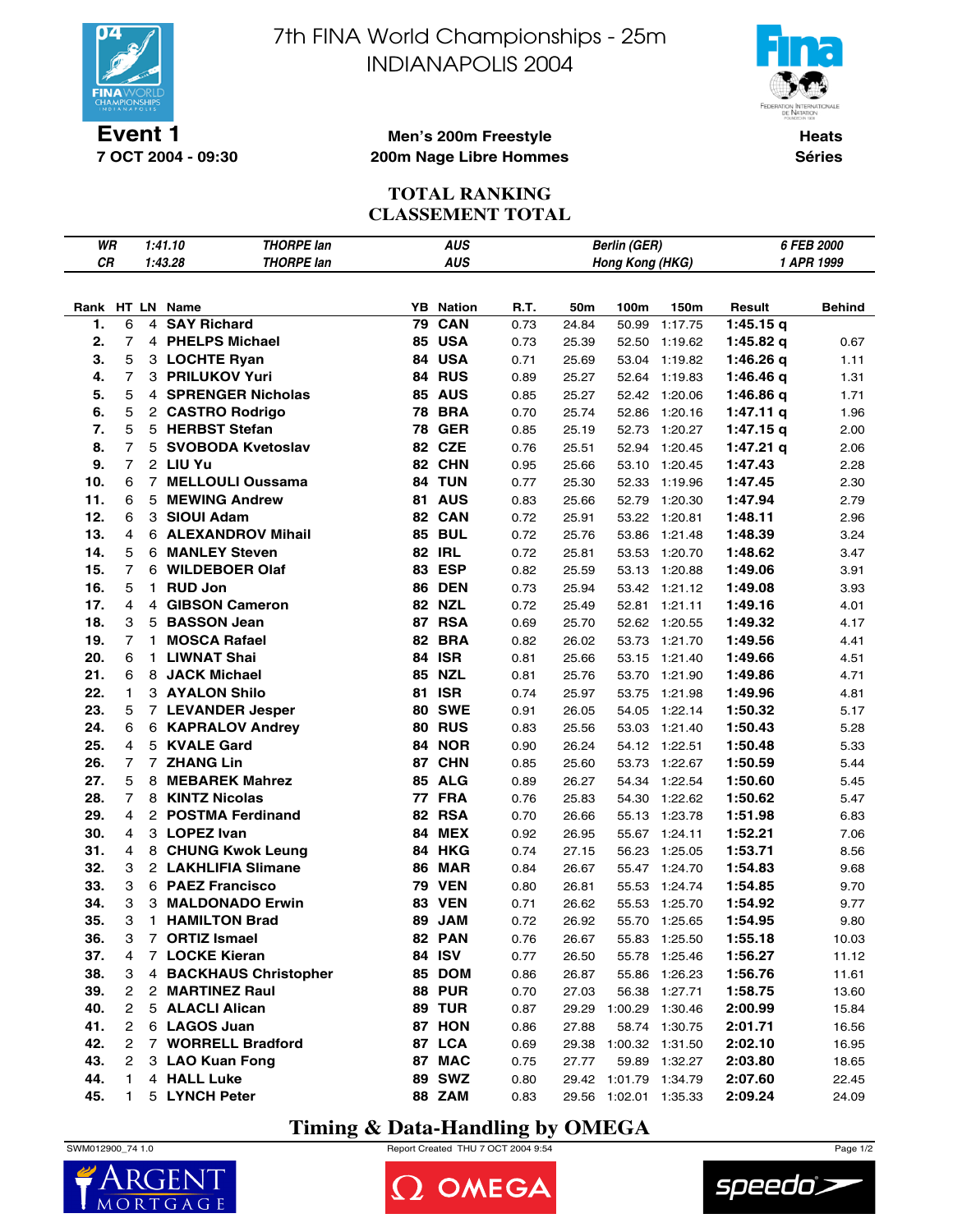

**7 OCT 2004 − 09:30**

7th FINA World Championships - 25m INDIANAPOLIS 2004



**Heats Séries**

#### **Men's 200m Freestyle 200m Nage Libre Hommes**

#### **TOTAL RANKING CLASSEMENT TOTAL**

| WR<br>1:41.10<br><b>CR</b><br>1:43.28 |   |             | THORPE lan<br><b>THORPE lan</b> | <b>AUS</b><br><b>AUS</b> |               |             |     | <b>Berlin (GER)</b><br><b>Hong Kong (HKG)</b> |      | <b>6 FEB 2000</b><br>1 APR 1999 |               |  |
|---------------------------------------|---|-------------|---------------------------------|--------------------------|---------------|-------------|-----|-----------------------------------------------|------|---------------------------------|---------------|--|
| Rank HT LN Name                       |   |             |                                 | YB.                      | Nation        | <b>R.T.</b> | 50m | 100m                                          | 150m | Result                          | <b>Behind</b> |  |
| 2                                     |   |             | <b>MATHIEU Benjamin</b>         |                          | <b>85 SEN</b> |             |     |                                               |      | <b>DNS</b>                      |               |  |
| 2                                     | 4 | SIM Ki Hyuk |                                 |                          | <b>90 KOR</b> |             |     |                                               |      | <b>DNS</b>                      |               |  |
| 3                                     |   |             | 8 PARK Tae Hwan                 |                          | <b>89 KOR</b> |             |     |                                               |      | <b>DNS</b>                      |               |  |
| 4                                     |   |             | <b>ARESTI Alexandros</b>        |                          | <b>83 CYP</b> |             |     |                                               |      | <b>DNS</b>                      |               |  |
| 6                                     | 2 |             | <b>MATSUDA Takeshi</b>          |                          | 84 JPN        | 0.77        |     |                                               |      | <b>DSQ</b>                      |               |  |

## **Timing & Data-Handling by OMEGA**







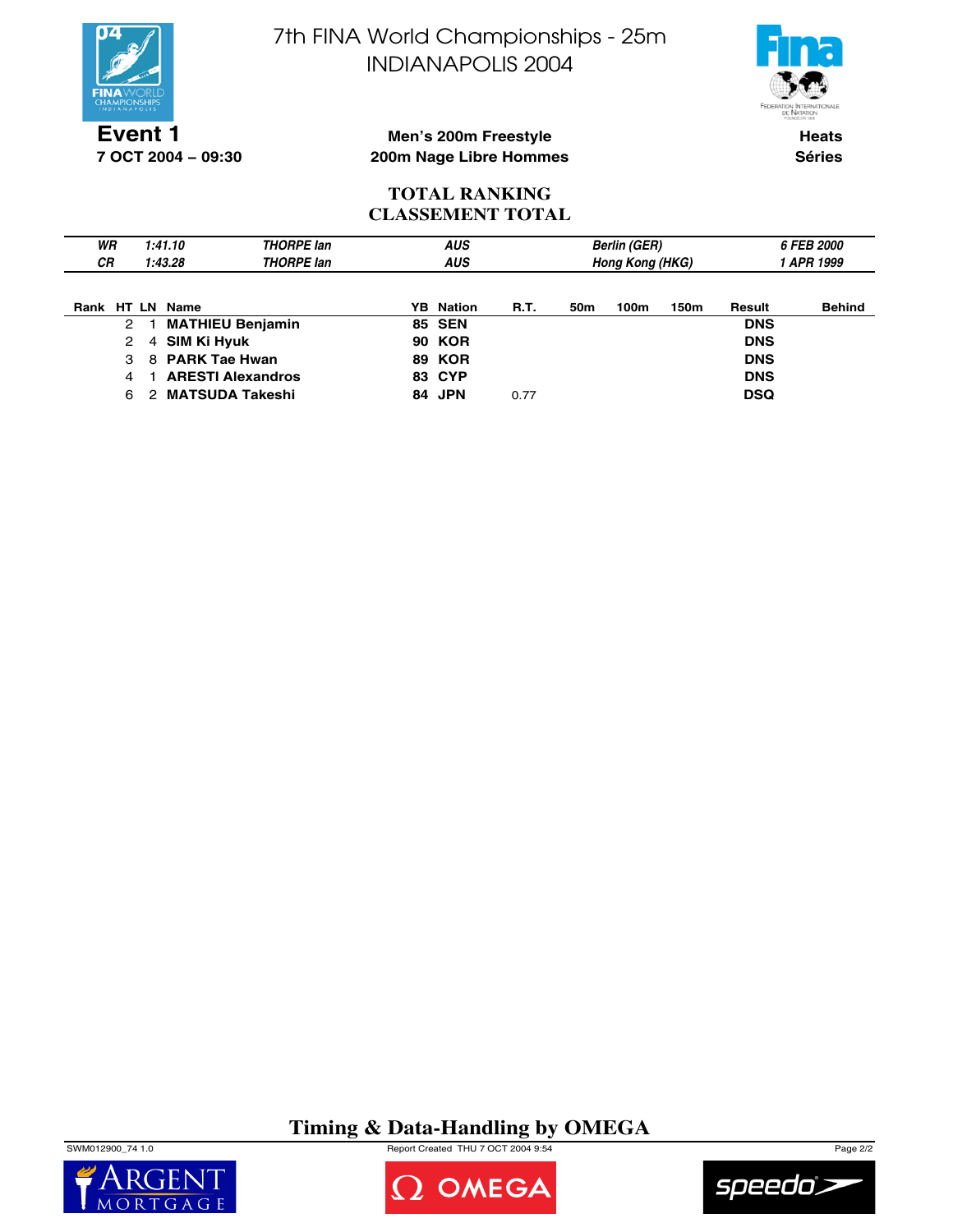

**Event 101 7 OCT 2004 - 19:01** 7th FINA World Championships - 25m INDIANAPOLIS 2004



**Finals Finales**

#### **Men's 200m Freestyle 200m Nage Libre Hommes**

#### **FINAL RESULTS CLASSEMENT FINALES**

| WR           | 1:41.10                   | <b>THORPE</b> lan        |     | <b>AUS</b>    |      |                 | <b>Berlin (GER)</b> |         |            | 6 FEB 2000    |  |
|--------------|---------------------------|--------------------------|-----|---------------|------|-----------------|---------------------|---------|------------|---------------|--|
| СR           | 1:43.28                   | <b>THORPE</b> lan        |     | <b>AUS</b>    |      |                 | Hong Kong (HKG)     |         | 1 APR 1999 |               |  |
|              |                           |                          |     |               |      |                 |                     |         |            |               |  |
|              | <b>Rank LN Name</b>       |                          | YB. | <b>Nation</b> | R.T. | 50 <sub>m</sub> | 100m                | 150m    | Result     | <b>Behind</b> |  |
| <b>FINAL</b> |                           |                          |     |               |      |                 |                     |         |            |               |  |
|              | 5 PHELPS Michael          |                          |     | <b>85 USA</b> | 0.75 | 24.48           | 50.78               | 1:17.34 | 1:43.59    |               |  |
| 2.           | <b>SAY Richard</b><br>4   |                          |     | <b>79 CAN</b> | 0.71 | 24.56           | 50.92               | 1:17.82 | 1:44.39    | 0.80          |  |
| 3.           | 3 LOCHTE Ryan             |                          |     | 84 USA        | 0.70 | 25.03           | 51.86               | 1:18.24 | 1:44.97    | 1.38          |  |
| 4.           | <b>PRILUKOV Yuri</b><br>6 |                          |     | <b>84 RUS</b> | 0.86 | 25.15           | 52.02               | 1:19.07 | 1:45.40    | 1.81          |  |
| 5.           | 8                         | <b>SVOBODA Kvetoslav</b> |     | 82 CZE        | 0.74 | 25.10           | 51.98               | 1:18.96 | 1:45.60    | 2.01          |  |
| 6.           |                           | 2 SPRENGER Nicholas      | 85. | <b>AUS</b>    | 0.82 | 25.14           | 52.39               | 1:19.48 | 1:46.33    | 2.74          |  |
| 7.           | <b>HERBST Stefan</b>      |                          |     | <b>78 GER</b> | 0.83 | 24.72           | 51.91               | 1:19.43 | 1:46.66    | 3.07          |  |
| 8.           |                           | <b>CASTRO Rodrigo</b>    | 78. | <b>BRA</b>    | 0.69 | 25.41           | 52.29               | 1:19.51 | 1:46.72    | 3.13          |  |

**Timing & Data-Handling by OMEGA**

SWM012100\_73 1.0 Report Created THU 7 OCT 2004 19:05 Page 1/1





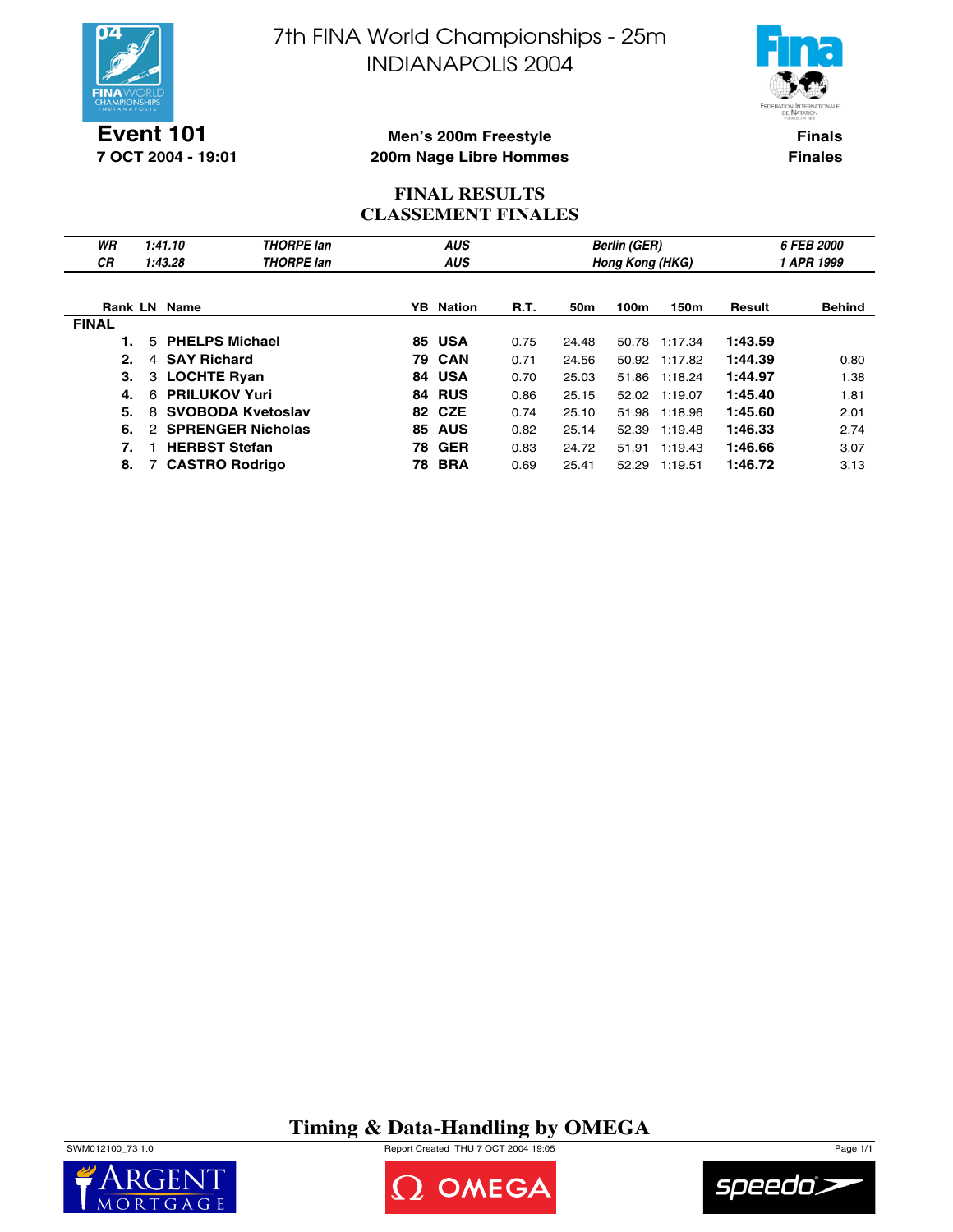

**Event 22 9 OCT 2004 - 10:34** 7th FINA World Championships - 25m INDIANAPOLIS 2004



**Heats Séries**

#### **Men's 400m Freestyle 400m Nage Libre Hommes**

#### **TOTAL RANKING CLASSEMENT TOTAL**

| WR | 3:34.58 | <b>HACKETT Grant</b>      | AUS | <b>Sydney (AUS)</b> | <b>18 JUL 2002</b> |
|----|---------|---------------------------|-----|---------------------|--------------------|
| СR | 3:35.01 | <b>HACKETT</b><br>' Grant | AUS | Hong Kong (HKG)     | 2 APR 1999         |
|    |         |                           |     |                     |                    |

|     |              | Rank HT LN Name |                     |               |               | <b>YB</b> Nation | R.T.          |               |               | Result        | <b>Behind</b> |
|-----|--------------|-----------------|---------------------|---------------|---------------|------------------|---------------|---------------|---------------|---------------|---------------|
| 1.  | 5            |                 | 2 MATSUDA Takeshi   |               |               | 84 JPN           | 0.82          |               |               | 3:46.84q      |               |
|     | 50m:         | 26.26           | 100m: 54.47         | 150m: 1:23.00 | 200m: 1:52.08 |                  | 250m: 2:21.45 | 300m: 2:50.87 | 350m: 3:19.26 | 400m: 3:46.84 |               |
| 2.  | 5            | 4 PRILUKOV Yuri |                     |               |               | 84 RUS           | 0.83          |               |               | 3:46.86 q     | 0.02          |
|     | 50m:         | 26.42           | 100m: 55.22         | 150m: 1:24.14 | 200m: 1:53.07 |                  | 250m: 2:22.11 | 300m: 2:51.31 | 350m: 3:19.81 | 400m: 3:46.86 |               |
| З.  | 3            |                 | 5 SPRENGER Nicholas |               |               | <b>85 AUS</b>    | 0.85          |               |               | 3:47.16 q     | 0.32          |
|     | 50m:         | 26.14           | 100m: 54.82         | 150m: 1:23.87 | 200m: 1:52.95 |                  | 250m: 2:22.10 | 300m: 2:51.07 | 350m: 3:19.99 | 400m: 3:47.16 |               |
| 4.  | 4            | 4 CARVIN Chad   |                     |               |               | <b>74 USA</b>    | 0.72          |               |               | 3:47.42 q     | 0.58          |
|     | 50m:         | 26.28           | 100m: 54.75         | 150m: 1:23.49 | 200m: 1:52.32 |                  | 250m: 2:21.17 | 300m: 2:50.06 | 350m: 3:19.02 | 400m: 3:47.42 |               |
| 5.  | 3            |                 | 7 MORTIMER Justin   |               |               | 82 USA           | 0.72          |               |               | 3:47.46 q     | 0.62          |
|     | 50m:         | 27.09           | 100m: 55.75         | 150m: 1:24.75 | 200m: 1:53.65 |                  | 250m: 2:22.60 | 300m: 2:51.74 | 350m: 3:20.53 | 400m: 3:47.46 |               |
| 6.  | 3            | 4 COMAN Dragos  |                     |               |               | 80 ROM           | 0.93          |               |               | 3:48.30 q     | 1.46          |
|     | 50m:         | 26.71           | 100m: 54.98         | 150m: 1:23.87 | 200m: 1:52.84 |                  | 250m: 2:22.15 | 300m: 2:51.24 | 350m: 3:20.30 | 400m: 3:48.30 |               |
| 7.  | 5            |                 | 5 SVOBODA Kvetoslav |               |               | 82 CZE           | 0.77          |               |               | 3:48.57 q     | 1.73          |
|     | 50m:         | 26.10           | 100m: 54.99         | 150m: 1:24.09 | 200m: 1:53.33 |                  | 250m: 2:22.34 | 300m: 2:51.61 | 350m: 3:20.55 | 400m: 3:48.57 |               |
| 8.  | 3            | 3 KROGH Joshua  |                     |               |               | 82 AUS           | 0.77          |               |               | 3:48.97 q     | 2.13          |
|     | 50m:         | 26.50           | 100m: 55.05         | 150m: 1:23.88 | 200m: 1:53.00 |                  | 250m: 2:22.12 | 300m: 2:51.41 | 350m: 3:20.66 | 400m: 3:48.97 |               |
| 9.  | 4            |                 | 6 NEGREIROS Armando |               |               | <b>85 BRA</b>    | 0.95          |               |               | 3:49.02       | 2.18          |
|     | 50m:         | 26.69           | 100m: 55.42         | 150m: 1:24.56 | 200m: 1:53.70 |                  | 250m: 2:22.82 | 300m: 2:52.12 | 350m: 3:21.26 | 400m: 3:49.02 |               |
| 9.  | 5            |                 | 3 MELLOULI Oussama  |               |               | <b>84 TUN</b>    | 0.79          |               |               | 3:49.02       | 2.18          |
|     | 50m:         | 26.09           | 100m: 54.19         | 150m: 1:22.98 | 200m: 1:52.36 |                  | 250m: 2:21.86 | 300m: 2:51.51 | 350m: 3:20.56 | 400m: 3:49.02 |               |
| 11. | 4            |                 | 2 PRINSLOO Troyden  |               |               | <b>85 RSA</b>    | 0.66          |               |               | 3:49.31       | 2.47          |
|     | 50m:         | 27.05           | 100m: 55.75         | 150m: 1:24.77 | 200m: 1:53.67 |                  | 250m: 2:22.82 | 300m: 2:52.01 | 350m: 3:21.20 | 400m: 3:49.31 |               |
| 12. | 4            |                 | 3 FESENKO Sergiv    |               |               | <b>82 UKR</b>    | 0.95          |               |               | 3:49.64       | 2.80          |
|     | 50m:         | 26.81           | 100m: 55.36         | 150m: 1:24.15 | 200m: 1:53.24 |                  | 250m: 2:22.37 | 300m: 2:51.76 | 350m: 3:21.23 | 400m: 3:49.64 |               |
| 13. | 5            | 1 ERCOLI Simone |                     |               |               | <b>79 ITA</b>    | 0.88          |               |               | 3:49.69       | 2.85          |
|     | 50m:         | 27.08           | 100m: 55.83         | 150m: 1:24.92 | 200m: 1:54.01 |                  | 250m: 2:23.34 | 300m: 2:52.73 | 350m: 3:21.75 | 400m: 3:49.69 |               |
| 14. | $\mathbf{1}$ | 1 AYALON Shilo  |                     |               |               | 81 ISR           | 0.74          |               |               | 3:50.13       | 3.29          |
|     | 50m:         | 26.91           | 100m: 56.02         | 150m: 1:25.37 | 200m: 1:54.74 |                  | 250m: 2:24.03 | 300m: 2:53.25 | 350m: 3:22.40 | 400m: 3:50.13 |               |
| 15. | 5            | 6 ZHANG Lin     |                     |               |               | 87 CHN           | 0.85          |               |               | 3:50.32       | 3.48          |
|     | 50m:         | 26.52           | 100m: 55.49         | 150m: 1:24.42 | 200m: 1:53.81 |                  | 250m: 2:23.01 | 300m: 2:52.24 | 350m: 3:21.69 | 400m: 3:50.32 |               |
| 16. | 3            |                 | 8 NATSVIN Evgeny    |               |               | <b>85 RUS</b>    | 0.81          |               |               | 3:50.80       | 3.96          |
|     | 50m:         | 26.70           | 100m: 55.73         | 150m: 1:25.04 | 200m: 1:54.25 |                  | 250m: 2:23.37 | 300m: 2:52.27 | 350m: 3:21.50 | 400m: 3:50.80 |               |
| 17. | 5            |                 | 7 CALADO Gustavo    |               |               | 84 BRA           | 0.75          |               |               | 3:50.96       | 4.12          |
|     | 50m:         | 26.36           | 100m: 55.09         | 150m: 1:24.42 | 200m: 1:53.84 |                  | 250m: 2:23.32 | 300m: 2:52.79 | 350m: 3:21.94 | 400m: 3:50.96 |               |
| 18. | 2            | 6 BASSON Jean   |                     |               |               | <b>87 RSA</b>    | 0.71          |               |               | 3:52.58       | 5.74          |
|     | 50m:         | 27.79           | 100m: 57.04         | 150m: 1:26.50 | 200m: 1:56.26 |                  | 250m: 2:25.66 | 300m: 2:54.96 | 350m: 3:24.22 | 400m: 3:52.58 |               |
| 19. | 3            | 2 LIWNAT Shai   |                     |               |               | 84 ISR           | 0.79          |               |               | 3:52.91       | 6.07          |
|     | 50m:         | 26.96           | 100m: 55.84         | 150m: 1:25.45 | 200m: 1:55.41 |                  | 250m: 2:24.99 | 300m: 2:54.41 | 350m: 3:23.91 | 400m: 3:52.91 |               |
| 20. | 4            | 8 LOPEZ Ivan    |                     |               |               | <b>84 MEX</b>    | 0.88          |               |               | 3:53.72       | 6.88          |
|     | 50m:         | 27.37           | 100m: 56.75         | 150m: 1:26.60 | 200m: 1:56.37 |                  | 250m: 2:25.54 | 300m: 2:55.09 | 350m: 3:24.74 | 400m: 3:53.72 |               |
| 21. | 3            | 1 JACK Michael  |                     |               |               | 85 NZL           | 0.80          |               |               | 3:55.85       | 9.01          |
|     | 50m:         | 27.03           | 100m: 56.12         | 150m: 1:25.79 | 200m: 1:55.38 |                  | 250m: 2:25.61 | 300m: 2:55.30 | 350m: 3:25.53 | 400m: 3:55.85 |               |
| 22. | 4            | 1 KVALE Gard    |                     |               |               | <b>84 NOR</b>    | 0.86          |               |               | 3:56.47       | 9.63          |
|     | 50m:         | 27.37           | 100m: 56.61         | 150m: 1:26.20 | 200m: 1:56.13 |                  | 250m: 2:26.10 | 300m: 2:56.32 | 350m: 3:26.74 | 400m: 3:56.47 |               |
| 23. | 4            |                 | 7 MEBAREK Mahrez    |               |               | <b>85 ALG</b>    | 0.86          |               |               | 3:57.09       | 10.25         |
|     | 50m:         | 27.12           | 100m:<br>56.45      | 150m: 1:26.02 | 200m: 1:55.91 |                  | 250m: 2:26.01 | 300m: 2:56.34 | 350m: 3:26.90 | 400m: 3:57.09 |               |
| 24. | 5            | 8 RUD Jon       |                     |               |               | <b>86 DEN</b>    | 0.73          |               |               | 3:58.15       | 11.31         |
|     |              | 50m: 27.58      | 100m: 56.46         | 150m: 1:26.19 | 200m: 1:56.06 |                  | 250m: 2:25.83 | 300m: 2:56.55 | 350m: 3:27.68 | 400m: 3:58.15 |               |
|     |              |                 |                     |               |               |                  |               |               |               |               |               |

## **Timing & Data-Handling by OMEGA**



SWM014900\_74 1.0 Report Created SAT 9 OCT 2004 10:55 Page 1/2





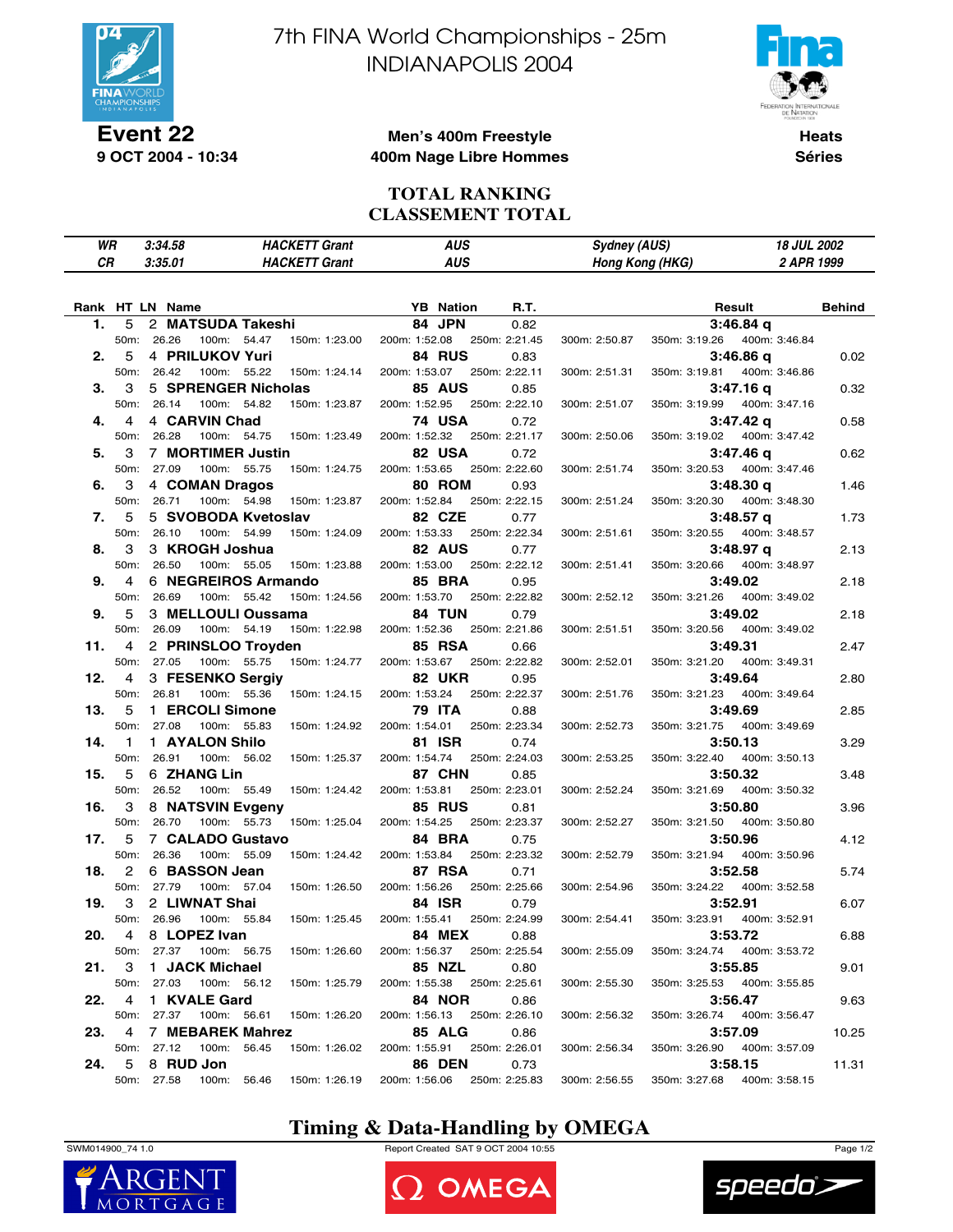

**9 OCT 2004 − 10:34**

7th FINA World Championships - 25m INDIANAPOLIS 2004



**Heats Séries**

#### **Men's 400m Freestyle 400m Nage Libre Hommes**

#### **TOTAL RANKING CLASSEMENT TOTAL**

| WR | 3:34.58 | <b>HACKETT Grant</b> | AUS | <b>Sydney (AUS)</b> | <b>18 JUL 2002</b> |
|----|---------|----------------------|-----|---------------------|--------------------|
| СR | 3:35.01 | HACKETT<br>Grant     | AUS | Hong Kong (HKG)     | 2 APR 1999         |
|    |         |                      |     |                     |                    |

|     |               | N Name<br>6 WILDEBOER Olaf 6 WILDEBOER Olaf 6 83 ESP<br>Rank HT LN Name     | <b>R.T.</b>           | <b>Example 20 All Result</b> Behind                                                                     |  |
|-----|---------------|-----------------------------------------------------------------------------|-----------------------|---------------------------------------------------------------------------------------------------------|--|
| 25. | $\mathcal{S}$ |                                                                             | 0.83                  | <b>3:59.54</b> 12.70                                                                                    |  |
|     |               | 100m: 56.10  150m: 1:25.73  200m: 1:55.82  250m: 2:25.99<br>50m: 26.89      |                       | 300m: 2:56.88 350m: 3:28.28 400m: 3:59.54                                                               |  |
|     |               | 26. 2 5 CHUNG Kwok Leung 84 HKG                                             | 0.70                  | 3:59.66<br>12.82                                                                                        |  |
|     |               | 100m: 56.96  150m: 1:26.77  200m: 1:57.14  250m: 2:26.77<br>50m: 27.52      |                       | 300m: 2:57.31 350m: 3:28.61 400m: 3:59.66                                                               |  |
|     | 27.1          | 4 HAFDI Youssef                                                             | <b>87 MAR</b><br>0.88 | 4:05.23<br>18.39                                                                                        |  |
|     |               | 100m: 1:00.66  150m: 1:31.44  200m: 2:02.49  250m: 2:33.48<br>50m: 29.53    |                       | 300m: 3:04.19 350m: 3:35.02 400m: 4:05.23                                                               |  |
|     |               | 28. 2 3 MALDONADO Erwin 83 VEN                                              | 0.77                  | 4:05.52<br>18.68                                                                                        |  |
|     |               | 50m: 27.81<br>100m: 57.40  150m: 1:27.43  200m: 1:57.95  250m: 2:29.10      |                       | 300m: 3:01.10 350m: 3:33.73 400m: 4:05.52                                                               |  |
|     | 29.1          | 6 REVISHVILI Irakli                                                         | 89 GEO<br>0.74        | 4:06.82<br>19.98                                                                                        |  |
|     |               | 100m: 59.67 150m: 1:31.23 200m: 2:02.95 250m: 2:34.20<br>50m: 28.78         |                       | 300m: 3:05.84 350m: 3:36.51 400m: 4:06.82                                                               |  |
|     | 30.1          | 3 PINZON Omar                                                               | <b>88 COL</b><br>0.79 | 4:07.18<br>20.34                                                                                        |  |
|     |               | 100m: 1:00.22   150m: 1:32.50   200m: 2:04.30   250m: 2:35.88<br>50m: 28.18 |                       | 300m: 3:07.16 350m: 3:37.79 400m: 4:07.18                                                               |  |
|     | 31.7          | 1 TRNOVLIAKOVIC Davor 86 BIH                                                | 0.78                  | 4:07.19<br>20.35                                                                                        |  |
|     |               | 100m: 58.88  150m: 1:29.68  200m: 2:01.25  250m: 2:33.07<br>50m: 28.35      |                       | 300m: 3:04.96 350m: 3:37.06 400m: 4:07.19                                                               |  |
|     |               | 32. 2 2 GOKBULUT Caglar 89 TUR                                              | 0.93                  | 4:07.61<br>20.77                                                                                        |  |
|     |               | 50m: 29.63<br>100m: 1:00.85  150m: 1:32.05  200m: 2:03.39  250m: 2:34.30    |                       | 300m: 3:05.76 350m: 3:37.27 400m: 4:07.61                                                               |  |
|     | 33.2          | 8 MELENDEZ Carlos 79 ESA                                                    | 0.83                  | 4:07.75<br>20.91                                                                                        |  |
|     |               | 50m: 28.72<br>100m: 59.48  150m: 1:30.85  200m: 2:01.93  250m: 2:33.50      |                       | 300m: 3:05.03 350m: 3:36.54 400m: 4:07.75                                                               |  |
|     | 34. 1         | 5 ALACLI Alican                                                             | <b>89 TUR</b><br>0.90 | 4:09.08<br>22.24                                                                                        |  |
|     |               | 50m: 28.95<br>100m: 59.89   150m: 1:31.45   200m: 2:03.28   250m: 2:34.21   |                       | 300m: 3:05.91 350m: 3:37.51 400m: 4:09.08                                                               |  |
|     | 35.1          | 2 LAGOS Juan                                                                | <b>87 HON</b><br>0.85 | 4:17.03<br>30.19                                                                                        |  |
|     |               | 100m: 1:00.66  150m: 1:33.04  200m: 2:05.51  250m: 2:38.06<br>50m: 28.50    |                       | 300m: 3:11.29 350m: 3:44.68 400m: 4:17.03                                                               |  |
| 36. |               | 1 7 MATHIEU Benjamin 85 SEN                                                 | 0.93                  | 4:39.57<br>52.73                                                                                        |  |
|     |               | 50m: 29.49                                                                  |                       | 100m: 1:01.59  150m: 1:35.59  200m: 2:10.99  250m: 2:47.47  300m: 3:24.70  350m: 4:02.42  400m: 4:39.57 |  |
|     |               | 2 4 PARK Tae Hwan 89 KOR                                                    |                       | <b>DNS</b>                                                                                              |  |
|     |               | 2 7 BACKHAUS Christopher 35 DOM                                             |                       | <b>DNS</b>                                                                                              |  |
|     |               | 4 5 SAY Richard                                                             | <b>79 CAN</b>         | <b>DNS</b>                                                                                              |  |

**Timing & Data-Handling by OMEGA**



 $MORT$ 

SWM014900\_74 1.0 Report Created SAT 9 OCT 2004 10:55 Page 2/2



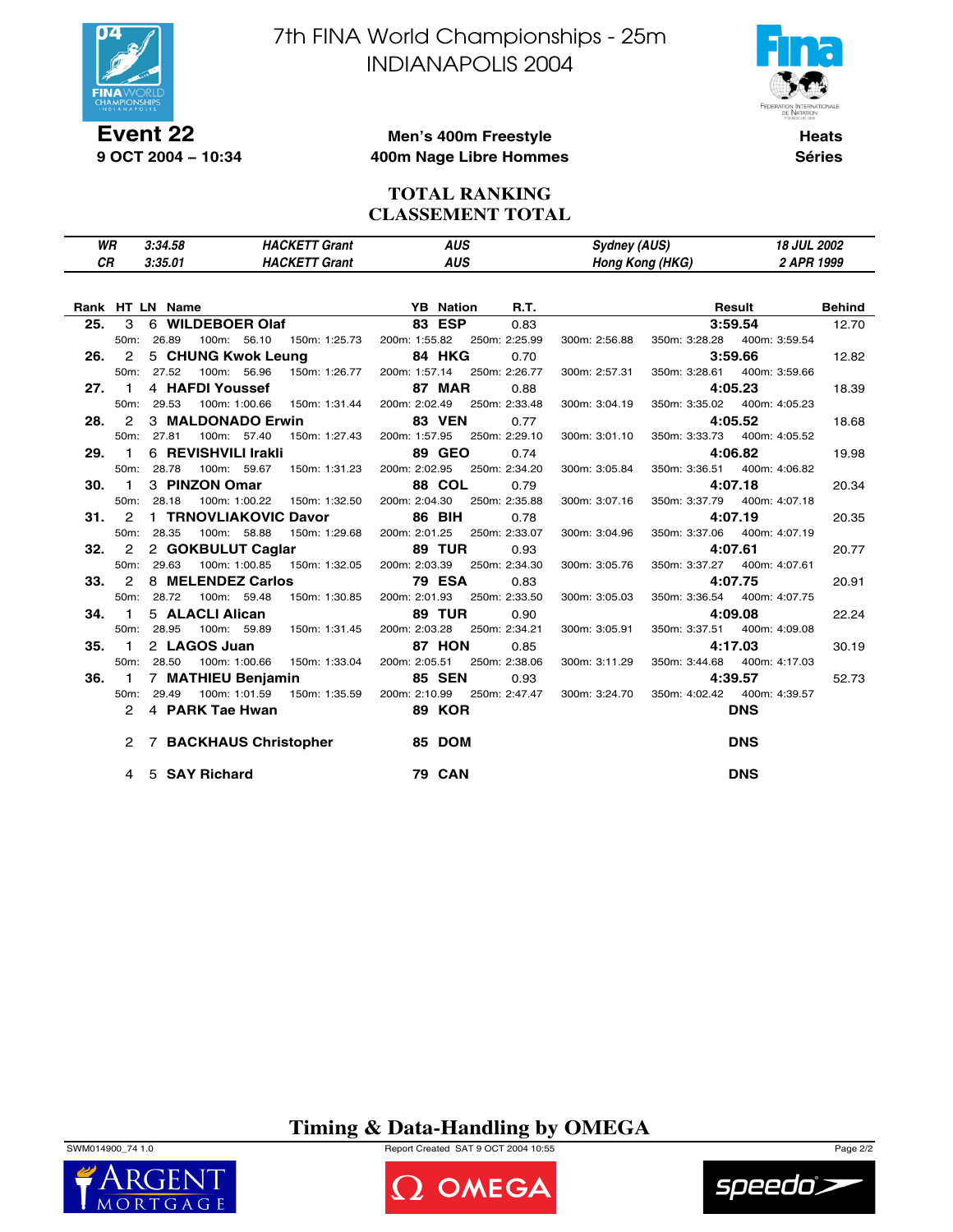

**Event 122 9 OCT 2004 - 20:13** 7th FINA World Championships - 25m INDIANAPOLIS 2004



**Finals Finales**

#### **Men's 400m Freestyle 400m Nage Libre Hommes**

#### **FINAL RESULTS CLASSEMENT FINALES**

| WR<br><b>CR</b> | 3:34.58<br>3:35.01  | <b>HACKETT Grant</b><br><b>HACKETT Grant</b> | <b>AUS</b><br><b>AUS</b> |               | Sydney (AUS)  | Hong Kong (HKG) | <b>18 JUL 2002</b><br>2 APR 1999 |               |
|-----------------|---------------------|----------------------------------------------|--------------------------|---------------|---------------|-----------------|----------------------------------|---------------|
|                 |                     |                                              |                          |               |               |                 |                                  |               |
|                 | <b>Rank LN Name</b> |                                              | <b>YB</b> Nation         | R.T.          |               |                 | Result                           | <b>Behind</b> |
| <b>FINAL</b>    |                     |                                              |                          |               |               |                 |                                  |               |
| 1.              | 5 PRILUKOV Yuri     |                                              | <b>84 RUS</b>            | 0.89          |               |                 | 3:40.79                          |               |
| 50m:            | 25.44               | 100m: 52.98<br>150m: 1:21.01                 | 200m: 1:49.14            | 250m: 2:17.36 | 300m: 2:45.68 | 350m: 3:13.32   | 400m: 3:40.79                    |               |
| 2.              | 6 CARVIN Chad       |                                              | <b>74 USA</b>            | 0.73          |               |                 | 3:43.77                          | 2.98          |
| $50m$ :         | 25.78               | 100m: 53.58<br>150m: 1:21.73                 | 200m: 1:50.03            | 250m: 2:18.51 | 300m: 2:46.97 | 350m: 3:15.55   | 400m: 3:43.77                    |               |
| З.              | 2 MORTIMER Justin   |                                              | 82 USA                   | 0.71          |               |                 | 3:44.70                          | 3.91          |
| $50m$ :         | 26.20               | 100m: 54.56<br>150m: 1:23.02                 | 200m: 1:51.33            | 250m: 2:19.74 | 300m: 2:48.71 |                 | 350m: 3:17.36 400m: 3:44.70      |               |
| 4.              | 1 SVOBODA Kvetoslav |                                              | 82 CZE                   | 0.75          |               |                 | 3:44.83                          | 4.04          |
| $50m$ :         | $100m$ :<br>25.43   | 53.28<br>150m: 1:21.76                       | 200m: 1:50.59            | 250m: 2:18.92 | 300m: 2:47.72 |                 | 350m: 3:16.62  400m: 3:44.83     |               |
| 5.              | 3 SPRENGER Nicholas |                                              | <b>85 AUS</b>            | 0.83          |               |                 | 3:45.47                          | 4.68          |
| $50m$ :         | 26.00               | 100m: 54.13<br>150m: 1:22.90                 | 200m: 1:51.87            | 250m: 2:20.80 | 300m: 2:49.76 | 350m: 3:18.52   | 400m: 3:45.47                    |               |
| 6.              | 4 MATSUDA Takeshi   |                                              | 84 JPN                   | 0.81          |               |                 | 3:46.59                          | 5.80          |
| $50m$ :         | 26.15               | 150m: 1:22.86<br>100m: 54.37                 | 200m: 1:51.64            | 250m: 2:20.67 | 300m: 2:49.92 |                 | 350m: 3:18.94  400m: 3:46.59     |               |
| 7.              | 7 COMAN Dragos      |                                              | 80 ROM                   | 0.88          |               |                 | 3:47.24                          | 6.45          |
| $50m$ :         | 26.26               | 100m: 54.11<br>150m: 1:22.39                 | 200m: 1:50.82            | 250m: 2:19.58 | 300m: 2:48.69 | 350m: 3:18.48   | 400m: 3:47.24                    |               |
| 8.              | 8 KROGH Joshua      |                                              | 82 AUS                   | 0.76          |               |                 | 3:49.78                          | 8.99          |
|                 | 50m: 26.19          | 100m: 54.59<br>150m: 1:23.52                 | 200m: 1:52.59            | 250m: 2:21.90 | 300m: 2:51.52 |                 | 350m: 3:21.24 400m: 3:49.78      |               |

**Timing & Data-Handling by OMEGA**

SWM014100\_73 1.0 Report Created SAT 9 OCT 2004 20:20 Page 1/1





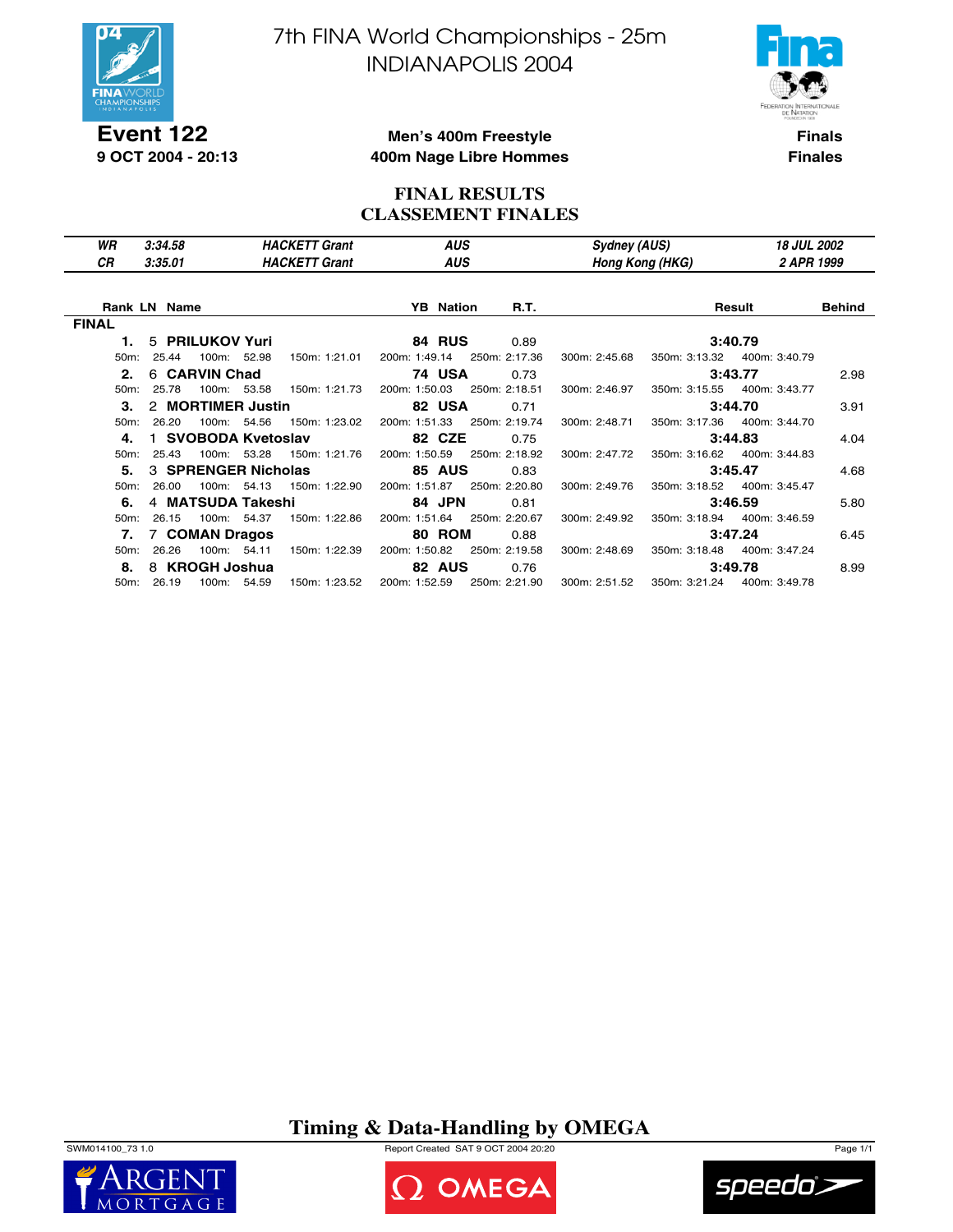

**11 OCT 2004 - 10:59**

# 7th FINA World Championships - 25m INDIANAPOLIS 2004



**Timed Final Classement direct**

#### **Men's 1500m Freestyle 1500m Nage Libre Hommes**

#### **TOTAL RANKING CLASSEMENT TOTAL**

| WR              | 14:10.10        | <b>HACKETT Grant</b>   |                 | <b>AUS</b>       |                 | Perth (AUS)                        |                 | 7 AUG 2001      |
|-----------------|-----------------|------------------------|-----------------|------------------|-----------------|------------------------------------|-----------------|-----------------|
| CR              | 14:32.87        | <b>HACKET Grant</b>    |                 | <b>AUS</b>       |                 | Hong Kong (HKG)                    |                 | 4 APR 1999      |
|                 |                 |                        |                 |                  |                 |                                    |                 |                 |
|                 |                 |                        |                 |                  |                 |                                    |                 |                 |
| Rank HT LN Name |                 |                        |                 | <b>YB</b> Nation | R.T.            |                                    | Result          | <b>Behind</b>   |
| 3<br>1.         |                 | 4 PRILUKOV Yuri        |                 | 84 RUS           | 0.84            |                                    | 14:39.16        |                 |
| 50m:            | 26.12           | 100m:<br>55.05         | 150m: 1:24.76   | 200m: 1:54.19    | 250m: 2:23.71   | 300m: 2:53.32                      | 350m: 3:22.78   | 400m: 3:52.62   |
|                 | 450m: 4:22.20   | 500m: 4:51.70          | 550m: 5:21.41   | 600m: 5:50.84    | 650m: 6:20.32   | 700m: 6:49.67                      | 750m: 7:19.00   | 800m: 7:48.36   |
|                 | 850m: 8:17.92   | 900m: 8:47.02          | 950m: 9:16.40   | 1000m: 9:45.65   | 1050m: 10:15.22 | 1100m: 10:44.69                    | 1150m: 11:14.20 | 1200m: 11:43.78 |
|                 | 1250m: 12:13.27 | 1300m: 12:42.75        | 1350m: 13:12.55 | 1400m: 13:42.10  | 1450m: 14:11.35 | 1500m: 14:39.16                    |                 |                 |
| 3<br>2.         |                 | <b>7 ERCOLI Simone</b> |                 | 79 ITA           | 0.90            |                                    | 14:53.89        | 14.73           |
| 50m:            | 27.79           | 100m:<br>57.32         | 150m: 1:27.31   | 200m: 1:57.30    | 250m: 2:27.54   | 300m: 2:57.66                      | 350m: 3:27.63   | 400m: 3:57.74   |
|                 | 450m: 4:27.63   | 500m: 4:57.63          | 550m: 5:27.54   | 600m: 5:57.53    | 650m: 6:27.51   | 700m: 6:57.35                      | 750m: 7:27.45   | 800m: 7:57.51   |
|                 | 850m: 8:27.46   | 900m: 8:57.36          | 950m: 9:27.20   | 1000m: 9:57.39   | 1050m: 10:27.18 | 1100m: 10:57.01                    | 1150m: 11:26.92 | 1200m: 11:56.79 |
|                 | 1250m: 12:26.76 | 1300m: 12:56.65        | 1350m: 13:26.48 | 1400m: 13:56.05  | 1450m: 14:25.55 | 1500m: 14:53.89                    |                 |                 |
| З.<br>3         |                 | 5 COMAN Dragos         |                 | 80 ROM           | 0.92            |                                    | 14:56.74        | 17.58           |
| 50m:            | 27.70           | 100m:<br>57.01         | 150m: 1:26.93   | 200m: 1:56.93    | 250m: 2:27.05   | 300m: 2:57.03                      | 350m: 3:27.10   | 400m: 3:57.14   |
|                 | 450m: 4:27.12   | 500m: 4:57.16          | 550m: 5:27.20   | 600m: 5:57.26    | 650m: 6:27.53   | 700m: 6:57.55                      | 750m: 7:27.49   | 800m: 7:57.55   |
|                 | 850m: 8:27.50   | 900m: 8:57.48          | 950m: 9:27.64   | 1000m: 9:57.67   | 1050m: 10:27.59 | 1100m: 10:57.66                    | 1150m: 11:27.52 | 1200m: 11:57.49 |
|                 | 1250m: 12:27.45 | 1300m: 12:57.61        | 1350m: 13:27.41 | 1400m: 13:57.35  | 1450m: 14:27.31 | 1500m: 14:56.74                    |                 |                 |
| 4.<br>3         |                 | 3 MELLOULI Oussama     |                 | <b>84 TUN</b>    | 0.78            |                                    | 14:57.57        | 18.41           |
| 50m:            | 27.14           | 100m:<br>56.81         | 150m: 1:26.91   | 200m: 1:56.87    | 250m: 2:26.89   | 300m: 2:57.14                      | 350m: 3:27.36   | 400m: 3:57.31   |
|                 | 450m: 4:27.42   | 500m: 4:57.61          | 550m: 5:27.77   | 600m: 5:57.95    | 650m: 6:28.17   | 700m: 6:58.50                      | 750m: 7:28.70   | 800m: 7:59.03   |
|                 | 850m: 8:29.44   | 900m: 8:59.56          | 950m: 9:29.56   | 1000m: 9:59.78   | 1050m: 10:29.55 | 1100m: 10:59.58                    | 1150m: 11:29.20 | 1200m: 11:59.25 |
|                 | 1250m: 12:29.02 | 1300m: 12:59.19        | 1350m: 13:29.52 | 1400m: 13:59.32  | 1450m: 14:29.46 | 1500m: 14:57.57                    |                 |                 |
| 3<br>5.         |                 | 2 PRINSLOO Troyden     |                 | <b>85 RSA</b>    | 0.67            |                                    | 14:57.76        | 18.60           |
| 50m:            | 27.55           | 100m:<br>57.03         | 150m: 1:26.92   | 200m: 1:56.81    | 250m: 2:26.86   | 300m: 2:57.06                      | 350m: 3:26.95   | 400m: 3:56.60   |
|                 | 450m: 4:26.60   | 500m: 4:56.72          | 550m: 5:26.93   | 600m: 5:57.31    | 650m: 6:27.66   | 700m: 6:57.98                      | 750m: 7:28.32   | 800m: 7:58.66   |
|                 | 850m: 8:28.88   | 900m: 8:58.96          | 950m: 9:29.21   | 1000m: 9:59.44   | 1050m: 10:29.65 | 1100m: 10:59.82                    | 1150m: 11:29.86 | 1200m: 11:59.89 |
|                 | 1250m: 12:29.81 | 1300m: 12:59.96        | 1350m: 13:29.86 | 1400m: 13:59.80  | 1450m: 14:29.49 | 1500m: 14:57.76                    |                 |                 |
| 6.<br>1         |                 | <b>7 AYALON Shilo</b>  |                 | 81 ISR           | 0.77            |                                    | 14:58.70        | 19.54           |
| 50m:            | 28.04           | 100m:<br>58.39         | 150m: 1:28.69   | 200m: 1:58.94    | 250m: 2:29.42   | 300m: 2:59.65                      | 350m: 3:29.78   | 400m: 3:59.96   |
|                 | 450m: 4:29.91   | 500m: 4:59.96          | 550m: 5:29.82   | 600m: 5:59.81    | 650m: 6:29.96   | 700m: 7:00.32                      | 750m: 7:30.63   | 800m: 8:01.09   |
|                 | 850m: 8:31.42   | 900m: 9:01.86          | 950m: 9:32.17   | 1000m: 10:02.40  | 1050m: 10:32.50 | 1100m: 11:02.74                    | 1150m: 11:32.92 | 1200m: 12:02.95 |
|                 | 1250m: 12:32.89 | 1300m: 13:02.94        | 1350m: 13:32.76 | 1400m: 14:02.61  | 1450m: 14:31.21 | 1500m: 14:58.70                    |                 |                 |
| 2<br>7.         |                 | 4 MORTIMER Justin      |                 | 82 USA           | 0.73            |                                    | 15:02.39        | 23.23           |
| 50m:            | 27.63           | 100m:<br>57.03         | 150m: 1:26.55   | 200m: 1:55.83    | 250m: 2:25.47   | 300m: 2:54.97                      | 350m: 3:24.42   | 400m: 3:54.38   |
|                 | 450m: 4:24.43   | 500m: 4:54.21          | 550m: 5:24.14   | 600m: 5:54.42    | 650m: 6:24.66   | 700m: 6:54.93                      | 750m: 7:25.03   | 800m: 7:55.40   |
|                 | 850m: 8:25.79   | 900m: 8:56.36          | 950m: 9:26.86   | 1000m: 9:57.61   | 1050m: 10:28.06 | 1100m: 10:58.99                    | 1150m: 11:29.67 | 1200m: 12:00.63 |
|                 | 1250m: 12:31.27 | 1300m: 13:02.17        | 1350m: 13:33.00 | 1400m: 14:04.07  | 1450m: 14:34.41 | 1500m: 15:02.39                    |                 |                 |
| 3<br>8.         |                 | 6 THOMPSON Chris       |                 | 78 USA           | 0.82            |                                    | 15:16.02        | 36.86           |
| 50m:            | 27.97           | 100m:<br>57.36         | 150m: 1:27.35   | 200m: 1:57.41    | 250m: 2:27.52   | 300m: 2:57.56                      | 350m: 3:27.76   | 400m: 3:58.02   |
|                 | 450m: 4:28.01   | 500m: 4:58.58          | 550m: 5:29.22   | 600m: 5:59.60    | 650m: 6:29.80   | 700m: 7:00.91                      | 750m: 7:32.01   | 800m: 8:03.40   |
|                 | 850m: 8:34.41   | 900m: 9:05.74          | 950m: 9:36.87   | 1000m: 10:08.42  | 1050m: 10:39.51 | 1100m: 11:10.57                    | 1150m: 11:41.14 | 1200m: 12:11.86 |
|                 | 1250m: 12:42.27 | 1300m: 13:12.92        | 1350m: 13:43.62 | 1400m: 14:15.00  | 1450m: 14:46.39 | 1500m: 15:16.02                    |                 |                 |
|                 |                 |                        |                 |                  |                 |                                    |                 |                 |
| 2<br>9.         |                 | 3 LOPEZ Ivan           |                 | <b>84 MEX</b>    | 0.98            |                                    | 15:17.83        | 38.67           |
| 50m:            | 28.33           | 100m:<br>59.21         | 150m: 1:29.78   | 200m: 2:00.20    | 250m: 2:30.30   | 300m: 3:00.52                      | 350m: 3:30.73   | 400m: 4:01.30   |
|                 | 450m: 4:31.71   | 500m: 5:02.54          | 550m: 5:33.32   | 600m: 6:04.25    | 650m: 6:35.05   | 700m: 7:05.96                      | 750m: 7:36.89   | 800m: 8:07.63   |
|                 | 850m: 8:38.66   | 900m: 9:09.38          | 950m: 9:40.16   | 1000m: 10:11.64  | 1050m: 10:42.39 | 1100m: 11:13.32<br>1500m: 15:17.83 | 1150m: 11:44.42 | 1200m: 12:15.09 |
|                 | 1250m: 12:45.82 | 1300m: 13:16.50        | 1350m: 13:47.11 | 1400m: 14:18.14  | 1450m: 14:48.38 |                                    |                 |                 |
| 10.<br>1        |                 | 8 WU Peng              |                 | 87 CHN           | 0.85            |                                    | 15:28.04        | 48.88           |
| 50m:            | 27.43           | 100m:<br>57.04         | 150m: 1:27.29   | 200m: 1:57.65    | 250m: 2:28.32   | 300m: 2:59.36                      | 350m: 3:30.42   | 400m: 4:01.70   |
|                 | 450m: 4:33.23   | 500m: 5:04.47          | 550m: 5:36.25   | 600m: 6:07.50    | 650m: 6:38.63   | 700m: 7:10.30                      | 750m: 7:41.90   | 800m: 8:13.29   |
|                 | 850m: 8:44.83   | 900m: 9:16.20          | 950m: 9:47.70   | 1000m: 10:18.84  | 1050m: 10:49.55 | 1100m: 11:20.80                    | 1150m: 11:51.75 | 1200m: 12:22.86 |
|                 | 1250m: 12:53.70 | 1300m: 13:24.52        | 1350m: 13:55.68 | 1400m: 14:26.79  | 1450m: 14:57.35 | 1500m: 15:28.04                    |                 |                 |

## **Timing & Data-Handling by OMEGA**

SWM015900\_74 1.0 Report Created MON 11 OCT 2004 21:01 Page 1/3





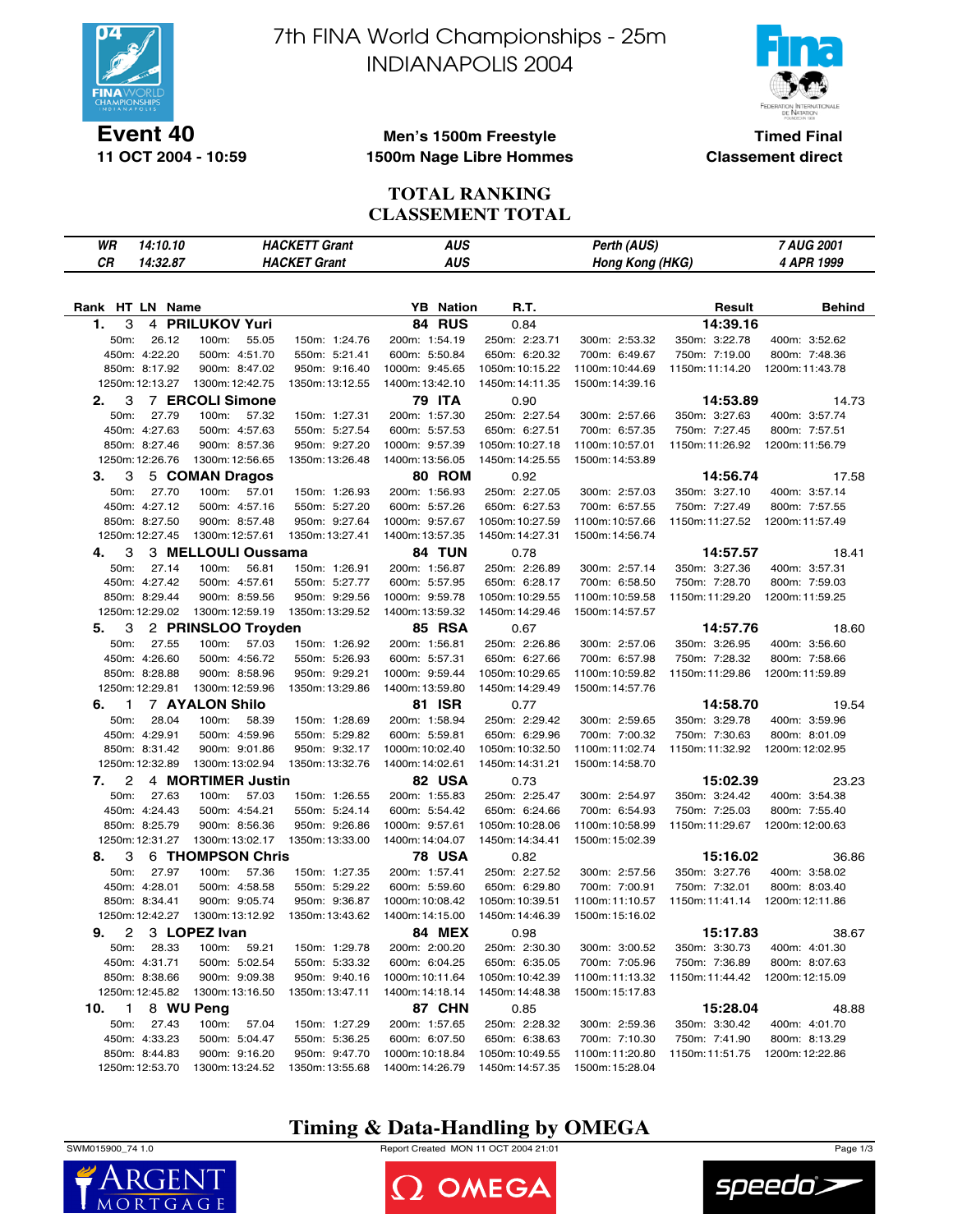

**11 OCT 2004 - 10:59**

7th FINA World Championships - 25m INDIANAPOLIS 2004



**Timed Final Classement direct**

#### **Men's 1500m Freestyle 1500m Nage Libre Hommes**

#### **TOTAL RANKING CLASSEMENT TOTAL**

| WR                    | 14:10.10                         | <b>HACKETT Grant</b>             |                                   | <b>AUS</b>                         |                                    | Perth (AUS)                        |                 | 7 AUG 2001      |
|-----------------------|----------------------------------|----------------------------------|-----------------------------------|------------------------------------|------------------------------------|------------------------------------|-----------------|-----------------|
| СR                    | 14:32.87                         | <b>HACKET Grant</b>              |                                   | AUS                                |                                    | Hong Kong (HKG)                    |                 | 4 APR 1999      |
|                       |                                  |                                  |                                   |                                    |                                    |                                    |                 |                 |
|                       |                                  |                                  |                                   |                                    |                                    |                                    |                 |                 |
| Rank HT LN Name       |                                  |                                  |                                   | <b>YB</b> Nation                   | R.T.                               |                                    | Result          | <b>Behind</b>   |
| 11.<br>3              |                                  | 1 ZHANG Lin                      |                                   | 87 CHN                             | 0.80                               |                                    | 15:28.94        | 49.78           |
| 50m:                  | 27.37                            | 100m:<br>57.07                   | 150m: 1:27.46                     | 200m: 1:57.86                      | 250m: 2:28.33                      | 300m: 2:58.89                      | 350m: 3:29.75   | 400m: 4:00.49   |
|                       | 450m: 4:31.35                    | 500m: 5:02.34                    | 550m: 5:33.38                     | 600m: 6:04.44                      | 650m: 6:35.72                      | 700m: 7:07.06                      | 750m: 7:38.10   | 800m: 8:09.24   |
|                       | 850m: 8:40.51                    | 900m: 9:12.03                    | 950m: 9:43.31                     | 1000m: 10:14.53                    | 1050m: 10:45.92                    | 1100m: 11:17.25                    | 1150m: 11:48.81 | 1200m: 12:20.44 |
|                       | 1250m: 12:52.16                  | 1300m: 13:23.87                  | 1350m: 13:55.53                   | 1400m: 14:27.33                    | 1450m: 14:58.55                    | 1500m: 15:28.94                    |                 |                 |
| 12.<br>1              |                                  | 1 NATSVIN Evgeny                 |                                   | <b>85 RUS</b>                      | 0.85                               |                                    | 15:33.30        | 54.14           |
| 50m:                  | 27.05                            | 100m:<br>56.61                   | 150m: 1:26.63                     | 200m: 1:56.61                      | 250m: 2:26.97                      | 300m: 2:57.70                      | 350m: 3:28.35   | 400m: 3:59.29   |
|                       | 450m: 4:30.16                    | 500m: 5:01.15                    | 550m: 5:32.18                     | 600m: 6:03.41                      | 650m: 6:34.77                      | 700m: 7:06.21                      | 750m: 7:37.62   | 800m: 8:08.97   |
|                       | 850m: 8:40.48                    | 900m: 9:11.99                    | 950m: 9:43.94                     | 1000m: 10:15.65                    | 1050m: 10:47.25                    | 1100m: 11:19.18                    | 1150m: 11:50.70 | 1200m: 12:22.78 |
|                       | 1250m: 12:54.41                  | 1300m: 13:26.43                  | 1350m: 13:58.20                   | 1400m: 14:29.82                    | 1450m: 15:01.90                    | 1500m: 15:33.30                    |                 |                 |
| 2<br>13.              |                                  | 5 KVALE Gard                     |                                   | <b>84 NOR</b>                      | 0.81                               |                                    | 15:33.65        | 54.49           |
| 50m:                  | 28.36                            | 100m:<br>58.80                   | 150m: 1:29.85                     | 200m: 2:00.75                      | 250m: 2:31.59                      | 300m: 3:02.14                      | 350m: 3:32.96   | 400m: 4:04.02   |
|                       | 450m: 4:35.04                    | 500m: 5:06.30                    | 550m: 5:37.47                     | 600m: 6:08.64                      | 650m: 6:39.96                      | 700m: 7:11.49                      | 750m: 7:42.93   | 800m: 8:14.54   |
|                       | 850m: 8:46.09                    | 900m: 9:17.70                    | 950m: 9:49.00                     | 1000m: 10:20.53                    | 1050m: 10:52.02                    | 1100m: 11:23.78                    | 1150m: 11:55.16 | 1200m: 12:26.60 |
|                       | 1250m: 12:58.07                  | 1300m: 13:29.86                  | 1350m: 14:01.68                   | 1400m: 14:32.98                    | 1450m: 15:03.07                    | 1500m: 15:33.65                    |                 |                 |
| 14.<br>3              |                                  | 8 FESENKO Sergiv                 |                                   | <b>82 UKR</b>                      | 0.93                               |                                    | 15:36.22        | 57.06           |
| 50m:                  | 28.03                            | 57.69<br>100m:                   | 150m: 1:27.57                     | 200m: 1:57.82                      | 250m: 2:28.08                      | 300m: 2:58.05                      | 350m: 3:28.13   | 400m: 3:58.23   |
|                       | 450m: 4:28.36                    | 500m: 4:58.42                    | 550m: 5:29.08                     | 600m: 6:00.06                      | 650m: 6:31.39                      | 700m: 7:02.96                      | 750m: 7:34.80   | 800m: 8:06.77   |
|                       | 850m: 8:38.71                    | 900m: 9:10.71                    | 950m: 9:42.78                     | 1000m: 10:14.77                    | 1050m: 10:46.75                    | 1100m: 11:18.55                    | 1150m: 11:50.52 | 1200m: 12:22.96 |
|                       | 1250m: 12:55.64                  | 1300m: 13:27.67                  | 1350m: 14:00.38                   | 1400m: 14:33.04                    | 1450m: 15:05.35                    | 1500m: 15:36.22                    |                 |                 |
| 2<br>15.              |                                  | 1 CHUNG Kwok Leung               |                                   | 84 HKG                             | 0.70                               |                                    | 15:54.20        | 1:15.04         |
| 50m:                  | 28.54                            | 100m:<br>59.20                   | 150m: 1:30.36                     | 200m: 2:01.59                      | 250m: 2:32.94                      | 300m: 3:04.23                      | 350m: 3:35.47   | 400m: 4:07.09   |
|                       | 450m: 4:39.02                    | 500m: 5:10.75                    | 550m: 5:42.51                     | 600m: 6:14.92                      | 650m: 6:46.69                      | 700m: 7:18.93                      | 750m: 7:51.13   | 800m: 8:23.69   |
|                       | 850m: 8:55.74                    | 900m: 9:27.73                    | 950m: 9:59.74                     | 1000m: 10:32.19                    | 1050m: 11:04.56                    | 1100m: 11:37.18                    | 1150m: 12:10.50 | 1200m: 12:42.76 |
|                       | 1250m: 13:15.33                  | 1300m: 13:47.55                  | 1350m: 14:19.73                   | 1400m: 14:52.12                    | 1450m: 15:24.31                    | 1500m: 15:54.20                    |                 |                 |
| $\overline{c}$<br>16. |                                  | 6 RUD Jon                        |                                   | <b>86 DEN</b>                      | 0.74                               |                                    | 16:02.77        | 1:23.61         |
| 50m:                  | 29.03                            | 100m: 1:00.06                    | 150m: 1:31.63                     | 200m: 2:03.55                      | 250m: 2:35.69                      | 300m: 3:07.85                      | 350m: 3:40.16   | 400m: 4:12.44   |
|                       | 450m: 4:45.10                    | 500m: 5:17.79                    | 550m: 5:50.56                     | 600m: 6:22.91                      | 650m: 6:55.38                      | 700m: 7:28.05                      | 750m: 8:01.04   | 800m: 8:33.80   |
|                       | 850m: 9:06.87                    | 900m: 9:39.75                    | 950m: 10:12.59                    | 1000m: 10:45.45                    | 1050m: 11:18.62                    | 1100m: 11:51.56                    | 1150m: 12:22.99 | 1200m: 12:53.76 |
|                       | 1250m: 13:25.06                  | 1300m: 13:57.19                  | 1350m: 14:29.41                   | 1400m: 15:01.12                    | 1450m: 15:32.31                    | 1500m: 16:02.77                    |                 |                 |
|                       |                                  |                                  |                                   |                                    |                                    |                                    |                 |                 |
| 2<br>17.              |                                  | 2 GOKBULUT Caglar                |                                   | 89 TUR                             | 0.96                               |                                    | 16:13.83        | 1:34.67         |
| 50m:                  | 30.63                            | 100m: 1:03.35                    | 150m: 1:36.00                     | 200m: 2:08.78                      | 250m: 2:41.11                      | 300m: 3:13.70                      | 350m: 3:46.49   | 400m: 4:19.18   |
|                       | 450m: 4:52.27                    | 500m: 5:24.96                    | 550m: 5:57.60                     | 600m: 6:30.19                      | 650m: 7:02.70                      | 700m: 7:35.23                      | 750m: 8:07.93   | 800m: 8:40.26   |
|                       | 850m: 9:12.97<br>1250m: 13:33.47 | 900m: 9:45.75<br>1300m: 14:06.04 | 950m: 10:18.14<br>1350m: 14:38.63 | 1000m: 10:50.57<br>1400m: 15:10.99 | 1050m: 11:22.97<br>1450m: 15:43.12 | 1100m: 11:55.39<br>1500m: 16:13.83 | 1150m: 12:28.25 | 1200m: 13:00.74 |
|                       |                                  |                                  |                                   |                                    |                                    |                                    |                 |                 |
| 18.<br>2              |                                  | 8 MALDONADO Erwin                |                                   | <b>83 VEN</b>                      | 0.77                               |                                    | 16:14.10        | 1:34.94         |
| 50m:                  | 30.35                            | 100m: 1:01.87                    | 150m: 1:34.19                     | 200m: 2:06.52                      | 250m: 2:38.04                      | 300m: 3:09.51                      | 350m: 3:41.17   | 400m: 4:13.03   |
|                       | 450m: 4:45.33                    | 500m: 5:17.99                    | 550m: 5:50.83                     | 600m: 6:23.46                      | 650m: 6:56.33                      | 700m: 7:29.54                      | 750m: 8:02.88   | 800m: 8:36.43   |
|                       | 850m: 9:10.21                    | 900m: 9:43.35                    | 950m: 10:16.96                    | 1000m: 10:50.06                    | 1050m: 11:23.83                    | 1100m: 11:56.81                    | 1150m: 12:29.39 | 1200m: 13:02.06 |
|                       | 1250m: 13:35.07                  | 1300m: 14:07.46                  | 1350m: 14:39.88                   | 1400m: 15:12.91                    | 1450m: 15:44.19                    | 1500m: 16:14.10                    |                 |                 |
| 2<br>19.              |                                  | 7 TRNOVLIAKOVIC Davor            |                                   | 86 BIH                             | 0.85                               |                                    | 16:16.01        | 1:36.85         |
| 50m:                  | 29.12                            | 100m: 1:00.82                    | 150m: 1:32.54                     | 200m: 2:04.87                      | 250m: 2:37.75                      | 300m: 3:09.77                      | 350m: 3:42.34   | 400m: 4:15.16   |
|                       | 450m: 4:48.10                    | 500m: 5:20.84                    | 550m: 5:53.92                     | 600m: 6:27.10                      | 650m: 7:00.09                      | 700m: 7:33.27                      | 750m: 8:06.10   | 800m: 8:39.50   |
|                       | 850m: 9:12.33                    | 900m: 9:45.43                    | 950m: 10:18.36                    | 1000m: 10:50.88                    | 1050m: 11:23.70                    | 1100m: 11:56.20                    | 1150m: 12:28.55 | 1200m: 13:01.47 |
|                       | 1250m: 13:34.31                  | 1300m: 14:07.07                  | 1350m: 14:39.82                   | 1400m: 15:12.76                    | 1450m: 15:44.92                    | 1500m: 16:16.01                    |                 |                 |
| 1<br>20.              |                                  | 4 ALACLI Alican                  |                                   | <b>89 TUR</b>                      | 0.88                               |                                    | 16:22.31        | 1:43.15         |
| 50m:                  | 30.14                            | 100m: 1:02.84                    | 150m: 1:35.44                     | 200m: 2:08.25                      | 250m: 2:41.20                      | 300m: 3:13.57                      | 350m: 3:46.02   | 400m: 4:18.84   |
|                       | 450m: 4:51.73                    | 500m: 5:24.57                    | 550m: 5:57.63                     | 600m: 6:30.56                      | 650m: 7:03.73                      | 700m: 7:37.06                      | 750m: 8:10.19   | 800m: 8:42.23   |
|                       | 850m: 9:14.86                    | 900m: 9:47.76                    | 950m: 10:20.53                    | 1000m: 10:53.53                    | 1050m: 11:26.34                    | 1100m: 11:59.25                    | 1150m: 12:32.74 | 1200m: 13:05.70 |
|                       | 1250m: 13:38.97                  | 1300m: 14:12.28                  | 1350m: 14:45.39                   | 1400m: 15:18.37                    | 1450m: 15:51.23                    | 1500m: 16:22.31                    |                 |                 |

## **Timing & Data-Handling by OMEGA**



 $\mathsf{M}$ 

SWM015900\_74 1.0 Report Created MON 11 OCT 2004 21:01 Page 2/3



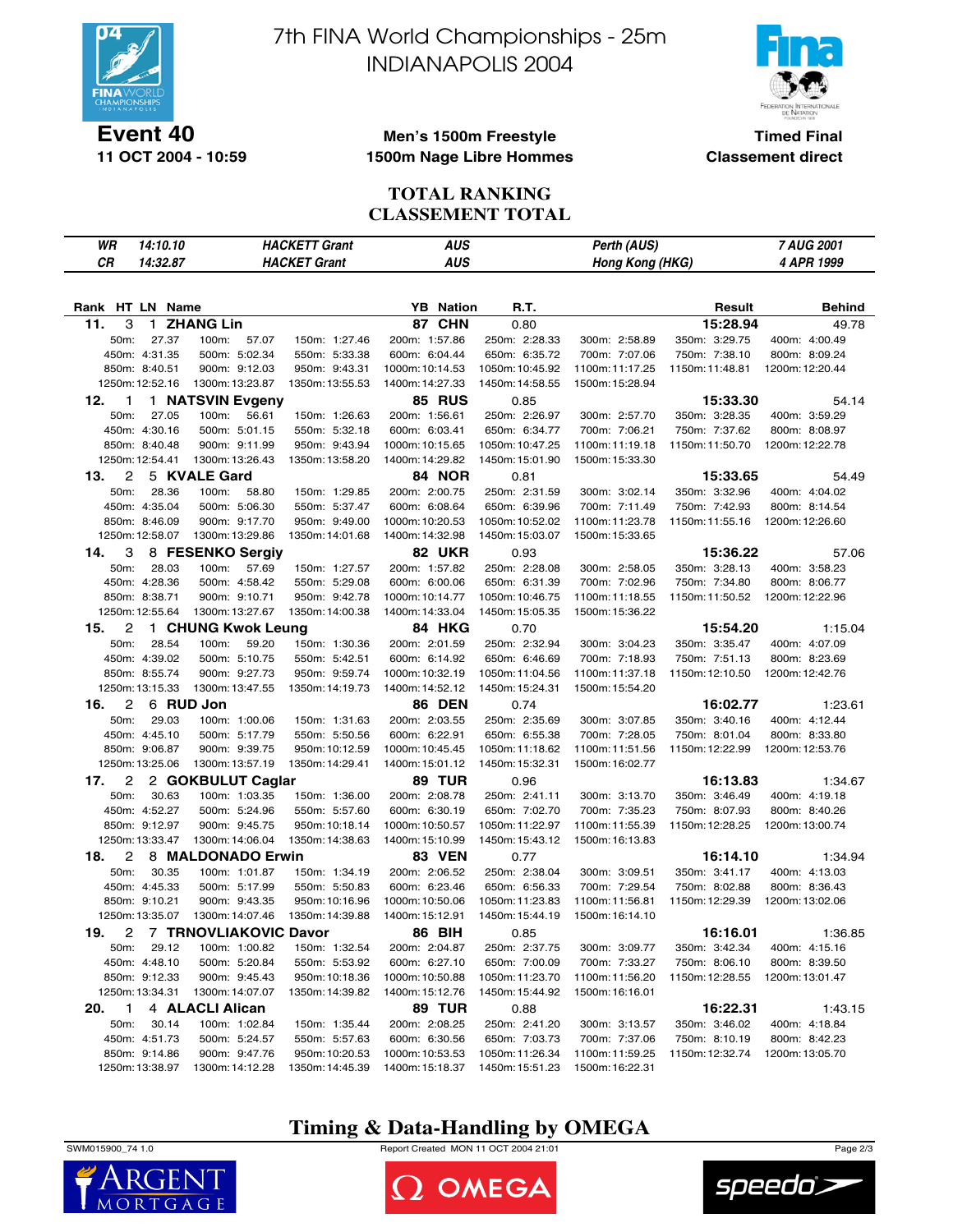

**11 OCT 2004 - 10:59**

7th FINA World Championships - 25m INDIANAPOLIS 2004



**Timed Final Classement direct**

#### **Men's 1500m Freestyle 1500m Nage Libre Hommes**

#### **TOTAL RANKING CLASSEMENT TOTAL**

| WR | 14:10.10 | <b>HACKETT Grant</b> | AUS | Perth (AUS)            | <b>AUG 2001</b> |
|----|----------|----------------------|-----|------------------------|-----------------|
| СR | 14:32.87 | <b>HACKET Grant</b>  | AUS | <b>Hong Kong (HKG)</b> | APR 1999        |
|    |          |                      |     |                        |                 |

| Rank HT LN Name                             |                 | <b>YB Nation</b> | R.T.            |                 | Result          | Behind          |
|---------------------------------------------|-----------------|------------------|-----------------|-----------------|-----------------|-----------------|
| 6 RIFKIN David<br>21.                       |                 | 84 RSA           | 0.84            |                 | 16:33.74        | 1:54.58         |
| 29.38<br>100m: 1:01.19<br>50m:              | 150m: 1:33.65   | 200m: 2:06.46    | 250m: 2:39.30   | 300m: 3:12.64   | 350m: 3:45.81   | 400m: 4:19.05   |
| 450m: 4:52.41<br>500m: 5:26.22              | 550m: 5:59.80   | 600m: 6:33.47    | 650m: 7:07.04   | 700m: 7:40.75   | 750m: 8:14.52   | 800m: 8:47.93   |
| 850m: 9:21.51<br>900m: 9:54.95              | 950m: 10:28.73  | 1000m: 11:02.57  | 1050m: 11:36.14 | 1100m: 12:09.85 | 1150m: 12:43.63 | 1200m: 13:17.40 |
| 1250m: 13:50.82<br>1300m: 14:24.29          | 1350m: 14:57.46 | 1400m: 15:30.40  | 1450m: 16:02.91 | 1500m: 16:33.74 |                 |                 |
| 3 REVISHVILI Irakli<br>22.                  |                 | 89 GEO           | 0.74            |                 | 16:33.93        | 1:54.77         |
| 50 <sub>m</sub> :<br>29.22<br>100m: 1:01.52 | 150m: 1:33.93   | 200m: 2:06.93    | 250m: 2:39.95   | 300m: 3:12.78   | 350m: 3:45.72   | 400m: 4:18.55   |
| 450m: 4:51.69<br>500m: 5:24.59              | 550m: 5:57.80   | 600m: 6:30.83    | 650m: 7:04.29   | 700m: 7:37.41   | 750m: 8:10.82   | 800m: 8:43.84   |
| 850m: 9:17.30<br>900m: 9:50.86              | 950m: 10:24.64  | 1000m: 10:58.65  | 1050m: 11:32.86 | 1100m: 12:06.37 | 1150m: 12:40.13 | 1200m: 13:13.77 |
| 1250m: 13:47.28<br>1300m: 14:21.21          | 1350m: 14:55.68 | 1400m: 15:29.31  | 1450m: 16:02.86 | 1500m: 16:33.93 |                 |                 |
| 2 LAGOS Juan<br>23.                         |                 | <b>87 HON</b>    | 0.82            |                 | 17:08.95        | 2:29.79         |
| 30.13<br>100m: 1:02.53<br>50 <sub>m</sub> : | 150m: 1:35.60   | 200m: 2:09.26    | 250m: 2:42.24   | 300m: 3:15.77   | 350m: 3:49.87   | 400m: 4:24.20   |
| 500m: 5:33.19<br>450m: 4:58.45              | 550m: 6:07.70   | 600m: 6:42.38    | 650m: 7:16.99   | 700m: 7:51.96   | 750m: 8:27.14   | 800m: 9:01.69   |
| 850m: 9:37.48<br>900m: 10:12.80             | 950m: 10:47.87  | 1000m: 11:22.66  | 1050m: 11:57.73 | 1100m: 12:32.39 | 1150m: 13:06.94 | 1200m: 13:42.00 |
| 1250m: 14:16.84<br>1300m: 14:52.05          | 1350m: 15:27.28 | 1400m: 16:02.64  | 1450m: 16:36.22 | 1500m: 17:08.95 |                 |                 |
| 5 PARK Tae Hwan                             |                 | <b>89 KOR</b>    |                 |                 | <b>DNS</b>      |                 |

**Timing & Data-Handling by OMEGA**

SWM015900\_74 1.0 Report Created MON 11 OCT 2004 21:01 Page 3/3





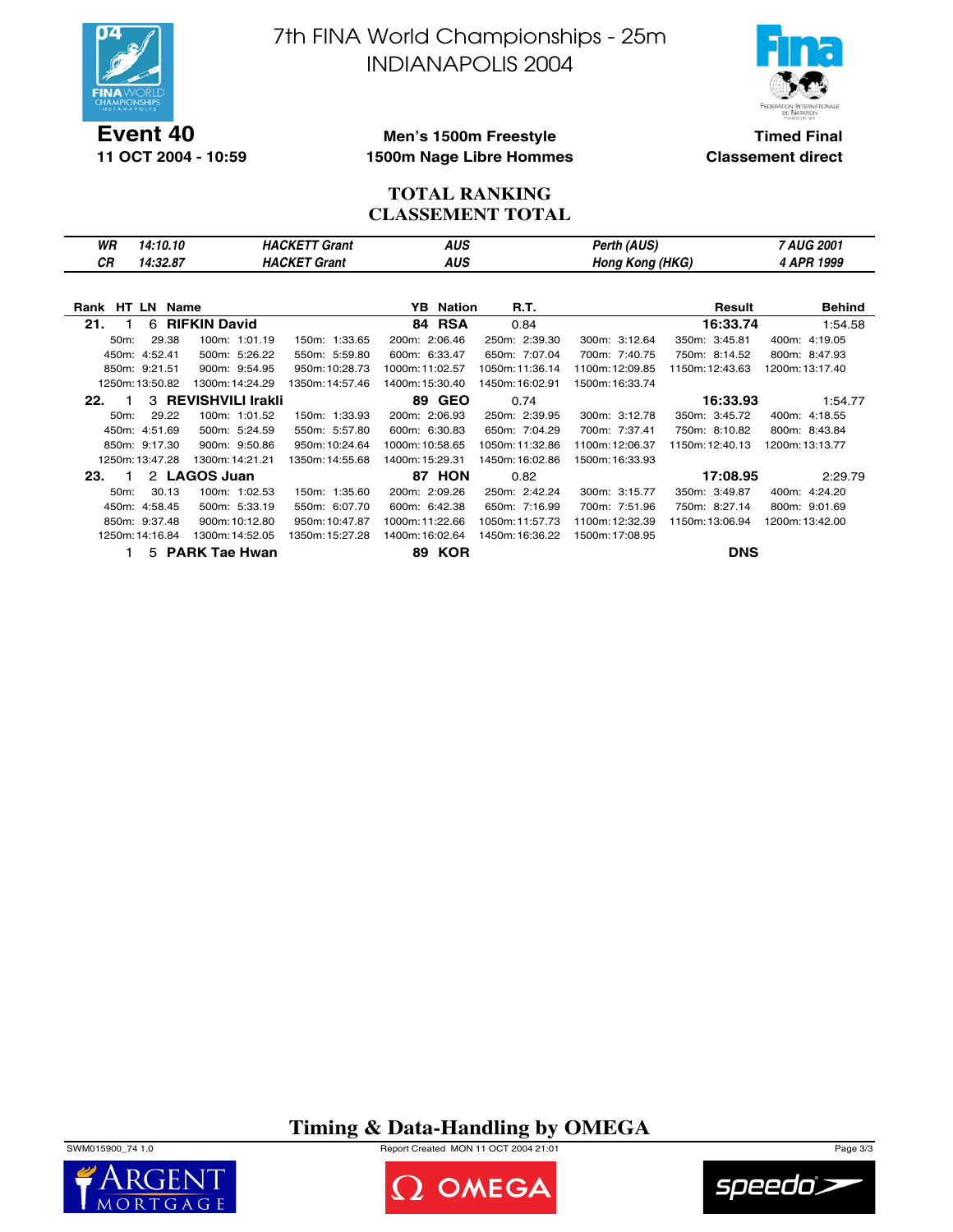



**Event 18 9 OCT 2004 - 09:30**

**CORRECTED** 

### **Men's 50m Backstroke 50m Dos Hommes**

**Heats Séries**

#### **TOTAL RANKING CLASSEMENT TOTAL**

| WR | 02.21<br>ا د.د. | <b>WELSH Matt</b>  | AUS | <b>Melbourne (AUS)</b> | 2 SEP 2002        |
|----|-----------------|--------------------|-----|------------------------|-------------------|
| СR | 23.42           | <b>WALKER Neil</b> | USA | Athens (GRE)           | <b>6 MAR 2000</b> |

| Rank |                |    | HT LN Name             | YΒ | <b>Nation</b> | R.T. | Result             | <b>Behind</b> |
|------|----------------|----|------------------------|----|---------------|------|--------------------|---------------|
| 1.   | 6              |    | 4 RUPPRATH Thomas      | 77 | <b>GER</b>    | 0.70 | 23.93 <sub>q</sub> |               |
| 2.   | 6              |    | 5 PEIRSOL Aaron        |    | <b>83 USA</b> | 0.72 | 24.19 q            | 0.26          |
| 3.   | 4              |    | 4 WELSH Matthew        |    | <b>76 AUS</b> | 0.73 | 24.45 q            | 0.52          |
| 4.   | 4              |    | 5 ROSE Matthew         |    | <b>81 CAN</b> | 0.68 | 24.63 g            | 0.70          |
| 5.   | 4              |    | 3 WILDEBOER Aschwin    |    | 86 ESP        | 0.73 | 24.90 a            | 0.97          |
| 6.   | 5              |    | 2 KRIZKO Lubos         |    | 79 SVK        | 0.76 | 24.95 a            | 1.02          |
| 7.   | 6              |    | 6 ORAL Ugur Orel       |    | <b>79 TUR</b> | 0.64 | 24.97 q            | 1.04          |
| 8.   | 6              |    | 3 MANIA Adam           |    | 83 POL        | 0.63 | 25.03q             | 1.10          |
| 9.   | 5              |    | 4 MARSHALL Peter       |    | 82 USA        | 0.67 | 25.04 g            | 1.11          |
| 10.  | 5              |    | 3 THELOKE Stev         |    | <b>78 GER</b> | 0.74 | 25.05 g            | 1.12          |
| 11.  | 5              |    | 5 VYATCHANIN Arkady    |    | 84 RUS        | 0.94 | 25.12 g            | 1.19          |
| 12.  | 6              |    | 2 ROLFF Ethan          |    | <b>82 AUS</b> | 0.75 | 25.26q             | 1.33          |
| 13.  | 6              | 1. | <b>NAKANO Takashi</b>  |    | 84 JPN        | 0.60 | 25.27 q            | 1.34          |
| 14.  | 5              |    | 6 ANDERSEN Jakob       |    | <b>77 DEN</b> | 0.72 | 25.31 q            | 1.38          |
| 15.  | 1              |    | 3 YU Rui               |    | 82 CHN        | 0.55 | 25.59 g            | 1.66          |
| 15.  | 4              |    | 6 PINI Ryan            |    | 81 PNG        | 0.80 | 25.59 a            | 1.66          |
| 17.  | 5              |    | 7 DU RAND George       |    | <b>82 RSA</b> | 0.74 | 25.70              | 1.77          |
| 18.  | $\overline{4}$ |    | 7 GUIDO Guilherme      |    | <b>87 BRA</b> | 0.49 | 25.93              | 2.00          |
| 19.  | 4              |    | 2 CIELO Cesar          |    | <b>87 BRA</b> | 0.82 | 25.99              | 2.06          |
| 20.  | 6              |    | 7 GHERGHEL Ioan        |    | <b>78 ROM</b> | 0.72 | 26.04              | 2.11          |
| 21.  | 5              |    | 1 MACHOVIC Miroslav    |    | <b>76 SVK</b> | 0.75 | 26.32              | 2.39          |
| 22.  | 5              |    | 8 ASHBY Brendan        |    | <b>80 ZIM</b> | 0.68 | 26.55              | 2.62          |
| 23.  | 3              |    | 7 DUNFORD Jason        |    | <b>86 KEN</b> | 0.58 | 27.08              | 3.15          |
| 24.  | 6              |    | 8 MACKAY Andrew        |    | <b>85 CAY</b> | 0.59 | 27.29              | 3.36          |
| 25.  | 3              |    | 4 LEI Chi Lon          |    | 85 MAC        | 0.64 | 27.42              | 3.49          |
| 26.  | $\overline{4}$ |    | 8 PAEZ Andres          |    | 83 ECU        | 0.64 | 27.44              | 3.51          |
| 27.  | 3              |    | 3 CABRERA Guillermo    |    | 82 DOM        | 0.70 | 27.53              | 3.60          |
| 28.  | 3              |    | 2 LOCKE Kieran         |    | 84 ISV        | 0.64 | 27.83              | 3.90          |
| 29.  | 3              |    | 5 BACKHAUS Christopher |    | <b>85 DOM</b> | 0.73 | 28.04              | 4.11          |
| 30.  | $\overline{2}$ |    | 4 LAO Kuan Fong        |    | 87 MAC        | 0.70 | 28.72              | 4.79          |
| 31.  | $\overline{2}$ |    | 6 PEREIRA Romulo       |    | <b>ANG</b>    | 0.73 | 29.04              | 5.11          |
| 31.  | 3              |    | 6 ELHAGE Kahlil        |    | <b>88 AHO</b> | 0.68 | 29.04              | 5.11          |
| 33.  | $\overline{2}$ |    | 3 DAVELAAR Rodion      |    | <b>90 AHO</b> | 0.65 | 29.54              | 5.61          |
| 34.  | $\overline{2}$ |    | 1 DIAZ Omar            |    | <b>87 HON</b> | 0.72 | 29.66              | 5.73          |
| 35.  | 3              |    | 8 CALDERON Jonathan    |    | <b>86 LCA</b> | 0.74 | 30.04              | 6.11          |
| 36.  | $\overline{2}$ |    | 7 PANTING Reginaldo    |    | <b>88 HON</b> | 0.71 | 30.20              | 6.27          |
| 37.  | 3              |    | 1 KIMANI Joseph        |    | <b>78 KEN</b> | 0.73 | 30.73              | 6.80          |
| 38.  | 1              |    | 4 KABURU Gilbert       |    | <b>81 UGA</b> | 0.78 | 34.73              | 10.80         |
|      | 1              |    | 5 GHATTAS Francois     |    | 83 LIB        |      | <b>DNS</b>         |               |
|      | 2              |    | 2 PETERKIN Jamie       |    | 82 LCA        |      | <b>DNS</b>         |               |
|      | $\overline{2}$ |    | 5 LEE Seung Hyun       |    | <b>89 KOR</b> |      | <b>DNS</b>         |               |
|      | 4              |    | 1 ZHAO Tao             |    | 87 CHN        |      | <b>DNS</b>         |               |

## **Timing & Data-Handling by OMEGA**

SWM040900\_74 2.1 Report Created SAT 9 OCT 2004 10:15 Page 1/1





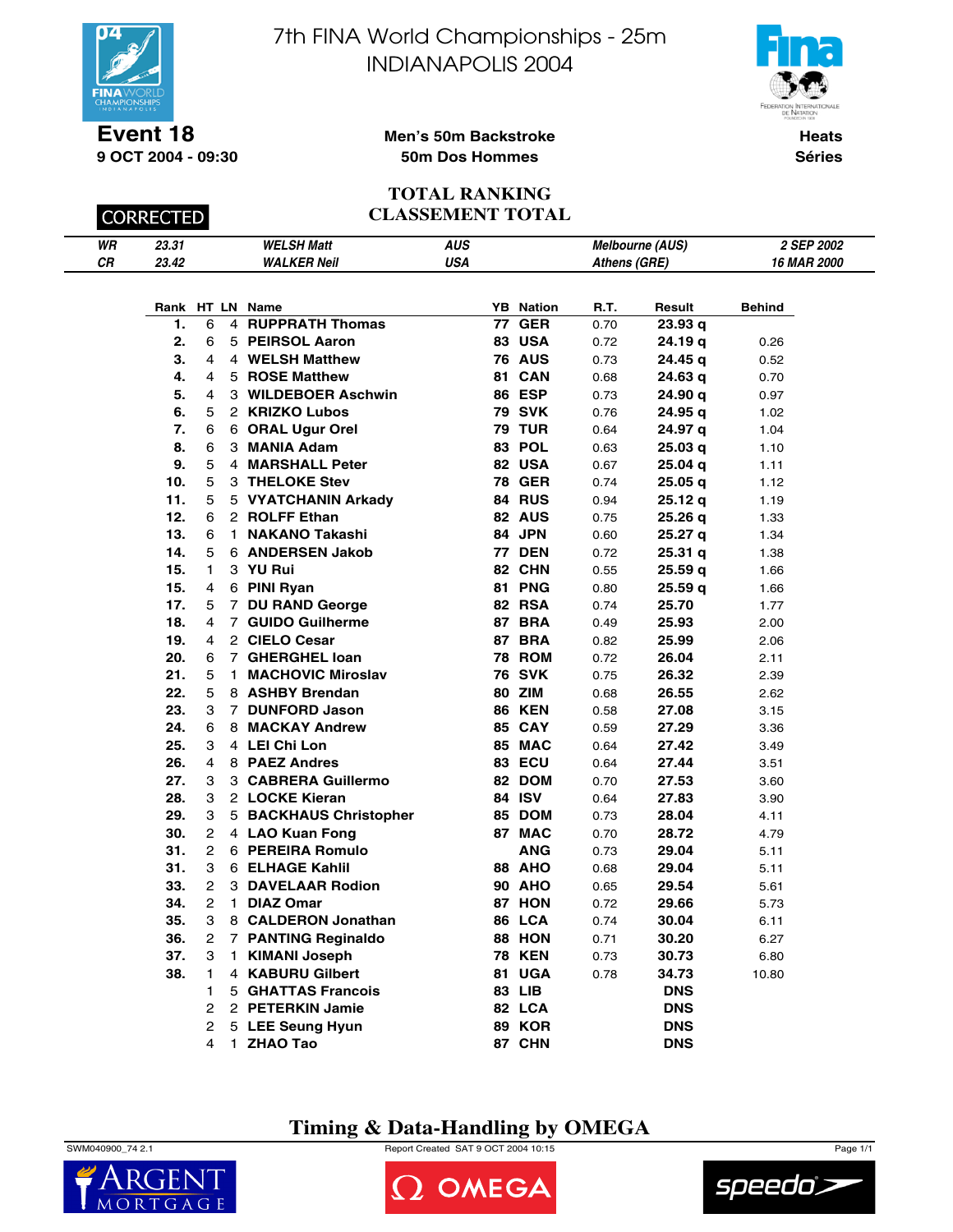

**Event 218 9 OCT 2004 - 19:08** 7th FINA World Championships - 25m INDIANAPOLIS 2004



**Semifinals Demi-Finales**

### **Men's 50m Backstroke 50m Dos Hommes**

### **TOTAL RANKING CLASSEMENT TOTAL**

| WR<br>СR | 23.31<br>23.42 |                      |                | <b>WELSH Matt</b><br><b>WALKER Neil</b> | <b>AUS</b><br>USA |    |               | Athens (GRE) | <b>Melbourne (AUS)</b> | 2 SEP 2002<br><b>16 MAR 2000</b> |
|----------|----------------|----------------------|----------------|-----------------------------------------|-------------------|----|---------------|--------------|------------------------|----------------------------------|
|          |                |                      |                |                                         |                   |    |               |              |                        |                                  |
|          |                |                      |                | Rank HT LN Name                         |                   | YB | Nation        | R.T.         | Result                 | <b>Behind</b>                    |
|          | 1.             | 2                    | $\overline{4}$ | <b>RUPPRATH Thomas</b>                  |                   | 77 | <b>GER</b>    | 0.73         | 23.82 <sub>q</sub>     |                                  |
|          | 2.             | 2                    | 2              | <b>MARSHALL Peter</b>                   |                   |    | 82 USA        | 0.72         | 23.93 <sub>q</sub>     | 0.11                             |
|          | 3.             |                      |                | 4 PEIRSOL Aaron                         |                   |    | 83 USA        | 0.78         | 24.11 <sub>q</sub>     | 0.29                             |
|          | 4.             | 2                    |                | 5 WELSH Matthew                         |                   |    | <b>76 AUS</b> | 0.82         | 24.16 g                | 0.34                             |
|          | 5.             |                      |                | 5 ROSE Matthew                          |                   | 81 | <b>CAN</b>    | 0.67         | 24.48 g                | 0.66                             |
|          | 6.             | 2                    |                | 7 VYATCHANIN Arkady                     |                   | 84 | <b>RUS</b>    | 0.86         | 24.49 g                | 0.67                             |
|          | 7.             |                      | 2              | <b>THELOKE Stev</b>                     |                   | 78 | <b>GER</b>    | 0.85         | 24.63 g                | 0.81                             |
|          | 8.             | 2                    | 3              | <b>WILDEBOER Aschwin</b>                |                   |    | <b>86 ESP</b> | 0.61         | 24.73 g                | 0.91                             |
|          | 9.             | $\mathbf{2}^{\circ}$ | 6              | <b>ORAL Ugur Orel</b>                   |                   |    | <b>79 TUR</b> | 0.58         | 24.79                  | 0.97                             |
|          | 10.            |                      | 3              | <b>KRIZKO Lubos</b>                     |                   |    | <b>79 SVK</b> | 0.71         | 24.93                  | 1.11                             |
|          | 11.            |                      | 7              | <b>ROLFF Ethan</b>                      |                   |    | 82 AUS        | 0.68         | 25.00                  | 1.18                             |
|          | 12.            |                      | 6              | <b>MANIA Adam</b>                       |                   | 83 | <b>POL</b>    | 0.70         | 25.14                  | 1.32                             |
|          | 13.            |                      |                | <b>ANDERSEN Jakob</b>                   |                   | 77 | <b>DEN</b>    | 0.64         | 25.27                  | 1.45                             |
|          | 14.            | 2                    |                | <b>NAKANO Takashi</b>                   |                   | 84 | <b>JPN</b>    | 0.63         | 25.33                  | 1.51                             |
|          | 15.            |                      | 8              | <b>PINI Ryan</b>                        |                   | 81 | <b>PNG</b>    | 0.76         | 25.34                  | 1.52                             |
|          | 16.            | 2                    | 8              | <b>YU Rui</b>                           |                   |    | 82 CHN        | 0.57         | 25.74                  | 1.92                             |

**Timing & Data-Handling by OMEGA**

SWM040200\_74 1.0 Report Created SAT 9 OCT 2004 19:15 Page 1/1





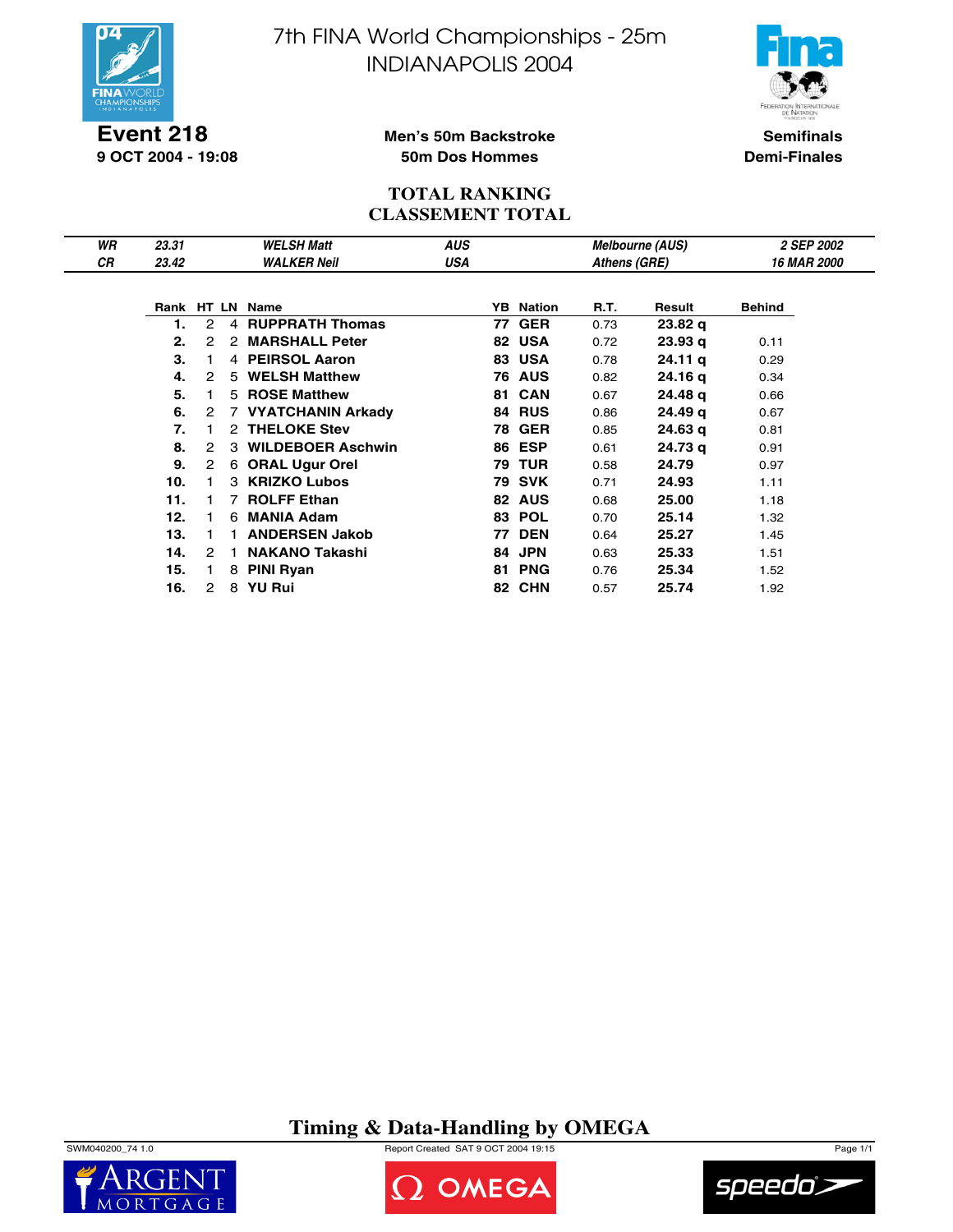



**Event 118 10 OCT 2004 - 19:09**

### **Men's 50m Backstroke 50m Dos Hommes**

**Finals Finales**

## **FINAL RESULTS CLASSEMENT FINALES**

| WR           | 23.31 |    |               | <b>WELSH Matt</b>        | <b>AUS</b> |    |                  | <b>Melbourne (AUS)</b> |        | 2 SEP 2002         |
|--------------|-------|----|---------------|--------------------------|------------|----|------------------|------------------------|--------|--------------------|
| <b>CR</b>    | 23.42 |    |               | <b>WALKER Neil</b>       | USA        |    |                  | Athens (GRE)           |        | <b>16 MAR 2000</b> |
|              |       |    |               |                          |            |    |                  |                        |        |                    |
|              |       |    |               | <b>Rank LN Name</b>      |            |    | <b>YB</b> Nation | R.T.                   | Result | <b>Behind</b>      |
| <b>FINAL</b> |       |    | 4             | <b>RUPPRATH Thomas</b>   |            |    | <b>77 GER</b>    | 0.65                   | 23.51  |                    |
|              |       | 2. | 6             | <b>WELSH Matthew</b>     |            |    | <b>76 AUS</b>    | 0.71                   | 23.60  | 0.09               |
|              |       | 3. | 5.            | <b>MARSHALL Peter</b>    |            |    | 82 USA           | 0.70                   | 23.93  | 0.42               |
|              |       | 4. |               | 3 PEIRSOL Aaron          |            |    | 83 USA           | 0.60                   | 24.03  | 0.52               |
|              |       | 5. |               | 7 VYATCHANIN Arkady      |            |    | <b>84 RUS</b>    | 0.84                   | 24.38  | 0.87               |
|              |       | 6. |               | <b>THELOKE Stev</b>      |            |    | <b>78 GER</b>    | 0.84                   | 24.61  | 1.10               |
|              |       |    | $\mathcal{P}$ | <b>ROSE Matthew</b>      |            | 81 | CAN              | 0.65                   | 24.68  | 1.17               |
|              |       | 8. | 8             | <b>WILDEBOER Aschwin</b> |            |    | <b>86 ESP</b>    | 0.61                   | 24.81  | 1.30               |

# **Timing & Data-Handling by OMEGA**

SWM040100\_73 1.0 Report Created SUN 10 OCT 2004 19:12 Page 1/1





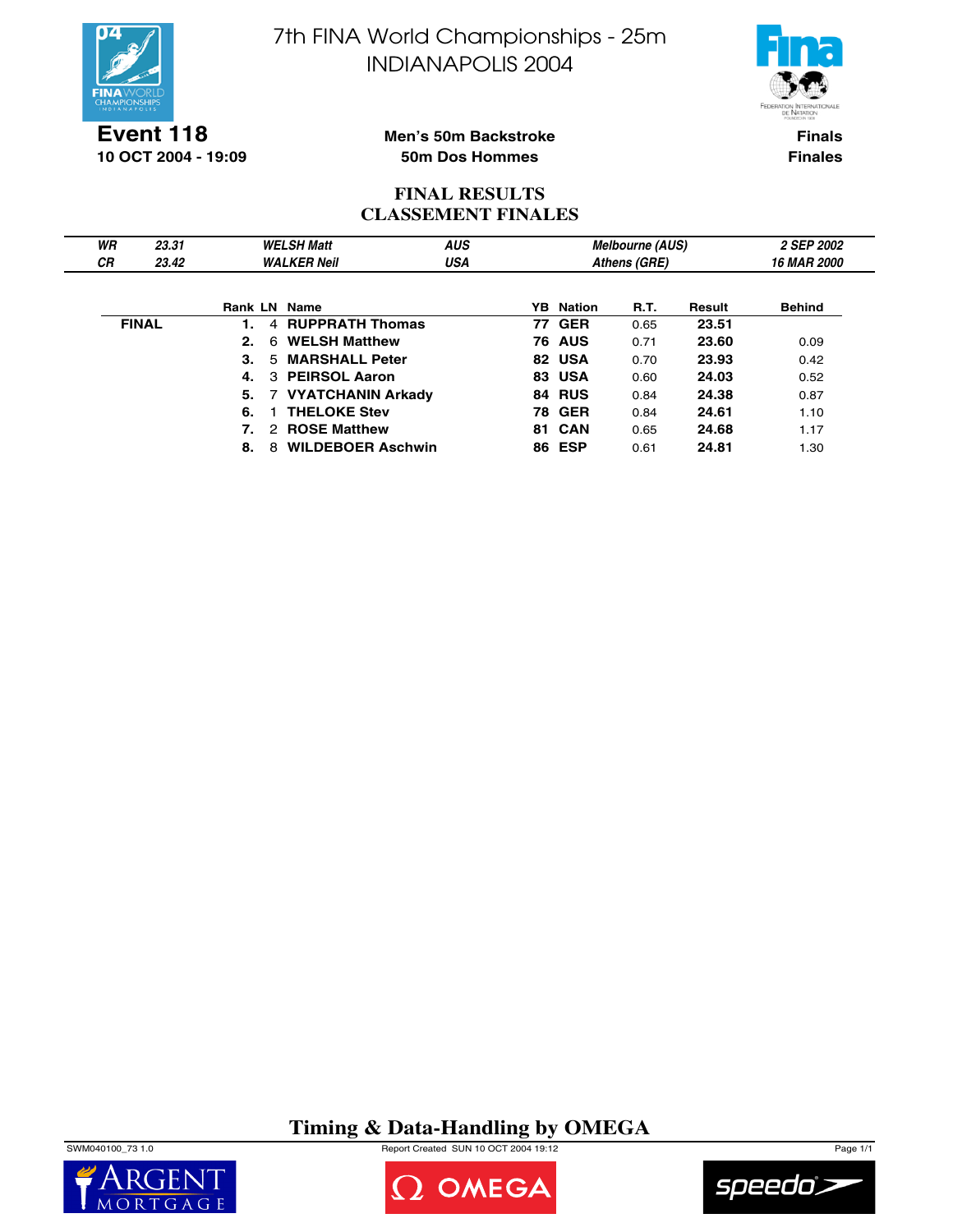

**7 OCT 2004 - 10:06**

7th FINA World Championships - 25m INDIANAPOLIS 2004



**Heats Séries**

### **Men's 100m Backstroke 100m Dos Hommes**

### **TOTAL RANKING CLASSEMENT TOTAL**

| WR |     | 50.32          | <b>MARSHALL Peter</b>      | <b>USA</b> |                  |      | East Meadow (USA) |            | 26 MAR 2004   |
|----|-----|----------------|----------------------------|------------|------------------|------|-------------------|------------|---------------|
| CR |     | 50.75          | <b>WALKER Neil</b>         | <b>USA</b> |                  |      | Athens (GRE)      |            | 19 MAR 2000   |
|    |     |                |                            |            |                  |      |                   |            |               |
|    |     |                | Rank HT LN Name            |            | <b>YB</b> Nation | R.T. | 50m               | Result     | <b>Behind</b> |
|    | 1.  | 4              | <b>4 RUPPRATH Thomas</b>   | 77         | <b>GER</b>       | 0.70 | 24.80             | 51.74 q    |               |
|    | 2.  | 5              | 4 MARSHALL Peter           |            | 82 USA           | 0.69 | 25.24             | 52.52q     | 0.78          |
|    | 3.  | 4              | 5 VYATCHANIN Arkady        |            | 84 RUS           | 0.93 | 25.53             | 52.64 q    | 0.90          |
|    | 4.  | 5              | 5 WELSH Matthew            |            | <b>76 AUS</b>    | 0.78 | 25.74             | 52.73 q    | 0.99          |
|    | 5.  | 4              | 3 THELOKE Stev             |            | <b>78 GER</b>    | 0.76 | 25.58             | 52.86 q    | 1.12          |
|    | 6.  | 3              | 4 PEIRSOL Aaron            |            | <b>83 USA</b>    | 0.68 | 25.55             | 53.05 q    | 1.31          |
|    | 7.  | 3              | 3 PINI Ryan                |            | 81 PNG           | 0.72 | 25.74             | 53.33q     | 1.59          |
|    | 8.  | 5              | 3 ROLFF Ethan              |            | 82 AUS           | 0.66 | 25.70             | 53.34 q    | 1.60          |
|    | 9.  | 4              | 6 FLOREA Rasvan            |            | 80 ROM           | 0.64 | 25.99             | 53.40 q    | 1.66          |
|    | 10. | 3              | 2 NAKANO Takashi           |            | 84 JPN           | 0.64 | 26.00             | 53.51q     | 1.77          |
|    | 11. | 5              | 2 DU RAND George           |            | 82 RSA           | 0.85 | 25.84             | 53.53q     | 1.79          |
|    | 12. | 3              | 6 WILDEBOER Aschwin        |            | 86 ESP           | 0.68 | 25.90             | 53.66 q    | 1.92          |
|    | 13. | 3              | 5 MANIA Adam               |            | 83 POL           | 0.72 | 25.96             | 53.72 g    | 1.98          |
|    | 14. | 5              | 1 KRIZKO Lubos             |            | <b>79 SVK</b>    | 0.73 | 25.97             | 53.87 q    | 2.13          |
|    | 15. | 5              | 6 ANDERSEN Jakob           |            | <b>77 DEN</b>    | 0.67 | 26.00             | 54.05 q    | 2.31          |
|    | 16. | 4              | 2 GUIDO Guilherme          |            | 87 BRA           | 0.69 | 26.40             | 54.14 q    | 2.40          |
|    | 17. | 3              | 7 YU Rui                   |            | 82 CHN           | 0.61 | 26.69             | 54.69      | 2.95          |
|    | 18. | 4              | 1 ZHAO Tao                 |            | 87 CHN           | 0.79 | 26.62             | 54.79      | 3.05          |
|    | 19. | 4              | 7 MAZZARI Mirko            |            | <b>75 ITA</b>    | 0.71 | 26.84             | 55.05      | 3.31          |
|    | 20. | 5              | <b>7 MACHOVIC Miroslav</b> |            | <b>76 SVK</b>    | 0.73 | 26.89             | 55.35      | 3.61          |
|    | 21. | 4              | 8 ASHBY Brendan            |            | 80 ZIM           | 0.69 | 27.43             | 56.14      | 4.40          |
|    | 22. | 2              | 4 OLIVER Jorge             |            | <b>81 PUR</b>    | 0.72 | 27.89             | 56.89      | 5.15          |
|    | 23. | 5              | 8 PINZON Omar              |            | <b>88 COL</b>    | 0.58 | 27.59             | 57.12      | 5.38          |
|    | 24. | 3              | 1 MACKAY Andrew            |            | 85 CAY           | 0.71 | 28.17             | 57.32      | 5.58          |
|    | 25. | 2              | 2 DUNFORD Jason            |            | <b>86 KEN</b>    | 0.73 | 27.95             | 58.07      | 6.33          |
|    | 26. | 3              | 8 CABRERA Guillermo        |            | 82 DOM           | 0.67 | 28.28             | 58.35      | 6.61          |
|    | 27. | $\overline{c}$ | 5 PAEZ Andres              |            | <b>83 ECU</b>    | 0.68 | 28.54             | 59.06      | 7.32          |
|    | 28. | $\overline{c}$ | 7 LEI Chi Lon              |            | 85 MAC           | 0.72 | 28.80             | 59.92      | 8.18          |
|    | 29. | 1              | 3 ELHAGE Kahlil            |            | 88 AHO           | 0.67 | 29.58             | 1:01.25    | 9.51          |
|    | 30. | 2              | 8 PEREIRA Romulo           |            | <b>ANG</b>       | 0.73 | 29.82             | 1:02.09    | 10.35         |
|    | 31. | 2              | 1 CISS Khaly               |            | <b>81 SEN</b>    | 0.82 | 30.36             | 1:02.62    | 10.88         |
|    | 32. | 1              | 4 DAVELAAR Rodion          |            | <b>90 AHO</b>    | 0.67 | 30.24             | 1:02.63    | 10.89         |
|    | 33. | $\mathbf{1}$   | 5 CALDERON Jonathan        |            | 86 LCA           | 0.75 | 30.45             | 1:03.54    | 11.80         |
|    | 34. | 1.             | 6 DIAZ Omar                |            | <b>87 HON</b>    | 0.79 | 31.16             | 1:04.09    | 12.35         |
|    | 35. | 1              | 2 PANTING Reginaldo        |            | 88 HON           | 0.73 | 32.06             | 1:06.13    | 14.39         |
|    |     | 1              | 1 KIRJANOVS Vladimirs      |            | <b>74 LAT</b>    |      |                   | <b>DNS</b> |               |
|    |     | 1              | <b>7 GHATTAS Francois</b>  |            | 83 LIB           |      |                   | <b>DNS</b> |               |
|    |     | 2              | 6 LEE Seung Hyun           |            | <b>89 KOR</b>    |      |                   | <b>DNS</b> |               |
|    |     | 2              | 3 BACKHAUS Christopher     |            | 85 DOM           | 0.70 |                   | <b>DSQ</b> |               |

# **Timing & Data-Handling by OMEGA**

SWM041900\_74 1.0 Report Created THU 7 OCT 2004 10:18 Page 1/1



OMEGA

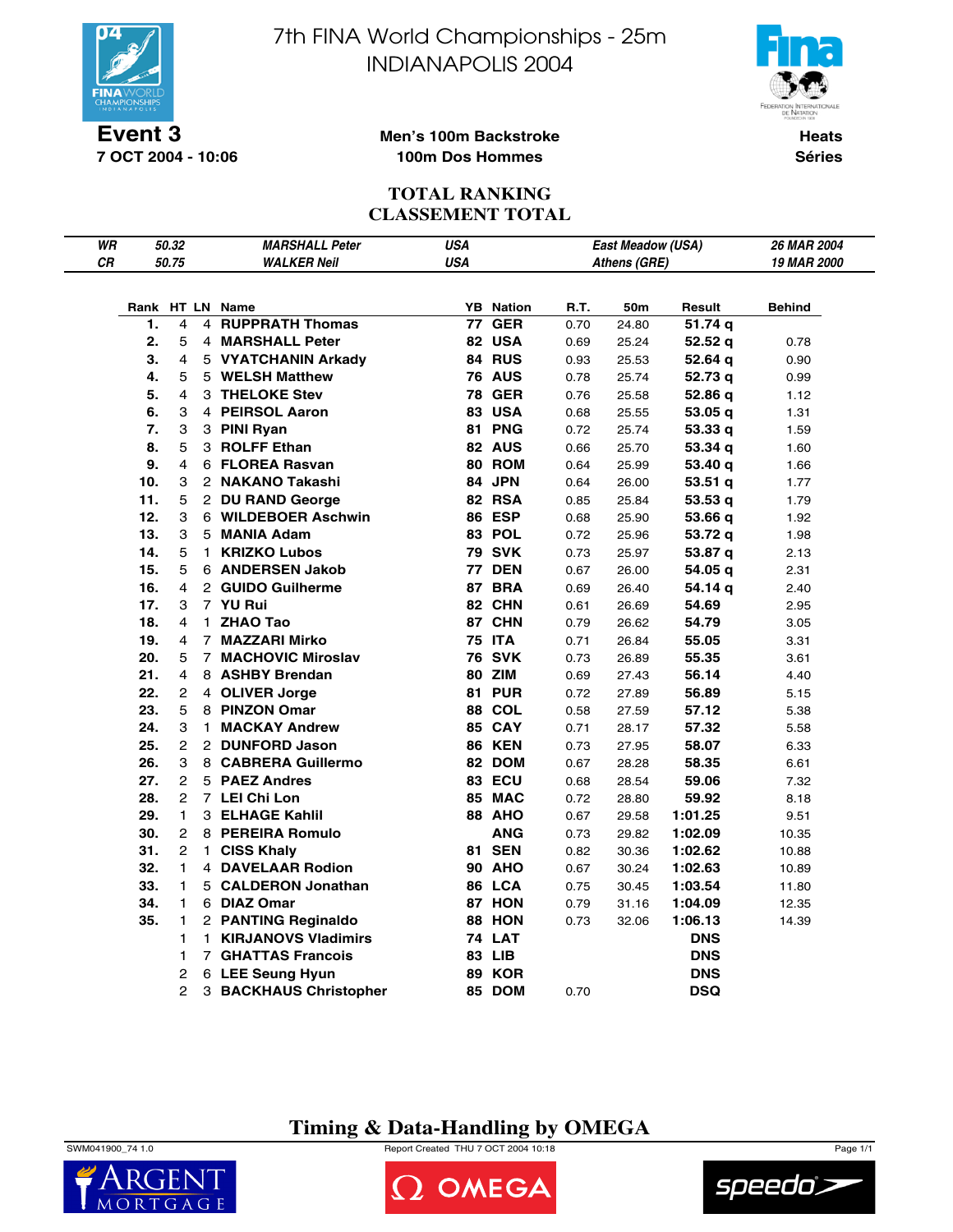

**Event 203 7 OCT 2004 - 19:20** 7th FINA World Championships - 25m INDIANAPOLIS 2004



**Semifinals Demi-Finales**

### **Men's 100m Backstroke 100m Dos Hommes**

### **TOTAL RANKING CLASSEMENT TOTAL**

| WR |     | 50.32                |   | <b>MARSHALL Peter</b>    | <b>USA</b> |                  |      | East Meadow (USA) |                    | 26 MAR 2004        |
|----|-----|----------------------|---|--------------------------|------------|------------------|------|-------------------|--------------------|--------------------|
| СR |     | 50.75                |   | <b>WALKER Neil</b>       | USA        |                  |      | Athens (GRE)      |                    | <b>19 MAR 2000</b> |
|    |     |                      |   |                          |            |                  |      |                   |                    |                    |
|    |     |                      |   | Rank HT LN Name          |            | <b>YB</b> Nation | R.T. | 50 <sub>m</sub>   | Result             | <b>Behind</b>      |
|    | 1.  | 2                    | 4 | <b>RUPPRATH Thomas</b>   | 77         | <b>GER</b>       | 0.68 | 24.48             | 51.39 g            |                    |
|    | 2.  |                      | 3 | <b>PEIRSOL Aaron</b>     | 83         | <b>USA</b>       | 0.62 | 25.12             | 51.92 q            | 0.53               |
|    | 3.  |                      |   | 5 WELSH Matthew          |            | <b>76 AUS</b>    | 0.79 | 25.35             | 52.00 q            | 0.61               |
|    | 4.  |                      |   | 4 MARSHALL Peter         |            | 82 USA           | 0.72 | 25.07             | 52.24q             | 0.85               |
|    | 5.  | 2                    |   | 5 VYATCHANIN Arkady      |            | <b>84 RUS</b>    | 0.85 | 25.48             | 52.57 g            | 1.18               |
|    | 6.  | $\mathcal{P}$        | 3 | <b>THELOKE Stev</b>      | 78         | <b>GER</b>       | 0.73 | 25.74             | 53.11 <sub>q</sub> | 1.72               |
|    | 7.  |                      |   | <b>WILDEBOER Aschwin</b> | 86         | ESP              | 0.83 | 25.96             | $53.41 \text{ q}$  | 2.02               |
|    | 8.  |                      | 2 | <b>NAKANO Takashi</b>    | 84         | <b>JPN</b>       | 0.66 | 25.90             | 53.46 ?            | 2.07               |
|    | 8.  | $\overline{2}$       | 6 | PINI Ryan                | 81         | <b>PNG</b>       | 0.77 | 25.72             | 53.46 ?            | 2.07               |
|    | 10. |                      | 6 | <b>ROLFF Ethan</b>       |            | 82 AUS           | 0.68 | 25.62             | 53.56              | 2.17               |
|    | 11. | 2                    | 2 | <b>FLOREA Rasvan</b>     | 80         | <b>ROM</b>       | 0.78 | 26.05             | 53.59              | 2.20               |
|    | 12. | $\mathcal{P}$        |   | <b>MANIA Adam</b>        | 83         | <b>POL</b>       | 0.65 | 25.67             | 53.79              | 2.40               |
|    | 13. |                      | 8 | <b>GUIDO Guilherme</b>   | 87         | <b>BRA</b>       | 0.60 | 26.61             | 53.84              | 2.45               |
|    | 14. | $\mathbf{2}^{\circ}$ | 7 | <b>DU RAND George</b>    |            | 82 RSA           | 1.13 | 26.07             | 54.00              | 2.61               |
|    | 15. |                      |   | <b>KRIZKO Lubos</b>      |            | 79 SVK           | 0.73 | 26.14             | 54.06              | 2.67               |
|    | 16. | 2                    | 8 | <b>ANDERSEN Jakob</b>    | 77         | <b>DEN</b>       | 0.64 | 26.11             | 54.34              | 2.95               |

**Timing & Data-Handling by OMEGA**







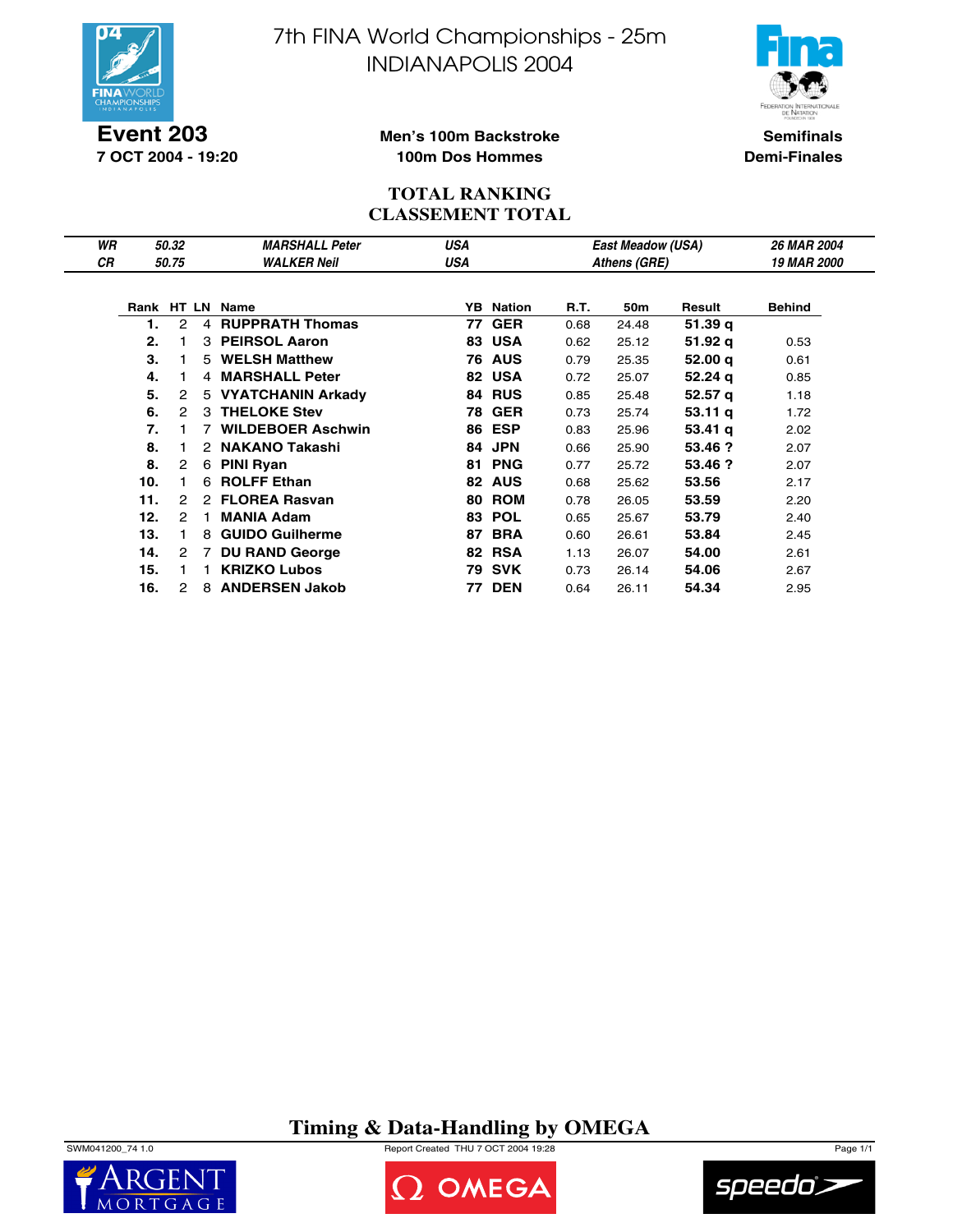



**Event 103 8 OCT 2004 - 19:22**

#### **Men's 100m Backstroke 100m Dos Hommes**

**Finals Finales**

# **FINAL RESULTS CLASSEMENT FINALES**

| WR           | 50.32               | <b>MARSHALL Peter</b>     | USA |    |                  |      | <b>East Meadow (USA)</b> |        | 26 MAR 2004               |  |  |
|--------------|---------------------|---------------------------|-----|----|------------------|------|--------------------------|--------|---------------------------|--|--|
| СR           | 50.75               | <b>WALKER Neil</b>        | USA |    | Athens (GRE)     |      |                          |        | <i><b>19 MAR 2000</b></i> |  |  |
|              |                     |                           |     |    |                  |      |                          |        |                           |  |  |
|              | <b>Rank LN Name</b> |                           |     |    | <b>YB</b> Nation | R.T. | 50m                      | Result | <b>Behind</b>             |  |  |
| <b>FINAL</b> |                     | 5 PEIRSOL Aaron           |     |    | <b>83 USA</b>    | 0.72 | 24.44                    | 50.72  | <b>CR</b>                 |  |  |
|              | 2.                  | <b>WELSH Matthew</b><br>3 |     | 76 | <b>AUS</b>       | 0.63 | 24.87                    | 51.04  | 0.32                      |  |  |
|              | 3.                  | 4 RUPPRATH Thomas         |     |    | <b>77 GER</b>    | 0.73 | 24.32                    | 51.20  | 0.48                      |  |  |
|              | 4.<br>6             | <b>MARSHALL Peter</b>     |     |    | 82 USA           | 0.72 | 24.82                    | 52.09  | 1.37                      |  |  |
|              | 5.                  | 2 VYATCHANIN Arkady       |     |    | 84 RUS           | 0.92 | 25.40                    | 52.50  | 1.78                      |  |  |
|              | 6.                  | 7 THELOKE Stev            |     |    | <b>78 GER</b>    | 0.96 | 25.63                    | 52.77  | 2.05                      |  |  |
|              | 7.                  | <b>PINI Ryan</b><br>8     |     |    | <b>81 PNG</b>    | 0.79 | 25.56                    | 52.94  | 2.22                      |  |  |
|              | 8.                  | <b>WILDEBOER Aschwin</b>  |     |    | <b>86 ESP</b>    | 0.71 | 25.73                    | 53.50  | 2.78                      |  |  |

# **Timing & Data-Handling by OMEGA**

SWM041100\_73 1.0 Report Created FRI 8 OCT 2004 19:25 Page 1/1





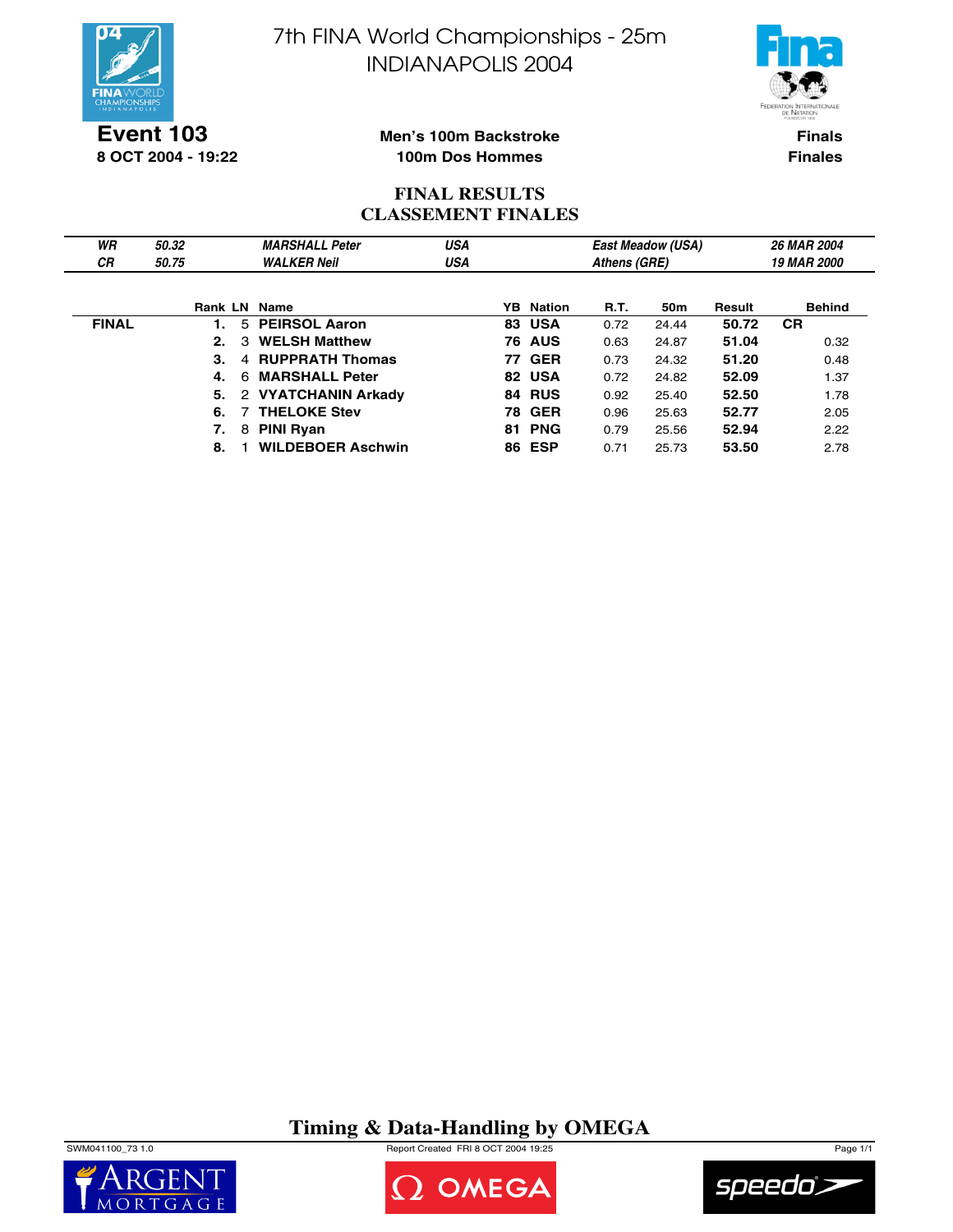

**Event 403 7 OCT 2004 - 21:11** 7th FINA World Championships - 25m INDIANAPOLIS 2004



**Swim-Off Barrage**

## **Men's 100m Backstroke 100m Dos Hommes**

### **RESULTS BY HEAT CLASSEMENT PAR SERIE**

| WR           | 50.32 |              | <b>MARSHALL Peter</b> | USA |                  |              | <b>East Meadow (USA)</b> |                    | <b>26 MAR 2004</b> |  |
|--------------|-------|--------------|-----------------------|-----|------------------|--------------|--------------------------|--------------------|--------------------|--|
| <b>CR</b>    | 50.75 |              | <b>WALKER Neil</b>    | USA |                  | Athens (GRE) |                          | <b>19 MAR 2000</b> |                    |  |
|              |       |              |                       |     |                  |              |                          |                    |                    |  |
|              |       | Rank LN Name |                       |     | <b>YB</b> Nation | <b>R.T.</b>  | 50m                      | Result             | <b>Behind</b>      |  |
| HEAT $1/1$ : |       |              | 5 PINI Ryan           |     | <b>81 PNG</b>    | 0.80         | 25.55                    | 52.80 g            |                    |  |
|              |       | 2.           | 4 NAKANO Takashi      |     | 84 JPN           | 0.63         | 26.28                    | 53.30              | 0.50               |  |

**Timing & Data-Handling by OMEGA**

SWM041250\_73 1.0 Report Created THU 7 OCT 2004 21:24 Page 1/1





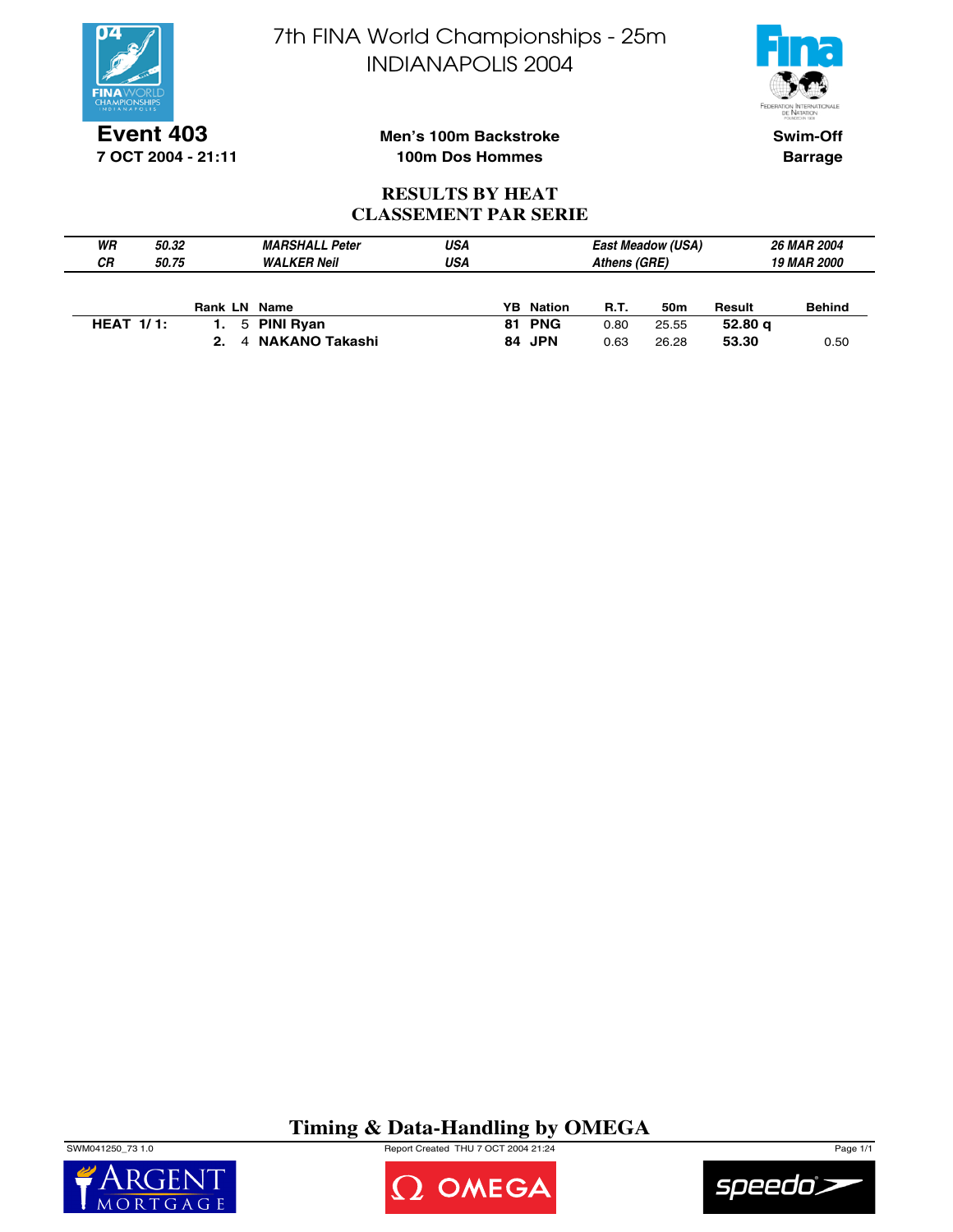

**11 OCT 2004 - 09:30**

7th FINA World Championships - 25m INDIANAPOLIS 2004



**Heats Séries**

#### **Men's 200m Backstroke 200m Dos Hommes**

### **TOTAL RANKING CLASSEMENT TOTAL**

| WR        |                           |    | 1:50.64         | <b>PEIRSOL Aaron</b>       |    | <b>USA</b>       |      |       | East Meadow (USA)     |                 | 27 MAR 2004 |               |
|-----------|---------------------------|----|-----------------|----------------------------|----|------------------|------|-------|-----------------------|-----------------|-------------|---------------|
| <b>CR</b> |                           |    | 1:51.17         | <b>PEIRSOL Aaron</b>       |    | <b>USA</b>       |      |       | <b>Moscow (RUS)</b>   |                 | 27 MAR 2002 |               |
|           |                           |    |                 |                            |    |                  |      |       |                       |                 |             |               |
|           |                           |    | Rank HT LN Name |                            |    | <b>YB</b> Nation | R.T. | 50m   | 100m                  | 150m            | Result      | <b>Behind</b> |
| 1.        | 5                         |    |                 | 4 PEIRSOL Aaron            |    | <b>83 USA</b>    | 0.72 | 26.89 | 55.76                 | 1:24.94         | 1:53.80q    |               |
| 2.        | 5                         |    |                 | 5 WELSH Matthew            |    | <b>76 AUS</b>    | 0.80 | 27.13 |                       | 56.30 1:25.60   | 1:54.42 g   | 0.62          |
| 3.        | $\overline{4}$            |    |                 | 4 HUNT Bryce               |    | 82 USA           | 0.76 | 27.91 | 56.58                 | 1:25.86         | 1:55.26q    | 1.46          |
| 4.        | 5                         |    |                 | 2 DU RAND George           |    | 82 RSA           | 0.87 | 27.08 |                       | 56.10 1:25.49   | $1:55.65$ q | 1.85          |
| 5.        | 4                         |    |                 | 5 ROLFF Ethan              |    | 82 AUS           | 0.77 | 27.15 |                       | 56.36 1:26.02   | $1:55.83$ q | 2.03          |
| 6.        | 3                         |    |                 | 4 VYATCHANIN Arkady        |    | 84 RUS           | 0.92 | 27.30 |                       | 56.29 1:26.34   | 1:56.05q    | 2.25          |
| 7.        | 3                         |    |                 | 5 NAKANO Takashi           |    | 84 JPN           | 0.67 | 27.79 |                       | 57.40 1:26.91   | 1:56.12 $q$ | 2.32          |
| 8.        | 4                         |    |                 | <b>3 SALATTA Lucas</b>     |    | 87 BRA           | 0.73 | 27.65 |                       | 57.33 1:27.06   | $1:57.15$ q | 3.35          |
| 9.        | $\ensuremath{\mathsf{3}}$ |    |                 | 3 MAZZARI Mirko            |    | <b>75 ITA</b>    | 0.75 | 28.40 | 58.15                 | 1:28.17         | 1:57.34     | 3.54          |
| 10.       | 5                         |    |                 | 3 MANIA Adam               |    | 83 POL           | 0.63 | 27.20 |                       | 56.62 1:27.42   | 1:58.29     | 4.49          |
| 11.       | 4                         |    |                 | 7 VAN DER KRAAY Anthony    |    | <b>80 NZL</b>    | 0.73 | 28.66 |                       | 58.78 1:28.65   | 1:58.82     | 5.02          |
| 12.       | 3                         |    |                 | 2 URRETA Diego             |    | <b>MEX</b>       | 0.65 | 28.54 |                       | 58.80 1:29.33   | 2:00.23     | 6.43          |
| 13.       | 5                         |    |                 | 7 MACHOVIC Miroslav        |    | <b>76 SVK</b>    | 0.70 | 28.23 | 59.05                 | 1:29.91         | 2:00.48     | 6.68          |
| 14.       | 4                         |    |                 | 6 GIBSON Cameron           |    | 82 NZL           | 0.83 | 28.47 | 58.65                 | 1:29.76         | 2:00.95     | 7.15          |
| 15.       | 3                         |    | 6 YU Rui        |                            |    | 82 CHN           | 0.64 | 28.25 | 58.44                 | 1:29.29         | 2:01.04     | 7.24          |
| 16.       | 5                         |    | 8 PINI Ryan     |                            |    | 81 PNG           | 0.80 | 28.10 |                       | 58.63 1:30.75   | 2:02.11     | 8.31          |
| 17.       | $\overline{4}$            |    |                 | 2 STRELZOW Desmond         |    | <b>85 CAN</b>    | 0.79 | 28.75 | 59.28                 | 1:31.53         | 2:03.67     | 9.87          |
| 18.       | 5                         |    |                 | 1 PINZON Omar              |    | <b>88 COL</b>    | 0.52 | 28.09 | 1:00.14 1:32.98       |                 | 2:04.17     | 10.37         |
| 19.       | 4                         |    |                 | 8 OLIVER Jorge             |    | 81 PUR           | 0.71 | 29.31 |                       | 1:00.53 1:32.42 | 2:04.24     | 10.44         |
| 20.       | $\mathbf{1}$              |    |                 | <b>3 ALEXANDROV Mihail</b> |    | <b>85 BUL</b>    | 0.77 | 30.51 | 1:02.45 1:35.21       |                 | 2:07.04     | 13.24         |
| 21.       | $\overline{2}$            |    |                 | 5 LOCKE Kieran             |    | 84 ISV           | 0.65 | 29.55 | 1:01.44 1:34.24       |                 | 2:07.50     | 13.70         |
| 22.       | 3                         |    |                 | 1 CABRERA Guillermo        |    | 82 DOM           | 0.71 | 29.43 | 1:01.12 1:34.19       |                 | 2:07.92     | 14.12         |
| 23.       | 3                         |    |                 | 8 BACKHAUS Christopher     |    | 85 DOM           | 0.72 | 30.30 | 1:03.16 1:37.13       |                 | 2:11.60     | 17.80         |
| 24.       | $\mathbf{2}$              |    | 2 LEI Chi Lon   |                            |    | 85 MAC           | 0.69 | 30.69 | 1:03.80 1:38.41       |                 | 2:13.24     | 19.44         |
| 25.       | $\overline{2}$            |    | 6 CISS Khaly    |                            |    | <b>81 SEN</b>    | 0.86 | 31.44 | 1:04.69 1:38.83       |                 | 2:13.42     | 19.62         |
| 26.       | 2                         |    |                 | 7 PEREIRA Romulo           |    | <b>ANG</b>       | 0.61 | 30.68 | 1:04.60 1:38.99       |                 | 2:14.35     | 20.55         |
| 27.       | $\overline{2}$            |    |                 | 3 HENSLEY Scott            |    | 82 ISV           | 0.64 | 30.34 | 1:04.24 1:41.86       |                 | 2:19.09     | 25.29         |
| 28.       | $\mathbf{1}$              |    | 5 DIAZ Omar     |                            |    | 87 HON           | 0.76 |       | 32.12 1:07.46 1:46.38 |                 | 2:23.73     | 29.93         |
|           | 1                         |    |                 | 4 ELHAGE Kahlil            |    | <b>88 AHO</b>    |      |       |                       |                 | <b>DNS</b>  |               |
|           | 2                         | 1. |                 | <b>PANTING Reginaldo</b>   |    | 88 HON           |      |       |                       |                 | <b>DNS</b>  |               |
|           | 2                         |    |                 | 4 LEE Seung Hyun           |    | <b>89 KOR</b>    |      |       |                       |                 | <b>DNS</b>  |               |
|           | 2                         |    |                 | 8 DAVELAAR Rodion          |    | <b>90 AHO</b>    |      |       |                       |                 | <b>DNS</b>  |               |
|           | 3                         |    |                 | 7 WILDEBOER Olaf           |    | <b>83 ESP</b>    |      |       |                       |                 | <b>DNS</b>  |               |
|           | 4                         | 1  | <b>ZHAO Tao</b> |                            | 87 | <b>CHN</b>       |      |       |                       |                 | <b>DNS</b>  |               |
|           | 5                         | 6  |                 | <b>GUIDO Guilherme</b>     | 87 | <b>BRA</b>       |      |       |                       |                 | <b>DNS</b>  |               |

# **Timing & Data-Handling by OMEGA**

SWM042900\_74 1.0 Report Created MON 11 OCT 2004 9:47 Page 1/1





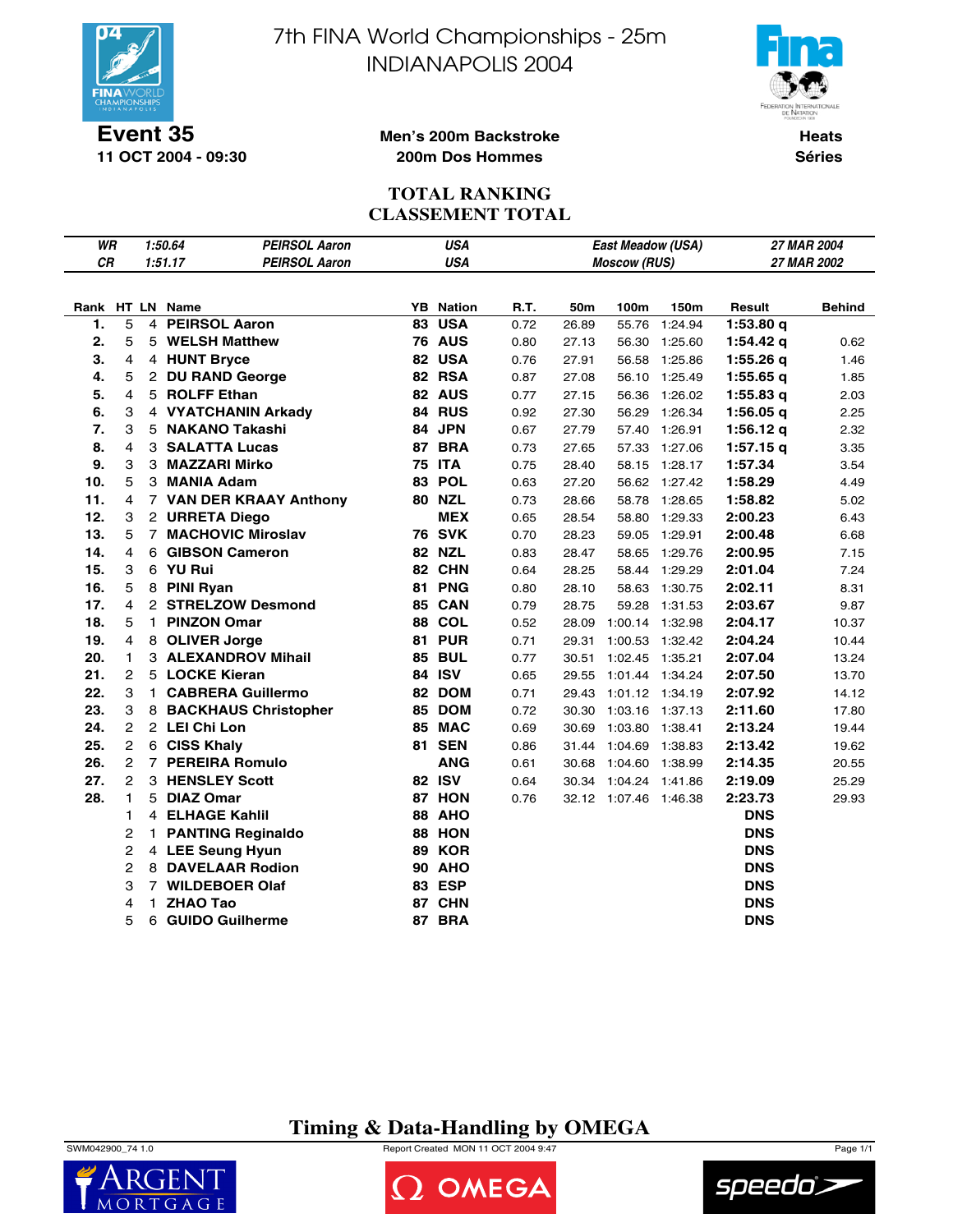

**Event 135 11 OCT 2004 - 19:15** 7th FINA World Championships - 25m INDIANAPOLIS 2004



**Finals Finales**

### **Men's 200m Backstroke 200m Dos Hommes**

### **FINAL RESULTS CLASSEMENT FINALES**

| WR<br><b>CR</b> | 1:50.64<br>1:51.17         | <b>PEIRSOL Aaron</b><br><b>PEIRSOL Aaron</b> | USA<br>USA |               |             |                 | <b>Moscow (RUS)</b> | East Meadow (USA) | 27 MAR 2004<br>27 MAR 2002 |               |  |
|-----------------|----------------------------|----------------------------------------------|------------|---------------|-------------|-----------------|---------------------|-------------------|----------------------------|---------------|--|
|                 | <b>Rank LN Name</b>        |                                              | YB.        | Nation        | <b>R.T.</b> | 50 <sub>m</sub> | 100m                | 150m              | Result                     | <b>Behind</b> |  |
| <b>FINAL</b>    |                            |                                              |            |               |             |                 |                     |                   |                            |               |  |
|                 | <b>PEIRSOL Aaron</b><br>4  |                                              |            | <b>83 USA</b> | 0.79        | 26.07           | 54.07               | 1:22.30           | 1:50.52                    | <b>WR</b>     |  |
| 2.              | <b>WELSH Matthew</b><br>.5 |                                              |            | <b>76 AUS</b> | 0.81        | 26.61           | 54.93               | 1:23.55           | 1:52.54                    | 2.02          |  |
| З.              |                            | 7 VYATCHANIN Arkady                          |            | 84 RUS        | 0.88        | 26.77           |                     | 55.42 1:24.51     | 1:54.20                    | 3.68          |  |
| 4.              | <b>NAKANO Takashi</b>      |                                              |            | 84 JPN        | 0.66        | 26.60           |                     | 55.05 1:24.46     | 1:54.48                    | 3.96          |  |
| 5.              | 3 HUNT Bryce               |                                              | 82         | <b>USA</b>    | 0.69        | 27.66           | 56.40               | 1:25.20           | 1:54.79                    | 4.27          |  |
| 6.              | <b>DU RAND George</b><br>6 |                                              |            | <b>82 RSA</b> | 0.80        | 26.71           | 55.44               | 1:25.12           | 1:55.60                    | 5.08          |  |
| 7.              | 2 ROLFF Ethan              |                                              | 82         | <b>AUS</b>    | 0.76        | 27.22           | 56.56               | 1:26.73           | 1:56.88                    | 6.36          |  |
| 8.              | 8 SALATTA Lucas            |                                              | 87         | <b>BRA</b>    | 0.75        | 26.95           | 56.21               | 1:26.18           | 1:56.96                    | 6.44          |  |

# **Timing & Data-Handling by OMEGA**

SWM042100\_73 1.0 Report Created MON 11 OCT 2004 19:19 Page 1/1





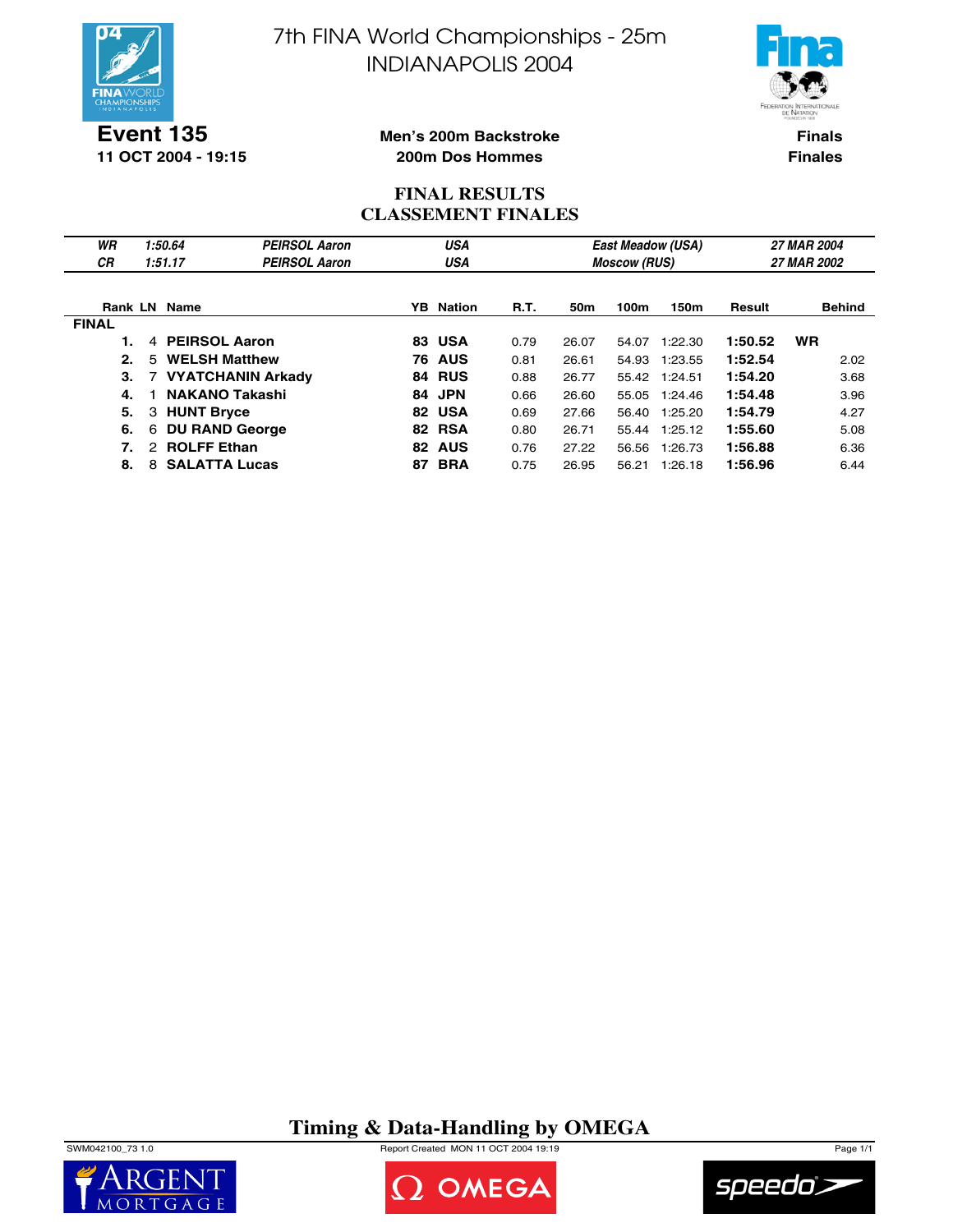

7th FINA World Championships - 25m INDIANAPOLIS 2004



**10 OCT 2004 - 11:15**

### **Men's 50m Breaststroke 50m Brasse Hommes**

**Heats Séries**

# **TOTAL RANKING CLASSEMENT TOTAL**

| WR | 26.20 |                |    | <b>LISOGOR Oleg</b>                      | <b>UKR</b> |    |                                | <b>Berlin (GER)</b> |         | 26 JAN 2002 |
|----|-------|----------------|----|------------------------------------------|------------|----|--------------------------------|---------------------|---------|-------------|
| CR | 26.42 |                |    | <b>LISOGOR Oleg</b>                      | <b>UKR</b> |    |                                | <b>Moscow (RUS)</b> |         | 7 APR 2002  |
|    |       |                |    |                                          |            |    |                                |                     |         |             |
|    |       |                |    |                                          |            |    |                                |                     |         |             |
|    |       |                |    | Rank HT LN Name<br><b>HANSEN Brendan</b> |            |    | <b>YB</b> Nation<br><b>USA</b> | R.T.                | Result  | Behind      |
|    | 1.    | 6              | 5  |                                          |            | 81 |                                | 0.72                | 27.25 q |             |
|    | 2.    | 5              |    | 4 NYSTRAND Stefan                        |            |    | <b>81 SWE</b>                  | 0.87                | 27.38 a | 0.13        |
|    | 3.    | 4              |    | 6 WANG Haibo                             |            |    | 82 CHN                         | 0.78                | 27.47 q | 0.22        |
|    | 4.    | 4              |    | 3 ALEXANDROV Mihail                      |            |    | <b>85 BUL</b>                  | 0.77                | 27.57 q | 0.32        |
|    | 5.    | 6              |    | 3 FISCHER Eduardo                        |            |    | <b>80 BRA</b>                  | 0.82                | 27.62 q | 0.37        |
|    | 6.    | 7              |    | 5 RICKARD Brenton                        |            |    | <b>83 AUS</b>                  | 0.86                | 27.72 q | 0.47        |
|    | 7.    | $\overline{7}$ |    | 4 RILEY Mark                             |            |    | 82 AUS                         | 0.87                | 27.75 q | 0.50        |
|    | 8.    | 6              |    | 4 WARNECKE Mark                          |            |    | <b>70 GER</b>                  | 0.92                | 27.80 q | 0.55        |
|    | 9.    | 5              |    | 5 MARKIC Matjaz                          |            |    | 83 SLO                         | 0.85                | 27.81 q | 0.56        |
|    | 10.   | $\overline{7}$ |    | 2 HETLAND Aleksander                     |            |    | <b>82 NOR</b>                  | 0.73                | 27.86 q | 0.61        |
|    | 11.   | $\overline{7}$ |    | 3 GANGLOFF Mark                          |            |    | 82 USA                         | 0.72                | 27.90 q | 0.65        |
|    | 12.   | 6              |    | 6 PIHLAVA Jarno                          |            |    | <b>79 FIN</b>                  | 0.75                | 28.00 q | 0.75        |
|    | 13.   | 5              |    | 2 ROGULJ Vanja                           |            |    | <b>82 CRO</b>                  | 0.68                | 28.04 q | 0.79        |
|    | 14.   | 5              |    | 6 GUSTAVSSON Martin                      |            |    | <b>80 SWE</b>                  | 0.75                | 28.12 q | 0.87        |
|    | 14.   | 7              |    | 6 BARBOSA Henrique                       |            |    | 84 BRA                         | 0.72                | 28.12 q | 0.87        |
|    | 16.   | 6              |    | 2 GONZALEZ Marco                         |            |    | <b>78 MEX</b>                  | 0.66                | 28.27 q | 1.02        |
|    | 17.   | 6              |    | 8 OWEN Gregory                           |            |    | <b>81 RSA</b>                  | 0.70                | 28.30   | 1.05        |
|    | 18.   | 5              |    | 1 ARCIPRETE Walter                       |            |    | 80 ARG                         | 0.87                | 28.35   | 1.10        |
|    | 19.   | 7              |    | 8 FALKO Grigori                          |            |    | 87 RUS                         | 0.84                | 28.40   | 1.15        |
|    | 20.   | 5              |    | 8 IMAMURA Genki                          |            |    | 82 JPN                         | 0.70                | 28.50   | 1.25        |
|    | 21.   | 5              |    | 7 IVANOV Andrey                          |            |    | <b>76 RUS</b>                  | 0.82                | 28.51   | 1.26        |
|    | 22.   | 4              |    | 4 CLUTTEN lan                            |            |    | 83 RSA                         | 0.76                | 28.57   | 1.32        |
|    | 23.   | 7              | 1. | <b>JACOBO Alfredo</b>                    |            |    | <b>82 MEX</b>                  | 0.79                | 28.76   | 1.51        |
|    | 24.   | 6              | 1. | <b>NIENABER Wilkus</b>                   |            |    | <b>81 SWZ</b>                  | 0.69                | 28.95   | 1.70        |
|    | 25.   | 4              |    | 5 MALNIK Dov                             |            |    | <b>78 ISR</b>                  | 0.86                | 29.07   | 1.82        |
|    | 25.   | 6              |    | 7 DAID Sofiane                           |            |    | 82 ALG                         | 0.80                | 29.07   | 1.82        |
|    | 27.   | 1              |    | 7 LAI Zhongjian                          |            |    | 88 CHN                         | 0.81                | 29.12   | 1.87        |
|    | 28.   | 3              |    | 5 ESPINOSA Alfonso                       |            |    | 86 DOM                         | 0.72                | 29.31   | 2.06        |
|    | 29.   | 3              |    | 4 AUMPIWAN Vorrawuti                     |            |    | <b>THA</b>                     | 0.94                | 29.34   | 2.09        |
|    | 30.   | 3              |    | 2 MA Chan Wai                            |            |    | 85 MAC                         | 0.70                | 30.06   | 2.81        |
|    | 31.   | 3              |    | 6 FRANCIS Conrad                         |            |    | <b>81 SRI</b>                  | 0.76                | 30.13   | 2.88        |
|    | 32.   | 3              |    | 7 BORDADO Gerard                         |            |    | <b>88 PHI</b>                  | 0.75                | 30.17   | 2.92        |
|    | 33.   | 3              |    | 8 CAPRILES Galves                        |            |    | 86 DOM                         | 0.72                | 30.41   | 3.16        |
|    | 34.   | 3              |    | 3 ROMAGOZA Gerardo                       |            |    | 84 ESA                         | 0.67                | 30.51   | 3.26        |
|    | 35.   | 2              |    | 6 MATIAS Joao                            |            |    | <b>86 ANG</b>                  | 0.75                | 30.90   | 3.65        |
|    | 36.   | 1              |    | 6 RIVERO Alexander                       |            |    | <b>BOL</b>                     | 0.78                | 31.21   | 3.96        |
|    | 37.   | 4              |    | 8 LEE Dominic                            |            |    | 86 JAM                         | 0.74                | 31.28   | 4.03        |
|    | 38.   | 1              |    | 4 HAFDI Youssef                          |            |    | 87 MAR                         | 0.75                | 31.56   | 4.31        |
|    | 39.   | 2              |    | 4 JESUS Nigel                            |            |    | 89 AHO                         | 0.78                | 31.67   | 4.42        |
|    | 40.   | 3              |    | 1 AL-BADER Abdulahrman                   |            |    | <b>89 KUW</b>                  | 0.84                | 31.70   | 4.45        |
|    | 41.   | 1              |    | <b>5 DAVELAAR Rodion</b>                 |            |    | <b>90 AHO</b>                  | 0.77                | 32.37   | 5.12        |
|    | 42.   | 2              | 1. | <b>JAYAPRAKASH Agnishwar</b>             |            |    | <b>90 IND</b>                  | 0.78                | 32.42   | 5.17        |
|    | 43.   | 2              |    | 7 KHURLEE Enkhmandakh                    |            |    | 79 MGL                         | 0.75                | 32.67   | 5.42        |
|    | 44.   | 5              |    | 3 POLYAKOV Vladislav                     |            |    | <b>83 KAZ</b>                  | 0.79                | 32.76   | 5.51        |
|    | 45.   | $^{2}$         |    | 3 DAMRAH Sadeq                           |            |    | <b>83 PLE</b>                  | 0.79                | 32.79   | 5.54        |

# **Timing & Data-Handling by OMEGA**







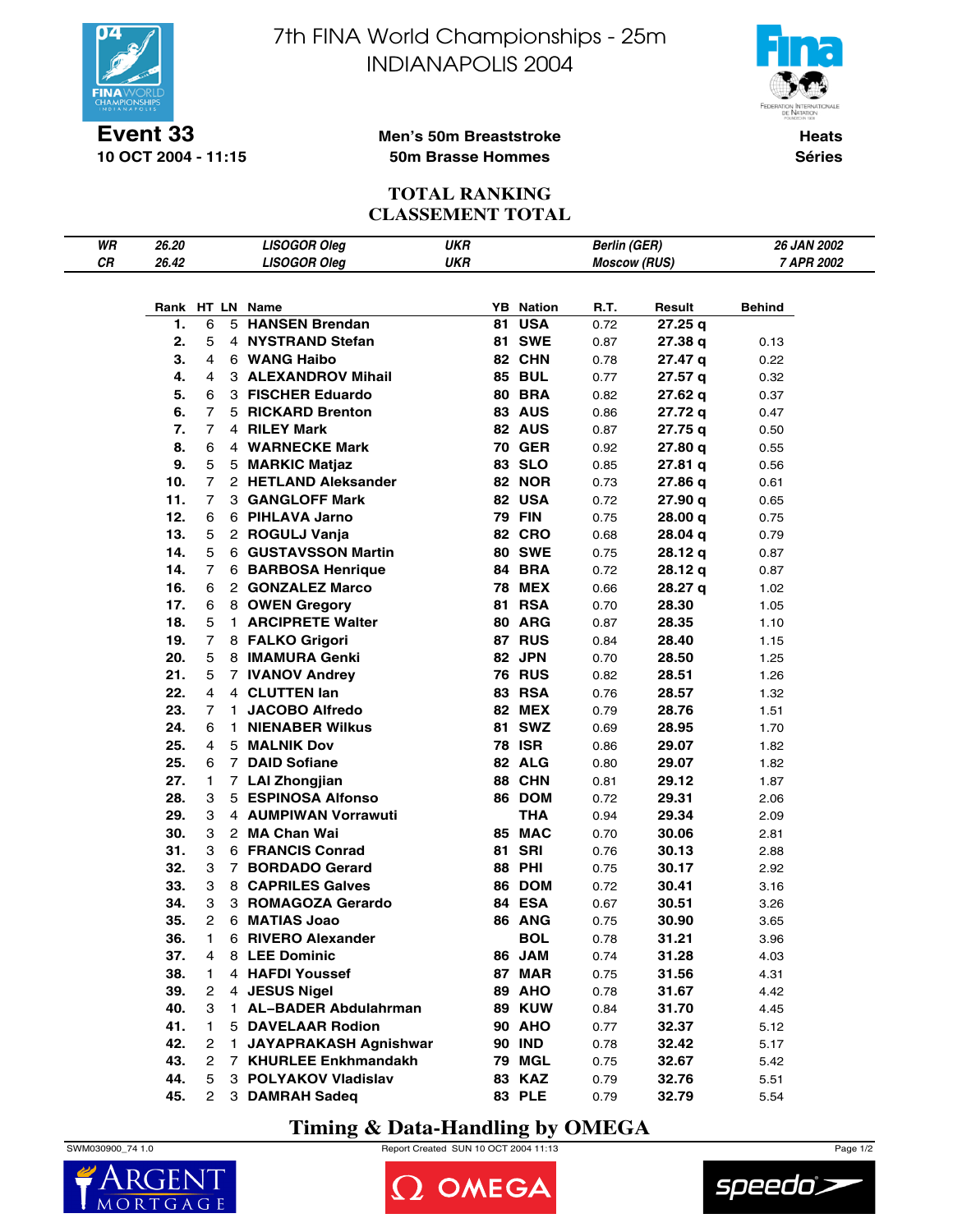



**Event 33 10 OCT 2004 − 11:15**

### **Men's 50m Breaststroke 50m Brasse Hommes**

**Heats Séries**

## **TOTAL RANKING CLASSEMENT TOTAL**

| WR        | 26.20 |               |   | <b>LISOGOR Oleg</b>         | <b>UKR</b> |  |                     | <b>Berlin (GER)</b> |            |               | <b>26 JAN 2002</b> |
|-----------|-------|---------------|---|-----------------------------|------------|--|---------------------|---------------------|------------|---------------|--------------------|
| <b>CR</b> | 26.42 |               |   | <b>LISOGOR Oleg</b>         | <b>UKR</b> |  | <b>Moscow (RUS)</b> |                     | 7 APR 2002 |               |                    |
|           |       |               |   |                             |            |  |                     |                     |            |               |                    |
|           |       |               |   | Rank HT LN Name             |            |  | <b>YB</b> Nation    | <b>R.T.</b>         | Result     | <b>Behind</b> |                    |
|           | 46.   | 2             |   | 8 KIMANI Joseph             |            |  | <b>78 KEN</b>       | 0.79                | 33.05      | 5.80          |                    |
|           |       |               |   | 2 DAABOUL Omar              |            |  | 79 LIB              |                     | <b>DNS</b> |               |                    |
|           |       |               |   | 3 HEM Lumphat               |            |  | <b>76 CAM</b>       |                     | <b>DNS</b> |               |                    |
|           |       | $\mathcal{P}$ |   | 2 PETERKIN Jamie            |            |  | 82 LCA              |                     | <b>DNS</b> |               |                    |
|           |       | 2             |   | 5 JIN Keun Min              |            |  | <b>89 KOR</b>       |                     | <b>DNS</b> |               |                    |
|           |       | 4             | 2 | <b>WILLIAMS Eric</b>        |            |  | <b>77 NGR</b>       |                     | <b>DNS</b> |               |                    |
|           |       | 4             |   | <b>BROWN Michael</b>        |            |  | 84 CAN              |                     | <b>DNS</b> |               |                    |
|           |       | 4             |   | <b>SURIANO SIU Federico</b> |            |  | <b>87 ESA</b>       |                     | <b>DSQ</b> |               |                    |

# **Timing & Data-Handling by OMEGA**

SWM030900\_74 1.0 Report Created SUN 10 OCT 2004 11:13 Page 2/2





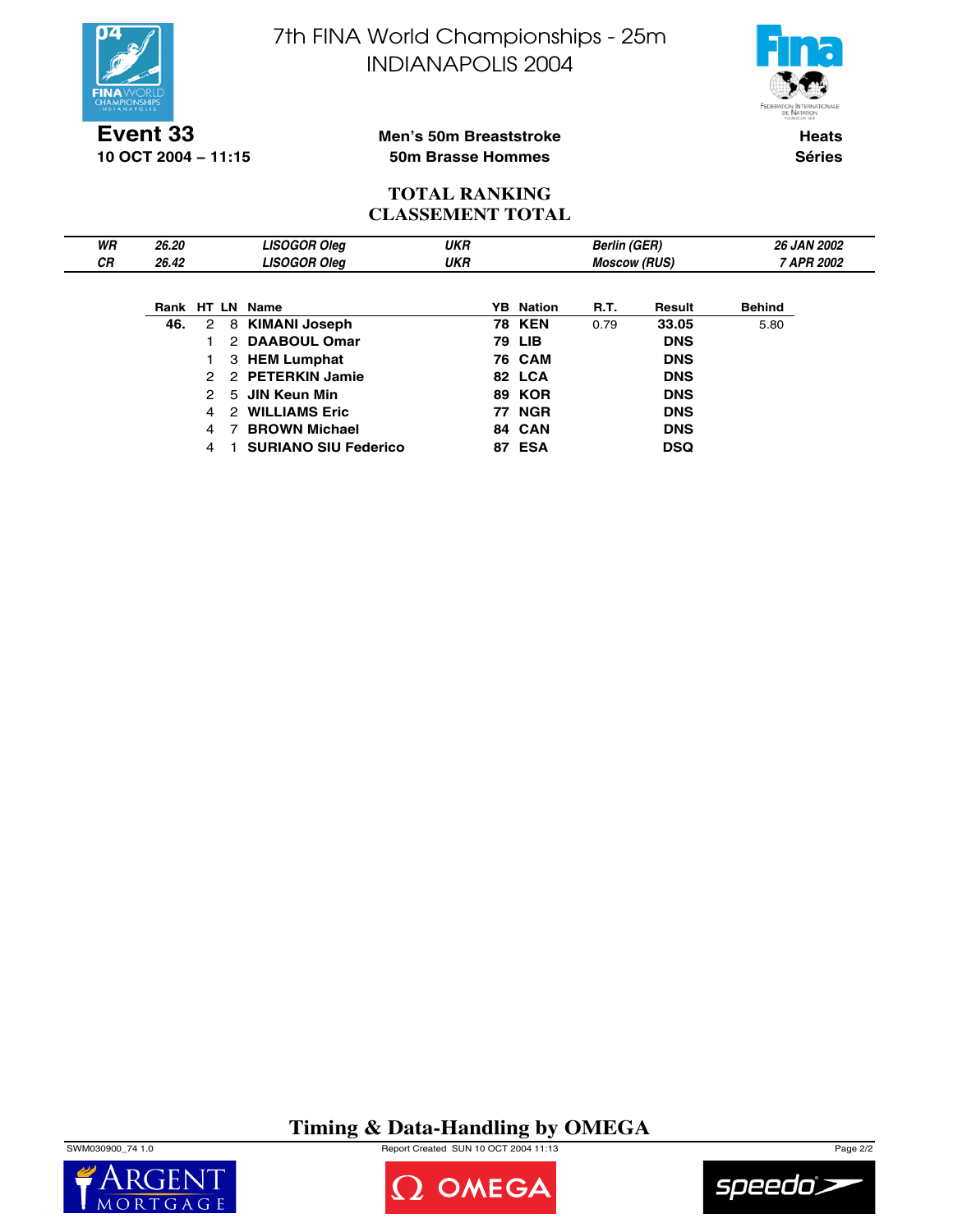

**Event 233 10 OCT 2004 - 20:37** 7th FINA World Championships - 25m INDIANAPOLIS 2004



**Semifinals Demi-Finales**

#### **Men's 50m Breaststroke 50m Brasse Hommes**

### **TOTAL RANKING CLASSEMENT TOTAL**

| WR | 26.20 |                      |    | <b>LISOGOR Oleg</b>      | UKR |     |               | <b>Berlin (GER)</b> |                    | <b>26 JAN 2002</b> |  |
|----|-------|----------------------|----|--------------------------|-----|-----|---------------|---------------------|--------------------|--------------------|--|
| СR | 26.42 |                      |    | <b>LISOGOR Oleg</b>      | UKR |     |               | <b>Moscow (RUS)</b> |                    | 7 APR 2002         |  |
|    |       |                      |    |                          |     |     |               |                     |                    |                    |  |
|    |       |                      |    | Rank HT LN Name          |     | YB. | <b>Nation</b> | R.T.                | Result             | <b>Behind</b>      |  |
|    | 1.    | 2                    |    | 4 HANSEN Brendan         |     | 81  | <b>USA</b>    | 0.72                | 27.24 <sub>q</sub> |                    |  |
|    | 2.    |                      |    | 4 NYSTRAND Stefan        |     | 81  | <b>SWE</b>    | 0.89                | 27.44 g            | 0.20               |  |
|    | 3.    |                      |    | 5 ALEXANDROV Mihail      |     | 85  | <b>BUL</b>    | 0.80                | 27.45 g            | 0.21               |  |
|    | 4.    |                      |    | 3 RICKARD Brenton        |     | 83  | <b>AUS</b>    | 0.87                | 27.46 g            | 0.22               |  |
|    | 5.    | 2                    |    | 6 RILEY Mark             |     |     | 82 AUS        | 0.78                | 27.47 g            | 0.23               |  |
|    | 6.    |                      | 6. | <b>WARNECKE Mark</b>     |     | 70  | <b>GER</b>    | 0.72                | 27.56 g            | 0.32               |  |
|    | 7.    | 2                    | 3  | <b>FISCHER Eduardo</b>   |     | 80  | <b>BRA</b>    | 0.80                | 27.66q             | 0.42               |  |
|    | 8.    | 2                    | 2  | <b>MARKIC Matiaz</b>     |     | 83  | <b>SLO</b>    | 0.83                | 27.67 g            | 0.43               |  |
|    | 9.    | $\mathbf{2}^{\circ}$ | 7  | <b>GANGLOFF Mark</b>     |     |     | 82 USA        | 0.70                | 27.68              | 0.44               |  |
|    | 10.   |                      |    | <b>GUSTAVSSON Martin</b> |     |     | <b>80 SWE</b> | 0.77                | 27.77              | 0.53               |  |
|    | 10.   |                      |    | 2 HETLAND Aleksander     |     | 82  | <b>NOR</b>    | 0.69                | 27.77              | 0.53               |  |
|    | 12.   | 2                    | 5  | <b>WANG Haibo</b>        |     | 82  | <b>CHN</b>    | 0.87                | 27.84              | 0.60               |  |
|    | 13.   |                      |    | <b>PIHLAVA Jarno</b>     |     | 79  | <b>FIN</b>    | 0.78                | 27.89              | 0.65               |  |
|    | 14.   | 2                    | 8  | <b>BARBOSA Henrique</b>  |     | 84  | <b>BRA</b>    | 0.74                | 27.94              | 0.70               |  |
|    | 15.   | $\mathbf{2}^{\circ}$ |    | <b>ROGULJ Vanja</b>      |     | 82  | <b>CRO</b>    | 0.69                | 28.03              | 0.79               |  |
|    | 16.   |                      | 8  | <b>GONZALEZ Marco</b>    |     | 78  | <b>MEX</b>    | 0.69                | 28.32              | 1.08               |  |

**Timing & Data-Handling by OMEGA**





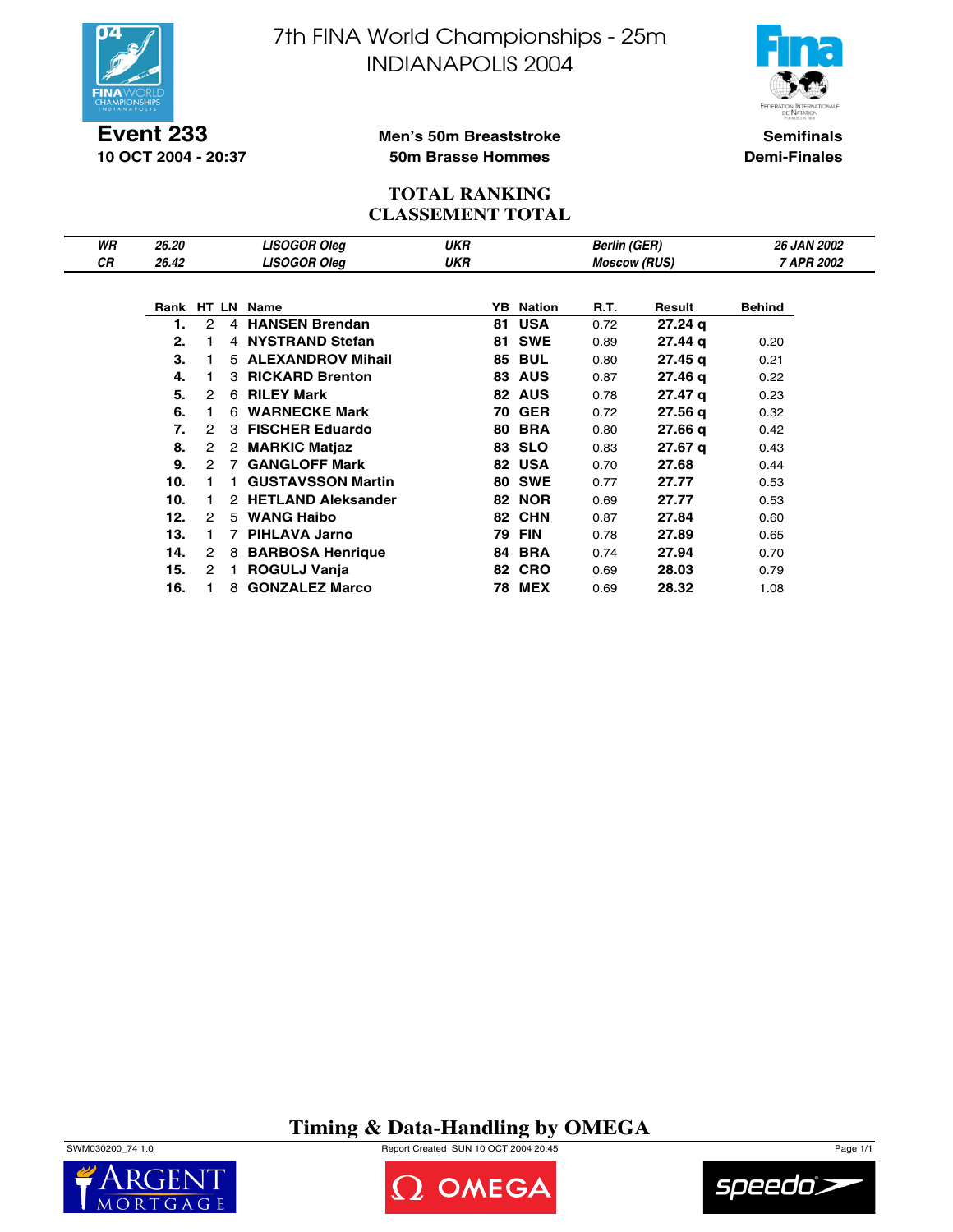



**Event 133 11 OCT 2004 - 20:05**

### **Men's 50m Breaststroke 50m Brasse Hommes**

**Finals Finales**

## **FINAL RESULTS CLASSEMENT FINALES**

| WR        | 26.20        |                     | <b>LISOGOR Oleg</b>    | <b>UKR</b> |     |               | <b>Berlin (GER)</b> |        | <b>26 JAN 2002</b> |
|-----------|--------------|---------------------|------------------------|------------|-----|---------------|---------------------|--------|--------------------|
| <b>CR</b> | 26.42        |                     | <b>LISOGOR Oleg</b>    | UKR        |     |               | <b>Moscow (RUS)</b> |        | 7 APR 2002         |
|           |              | <b>Rank LN Name</b> |                        |            | YB. | Nation        | <b>R.T.</b>         | Result | <b>Behind</b>      |
|           | <b>FINAL</b> | 4                   | <b>HANSEN Brendan</b>  |            | 81  | <b>USA</b>    | 0.71                | 26.86  |                    |
|           |              | 2.<br>6.            | <b>RICKARD Brenton</b> |            |     | <b>83 AUS</b> | 0.84                | 27.09  | 0.23               |
|           |              | 3.                  | 5 NYSTRAND Stefan      |            |     | <b>81 SWE</b> | 0.78                | 27.28  | 0.42               |
|           |              | 4.                  | <b>FISCHER Eduardo</b> |            |     | <b>80 BRA</b> | 0.74                | 27.38  | 0.52               |
|           |              | 5.                  | <b>WARNECKE Mark</b>   |            |     | <b>70 GER</b> | 0.72                | 27.40  | 0.54               |
|           |              | 6.                  | 2 RILEY Mark           |            |     | 82 AUS        | 0.84                | 27.51  | 0.65               |
|           |              |                     | 3 ALEXANDROV Mihail    |            |     | <b>85 BUL</b> | 0.86                | 27.55  | 0.69               |
|           |              | 8.<br>8             | <b>MARKIC Matjaz</b>   |            | 83  | <b>SLO</b>    | 0.82                | 27.62  | 0.76               |

**Timing & Data-Handling by OMEGA**

SWM030100\_73 1.0 Report Created MON 11 OCT 2004 20:08 Page 1/1





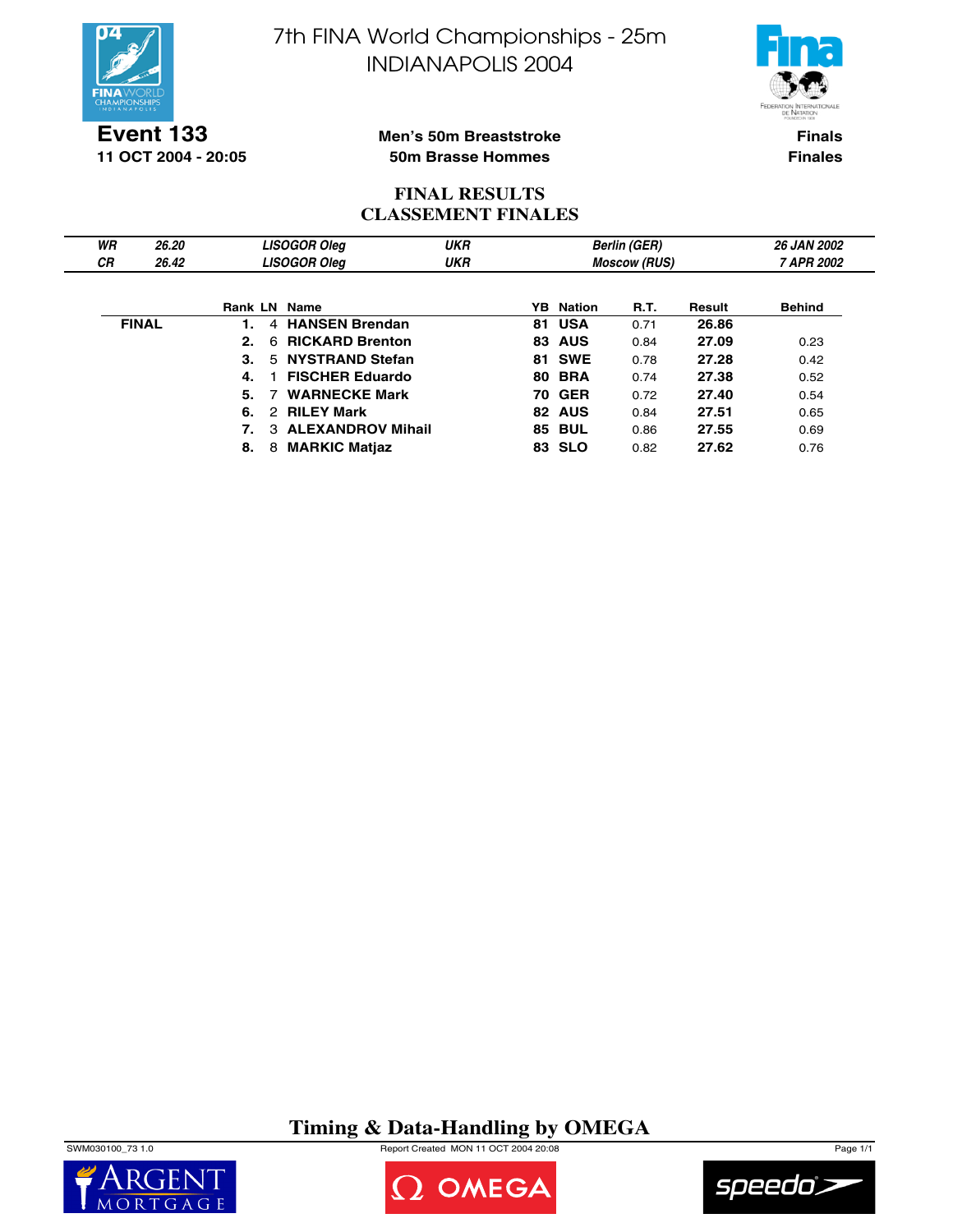

**7 OCT 2004 - 10:37**

7th FINA World Championships - 25m INDIANAPOLIS 2004



#### **Men's 100m Breaststroke 100m Brasse Hommes**

**Heats Séries**

# **TOTAL RANKING CLASSEMENT TOTAL**

| WR |     | 57.47          |                | <b>MOSES Ed</b>                          | <b>USA</b> |                                |              | Stockholm (SWE)     |                            | <b>23 JAN 2002</b> |
|----|-----|----------------|----------------|------------------------------------------|------------|--------------------------------|--------------|---------------------|----------------------------|--------------------|
| CR |     | 58.33          |                | <b>LISOGOR Oleg</b>                      | <b>UKR</b> |                                |              | <b>Moscow (RUS)</b> |                            | 4 APR 2002         |
|    |     |                |                |                                          |            |                                |              |                     |                            |                    |
|    |     |                |                |                                          |            |                                |              |                     |                            |                    |
|    | 1.  | $\overline{7}$ | 4              | Rank HT LN Name<br><b>HANSEN Brendan</b> | 81         | <b>YB</b> Nation<br><b>USA</b> | R.T.<br>0.69 | 50m<br>27.90        | Result<br>58.82 q          | Behind             |
|    | 2.  | 5              |                | 3 POLYAKOV Vladislav                     |            | 83 KAZ                         | 0.78         | 28.20               | 59.45 g                    |                    |
|    | 3.  | 6              |                | 4 RICKARD Brenton                        |            | <b>83 AUS</b>                  | 0.84         | 28.23               | 59.83 q                    | 0.63<br>1.01       |
|    | 4.  | 7              |                | 5 RILEY Mark                             |            | 82 AUS                         | 0.86         | 28.43               | 1:00.01 $q$                | 1.19               |
|    | 5.  | 5              |                | 2 FALKO Grigori                          |            | 87 RUS                         | 0.85         | 28.84               | 1:00.19q                   |                    |
|    | 5.  | 6              |                | 3 FISCHER Eduardo                        |            | <b>80 BRA</b>                  | 0.77         |                     |                            | 1.37               |
|    | 7.  | 7              |                | 3 BARBOSA Henrique                       |            | 84 BRA                         | 0.74         | 28.57<br>29.04      | 1:00.19 $q$<br>$1:00.22$ q | 1.37               |
|    | 8.  | $\overline{7}$ |                | 8 HETLAND Aleksander                     |            | <b>82 NOR</b>                  |              |                     |                            | 1.40               |
|    | 9.  | $\overline{7}$ |                | 2 ALEXANDROV Mihail                      |            | <b>85 BUL</b>                  | 0.71         | 28.07               | 1:00.28 $q$                | 1.46               |
|    | 10. |                |                | 6 PIHLAVA Jarno                          |            | <b>79 FIN</b>                  | 0.71         | 28.25               | 1:00.30 $q$                | 1.48               |
|    |     | 6              |                |                                          |            |                                | 0.76         | 28.49               | 1:00.33 $q$                | 1.51               |
|    | 11. | 6              |                | 5 OWEN Gregory                           | 81         | <b>RSA</b>                     | 0.73         | 28.44               | 1:00.52 $q$                | 1.70               |
|    | 12. | 5              |                | 8 IMAMURA Genki                          |            | 82 JPN                         | 0.76         | 28.88               | 1:00.53 $q$                | 1.71               |
|    | 13. | 5              |                | 5 GUSTAVSSON Martin                      |            | <b>80 SWE</b>                  | 0.82         | 28.75               | 1:00.80 $q$                | 1.98               |
|    | 14. | 4              |                | 2 BROWN Michael                          |            | 84 CAN                         | 0.79         | 28.92               | 1:00.94 $q$                | 2.12               |
|    | 15. | 4              | 1.             | <b>WANG Haibo</b>                        |            | 82 CHN                         | 0.78         | 28.73               | 1:00.97 $q$                | 2.15               |
|    | 16. | 4              |                | 4 <b>IVANOV Andrey</b>                   |            | <b>76 RUS</b>                  | 0.90         | 28.72               | 1:00.99?                   | 2.17               |
|    | 16. | $\overline{7}$ |                | 7 MARKIC Matjaz                          |            | 83 SLO                         | 0.82         | 28.10               | 1:00.99?                   | 2.17               |
|    | 18. | $\overline{7}$ |                | 6 ROGULJ Vanja                           |            | <b>82 CRO</b>                  | 0.77         | 28.92               | 1:01.11                    | 2.29               |
|    | 19. | 5              |                | 1 VANCINI Michele                        |            | 81 ITA                         | 0.88         | 29.49               | 1:01.26                    | 2.44               |
|    | 20. | 5              |                | 4 GANGLOFF Mark                          |            | 82 USA                         | 0.85         | 29.04               | 1:01.34                    | 2.52               |
|    | 21. | $\overline{7}$ |                | 1 VERSFELD Neil                          |            | <b>85 RSA</b>                  | 0.73         | 28.97               | 1:01.51                    | 2.69               |
|    | 22. | 3              |                | 4 ARCIPRETE Walter                       |            | 80 ARG                         | 0.84         | 28.80               | 1:01.54                    | 2.72               |
|    | 23. | 5              |                | 6 WARNECKE Mark                          |            | <b>70 GER</b>                  | 0.75         | 28.54               | 1:01.71                    | 2.89               |
|    | 24. | 4              |                | 8 LAI Zhongjian                          |            | 88 CHN                         | 0.79         | 29.64               | 1:02.05                    | 3.23               |
|    | 25. | 6              | 1.             | <b>GONZALEZ Marco</b>                    |            | <b>78 MEX</b>                  | 0.68         | 28.91               | 1:02.20                    | 3.38               |
|    | 26. | 6              |                | 2 JACOBO Alfredo                         |            | <b>82 MEX</b>                  | 0.82         | 29.45               | 1:02.24                    | 3.42               |
|    | 27. | 3              |                | <b>5 MALNIK Dov</b>                      |            | <b>78 ISR</b>                  | 0.77         | 29.20               | 1:02.49                    | 3.67               |
|    | 28. | 6              | $\overline{7}$ | <b>DAID Sofiane</b>                      |            | 82 ALG                         | 0.85         | 29.01               | 1:02.66                    | 3.84               |
|    | 28. | 6              |                | 8 ALLY Bradley                           |            | <b>86 BAR</b>                  | 0.66         | 29.65               | 1:02.66                    | 3.84               |
|    | 30. | 4              |                | 6 LABZIN Vladimir                        |            | 83 EST                         | 0.79         | 29.93               | 1:02.73                    | 3.91               |
|    | 31. | 3              |                | 6 PICASSO Francisco                      |            | <b>82 URU</b>                  | 0.76         | 29.91               | 1:02.92                    | 4.10               |
|    | 32. | 5              |                | <b>7 NIENABER Wilkus</b>                 |            | 81 SWZ                         | 0.72         | 29.50               | 1:03.15                    | 4.33               |
|    | 33. | 4              |                | 3 LIECHTI Lorenz                         |            | <b>75 SUI</b>                  | 0.64         | 29.65               | 1:03.53                    | 4.71               |
|    | 34. | 4              |                | <b>7 KIRJANOVS Vladimirs</b>             |            | <b>74 LAT</b>                  | 0.88         | 29.77               | 1:03.85                    | 5.03               |
|    | 35. | 3              |                | <b>3 AUMPIWAN Vorrawuti</b>              |            | <b>THA</b>                     | 1.01         | 29.86               | 1:04.00                    | 5.18               |
|    | 36. | З              | $\mathbf{1}$   | <b>ESPINOSA Alfonso</b>                  |            | 86 DOM                         | 0.73         | 30.51               | 1:04.48                    | 5.66               |
|    | 37. | 3              |                | 2 BORDADO Gerard                         |            | <b>88 PHI</b>                  | 0.84         | 31.02               | 1:05.48                    | 6.66               |
|    | 38. | 3              |                | 7 ROMAGOZA Gerardo                       |            | 84 ESA                         | 0.69         | 31.14               | 1:05.87                    | 7.05               |
|    | 39. | 2              |                | 5 MA Chan Wai                            |            | 85 MAC                         | 0.74         | 31.02               | 1:05.92                    | 7.10               |
|    | 40. | 2              |                | 3 SURIANO SIU Federico                   |            | 87 ESA                         | 0.77         | 30.84               | 1:06.94                    | 8.12               |
|    | 41. | 3              |                | 8 LEE Dominic                            |            | 86 JAM                         | 0.76         | 31.51               | 1:07.20                    | 8.38               |
|    | 42. | 2              |                | 4 AL-BADER Abdulahrman                   |            | <b>89 KUW</b>                  | 0.88         | 31.93               | 1:08.02                    | 9.20               |
|    | 43. | 1.             |                | 4 HAFDI Youssef                          |            | 87 MAR                         | 0.79         | 32.07               | 1:08.15                    | 9.33               |
|    | 44. | 1              |                | 3 JESUS Nigel                            |            | 89 AHO                         | 0.76         | 32.13               | 1:08.65                    | 9.83               |
|    | 45. |                |                | 2 2 RIVERO Alexander                     |            | <b>BOL</b>                     | 0.76         | 31.89               | 1:08.90                    | 10.08              |

# **Timing & Data-Handling by OMEGA**



SWM031900\_74 1.0 Report Created THU 7 OCT 2004 10:55 Page 1/2



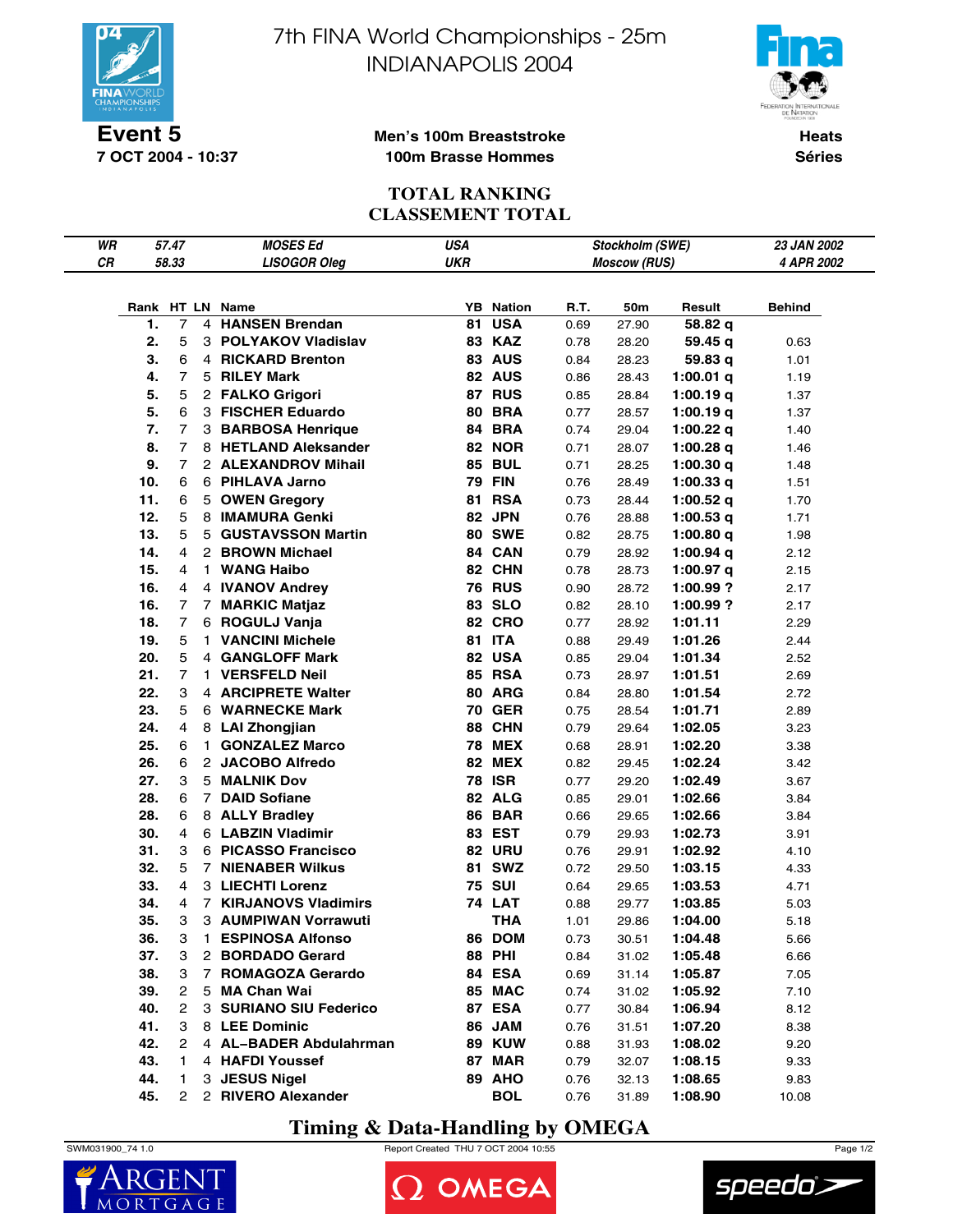

**7 OCT 2004 − 10:37**

7th FINA World Championships - 25m INDIANAPOLIS 2004



### **Men's 100m Breaststroke 100m Brasse Hommes**

**Heats Séries**

## **TOTAL RANKING CLASSEMENT TOTAL**

| WR        |     | 57.47                |              | <b>MOSES Ed</b>         | <b>USA</b> |                  |      | Stockholm (SWE)     |            | <b>23 JAN 2002</b> |  |
|-----------|-----|----------------------|--------------|-------------------------|------------|------------------|------|---------------------|------------|--------------------|--|
| <b>CR</b> |     | 58.33                |              | <b>LISOGOR Oleg</b>     | <b>UKR</b> |                  |      | <b>Moscow (RUS)</b> |            | 4 APR 2002         |  |
|           |     |                      |              |                         |            |                  |      |                     |            |                    |  |
|           |     |                      |              | Rank HT LN Name         |            | <b>YB</b> Nation | R.T. | 50m                 | Result     | <b>Behind</b>      |  |
|           | 46. | $\mathcal{P}$        | $\mathbf{1}$ | <b>CAPRILES Galves</b>  |            | 86 DOM           | 0.78 | 31.86               | 1:09.12    | 10.30              |  |
|           | 47. |                      |              | 6 JAYAPRAKASH Agnishwar | 90         | <b>IND</b>       | 0.80 | 32.32               | 1:10.41    | 11.59              |  |
|           | 48. | $\mathbf{2}^{\circ}$ | 8            | <b>DAMRAH Sadeg</b>     |            | <b>83 PLE</b>    | 0.79 | 33.34               | 1:12.63    | 13.81              |  |
|           | 49. |                      |              | 5 KHURLEE Enkhmandakh   | 79         | MGL              | 0.78 | 33.62               | 1:13.92    | 15.10              |  |
|           |     |                      |              | <b>FALL Malick</b>      |            | <b>85 SEN</b>    |      |                     | <b>DNS</b> |                    |  |
|           |     |                      |              | <b>DAABOUL Omar</b>     |            | 79 LIB           |      |                     | <b>DNS</b> |                    |  |
|           |     | 2                    | 6            | JIN Keun Min            |            | <b>89 KOR</b>    |      |                     | <b>DNS</b> |                    |  |
|           |     |                      |              | <b>WILLIAMS Eric</b>    | 77.        | <b>NGR</b>       |      |                     | <b>DNS</b> |                    |  |
|           |     |                      |              | 2 CALDERON Jonathan     |            | 86 LCA           |      |                     | <b>DSQ</b> |                    |  |

**Timing & Data-Handling by OMEGA**

SWM031900\_74 1.0 Report Created THU 7 OCT 2004 10:55 Page 2/2





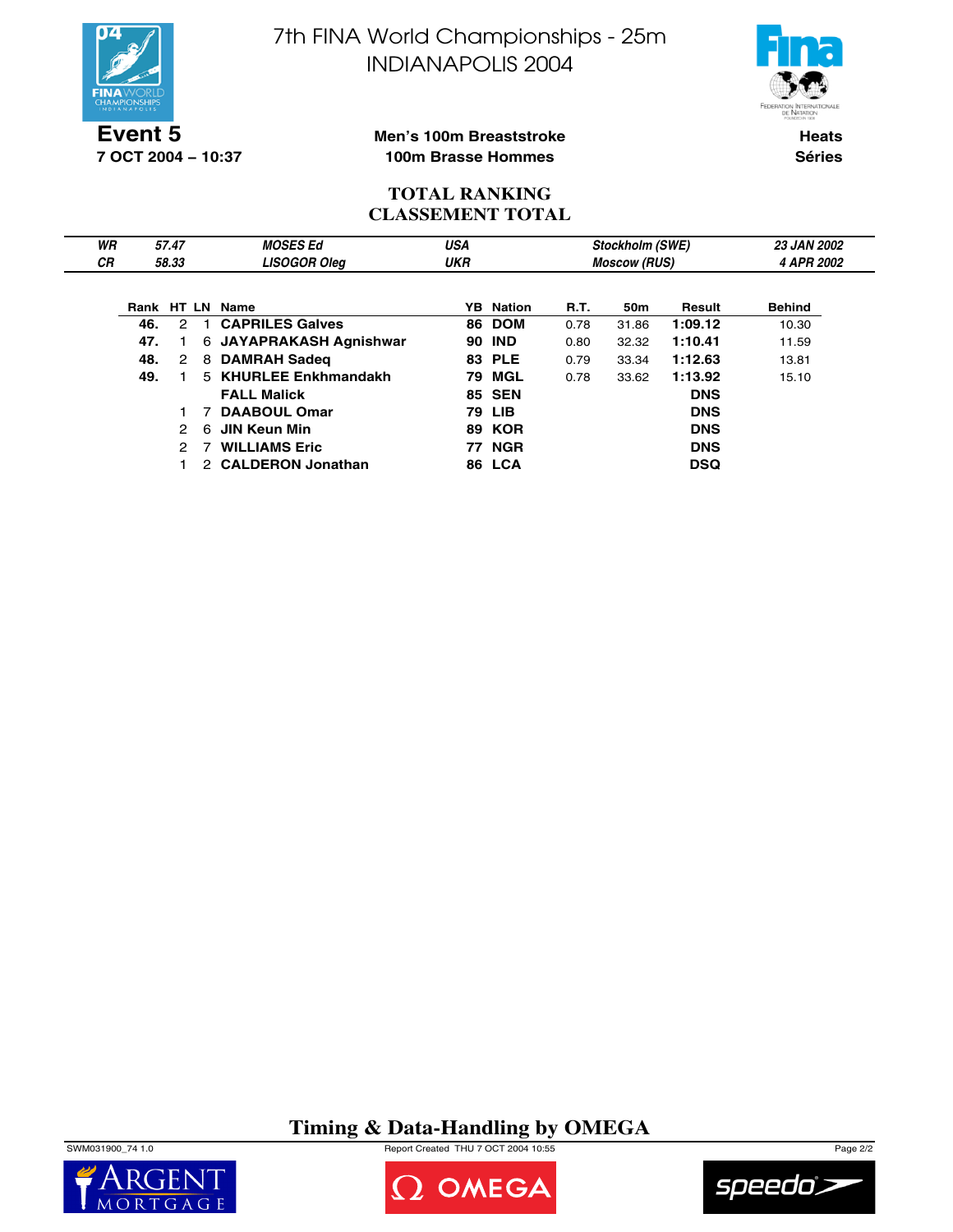

**Event 205 7 OCT 2004 - 19:44** 7th FINA World Championships - 25m INDIANAPOLIS 2004



**Semifinals Demi-Finales**

### **Men's 100m Breaststroke 100m Brasse Hommes**

### **TOTAL RANKING CLASSEMENT TOTAL**

| WR        |     | 57.47         |                | <b>MOSES Ed</b>          | USA        |                  |      | <b>Stockholm (SWE)</b> |             | <b>23 JAN 2002</b> |
|-----------|-----|---------------|----------------|--------------------------|------------|------------------|------|------------------------|-------------|--------------------|
| <b>CR</b> |     | 58.33         |                | <b>LISOGOR Oleg</b>      | <b>UKR</b> |                  |      | <b>Moscow (RUS)</b>    |             | 4 APR 2002         |
|           |     |               |                |                          |            |                  |      |                        |             |                    |
|           |     |               |                | Rank HT LN Name          |            | <b>YB</b> Nation | R.T. | 50m                    | Result      | <b>Behind</b>      |
|           |     | 2             | $\overline{4}$ | <b>HANSEN Brendan</b>    | 81         | <b>USA</b>       | 0.73 | 27.62                  | 58.46 q     |                    |
|           | 2.  | 2             | 2              | <b>ALEXANDROV Mihail</b> | 85         | <b>BUL</b>       | 0.72 | 27.97                  | 59.57 g     | 1.11               |
|           | 3.  |               |                | 3 FISCHER Eduardo        | 80         | <b>BRA</b>       | 0.84 | 28.24                  | 59.66 g     | 1.20               |
|           | 4.  |               |                | 4 POLYAKOV Vladislav     |            | 83 KAZ           | 0.75 | 28.40                  | 59.71 g     | 1.25               |
|           | 5.  | $\mathcal{P}$ | 5.             | <b>RICKARD Brenton</b>   | 83         | <b>AUS</b>       | 0.90 | 28.24                  | 59.81 g     | 1.35               |
|           | 6.  | 2             | 6              | <b>BARBOSA Henrique</b>  | 84         | <b>BRA</b>       | 0.74 | 28.98                  | 1:00.09 q   | 1.63               |
|           | 7.  |               | 5              | <b>RILEY Mark</b>        | 82         | <b>AUS</b>       | 0.80 | 28.13                  | 1:00.10 g   | 1.64               |
|           | 8.  |               |                | 6 HETLAND Aleksander     |            | <b>82 NOR</b>    | 0.71 | 27.84                  | $1:00.34$ ? | 1.88               |
|           | 8.  | $\mathcal{P}$ | 1.             | <b>GUSTAVSSON Martin</b> |            | <b>80 SWE</b>    | 0.79 | 28.41                  | 1:00.34 ?   | 1.88               |
|           | 10. |               | 2              | PIHLAVA Jarno            | 79         | <b>FIN</b>       | 0.77 | 28.66                  | 1:00.39     | 1.93               |
|           | 11. |               | 8              | <b>IVANOV Andrey</b>     | 76         | <b>RUS</b>       | 0.83 | 28.68                  | 1:00.48     | 2.02               |
|           | 12. |               |                | <b>IMAMURA Genki</b>     | 82         | <b>JPN</b>       | 0.70 | 28.89                  | 1:00.56     | 2.10               |
|           | 13. |               | 1.             | <b>BROWN Michael</b>     |            | 84 CAN           | 0.78 | 28.88                  | 1:00.65     | 2.19               |
|           | 14. | 2             |                | 3 FALKO Grigori          | 87         | <b>RUS</b>       | 0.91 | 28.66                  | 1:00.69     | 2.23               |
|           | 15. | 2             | 8              | <b>WANG Haibo</b>        | 82         | <b>CHN</b>       | 0.80 | 28.56                  | 1:01.18     | 2.72               |
|           |     | 2             |                | <b>OWEN Gregory</b>      | 81         | <b>RSA</b>       | 0.73 |                        | <b>DSQ</b>  |                    |

**Timing & Data-Handling by OMEGA**







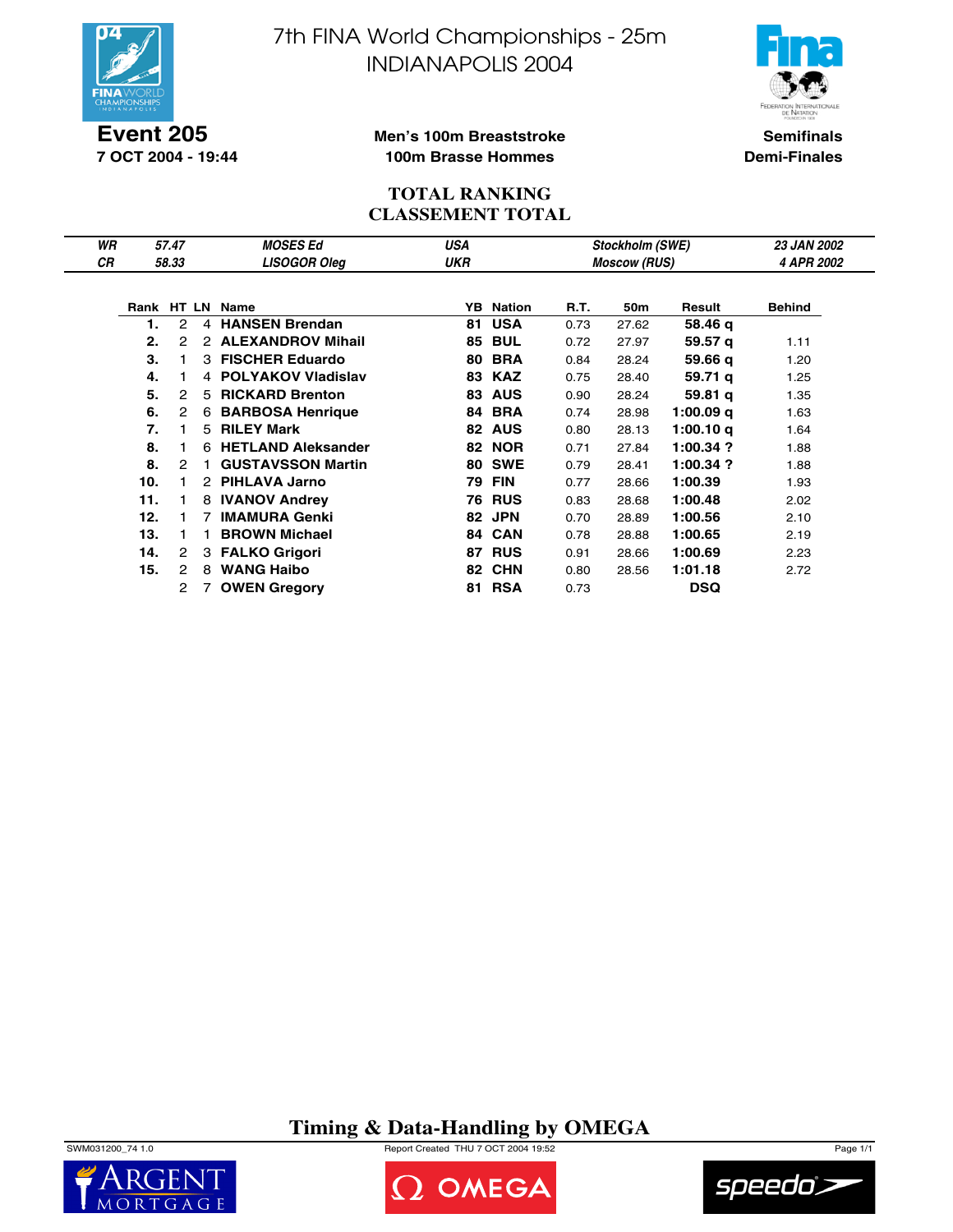



**Event 105 8 OCT 2004 - 20:04**

#### **Men's 100m Breaststroke 100m Brasse Hommes**

**Finals Finales**

## **FINAL RESULTS CLASSEMENT FINALES**

| WR           | 57.47               | <b>MOSES Ed</b>                         | USA        | Stockholm (SWE)<br><b>Moscow (RUS)</b> |      |                 | <b>23 JAN 2002</b> |               |  |
|--------------|---------------------|-----------------------------------------|------------|----------------------------------------|------|-----------------|--------------------|---------------|--|
| СR           | 58.33               | <b>LISOGOR Oleg</b>                     | <b>UKR</b> |                                        |      |                 |                    | 4 APR 2002    |  |
|              |                     |                                         |            |                                        |      |                 |                    |               |  |
|              | <b>Rank LN Name</b> |                                         |            | <b>YB</b> Nation                       | R.T. | 50 <sub>m</sub> | Result             | <b>Behind</b> |  |
| <b>FINAL</b> |                     | <b>HANSEN Brendan</b><br>4              |            | 81 USA                                 | 0.72 | 27.64           | 58.45              |               |  |
|              | $2-$                | <b>RICKARD Brenton</b><br>$\mathcal{P}$ |            | <b>83 AUS</b>                          | 0.87 | 27.68           | 58.64              | 0.19          |  |
|              | З.                  | <b>POLYAKOV Vladislav</b><br>6          |            | <b>83 KAZ</b>                          | 0.77 | 27.74           | 59.07              | 0.62          |  |
|              | 4.                  | <b>FISCHER Eduardo</b><br>3             |            | <b>80 BRA</b>                          | 0.79 | 28.04           | 59.53              | 1.08          |  |
|              | 5.                  | <b>ALEXANDROV Mihail</b><br>5.          |            | <b>85 BUL</b>                          | 0.76 | 28.19           | 59.83              | 1.38          |  |
|              | 6.                  | <b>RILEY Mark</b>                       |            | 82 AUS                                 | 0.78 | 27.95           | 1:00.08            | 1.63          |  |
|              | 7.                  | <b>BARBOSA Henrique</b>                 |            | <b>84 BRA</b>                          | 0.75 | 28.55           | 1:00.33            | 1.88          |  |
|              |                     | 8 HETLAND Aleksander                    |            | <b>82 NOR</b>                          | 0.73 |                 | <b>DSQ</b>         |               |  |

# **Timing & Data-Handling by OMEGA**

SWM031100\_73 1.0 Report Created FRI 8 OCT 2004 20:09 Page 1/1





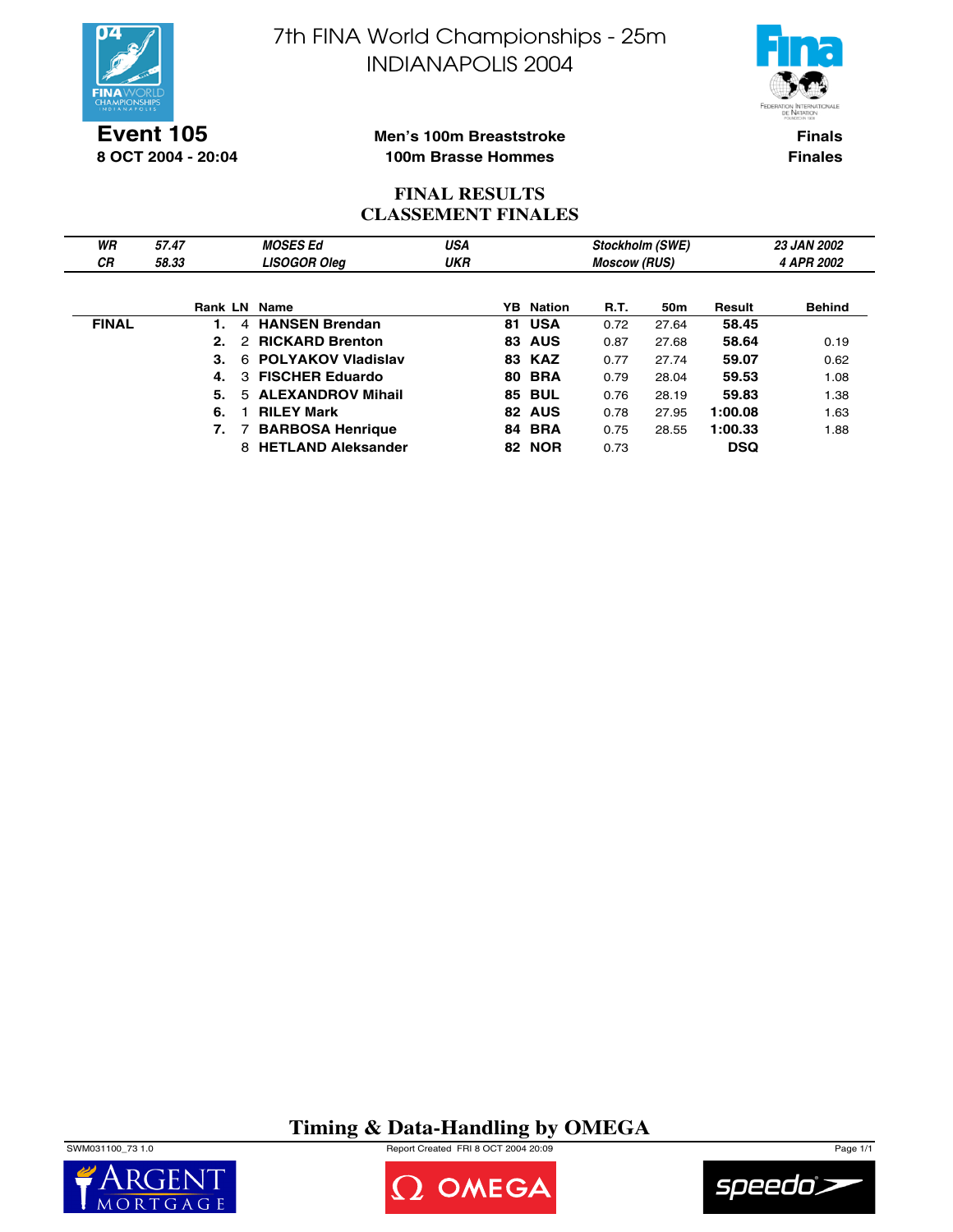



**Event 305 7 OCT 2004 - 12:11** **Men's 100m Breaststroke 100m Brasse Hommes**

**Swim-Off Barrage**

## **RESULTS BY HEAT CLASSEMENT PAR SERIE**

| WR               | 57.47 | <b>MOSES Ed</b>     | USA | <b>Stockholm (SWE)</b> |                     |       | <b>23 JAN 2002</b> |               |  |
|------------------|-------|---------------------|-----|------------------------|---------------------|-------|--------------------|---------------|--|
| <b>CR</b>        | 58.33 | <b>LISOGOR Oleg</b> | UKR |                        | <b>Moscow (RUS)</b> |       | 4 APR 2002         |               |  |
|                  |       |                     |     |                        |                     |       |                    |               |  |
|                  |       | <b>Rank LN Name</b> |     | <b>YB</b> Nation       | <b>R.T.</b>         | 50m   | Result             | <b>Behind</b> |  |
| <b>HEAT 1/1:</b> |       | 1. 4 IVANOV Andrey  |     | <b>76 RUS</b>          | 0.81                | 29.11 | 1:00.75 $q$        |               |  |
|                  |       | 2. 5 MARKIC Matjaz  |     | 83 SLO                 | 0.80                | 28.96 | 1:01.30            | 0.55          |  |

# **Timing & Data-Handling by OMEGA**

SWM031950\_73 1.0 Report Created THU 7 OCT 2004 12:09 Page 1/1





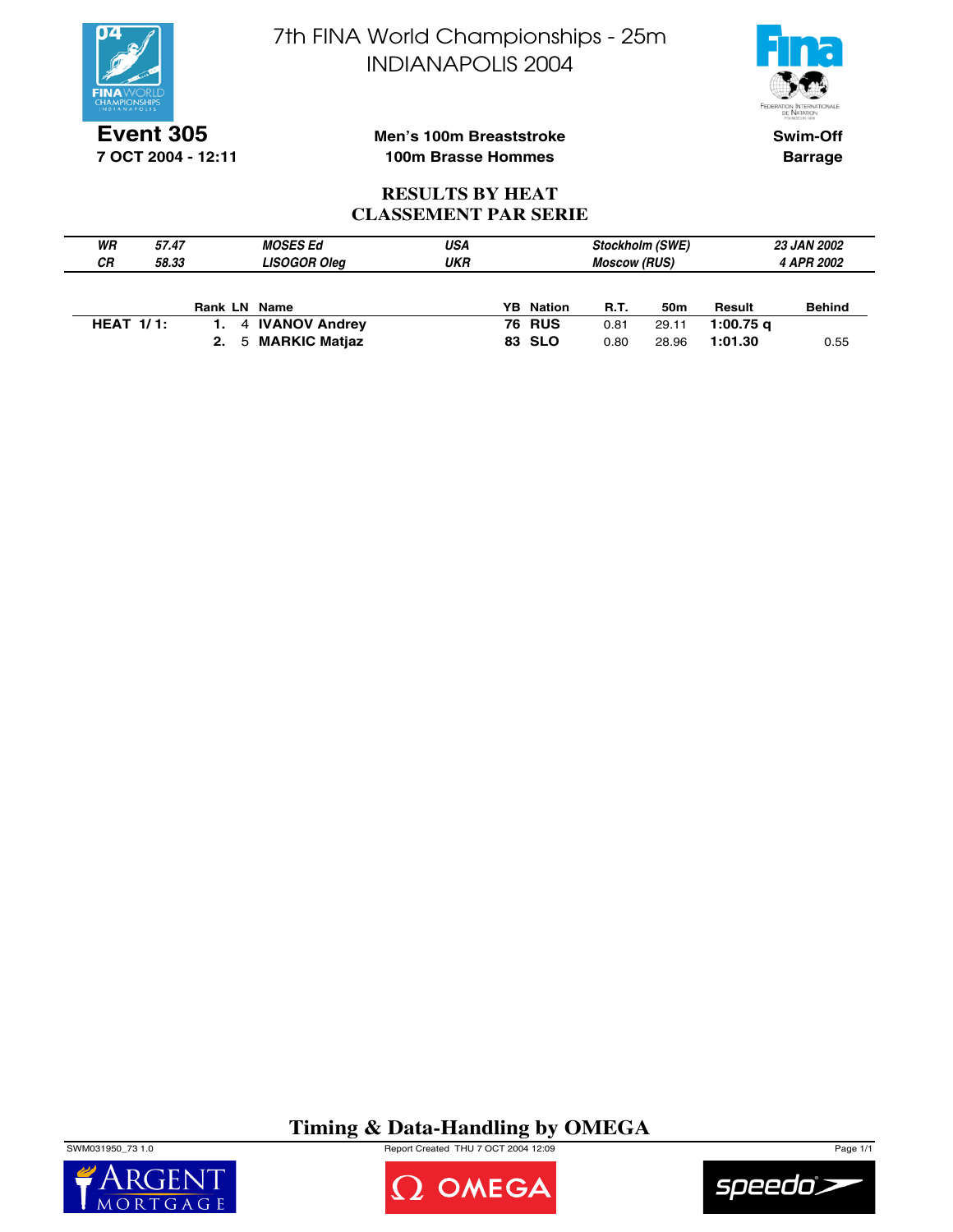



**Event 405 7 OCT 2004 - 21:14** **Men's 100m Breaststroke 100m Brasse Hommes**

**Swim-Off Barrage**

## **RESULTS BY HEAT CLASSEMENT PAR SERIE**

| WR | 57.47        |              | <b>MOSES Ed</b>        | USA | <b>Stockholm (SWE)</b> |             |       | <b>23 JAN 2002</b> |                   |  |
|----|--------------|--------------|------------------------|-----|------------------------|-------------|-------|--------------------|-------------------|--|
| СR | 58.33        |              | <b>LISOGOR Oleg</b>    | UKR | <b>Moscow (RUS)</b>    |             |       |                    | <b>4 APR 2002</b> |  |
|    |              |              |                        |     |                        |             |       |                    |                   |  |
|    |              | Rank LN Name |                        |     | <b>YB</b> Nation       | <b>R.T.</b> | 50m   | Result             | <b>Behind</b>     |  |
|    | HEAT $1/1$ : |              | 4 HETLAND Aleksander   |     | <b>82 NOR</b>          | 0.70        | 28.03 | 1:00.25 $\alpha$   |                   |  |
|    |              |              | 2. 5 GUSTAVSSON Martin |     | <b>80 SWE</b>          | 0.73        | 28.49 | 1:00.31            | 0.06              |  |

**Timing & Data-Handling by OMEGA**

SWM031250\_73 1.0 Report Created THU 7 OCT 2004 21:28 Page 1/1





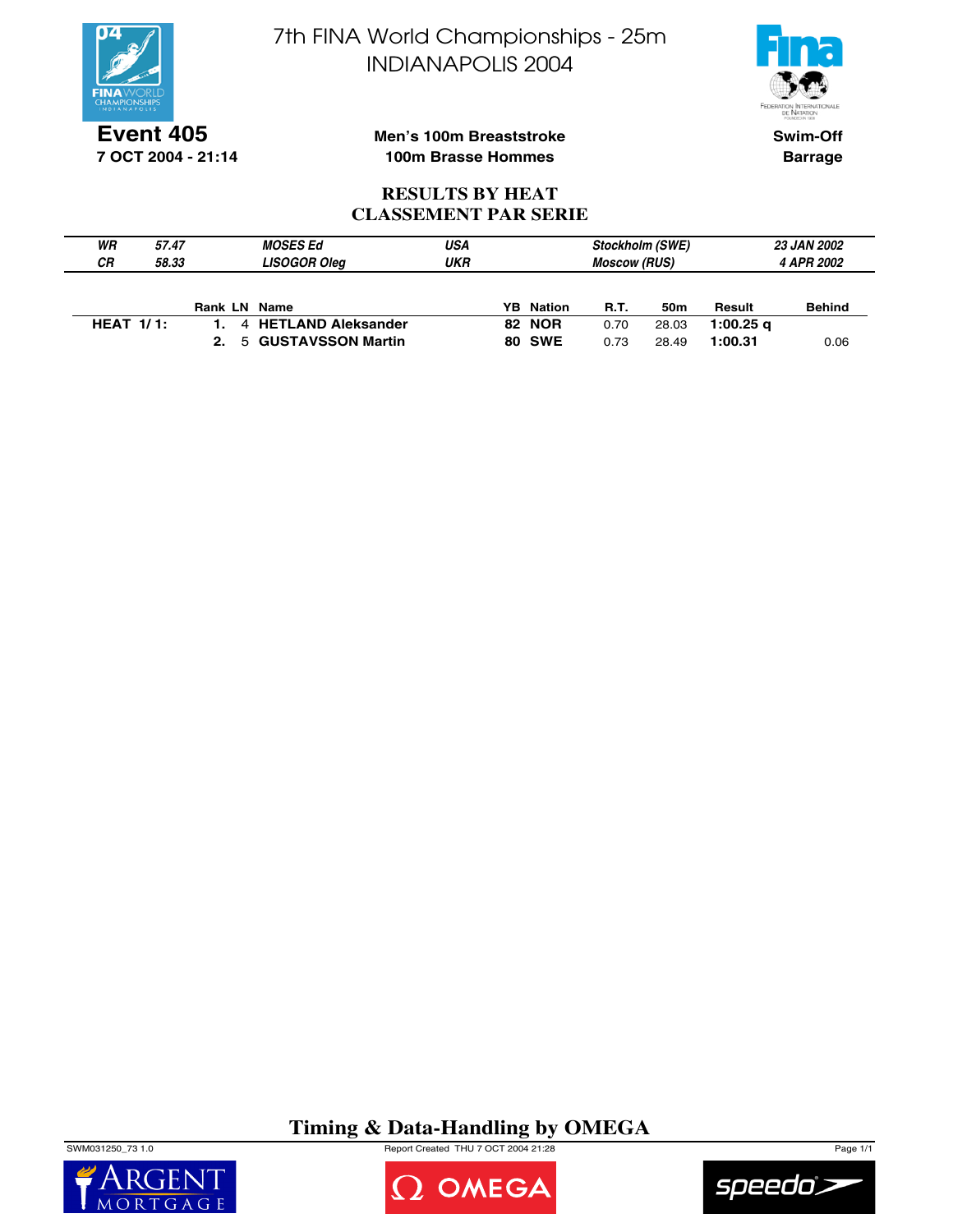

**Event 25 9 OCT 2004 - 11:45** 7th FINA World Championships - 25m INDIANAPOLIS 2004



**Men's 200m Breaststroke 200m Brasse Hommes**

**Heats Séries**

# **TOTAL RANKING CLASSEMENT TOTAL**

| WR  |                |              | 2:02.92                    | <b>MOSES Ed</b>  | <b>USA</b><br>17 JAN 2004<br><b>Berlin (GER)</b><br>5 APR 2002 |  |      |       |                       |         |             |               |
|-----|----------------|--------------|----------------------------|------------------|----------------------------------------------------------------|--|------|-------|-----------------------|---------|-------------|---------------|
| CR  |                |              | 2:07.16                    | <b>PIPER Jim</b> | <b>AUS</b>                                                     |  |      |       | <b>Moscow (RUS)</b>   |         |             |               |
|     |                |              |                            |                  |                                                                |  |      |       |                       |         |             |               |
|     |                |              | Rank HT LN Name            | YB               | <b>Nation</b>                                                  |  | R.T. | 50m   | 100m                  | 150m    | Result      | <b>Behind</b> |
| 1.  | 5              | 4            | <b>HANSEN Brendan</b>      | 81               | <b>USA</b>                                                     |  | 0.78 | 29.33 | 1:02.06               | 1:34.76 | $2:07.52$ q |               |
| 2.  | 3              |              | 4 RICKARD Brenton          |                  | 83 AUS                                                         |  | 0.86 |       | 29.12 1:01.91         | 1:35.52 | 2:09.53q    | 2.01          |
| 2.  | 5              |              | 3 GUSTAVSSON Martin        |                  | <b>80 SWE</b>                                                  |  | 0.76 | 29.74 | 1:02.54               | 1:36.07 | 2:09.53q    | 2.01          |
| 4.  | 4              | $\mathbf{1}$ | <b>BROWN Michael</b>       | 84               | <b>CAN</b>                                                     |  | 0.80 | 29.35 | 1:01.69               | 1:35.22 | 2:09.69q    | 2.17          |
| 5.  | 5              |              | 2 POLYAKOV Vladislav       |                  | <b>83 KAZ</b>                                                  |  | 0.80 | 29.78 | 1:02.89               | 1:36.42 | 2:09.83q    | 2.31          |
| 6.  | 4              |              | 4 PIPER Jim                |                  | 81 AUS                                                         |  | 0.79 | 29.73 | 1:02.68               | 1:35.99 | 2:09.94 a   | 2.42          |
| 7.  | 5              |              | 6 PIHLAVA Jarno            |                  | <b>79 FIN</b>                                                  |  | 0.77 | 29.40 | 1:02.40               | 1:36.07 | 2:10.21 q   | 2.69          |
| 8.  | 4              |              | 5 IVANOV Andrey            | 76               | <b>RUS</b>                                                     |  | 0.83 | 30.20 | 1:03.19               | 1:36.73 | $2:10.22$ q | 2.70          |
| 9.  | 3              |              | 3 VERSFELD Neil            | 85               | <b>RSA</b>                                                     |  | 0.68 | 29.98 | 1:03.08               | 1:36.59 | 2:10.37     | 2.85          |
| 10. | 3              |              | 5 FALKO Grigori            |                  | <b>87 RUS</b>                                                  |  | 0.80 | 29.97 | 1:03.00               | 1:36.36 | 2:10.59     | 3.07          |
| 11. | 4              |              | 7 OWEN Gregory             | 81               | <b>RSA</b>                                                     |  | 0.77 | 29.67 | 1:02.74               | 1:36.77 | 2:10.84     | 3.32          |
| 12. | 5              |              | 5 USHER Scott              |                  | <b>83 USA</b>                                                  |  | 0.76 | 29.75 | 1:02.84               | 1:36.93 | 2:11.33     | 3.81          |
| 13. | 3              |              | <b>7 VANCINI Michele</b>   |                  | 81 ITA                                                         |  | 0.83 | 29.80 | 1:02.75               | 1:36.81 | 2:11.98     | 4.46          |
| 14. | 4              |              | 8 LAI Zhongjian            |                  | 88 CHN                                                         |  | 0.79 | 30.14 | 1:03.19 1:37.81       |         | 2:12.42     | 4.90          |
| 15. | 4              |              | 3 ROGULJ Vanja             |                  | <b>82 CRO</b>                                                  |  | 0.78 | 30.26 | 1:03.72 1:37.41       |         | 2:12.45     | 4.93          |
| 16. | 4              |              | 6 BARBOSA Henrique         |                  | 84 BRA                                                         |  | 0.77 | 29.83 | 1:03.36 1:37.61       |         | 2:12.71     | 5.19          |
| 17. | 4              |              | 2 LABZIN Vladimir          |                  | 83 EST                                                         |  | 0.82 | 30.40 | 1:03.85               | 1:38.27 | 2:13.72     | 6.20          |
| 18. | 3              |              | 2 DAID Sofiane             |                  | 82 ALG                                                         |  | 0.84 | 30.32 | 1:03.75               | 1:38.23 | 2:14.38     | 6.86          |
| 19. | 5              |              | <b>7 MALNIK Dov</b>        |                  | <b>78 ISR</b>                                                  |  | 0.77 | 30.33 | 1:04.25               | 1:39.07 | 2:14.49     | 6.97          |
| 20. | 5              | 8            | <b>JACOBO Alejandro</b>    | 84               | <b>MEX</b>                                                     |  | 0.74 | 30.74 | 1:05.01               | 1:40.16 | 2:15.27     | 7.75          |
| 21. | 2              |              | 6 ANDARA Leopoldo          |                  | <b>86 VEN</b>                                                  |  | 0.86 | 32.61 | 1:07.94               | 1:42.81 | 2:18.70     | 11.18         |
| 22. | $\overline{2}$ |              | 5 PICASSO Francisco        |                  | <b>82 URU</b>                                                  |  | 0.95 | 31.34 | 1:06.57               | 1:42.15 | 2:18.85     | 11.33         |
| 23. | 5              | 1.           | <b>KIRJANOVS Vladimirs</b> |                  | <b>74 LAT</b>                                                  |  | 0.85 | 31.21 | 1:05.59               | 1:41.95 | 2:19.38     | 11.86         |
| 24. | 3              | $\mathbf{1}$ | <b>JACOBO Alfredo</b>      |                  | <b>82 MEX</b>                                                  |  | 0.79 | 30.93 | 1:05.90               | 1:43.74 | 2:23.04     | 15.52         |
| 25. | 2              |              | 2 ESPINOSA Alfonso         | 86               | <b>DOM</b>                                                     |  | 0.74 | 31.71 | 1:07.48               | 1:44.66 | 2:23.09     | 15.57         |
| 26. | 2              |              | 4 BORDADO Gerard           |                  | <b>88 PHI</b>                                                  |  | 0.79 | 33.27 | 1:09.32 1:45.80       |         | 2:23.97     | 16.45         |
| 27. | 3              |              | 8 ROMAGOZA Gerardo         |                  | 84 ESA                                                         |  | 0.68 |       | 31.47 1:07.14 1:44.66 |         | 2:25.79     | 18.27         |
| 28. | 1              |              | 4 MA Chan Wai              | 85               | <b>MAC</b>                                                     |  | 0.72 | 32.62 | 1:09.98               | 1:48.72 | 2:29.25     | 21.73         |
| 29. | 2              |              | 8 MATIAS Joao              |                  | 86 ANG                                                         |  | 0.81 | 33.98 | 1:12.25 1:51.50       |         | 2:30.41     | 22.89         |
| 30. | $\overline{c}$ |              | 3 AL-BADER Abdulahrman     | 89               | <b>KUW</b>                                                     |  | 0.77 | 34.15 | 1:12.93               | 1:53.17 | 2:33.15     | 25.63         |
| 31. | 2              |              | <b>7 CAPRILES Galves</b>   |                  | 86 DOM                                                         |  | 0.77 | 32.94 | 1:11.56               | 1:52.08 | 2:33.84     | 26.32         |
| 32. | 1              |              | 6 RIVERO Alexander         |                  | <b>BOL</b>                                                     |  | 0.84 | 33.97 | 1:12.83               | 1:53.26 | 2:34.32     | 26.80         |
| 33. | 1              |              | 3 DAMRAH Sadeg             |                  | <b>83 PLE</b>                                                  |  | 0.78 |       | 34.46 1:12.80 1:53.98 |         | 2:38.84     | 31.32         |
|     | 2              | 1.           | <b>JIN Keun Min</b>        |                  | <b>89 KOR</b>                                                  |  |      |       |                       |         | <b>DNS</b>  |               |
|     | 1              | 5            | <b>JESUS Nigel</b>         | 89               | <b>AHO</b>                                                     |  | 0.75 |       |                       |         | <b>DSQ</b>  |               |
|     | 3              | 6            | <b>IMAMURA Genki</b>       |                  | 82 JPN                                                         |  | 0.72 |       |                       |         | <b>DSQ</b>  |               |

# **Timing & Data-Handling by OMEGA**

SWM032900\_74 1.0 Report Created SAT 9 OCT 2004 11:55 Page 1/1



OMEGA

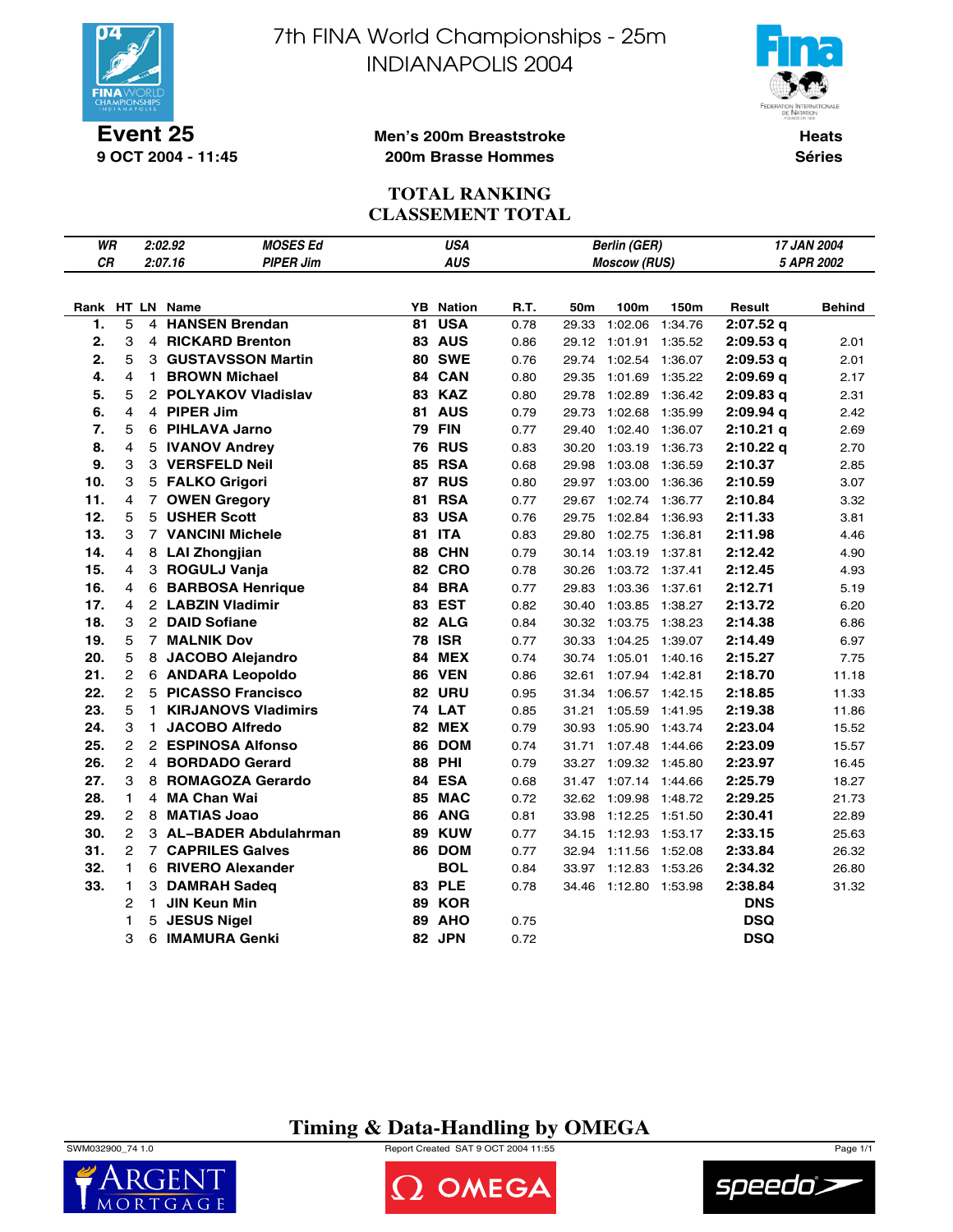



**Event 125 9 OCT 2004 - 19:50**

#### **Men's 200m Breaststroke 200m Brasse Hommes**

**Finals Finales**

## **FINAL RESULTS CLASSEMENT FINALES**

| WR           | 2:02.92                   | <b>MOSES Ed</b>           |     | <b>USA</b>       |             |                     | <b>Berlin (GER)</b> |            | 17 JAN 2004 |               |  |
|--------------|---------------------------|---------------------------|-----|------------------|-------------|---------------------|---------------------|------------|-------------|---------------|--|
| <b>CR</b>    | 2:07.16                   | <b>PIPER Jim</b>          |     | <b>AUS</b>       |             | <b>Moscow (RUS)</b> |                     | 5 APR 2002 |             |               |  |
|              |                           |                           |     |                  |             |                     |                     |            |             |               |  |
|              | Rank LN Name              |                           |     | <b>YB</b> Nation | <b>R.T.</b> | 50m                 | 100m                | 150m       | Result      | <b>Behind</b> |  |
| <b>FINAL</b> |                           |                           |     |                  |             |                     |                     |            |             |               |  |
|              | 4                         | <b>HANSEN Brendan</b>     | 81  | <b>USA</b>       | 0.73        | 28.64               | 1:00.34             | 1:32.44    | 2:04.98     | <b>CR</b>     |  |
| 2.           | 5.                        | <b>RICKARD Brenton</b>    | 83  | <b>AUS</b>       | 0.95        | 28.63               | 1:00.80             | 1:34.14    | 2:08.34     | 3.36          |  |
| З.           | $\mathcal{P}$             | <b>POLYAKOV Vladislav</b> | 83. | <b>KAZ</b>       | 0.82        | 29.04               | 1:01.32 1:34.05     |            | 2:08.36     | 3.38          |  |
| 4.           | <b>BROWN Michael</b><br>6 |                           |     | 84 CAN           | 0.78        | 29.43               | 1:01.79 1:34.87     |            | 2:08.49     | 3.51          |  |
| 5.           | 3                         | <b>GUSTAVSSON Martin</b>  | 80  | <b>SWE</b>       | 0.78        | 29.60               | 1:02.44             | 1:35.96    | 2:09.98     | 5.00          |  |
| 6.           | PIHLAVA Jarno             |                           | 79  | <b>FIN</b>       | 0.80        | 29.96               | 1:03.10             | 1:36.45    | 2:10.88     | 5.90          |  |
| 7.           | <b>IVANOV Andrey</b><br>8 |                           | 76  | <b>RUS</b>       | 0.83        | 29.44               | 1:02.38             | 1:36.41    | 2:11.41     | 6.43          |  |
|              | <b>PIPER Jim</b>          |                           | 81. | <b>AUS</b>       | 0.75        |                     |                     |            | <b>DSQ</b>  |               |  |

# **Timing & Data-Handling by OMEGA**

SWM032100\_73 1.0 Report Created SAT 9 OCT 2004 19:56 Page 1/1





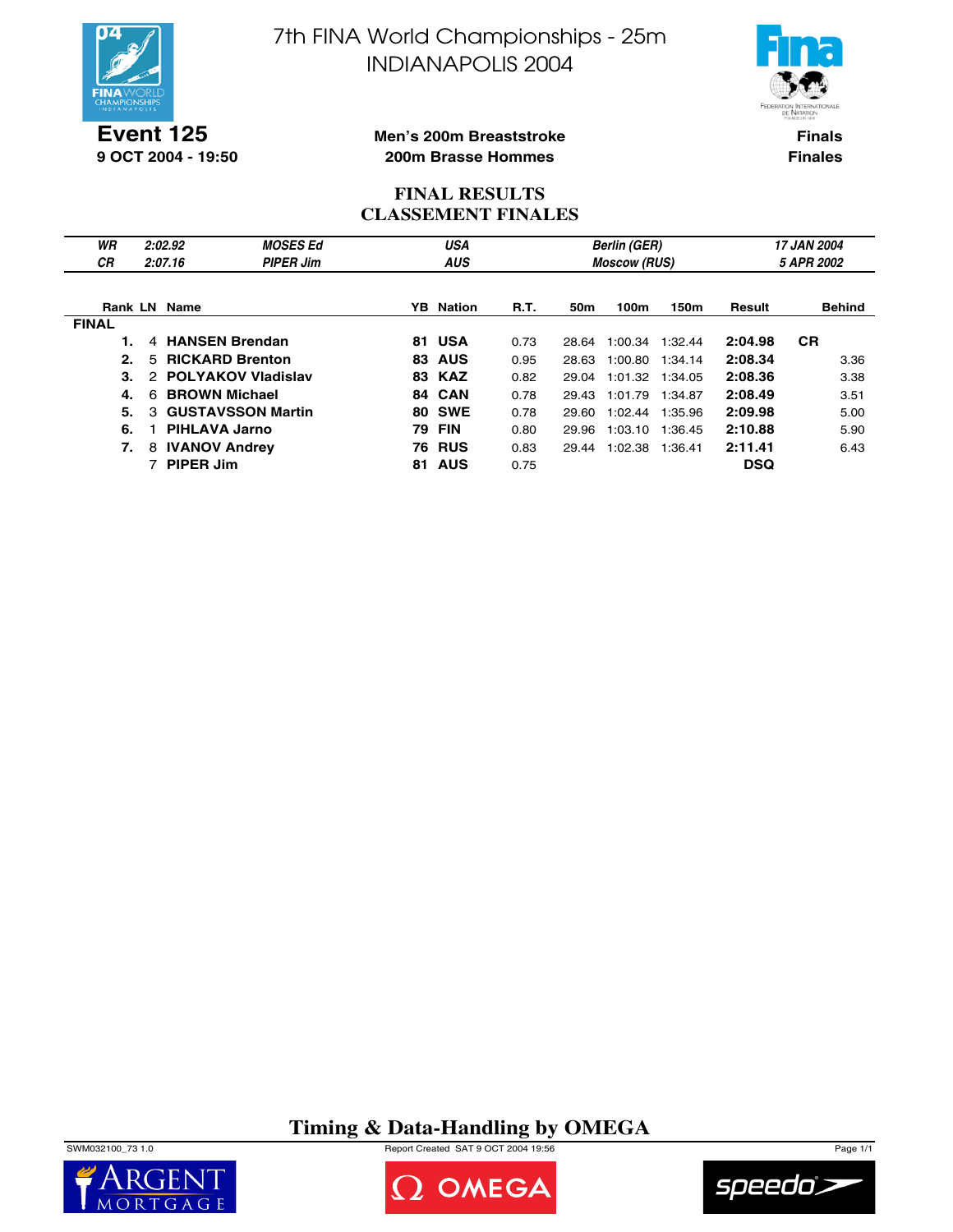

**Event 20 9 OCT 2004 - 09:55** 7th FINA World Championships - 25m INDIANAPOLIS 2004



**Heats Séries**

#### **Men's 50m Butterfly 50m Papillon Hommes**

### **TOTAL RANKING CLASSEMENT TOTAL**

| WR | 22.74 |                |             | <b>HUEGILL Geoff</b>      | <b>AUS</b> |     |               | <b>Berlin (GER)</b> |         | <b>26 JAN 2002</b>       |
|----|-------|----------------|-------------|---------------------------|------------|-----|---------------|---------------------|---------|--------------------------|
| CR | 22.89 |                |             | <b>HUEGILL Geoff</b>      | <b>AUS</b> |     |               | <b>Moscow (RUS)</b> |         | <i><b>5 APR 2002</b></i> |
|    |       |                |             |                           |            |     |               |                     |         |                          |
|    |       |                |             | Rank HT LN Name           |            | YB. | <b>Nation</b> | R.T.                | Result  |                          |
|    | 1.    | 10             |             | 4 CROCKER lan             |            |     | 82 USA        | 0.82                | 23.07 q | Behind                   |
|    | 2.    | 10             |             | 3 ALMEIDA Kaio Marcio     |            |     | 84 BRA        | 0.67                | 23.50q  | 0.43                     |
|    | 3.    | 8              |             | 4 WELSH Matthew           |            |     | <b>76 AUS</b> | 0.81                | 23.51q  | 0.44                     |
|    | 4.    | 9              |             | 5 DRAGANJA Duje           |            |     | <b>83 CRO</b> | 0.77                | 23.53 q | 0.46                     |
|    | 5.    | 8              |             | 3 SKVORTSOV Nikolay       |            |     | 84 RUS        | 0.80                | 23.77 a | 0.70                     |
|    | 5.    | 10             | 1.          | <b>ANDKJAER Jakob</b>     |            |     | <b>85 DEN</b> | 0.75                | 23.77 q | 0.70                     |
|    | 7.    | 8              |             | 5 MICHAELSON Benjamin     |            | 81  | <b>USA</b>    | 0.72                | 23.82 q | 0.75                     |
|    | 8.    | 8              | 1.          | <b>KOROTYSHKIN Evgeny</b> |            |     | <b>83 RUS</b> | 0.76                | 23.84 a | 0.77                     |
|    | 9.    | 9              |             | 4 TAYLOR Joshua           |            |     | <b>83 AUS</b> | 0.75                | 23.88 q | 0.81                     |
|    | 10.   | 9              |             | 6 MANKOC Peter            |            |     | <b>78 SLO</b> | 0.86                | 23.92q  | 0.85                     |
|    | 11.   | 8              |             | 6 HARD Jere               |            |     | <b>78 FIN</b> | 0.69                | 23.96q  | 0.89                     |
|    | 12.   | 8              |             | 2 TAMMINGA Bastiaan       |            | 81  | <b>NED</b>    | 0.93                | 23.98q  | 0.91                     |
|    | 13.   | 10             |             | 5 FOSTER Mark             |            |     | <b>70 GBR</b> | 0.83                | 24.02 q | 0.95                     |
|    | 14.   | 8              |             | 8 PIEHL Marcus            |            |     | <b>85 SWE</b> | 0.77                | 24.09q  | 1.02                     |
|    | 14.   | 9              |             | 3 PUNINSKI Alexei         |            |     | <b>85 CRO</b> | 0.78                | 24.09 q | 1.02                     |
|    | 16.   | 9              |             | 2 MINTENKO Michael        |            |     | <b>75 CAN</b> | 0.69                | 24.11 g | 1.04                     |
|    | 17.   | 9              | $7^{\circ}$ | <b>BOUSQUET Frederick</b> |            | 81  | <b>FRA</b>    | 0.77                | 24.12   | 1.05                     |
|    | 18.   | 10             | 8           | <b>GIMBUTIS Rolandas</b>  |            |     | 81 LTU        | 0.71                | 24.22   | 1.15                     |
|    | 19.   | 9              | 1.          | <b>ROJAS Luis</b>         |            |     | <b>79 VEN</b> | 0.64                | 24.25   | 1.18                     |
|    | 20.   | 8              |             | 7 PINI Ryan               |            | 81  | <b>PNG</b>    | 0.72                | 24.43   | 1.36                     |
|    | 21.   | 1              |             | 6 QU Jingyu               |            |     | 86 CHN        | 0.79                | 24.49   | 1.42                     |
|    | 22.   | 7              |             | 4 REYNISSON Hjortur Mar   |            | 83  | <b>ISL</b>    | 0.73                | 24.54   | 1.47                     |
|    | 23.   | 6              |             | 8 SANO Hidemasa           |            |     | 84 JPN        | 0.65                | 24.59   | 1.52                     |
|    | 24.   | 7              | 3           | <b>BARTOCH Joseph</b>     |            |     | 83 CAN        | 0.73                | 24.69   | 1.62                     |
|    | 25.   | 1              |             | 3 LIU Weijia              |            |     | 89 CHN        | 0.77                | 24.71   | 1.64                     |
|    | 25.   | 1              |             | 2 GHERGHEL Ioan           |            |     | <b>78 ROM</b> | 0.85                | 24.71   | 1.64                     |
|    | 27.   | 10             |             | 7 BECERRA Camilo          |            |     | 80 COL        | 0.70                | 24.77   | 1.70                     |
|    | 28.   | 10             |             | 2 TSAGKARAKIS Apostolos   |            |     | <b>82 GRE</b> | 0.75                | 24.97   | 1.90                     |
|    | 29.   | $\overline{7}$ |             | 5 SOTOMAYOR Manuel        |            |     | <b>84 MEX</b> | 0.66                | 25.00   | 1.93                     |
|    | 30.   | 7              |             | 1 ABERSEK Ales            |            |     | <b>77 SLO</b> | 0.82                | 25.13   | 2.06                     |
|    | 31.   | 5              |             | 2 WONG Wing Cheung Victor |            |     | 84 MAC        | 0.82                | 25.22   | 2.15                     |
|    | 32.   | 5              |             | 5 TOUW NGIE TJOUW Gordon  |            |     | <b>85 SUR</b> | 0.80                | 25.24   | 2.17                     |
|    | 33.   | 5              | 1.          | <b>MAFIO Jose</b>         |            |     | <b>78 URU</b> | 0.74                | 25.27   | 2.20                     |
|    | 34.   | 7              | 7           | <b>BUEHLER Christoph</b>  |            |     | <b>74 SUI</b> | 0.76                | 25.29   | 2.22                     |
|    | 35.   | $\overline{7}$ | 6           | <b>DU RAND George</b>     |            |     | 82 RSA        | 0.72                | 25.31   | 2.24                     |
|    | 36.   | 6              |             | 5 MICHAELIDES Stavros     |            |     | <b>70 CYP</b> | 0.76                | 25.38   | 2.31                     |
|    | 37.   | 6              |             | 7 FRANCIS Conrad          |            |     | <b>81 SRI</b> | 0.80                | 25.44   | 2.37                     |
|    | 38.   | 6              |             | 4 MALBERG Miko            |            |     | 85 EST        | 0.77                | 25.46   | 2.39                     |
|    | 39.   | 6              |             | <b>3 CANTLEY Scott</b>    |            |     | <b>77 NZL</b> | 0.83                | 25.47   | 2.40                     |
|    | 40.   | 6              |             | 6 DUNFORD Jason           |            |     | <b>86 KEN</b> | 0.68                | 25.55   | 2.48                     |
|    | 41.   | 7              |             | 2 GONZALEZ Marco          |            |     | <b>78 MEX</b> | 0.69                | 25.57   | 2.50                     |
|    | 42.   | 7              |             | 8 JAKOVLEVS Arturs        |            |     | <b>77 LAT</b> | 0.83                | 25.62   | 2.55                     |
|    | 43.   | 9              |             | 8 SLIMANI Aghiles         |            |     | 82 ALG        | 0.81                | 25.72   | 2.65                     |
|    | 44.   | 4              |             | 2 CARRILLO Eduardo        |            |     | 83 PAR        | 0.77                | 25.74   | 2.67                     |
|    | 45.   | 3              |             | 6 NIENABER Wilkus         |            |     | <b>81 SWZ</b> | 0.67                | 25.89   | 2.82                     |

# **Timing & Data-Handling by OMEGA**



SWM020900\_74 1.0 Report Created SAT 9 OCT 2004 10:11 Page 1/2

OMEGA

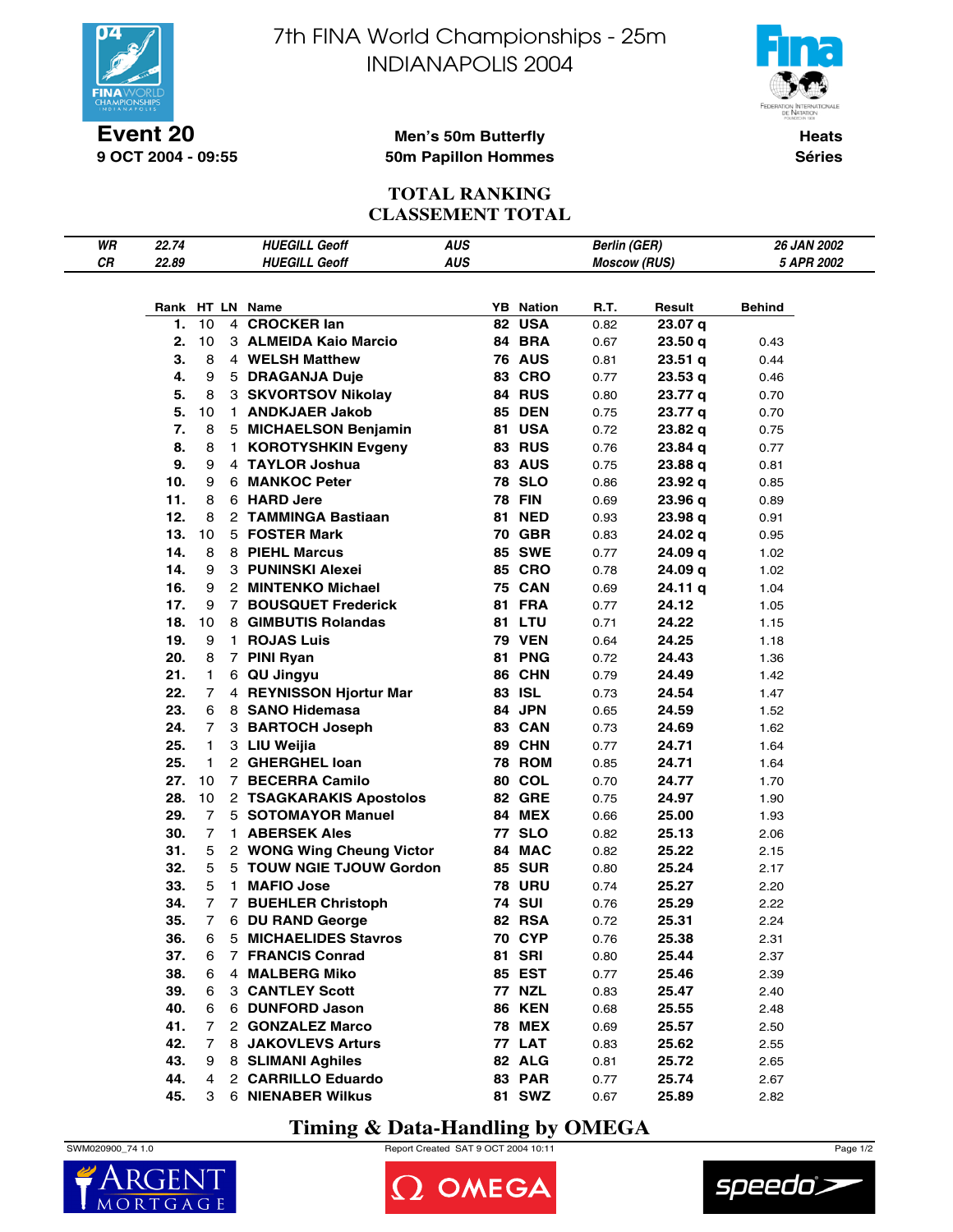

**9 OCT 2004 − 09:55**

7th FINA World Championships - 25m INDIANAPOLIS 2004



**Heats Séries**

#### **Men's 50m Butterfly 50m Papillon Hommes**

### **TOTAL RANKING CLASSEMENT TOTAL**

| WR | 22.74 | <b>HUEGILL Geoff</b> |                |                            | <b>AUS</b> |    |                  | <b>Berlin (GER)</b> |            | <b>26 JAN 2002</b> |  |
|----|-------|----------------------|----------------|----------------------------|------------|----|------------------|---------------------|------------|--------------------|--|
| CR | 22.89 |                      |                | <b>HUEGILL Geoff</b>       | <b>AUS</b> |    |                  | <b>Moscow (RUS)</b> |            | 5 APR 2002         |  |
|    |       |                      |                |                            |            |    |                  |                     |            |                    |  |
|    |       |                      |                | Rank HT LN Name            |            |    | <b>YB</b> Nation | R.T.                | Result     | <b>Behind</b>      |  |
|    | 46.   | 6                    | 1.             | <b>GALOFRE Julio</b>       |            | 87 | <b>COL</b>       | 0.73                | 25.92      | 2.85               |  |
|    | 47.   | 5                    |                | 7 BATRA Rahul              |            | 84 | <b>IND</b>       | 0.82                | 25.96      | 2.89               |  |
|    | 48.   | 4                    |                | <b>6 ARKHURST Gregory</b>  |            |    | <b>76 CIV</b>    | 0.76                | 26.04      | 2.97               |  |
|    | 49.   | 5                    |                | 4 RODRIGUEZ Jose           |            | 85 | <b>DOM</b>       | 0.80                | 26.14      | 3.07               |  |
|    | 50.   | 4                    | 1.             | <b>BARAHONA Roy Felipe</b> |            |    | 86 HON           | 0.69                | 26.15      | 3.08               |  |
|    | 51.   | 5                    |                | 3 AYALA Jacinto            |            | 87 | <b>DOM</b>       | 0.60                | 26.23      | 3.16               |  |
|    | 52.   | 2                    |                | 3 MATIAS Joao              |            |    | 86 ANG           | 0.79                | 26.32      | 3.25               |  |
|    | 53.   | 6                    |                | 2 NAVARRO Miguel           |            |    | <b>82 BOL</b>    | 0.74                | 26.45      | 3.38               |  |
|    | 54.   | 3                    |                | 5 EL-KAAKI Bassel          |            |    | <b>88 LIB</b>    | 0.75                | 26.59      | 3.52               |  |
|    | 55.   | $\overline{4}$       |                | 5 LAKHLIFIA Slimane        |            |    | <b>86 MAR</b>    | 0.85                | 26.60      | 3.53               |  |
|    | 56.   | 4                    |                | 4 HAMILTON Brad            |            | 89 | <b>JAM</b>       | 0.71                | 26.71      | 3.64               |  |
|    | 57.   | 3                    |                | 2 HENSLEY Scott            |            |    | <b>82 ISV</b>    | 0.73                | 26.79      | 3.72               |  |
|    | 58.   | 5                    |                | 6 HAIDAR Nawaf             |            |    | <b>88 KUW</b>    | 0.77                | 26.82      | 3.75               |  |
|    | 59.   | 4                    |                | 7 OZER Yigit               |            |    | <b>89 TUR</b>    | 0.83                | 27.13      | 4.06               |  |
|    | 60.   | 3                    |                | 7 ALBA Marcelo Alejandro   |            | 86 | <b>BOL</b>       | 0.76                | 27.20      | 4.13               |  |
|    | 61.   | 3                    |                | 8 PALACIOS Dean            |            |    | <b>86 NMA</b>    | 0.67                | 27.58      | 4.51               |  |
|    | 62.   | 3                    |                | 1 KIMANI Joseph            |            |    | <b>78 KEN</b>    | 0.83                | 27.59      | 4.52               |  |
|    | 63.   | 2                    |                | 5 BAKHUIS Kendrick         |            |    | <b>89 AHO</b>    | 0.84                | 28.07      | 5.00               |  |
|    | 64.   | 2                    |                | 4 CALDERON Jonathan        |            |    | 86 LCA           | 0.78                | 28.54      | 5.47               |  |
|    | 65.   | 2                    |                | 1 HALL Luke                |            |    | <b>89 SWZ</b>    | 0.81                | 28.60      | 5.53               |  |
|    |       | 1                    |                | 4 DAABOUL Omar             |            |    | <b>79 LIB</b>    |                     | <b>DNS</b> |                    |  |
|    |       | 1                    | 5              | <b>GHATTAS Francois</b>    |            |    | 83 LIB           |                     | <b>DNS</b> |                    |  |
|    |       | 2                    | $\overline{2}$ | <b>CHEA Patrick</b>        |            |    | 80 LBR           |                     | <b>DNS</b> |                    |  |
|    |       | 2                    | 6              | <b>ANDREI Tamir</b>        |            | 86 | <b>MGL</b>       |                     | <b>DNS</b> |                    |  |
|    |       | 2                    | $\overline{7}$ | <b>ROSS Kortu</b>          |            | 83 | <b>LBR</b>       |                     | <b>DNS</b> |                    |  |
|    |       | 2                    | 8              | <b>KABURU Gilbert</b>      |            | 81 | <b>UGA</b>       |                     | <b>DNS</b> |                    |  |
|    |       | 3                    |                | 4 AYEJO Sunday Priye       |            | 81 | <b>NGR</b>       |                     | <b>DNS</b> |                    |  |
|    |       | 4                    |                | 3 REYES Hugo               |            | 82 | <b>URU</b>       |                     | <b>DNS</b> |                    |  |
|    |       | 5                    | 8              | <b>ORIMOLOYE Benjamin</b>  |            | 79 | <b>NGR</b>       |                     | <b>DNS</b> |                    |  |
|    |       | 10                   | 6              | <b>SANTOS Nicholas</b>     |            | 80 | <b>BRA</b>       |                     | <b>DNS</b> |                    |  |
|    |       | 4                    | 8              | <b>RIFKIN David</b>        |            |    | 84 RSA           | 0.77                | <b>DSQ</b> |                    |  |

**Timing & Data-Handling by OMEGA**





**DOMEGA** 

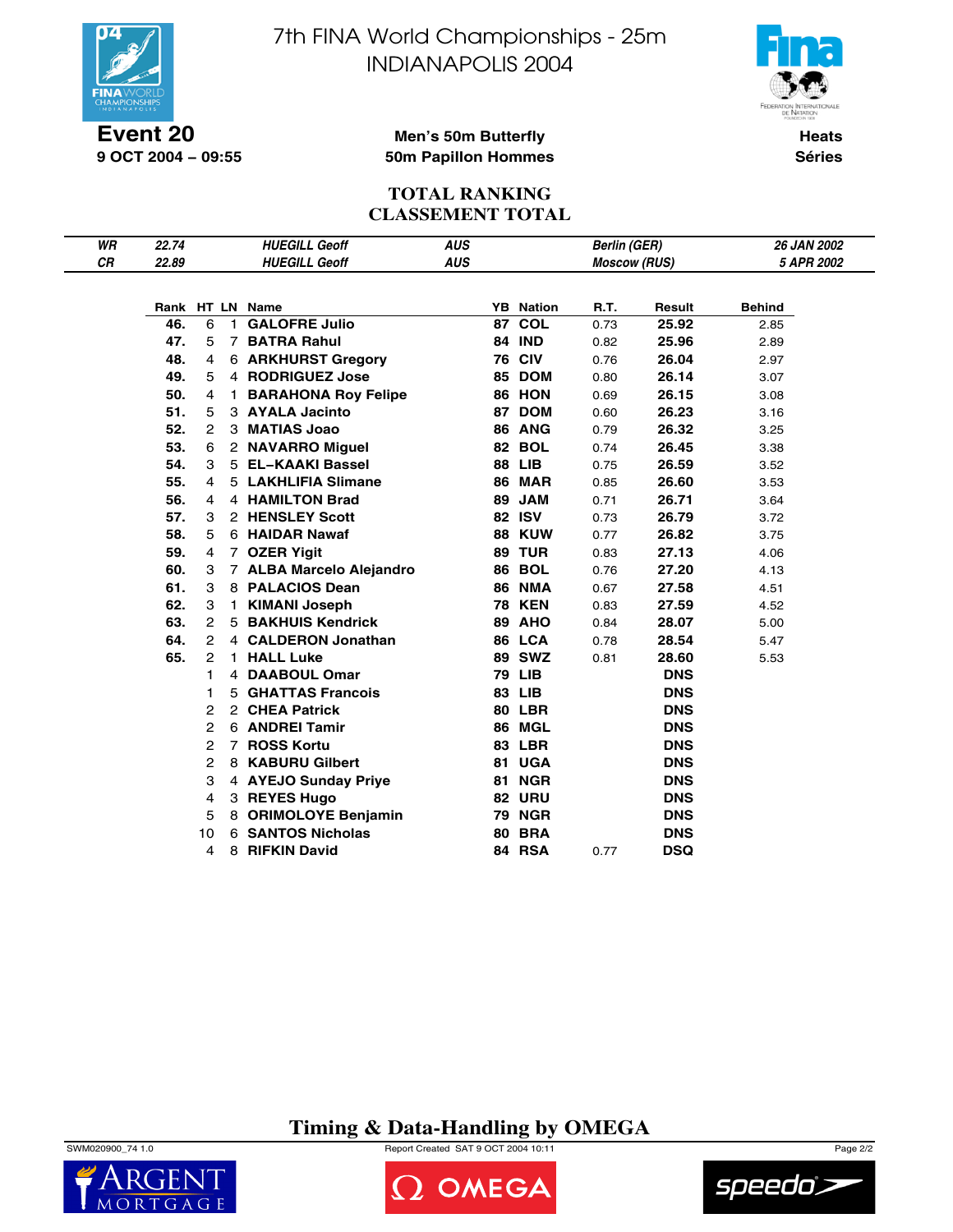

**Event 220 9 OCT 2004 - 19:30** 7th FINA World Championships - 25m INDIANAPOLIS 2004



**Semifinals Demi-Finales**

### **Men's 50m Butterfly 50m Papillon Hommes**

#### **TOTAL RANKING CLASSEMENT TOTAL**

| WR        | 22.74 |                      |                | <b>HUEGILL Geoff</b>     | <b>AUS</b> |    |                  | <b>Berlin (GER)</b> |                    | <b>26 JAN 2002</b>       |  |
|-----------|-------|----------------------|----------------|--------------------------|------------|----|------------------|---------------------|--------------------|--------------------------|--|
| <b>CR</b> | 22.89 |                      |                | <b>HUEGILL Geoff</b>     | AUS        |    |                  | <b>Moscow (RUS)</b> |                    | <i><b>5 APR 2002</b></i> |  |
|           |       |                      |                |                          |            |    |                  |                     |                    |                          |  |
|           |       |                      |                | Rank HT LN Name          |            |    | <b>YB</b> Nation | R.T.                | Result             | <b>Behind</b>            |  |
|           |       | 2                    | 4              | <b>CROCKER lan</b>       |            |    | 82 USA           | 0.82                | 22.76 q CR         |                          |  |
|           | 2.    | 2                    |                | <b>FOSTER Mark</b>       |            | 70 | <b>GBR</b>       | 0.79                | 23.19q             | 0.43                     |  |
|           | 3.    |                      |                | 4 ALMEIDA Kaio Marcio    |            | 84 | <b>BRA</b>       | 0.66                | 23.22 <sub>q</sub> | 0.46                     |  |
|           | 4.    | 2                    |                | 2 TAYLOR Joshua          |            | 83 | <b>AUS</b>       | 0.72                | 23.26q             | 0.50                     |  |
|           | 5.    |                      | 5              | <b>DRAGANJA Duje</b>     |            | 83 | <b>CRO</b>       | 0.75                | 23.42 <sub>q</sub> | 0.66                     |  |
|           | 6.    | $\overline{2}$       |                | 6 MICHAELSON Benjamin    |            | 81 | <b>USA</b>       | 0.70                | 23.45 <sub>q</sub> | 0.69                     |  |
|           | 7.    | 2                    | 5              | <b>WELSH Matthew</b>     |            | 76 | <b>AUS</b>       | 0.76                | 23.54q             | 0.78                     |  |
|           | 8.    |                      |                | 6 KOROTYSHKIN Evgeny     |            | 83 | <b>RUS</b>       | 0.76                | 23.57 <sub>q</sub> | 0.81                     |  |
|           | 9.    | 2                    | $\overline{7}$ | <b>HARD Jere</b>         |            |    | <b>78 FIN</b>    | 0.68                | 23.59              | 0.83                     |  |
|           | 10.   | $\mathbf{2}^{\circ}$ |                | 3 SKVORTSOV Nikolay      |            |    | <b>84 RUS</b>    | 0.83                | 23.61              | 0.85                     |  |
|           | 11.   |                      |                | 8 BOUSQUET Frederick     |            | 81 | <b>FRA</b>       | 0.75                | 23.74              | 0.98                     |  |
|           | 12.   |                      |                | 2 MANKOC Peter           |            |    | <b>78 SLO</b>    | 0.82                | 23.78              | 1.02                     |  |
|           | 13.   |                      |                | 3 ANDKJAER Jakob         |            | 85 | <b>DEN</b>       | 0.70                | 23.88              | 1.12                     |  |
|           | 14.   | $\overline{2}$       | 8              | <b>PUNINSKI Alexei</b>   |            | 85 | <b>CRO</b>       | 0.72                | 23.99              | 1.23                     |  |
|           | 15.   |                      | 7              | <b>TAMMINGA Bastiaan</b> |            | 81 | <b>NED</b>       | 0.93                | 24.07              | 1.31                     |  |
|           | 16.   |                      |                | <b>PIEHL Marcus</b>      |            |    | <b>85 SWE</b>    | 0.76                | 24.10              | 1.34                     |  |

**Timing & Data-Handling by OMEGA**







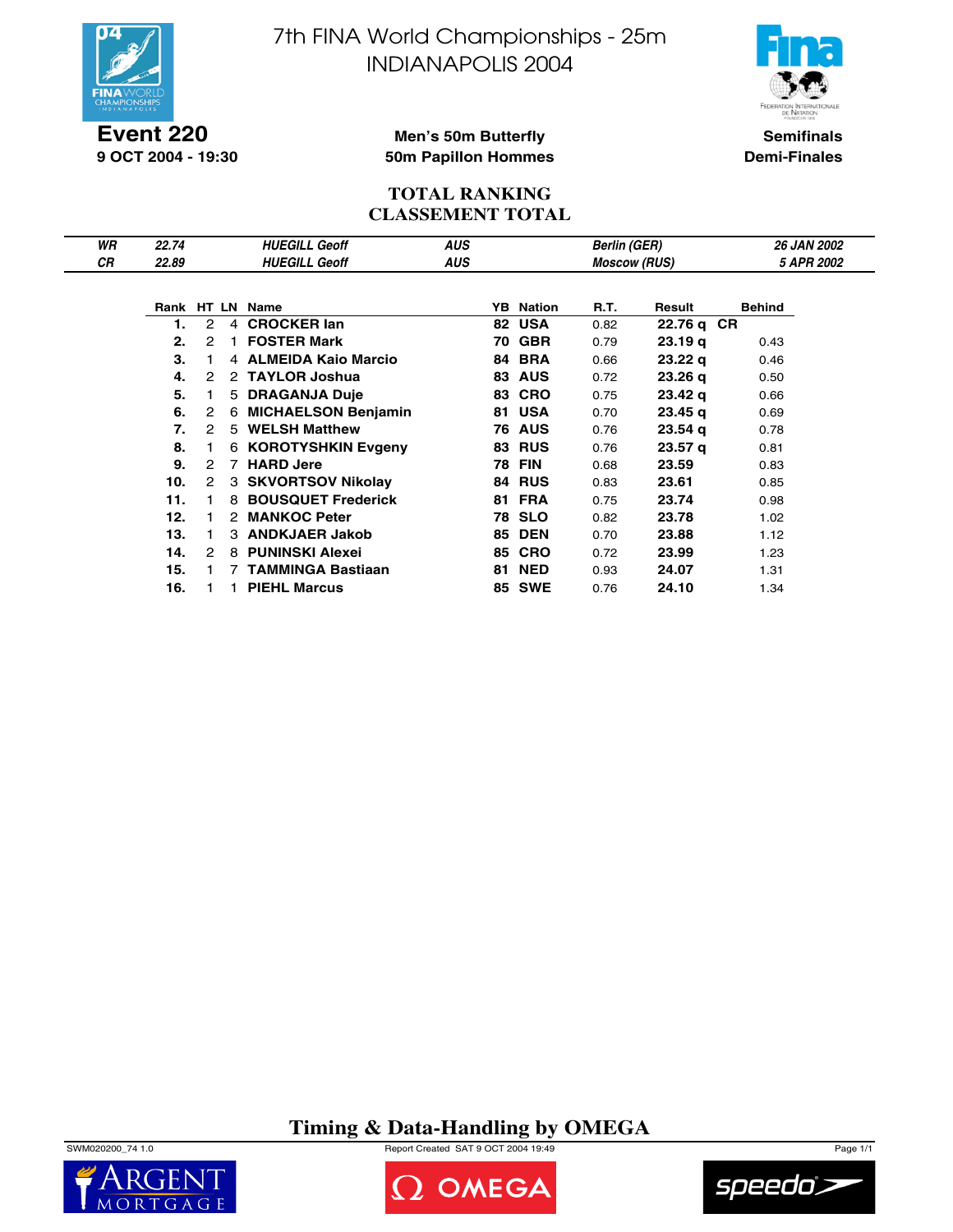



**Event 120 10 OCT 2004 - 19:56**

### **Men's 50m Butterfly 50m Papillon Hommes**

**Finals Finales**

## **FINAL RESULTS CLASSEMENT FINALES**

| WR        | 22.74        |                     | <b>HUEGILL Geoff</b>            | <b>AUS</b> |    |                  | <b>Berlin (GER)</b> |            | <b>26 JAN 2002</b> |
|-----------|--------------|---------------------|---------------------------------|------------|----|------------------|---------------------|------------|--------------------|
| <b>CR</b> | 22.76        |                     | <b>CROCKER lan</b>              | <b>USA</b> |    |                  | Indianapolis (USA)  |            | 9 OCT 2004         |
|           |              |                     |                                 |            |    |                  |                     |            |                    |
|           |              | <b>Rank LN Name</b> |                                 |            |    | <b>YB</b> Nation | R.T.                | Result     | <b>Behind</b>      |
|           | <b>FINAL</b> |                     | <b>CROCKER lan</b><br>4         |            |    | 82 USA           | 0.73                | 22.71      | <b>WR</b>          |
|           |              | 2.                  | 5 FOSTER Mark                   |            |    | <b>70 GBR</b>    | 0.95                | 23.22      | 0.51               |
|           |              | 3.                  | 2 DRAGANJA Duje                 |            |    | 83 CRO           | 0.73                | 23.26      | 0.55               |
|           |              |                     | <b>ALMEIDA Kaio Marcio</b><br>3 |            |    | <b>84 BRA</b>    | 0.68                | 23.29      | 0.58               |
|           |              | 5.                  | 6 TAYLOR Joshua                 |            |    | 83 AUS           | 0.70                | 23.46      | 0.75               |
|           |              | 6.                  | 8 KOROTYSHKIN Evgeny            |            |    | <b>83 RUS</b>    | 0.76                | 23.56      | 0.85               |
|           |              | 7.                  | <b>MICHAELSON Benjamin</b>      |            | 81 | <b>USA</b>       | 0.72                | 23.57      | 0.86               |
|           |              |                     | <b>WELSH Matthew</b>            |            |    | <b>76 AUS</b>    | 0.74                | <b>DSQ</b> |                    |

# **Timing & Data-Handling by OMEGA**

SWM020100\_73 1.0 Report Created SUN 10 OCT 2004 19:59 Page 1/1





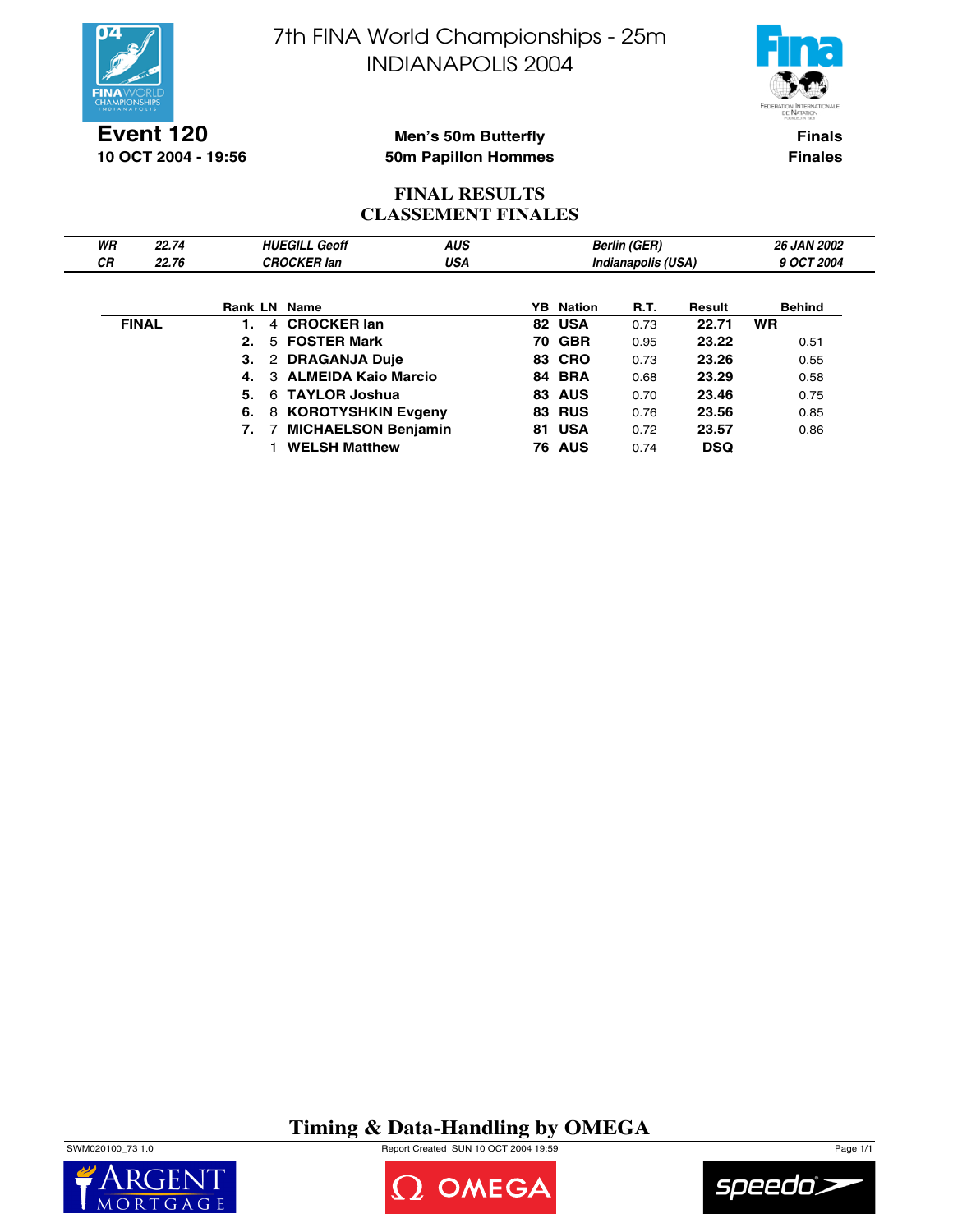

**7 OCT 2004 - 11:10**

7th FINA World Championships - 25m INDIANAPOLIS 2004



**Men's 100m Butterfly 100m Papillon Hommes**

**Heats Séries**

# **TOTAL RANKING CLASSEMENT TOTAL**

| WR |     | 49.07          |                | <b>CROCKER lan</b>                    | <b>USA</b> |                                |              | <b>East Meadow (USA)</b> |                   | <b>26 MAR 2004</b> |
|----|-----|----------------|----------------|---------------------------------------|------------|--------------------------------|--------------|--------------------------|-------------------|--------------------|
| CR |     | 50.44          |                | <b>FROLANDER Lars</b>                 | SWE        |                                |              | Athens (SWE)             |                   | 17 MAR 2000        |
|    |     |                |                |                                       |            |                                |              |                          |                   |                    |
|    |     |                |                |                                       |            |                                |              |                          |                   |                    |
|    | 1.  | 9              | 4              | Rank HT LN Name<br><b>CROCKER lan</b> | 82         | <b>YB</b> Nation<br><b>USA</b> | R.T.<br>0.83 | 50m<br>23.66             | Result<br>51.47 q | Behind             |
|    | 2.  | 7              |                | 2 MANKOC Peter                        |            | <b>78 SLO</b>                  | 0.81         | 24.16                    | 51.88 q           | 0.41               |
|    | 3.  | 7              |                | 5 KOROTYSHKIN Evgeny                  |            | <b>83 RUS</b>                  | 0.76         | 24.32                    | 51.98 q           | 0.51               |
|    | 4.  | 8              |                | 4 HICKMAN James                       |            | <b>76 GBR</b>                  | 0.88         | 24.44                    | 52.09q            | 0.62               |
|    | 5.  | 7              |                | 4 SKVORTSOV Nikolay                   |            | 84 RUS                         | 0.88         | 24.53                    | 52.21q            | 0.74               |
|    | 6.  | 9              |                | 5 MICHAELSON Benjamin                 |            | 81 USA                         | 0.72         | 24.52                    | 52.47 q           | 1.00               |
|    | 7.  | 8              |                | 3 ALMEIDA Kaio Marcio                 |            | 84 BRA                         | 0.68         | 24.15                    | 52.49 q           | 1.02               |
|    | 8.  | 9              |                | 6 GHERGHEL Ioan                       |            | <b>78 ROM</b>                  | 0.86         | 24.88                    | 52.60q            | 1.13               |
|    | 9.  | 9              |                | 3 RICHARDS Andrew                     |            | <b>83 AUS</b>                  | 0.64         | 24.88                    | 52.78 q           | 1.31               |
|    | 10. | $\overline{7}$ | 1.             | <b>ANDKJAER Jakob</b>                 |            | <b>85 DEN</b>                  | 0.68         | 24.63                    | 53.06 q           | 1.59               |
|    | 11. | 9              |                | 7 SANO Hidemasa                       |            | 84 JPN                         | 0.65         | 24.77                    | 53.33q            | 1.86               |
|    | 12. | 8              |                | <b>6 SAPUCAIA Marco Antonio</b>       |            | 83 BRA                         | 0.70         | 24.65                    | 53.36 q           | 1.89               |
|    | 12. | 8              |                | 7 MATSUDA Takeshi                     |            | 84 JPN                         | 0.80         | 25.41                    | 53.36 q           | 1.89               |
|    | 14. | 7              |                | 3 TAYLOR Joshua                       |            | <b>83 AUS</b>                  | 0.69         | 24.69                    | 53.46 q           | 1.99               |
|    | 15. | 8              |                | 5 BOUSQUET Frederick                  |            | 81 FRA                         | 0.78         | 25.08                    | 53.76 q           | 2.29               |
|    | 15. | 9              |                | 8 BARTOCH Joseph                      |            | 83 CAN                         | 0.75         | 24.83                    | 53.76 q           | 2.29               |
|    | 17. | $\overline{7}$ |                | 6 PUNINSKI Alexei                     |            | <b>85 CRO</b>                  | 0.73         | 24.86                    | 53.81             | 2.34               |
|    | 18. | 9              |                | 2 BECERRA Camilo                      |            | <b>80 COL</b>                  | 0.73         | 24.73                    | 54.01             | 2.54               |
|    | 19. | 8              | 1.             | <b>ROJAS Luis</b>                     |            | <b>79 VEN</b>                  | 0.65         | 24.42                    | 54.27             | 2.80               |
|    | 20. | 6              |                | 5 URIBE Cesar                         |            | <b>80 MEX</b>                  | 0.70         | 25.25                    | 54.50             | 3.03               |
|    | 21. | 7              |                | 8 REYNISSON Hjortur Mar               |            | 83 ISL                         | 0.73         | 25.26                    | 54.64             | 3.17               |
|    | 22. | 1              |                | 3 LIU Weijia                          |            | 89 CHN                         | 0.75         | 25.26                    | 54.86             | 3.39               |
|    | 23. | 8              |                | 2 SILKOV Dzianis                      |            | <b>82 BLR</b>                  | 0.85         | 25.79                    | 54.90             | 3.43               |
|    | 24. | 7              |                | <b>7 ABERSEK Ales</b>                 |            | <b>77 SLO</b>                  | 0.83         | 25.84                    | 54.97             | 3.50               |
|    | 25. | 6              |                | 4 SOTOMAYOR Manuel                    |            | 84 MEX                         | 0.69         | 25.58                    | 55.14             | 3.67               |
|    | 26. | 8              |                | 8 MCMILLAN Andrew                     |            | <b>85 NZL</b>                  | 0.82         | 25.71                    | 55.18             | 3.71               |
|    | 27. | 6              |                | 6 GALOFRE Julio                       |            | 87 COL                         | 0.74         | 26.30                    | 55.32             | 3.85               |
|    | 28. | 6              |                | 2 TOUW NGIE TJOUW Gordon              |            | <b>85 SUR</b>                  | 0.82         | 26.02                    | 55.41             | 3.94               |
|    | 29. | 6              |                | 8 OLIVER Jorge                        |            | <b>81 PUR</b>                  | 0.79         | 25.91                    | 55.67             | 4.20               |
|    | 30. | 4              |                | 5 KINTZ Nicolas                       |            | 77 FRA                         | 0.72         | 25.98                    | 55.72             | 4.25               |
|    | 31. | 6              |                | <b>7 FRANCIS Conrad</b>               | 81         | <b>SRI</b>                     | 0.88         | 25.75                    | 55.77             | 4.30               |
|    | 32. | 9              | 1.             | <b>SLIMANI Aghiles</b>                |            | 82 ALG                         | 0.81         | 25.81                    | 55.88             | 4.41               |
|    | 33. | 5              |                | 2 POSTMA Ferdinand                    |            | <b>82 RSA</b>                  | 0.70         | 26.09                    | 56.20             | 4.73               |
|    | 34. | 5              |                | 3 RODRIGUEZ Jose                      |            | 85 DOM                         | 0.83         | 26.57                    | 56.37             | 4.90               |
|    | 35. | 4              |                | 4 WONG Wing Cheung Victor             |            | 84 MAC                         | 0.86         | 26.17                    | 56.66             | 5.19               |
|    | 36. | 4              |                | 8 DUNFORD Jason                       |            | <b>86 KEN</b>                  | 0.76         | 26.33                    | 56.90             | 5.43               |
|    | 37. | 3              |                | 2 EL-KAAKI Bassel                     |            | <b>88 LIB</b>                  | 0.70         | 26.56                    | 57.09             | 5.62               |
|    | 38. | 5              |                | 5 CARRILLO Eduardo                    |            | 83 PAR                         | 0.78         | 27.05                    | 57.36             | 5.89               |
|    | 39. | 6              | 1.             | <b>MELENDEZ Carlos</b>                |            | <b>79 ESA</b>                  | 0.76         | 26.79                    | 57.48             | 6.01               |
|    | 40. | 5              | 1.             | <b>TISHCHENKO Anton</b>               |            | <b>86 UZB</b>                  | 0.85         | 26.73                    | 57.55             | 6.08               |
|    | 41. | 5              | $\overline{7}$ | <b>RIFKIN David</b>                   |            | 84 RSA                         | 0.81         | 27.19                    | 57.59             | 6.12               |
|    | 42. | 5              |                | 6 MACKAY Andrew                       |            | <b>85 CAY</b>                  | 0.62         | 27.41                    | 57.60             | 6.13               |
|    | 43. | 4              | $7^{\circ}$    | <b>BARAHONA Roy Felipe</b>            |            | 86 HON                         | 0.67         | 26.93                    | 57.67             | 6.20               |
|    | 44. | 5              |                | 8 MALBERG Miko                        |            | <b>85 EST</b>                  | 0.78         | 26.57                    | 57.68             | 6.21               |
|    | 45. | 4              |                | 6 LAKHLIFIA Slimane                   |            | <b>86 MAR</b>                  | 0.83         | 26.83                    | 57.73             | 6.26               |

# **Timing & Data-Handling by OMEGA**

SWM021900\_74 1.0 Report Created THU 7 OCT 2004 11:27 Page 1/2





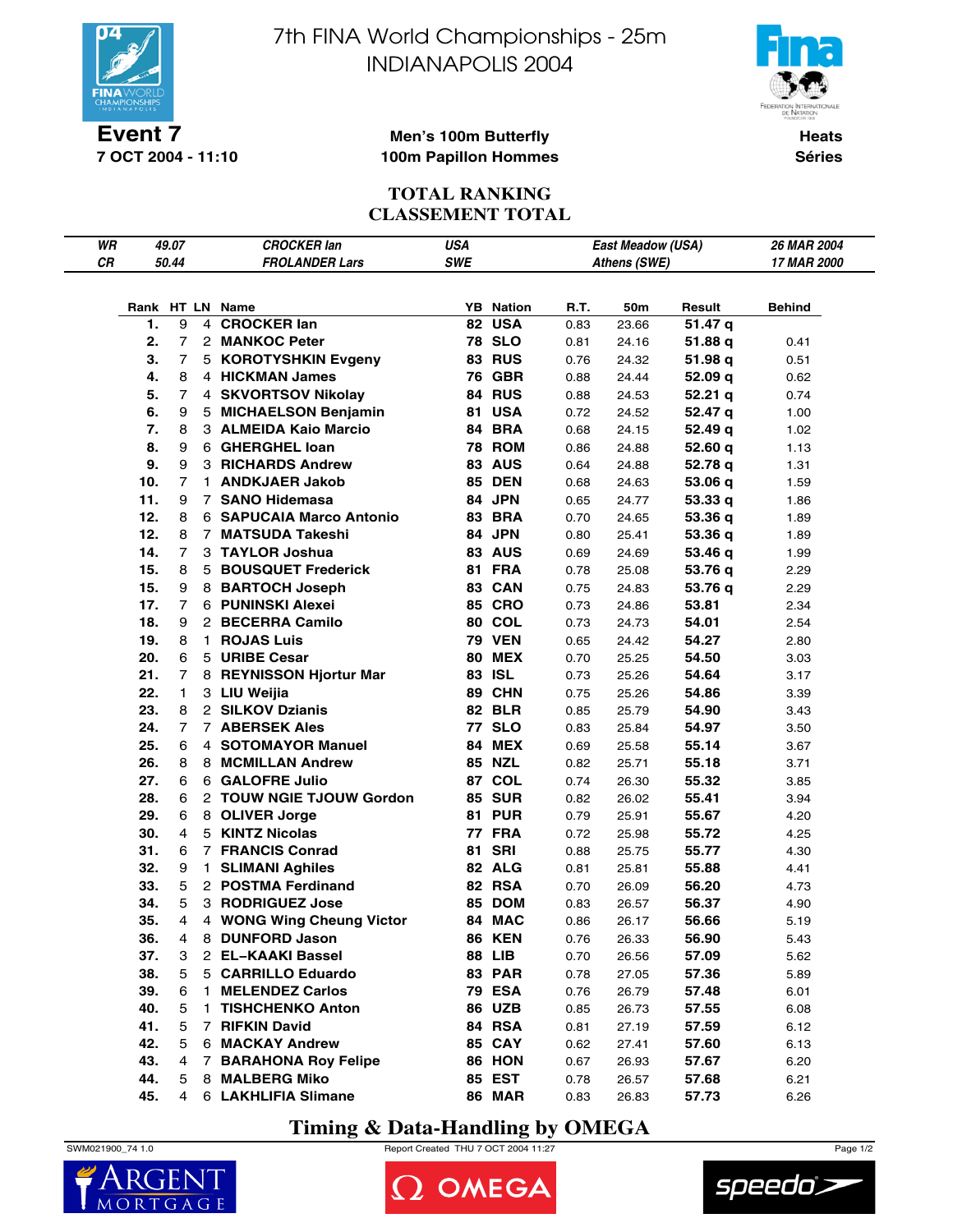

**7 OCT 2004 − 11:10**

7th FINA World Championships - 25m INDIANAPOLIS 2004



**Men's 100m Butterfly 100m Papillon Hommes**

**Heats Séries**

# **TOTAL RANKING CLASSEMENT TOTAL**

| WR |     | 49.07         |                      | <b>CROCKER lan</b>            | <b>USA</b> |               |      | <b>East Meadow (USA)</b> |            | 26 MAR 2004        |
|----|-----|---------------|----------------------|-------------------------------|------------|---------------|------|--------------------------|------------|--------------------|
| СR |     | 50.44         |                      | <b>FROLANDER Lars</b>         | SWE        |               |      | Athens (SWE)             |            | <b>17 MAR 2000</b> |
|    |     |               |                      |                               |            |               |      |                          |            |                    |
|    |     |               |                      | Rank HT LN Name               | YB.        | <b>Nation</b> | R.T. | 50m                      | Result     | <b>Behind</b>      |
|    | 46. | 3             |                      | 5 MATIAS Joao                 | 86         | <b>ANG</b>    | 0.81 | 27.36                    | 58.03      | 6.56               |
|    | 46. | 5             |                      | 4 NAVARRO Miguel              | 82         | <b>BOL</b>    | 0.72 | 27.29                    | 58.03      | 6.56               |
|    | 48. | 6             | 3                    | <b>QALI Zain</b>              | 87         | <b>KUW</b>    | 0.68 | 27.36                    | 58.42      | 6.95               |
|    | 49. | 4             | 1.                   | <b>HENSLEY Scott</b>          | 82         | <b>ISV</b>    | 0.71 | 27.42                    | 58.65      | 7.18               |
|    | 50. | 4             | $\mathbf{2}^{\circ}$ | <b>AYALA Jacinto</b>          | 87         | <b>DOM</b>    | 0.63 | 27.61                    | 59.50      | 8.03               |
|    | 51. | 4             | 3                    | <b>HAIDAR Nawaf</b>           | 88         | <b>KUW</b>    | 0.83 | 27.87                    | 59.53      | 8.06               |
|    | 52. | 3             | $\overline{7}$       | <b>KIMANI Joseph</b>          | 78         | KEN           | 0.84 | 27.97                    | 59.86      | 8.39               |
|    | 53. | 3             | 4                    | <b>OZER Yigit</b>             | 89         | <b>TUR</b>    | 0.82 | 28.41                    | 59.89      | 8.42               |
|    | 54. | $\mathcal{P}$ |                      | 4 PALACIOS Dean               | 86         | <b>NMA</b>    | 0.85 | 28.29                    | 1:00.24    | 8.77               |
|    | 55. | 3             | $\mathbf{1}$         | <b>ALBA Marcelo Alejandro</b> | 86         | <b>BOL</b>    | 0.80 | 27.72                    | 1:01.26    | 9.79               |
|    | 56. | 2             | 3                    | <b>BAKHUIS Kendrick</b>       | 89         | <b>AHO</b>    | 0.87 | 28.91                    | 1:01.49    | 10.02              |
|    | 57. | 2             | 6                    | <b>DAVELAAR Rodion</b>        | 90         | <b>AHO</b>    | 0.75 | 29.13                    | 1:03.44    | 11.97              |
|    | 58. | 2             | $\mathbf{2}^{\circ}$ | <b>CALDERON Jonathan</b>      |            | 86 LCA        | 0.91 | 30.31                    | 1:04.85    | 13.38              |
|    | 59. | 2             |                      | 5 ANDREI Tamir                | 86         | MGL           | 0.76 | 30.22                    | 1:05.62    | 14.15              |
|    | 60. | 2             | 7                    | <b>HALL Luke</b>              | 89         | <b>SWZ</b>    | 0.78 | 29.97                    | 1:05.86    | 14.39              |
|    |     |               |                      | <b>FALL Malick</b>            |            | <b>85 SEN</b> |      |                          | <b>DNS</b> |                    |
|    |     |               |                      | <b>MBENGU Madicke</b>         |            | <b>82 SEN</b> |      |                          | <b>DNS</b> |                    |
|    |     |               |                      | 4 AYEJO Sunday Priye          | 81         | <b>NGR</b>    |      |                          | <b>DNS</b> |                    |
|    |     |               | 5.                   | <b>GHATTAS Francois</b>       | 83         | LIB           |      |                          | <b>DNS</b> |                    |
|    |     | 3             | 3                    | <b>ORIMOLOYE Benjamin</b>     |            | 79 NGR        |      |                          | <b>DNS</b> |                    |

# **Timing & Data-Handling by OMEGA**

SWM021900\_74 1.0 Report Created THU 7 OCT 2004 11:27 Page 2/2





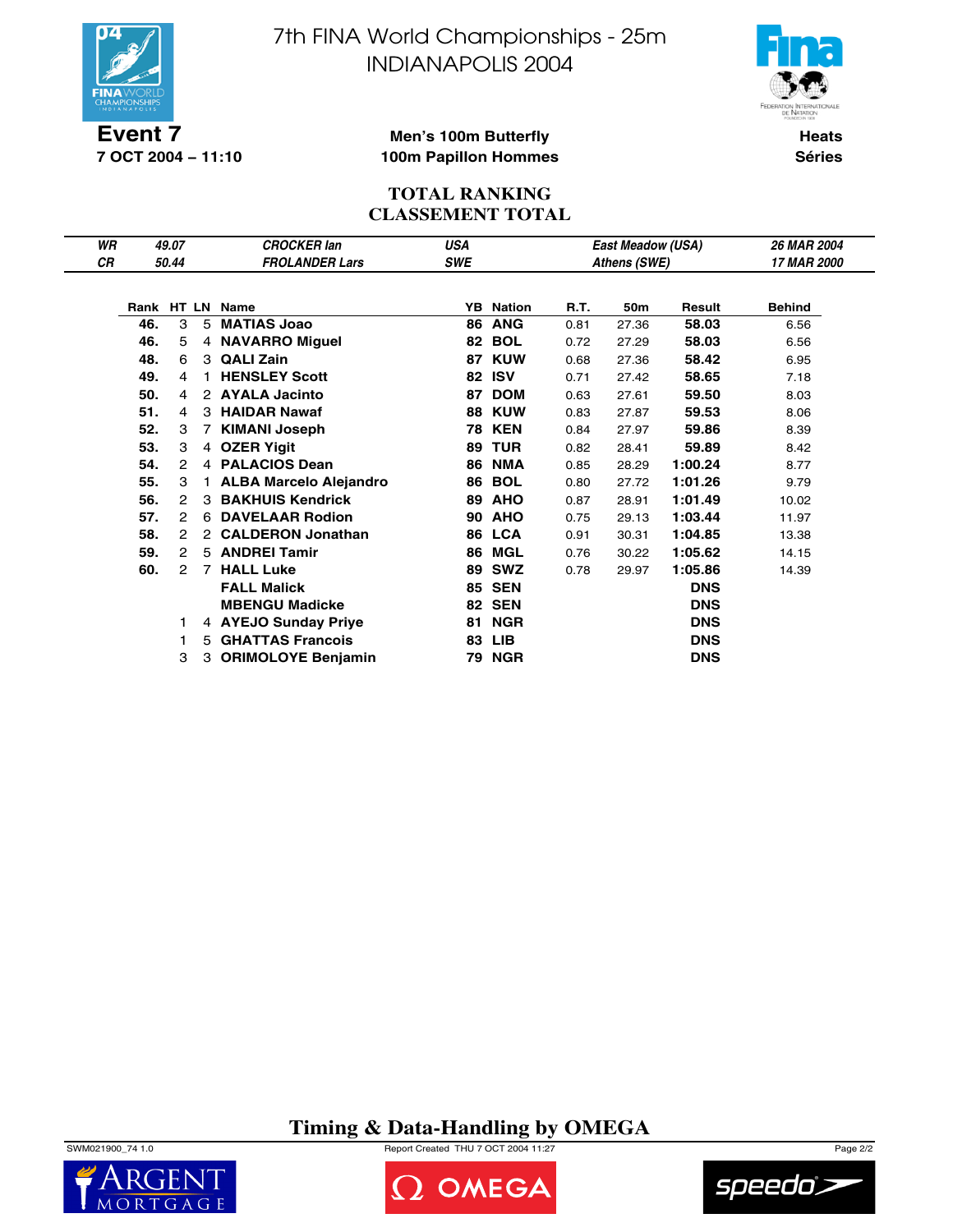

**Event 207 7 OCT 2004 - 20:09** 7th FINA World Championships - 25m INDIANAPOLIS 2004



**Semifinals Demi-Finales**

#### **Men's 100m Butterfly 100m Papillon Hommes**

### **TOTAL RANKING CLASSEMENT TOTAL**

| WR |     | 49.07 |                | <b>CROCKER lan</b>            | USA        |                  |      | East Meadow (USA) |         | <b>26 MAR 2004</b> |
|----|-----|-------|----------------|-------------------------------|------------|------------------|------|-------------------|---------|--------------------|
| СR |     | 50.44 |                | <b>FROLANDER Lars</b>         | <b>SWE</b> |                  |      | Athens (SWE)      |         | <b>17 MAR 2000</b> |
|    |     |       |                |                               |            |                  |      |                   |         |                    |
|    |     |       |                | Rank HT LN Name               |            | <b>YB</b> Nation | R.T. | 50m               | Result  | <b>Behind</b>      |
|    | 1.  | 2     | $\overline{4}$ | <b>CROCKER lan</b>            | 82         | <b>USA</b>       | 0.81 | 23.21             | 50.61q  |                    |
|    | 2.  |       | 5              | <b>HICKMAN James</b>          | 76         | <b>GBR</b>       | 0.81 | 24.25             | 51.69 g | 1.08               |
|    | 3.  | 2     |                | 5 KOROTYSHKIN Evgeny          | 83         | <b>RUS</b>       | 0.79 | 24.15             | 51.72 g | 1.11               |
|    | 4.  |       |                | 4 MANKOC Peter                |            | <b>78 SLO</b>    | 0.89 | 24.55             | 52.18 g | 1.57               |
|    | 4.  | 2     | 6              | <b>ALMEIDA Kaio Marcio</b>    | 84         | <b>BRA</b>       | 0.65 | 24.11             | 52.18 q | 1.57               |
|    | 6.  | 2     |                | 3 SKVORTSOV Nikolay           | 84         | <b>RUS</b>       | 0.89 | 24.39             | 52.22 q | 1.61               |
|    | 7.  |       | 3              | <b>MICHAELSON Benjamin</b>    | 81         | <b>USA</b>       | 0.72 | 24.59             | 52.28 q | 1.67               |
|    | 8.  | 2     | $\mathcal{P}$  | <b>RICHARDS Andrew</b>        | 83         | <b>AUS</b>       | 0.61 | 24.53             | 52.37 g | 1.76               |
|    | 9.  | 1.    | 6              | <b>GHERGHEL loan</b>          |            | <b>78 ROM</b>    | 0.91 | 24.66             | 52.46   | 1.85               |
|    | 10. | 2     | 7              | <b>SANO Hidemasa</b>          | 84         | <b>JPN</b>       | 0.65 | 24.53             | 52.81   | 2.20               |
|    | 11. |       |                | <b>SAPUCAIA Marco Antonio</b> | 83         | <b>BRA</b>       | 0.70 | 24.50             | 52.82   | 2.21               |
|    | 12. | 2     | 8              | <b>BOUSQUET Frederick</b>     | 81         | <b>FRA</b>       | 0.76 | 24.45             | 53.00   | 2.39               |
|    | 13. |       |                | <b>TAYLOR Joshua</b>          | 83         | <b>AUS</b>       | 0.71 | 24.38             | 53.29   | 2.68               |
|    | 14. | 1.    | 2              | <b>ANDKJAER Jakob</b>         | 85         | <b>DEN</b>       | 0.71 | 24.56             | 53.32   | 2.71               |
|    | 15. | 2     |                | <b>MATSUDA Takeshi</b>        | 84         | <b>JPN</b>       | 0.77 | 25.33             | 53.54   | 2.93               |
|    | 16. |       | 8              | <b>BARTOCH Joseph</b>         |            | 83 CAN           | 0.74 | 25.09             | 53.70   | 3.09               |

**Timing & Data-Handling by OMEGA**





OMEGA

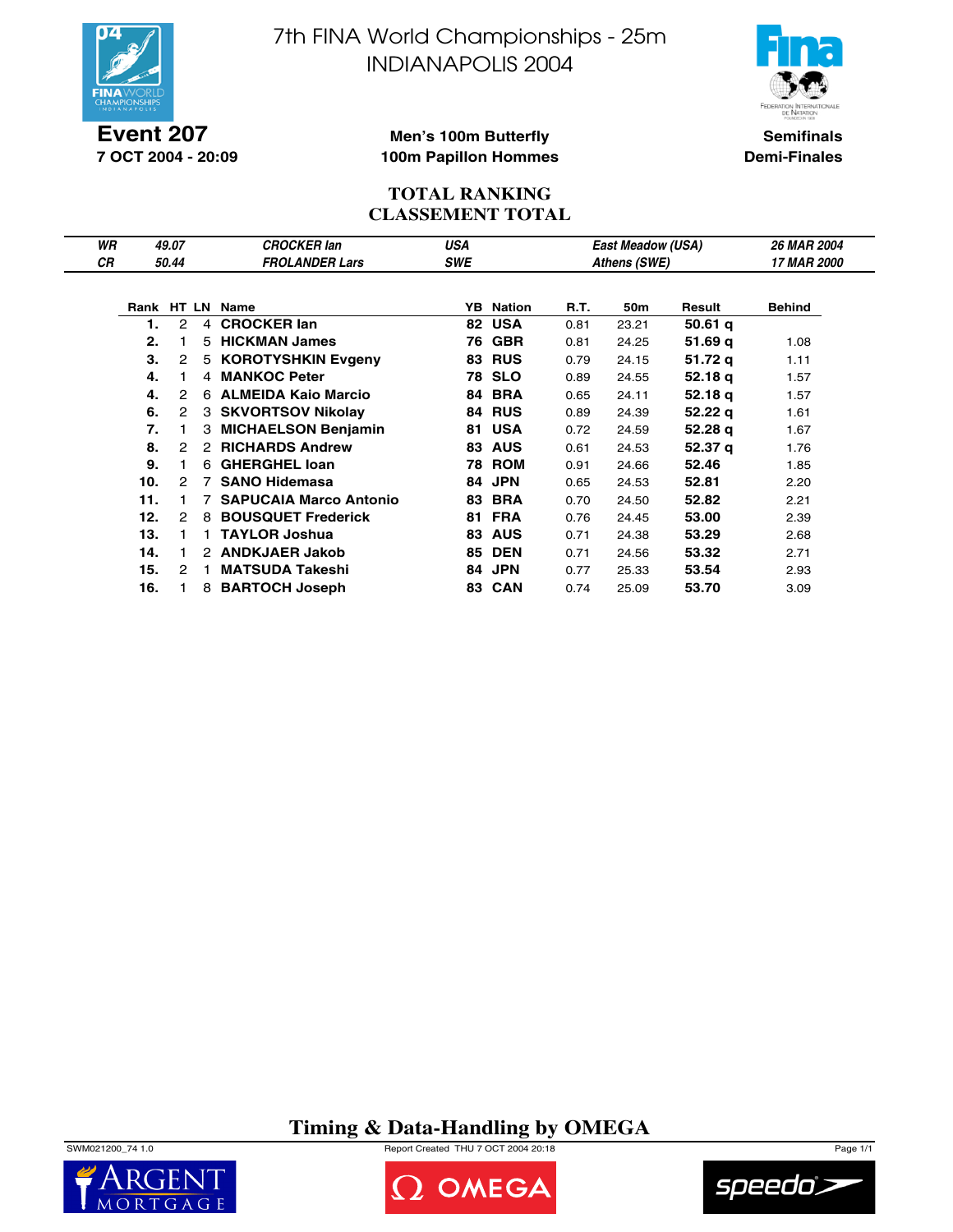



**Event 107 8 OCT 2004 - 20:25**

#### **Men's 100m Butterfly 100m Papillon Hommes**

**Finals Finales**

## **FINAL RESULTS CLASSEMENT FINALES**

| WR           | 49.07 |   | <b>CROCKER lan</b>         | USA        |    |                  |              | <b>East Meadow (USA)</b> |        | <b>26 MAR 2004</b> |
|--------------|-------|---|----------------------------|------------|----|------------------|--------------|--------------------------|--------|--------------------|
| СR           | 50.44 |   | <b>FROLANDER Lars</b>      | <b>SWE</b> |    |                  | Athens (SWE) |                          |        | <b>17 MAR 2000</b> |
|              |       |   |                            |            |    |                  |              |                          |        |                    |
|              |       |   | Rank LN Name               |            |    | <b>YB</b> Nation | R.T.         | 50 <sub>m</sub>          | Result | Behind             |
| <b>FINAL</b> |       |   | 4 CROCKER lan              |            |    | 82 USA           | 0.75         | 23.18                    | 50.18  | <b>CR</b>          |
|              | 2.    |   | 5 HICKMAN James            |            |    | <b>76 GBR</b>    | 0.98         | 24.01                    | 51.13  | 0.95               |
|              | 3.    | 6 | <b>MANKOC Peter</b>        |            |    | <b>78 SLO</b>    | 0.83         | 23.80                    | 51.66  | 1.48               |
|              | 4.    |   | 7 SKVORTSOV Nikolay        |            |    | 84 RUS           | 0.88         | 24.36                    | 51.68  | 1.50               |
|              | 5.    |   | 2 ALMEIDA Kaio Marcio      |            |    | 84 BRA           | 0.63         | 24.33                    | 51.80  | 1.62               |
|              | 6.    | 8 | <b>RICHARDS Andrew</b>     |            |    | <b>83 AUS</b>    | 0.64         | 24.38                    | 51.91  | 1.73               |
|              | 7.    |   | 3 KOROTYSHKIN Evgeny       |            | 83 | <b>RUS</b>       | 0.78         | 23.71                    | 52.08  | 1.90               |
|              | 8.    |   | <b>MICHAELSON Benjamin</b> |            |    | 81 USA           | 0.72         | 24.00                    | 52.46  | 2.28               |

**Timing & Data-Handling by OMEGA**

SWM021100\_73 1.0 Report Created FRI 8 OCT 2004 20:28 Page 1/1





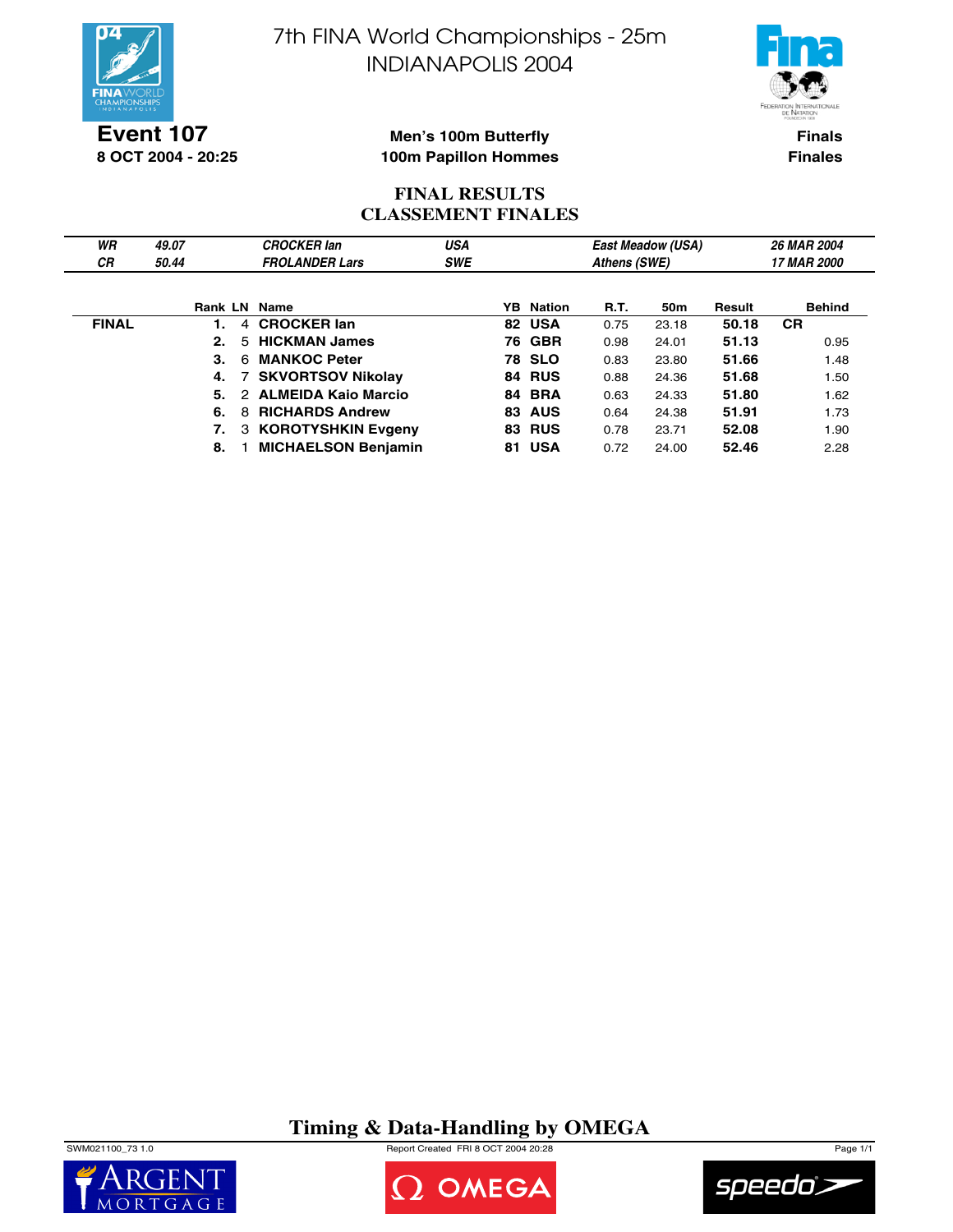

**11 OCT 2004 - 10:12**

7th FINA World Championships - 25m INDIANAPOLIS 2004



**Heats Séries**

#### **Men's 200m Butterfly 200m Papillon Hommes**

## **TOTAL RANKING CLASSEMENT TOTAL**

| WR        |                |                                                    | <b>ESPOSITO Franck</b><br>1:50.73 | 8 DEC 2002<br><b>FRA</b><br><b>Antibes (FRA)</b><br><b>GBR</b><br>3 APR 1999 |                  |      |       |         |         |             |               |  |
|-----------|----------------|----------------------------------------------------|-----------------------------------|------------------------------------------------------------------------------|------------------|------|-------|---------|---------|-------------|---------------|--|
| <b>CR</b> |                | 1:52.71<br><b>HICKMAN James</b><br>Hong Kong (HKG) |                                   |                                                                              |                  |      |       |         |         |             |               |  |
|           |                |                                                    |                                   |                                                                              |                  |      |       |         |         |             |               |  |
|           |                |                                                    | Rank HT LN Name                   |                                                                              | <b>YB</b> Nation | R.T. | 50m   | 100m    | 150m    | Result      | <b>Behind</b> |  |
| 1.        | 4              |                                                    | 5 SKVORTSOV Nikolay               | 84                                                                           | <b>RUS</b>       | 0.91 | 26.07 | 55.45   | 1:24.98 | $1:54.84$ q |               |  |
| 2.        | 3              |                                                    | 3 RAAB Michael                    |                                                                              | 82 USA           | 0.72 | 26.39 | 55.76   | 1:25.44 | $1:55.05$ q | 0.21          |  |
| 3.        | 3              |                                                    | 4 HICKMAN James                   | 76                                                                           | <b>GBR</b>       | 0.94 | 26.15 | 55.54   | 1:25.34 | $1:55.11$ q | 0.27          |  |
| 4.        | $\overline{4}$ | 3                                                  | <b>WU Peng</b>                    | 87                                                                           | <b>CHN</b>       | 0.83 | 26.43 | 55.99   | 1:25.80 | 1:55.15q    | 0.31          |  |
| 5.        | $\overline{c}$ | 4                                                  | <b>MATSUDA Takeshi</b>            | 84                                                                           | <b>JPN</b>       | 0.81 | 26.72 | 56.19   | 1:26.20 | 1:56.00q    | 1.16          |  |
| 6.        | 4              |                                                    | 2 SANO Hidemasa                   |                                                                              | 84 JPN           | 0.66 | 26.16 | 55.59   | 1:25.63 | $1:56.03$ q | 1.19          |  |
| 7.        | $\mathbf{2}$   | 5                                                  | <b>GHERGHEL loan</b>              | 78                                                                           | <b>ROM</b>       | 0.89 | 26.83 | 56.81   | 1:26.75 | 1:56.17 $q$ | 1.33          |  |
| 8.        | 3              | 5                                                  | <b>RICHARDS Andrew</b>            | 83                                                                           | <b>AUS</b>       | 0.67 | 26.52 | 56.22   | 1:26.47 | $1:57.40$ q | 2.56          |  |
| 9.        | 2              | 6                                                  | <b>CALADO Gustavo</b>             | 84                                                                           | <b>BRA</b>       | 0.73 | 26.47 | 56.69   | 1:27.02 | 1:58.04     | 3.20          |  |
| 10.       | 3              |                                                    | <b>6 ABERSEK Ales</b>             | 77                                                                           | <b>SLO</b>       | 0.82 | 26.61 | 56.68   | 1:27.26 | 1:58.35     | 3.51          |  |
| 11.       | $\mathbf{2}$   | 3                                                  | <b>KROGH Joshua</b>               |                                                                              | 82 AUS           | 0.79 | 26.55 | 56.52   | 1:27.46 | 1:58.38     | 3.54          |  |
| 12.       | $\overline{2}$ | $\mathbf{2}$                                       | <b>ORIANA Andrea</b>              |                                                                              | <b>73 ITA</b>    | 0.90 | 26.80 | 56.79   | 1:27.69 | 1:58.49     | 3.65          |  |
| 13.       | $\overline{2}$ |                                                    | 7 HALIKA Michael                  | 78                                                                           | <b>ISR</b>       | 0.83 | 27.32 | 57.70   | 1:28.49 | 2:00.30     | 5.46          |  |
| 14.       | 4              |                                                    | 7 URIBE Cesar                     | 80                                                                           | <b>MEX</b>       | 0.67 | 27.34 | 58.00   | 1:29.53 | 2:00.87     | 6.03          |  |
| 15.       | 4              | 6                                                  | <b>SIOUI Adam</b>                 |                                                                              | 82 CAN           | 0.75 | 27.03 | 57.49   | 1:28.82 | 2:01.13     | 6.29          |  |
| 16.       | 3              | $\overline{2}$                                     | <b>MCMILLAN Andrew</b>            |                                                                              | 85 NZL           | 0.86 | 27.50 | 57.72   | 1:29.23 | 2:01.27     | 6.43          |  |
| 17.       | $\mathbf{2}$   | $\mathbf{1}$                                       | <b>GALOFRE Julio</b>              | 87                                                                           | <b>COL</b>       | 0.72 | 27.41 | 58.03   | 1:29.79 | 2:02.26     | 7.42          |  |
| 18.       | 3              | $\overline{7}$                                     | <b>SLIMANI Aghiles</b>            |                                                                              | 82 ALG           | 0.91 | 27.49 | 58.11   | 1:29.83 | 2:03.20     | 8.36          |  |
| 19.       | 3              |                                                    | 1 RIFKIN David                    |                                                                              | 84 RSA           | 0.85 | 28.08 | 58.95   | 1:30.56 | 2:03.93     | 9.09          |  |
| 20.       | 1              |                                                    | 4 BARAHONA Roy Felipe             | 86                                                                           | <b>HON</b>       | 0.68 | 28.75 | 1:00.58 | 1:32.58 | 2:03.99     | 9.15          |  |
| 21.       | 4              |                                                    | 8 REYNISSON Hjortur Mar           | 83                                                                           | <b>ISL</b>       | 0.80 | 26.89 | 57.75   | 1:29.67 | 2:04.47     | 9.63          |  |
| 22.       | 1              |                                                    | 5 ANDARA Leopoldo                 | 86                                                                           | <b>VEN</b>       | 0.86 | 29.03 | 1:01.04 | 1:32.49 | 2:04.68     | 9.84          |  |
| 23.       | $\overline{2}$ | 8                                                  | <b>POSTMA Ferdinand</b>           |                                                                              | 82 RSA           | 0.71 | 27.76 | 59.31   | 1:31.72 | 2:04.69     | 9.85          |  |
| 24.       | 3              |                                                    | 8 RODRIGUEZ Jose                  | 85                                                                           | <b>DOM</b>       | 0.81 | 28.30 | 1:00.33 | 1:33.31 | 2:07.48     | 12.64         |  |
| 25.       | 4              |                                                    | 1 ALLY Bradley                    | 86                                                                           | <b>BAR</b>       | 0.72 | 26.96 | 58.53   | 1:32.73 | 2:08.05     | 13.21         |  |
| 26.       | $\mathbf{1}$   |                                                    | 3 WONG Wing Cheung Victor         | 84                                                                           | <b>MAC</b>       | 0.80 | 28.37 | 1:01.63 | 1:35.60 | 2:11.82     | 16.98         |  |
| 27.       | 1              |                                                    | 6 HENSLEY Scott                   | 82                                                                           | <b>ISV</b>       | 0.75 | 29.75 | 1:03.69 | 1:39.73 | 2:17.14     | 22.30         |  |
| 28.       | 1              | $\mathbf{2}$                                       | <b>BAKHUIS Kendrick</b>           | 89                                                                           | <b>AHO</b>       | 0.88 | 30.10 | 1:05.02 | 1:41.94 | 2:18.85     | 24.01         |  |
| 29.       | 1              | 7                                                  | <b>KIMANI Joseph</b>              | 78                                                                           | <b>KEN</b>       | 0.86 | 29.49 | 1:03.75 | 1:41.05 | 2:22.04     | 27.20         |  |
|           | 4              | 4                                                  | <b>PHELPS Michael</b>             | 85                                                                           | <b>USA</b>       |      |       |         |         | <b>DNS</b>  |               |  |

**Timing & Data-Handling by OMEGA**





2 OMEGA

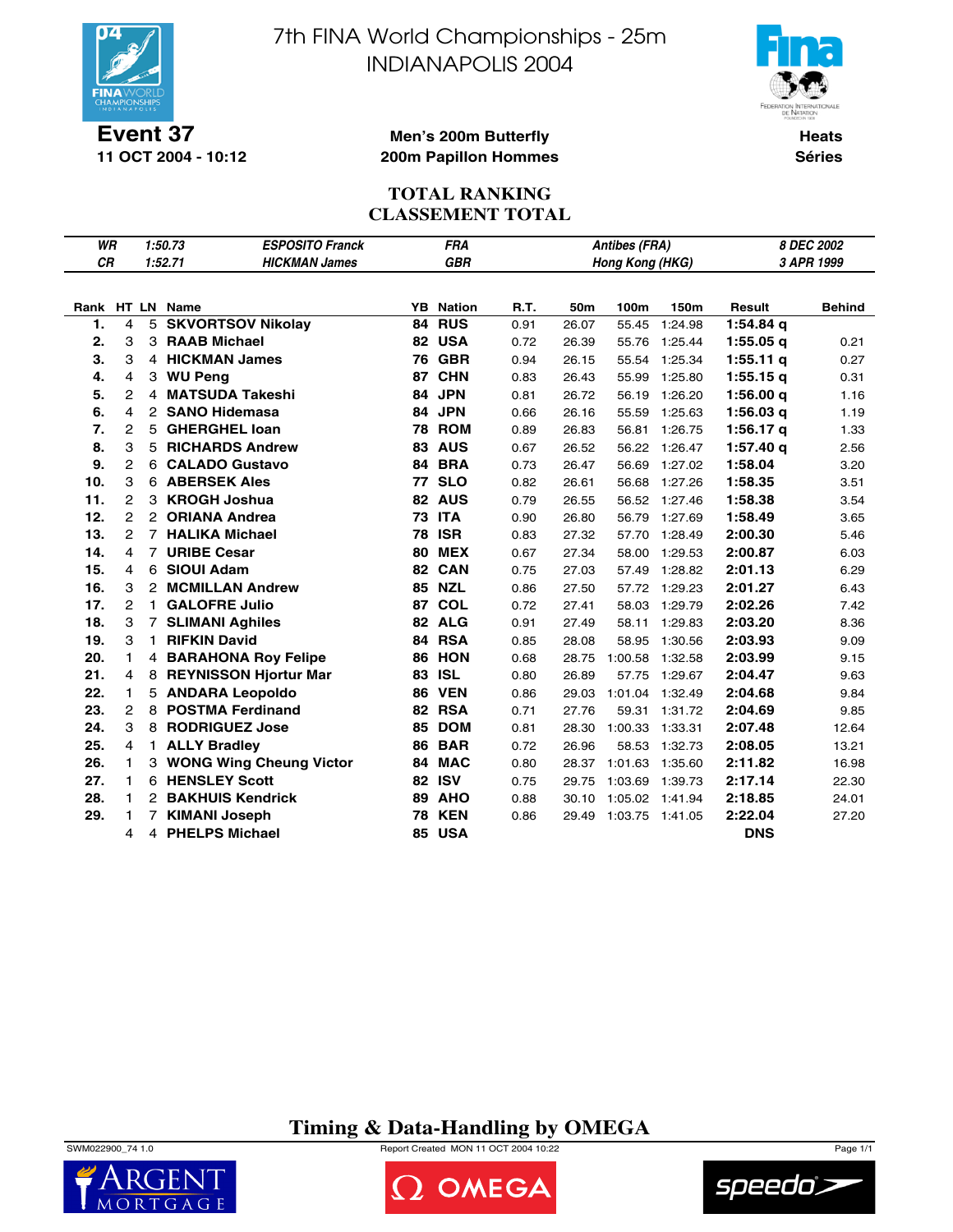

**Event 137 11 OCT 2004 - 20:29** 7th FINA World Championships - 25m INDIANAPOLIS 2004



**Finals Finales**

#### **Men's 200m Butterfly 200m Papillon Hommes**

### **FINAL RESULTS CLASSEMENT FINALES**

| WR<br>СR     | 1:50.73<br>1:52.71          | <b>ESPOSITO Franck</b><br><b>HICKMAN James</b> |     | <b>FRA</b><br><b>GBR</b> |      |       | <b>Antibes (FRA)</b><br>Hong Kong (HKG) |         | 8 DEC 2002<br>3 APR 1999 |               |  |
|--------------|-----------------------------|------------------------------------------------|-----|--------------------------|------|-------|-----------------------------------------|---------|--------------------------|---------------|--|
|              |                             |                                                |     |                          |      |       |                                         |         |                          |               |  |
|              | <b>Rank LN Name</b>         |                                                | YB. | Nation                   | R.T. | 50m   | 100m                                    | 150m    | Result                   | <b>Behind</b> |  |
| <b>FINAL</b> |                             |                                                |     |                          |      |       |                                         |         |                          |               |  |
|              | 3 HICKMAN James             |                                                |     | <b>76 GBR</b>            | 0.88 | 25.13 | 53.49                                   | 1:22.88 | 1:53.41                  |               |  |
| 2.           | <b>GHERGHEL loan</b>        |                                                |     | <b>78 ROM</b>            | 0.84 | 25.76 | 55.10                                   | 1:24.58 | 1:54.06                  | 0.65          |  |
| 3.           | <b>WU Peng</b><br>6         |                                                |     | 87 CHN                   | 0.79 | 25.90 | 55.19                                   | 1:24.84 | 1:54.51                  | 1.10          |  |
| 4.           | 4 SKVORTSOV Nikolay         |                                                |     | 84 RUS                   | 0.96 | 25.65 | 54.80                                   | 1:24.60 | 1:54.57                  | 1.16          |  |
| 5.           | <b>RICHARDS Andrew</b><br>8 |                                                | 83  | <b>AUS</b>               | 0.65 | 25.37 | 54.38                                   | 1:24.05 | 1:54.61                  | 1.20          |  |
| 6.           | <b>RAAB Michael</b><br>5.   |                                                | 82  | <b>USA</b>               | 0.76 | 25.94 | 55.31                                   | 1:25.24 | 1:54.95                  | 1.54          |  |
| 7.           | <b>SANO Hidemasa</b>        |                                                |     | 84 JPN                   | 0.64 | 25.73 | 54.84                                   | 1:24.69 | 1:55.29                  | 1.88          |  |
| 8.           | <b>MATSUDA Takeshi</b><br>2 |                                                |     | 84 JPN                   | 0.79 | 26.14 | 55.23                                   | 1:25.22 | 1:55.85                  | 2.44          |  |

# **Timing & Data-Handling by OMEGA**

SWM022100\_73 1.0 Report Created MON 11 OCT 2004 20:34 Page 1/1





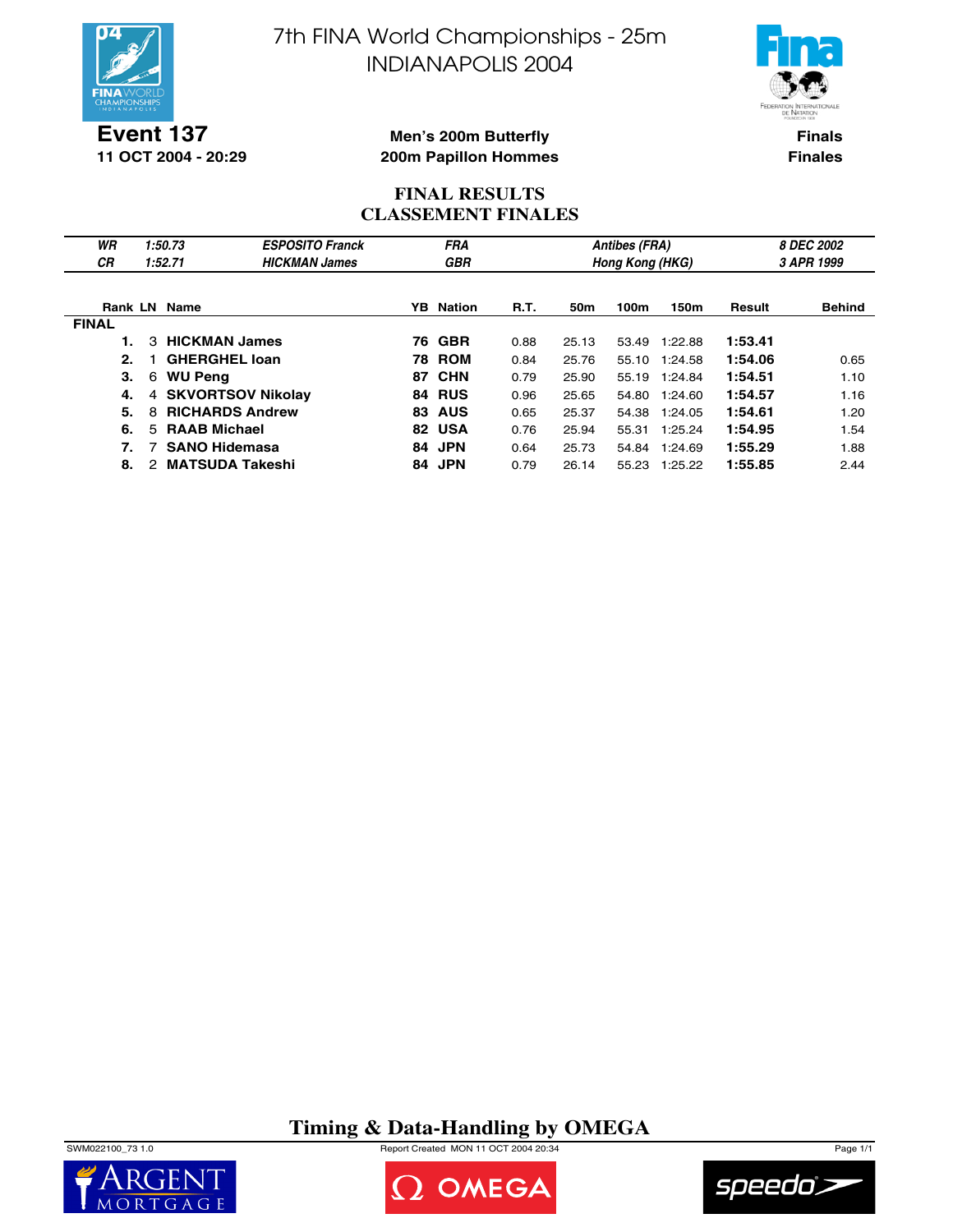

**10 OCT 2004 - 10:22**

7th FINA World Championships - 25m INDIANAPOLIS 2004



#### **Men's 100m Individual Medley 100m 4-Nages Hommes**

**Heats Séries**

# **TOTAL RANKING CLASSEMENT TOTAL**

| WR |     | 52.58          |                | <b>RUPPRATH Thomas</b>     | GER        |                  |      | <b>Berlin (GER)</b> |         | 25 JAN 2003 |
|----|-----|----------------|----------------|----------------------------|------------|------------------|------|---------------------|---------|-------------|
| CR |     | 52.79          |                | <b>WALKER Neil</b>         | <b>USA</b> |                  |      | Athens (GRE)        |         | 18 MAR 2000 |
|    |     |                |                |                            |            |                  |      |                     |         |             |
|    |     |                |                |                            |            |                  |      |                     |         |             |
|    |     | 6              | $\overline{7}$ | Rank HT LN Name            |            | <b>YB</b> Nation | R.T. | 50m                 | Result  | Behind      |
|    | 1.  |                |                | <b>RUPPRATH Thomas</b>     | 77         | <b>GER</b>       | 0.79 | 23.79               | 53.74 q |             |
|    | 2.  | $\mathbf{2}$   |                | 7 ALEXANDROV Mihail        |            | <b>85 BUL</b>    | 0.73 | 26.50               | 54.65 q | 0.91        |
|    | 3.  | 6              |                | 3 HETLAND Aleksander       |            | <b>82 NOR</b>    | 0.72 | 25.30               | 54.72 q | 0.98        |
|    | 4.  | 6              |                | 6 QU Jingyu                |            | 86 CHN           | 0.78 | 24.70               | 54.75 q | 1.01        |
|    | 5.  | $\overline{c}$ |                | 8 LOCHTE Ryan              |            | 84 USA           | 0.69 | 24.90               | 54.92 q | 1.18        |
|    | 6.  | $\overline{7}$ |                | 4 MANKOC Peter             |            | <b>78 SLO</b>    | 0.92 | 25.07               | 55.41 q | 1.67        |
|    | 7.  | 6              |                | 2 ORAL Ugur Orel           |            | <b>79 TUR</b>    | 0.76 | 25.65               | 55.57 q | 1.83        |
|    | 8.  | 5              |                | 5 TAYLOR Joshua            |            | 83 AUS           | 0.72 | 24.94               | 55.58 q | 1.84        |
|    | 9.  | 5              |                | 4 PEREIRA Thiago           |            | <b>86 BRA</b>    | 0.74 | 25.90               | 55.65q  | 1.91        |
|    | 10. | 5              |                | 6 LIECHTI Lorenz           |            | <b>75 SUI</b>    | 0.66 | 25.77               | 55.71q  | 1.97        |
|    | 11. | $\overline{7}$ |                | 5 SILKOV Dzianis           |            | <b>82 BLR</b>    | 0.82 | 26.16               | 55.78 q | 2.04        |
|    | 12. | $\overline{7}$ |                | 2 ALLY Bradley             |            | <b>86 BAR</b>    | 0.65 | 25.64               | 55.80 q | 2.06        |
|    | 13. | 5              |                | 7 SANO Hidemasa            |            | 84 JPN           | 0.68 | 25.01               | 55.84 q | 2.10        |
|    | 14. | 5              |                | 2 ZATSEPIN Alexey          |            | 84 RUS           | 0.80 | 25.91               | 55.89 q | 2.15        |
|    | 15. | 5              |                | 3 YABE Diogo               |            | <b>80 BRA</b>    | 0.78 | 25.99               | 55.94 q | 2.20        |
|    | 16. | 6              |                | 5 BRODIE Leith             |            | <b>86 AUS</b>    | 0.86 | 25.53               | 56.03 q | 2.29        |
|    | 17. | $\overline{2}$ | 1.             | LIU Weijia                 |            | 89 CHN           | 0.78 | 26.16               | 56.31   | 2.57        |
|    | 18. | $\overline{7}$ | 1.             | <b>KARNAUGH Ronald</b>     |            | <b>66 POL</b>    | 0.74 | 26.17               | 56.35   | 2.61        |
|    | 19. | 1.             |                | 3 URIBE Cesar              |            | <b>80 MEX</b>    | 0.67 | 25.36               | 56.38   | 2.64        |
|    | 20. | $\overline{7}$ |                | 6 ANDERSEN Jakob           |            | <b>77 DEN</b>    | 0.76 | 25.50               | 56.42   | 2.68        |
|    | 21. | $\overline{7}$ |                | 3 CABELLO Brenton          |            | 81 ESP           |      |                     |         |             |
|    |     |                |                |                            |            |                  | 0.78 | 25.83               | 56.48   | 2.74        |
|    | 22. | $\overline{7}$ |                | 8 NAKANO Takashi           |            | 84 JPN           | 0.58 | 25.34               | 56.69   | 2.95        |
|    | 23. | $\overline{7}$ |                | 7 FEBBRARO Nicola          |            | 81 ITA           | 0.82 | 25.89               | 57.15   | 3.41        |
|    | 24. | 1              |                | 6 URRETA Diego             |            | <b>MEX</b>       | 0.73 | 26.21               | 57.47   | 3.73        |
|    | 25. | 6              |                | 8 PINI Ryan                |            | 81 PNG           | 0.80 | 25.21               | 58.07   | 4.33        |
|    | 26. | 3              |                | 7 LABAN Joshua             |            | 82 ISV           | 0.71 | 26.50               | 58.25   | 4.51        |
|    | 27. | 4              |                | 6 MACKAY Andrew            |            | 85 CAY           | 0.61 | 27.70               | 58.69   | 4.95        |
|    | 28. | 4              |                | 4 VERSFELD Neil            |            | <b>85 RSA</b>    | 0.66 | 27.67               | 58.94   | 5.20        |
|    | 29. | 4              |                | 2 WONG Wing Cheung Victor  |            | 84 MAC           | 0.80 | 26.95               | 59.07   | 5.33        |
|    | 30. | 4              |                | 5 MOSTO Gianmarco          |            | <b>81 PER</b>    | 0.78 | 27.40               | 59.12   | 5.38        |
|    | 31. | 3              |                | 5 ANDARA Leopoldo          |            | <b>86 VEN</b>    | 0.84 | 27.62               | 59.46   | 5.72        |
|    | 32. | 3              | 1.             | <b>PINZON Omar</b>         |            | 88 COL           | 0.69 | 26.86               | 59.68   | 5.94        |
|    | 33. | 4              |                | 8 TOUW NGIE TJOUW Gordon   |            | <b>85 SUR</b>    | 0.79 | 27.29               | 59.85   | 6.11        |
|    | 34. | 4              | 1.             | <b>BARAHONA Roy Felipe</b> |            | 86 HON           | 0.70 | 27.52               | 1:00.40 | 6.66        |
|    | 35. | 4              |                | 3 ARKHURST Gregory         |            | <b>76 CIV</b>    | 0.71 | 28.10               | 1:00.54 | 6.80        |
|    | 36. | 5              |                | 8 CISS Khaly               |            | <b>81 SEN</b>    | 0.92 | 28.09               | 1:01.03 | 7.29        |
|    | 37. | 4              |                | 7 RODRIGUEZ Jose           |            | 85 DOM           | 0.82 | 28.05               | 1:01.17 | 7.43        |
|    | 38. | 3              |                | 4 HAFDI Youssef            |            | 87 MAR           | 0.74 | 29.16               | 1:01.41 | 7.67        |
|    | 39. | 3              |                | 6 DUNFORD Jason            |            | <b>86 KEN</b>    | 0.72 | 27.26               | 1:01.48 | 7.74        |
|    | 40. | 3              |                | 3 ALBA Marcelo Alejandro   |            | <b>86 BOL</b>    | 0.74 | 28.92               | 1:01.73 | 7.99        |
|    | 41. | 3              |                | 2 BORDADO Gerard           |            | <b>88 PHI</b>    | 0.72 | 30.26               | 1:01.90 | 8.16        |
|    | 42. | 2              |                | 2 ELHAGE Kahlil            |            | 88 AHO           | 0.71 | 28.54               | 1:02.26 | 8.52        |
|    | 43. | 2              |                | 3 PALACIOS Dean            |            | <b>86 NMA</b>    | 0.66 | 29.27               | 1:02.45 | 8.71        |
|    | 44. | 3              |                | 8 KIMANI Joseph            |            | <b>78 KEN</b>    | 0.84 | 28.77               | 1:04.38 | 10.64       |
|    | 45. | $\overline{2}$ |                | 4 HALL Luke                |            | <b>89 SWZ</b>    | 0.82 | 30.88               | 1:05.70 | 11.96       |
|    |     |                |                |                            |            |                  |      |                     |         |             |

# **Timing & Data-Handling by OMEGA**

SWM051900\_74 1.0 Report Created SUN 10 OCT 2004 10:29 Page 1/2





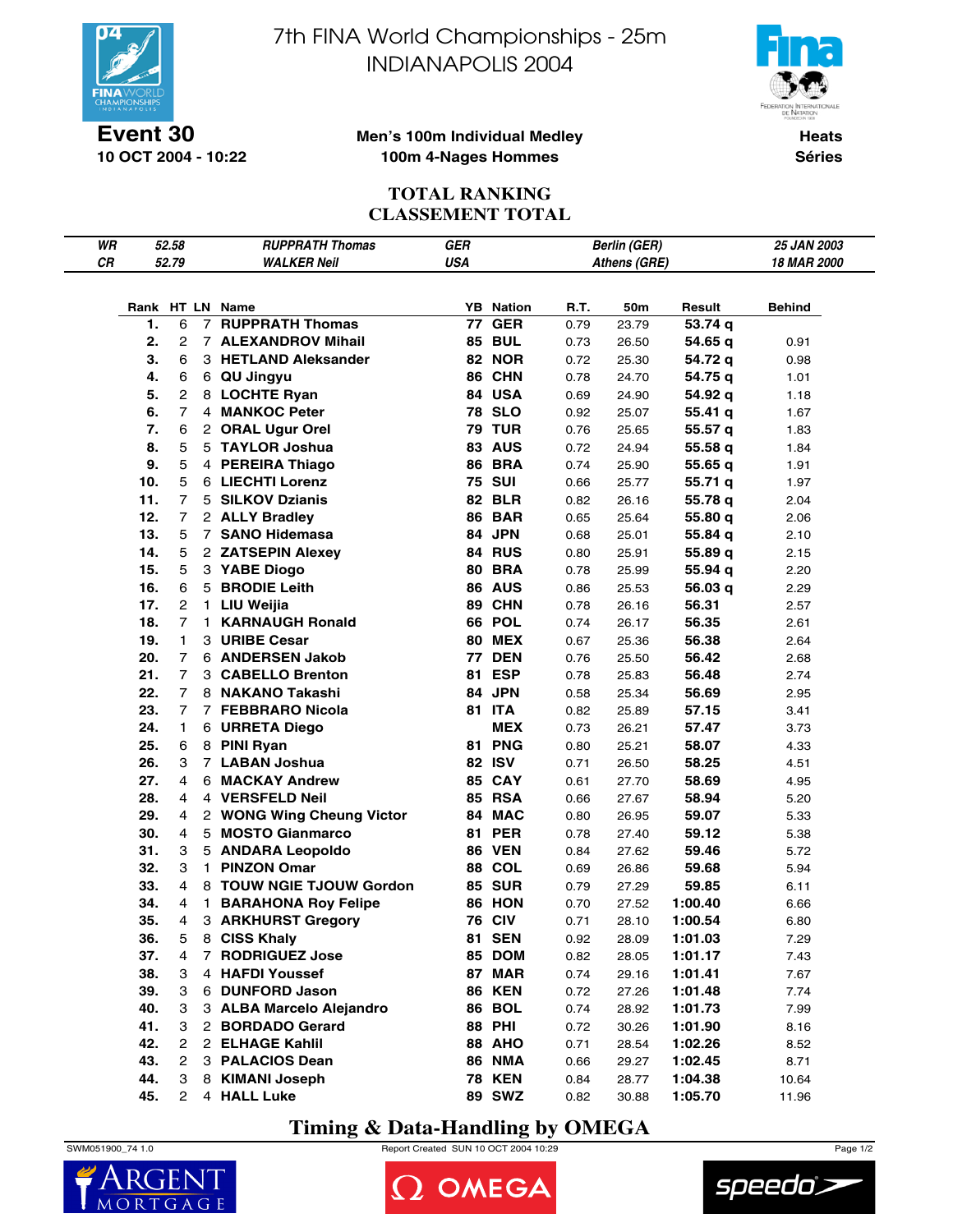

**10 OCT 2004 − 10:22**

7th FINA World Championships - 25m INDIANAPOLIS 2004



**Men's 100m Individual Medley 100m 4−Nages Hommes**

**Heats Séries**

## **TOTAL RANKING CLASSEMENT TOTAL**

| WR        |     | 52.58 |   | <b>RUPPRATH Thomas</b>  | <b>GER</b> |                  |      | <b>Berlin (GER)</b> |            | <b>25 JAN 2003</b> |
|-----------|-----|-------|---|-------------------------|------------|------------------|------|---------------------|------------|--------------------|
| <b>CR</b> |     | 52.79 |   | <b>WALKER Neil</b>      | USA        |                  |      | Athens (GRE)        |            | <b>18 MAR 2000</b> |
|           |     |       |   |                         |            |                  |      |                     |            |                    |
|           |     |       |   | Rank HT LN Name         |            | <b>YB</b> Nation | R.T. | 50m                 | Result     | <b>Behind</b>      |
|           | 46. | 2     |   | 5 LYNCH Peter           |            | <b>88 ZAM</b>    | 0.81 | 31.37               | 1:06.13    | 12.39              |
|           | 47. | 2     |   | 6 BAKHUIS Kendrick      |            | <b>89 AHO</b>    | 0.90 | 30.40               | 1:06.65    | 12.91              |
|           |     |       |   | 4 ROSE Matthew          |            | <b>81 CAN</b>    |      |                     | <b>DNS</b> |                    |
|           |     |       |   | 5 SAYAO Carlos          |            | <b>72 CAN</b>    |      |                     | <b>DNS</b> |                    |
|           |     | 5.    |   | <b>MELLOULI Oussama</b> |            | <b>84 TUN</b>    |      |                     | <b>DNS</b> |                    |
|           |     | 6     |   | <b>DU RAND George</b>   |            | 82 RSA           |      |                     | <b>DNS</b> |                    |
|           |     | 6     | 4 | <b>PHELPS Michael</b>   |            | <b>85 USA</b>    |      |                     | <b>DNS</b> |                    |

**Timing & Data-Handling by OMEGA**

SWM051900\_74 1.0 Report Created SUN 10 OCT 2004 10:29 Page 2/2





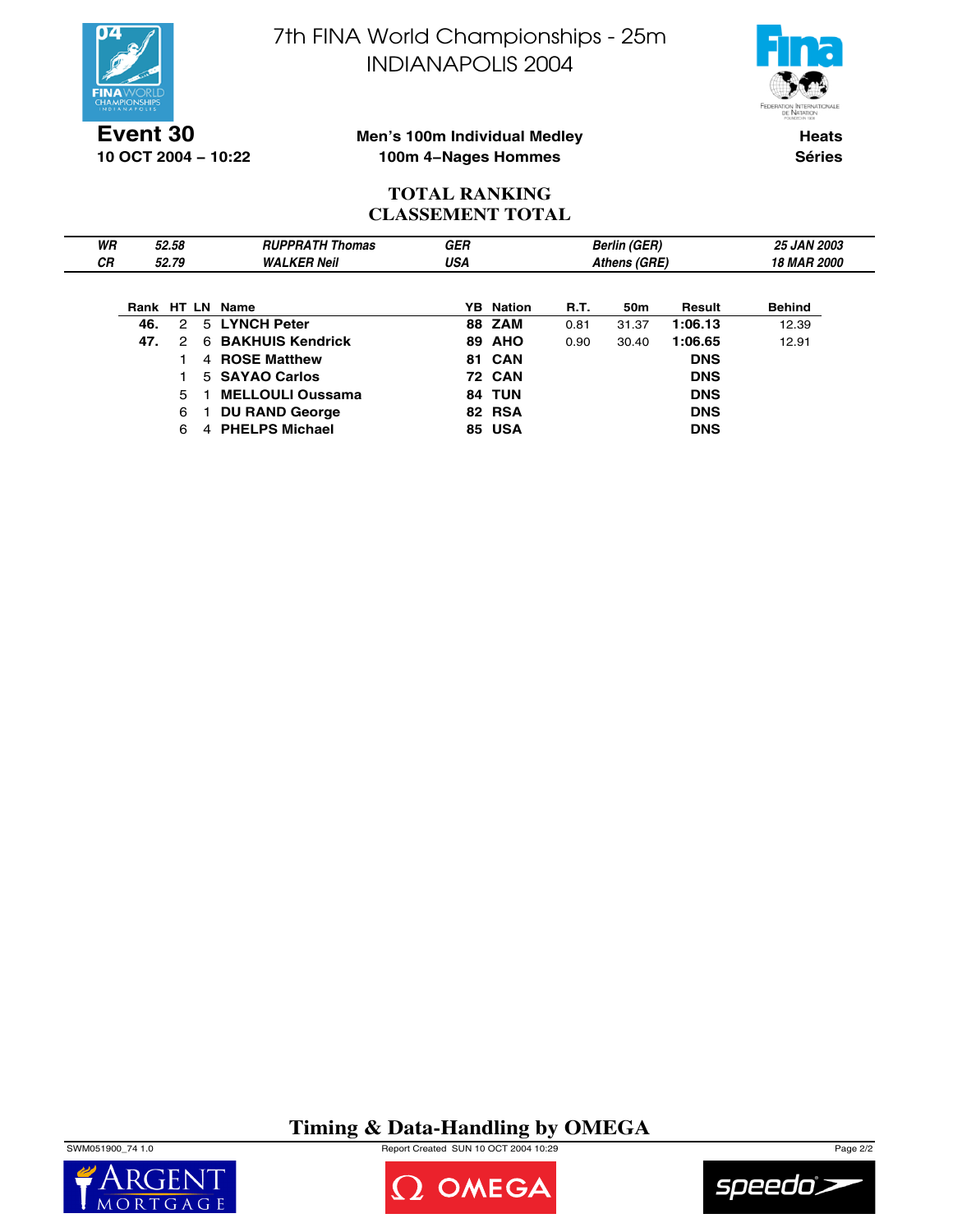

**Event 230 10 OCT 2004 - 20:13** 7th FINA World Championships - 25m INDIANAPOLIS 2004



**Men's 100m Individual Medley 100m 4-Nages Hommes**

**Semifinals Demi-Finales**

## **TOTAL RANKING CLASSEMENT TOTAL**

| WR |     | 52.58          |   | <b>RUPPRATH Thomas</b>  | GER |                  |      | <b>Berlin (GER)</b> |                    | <b>25 JAN 2003</b> |
|----|-----|----------------|---|-------------------------|-----|------------------|------|---------------------|--------------------|--------------------|
| СR |     | 52.79          |   | <b>WALKER Neil</b>      | USA |                  |      | Athens (GRE)        |                    | <b>18 MAR 2000</b> |
|    |     |                |   |                         |     |                  |      |                     |                    |                    |
|    |     |                |   | Rank HT LN Name         |     | <b>YB</b> Nation | R.T. | 50m                 | Result             | <b>Behind</b>      |
|    | 1.  | 2              |   | 4 RUPPRATH Thomas       |     | <b>77 GER</b>    | 0.84 | 23.48               | 52.88 q            |                    |
|    | 2.  |                |   | 3 MANKOC Peter          |     | <b>78 SLO</b>    | 0.83 | 23.95               | 53.86 q            | 0.98               |
|    | 3.  | 2              |   | 2 PEREIRA Thiago        |     | <b>86 BRA</b>    | 0.66 | 25.26               | 54.23 g            | 1.35               |
|    | 4.  | 2              |   | 3 LOCHTE Ryan           |     | 84 USA           | 0.70 | 24.89               | 54.46 q            | 1.58               |
|    | 5.  |                |   | 4 ALEXANDROV Mihail     | 85  | <b>BUL</b>       | 0.76 | 26.38               | 54.53 g            | 1.65               |
|    | 6.  | 2              |   | 5 HETLAND Aleksander    | 82  | <b>NOR</b>       | 0.74 | 25.21               | 54.78 q            | 1.90               |
|    | 7.  |                |   | 5 QU Jingyu             | 86  | <b>CHN</b>       | 0.88 | 25.08               | 55.10q             | 2.22               |
|    | 8.  | $\overline{2}$ | 6 | <b>ORAL Ugur Orel</b>   |     | <b>79 TUR</b>    | 0.74 | 25.42               | 55.31 <sub>q</sub> | 2.43               |
|    | 9.  | $\mathcal{P}$  |   | <b>7 SILKOV Dzianis</b> |     | <b>82 BLR</b>    | 0.83 | 26.08               | 55.34              | 2.46               |
|    | 10. |                | 8 | <b>BRODIE Leith</b>     |     | <b>86 AUS</b>    | 0.86 | 25.26               | 55.64              | 2.76               |
|    | 11. |                |   | 7 ALLY Bradley          | 86  | <b>BAR</b>       | 0.65 | 25.96               | 55.67              | 2.79               |
|    | 12. | 2              |   | <b>SANO Hidemasa</b>    | 84  | <b>JPN</b>       | 0.67 | 25.16               | 55.71              | 2.83               |
|    | 13. | 2              |   | 8 YABE Diogo            | 80  | <b>BRA</b>       | 0.78 | 25.44               | 55.73              | 2.85               |
|    | 14. |                |   | <b>ZATSEPIN Alexey</b>  |     | 84 RUS           | 0.78 | 25.75               | 55.74              | 2.86               |
|    | 15. |                |   | 6 TAYLOR Joshua         | 83  | <b>AUS</b>       | 0.68 | 25.30               | 56.18              | 3.30               |
|    | 16. |                |   | 2 LIECHTI Lorenz        |     | 75 SUI           | 0.64 | 25.83               | 56.45              | 3.57               |

**Timing & Data-Handling by OMEGA**

SWM051200\_74 1.0 Report Created SUN 10 OCT 2004 20:21 Page 1/1





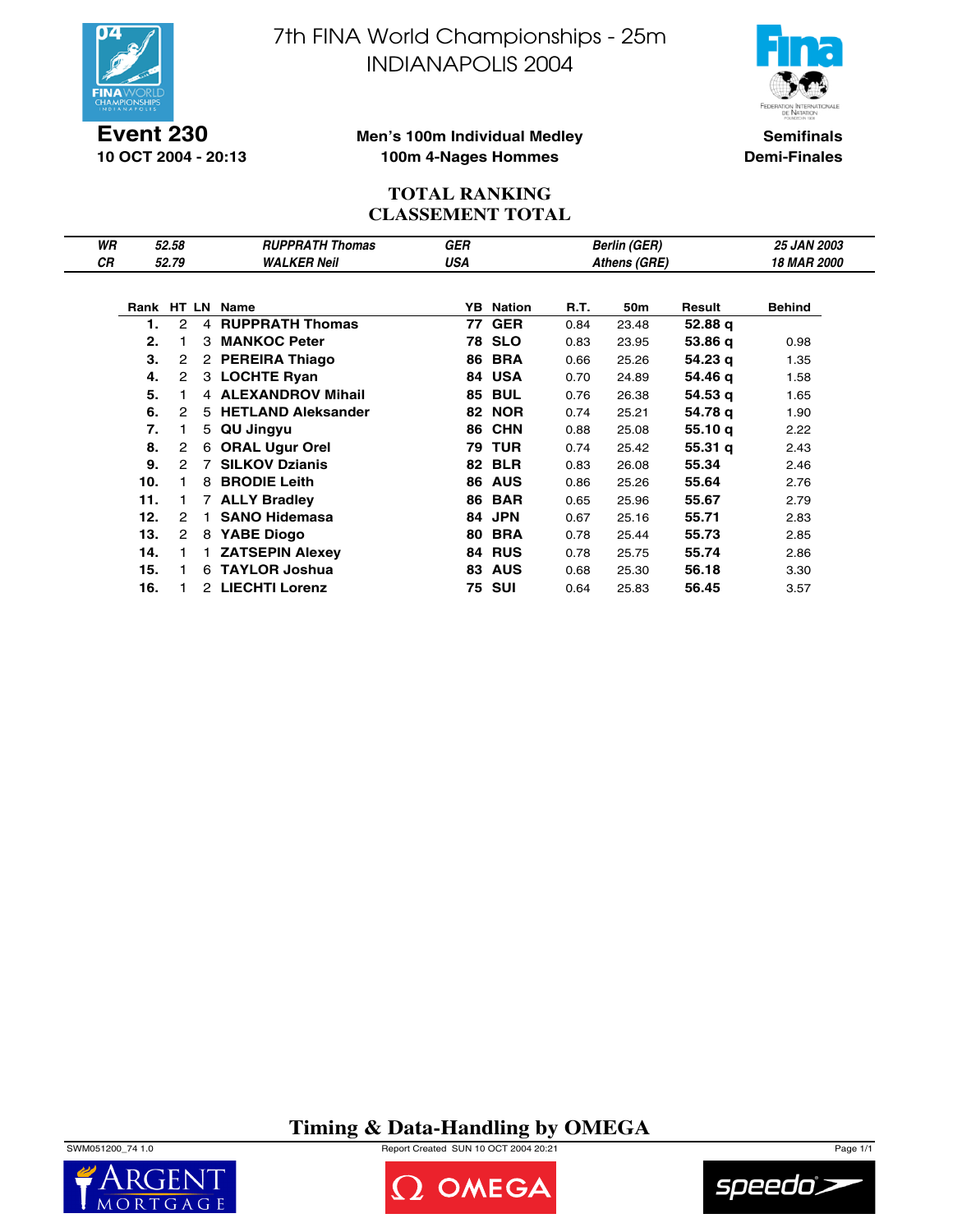

**Event 130 11 OCT 2004 - 19:41** 7th FINA World Championships - 25m INDIANAPOLIS 2004



**Men's 100m Individual Medley 100m 4-Nages Hommes**

**Finals Finales**

## **FINAL RESULTS CLASSEMENT FINALES**

| WR<br><b>CR</b> | 52.58<br>52.79 |   | <b>RUPPRATH Thomas</b><br><b>WALKER Neil</b> | <b>GER</b><br>USA |     |               | <b>Berlin (GER)</b><br>Athens (GRE) |       |        | <b>25 JAN 2003</b><br><b>18 MAR 2000</b> |
|-----------------|----------------|---|----------------------------------------------|-------------------|-----|---------------|-------------------------------------|-------|--------|------------------------------------------|
|                 |                |   |                                              |                   |     |               |                                     |       |        |                                          |
|                 |                |   | Rank LN Name                                 |                   | YB. | Nation        | R.T.                                | 50m   | Result | <b>Behind</b>                            |
| <b>FINAL</b>    | $\mathbf{1}$ . | 5 | <b>MANKOC Peter</b>                          |                   |     | <b>78 SLO</b> | 0.88                                | 23.69 | 52.66  | <b>CR</b>                                |
|                 | 2.             | 4 | <b>RUPPRATH Thomas</b>                       |                   |     | <b>77 GER</b> | 0.91                                | 23.60 | 53.35  | 0.69                                     |
|                 | 3.             |   | 3 PEREIRA Thiago                             |                   |     | <b>86 BRA</b> | 0.67                                | 24.16 | 53.75  | 1.09                                     |
|                 | 4.             |   | 7 HETLAND Aleksander                         |                   |     | <b>82 NOR</b> | 0.72                                | 24.82 | 54.44  | 1.78                                     |
|                 | 5.             |   | 6 LOCHTE Ryan                                |                   |     | 84 USA        | 0.68                                | 24.60 | 54.49  | 1.83                                     |
|                 | 6.             |   | 2 ALEXANDROV Mihail                          |                   |     | <b>85 BUL</b> | 0.73                                | 25.91 | 54.86  | 2.20                                     |
|                 | 7.             |   | QU Jingyu                                    |                   |     | <b>86 CHN</b> | 0.75                                | 25.19 | 54.98  | 2.32                                     |
|                 | 8.             | 8 | <b>ORAL Ugur Orel</b>                        |                   | 79  | <b>TUR</b>    | 0.74                                | 25.19 | 55.62  | 2.96                                     |

# **Timing & Data-Handling by OMEGA**

SWM051100\_73 1.0 Report Created MON 11 OCT 2004 19:45 Page 1/1





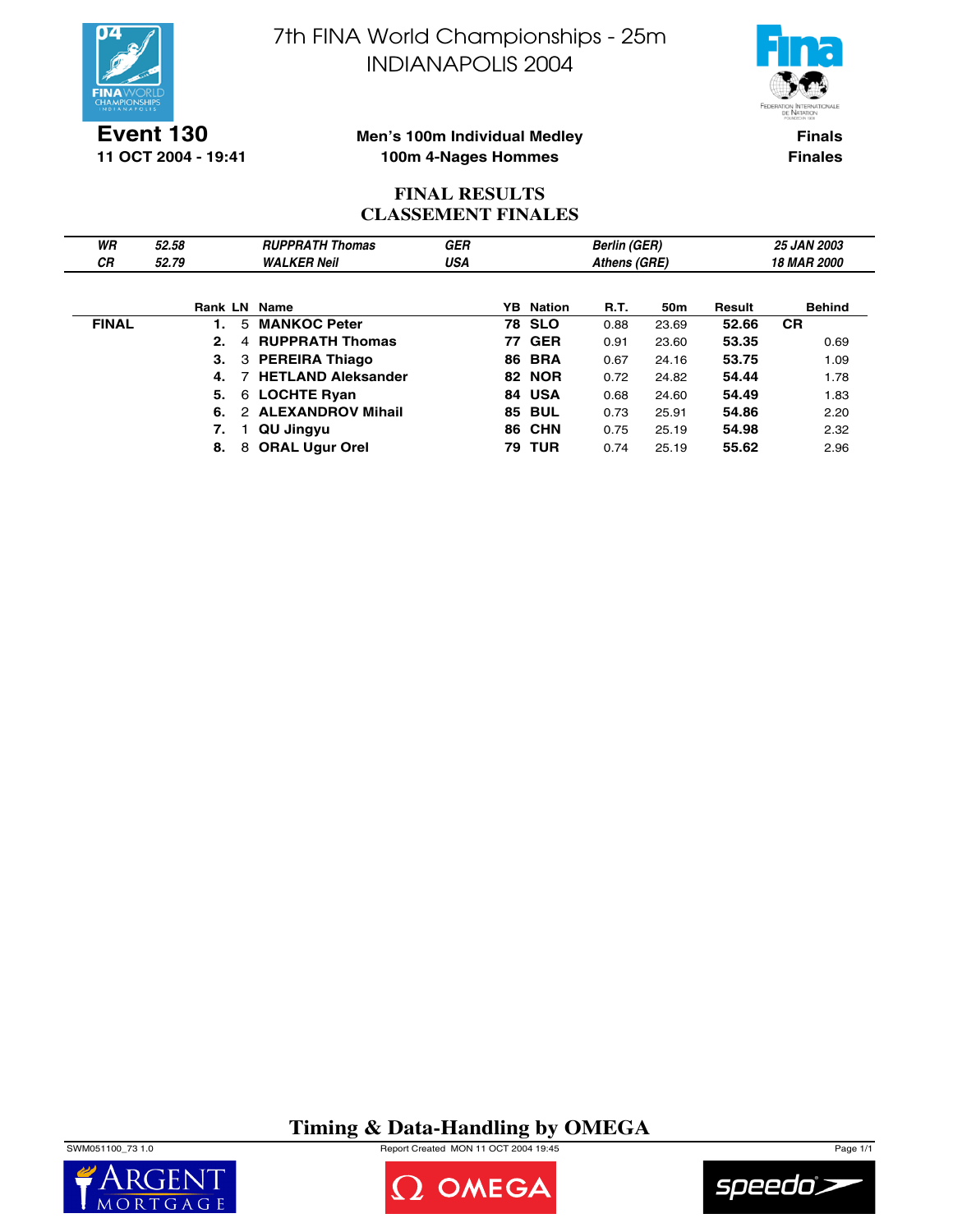

**Event 23 9 OCT 2004 - 11:02** 7th FINA World Championships - 25m INDIANAPOLIS 2004



#### **Men's 200m Individual Medley 200m 4-Nages Hommes**

**Heats Séries**

# **TOTAL RANKING CLASSEMENT TOTAL**

| WR  |                |   | 1:53.93                 | <b>BOVELL George</b>       | <b>TRI</b> |               |      | East Meadow (USA) |                       |                 | 25 MAR 2004 |               |
|-----|----------------|---|-------------------------|----------------------------|------------|---------------|------|-------------------|-----------------------|-----------------|-------------|---------------|
| CR  |                |   | 1:55.45                 | <b>SIEVINEN Jani</b>       |            | <b>FIN</b>    |      |                   | <b>Moscow (RUS)</b>   |                 | 5 APR 2002  |               |
|     |                |   |                         |                            |            |               |      |                   |                       |                 |             |               |
|     |                |   | Rank HT LN Name         |                            | YB         | <b>Nation</b> | R.T. | 50m               | 100m                  | 150m            | Result      | <b>Behind</b> |
| 1.  | 6              |   | 2 LUCAS Adam            |                            |            | <b>83 AUS</b> | 0.76 | 26.19             | 56.00                 | 1:30.24         | 1:58.78 q   |               |
| 2.  | 6              |   | 5 PEREIRA Thiago        |                            |            | <b>86 BRA</b> | 0.71 | 26.00             |                       | 56.26 1:30.44   | 1:58.95q    | 0.17          |
| 3.  | 6              |   | 3 SANO Hidemasa         |                            |            | 84 JPN        | 0.65 | 25.42             |                       | 55.72 1:31.25   | 1:59.07 $q$ | 0.29          |
| 4.  | 6              |   | 1 MELLOULI Oussama      |                            |            | 84 TUN        | 0.74 | 26.11             |                       | 56.47 1:31.31   | 1:59.15q    | 0.37          |
| 5.  | 5              |   | 5 FRANCIS Robin         |                            |            | <b>82 GBR</b> | 0.84 | 26.47             | 57.19                 | 1:31.28         | 1:59.39q    | 0.61          |
| 6.  | 4              |   | 4 MANKOC Peter          |                            |            | <b>78 SLO</b> | 0.93 | 25.34             |                       | 56.00 1:30.25   | $1:59.44$ q | 0.66          |
| 6.  | 4              | 5 | <b>BRODIE Leith</b>     |                            |            | <b>86 AUS</b> | 0.95 | 26.04             |                       | 55.87 1:31.01   | 1:59.44 q   | 0.66          |
| 8.  | 5              |   | 4 LOCHTE Ryan           |                            |            | 84 USA        | 0.71 | 26.73             | 56.77                 | 1:32.67         | 1:59.52 $q$ | 0.74          |
| 9.  | 6              |   | <b>6 SALATTA Lucas</b>  |                            | 87         | <b>BRA</b>    | 0.70 | 25.58             | 55.38                 | 1:31.37         | 1:59.86     | 1.08          |
| 10. | 5              |   | 6 CABELLO Brenton       |                            | 81         | <b>ESP</b>    | 0.79 | 26.27             | 56.87                 | 1:31.73         | 2:00.46     | 1.68          |
| 11. | 4              |   | 3 FEBBRARO Nicola       |                            | 81         | <b>ITA</b>    | 0.84 | 26.47             | 56.85                 | 1:32.42         | 2:00.55     | 1.77          |
| 12. | 6              |   | 7 ZATSEPIN Alexey       |                            |            | 84 RUS        | 0.78 | 26.59             | 57.47                 | 1:32.36         | 2:00.78     | 2.00          |
| 13. | 5              |   | 7 HETLAND Aleksander    |                            |            | <b>82 NOR</b> | 0.74 | 26.38             | 57.17                 | 1:31.89         | 2:01.13     | 2.35          |
| 14. | 5              |   | 3 ALLY Bradley          |                            |            | <b>86 BAR</b> | 0.66 | 26.19             | 56.04                 | 1:32.43         | 2:01.62     | 2.84          |
| 15. | 4              |   | 1 KARNAUGH Ronald       |                            |            | <b>66 POL</b> | 0.76 | 26.36             | 57.96                 | 1:32.59         | 2:01.68     | 2.90          |
| 16. | 4              |   | 6 WOJT Lukasz           |                            |            | 82 POL        | 0.80 | 27.52             | 58.27                 | 1:34.27         | 2:01.86     | 3.08          |
| 17. | 4              |   | 7 HALIKA Michael        |                            | 78         | <b>ISR</b>    | 0.83 | 27.12             |                       | 58.17 1:33.13   | 2:02.03     | 3.25          |
| 18. | 4              |   | 2 LIECHTI Lorenz        |                            |            | <b>75 SUI</b> | 0.69 | 27.23             | 58.68                 | 1:34.03         | 2:02.87     | 4.09          |
| 19. | 5              |   | 2 SILKOV Dzianis        |                            |            | <b>82 BLR</b> | 0.84 | 26.75             | 58.80                 | 1:33.41         | 2:03.05     | 4.27          |
| 20. | 6              |   | 8 VAN DER KRAAY Anthony |                            |            | <b>80 NZL</b> | 0.83 | 26.65             | 56.32                 | 1:33.04         | 2:03.08     | 4.30          |
| 21. | 1              |   | 5 LIU Weijia            |                            |            | 89 CHN        | 0.81 | 26.63             | 58.70                 | 1:34.51         | 2:03.49     | 4.71          |
| 22. | 5              |   | 1 URRETA Diego          |                            |            | <b>MEX</b>    | 0.72 | 27.35             | 57.92                 | 1:34.95         | 2:03.82     | 5.04          |
| 23. | 5              |   | 8 URIBE Cesar           |                            |            | <b>80 MEX</b> | 0.69 | 26.17             | 56.86                 | 1:33.82         | 2:04.09     | 5.31          |
| 24. | 3              |   | 1 OLIVER Jorge          |                            |            | <b>81 PUR</b> | 0.78 | 27.20             | 58.75                 | 1:36.09         | 2:05.69     | 6.91          |
| 25. | 3              |   | 7 ANDARA Leopoldo       |                            |            | <b>86 VEN</b> | 0.90 | 27.47             | 59.50                 | 1:35.82         | 2:05.94     | 7.16          |
| 26. | 3              |   | 2 MOSTO Gianmarco       |                            | 81         | <b>PER</b>    | 0.78 | 27.93             | 59.80                 | 1:36.84         | 2:06.20     | 7.42          |
| 27. | 3              |   | 3 MACKAY Andrew         |                            |            | <b>85 CAY</b> | 0.63 | 27.85             | 1:00.27               | 1:37.66         | 2:06.52     | 7.74          |
| 28. | 3              |   | 8 LABAN Joshua          |                            |            | <b>82 ISV</b> | 0.74 | 26.70             | 58.86                 | 1:36.59         | 2:09.18     | 10.40         |
| 29. | 2              |   | 4 RIFKIN David          |                            |            | 84 RSA        | 0.83 | 27.96             | 1:01.74               | 1:42.90         | 2:12.85     | 14.07         |
| 30. | 2              |   | 6 RODRIGUEZ Jose        |                            | 85         | <b>DOM</b>    | 0.84 | 28.09             |                       | 1:02.18 1:42.22 | 2:13.57     | 14.79         |
| 31. | 3              |   | 6 CISS Khaly            |                            |            | <b>81 SEN</b> | 0.90 | 29.43             | 1:02.75 1:41.30       |                 | 2:13.58     | 14.80         |
| 32. | 3              |   | 5 QALI Zain             |                            |            | 87 KUW        | 0.71 | 28.94             | 1:03.02 1:44.52       |                 | 2:16.34     | 17.56         |
| 33. | 1              |   | 4 ELHAGE Kahlil         |                            |            | <b>88 AHO</b> | 0.75 | 29.18             | 1:03.56               | 1:46.00         | 2:17.83     | 19.05         |
| 34. | 2              |   | 2 PALACIOS Dean         |                            | 86         | <b>NMA</b>    | 0.66 | 29.59             | 1:06.09               | 1:46.17         | 2:18.15     | 19.37         |
| 35. | 2              |   | 8 PANTING Reginaldo     |                            |            | 88 HON        | 0.91 | 29.08             | 1:05.71 1:49.46       |                 | 2:23.54     | 24.76         |
| 36. | $\overline{2}$ |   | 7 DAVELAAR Rodion       |                            |            | <b>90 AHO</b> | 0.74 |                   | 28.98 1:04.40 1:49.96 |                 | 2:24.23     | 25.45         |
|     | 1.             |   | 3 ZHAO Tao              |                            |            | 87 CHN        |      |                   |                       |                 | <b>DNS</b>  |               |
|     | $\overline{2}$ |   | 1 PETERKIN Jamie        |                            |            | 82 LCA        |      |                   |                       |                 | <b>DNS</b>  |               |
|     | 2              |   |                         | 5 JAYATHEERTHA RAO Abhijit |            | <b>79 IND</b> |      |                   |                       |                 | <b>DNS</b>  |               |
|     | 4              |   | 8 PICASSO Francisco     |                            |            | <b>82 URU</b> |      |                   |                       |                 | <b>DNS</b>  |               |
|     | 6              |   | 4 PHELPS Michael        |                            |            | <b>85 USA</b> |      |                   |                       |                 | <b>DNS</b>  |               |
|     | 2              |   | 3 LAKHLIFIA Slimane     |                            |            | <b>86 MAR</b> | 0.84 |                   |                       |                 | <b>DSQ</b>  |               |

# **Timing & Data-Handling by OMEGA**

 $\mathsf{M}$  $\Omega$ 

SWM052900\_74 1.0 Report Created SAT 9 OCT 2004 11:18 Page 1/1





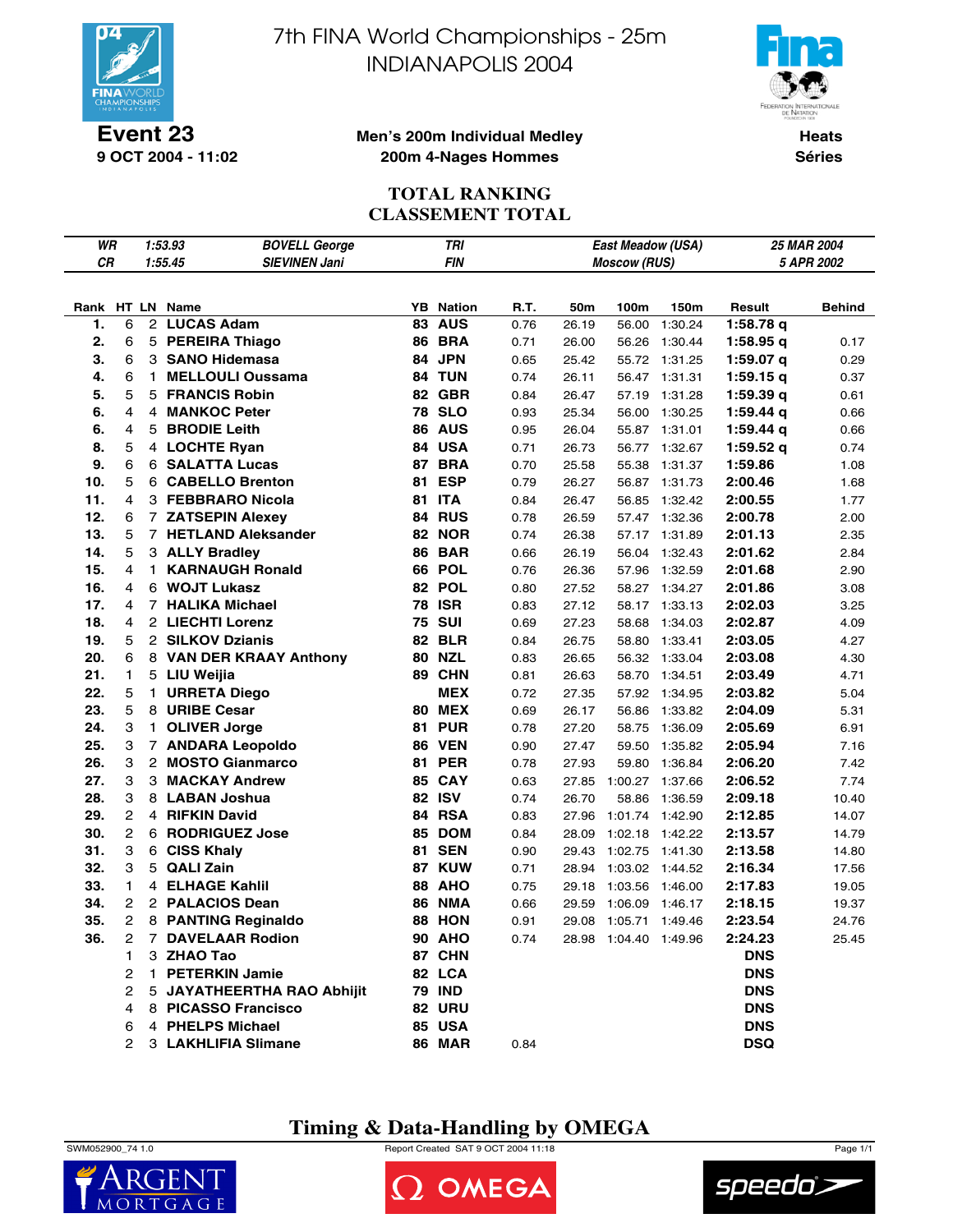

7th FINA World Championships - 25m INDIANAPOLIS 2004



**Event 123 9 OCT 2004 - 21:06**

**Men's 200m Individual Medley 200m 4-Nages Hommes**

**Finals Finales**

### **FINAL RESULTS CLASSEMENT FINALES**

| WR           | 1:53.93                               | <b>BOVELL George</b>    |     | TRI              |             |                 |                     | East Meadow (USA) |         | 25 MAR 2004   |
|--------------|---------------------------------------|-------------------------|-----|------------------|-------------|-----------------|---------------------|-------------------|---------|---------------|
| <b>CR</b>    | 1:55.45                               | <b>SIEVINEN Jani</b>    |     | FIN              |             |                 | <b>Moscow (RUS)</b> |                   |         | 5 APR 2002    |
|              |                                       |                         |     |                  |             |                 |                     |                   |         |               |
|              | Rank LN Name                          |                         |     | <b>YB</b> Nation | <b>R.T.</b> | 50 <sub>m</sub> | 100m                | 150m              | Result  | <b>Behind</b> |
| <b>FINAL</b> |                                       |                         |     |                  |             |                 |                     |                   |         |               |
|              | 5 PEREIRA Thiago                      |                         | 86  | <b>BRA</b>       | 0.70        | 25.29           | 54.75               | 1:28.22           | 1:55.78 |               |
| 2.           | <b>LOCHTE Ryan</b><br>8               |                         | 84  | <b>USA</b>       | 0.69        | 25.62           | 54.43               | 1:28.81           | 1:55.86 | 0.08          |
| З.           | 6                                     | <b>MELLOULI Oussama</b> | 84  | TUN              | 0.74        | 25.53           | 55.02               | 1:29.08           | 1:56.23 | 0.45          |
| 4.           | <b>MANKOC Peter</b>                   |                         |     | <b>78 SLO</b>    | 0.84        | 24.72           | 54.49               | 1:28.54           | 1:56.98 | 1.20          |
| 5.           | <b>LUCAS Adam</b><br>4                |                         | 83  | <b>AUS</b>       | 0.75        | 25.89           | 55.40               | 1:29.28           | 1:57.83 | 2.05          |
| 6.           | <b>SANO Hidemasa</b><br>3             |                         | 84  | <b>JPN</b>       | 0.64        | 25.54           | 56.09               | 1:31.34           | 1:58.70 | 2.92          |
| 7.           | <b>FRANCIS Robin</b><br>$\mathcal{P}$ |                         | 82  | <b>GBR</b>       | 0.82        | 26.16           | 56.33               | 1:30.45           | 1:58.80 | 3.02          |
| 8.           | <b>BRODIE Leith</b>                   |                         | 86. | <b>AUS</b>       | 0.86        | 25.84           | 55.47               | 1:30.80           | 1:59.08 | 3.30          |

## **Timing & Data-Handling by OMEGA**

SWM052100\_73 1.0 Report Created SAT 9 OCT 2004 21:09 Page 1/1





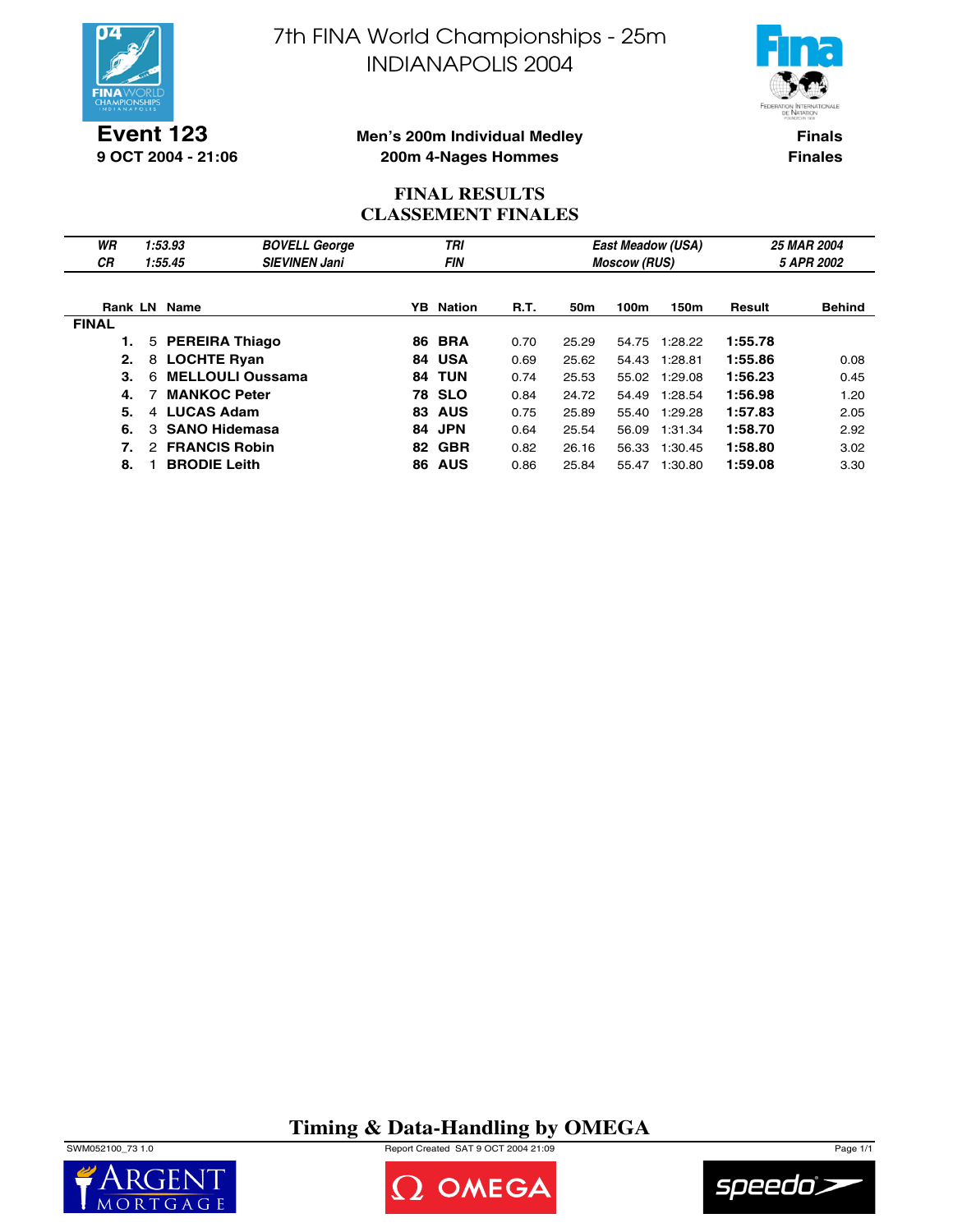

**Event 12 8 OCT 2004 - 09:48** 7th FINA World Championships - 25m INDIANAPOLIS 2004



### **Men's 400m Individual Medley 400m 4-Nages Hommes**

**Heats Séries**

### **TOTAL RANKING CLASSEMENT TOTAL**

|     | WR                | 4:02.72         |                          | <b>JOHNS Brian</b>                       |               | CAN                         |               | Victoria (CAN)      |               | 21 FEB 2003                  |        |
|-----|-------------------|-----------------|--------------------------|------------------------------------------|---------------|-----------------------------|---------------|---------------------|---------------|------------------------------|--------|
| СR  |                   | 4:04.82         |                          | <b>WILKENS Thomas</b>                    |               | <b>USA</b>                  |               | <b>Moscow (RUS)</b> |               | 4 APR 2002                   |        |
|     |                   | Rank HT LN Name |                          |                                          |               | <b>YB</b> Nation            | R.T.          |                     |               | Result                       | Behind |
| 1.  | 2                 |                 | 5 LUCAS Adam             |                                          |               | <b>83 AUS</b>               | 0.76          |                     |               | 4:11.66 q                    |        |
|     |                   | 50m: 26.98      | 100m: 57.90              | 150m: 1:30.01                            | 200m: 2:01.65 |                             | 250m: 2:36.61 | 300m: 3:12.75       | 350m: 3:43.12 | 400m: 4:11.66                |        |
| 2.  | 4                 | 3 WU Peng       |                          |                                          |               | 87 CHN                      | 0.82          |                     |               | 4:11.74 q                    | 0.08   |
|     | 50m:              | 26.93           | 100m: 56.92              | 150m: 1:29.09                            | 200m: 2:01.00 |                             | 250m: 2:36.38 | 300m: 3:12.23       | 350m: 3:43.07 | 400m: 4:11.74                |        |
| З.  | 3                 |                 | <b>4 FRANCIS Robin</b>   |                                          |               | <b>82 GBR</b>               | 0.87          |                     |               | 4:12.04 q                    | 0.38   |
|     |                   | 50m: 26.84      | 100m: 57.66              | 150m: 1:30.62                            | 200m: 2:02.64 |                             | 250m: 2:36.90 | 300m: 3:11.73       | 350m: 3:41.91 | 400m: 4:12.04                |        |
| 4.  | 4                 |                 | 6 SANO Hidemasa          |                                          |               | 84 JPN                      | 0.66          |                     |               | $4:12.67$ q                  | 1.01   |
|     | 50m:              | 26.16           | 100m: 56.76              | 150m: 1:30.10                            | 200m: 2:02.67 |                             | 250m: 2:39.20 | 300m: 3:15.79       | 350m: 3:44.67 | 400m: 4:12.67                |        |
| 5.  | 3                 |                 | <b>3 SALATTA Lucas</b>   |                                          |               | <b>87 BRA</b>               | 0.70          |                     |               | 4:13.06 g                    | 1.40   |
|     | 50m:              | 26.72           | 100m: 58.00              | 150m: 1:30.41                            | 200m: 2:02.01 |                             | 250m: 2:37.93 | 300m: 3:14.22       | 350m: 3:43.89 | 400m: 4:13.06                |        |
| 5.  | 4                 |                 | 4 MELLOULI Oussama       |                                          |               | <b>84 TUN</b>               | 0.84          |                     |               | 4:13.06 q                    | 1.40   |
|     | 50m:              | 27.31           | 100m: 58.49              | 150m: 1:30.93                            | 200m: 2:03.33 |                             | 250m: 2:38.99 | 300m: 3:15.01       | 350m: 3:44.26 | 400m: 4:13.06                |        |
| 7.  | 4                 |                 | 5 SHANTEAU Eric          |                                          |               | <b>83 USA</b>               | 0.74          |                     |               | 4:13.48 q                    | 1.82   |
|     | 50m:              | 27.45           | 100m: 59.12              | 150m: 1:31.56                            | 200m: 2:03.41 |                             | 250m: 2:38.00 | 300m: 3:13.54       | 350m: 3:43.94 | 400m: 4:13.48                |        |
| 8.  | 2                 |                 | 3 ALEXANDROV Mihail      |                                          |               | <b>85 BUL</b>               | 0.74          |                     |               | 4:13.54 g                    | 1.88   |
|     | 50m:              | 26.89           | 100m: 57.76              | 150m: 1:31.10                            | 200m: 2:04.02 |                             | 250m: 2:39.48 | 300m: 3:14.79       | 350m: 3:44.89 | 400m: 4:13.54                |        |
| 9.  | 3                 |                 | 5 WOJT Lukasz            |                                          |               | 82 POL                      | 0.79          |                     |               | 4:13.58                      | 1.92   |
|     | 50m:              | 27.71           | 100m: 59.69              | 150m: 1:31.80                            | 200m: 2:03.56 |                             | 250m: 2:40.22 | 300m: 3:17.14       | 350m: 3:45.62 | 400m: 4:13.58                |        |
| 10. | 2                 |                 | 6 HALIKA Michael         |                                          |               | 78 ISR                      | 0.85          |                     |               | 4:15.32                      | 3.66   |
|     |                   | 50m: 27.87      | 100m: 59.05              | 150m: 1:31.60                            | 200m: 2:03.36 |                             | 250m: 2:39.25 | 300m: 3:15.49       | 350m: 3:45.82 | 400m: 4:15.32                |        |
| 11. | 4                 |                 | 2 VAN DER KRAAY Anthony  |                                          |               | <b>80 NZL</b>               | 0.88          |                     |               | 4:18.52                      | 6.86   |
|     | 50m:              | 27.06           | 100m: 57.55              | 150m: 1:29.24                            | 200m: 2:00.16 |                             | 250m: 2:38.04 | 300m: 3:17.11       | 350m: 3:48.45 | 400m: 4:18.52                |        |
| 12. | 3                 |                 | 6 ALLY Bradley           |                                          |               | <b>86 BAR</b>               | 0.75          |                     |               | 4:19.26                      | 7.60   |
|     |                   | 50m: 27.41      | 100m: 59.39              | 150m: 1:31.83                            | 200m: 2:03.74 |                             | 250m: 2:40.70 | 300m: 3:17.78       | 350m: 3:48.57 | 400m: 4:19.26                |        |
| 13. | $\mathbf{1}$      | 3 LIU Weijia    |                          |                                          |               | <b>89 CHN</b>               | 0.85          |                     |               | 4:20.49                      | 8.83   |
|     | 50m:              | 27.59           | 100m: 59.99              | 150m: 1:34.46                            | 200m: 2:08.21 |                             | 250m: 2:44.40 | 300m: 3:20.52       | 350m: 3:51.07 | 400m: 4:20.49                |        |
| 14. | 3                 |                 | 2 CABELLO Brenton        |                                          |               | 81 ESP                      | 0.82          |                     |               | 4:21.41                      | 9.75   |
|     |                   | 50m: 27.76      | 100m: 1:00.19            | 150m: 1:33.44                            | 200m: 2:05.95 |                             | 250m: 2:42.93 | 300m: 3:20.08       | 350m: 3:51.40 | 400m: 4:21.41                |        |
| 15. | 3                 |                 | 7 LABZIN Vladimir        |                                          |               | 83 EST                      | 0.83          |                     |               | 4:22.67                      | 11.01  |
|     | 50m:              | 27.99           | 100m: 1:00.11            | 150m: 1:35.41                            | 200m: 2:09.74 |                             | 250m: 2:45.26 | 300m: 3:21.11       | 350m: 3:52.40 | 400m: 4:22.67                |        |
| 16. | 2                 | 2 KVALE Gard    |                          |                                          |               | <b>84 NOR</b>               | 0.93          |                     |               | 4:27.13                      | 15.47  |
|     | 50m:              | 28.91           | 100m: 1:00.87            | 150m: 1:36.15                            | 200m: 2:11.09 |                             | 250m: 2:49.11 | 300m: 3:27.31       | 350m: 3:57.41 | 400m: 4:27.13                |        |
| 17. | 4                 |                 | 7 PRINSLOO Troyden       |                                          |               | <b>85 RSA</b>               | 0.66          |                     |               | 4:27.21                      | 15.55  |
|     | 50 <sub>m</sub> : | 28.78           | 100m: 1:01.22            | 150m: 1:34.81                            | 200m: 2:07.87 |                             | 250m: 2:47.72 | 300m: 3:27.27       | 350m: 3:57.90 | 400m: 4:27.21                |        |
| 18. | $\mathbf{2}$      |                 | 7 MACKAY Andrew          |                                          |               | <b>85 CAY</b>               | 0.61          |                     |               | 4:28.86                      | 17.20  |
|     | 50m:              | 28.42           | 100m: 1:01.08            | 150m: 1:34.85                            | 200m: 2:08.78 |                             | 250m: 2:48.08 | 300m: 3:27.62       | 350m: 3:58.93 | 400m: 4:28.86                |        |
| 19. | 3                 |                 | 1 ANDARA Leopoldo        |                                          |               | <b>86 VEN</b>               | 0.85          |                     |               | 4:30.57                      | 18.91  |
|     |                   |                 |                          | 50m: 28.86  100m: 1:00.71  150m: 1:35.61 |               | 200m: 2:09.05 250m: 2:47.01 |               | 300m: 3:25.33       |               | 350m: 3:58.16  400m: 4:30.57 |        |
| 20. | 2                 |                 | 1 PICASSO Francisco      |                                          |               | <b>82 URU</b>               | 0.79          |                     |               | 4:31.68                      | 20.02  |
|     |                   | 50m: 29.11      |                          | 100m: 1:01.70  150m: 1:36.66             | 200m: 2:10.81 |                             | 250m: 2:49.60 | 300m: 3:28.66       |               | 350m: 4:00.70  400m: 4:31.68 |        |
| 21. | 4                 |                 | 8 MOSTO Gianmarco        |                                          |               | <b>81 PER</b>               | 0.78          |                     |               | 4:33.35                      | 21.69  |
|     |                   | 50m: 29.03      | 100m: 1:02.42            | 150m: 1:36.95                            | 200m: 2:11.41 |                             | 250m: 2:50.04 | 300m: 3:29.47       |               | 350m: 4:02.22  400m: 4:33.35 |        |
| 22. | $\mathbf{2}$      |                 | 8 PINZON Omar            |                                          |               | <b>88 COL</b>               | 0.72          |                     |               | 4:36.37                      | 24.71  |
|     |                   | 50m: 27.52      | 100m: 59.97              | 150m: 1:34.51                            | 200m: 2:07.90 |                             | 250m: 2:50.12 | 300m: 3:31.91       | 350m: 4:05.26 | 400m: 4:36.37                |        |
| 23. | 3                 |                 | 8 MELENDEZ Carlos        |                                          |               | <b>79 ESA</b>               | 0.80          |                     |               | 4:41.86                      | 30.20  |
|     |                   | 50m: 28.09      | 100m: 1:01.42            | 150m: 1:40.45                            |               | 200m: 2:17.37 250m: 2:58.85 |               | 300m: 3:38.56       |               | 350m: 4:10.98 400m: 4:41.86  |        |
| 24. | $\mathbf{1}$      |                 | 4 HAFDI Youssef          |                                          |               | <b>87 MAR</b>               | 0.80          |                     |               | 4:43.21                      | 31.55  |
|     |                   |                 | 50m: 31.04 100m: 1:06.67 | 150m: 1:42.49                            | 200m: 2:17.88 |                             | 250m: 2:59.00 | 300m: 3:40.23       |               | 350m: 4:12.25  400m: 4:43.21 |        |

## **Timing & Data-Handling by OMEGA**

SWM054900\_74 1.0 Report Created FRI 8 OCT 2004 10:10 Page 1/2





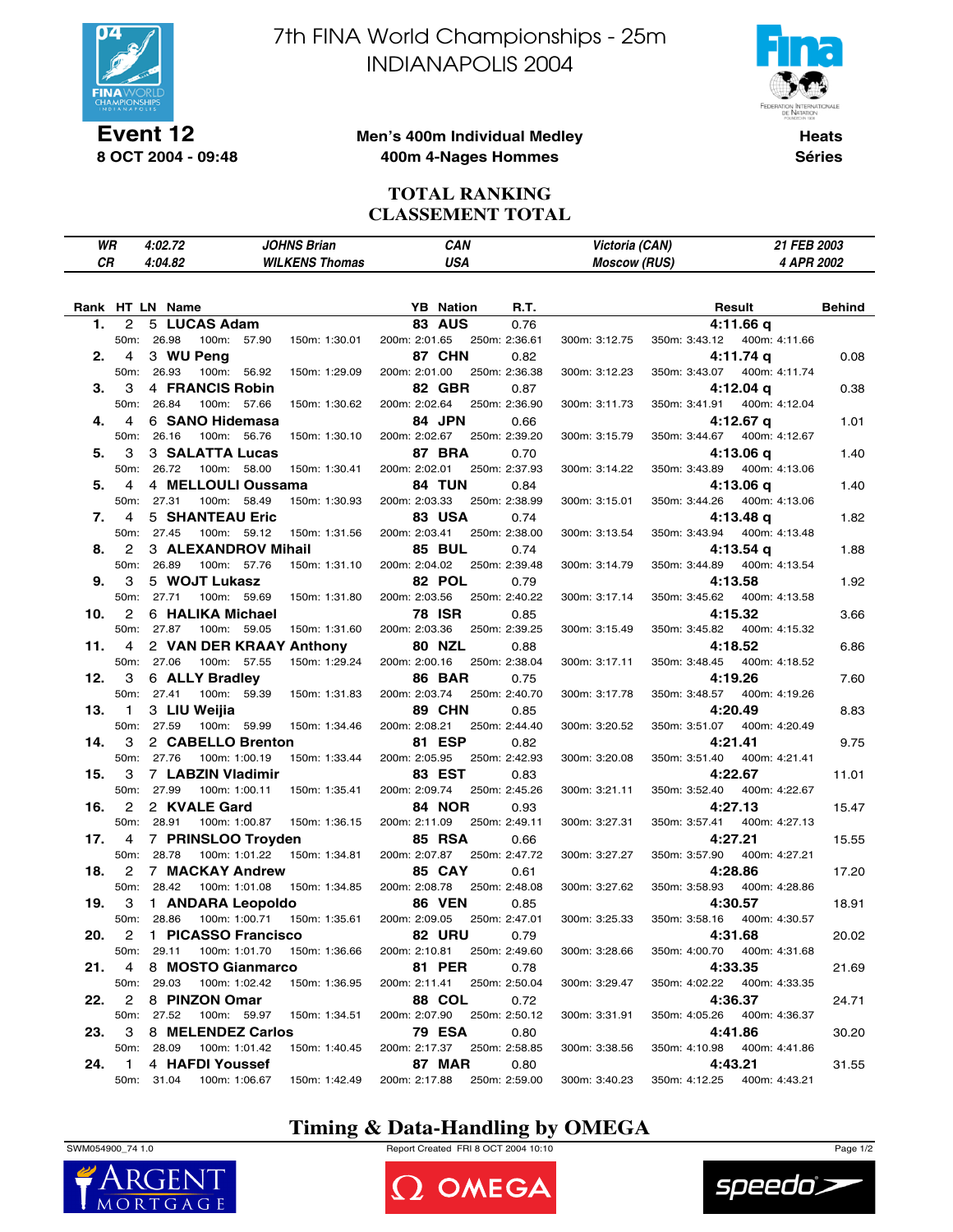

**Event 12**

**8 OCT 2004 − 09:48**

7th FINA World Championships - 25m INDIANAPOLIS 2004



### **Men's 400m Individual Medley 400m 4−Nages Hommes**

**Heats Séries**

### **TOTAL RANKING CLASSEMENT TOTAL**

| WR<br><b>CR</b> |         | 4:02.72<br>4:04.82 |                       | <b>JOHNS Brian</b><br><b>WILKENS Thomas</b> |               | <b>CAN</b><br>USA |               | Victoria (CAN)<br><b>Moscow (RUS)</b> | 21 FEB 2003<br>4 APR 2002 |               |               |
|-----------------|---------|--------------------|-----------------------|---------------------------------------------|---------------|-------------------|---------------|---------------------------------------|---------------------------|---------------|---------------|
| Rank HT LN      |         | Name               |                       |                                             |               | <b>YB</b> Nation  | <b>R.T.</b>   |                                       |                           | Result        | <b>Behind</b> |
| 25.             | 4       |                    | <b>QALI Zain</b>      |                                             |               | 87 KUW            | 0.69          |                                       |                           | 4:46.14       | 34.48         |
|                 | $50m$ : | 29.47              | 100m: 1:03.36         | 150m: 1:40.31                               | 200m: 2:16.35 |                   | 250m: 2:59.52 | 300m: 3:41.15                         | 350m: 4:14.15             | 400m: 4:46.14 |               |
| 26.             |         |                    | 5 PALACIOS Dean       |                                             |               | <b>86 NMA</b>     | 0.93          |                                       |                           | 4:54.61       | 42.95         |
|                 | $50m$ : | 30.45              | 100m: 1:04.68         | 150m: 1:43.33                               | 200m: 2:20.49 |                   | 250m: 3:02.07 | 300m: 3:44.71                         | 350m: 4:20.41             | 400m: 4:54.61 |               |
|                 |         | 4                  | <b>PHELPS Michael</b> |                                             |               | <b>85 USA</b>     |               |                                       |                           | <b>DNS</b>    |               |

# **Timing & Data-Handling by OMEGA**

SWM054900\_74 1.0 Report Created FRI 8 OCT 2004 10:10 Page 2/2





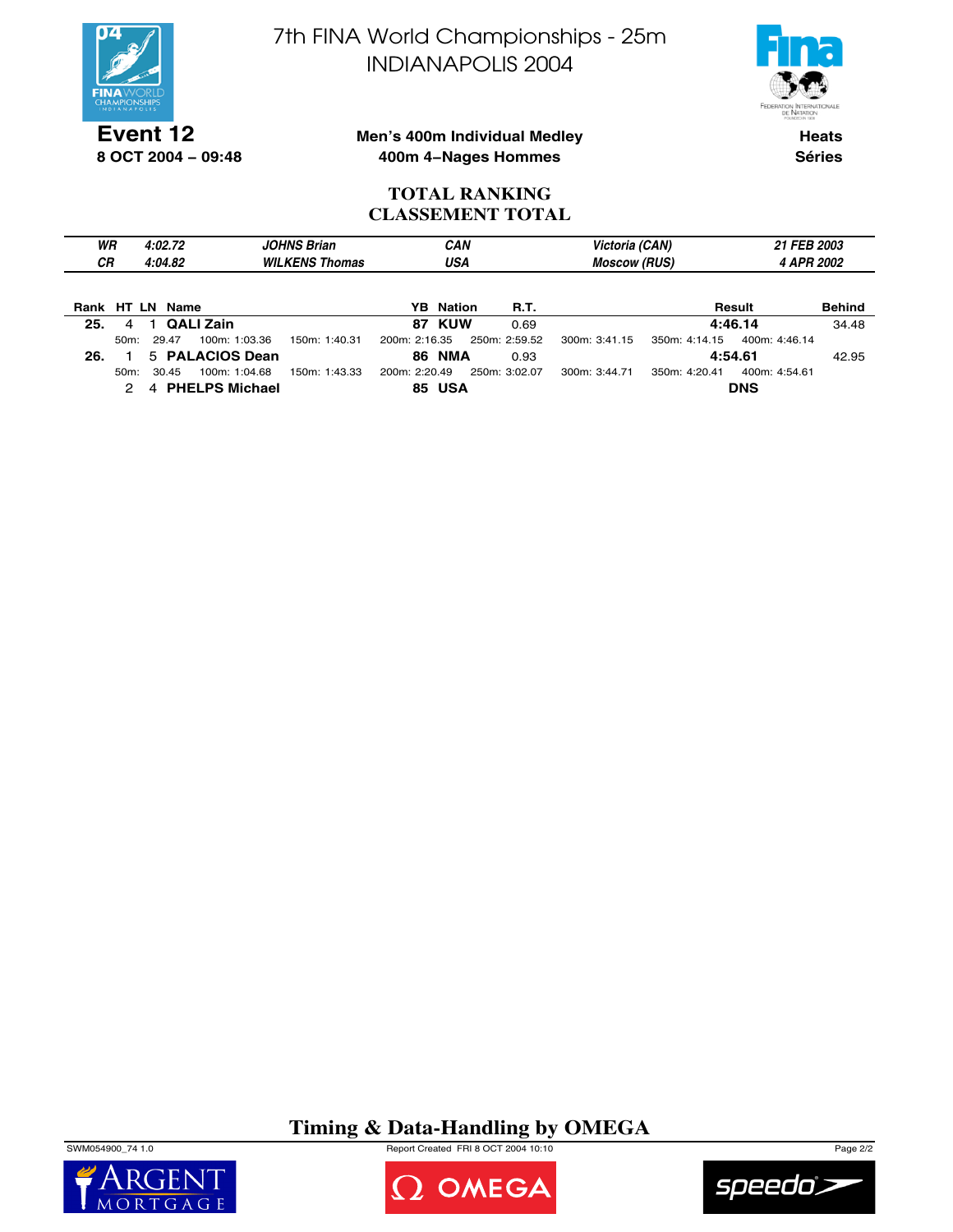

7th FINA World Championships - 25m INDIANAPOLIS 2004



**Event 112 8 OCT 2004 - 19:01**

**Men's 400m Individual Medley 400m 4-Nages Hommes**

**Finals Finales**

### **FINAL RESULTS CLASSEMENT FINALES**

| WR<br>СR          | 4:02.72<br>4:04.82  | <b>JOHNS Brian</b><br><b>WILKENS Thomas</b> | <b>CAN</b><br>USA |                             | Victoria (CAN)<br><b>Moscow (RUS)</b> |                             |                              | <b>21 FEB 2003</b><br>4 APR 2002 |  |
|-------------------|---------------------|---------------------------------------------|-------------------|-----------------------------|---------------------------------------|-----------------------------|------------------------------|----------------------------------|--|
|                   | <b>Rank LN Name</b> |                                             | <b>YB</b> Nation  | R.T.                        |                                       |                             | Result                       | Behind                           |  |
| <b>FINAL</b>      |                     |                                             |                   |                             |                                       |                             |                              |                                  |  |
| 1.                | 7 MELLOULI Oussama  |                                             | 84 TUN            | 0.81                        |                                       |                             | 4:07.02                      |                                  |  |
| $50m$ :           | 26.47               | 100m: 56.58<br>150m: 1:28.52                | 200m: 1:59.48     | 250m: 2:34.45               | 300m: 3:09.82                         | 350m: 3:38.99               | 400m: 4:07.02                |                                  |  |
| 2.                | 3 FRANCIS Robin     |                                             | <b>82 GBR</b>     | 0.80                        |                                       |                             | 4:08.06                      | 1.04                             |  |
| 50m:              | 26.77               | 100m: 57.77<br>150m: 1:29.87                | 200m: 2:02.05     | 250m: 2:36.33               | 300m: 3:11.16                         |                             | 350m: 3:40.08 400m: 4:08.06  |                                  |  |
| З.                | 1 SHANTEAU Eric     |                                             | <b>83 USA</b>     | 0.76                        |                                       |                             | 4:08.94                      | 1.92                             |  |
| $50m$ :           | 27.45               | 100m: 58.39<br>150m: 1:30.70                |                   | 200m: 2:02.25 250m: 2:36.70 | 300m: 3:11.71                         | 350m: 3:40.91               | 400m: 4:08.94                |                                  |  |
| 4.                | 5 WU Peng           |                                             | <b>87 CHN</b>     | 0.89                        |                                       |                             | 4:09.89                      | 2.87                             |  |
| 50 <sub>m</sub> : | 26.64               | 100m: 56.81<br>150m: 1:29.18                | 200m: 2:00.81     | 250m: 2:36.42               | 300m: 3:12.29                         |                             | 350m: 3:42.10 400m: 4:09.89  |                                  |  |
| 5.                | 4 LUCAS Adam        |                                             | <b>83 AUS</b>     | 0.81                        |                                       |                             | 4:10.45                      | 3.43                             |  |
| 50m:              | 26.95               | 100m: 57.61<br>150m: 1:29.86                | 200m: 2:01.26     | 250m: 2:36.34               | 300m: 3:12.11                         |                             | 350m: 3:41.89  400m: 4:10.45 |                                  |  |
| 6.                | 2 SALATTA Lucas     |                                             | <b>87 BRA</b>     | 0.69                        |                                       |                             | 4:10.80                      | 3.78                             |  |
| $50m$ :           | $100m$ :<br>26.33   | 56.90<br>150m: 1:29.42                      | 200m: 2:01.26     | 250m: 2:37.41               | 300m: 3:13.95                         |                             | 350m: 3:42.91 400m: 4:10.80  |                                  |  |
| 7.                | 8 ALEXANDROV Mihail |                                             | <b>85 BUL</b>     | 0.72                        |                                       |                             | 4:12.50                      | 5.48                             |  |
| $50m$ :           | 26.54               | 100m: 57.19<br>150m: 1:30.66                | 200m: 2:03.41     | 250m: 2:38.73               | 300m: 3:14.43                         |                             | 350m: 3:43.90 400m: 4:12.50  |                                  |  |
| 8.                | 6 SANO Hidemasa     |                                             | 84 JPN            | 0.64                        |                                       |                             | 4:12.86                      | 5.84                             |  |
|                   | 50m: 26.16          | 100m: 56.39<br>150m: 1:29.04                |                   | 200m: 2:01.68 250m: 2:38.49 |                                       | 300m: 3:15.62 350m: 3:44.90 | 400m: 4:12.86                |                                  |  |

**Timing & Data-Handling by OMEGA**

SWM054100\_73 1.0 Report Created FRI 8 OCT 2004 19:08 Page 1/1





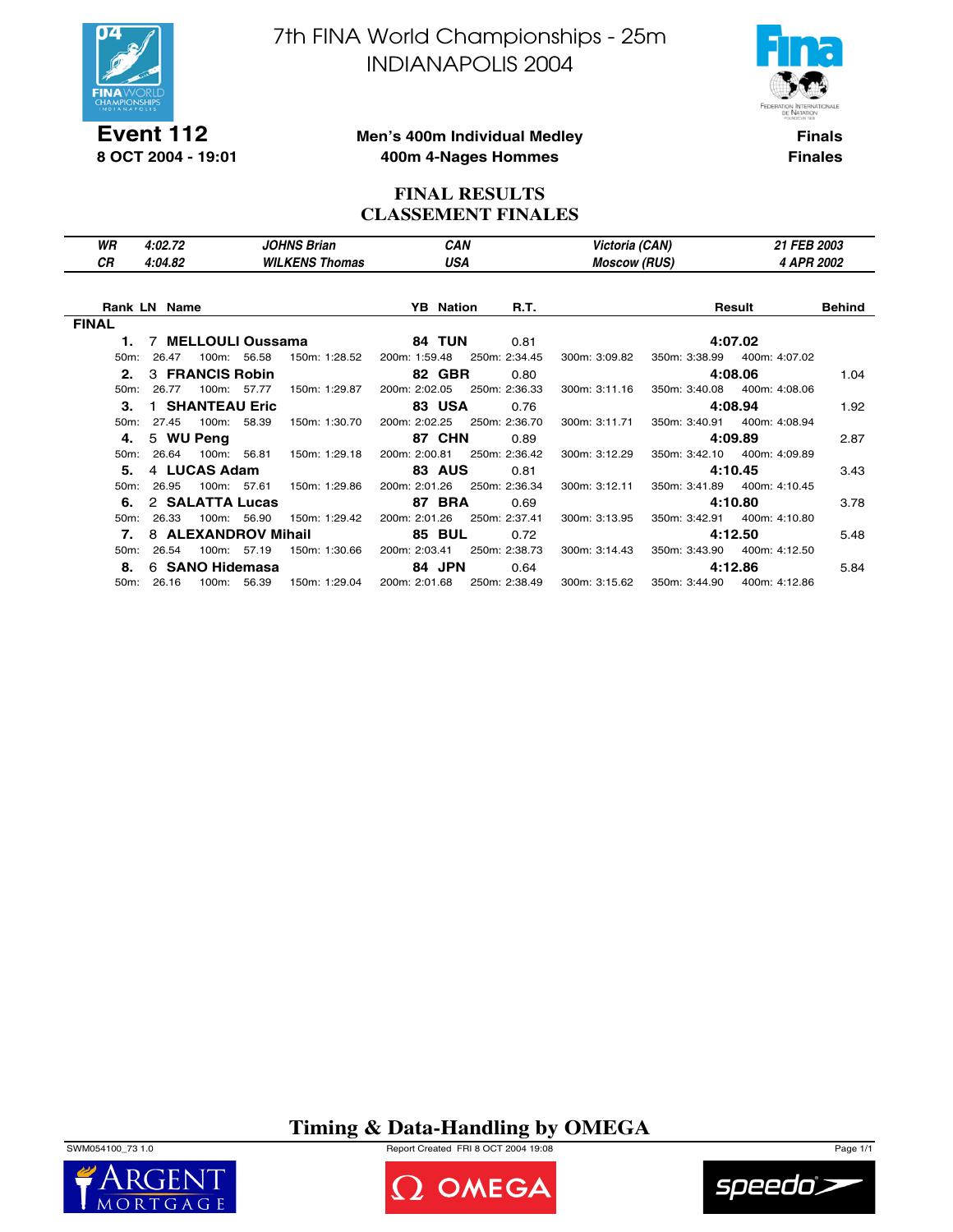

**7 OCT 2004 - 11:54**

7th FINA World Championships - 25m INDIANAPOLIS 2004



### **Men's 4 x 100m Freestyle 4 x 100m Nage Libre Hommes**

**Heats Séries**

### **TOTAL RANKING CLASSEMENT TOTAL**

| WR |     | 3:09.57               |   | Sweden                                             | <b>SWE</b>       |              |                | Athens         |                    | 16 MAR 2000 |
|----|-----|-----------------------|---|----------------------------------------------------|------------------|--------------|----------------|----------------|--------------------|-------------|
| CR |     | 3:09.57               |   | <b>Sweden</b>                                      | <b>SWE</b>       |              |                | <b>Athens</b>  |                    | 16 MAR 2000 |
|    |     |                       |   |                                                    |                  |              |                |                |                    |             |
|    |     |                       |   | Rank HT LN Name                                    | <b>Nation</b>    | R.T.         | 50m            | 100m           | Result             | Behind      |
|    | 1.  | $\mathbf{1}$          | 4 | <b>United States</b>                               | <b>USA</b>       |              |                |                | 3:11.18q           |             |
|    |     |                       |   | <b>WALKER Neil</b>                                 | 76               | 0.76         | 23.15          | 48.47          | 48.47              |             |
|    |     |                       |   | <b>CROCKER lan</b>                                 | 82               | 0.15         | 22.64          | 47.99          | 1:36.46            |             |
|    |     |                       |   | <b>BRUNELLI Nick</b>                               | 81               | 0.32         | 22.38          | 47.41          | 2:23.87            |             |
|    |     |                       |   | <b>DUSING Nate</b>                                 | 78               | 0.24         | 22.03          | 47.31          | 3:11.18            |             |
|    | 2.  | 1                     |   | 5 Brazil                                           | <b>BRA</b>       |              |                |                | 3:12.30q           | 1.12        |
|    |     |                       |   | <b>SANTOS Nicholas</b>                             | 80               | 0.73         | 23.11          | 48.69          | 48.69              |             |
|    |     |                       |   | CIELO Cesar                                        | 87               | 0.32         | 22.50          | 47.95          | 1:36.64            |             |
|    |     |                       |   | <b>SANTOS Christiano</b>                           | 80               | 0.31         | 22.84          | 47.82          | 2:24.46            |             |
|    |     |                       |   | PEREIRA Thiago                                     | 86               | 0.00         | 22.58          | 47.84          | 3:12.30            |             |
|    | 3.  | 3                     |   | 5 Canada                                           | <b>CAN</b>       |              |                |                | 3:14.80 q          | 3.62        |
|    |     |                       |   | <b>MINTENKO Michael</b><br><b>ROSE Matthew</b>     | 75<br>81         | 0.69         | 23.62          | 49.05<br>48.40 | 49.05              |             |
|    |     |                       |   | SIOUI Adam                                         | 82               | 0.29<br>0.35 | 22.45<br>23.22 | 48.90          | 1:37.45<br>2:26.35 |             |
|    |     |                       |   | <b>SAY Richard</b>                                 | 79               | 0.13         | 23.26          | 48.45          | 3:14.80            |             |
|    |     |                       |   |                                                    |                  |              |                |                |                    |             |
|    | 4.  | 3                     |   | 4 Sweden<br><b>PIEHL Marcus</b>                    | <b>SWE</b><br>85 | 0.75         | 23.25          | 48.91          | 3:15.77 q<br>48.91 | 4.59        |
|    |     |                       |   | NYSTRAND Stefan                                    | 81               | 0.32         | 22.28          | 47.67          | 1:36.58            |             |
|    |     |                       |   | <b>STYMNE Petter</b>                               | 83               | 0.35         | 23.72          | 49.68          | 2:26.26            |             |
|    |     |                       |   | LEVANDER Jesper                                    | 80               | 0.43         | 23.78          | 49.51          | 3:15.77            |             |
|    | 5.  | 2                     |   | 5 Australia                                        | <b>AUS</b>       |              |                |                | $3:16.21$ q        | 5.03        |
|    |     |                       |   | <b>FLOUCH Casey</b>                                | 81               | 0.85         | 24.17          | 49.45          | 49.45              |             |
|    |     |                       |   | <b>SPRENGER Nicholas</b>                           | 85               | 0.15         | 23.40          | 49.10          | 1:38.55            |             |
|    |     |                       |   | <b>ENGLISH Jeff</b>                                | 78               | 0.37         | 23.52          | 49.31          | 2:27.86            |             |
|    |     |                       |   | <b>MEWING Andrew</b>                               | 81               | 0.40         | 23.40          | 48.35          | 3:16.21            |             |
|    | 6.  | $\mathbf{2}^{\prime}$ |   | 4 Russia                                           | <b>RUS</b>       |              |                |                | $3:17.04$ q        | 5.86        |
|    |     |                       |   | <b>KAPRALOV Andrey</b>                             | 80               | 0.82         | 23.92          | 49.97          | 49.97              |             |
|    |     |                       |   | <b>VYATCHANIN Arkady</b>                           | 84               | 0.45         | 23.75          | 49.14          | 1:39.11            |             |
|    |     |                       |   | <b>ZATSEPIN Alexey</b>                             | 84               | 0.37         | 23.45          | 49.16          | 2:28.27            |             |
|    |     |                       |   | <b>LAGUNOV Evgeny</b>                              | 85               | 0.21         | 23.01          | 48.77          | 3:17.04            |             |
|    | 7.  | 2                     |   | 7 Spain                                            | <b>ESP</b>       |              |                |                | 3:19.06q           | 7.88        |
|    |     |                       |   | <b>LORENTE Eduard</b>                              | 77               | 0.78         | 23.17          | 49.34          | 49.34              |             |
|    |     |                       |   | <b>CABELLO Brenton</b><br><b>WILDEBOER Aschwin</b> | 81<br>86         | 0.05<br>0.15 | 23.48<br>23.88 | 49.59<br>50.00 | 1:38.93<br>2:28.93 |             |
|    |     |                       |   | <b>WILDEBOER Olaf</b>                              | 83               | 0.16         | 23.91          | 50.13          | 3:19.06            |             |
|    | 8.  | 3                     |   | 2 China                                            |                  |              |                |                |                    |             |
|    |     |                       |   | CHEN Zuo                                           | CHN<br>82        | 0.75         | 24.44          | 50.11          | 3:19.12q<br>50.11  | 7.94        |
|    |     |                       |   | <b>ZHANG Lin</b>                                   | 87               | 0.25         | 24.18          | 50.90          | 1:41.01            |             |
|    |     |                       |   | LIU Yu                                             | 82               | 0.38         | 23.66          | 49.37          | 2:30.38            |             |
|    |     |                       |   | <b>HUANG Shaohua</b>                               | 84               | 0.35         | 23.14          | 48.74          | 3:19.12            |             |
|    | 9.  | 3                     |   | 3 New Zealand                                      | <b>NZL</b>       |              |                |                | 3:21.57            | 10.39       |
|    |     |                       |   | <b>GIBSON Cameron</b>                              | 82               | 0.70         | 24.04          | 49.78          | 49.78              |             |
|    |     |                       |   | <b>MCMILLAN Andrew</b>                             | 85               | 0.24         | 24.40          | 51.06          | 1:40.84            |             |
|    |     |                       |   | <b>CANTLEY Scott</b>                               | 77               | 0.16         | 23.56          | 50.37          | 2:31.21            |             |
|    |     |                       |   | PICKERSGILL-BROWN Ben                              | 86               | 0.22         | 24.04          | 50.36          | 3:21.57            |             |
|    | 10. | $^{2}$                |   | 3 South Africa                                     | <b>RSA</b>       |              |                |                | 3:27.64            | 16.46       |
|    |     |                       |   | <b>BASSON Jean</b>                                 | 87               | 0.69         | 25.03          | 51.64          | 51.64              |             |
|    |     |                       |   | POSTMA Ferdinand                                   | 82               | 0.28         | 24.68          | 51.38          | 1:43.02            |             |
|    |     |                       |   | DU RAND George                                     | 82               | 0.27         | 24.22          | 51.02          | 2:34.04            |             |
|    |     |                       |   | PRINSLOO Troyden                                   | 85               | 0.48         | 25.95          | 53.60          | 3:27.64            |             |

# **Timing & Data-Handling by OMEGA**

SWM411900\_74 1.0 Report Created THU 7 OCT 2004 12:05 Page 1/2



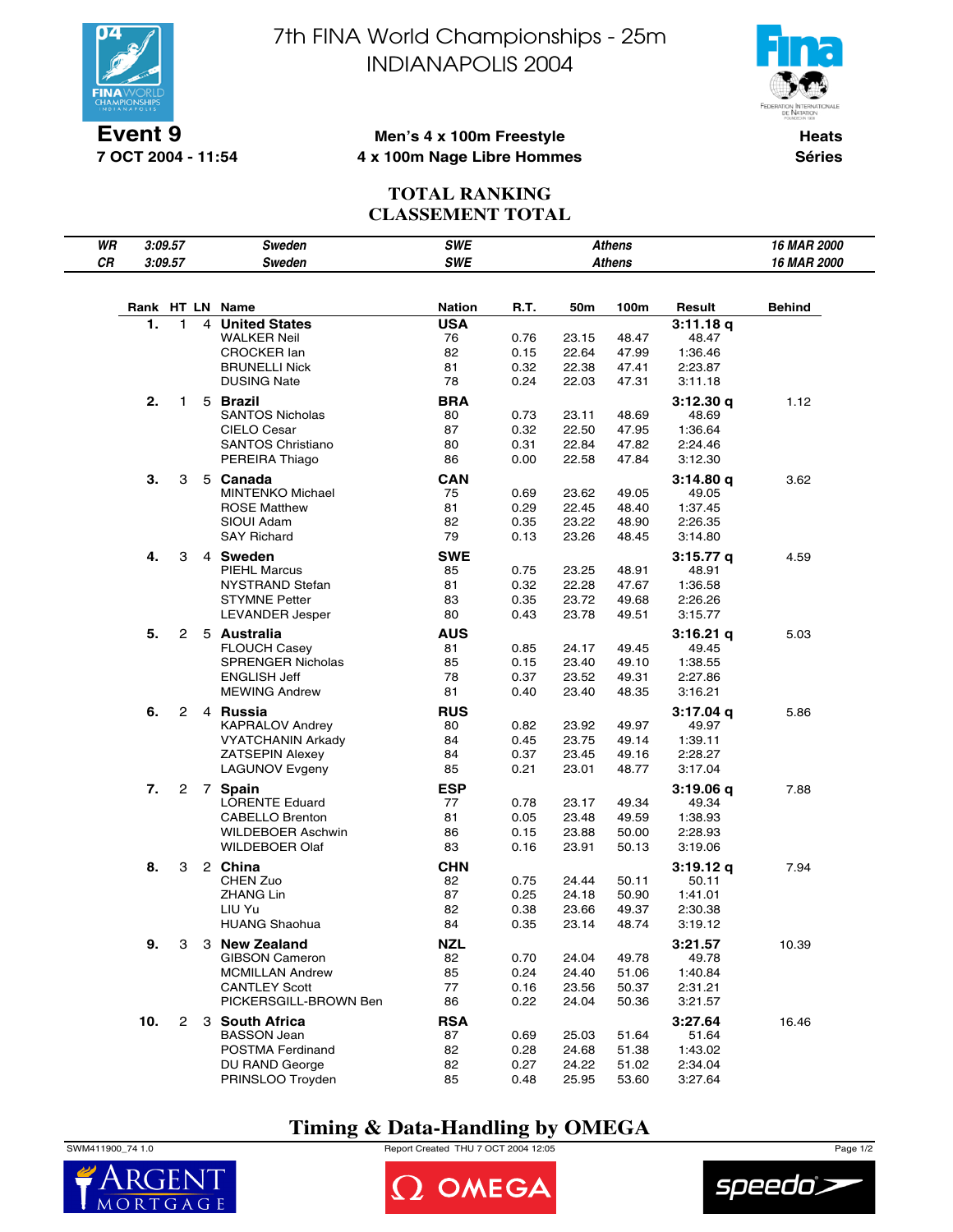

**7 OCT 2004 − 11:54**

7th FINA World Championships - 25m INDIANAPOLIS 2004



### **Men's 4 x 100m Freestyle 4 x 100m Nage Libre Hommes**

**Heats Séries**

### **TOTAL RANKING CLASSEMENT TOTAL**

| WR |     | 3:09.57        |   | Sweden                                     | <b>SWE</b>       | <b>Athens</b><br><b>Athens</b> |       |       |                  | 16 MAR 2000   |
|----|-----|----------------|---|--------------------------------------------|------------------|--------------------------------|-------|-------|------------------|---------------|
| CR |     | 3:09.57        |   | Sweden                                     | <b>SWE</b>       |                                |       |       |                  | 16 MAR 2000   |
|    |     |                |   | Rank HT LN Name                            | <b>Nation</b>    | R.T.                           | 50m   | 100m  | Result           | <b>Behind</b> |
|    |     |                |   |                                            |                  |                                |       |       |                  |               |
|    | 11. | $\overline{2}$ | 2 | <b>Dominican Republic</b><br>AYALA Jacinto | <b>DOM</b><br>87 | 0.65                           | 25.65 | 53.60 | 3:38.55<br>53.60 | 27.37         |
|    |     |                |   | <b>RODRIGUEZ Jose</b>                      | 85               | 0.39                           | 26.32 | 55.05 | 1:48.65          |               |
|    |     |                |   | <b>ESPINOSA Alfonso</b>                    | 86               | 0.44                           | 27.27 | 56.52 | 2:45.17          |               |
|    |     |                |   | <b>BACKHAUS Christopher</b>                | 85               | 0.28                           | 25.46 | 53.38 | 3:38.55          |               |
|    | 12. | 3              | 6 | Macau                                      | <b>MAC</b>       |                                |       |       | 3:41.03          | 29.85         |
|    |     |                |   | LAO Kuan Fong                              | 87               | 0.77                           | 26.05 | 54.24 | 54.24            |               |
|    |     |                |   | MA Chan Wai                                | 85               | 0.71                           | 27.87 | 57.50 | 1:51.74          |               |
|    |     |                |   | LEI Chi Lon                                | 85               | 0.40                           | 26.59 | 55.54 | 2:47.28          |               |
|    |     |                |   | <b>WONG Wing Cheung Victor</b>             | 84               | 0.33                           | 25.47 | 53.75 | 3:41.03          |               |
|    | 13. | 1.             |   | 6 Honduras                                 | <b>HON</b>       |                                |       |       | 3:46.76          | 35.58         |
|    |     |                |   | <b>BARAHONA Roy Felipe</b>                 | 86               | 0.68                           | 26.22 | 55.16 | 55.16            |               |
|    |     |                |   | LAGOS Juan                                 | 87               | 0.61                           | 26.86 | 56.35 | 1:51.51          |               |
|    |     |                |   | DIAZ Omar                                  | 87               | 0.59                           | 27.34 | 57.77 | 2:49.28          |               |
|    |     |                |   | PANTING Reginaldo                          | 88               | 0.60                           | 27.23 | 57.48 | 3:46.76          |               |
|    | 14. | 3              | 7 | <b>Netherlands Antilles</b>                | <b>AHO</b>       |                                |       |       | 3:47.17          | 35.99         |
|    |     |                |   | <b>ELHAGE Kahlil</b>                       | 88               | 0.65                           | 26.70 | 56.07 | 56.07            |               |
|    |     |                |   | <b>BAKHUIS Kendrick</b>                    | 89               | 0.63                           | 27.25 | 56.72 | 1:52.79          |               |
|    |     |                |   | <b>JESUS Nigel</b>                         | 89               | 0.45                           | 27.19 | 58.74 | 2:51.53          |               |
|    |     |                |   | DAVELAAR Rodion                            | 90               | 0.33                           | 26.05 | 55.64 | 3:47.17          |               |
|    |     | 1.             |   | 2 Korea                                    | <b>KOR</b>       |                                |       |       | <b>DNS</b>       |               |
|    |     |                |   |                                            |                  |                                |       |       |                  |               |
|    |     | 1.             |   | 3 Nigeria                                  | <b>NGR</b>       |                                |       |       | <b>DNS</b>       |               |
|    |     | $\overline{2}$ |   | 6 Senegal                                  | <b>SEN</b>       |                                |       |       | <b>DNS</b>       |               |

## **Timing & Data-Handling by OMEGA**

 $\mathsf{M}$  $\bigcap$ 



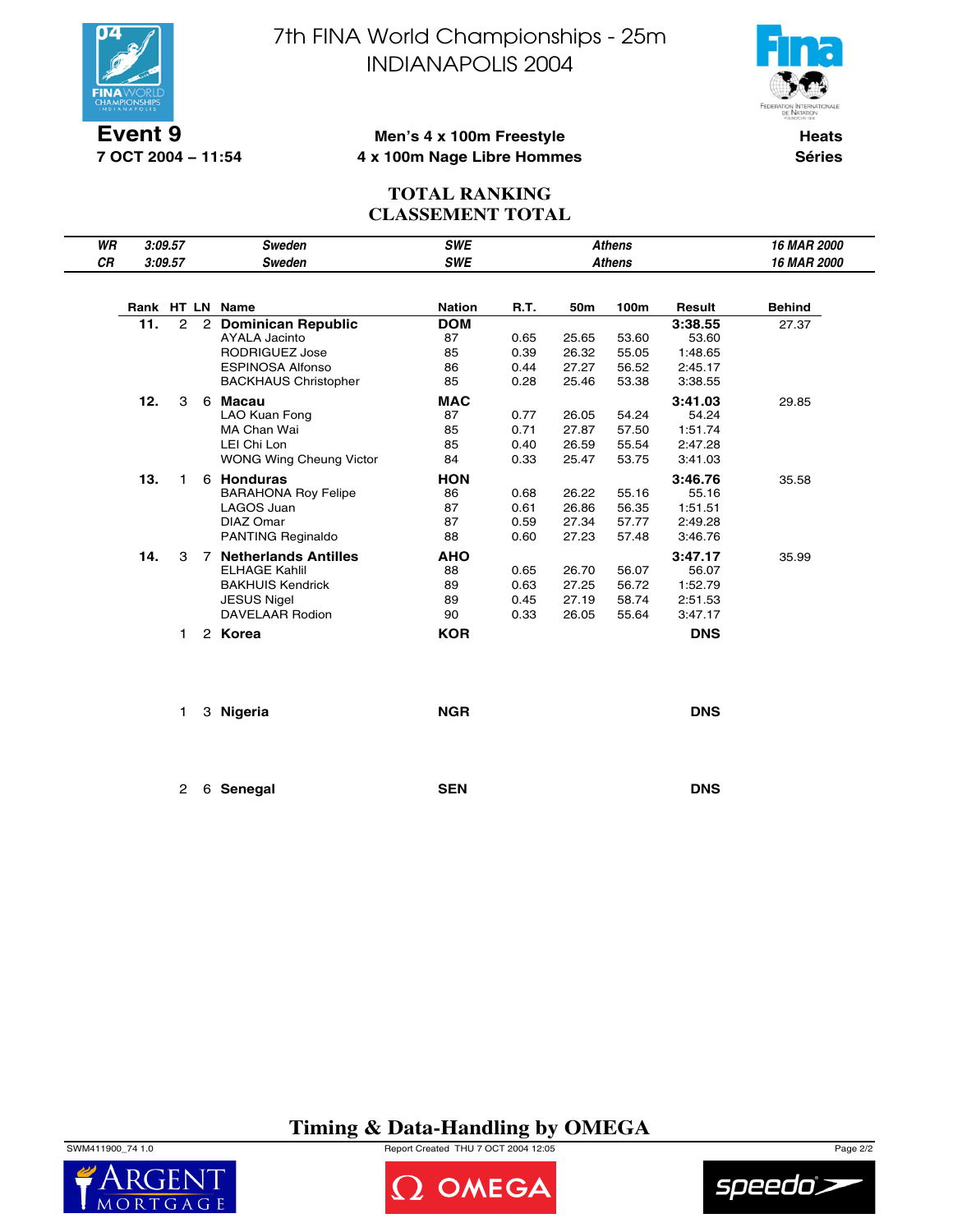

**Event 109 7 OCT 2004 - 20:30**

# 7th FINA World Championships - 25m INDIANAPOLIS 2004



### **Men's 4 x 100m Freestyle 4 x 100m Nage Libre Hommes**

**Finals Finales**

### **FINAL RESULTS CLASSEMENT FINALES**

| WR           | 3:09.57 |                | <b>Sweden</b>            | <b>SWE</b>    |      | <b>Athens</b> |       |         | 16 MAR 2000   |
|--------------|---------|----------------|--------------------------|---------------|------|---------------|-------|---------|---------------|
| CR           | 3:09.57 |                | <b>Sweden</b>            | <b>SWE</b>    |      | <b>Athens</b> |       |         | 16 MAR 2000   |
|              |         |                |                          |               |      |               |       |         |               |
|              |         |                | Rank LN Name             | <b>Nation</b> | R.T. | 50m           | 100m  | Result  | <b>Behind</b> |
| <b>FINAL</b> | 1.      | 4              | <b>United States</b>     | <b>USA</b>    |      |               |       | 3:09.96 |               |
|              |         |                | <b>BRUNELLI Nick</b>     | 81            | 0.92 | 22.94         | 48.52 | 48.52   |               |
|              |         |                | <b>WALKER Neil</b>       | 76            | 0.19 | 21.98         | 47.38 | 1:35.90 |               |
|              |         |                | <b>DUSING Nate</b>       | 78            | 0.17 | 22.07         | 47.49 | 2:23.39 |               |
|              |         |                | <b>LEZAK Jason</b>       | 75            | 0.16 | 21.85         | 46.57 | 3:09.96 |               |
|              | 2.      |                | 5 Brazil                 | <b>BRA</b>    |      |               |       | 3:12.73 | 2.77          |
|              |         |                | CIELO Cesar              | 87            | 0.68 | 23.25         | 48.75 | 48.75   |               |
|              |         |                | PEREIRA Thiago           | 86            | 0.20 | 22.61         | 48.05 | 1:36.80 |               |
|              |         |                | <b>SANTOS Christiano</b> | 80            | 0.26 | 22.79         | 48.48 | 2:25.28 |               |
|              |         |                | <b>SANTOS Nicholas</b>   | 80            | 0.15 | 21.94         | 47.45 | 3:12.73 |               |
|              | З.      |                | 3 Canada                 | <b>CAN</b>    |      |               |       | 3:13.62 | 3.66          |
|              |         |                | <b>MINTENKO Michael</b>  | 75            | 0.71 | 23.41         | 49.16 | 49.16   |               |
|              |         |                | <b>ROSE Matthew</b>      | 81            | 0.13 | 22.16         | 47.97 | 1:37.13 |               |
|              |         |                | SIOUI Adam               | 82            | 0.13 | 23.09         | 48.73 | 2:25.86 |               |
|              |         |                | <b>SAY Richard</b>       | 79            | 0.11 | 22.76         | 47.76 | 3:13.62 |               |
|              | 4.      |                | 6 Sweden                 | <b>SWE</b>    |      |               |       | 3:14.26 | 4.30          |
|              |         |                | <b>PIEHL Marcus</b>      | 85            | 0.75 | 23.14         | 48.87 | 48.87   |               |
|              |         |                | <b>NYSTRAND Stefan</b>   | 81            | 0.15 | 21.79         | 47.24 | 1:36.11 |               |
|              |         |                | <b>STYMNE Petter</b>     | 83            | 0.30 | 23.22         | 49.38 | 2:25.49 |               |
|              |         |                | <b>LEVANDER Jesper</b>   | 80            | 0.14 | 23.34         | 48.77 | 3:14.26 |               |
|              | 5.      |                | 2 Australia              | <b>AUS</b>    |      |               |       | 3:15.24 | 5.28          |
|              |         |                | <b>FLOUCH Casey</b>      | 81            | 0.88 | 23.78         | 49.44 | 49.44   |               |
|              |         |                | <b>MEWING Andrew</b>     | 81            | 0.20 | 22.91         | 48.07 | 1:37.51 |               |
|              |         |                | <b>ENGLISH Jeff</b>      | 78            | 0.13 | 22.67         | 48.46 | 2:25.97 |               |
|              |         |                | <b>SPRENGER Nicholas</b> | 85            | 0.27 | 23.90         | 49.27 | 3:15.24 |               |
|              | 6.      |                | 7 Russia                 | <b>RUS</b>    |      |               |       | 3:16.56 | 6.60          |
|              |         |                | <b>LAGUNOV Evgeny</b>    | 85            | 0.83 | 23.58         | 49.28 | 49.28   |               |
|              |         |                | <b>ZATSEPIN Alexey</b>   | 84            | 0.35 | 23.26         | 49.20 | 1:38.48 |               |
|              |         |                | <b>VYATCHANIN Arkady</b> | 84            | 0.38 | 22.98         | 48.56 | 2:27.04 |               |
|              |         |                | PRILUKOV Yuri            | 84            | 0.51 | 23.82         | 49.52 | 3:16.56 |               |
|              | 7.      |                | 8 China                  | <b>CHN</b>    |      |               |       | 3:19.15 | 9.19          |
|              |         |                | CHEN Zuo                 | 82            | 0.78 | 24.20         | 49.87 | 49.87   |               |
|              |         |                | <b>ZHANG Lin</b>         | 87            | 0.24 | 23.78         | 50.22 | 1:40.09 |               |
|              |         |                | LIU Yu                   | 82            | 0.25 | 23.49         | 49.35 | 2:29.44 |               |
|              |         |                | <b>HUANG Shaohua</b>     | 84            | 0.51 | 23.90         | 49.71 | 3:19.15 |               |
|              | 8.      | $\overline{1}$ | <b>Spain</b>             | <b>ESP</b>    |      |               |       | 3:19.44 | 9.48          |
|              |         |                | <b>LORENTE Eduard</b>    | 77            | 0.78 | 23.30         | 49.52 | 49.52   |               |
|              |         |                | <b>CABELLO Brenton</b>   | 81            | 0.17 | 23.50         | 49.72 | 1:39.24 |               |
|              |         |                | WILDEBOER Aschwin        | 86            | 0.15 | 23.85         | 50.19 | 2:29.43 |               |
|              |         |                | <b>WILDEBOER Olaf</b>    | 83            | 0.18 | 23.60         | 50.01 | 3:19.44 |               |

## **Timing & Data-Handling by OMEGA**

SWM411100\_73 1.0 Report Created THU 7 OCT 2004 20:37 Page 1/1





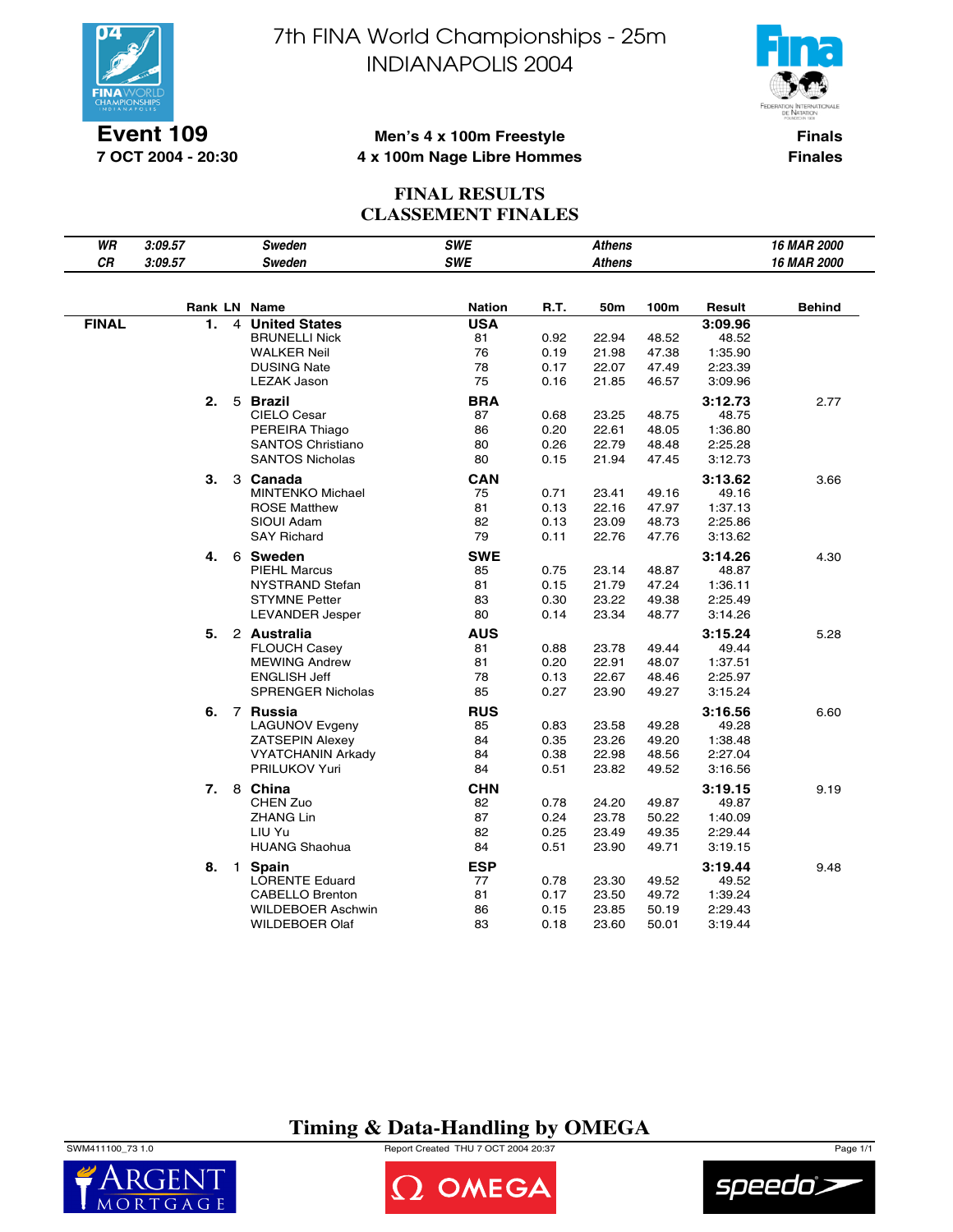

**Event 16 8 OCT 2004 - 11:08**

# 7th FINA World Championships - 25m INDIANAPOLIS 2004



### **Men's 4 x 200m Freestyle 4 x 200m Nage Libre Hommes**

**Heats Séries**

## **TOTAL RANKING CLASSEMENT TOTAL**

|            | WR<br><b>AUS</b><br>6:56.41<br><b>Australia</b><br>Perth<br><b>AUS</b><br>СR<br>7:00.36<br><b>Australia</b><br><b>Moscow (RUS)</b> |   |                                                |                  |              |                | 7 AUG 2001     |                    |                    |                      |            |
|------------|------------------------------------------------------------------------------------------------------------------------------------|---|------------------------------------------------|------------------|--------------|----------------|----------------|--------------------|--------------------|----------------------|------------|
|            |                                                                                                                                    |   |                                                |                  |              |                |                |                    |                    |                      | 4 APR 2002 |
|            |                                                                                                                                    |   |                                                |                  |              |                |                |                    |                    |                      |            |
|            |                                                                                                                                    |   | Name                                           | <b>Nation</b>    | R.T.         | 50m            | 100m           | 150m               | 200m               |                      | Behind     |
| Rank<br>1. | HT LN<br>$\overline{c}$                                                                                                            | 5 | <b>United States</b>                           | <b>USA</b>       |              |                |                |                    |                    | Result<br>7:07.13 g  |            |
|            |                                                                                                                                    |   | <b>KETCHUM Daniel</b>                          | 81               | 0.76         | 25.07          | 51.99          | 1:19.24            | 1:46.01            | 1:46.01              |            |
|            |                                                                                                                                    |   | <b>CARVIN Chad</b>                             | 74               | 0.34         | 24.63          | 51.55          | 1:19.05            | 1:46.15            | 3:32.16              |            |
|            |                                                                                                                                    |   | <b>MORTIMER Justin</b>                         | 82               | 0.16         | 24.40          | 51.58          | 1:19.48            | 1:47.39            | 5:19.55              |            |
|            |                                                                                                                                    |   | <b>GOLDBLATT Scott</b>                         | 79               | 0.45         | 24.00          | 50.79          | 1:18.67            | 1:47.58            | 7:07.13              |            |
| 2.         | 2                                                                                                                                  |   | 4 Australia                                    | <b>AUS</b>       |              |                |                |                    |                    | 7:11.15 q            | 4.02       |
|            |                                                                                                                                    |   | <b>MEWING Andrew</b>                           | 81               | 0.83         | 25.33          | 52.46          | 1:20.44            | 1:48.25            | 1:48.25              |            |
|            |                                                                                                                                    |   | <b>HUGHES Brendan</b>                          | 84               | 0.30         | 25.20          | 52.81          | 1:20.76            | 1:47.87            | 3:36.12              |            |
|            |                                                                                                                                    |   | <b>LUCAS Adam</b>                              | 83               | 0.29         | 25.02          | 52.83          | 1:20.66            | 1:48.12            | 5:24.24              |            |
|            |                                                                                                                                    |   | <b>KROGH Joshua</b>                            | 82               | 0.46         | 24.74          | 51.77          | 1:19.39            | 1:46.91            | 7:11.15              |            |
| 3.         | 1                                                                                                                                  |   | 4 Russia                                       | <b>RUS</b>       |              |                |                |                    |                    | 7:14.91 q            | 7.78       |
|            |                                                                                                                                    |   | <b>NATSVIN Evgeny</b>                          | 85               | 0.84         | 26.14          |                | 54.17 1:22.20      | 1:50.00            | 1:50.00              |            |
|            |                                                                                                                                    |   | <b>KAPRALOV Andrey</b>                         | 80               | 0.14         | 24.42          | 51.86          | 1:19.89            | 1:47.49            | 3:37.49              |            |
|            |                                                                                                                                    |   | <b>ZATSEPIN Alexey</b>                         | 84               | 0.31         | 24.92          | 52.67          | 1:21.02            | 1:49.56            | 5:27.05              |            |
|            |                                                                                                                                    |   | PRILUKOV Yuri                                  | 84               | 0.41         | 25.62          | 53.65          | 1:21.06            | 1:47.86            | 7:14.91              |            |
| 4.         | $\mathbf{1}$                                                                                                                       |   | 5 Brazil                                       | <b>BRA</b>       |              |                |                |                    |                    | 7:15.50 q            | 8.37       |
|            |                                                                                                                                    |   | CASTRO Rodrigo                                 | 78               | 0.69         | 25.93          | 53.36          | 1:20.94            | 1:48.84            | 1:48.84              |            |
|            |                                                                                                                                    |   | PEREIRA Thiago                                 | 86               | 0.05         | 24.91          | 52.99          | 1:21.47            | 1:48.76            | 3:37.60              |            |
|            |                                                                                                                                    |   | <b>SALATTA Lucas</b><br><b>MOSCA Rafael</b>    | 87<br>82         | 0.12         | 24.90<br>25.32 | 52.86<br>52.91 | 1:21.38<br>1:20.74 | 1:49.58<br>1:48.32 | 5:27.18              |            |
|            |                                                                                                                                    |   |                                                |                  | 0.34         |                |                |                    |                    | 7:15.50              |            |
| 5.         | 2                                                                                                                                  |   | 3 New Zealand                                  | NZL              |              |                |                |                    |                    | 7:20.60 q            | 13.47      |
|            |                                                                                                                                    |   | <b>JACK Michael</b>                            | 85<br>82         | 0.81         | 26.03          | 53.53          | 1:21.50            | 1:49.83            | 1:49.83              |            |
|            |                                                                                                                                    |   | <b>GIBSON Cameron</b><br>PICKERSGILL-BROWN Ben | 86               | 0.20<br>0.32 | 24.72<br>25.72 | 52.27<br>54.43 | 1:19.94<br>1:23.30 | 1:47.80<br>1:51.92 | 3:37.63<br>5:29.55   |            |
|            |                                                                                                                                    |   | <b>MCMILLAN Andrew</b>                         | 85               | 0.32         | 24.93          |                | 53.19 1:22.06      | 1:51.05            | 7:20.60              |            |
|            |                                                                                                                                    |   |                                                |                  |              |                |                |                    |                    |                      |            |
| 6.         | 2                                                                                                                                  |   | 6 South Africa<br><b>BASSON Jean</b>           | <b>RSA</b><br>87 | 0.69         | 25.91          |                | 53.52 1:21.11      | 1:49.27            | 7:21.62 q<br>1:49.27 | 14.49      |
|            |                                                                                                                                    |   | POSTMA Ferdinand                               | 82               | 0.32         | 25.22          | 53.24          | 1:21.96            | 1:50.23            | 3:39.50              |            |
|            |                                                                                                                                    |   | DU RAND George                                 | 82               | 0.34         | 24.83          | 52.30          | 1:20.59            | 1:49.24            | 5:28.74              |            |
|            |                                                                                                                                    |   | PRINSLOO Troyden                               | 85               | 0.61         | 26.94          | 55.59          | 1:24.65            | 1:52.88            | 7:21.62              |            |
| 7.         | 1                                                                                                                                  |   | 6 China                                        | <b>CHN</b>       |              |                |                |                    |                    | 7:22.97 q            | 15.84      |
|            |                                                                                                                                    |   | <b>CHEN Zuo</b>                                | 82               | 0.75         | 25.93          | 54.36          | 1:23.68            | 1:51.37            | 1:51.37              |            |
|            |                                                                                                                                    |   | <b>HUANG Shaohua</b>                           | 84               | 0.25         | 25.07          | 52.60          | 1:20.13            | 1:47.88            | 3:39.25              |            |
|            |                                                                                                                                    |   | <b>ZHANG Lin</b>                               | 87               | 0.24         | 25.37          | 53.42          | 1:22.03            | 1:50.29            | 5:29.54              |            |
|            |                                                                                                                                    |   | LIU Yu                                         | 82               | 0.32         | 25.86          | 54.81          | 1:24.86            | 1:53.43            | 7:22.97              |            |
| 8.         | 1                                                                                                                                  |   | 3 Algeria                                      | ALG              |              |                |                |                    |                    | 7:24.23 g            | 17.10      |
|            |                                                                                                                                    |   | <b>SLIMANI Aghiles</b>                         | 82               | 0.81         | 25.97          | 54.20          | 1:22.59            | 1:51.10            | 1:51.10              |            |
|            |                                                                                                                                    |   | <b>KEBBAB Nabil</b>                            | 83               | 0.13         | 24.75          | 52.40          | 1:20.79            | 1:50.07            | 3:41.17              |            |
|            |                                                                                                                                    |   | <b>DAID Sofiane</b>                            | 82               | 0.08         | 25.49          | 53.92          | 1:23.16            | 1:52.28            | 5:33.45              |            |
|            |                                                                                                                                    |   | <b>MEBAREK Mahrez</b>                          | 85               | 0.08         | 25.72          | 54.75          | 1:23.12            | 1:50.78            | 7:24.23              |            |
| 9.         | 1                                                                                                                                  |   | 2 Spain                                        | <b>ESP</b>       |              |                |                |                    |                    | 7:25.41              | 18.28      |
|            |                                                                                                                                    |   | <b>WILDEBOER Olaf</b>                          | 83               | 0.84         | 26.24          | 54.65          | 1:22.73            | 1:50.78            | 1:50.78              |            |
|            |                                                                                                                                    |   | <b>CABELLO Brenton</b>                         | 81               | 0.20         | 25.26          | 53.29          | 1:22.02            | 1:50.68            | 3:41.46              |            |
|            |                                                                                                                                    |   | <b>WILDEBOER Aschwin</b>                       | 86               | 0.23         | 25.76          | 54.11          | 1:23.26            | 1:51.81            | 5:33.27              |            |
|            |                                                                                                                                    |   | <b>LORENTE Eduard</b>                          | 77               | 0.53         | 25.74          | 55.03          | 1:23.81            | 1:52.14            | 7:25.41              |            |
|            | 2                                                                                                                                  |   | 2 Korea                                        | <b>KOR</b>       |              |                |                |                    |                    | <b>DNS</b>           |            |

## **Timing & Data-Handling by OMEGA**

SWM412900\_74 1.0 Report Created FRI 8 OCT 2004 11:12 Page 1/1





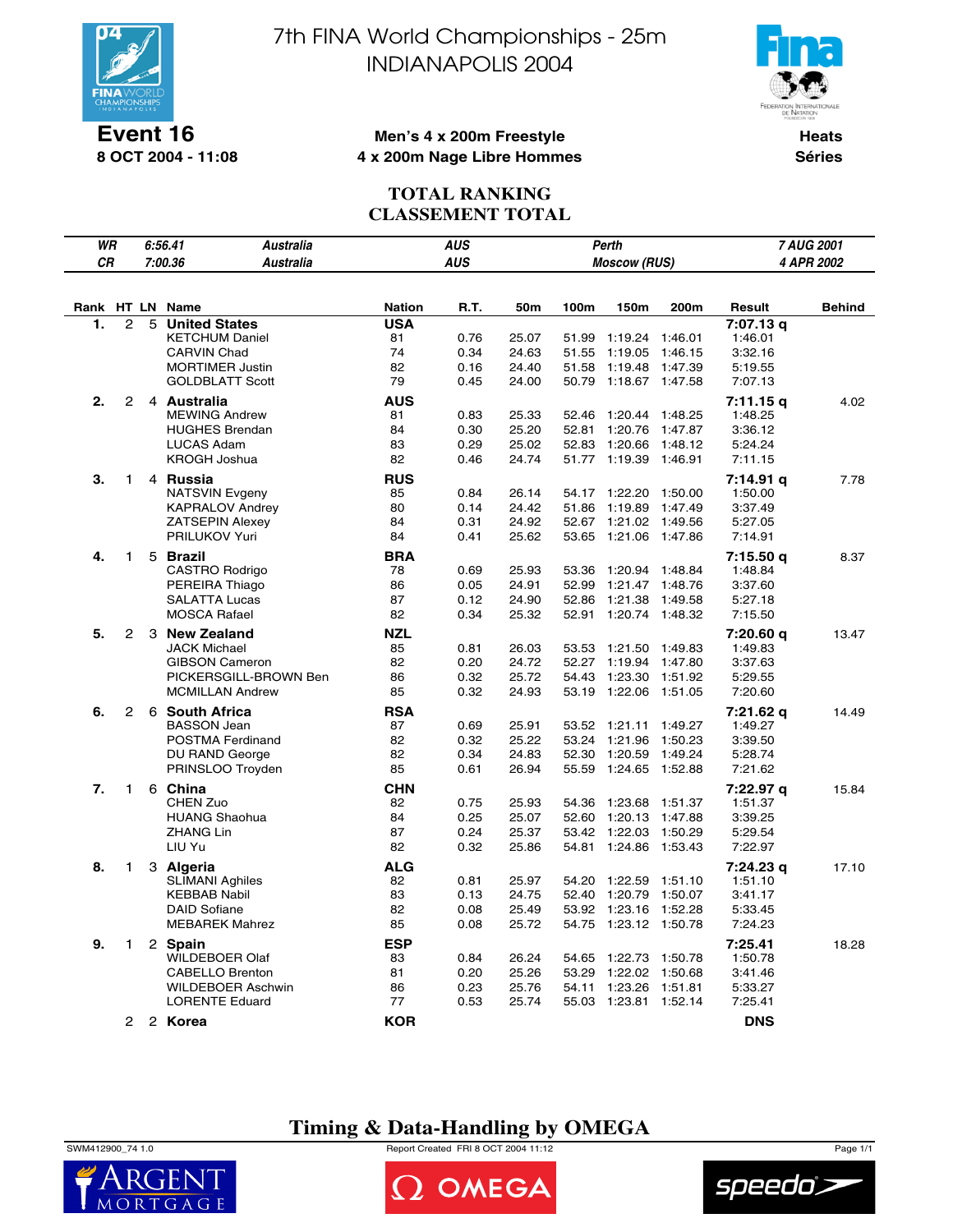

**Event 116 8 OCT 2004 - 21:10**

# 7th FINA World Championships - 25m INDIANAPOLIS 2004



### **Men's 4 x 200m Freestyle 4 x 200m Nage Libre Hommes**

**Finals Finales**

### **FINAL RESULTS CLASSEMENT FINALES**

| WR           |              | 6:56.41<br>Australia                                                                                             |                                    | <b>AUS</b>                   |                                  |                         | Perth                                                                            |                                          |                                                     | 7 AUG 2001    |
|--------------|--------------|------------------------------------------------------------------------------------------------------------------|------------------------------------|------------------------------|----------------------------------|-------------------------|----------------------------------------------------------------------------------|------------------------------------------|-----------------------------------------------------|---------------|
| CR           |              | 7:00.36<br><b>Australia</b>                                                                                      |                                    | <b>AUS</b>                   |                                  |                         | <b>Moscow (RUS)</b>                                                              |                                          |                                                     | 4 APR 2002    |
|              |              |                                                                                                                  |                                    |                              |                                  |                         |                                                                                  |                                          |                                                     |               |
|              |              | Rank LN Name                                                                                                     | <b>Nation</b>                      | R.T.                         | 50m                              | 100m                    | 150m                                                                             | 200m                                     | Result                                              | <b>Behind</b> |
| <b>FINAL</b> |              |                                                                                                                  |                                    |                              |                                  |                         |                                                                                  |                                          |                                                     |               |
| 1.           |              | 4 United States<br><b>LOCHTE Ryan</b><br><b>CARVIN Chad</b><br><b>KETCHUM Daniel</b><br><b>MORTIMER Justin</b>   | <b>USA</b><br>84<br>74<br>81<br>82 | 0.68<br>0.35<br>0.41<br>0.32 | 24.84<br>24.89<br>24.72<br>24.76 | 51.67<br>51.55<br>51.60 | 51.32 1:17.70 1:45.03<br>1:18.96<br>1:18.88<br>1:19.30 1:46.91                   | 1:46.28<br>1:45.49                       | 7:03.71<br>1:45.03<br>3:31.31<br>5:16.80<br>7:03.71 |               |
| 2.           |              | 5 Australia                                                                                                      | <b>AUS</b>                         |                              |                                  |                         |                                                                                  |                                          | 7:03.78                                             | 0.07          |
|              |              | <b>SPRENGER Nicholas</b><br><b>MEWING Andrew</b><br><b>HUGHES Brendan</b><br><b>KROGH Joshua</b>                 | 85<br>81<br>84<br>82               | 0.82<br>0.33<br>0.30<br>0.28 | 24.29<br>24.46<br>24.91<br>24.28 |                         | 50.22 1:17.37<br>50.92 1:17.88<br>52.12 1:19.71<br>50.69 1:17.75 1:45.61         | 1:45.18<br>1:46.14<br>1:46.85            | 1:45.18<br>3:31.32<br>5:18.17<br>7:03.78            |               |
| 3.           |              | 6 Brazil                                                                                                         | <b>BRA</b>                         |                              |                                  |                         |                                                                                  |                                          | 7:06.64                                             | 2.93          |
|              |              | CASTRO Rodrigo<br>PEREIRA Thiago<br><b>MOSCA Rafael</b><br><b>SALATTA Lucas</b>                                  | 78<br>86<br>82<br>87               | 0.67<br>0.13<br>0.27<br>0.22 | 25.06<br>23.62<br>24.83<br>24.12 | 52.08<br>50.75<br>52.08 | 1:19.18<br>1:18.23<br>1:20.21<br>51.18 1:19.01 1:47.40                           | 1:46.44<br>1:45.03<br>1:47.77            | 1:46.44<br>3:31.47<br>5:19.24<br>7:06.64            |               |
|              |              |                                                                                                                  |                                    |                              |                                  |                         |                                                                                  |                                          |                                                     |               |
| 4.           |              | 3 Russia<br><b>KAPRALOV Andrey</b><br><b>NATSVIN Evgeny</b><br><b>ZATSEPIN Alexey</b><br>PRILUKOV Yuri           | <b>RUS</b><br>80<br>85<br>84<br>84 | 0.84<br>0.26<br>0.29<br>0.23 | 24.97<br>24.51<br>24.89<br>24.20 | 52.36<br>51.89<br>52.55 | 1:20.47<br>1:20.42 1:48.79<br>1:20.51 1:48.57<br>51.40 1:18.95 1:46.22           | 1:48.23                                  | 7:11.81<br>1:48.23<br>3:37.02<br>5:25.59<br>7:11.81 | 8.10          |
| 5.           |              | 2 New Zealand<br><b>JACK Michael</b><br><b>GIBSON Cameron</b><br><b>MCMILLAN Andrew</b><br>PICKERSGILL-BROWN Ben | <b>NZL</b><br>85<br>82<br>85<br>86 | 0.79<br>0.24<br>0.47<br>0.30 | 25.56<br>24.33<br>25.52<br>25.37 | 53.06<br>53.48          | 1:21.26<br>51.23 1:18.98 1:47.24<br>1:22.22 1:50.69<br>54.18 1:23.28             | 1:49.48<br>1:51.29                       | 7:18.70<br>1:49.48<br>3:36.72<br>5:27.41<br>7:18.70 | 14.99         |
| 6.           |              | 7 South Africa<br><b>BASSON Jean</b><br>POSTMA Ferdinand<br>PRINSLOO Troyden<br>DU RAND George                   | <b>RSA</b><br>87<br>82<br>85<br>82 | 0.68<br>0.23<br>0.63<br>0.34 | 25.73<br>24.93<br>25.84<br>24.94 |                         | 53.22 1:21.27<br>52.94 1:21.48 1:49.63<br>53.42 1:21.71<br>52.63 1:20.77 1:49.67 | 1:49.83<br>1:49.81                       | 7:18.94<br>1:49.83<br>3:39.46<br>5:29.27<br>7:18.94 | 15.23         |
| 7.           | $\mathbf{1}$ | China<br><b>CHEN Zuo</b><br><b>HUANG Shaohua</b><br><b>ZHANG Lin</b><br>LIU Yu                                   | <b>CHN</b><br>82<br>84<br>87<br>82 | 0.75<br>0.30<br>0.24<br>0.21 | 25.51<br>24.64<br>25.69<br>24.84 | 51.40<br>54.31<br>52.32 | 53.97 1:23.05<br>1:19.29<br>1:24.30<br>1:19.78                                   | 1:51.63<br>1:47.81<br>1:53.78<br>1:47.25 | 7:20.47<br>1:51.63<br>3:39.44<br>5:33.22<br>7:20.47 | 16.76         |
| 8.           |              | 8 Algeria<br><b>KEBBAB Nabil</b><br><b>SLIMANI Aghiles</b><br><b>DAID Sofiane</b><br><b>MEBAREK Mahrez</b>       | <b>ALG</b><br>83<br>82<br>82<br>85 | 0.79<br>0.23<br>0.17<br>0.13 | 25.55<br>25.05<br>25.48<br>25.44 | 53.09<br>53.33          | 53.18 1:21.38<br>1:21.69<br>1:22.72 1:52.43<br>53.24 1:21.42 1:50.25             | 1:50.71<br>1:49.91                       | 7:23.30<br>1:50.71<br>3:40.62<br>5:33.05<br>7:23.30 | 19.59         |

## **Timing & Data-Handling by OMEGA**

SWM412100\_73 1.0 Report Created FRI 8 OCT 2004 21:23 Page 1/1





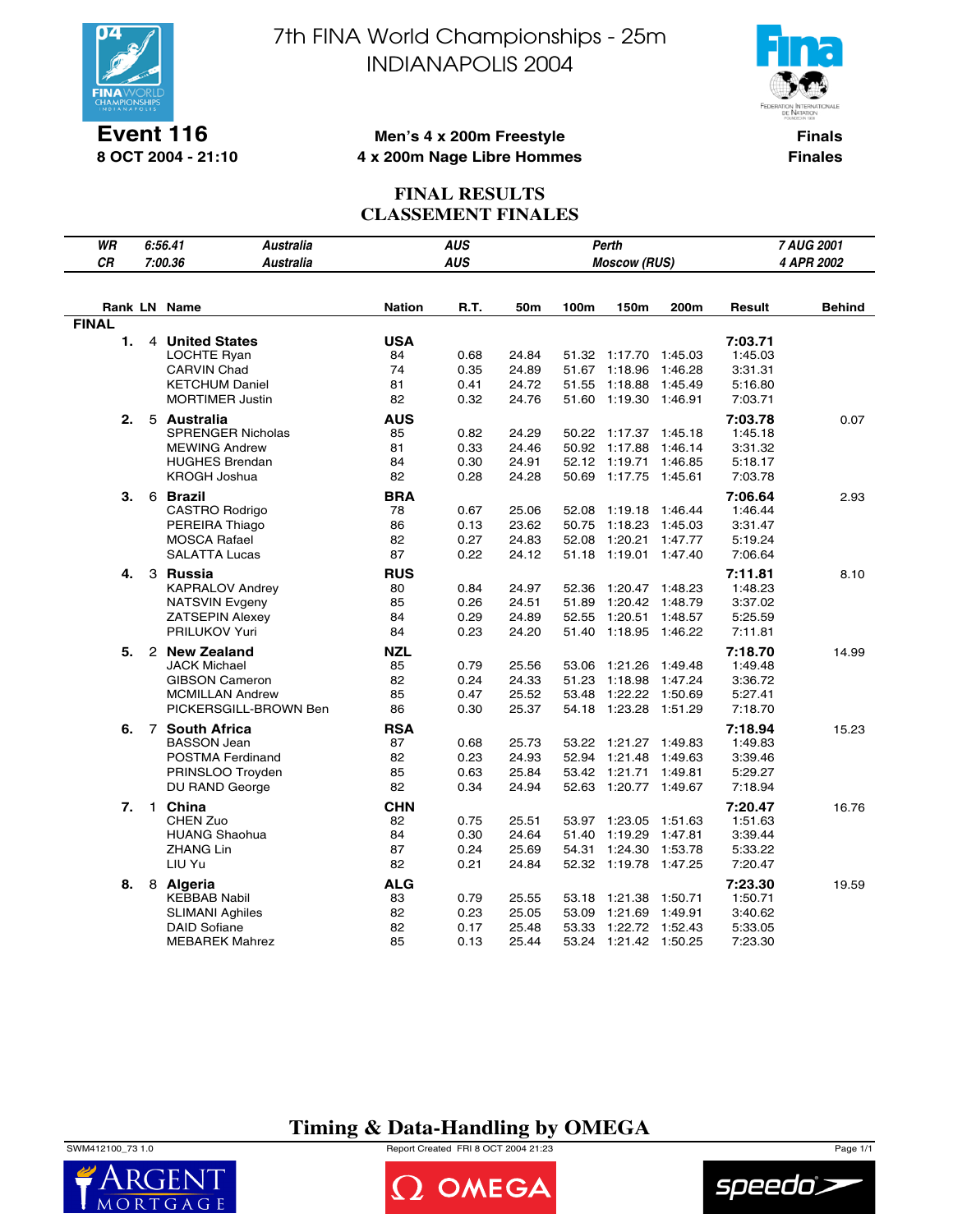

**11 OCT 2004 - 10:47**

7th FINA World Championships - 25m INDIANAPOLIS 2004



### **Men's 4 x 100m Medley Relay 4 x 100m 4-Nages Hommes**

**Heats Séries**

### **TOTAL RANKING CLASSEMENT TOTAL**

| WR |     | 3:25.38        |              | <b>United States Of America</b>                 | <b>USA</b>           |              |                | East Meadow (USA)   |                      | 25 MAR 2004 |
|----|-----|----------------|--------------|-------------------------------------------------|----------------------|--------------|----------------|---------------------|----------------------|-------------|
| CR |     | 3:29.00        |              | <b>United States of America</b>                 | <b>USA</b>           |              |                | <b>Moscow (RUS)</b> |                      | 7 APR 2002  |
|    |     |                |              |                                                 |                      |              |                |                     |                      |             |
|    |     |                |              |                                                 |                      |              |                |                     |                      |             |
|    |     |                |              | Rank HT LN Name                                 | Nation<br><b>RUS</b> | R.T.         | 50m            | 100m                | Result               | Behind      |
|    | 1.  | 1              | 4            | <b>Russia</b><br><b>VYATCHANIN Arkady</b>       | 84                   | 0.97         | 26.28          | 53.75               | $3:34.61$ q<br>53.75 |             |
|    |     |                |              | <b>FALKO Grigori</b>                            | 87                   | 0.45         | 28.74          | 1:00.29             | 1:54.04              |             |
|    |     |                |              | <b>KOROTYSHKIN Evgeny</b>                       | 83                   | 0.34         | 23.59          | 51.45               | 2:45.49              |             |
|    |     |                |              | <b>LAGUNOV Evgeny</b>                           | 85                   | 0.38         | 23.43          | 49.12               | 3:34.61              |             |
|    | 2.  | 2              |              | 4 United States                                 | <b>USA</b>           |              |                |                     | 3:34.78q             | 0.17        |
|    |     |                |              | <b>MARSHALL Peter</b>                           | 82                   | 0.76         | 25.81          | 53.86               | 53.86                |             |
|    |     |                |              | <b>GANGLOFF Mark</b>                            | 82                   | 0.46         | 28.67          | 1:01.23             | 1:55.09              |             |
|    |     |                |              | MICHAELSON Benjamin                             | 81                   | 0.49         | 23.92          | 51.68               | 2:46.77              |             |
|    |     |                |              | <b>BRUNELLI Nick</b>                            | 81                   | 0.35         | 22.91          | 48.01               | 3:34.78              |             |
|    | 3.  | 2              |              | 5 Australia                                     | <b>AUS</b>           |              |                |                     | 3:35.57q             | 0.96        |
|    |     |                |              | <b>ROLFF Ethan</b>                              | 82                   | 0.78         | 26.25          | 54.33               | 54.33                |             |
|    |     |                |              | <b>RILEY Mark</b>                               | 82                   | 0.29         | 28.03          | 59.87               | 1:54.20              |             |
|    |     |                |              | <b>TAYLOR Joshua</b>                            | 83                   | 0.35         | 24.09          | 52.59               | 2:46.79              |             |
|    |     |                |              | <b>FLOUCH Casey</b>                             | 81                   | 0.35         | 23.39          | 48.78               | 3:35.57              |             |
|    | 4.  | 1              |              | 5 Japan                                         | JPN                  |              |                |                     | 3:37.77 g            | 3.16        |
|    |     |                |              | NAKANO Takashi                                  | 84                   | 0.66         | 26.41          | 54.28               | 54.28                |             |
|    |     |                |              | <b>IMAMURA Genki</b>                            | 82                   | 0.32         | 28.92          | 1:00.87             | 1:55.15              |             |
|    |     |                |              | <b>SANO Hidemasa</b>                            | 84                   | 0.31         | 24.58          | 53.00               | 2:48.15              |             |
|    |     |                |              | MATSUDA Takeshi                                 | 84                   | 0.44         | 23.97          | 49.62               | 3:37.77              |             |
|    | 5.  | 1              |              | 3 Brazil                                        | <b>BRA</b>           |              |                |                     | 3:37.99q             | 3.38        |
|    |     |                |              | <b>GUIDO Guilherme</b>                          | 87                   | 0.55         | 26.49          | 53.66               | 53.66                |             |
|    |     |                |              | <b>BARBOSA Henrique</b>                         | 84                   | 0.45         | 29.25          | 1:01.62             | 1:55.28              |             |
|    |     |                |              | SAPUCAIA Marco Antonio                          | 83                   | 0.37         | 24.25          | 52.98               | 2:48.26              |             |
|    |     |                |              | <b>SANTOS Christiano</b>                        | 80                   | 0.28         | 23.61          | 49.73               | 3:37.99              |             |
|    | 6.  | 1              |              | 7 China                                         | <b>CHN</b>           |              |                |                     | 3:38.28q             | 3.67        |
|    |     |                |              | YU Rui                                          | 82                   | 0.71         | 26.82          | 55.09               | 55.09                |             |
|    |     |                |              | <b>WANG Haibo</b>                               | 82                   | 0.48         | 27.84          | 1:00.65             | 1:55.74              |             |
|    |     |                |              | <b>WU Peng</b><br>CHEN Zuo                      | 87<br>82             | 0.35         | 24.72          | 52.56<br>49.98      | 2:48.30              |             |
|    |     |                |              |                                                 |                      | 0.40         | 24.01          |                     | 3:38.28              |             |
|    | 7.  | $\overline{2}$ |              | 3 Canada                                        | <b>CAN</b>           |              |                |                     | $3:38.81$ q          | 4.20        |
|    |     |                |              | <b>ROSE Matthew</b>                             | 81                   | 0.62         | 26.24          | 54.61               | 54.61                |             |
|    |     |                |              | <b>BROWN Michael</b><br><b>MINTENKO Michael</b> | 84<br>75             | 0.09<br>0.26 | 28.35<br>24.24 | 1:00.66<br>52.21    | 1:55.27<br>2:47.48   |             |
|    |     |                |              | <b>SAY Rick</b>                                 | 79                   | 0.32         | 24.50          | 51.33               | 3:38.81              |             |
|    |     |                |              |                                                 |                      |              |                |                     |                      |             |
|    | 8.  | 1              |              | 6 South Africa<br>DU RAND George                | <b>RSA</b><br>82     | 0.79         | 26.46          | 54.57               | $3:42.61$ q<br>54.57 | 8.00        |
|    |     |                |              | <b>OWEN Gregory</b>                             | 81                   | 0.13         | 28.25          | 1:00.64             | 1:55.21              |             |
|    |     |                |              | POSTMA Ferdinand                                | 82                   | 0.40         | 25.93          | 55.75               | 2:50.96              |             |
|    |     |                |              | <b>BASSON Jean</b>                              | 87                   | 0.45         | 24.63          | 51.65               | 3:42.61              |             |
|    | 9.  | $\overline{c}$ | $\mathbf{1}$ | <b>Dominican Republic</b>                       | <b>DOM</b>           |              |                |                     | 3:54.50              | 19.89       |
|    |     |                |              | CABRERA Guillermo                               | 82                   | 0.71         | 29.23          | 59.38               | 59.38                |             |
|    |     |                |              | <b>ESPINOSA Alfonso</b>                         | 86                   | 0.53         | 30.65          | 1:05.40             | 2:04.78              |             |
|    |     |                |              | RODRIGUEZ Jose                                  | 85                   | 0.24         | 26.58          | 57.15               | 3:01.93              |             |
|    |     |                |              | AYALA Jacinto                                   | 87                   | 0.00         | 25.11          | 52.57               | 3:54.50              |             |
|    | 10. | $\mathbf{2}$   |              | 2 Macau                                         | <b>MAC</b>           |              |                |                     | 4:02.46              | 27.85       |
|    |     |                |              | LEI Chi Lon                                     | 85                   | 0.70         | 29.34          | 1:00.82             | 1:00.82              |             |
|    |     |                |              | MA Chan Wai                                     | 85                   | 0.70         | 31.19          | 1:07.22             | 2:08.04              |             |
|    |     |                |              | WONG Wing Cheung Victor                         | 84                   | 0.51         | 26.08          | 57.17               | 3:05.21              |             |
|    |     |                |              | LAO Kuan Fong                                   | 87                   | 0.44         | 26.01          | 57.25               | 4:02.46              |             |

# **Timing & Data-Handling by OMEGA**

SWM451900\_74 2.0 Report Created MON 11 OCT 2004 10:55 Page 1/2





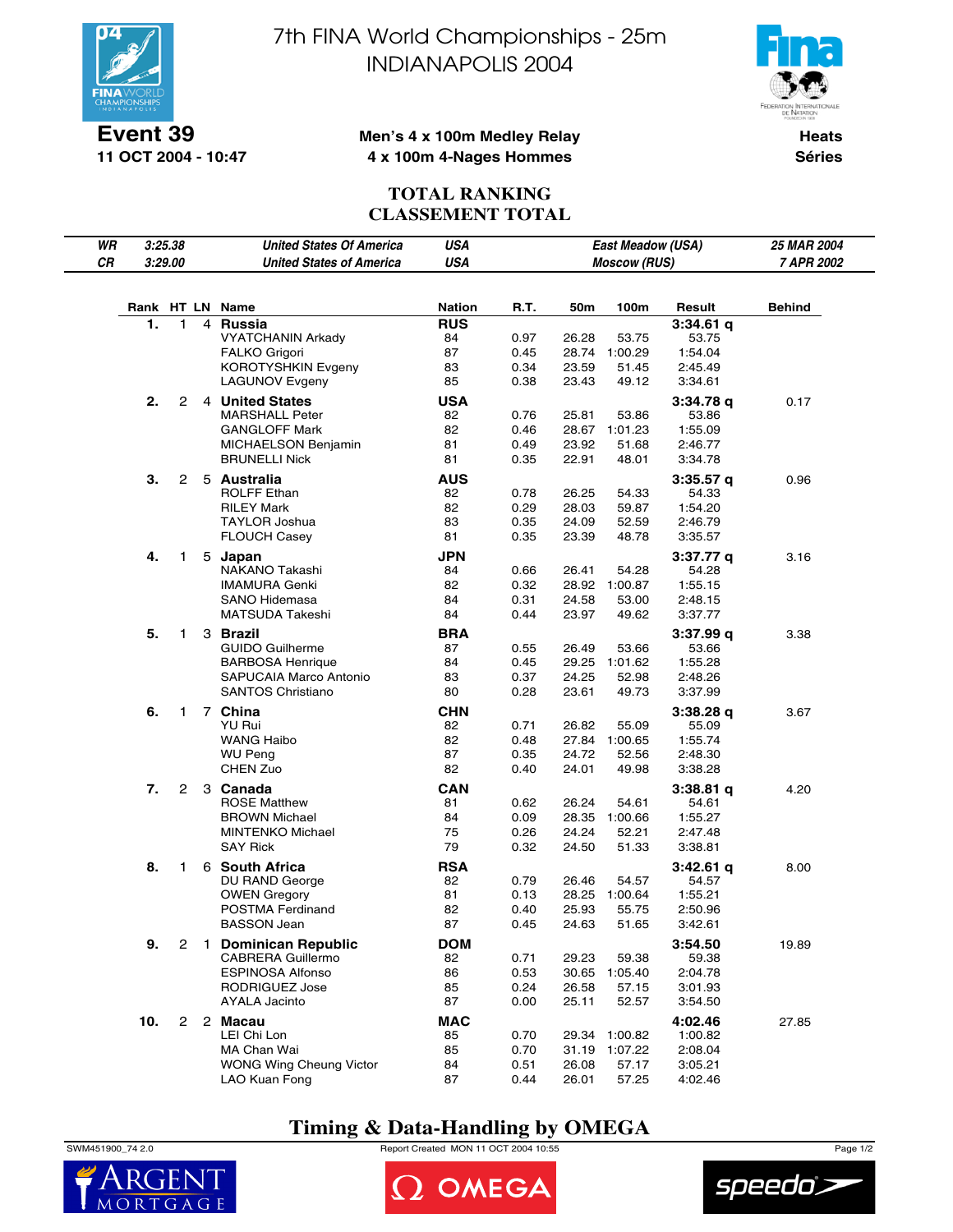

**11 OCT 2004 − 10:47**

7th FINA World Championships - 25m INDIANAPOLIS 2004



### **Men's 4 x 100m Medley Relay 4 x 100m 4−Nages Hommes**

**Heats Séries**

### **TOTAL RANKING CLASSEMENT TOTAL**

| WR        |     | 3:25.38                       |                   | <b>United States Of America</b>                                                                                                                | <b>USA</b>                                       |                              |                | East Meadow (USA)                                  |                                                                   | 25 MAR 2004   |
|-----------|-----|-------------------------------|-------------------|------------------------------------------------------------------------------------------------------------------------------------------------|--------------------------------------------------|------------------------------|----------------|----------------------------------------------------|-------------------------------------------------------------------|---------------|
| <b>CR</b> |     | 3:29.00                       |                   | <b>United States of America</b>                                                                                                                | <b>USA</b>                                       |                              |                | <b>Moscow (RUS)</b>                                |                                                                   | 7 APR 2002    |
|           |     |                               |                   | Rank HT LN Name                                                                                                                                | <b>Nation</b>                                    | R.T.                         | 50m            | 100m                                               | Result                                                            | <b>Behind</b> |
|           | 11. | $\mathcal{P}$<br>$\mathbf{1}$ | 8<br>$\mathbf{1}$ | <b>Netherlands Antilles</b><br><b>ELHAGE Kahlil</b><br><b>JESUS Nigel</b><br><b>BAKHUIS Kendrick</b><br><b>DAVELAAR Rodion</b><br><b>Korea</b> | <b>AHO</b><br>88<br>89<br>89<br>90<br><b>KOR</b> | 0.63<br>0.53<br>0.51<br>0.40 | 32.90<br>27.24 | 30.92 1:04.17<br>1:11.29<br>29.29 1:02.53<br>58.66 | 4:16.65<br>1:04.17<br>2:15.46<br>3:17.99<br>4:16.65<br><b>DNS</b> | 42.04         |
|           |     | 1                             |                   | 2 Nigeria                                                                                                                                      | <b>NGR</b>                                       |                              |                |                                                    | <b>DNS</b>                                                        |               |
|           |     | $\mathbf{2}^{\circ}$          | $\overline{7}$    | Senegal                                                                                                                                        | <b>SEN</b>                                       |                              |                |                                                    | <b>DNS</b>                                                        |               |
|           |     | $\mathbf{2}^{\circ}$          | 6                 | Mexico<br><b>URRETA Diego</b><br><b>GONZALEZ Marco</b><br><b>URIBE Cesar</b><br>SOTOMAYOR Manuel                                               | <b>MEX</b><br>78<br>80<br>84                     | 0.67<br>0.02<br>0.33         | 27.07          | 55.78<br>28.80 1:02.47                             | <b>DSQ</b><br>55.78<br>1:58.25                                    |               |

# **Timing & Data-Handling by OMEGA**

SWM451900\_74 2.0 Report Created MON 11 OCT 2004 10:55 Page 2/2





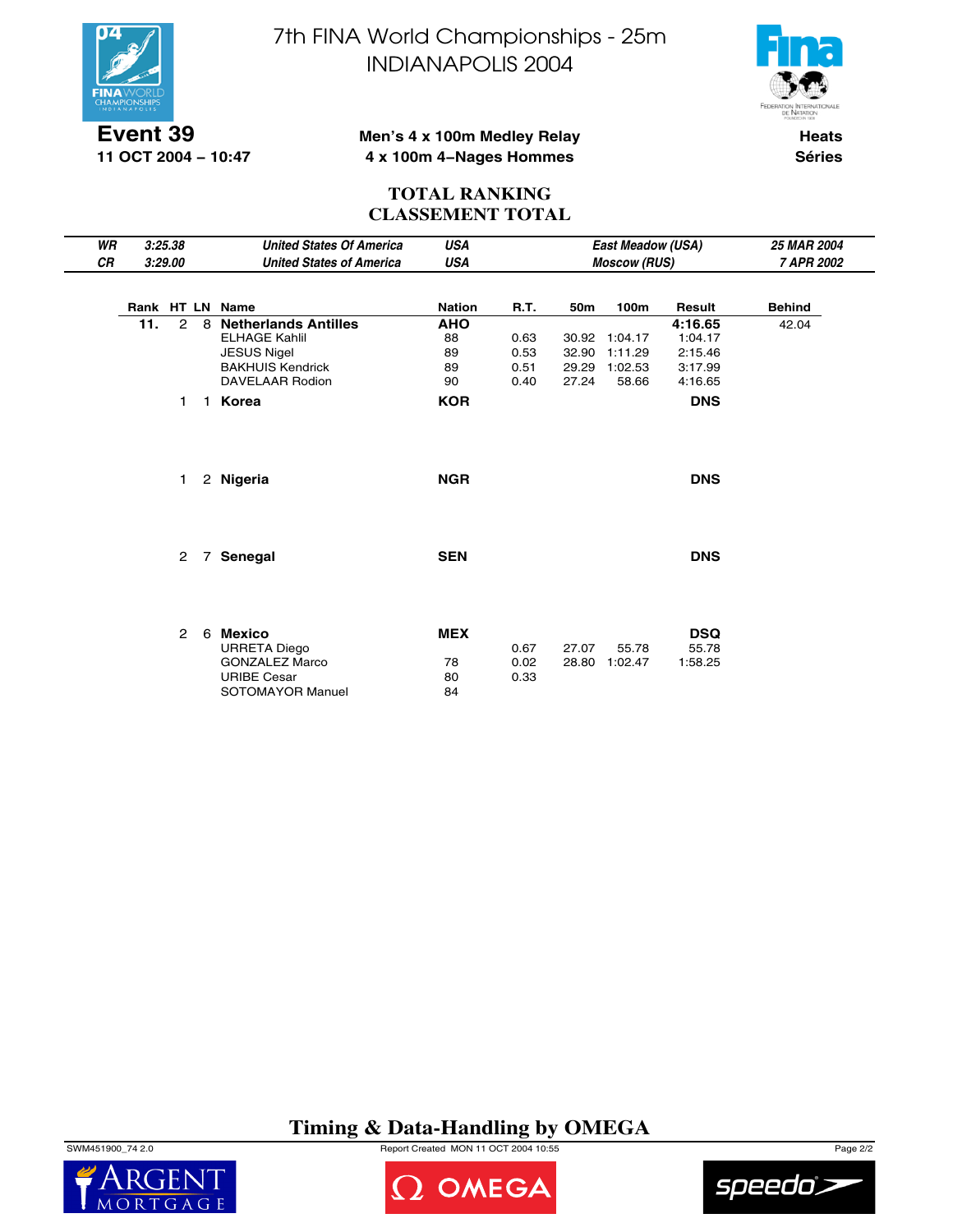

**Event 139 11 OCT 2004 - 21:22** 7th FINA World Championships - 25m INDIANAPOLIS 2004



### **Men's 4 x 100m Medley Relay 4 x 100m 4-Nages Hommes**

**Finals Finales**

### **FINAL RESULTS CLASSEMENT FINALES**

| WR           | 3:25.38 |   | <b>United States Of America</b>             | <b>USA</b>       |              |                | East Meadow (USA)   |                    | 25 MAR 2004   |
|--------------|---------|---|---------------------------------------------|------------------|--------------|----------------|---------------------|--------------------|---------------|
| CR           | 3:29.00 |   | <b>United States of America</b>             | <b>USA</b>       |              |                | <b>Moscow (RUS)</b> |                    | 7 APR 2002    |
|              |         |   |                                             |                  |              |                |                     |                    |               |
|              |         |   | Rank LN Name                                | <b>Nation</b>    | R.T.         | 50m            | 100m                | Result             | <b>Behind</b> |
| <b>FINAL</b> | 1.      | 5 | <b>United States</b>                        | <b>USA</b>       |              |                |                     | 3:25.09            | <b>WR</b>     |
|              |         |   | PEIRSOL Aaron                               | 83               | 0.73         | 24.89          | 51.35               | 51.35              |               |
|              |         |   | <b>HANSEN Brendan</b><br><b>CROCKER lan</b> | 81<br>82         | 0.19<br>0.20 | 26.69<br>22.46 | 57.42               | 1:48.77<br>2:38.53 |               |
|              |         |   | <b>LEZAK Jason</b>                          | 75               | 0.16         | 22.00          | 49.76<br>46.56      | 3:25.09            |               |
|              |         |   |                                             |                  |              |                |                     |                    |               |
|              | 2.      |   | 3 Australia<br>WELSH Matthew                | <b>AUS</b><br>76 | 0.65         | 25.14          | 51.53               | 3:29.72<br>51.53   | 4.63          |
|              |         |   | <b>RICKARD Brenton</b>                      | 83               | 0.39         | 27.14          | 58.12               | 1:49.65            |               |
|              |         |   | <b>RICHARDS Andrew</b>                      | 83               | 0.13         | 24.24          | 51.88               | 2:41.53            |               |
|              |         |   | <b>MEWING Andrew</b>                        | 81               | 0.19         | 23.09          | 48.19               | 3:29.72            |               |
|              | 3.      |   | 4 Russia                                    | <b>RUS</b>       |              |                |                     | 3:32.11            | 7.02          |
|              |         |   | <b>VYATCHANIN Arkady</b>                    | 84               | 0.92         | 25.73          | 52.47               | 52.47              |               |
|              |         |   | <b>IVANOV Andrey</b>                        | 76               | 0.26         | 27.90          | 59.98               | 1:52.45            |               |
|              |         |   | SKVORTSOV Nikolav                           | 84               | 0.16         | 23.88          | 51.33               | 2:43.78            |               |
|              |         |   | <b>KAPRALOV Andrey</b>                      | 80               | 0.29         | 22.95          | 48.33               | 3:32.11            |               |
|              | 4.      |   | 2 Brazil                                    | <b>BRA</b>       |              |                |                     | 3:33.02            | 7.93          |
|              |         |   | <b>GUIDO Guilherme</b>                      | 87               | 0.79         | 26.07          | 53.67               | 53.67              |               |
|              |         |   | <b>FISCHER Eduardo</b>                      | 80               | 0.22         | 27.67          | 59.41               | 1:53.08            |               |
|              |         |   | <b>ALMEIDA Kaio Marcio</b>                  | 84               | 0.39         | 24.17          | 52.08               | 2:45.16            |               |
|              |         |   | CIELO Cesar                                 | 87               | 0.29         | 22.41          | 47.86               | 3:33.02            |               |
|              | 5.      |   | 1 Canada                                    | CAN              |              |                |                     | 3:33.04            | 7.95          |
|              |         |   | <b>ROSE Matthew</b>                         | 81               | 0.64         | 25.39          | 53.78               | 53.78              |               |
|              |         |   | <b>BROWN Michael</b>                        | 84               | 0.20         | 28.04          | 59.79               | 1:53.57            |               |
|              |         |   | <b>MINTENKO Michael</b><br>SAY Rick         | 75<br>79         | 0.29<br>0.18 | 23.80<br>22.87 | 51.82<br>47.65      | 2:45.39<br>3:33.04 |               |
|              |         |   |                                             |                  |              |                |                     |                    |               |
|              | 6.      |   | 6 Japan<br>NAKANO Takashi                   | <b>JPN</b><br>84 | 0.60         | 25.84          | 53.71               | 3:36.93<br>53.71   | 11.84         |
|              |         |   | <b>IMAMURA Genki</b>                        | 82               | 0.31         |                | 28.40 1:00.07       | 1:53.78            |               |
|              |         |   | <b>SANO Hidemasa</b>                        | 84               | 0.40         | 24.23          | 52.70               | 2:46.48            |               |
|              |         |   | <b>MATSUDA Takeshi</b>                      | 84               | 0.32         | 24.33          | 50.45               | 3:36.93            |               |
|              |         |   | 7. 7 China                                  | <b>CHN</b>       |              |                |                     | 3:38.17            | 13.08         |
|              |         |   | <b>YU Rui</b>                               | 82               | 0.73         | 26.73          | 55.13               | 55.13              |               |
|              |         |   | <b>WANG Haibo</b>                           | 82               | 0.34         |                | 28.17 1:00.75       | 1:55.88            |               |
|              |         |   | WU Peng                                     | 87               | 0.24         | 24.33          | 52.56               | 2:48.44            |               |
|              |         |   | CHEN Zuo                                    | 82               | 0.40         | 24.35          | 49.73               | 3:38.17            |               |
|              |         |   | 8. 8 South Africa                           | <b>RSA</b>       |              |                |                     | 3:40.17            | 15.08         |
|              |         |   | DU RAND George                              | 82               | 0.80         | 26.06          | 54.17               | 54.17              |               |
|              |         |   | <b>OWEN Gregory</b>                         | 81               | 0.15         |                | 28.16 1:00.36       | 1:54.53            |               |
|              |         |   | POSTMA Ferdinand                            | 82               | 0.33         | 24.99          | 54.72               | 2:49.25            |               |
|              |         |   | <b>BASSON Jean</b>                          | 87               | 0.37         | 24.28          | 50.92               | 3:40.17            |               |

## **Timing & Data-Handling by OMEGA**

SWM451100\_73 1.0 Report Created MON 11 OCT 2004 21:34 Page 1/1





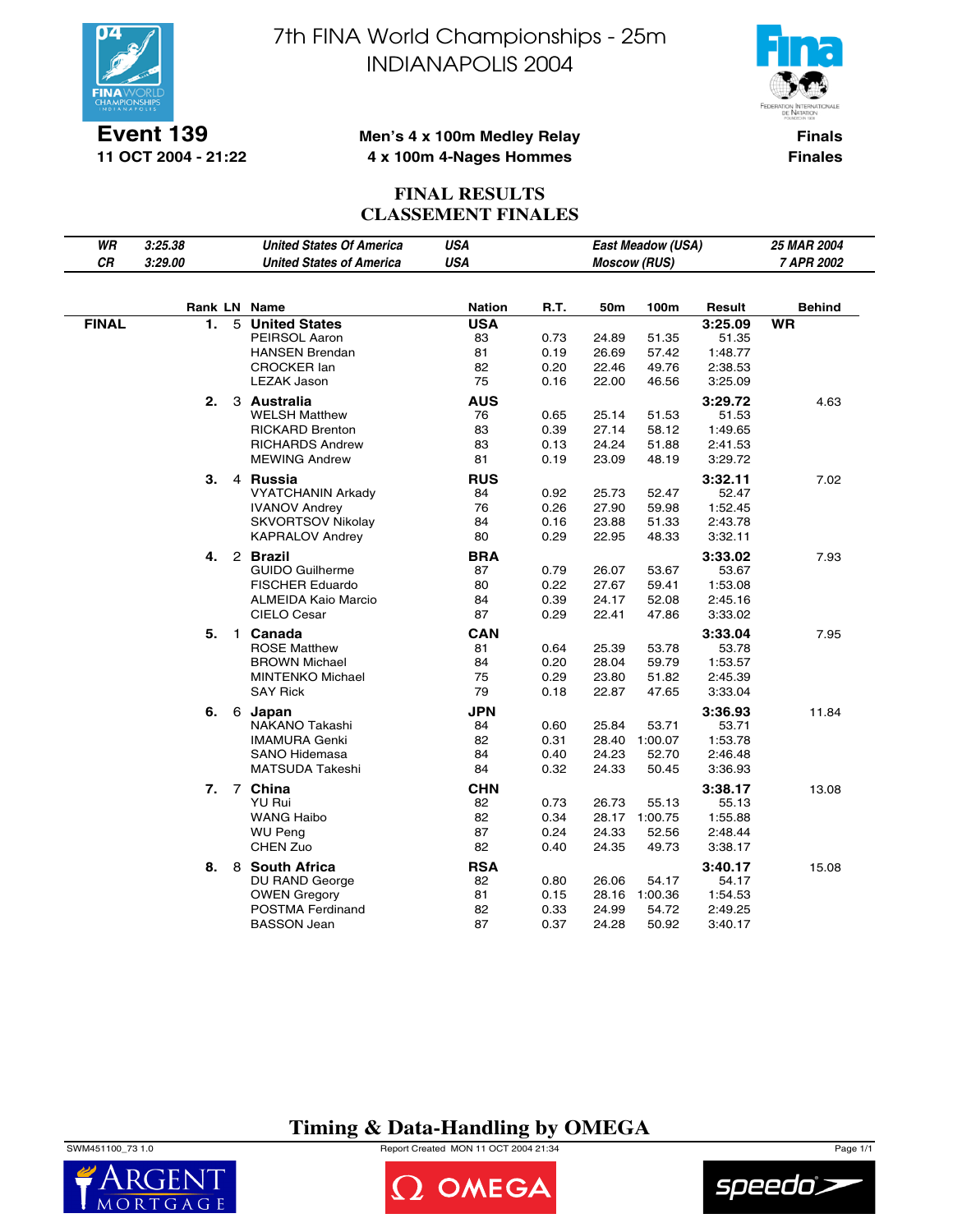



### **MEDALLISTS BY EVENT MEDAILLES PAR EPREUVE**

### **After all Events Après toutes les épreuves**

| Event                                      | Date               | Medal         | Name                         | <b>Nation</b> | Time    |
|--------------------------------------------|--------------------|---------------|------------------------------|---------------|---------|
| <b>Women's 50m Freestyle</b>               | 11 OCT 2004 Gold   |               | <b>VELDHUIS Marleen</b>      | <b>NED</b>    | 24.41   |
|                                            |                    | <b>Silver</b> | <b>LENTON Lisbeth</b>        | <b>AUS</b>    | 24.54   |
|                                            |                    | <b>Bronze</b> | <b>ALSHAMMAR Therese</b>     | <b>SWE</b>    | 24.63   |
| Women's 100m Freestyle                     | 9 OCT 2004         | Gold          | <b>LENTON Lisbeth</b>        | <b>AUS</b>    | 52.67   |
|                                            |                    | Silver        | <b>LILLHAGE Josefin</b>      | <b>SWE</b>    | 53.56   |
|                                            |                    | <b>Bronze</b> | <b>VELDHUIS Marleen</b>      | <b>NED</b>    | 53.88   |
| Women's 200m Freestyle                     | 11 OCT 2004        | Gold          | <b>LILLHAGE Josefin</b>      | <b>SWE</b>    | 1:56.35 |
|                                            |                    | Silver        | <b>BENKO Lindsay</b>         | <b>USA</b>    | 1:56.48 |
|                                            |                    | <b>Bronze</b> | <b>VOLLMER Dana</b>          | <b>USA</b>    | 1:58.05 |
| Women's 400m Freestyle                     | 9 OCT 2004 Gold    |               | <b>SANDENO Kaitlin</b>       | <b>USA</b>    | 4:02.01 |
|                                            |                    | <b>Silver</b> | <b>MCLARTY Sara</b>          | <b>USA</b>    | 4:04.49 |
|                                            |                    | <b>Bronze</b> | YAMADA Sachiko               | <b>JPN</b>    | 4:04.64 |
| Women's 800m Freestyle                     | 8 OCT 2004         | Gold          | <b>YAMADA Sachiko</b>        | <b>JPN</b>    | 8:18.21 |
|                                            |                    | <b>Silver</b> | <b>ZIEGLER Kate</b>          | <b>USA</b>    | 8:20.55 |
|                                            |                    | <b>Bronze</b> | <b>GORMAN Melissa</b>        | <b>AUS</b>    | 8:25.38 |
| <b>Women's 50m Backstroke</b>              | 11 OCT 2004 Gold   |               | <b>COPE Haley</b>            | <b>USA</b>    | 27.49   |
|                                            |                    | <b>Silver</b> | <b>GAO Chang</b>             | <b>CHN</b>    | 27.55   |
|                                            |                    | <b>Bronze</b> | <b>EDINGTON Sophie</b>       | <b>AUS</b>    | 28.17   |
| Women's 100m Backstroke                    | 8 OCT 2004 Gold    |               | <b>COPE Haley</b>            | <b>USA</b>    | 59.03   |
|                                            |                    | Silver        | <b>GAO Chang</b>             | <b>CHN</b>    | 59.61   |
|                                            |                    | <b>Bronze</b> | <b>EDINGTON Sophie</b>       | <b>AUS</b>    | 59.64   |
| Women's 200m Backstroke                    | 9 OCT 2004         | Gold          | <b>HOELZER Margaret</b>      | <b>USA</b>    | 2:05.84 |
|                                            |                    | Silver        | <b>ZIMMER Tayliah</b>        | <b>AUS</b>    | 2:08.05 |
|                                            |                    | <b>Bronze</b> | <b>INGRAM Melissa</b>        | <b>NZL</b>    | 2:08.54 |
| Women's 50m Breaststroke                   | 8 OCT 2004 Gold    |               | <b>HANSON Brooke</b>         | <b>AUS</b>    | 30.20   |
|                                            |                    | Silver        | <b>EDMISTONE Jade</b>        | <b>AUS</b>    | 30.21   |
|                                            |                    | <b>Bronze</b> | <b>KIRK Tara</b>             | <b>USA</b>    | 30.61   |
| Women's 100m Breaststroke                  | <b>10 OCT 2004</b> | Gold          | <b>HANSON Brooke</b>         | <b>AUS</b>    | 1:05.36 |
|                                            |                    | <b>Silver</b> | <b>EDMISTONE Jade</b>        | <b>AUS</b>    | 1:05.97 |
|                                            |                    | <b>Bronze</b> | <b>KIRK Tara</b>             | <b>USA</b>    | 1:06.33 |
| Women's 200m Breaststroke                  | 11 OCT 2004        | Gold          | <b>HANSON Brooke</b>         | <b>AUS</b>    | 2:21.68 |
|                                            |                    | Silver        | <b>BEARD Amanda</b>          | <b>USA</b>    | 2:22.53 |
|                                            |                    | <b>Bronze</b> | <b>KATSOULIS Sarah</b>       | <b>AUS</b>    | 2:22.97 |
| <b>Women's 50m Butterfly</b>               | 9 OCT 2004 Gold    |               | <b>THOMPSON Jenny</b>        | <b>USA</b>    | 25.89   |
|                                            |                    | <b>Silver</b> | <b>KAMMERLING Anna-Karin</b> | <b>SWE</b>    | 26.02   |
|                                            |                    | <b>Bronze</b> | <b>LENTON Lisbeth</b>        | <b>AUS</b>    | 26.53   |
| <b>Women's 100m Butterfly</b>              | 11 OCT 2004 Gold   |               | <b>MORAVCOVA Martina</b>     | <b>SVK</b>    | 57.38   |
|                                            |                    | <b>Silver</b> | <b>KOMISARZ Rachel</b>       | <b>USA</b>    | 57.85   |
|                                            |                    | <b>Bronze</b> | <b>THOMPSON Jenny</b>        | <b>USA</b>    | 58.13   |
| <b>Women's 200m Butterfly</b>              | 7 OCT 2004 Gold    |               | <b>SANDENO Kaitlin</b>       | <b>USA</b>    | 2:06.95 |
|                                            |                    | <b>Silver</b> | <b>DESCENZA Mary</b>         | <b>USA</b>    | 2:07.79 |
|                                            |                    | <b>Bronze</b> | <b>LACROIX Audrey</b>        | <b>CAN</b>    | 2:08.35 |
| Women's 100m Individual Medley             | 9 OCT 2004 Gold    |               | <b>HANSON Brooke</b>         | <b>AUS</b>    | 1:00.01 |
|                                            |                    | <b>Silver</b> | <b>REESE Shayne</b>          | <b>AUS</b>    | 1:00.92 |
|                                            |                    | <b>Bronze</b> | <b>MORAVCOVA Martina</b>     | <b>SVK</b>    | 1:00.95 |
| Women's 200m Individual Medley 10 OCT 2004 |                    | Gold          | <b>HANSON Brooke</b>         | <b>AUS</b>    | 2:09.81 |
|                                            |                    | <b>Silver</b> | <b>CARROLL Lara</b>          | <b>AUS</b>    | 2:10.58 |
|                                            |                    |               |                              |               |         |

# **Timing & Data-Handling by OMEGA**





OMEGA

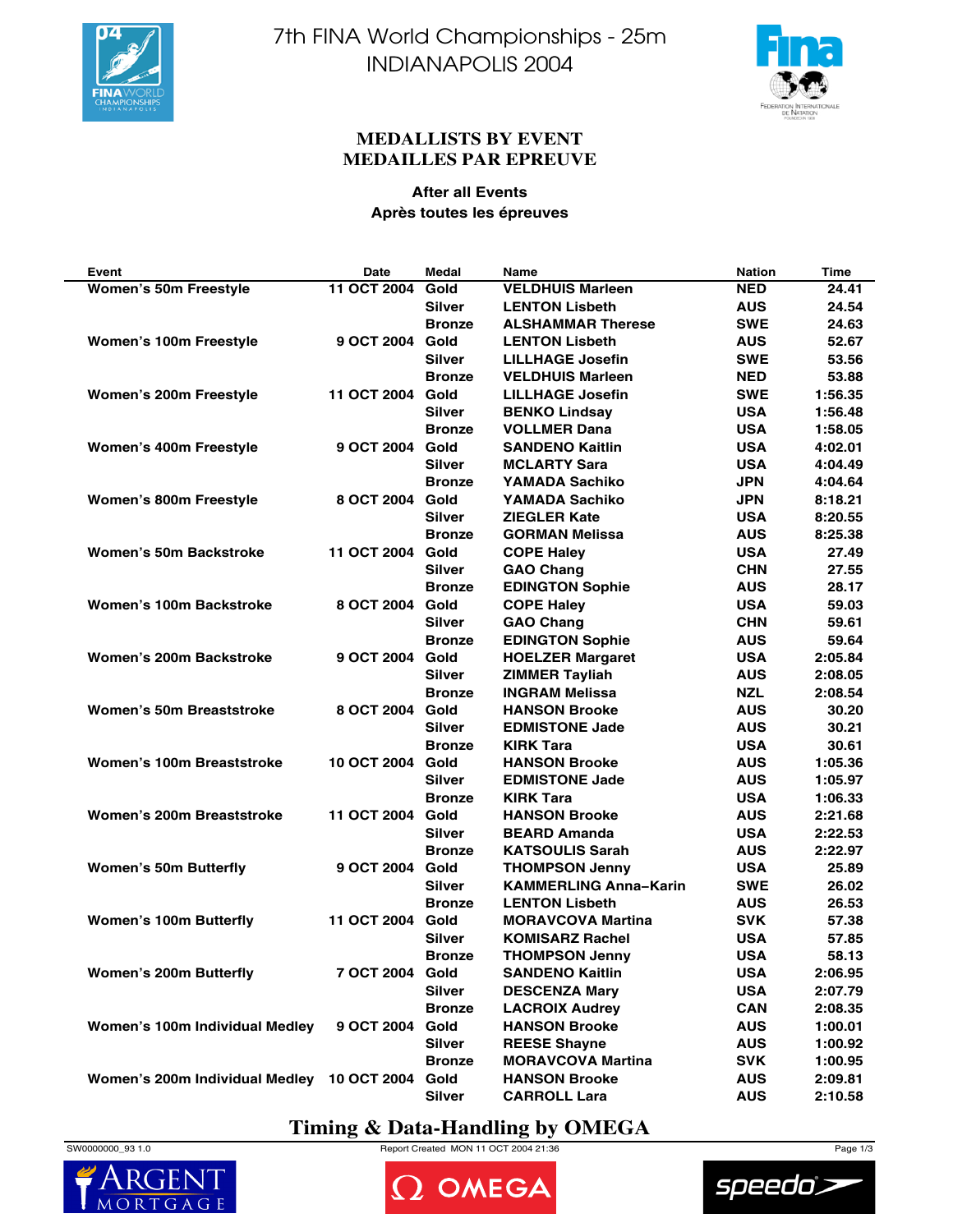



### **MEDALLISTS BY EVENT MEDAILLES PAR EPREUVE**

### **After all Events Après toutes les épreuves**

| Event                          | Date               | <b>Medal</b>  | Name                      | <b>Nation</b> | Time     |
|--------------------------------|--------------------|---------------|---------------------------|---------------|----------|
|                                |                    | <b>Bronze</b> | <b>HOFF Katie</b>         | <b>USA</b>    | 2:10.61  |
| Women's 400m Individual Medley | 7 OCT 2004         | Gold          | <b>SANDENO Kaitlin</b>    | <b>USA</b>    | 4:30.12  |
|                                |                    | <b>Silver</b> | <b>HOFF Katie</b>         | <b>USA</b>    | 4:33.09  |
|                                |                    | <b>Bronze</b> | <b>CARROLL Lara</b>       | <b>AUS</b>    | 4:35.46  |
| Women's 4 x 100m Freestyle     | <b>10 OCT 2004</b> | Gold          | <b>United States</b>      | <b>USA</b>    | 3:35.07  |
|                                |                    | <b>Silver</b> | <b>Sweden</b>             | <b>SWE</b>    | 3:35.83  |
|                                |                    | <b>Bronze</b> | <b>Australia</b>          | <b>AUS</b>    | 3:36.18  |
| Women's 4 x 200m Freestyle     | 7 OCT 2004 Gold    |               | <b>United States</b>      | <b>USA</b>    | 7:47.72  |
|                                |                    | <b>Silver</b> | Australia                 | <b>AUS</b>    | 7:51.39  |
|                                |                    | <b>Bronze</b> | <b>Sweden</b>             | <b>SWE</b>    | 7:54.39  |
| Women's 4 x 100m Medley Relay  | 9 OCT 2004         | Gold          | Australia                 | <b>AUS</b>    | 3:54.95  |
|                                |                    | <b>Silver</b> | <b>United States</b>      | <b>USA</b>    | 3:55.68  |
|                                |                    | <b>Bronze</b> | Sweden                    | <b>SWE</b>    | 4:01.76  |
| Men's 50m Freestyle            | 9 OCT 2004         | Gold          | <b>FOSTER Mark</b>        | <b>GBR</b>    | 21.58    |
|                                |                    | <b>Silver</b> | <b>NYSTRAND Stefan</b>    | <b>SWE</b>    | 21.66    |
|                                |                    | <b>Bronze</b> | <b>BRUNELLI Nick</b>      | <b>USA</b>    | 21.71    |
|                                |                    | <b>Bronze</b> | <b>SANTOS Nicholas</b>    | <b>BRA</b>    | 21.71    |
| Men's 100m Freestyle           | 11 OCT 2004 Gold   |               | <b>LEZAK Jason</b>        | <b>USA</b>    | 47.97    |
|                                |                    | <b>Silver</b> | <b>ILES Salim</b>         | <b>ALG</b>    | 48.07    |
|                                |                    | <b>Bronze</b> | <b>SAY Rick</b>           | <b>CAN</b>    | 48.38    |
| Men's 200m Freestyle           | 7 OCT 2004         | Gold          | <b>PHELPS Michael</b>     | <b>USA</b>    | 1:43.59  |
|                                |                    | <b>Silver</b> | <b>SAY Rick</b>           | <b>CAN</b>    | 1:44.39  |
|                                |                    |               |                           |               |          |
|                                |                    | <b>Bronze</b> | <b>LOCHTE Ryan</b>        | <b>USA</b>    | 1:44.97  |
| Men's 400m Freestyle           | 9 OCT 2004         | Gold          | <b>PRILUKOV Yuri</b>      | <b>RUS</b>    | 3:40.79  |
|                                |                    | <b>Silver</b> | <b>CARVIN Chad</b>        | <b>USA</b>    | 3:43.77  |
|                                |                    | <b>Bronze</b> | <b>MORTIMER Justin</b>    | <b>USA</b>    | 3:44.70  |
| Men's 1500m Freestyle          | 11 OCT 2004        | Gold          | <b>PRILUKOV Yuri</b>      | <b>RUS</b>    | 14:39.16 |
|                                |                    | <b>Silver</b> | <b>ERCOLI Simone</b>      | <b>ITA</b>    | 14:53.89 |
|                                |                    | <b>Bronze</b> | <b>COMAN Dragos</b>       | <b>ROM</b>    | 14:56.74 |
| <b>Men's 50m Backstroke</b>    | <b>10 OCT 2004</b> | Gold          | <b>RUPPRATH Thomas</b>    | <b>GER</b>    | 23.51    |
|                                |                    | <b>Silver</b> | <b>WELSH Matthew</b>      | <b>AUS</b>    | 23.60    |
|                                |                    | <b>Bronze</b> | <b>MARSHALL Peter</b>     | <b>USA</b>    | 23.93    |
| Men's 100m Backstroke          | 8 OCT 2004 Gold    |               | <b>PEIRSOL Aaron</b>      | <b>USA</b>    | 50.72    |
|                                |                    | <b>Silver</b> | <b>WELSH Matthew</b>      | <b>AUS</b>    | 51.04    |
|                                |                    | <b>Bronze</b> | <b>RUPPRATH Thomas</b>    | <b>GER</b>    | 51.20    |
| Men's 200m Backstroke          | 11 OCT 2004        | Gold          | <b>PEIRSOL Aaron</b>      | <b>USA</b>    | 1:50.52  |
|                                |                    | <b>Silver</b> | <b>WELSH Matthew</b>      | <b>AUS</b>    | 1:52.54  |
|                                |                    | Bronze        | <b>VYATCHANIN Arkady</b>  | <b>RUS</b>    | 1:54.20  |
| Men's 50m Breaststroke         | 11 OCT 2004        | Gold          | <b>HANSEN Brendan</b>     | <b>USA</b>    | 26.86    |
|                                |                    | <b>Silver</b> | <b>RICKARD Brenton</b>    | <b>AUS</b>    | 27.09    |
|                                |                    | <b>Bronze</b> | <b>NYSTRAND Stefan</b>    | <b>SWE</b>    | 27.28    |
| Men's 100m Breaststroke        | 8 OCT 2004 Gold    |               | <b>HANSEN Brendan</b>     | <b>USA</b>    | 58.45    |
|                                |                    | <b>Silver</b> | <b>RICKARD Brenton</b>    | <b>AUS</b>    | 58.64    |
|                                |                    | <b>Bronze</b> | <b>POLYAKOV Vladislav</b> | <b>KAZ</b>    | 59.07    |
| Men's 200m Breaststroke        | 9 OCT 2004         | Gold          | <b>HANSEN Brendan</b>     | <b>USA</b>    | 2:04.98  |
|                                |                    | <b>Silver</b> | <b>RICKARD Brenton</b>    | <b>AUS</b>    | 2:08.34  |
|                                |                    | <b>Bronze</b> | <b>POLYAKOV Vladislav</b> | <b>KAZ</b>    | 2:08.36  |

## **Timing & Data-Handling by OMEGA**





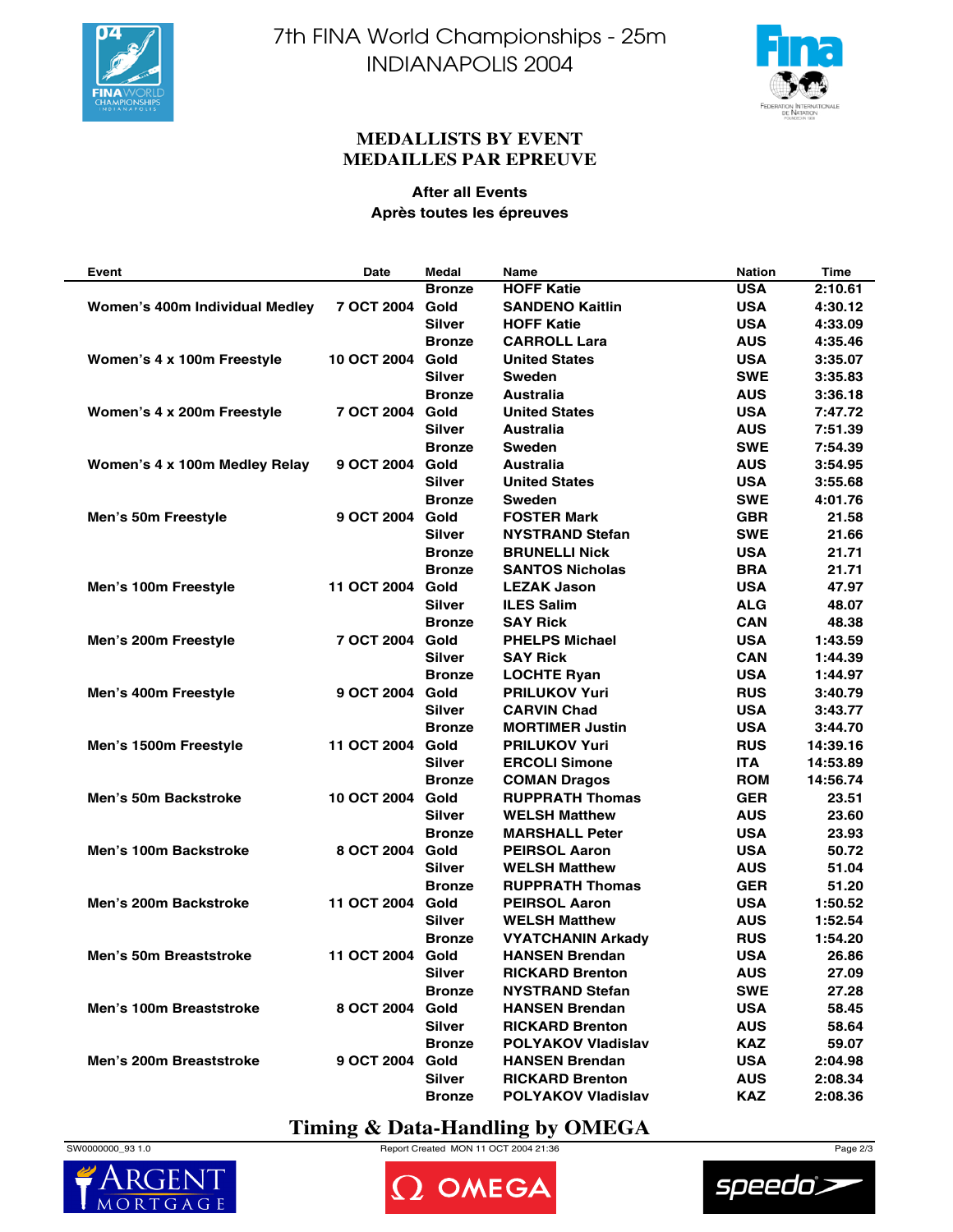



### **MEDALLISTS BY EVENT MEDAILLES PAR EPREUVE**

### **After all Events Après toutes les épreuves**

| Event                        | <b>Date</b> | <b>Medal</b>  | <b>Name</b>             | <b>Nation</b> | <b>Time</b> |
|------------------------------|-------------|---------------|-------------------------|---------------|-------------|
| Men's 50m Butterfly          | 10 OCT 2004 | Gold          | <b>CROCKER lan</b>      | <b>USA</b>    | 22.71       |
|                              |             | <b>Silver</b> | <b>FOSTER Mark</b>      | <b>GBR</b>    | 23.22       |
|                              |             | <b>Bronze</b> | <b>DRAGANJA Duje</b>    | <b>CRO</b>    | 23.26       |
| Men's 100m Butterfly         | 8 OCT 2004  | Gold          | <b>CROCKER lan</b>      | <b>USA</b>    | 50.18       |
|                              |             | <b>Silver</b> | <b>HICKMAN James</b>    | <b>GBR</b>    | 51.13       |
|                              |             | <b>Bronze</b> | <b>MANKOC Peter</b>     | <b>SLO</b>    | 51.66       |
| Men's 200m Butterfly         | 11 OCT 2004 | Gold          | <b>HICKMAN James</b>    | <b>GBR</b>    | 1:53.41     |
|                              |             | <b>Silver</b> | <b>GHERGHEL loan</b>    | <b>ROM</b>    | 1:54.06     |
|                              |             | <b>Bronze</b> | <b>WU Peng</b>          | <b>CHN</b>    | 1:54.51     |
| Men's 100m Individual Medley | 11 OCT 2004 | Gold          | <b>MANKOC Peter</b>     | <b>SLO</b>    | 52.66       |
|                              |             | <b>Silver</b> | <b>RUPPRATH Thomas</b>  | <b>GER</b>    | 53.35       |
|                              |             | <b>Bronze</b> | <b>PEREIRA Thiago</b>   | <b>BRA</b>    | 53.75       |
| Men's 200m Individual Medley | 9 OCT 2004  | Gold          | <b>PEREIRA Thiago</b>   | <b>BRA</b>    | 1:55.78     |
|                              |             | <b>Silver</b> | <b>LOCHTE Ryan</b>      | <b>USA</b>    | 1:55.86     |
|                              |             | <b>Bronze</b> | <b>MELLOULI Oussama</b> | <b>TUN</b>    | 1:56.23     |
| Men's 400m Individual Medley | 8 OCT 2004  | Gold          | <b>MELLOULI Oussama</b> | <b>TUN</b>    | 4:07.02     |
|                              |             | <b>Silver</b> | <b>FRANCIS Robin</b>    | <b>GBR</b>    | 4:08.06     |
|                              |             | <b>Bronze</b> | <b>SHANTEAU Eric</b>    | <b>USA</b>    | 4:08.94     |
| Men's 4 x 100m Freestyle     | 7 OCT 2004  | Gold          | <b>United States</b>    | <b>USA</b>    | 3:09.96     |
|                              |             | <b>Silver</b> | <b>Brazil</b>           | <b>BRA</b>    | 3:12.73     |
|                              |             | <b>Bronze</b> | Canada                  | <b>CAN</b>    | 3:13.62     |
| Men's 4 x 200m Freestyle     | 8 OCT 2004  | Gold          | <b>United States</b>    | <b>USA</b>    | 7:03.71     |
|                              |             | <b>Silver</b> | Australia               | <b>AUS</b>    | 7:03.78     |
|                              |             | <b>Bronze</b> | <b>Brazil</b>           | <b>BRA</b>    | 7:06.64     |
| Men's 4 x 100m Medley Relay  | 11 OCT 2004 | Gold          | <b>United States</b>    | <b>USA</b>    | 3:25.09     |
|                              |             | <b>Silver</b> | Australia               | <b>AUS</b>    | 3:29.72     |
|                              |             | <b>Bronze</b> | <b>Russia</b>           | <b>RUS</b>    | 3:32.11     |

# **Timing & Data-Handling by OMEGA**

**DOMEGA** 

 $MORT$ 



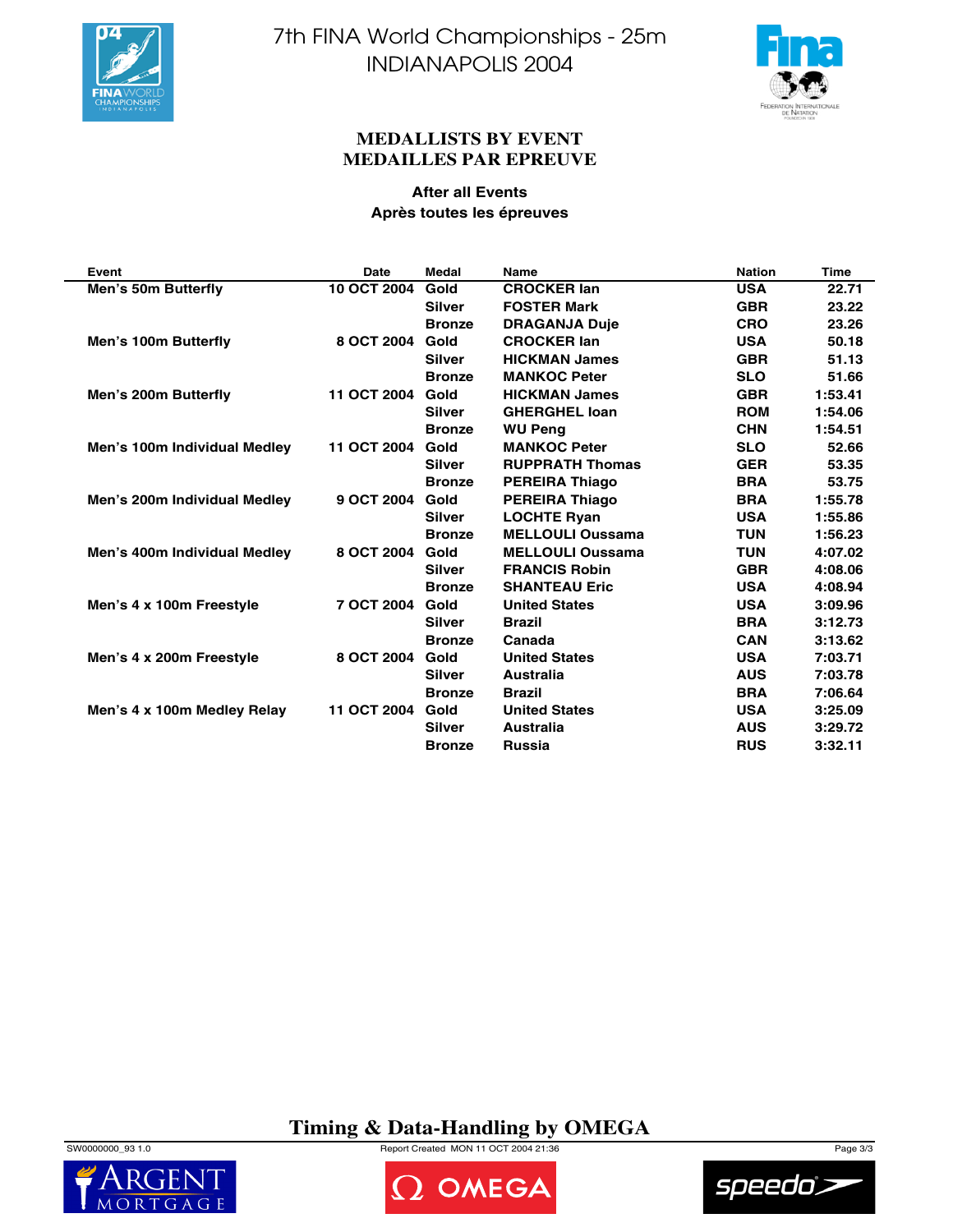



### **MEDALLISTS BY NATION MEDAILLES PAR PAY**

### **After all Events Après toutes les épreuves**

| <b>Nation</b>              | Medal         | Event                         | <b>Name</b>            | Time    | <b>Date</b> |
|----------------------------|---------------|-------------------------------|------------------------|---------|-------------|
| Algeria (ALG)              | <b>Silver</b> | 100m Free Men                 | <b>ILES Salim</b>      | 48.07   | 11 OCT 2004 |
| <b>Australia (AUS)</b>     | Gold          | 100m Free Women               | <b>LENTON Lisbeth</b>  | 52.67   | 9 OCT 2004  |
|                            |               | 50m Breast Women              | <b>HANSON Brooke</b>   | 30.20   | 8 OCT 2004  |
|                            |               | 100m Breast Women             | <b>HANSON Brooke</b>   | 1:05.36 | 10 OCT 2004 |
|                            |               | 200m Breast Women             | <b>HANSON Brooke</b>   | 2:21.68 | 11 OCT 2004 |
|                            |               | 100m IM Women                 | <b>HANSON Brooke</b>   | 1:00.01 | 9 OCT 2004  |
|                            |               | 200m IM Women                 | <b>HANSON Brooke</b>   | 2:09.81 | 10 OCT 2004 |
|                            |               | 4 x 100m MR Women             | Australia              | 3:54.95 | 9 OCT 2004  |
|                            | <b>Silver</b> | 50m Free Women                | <b>LENTON Lisbeth</b>  | 24.54   | 11 OCT 2004 |
|                            |               | 200m Back Women               | <b>ZIMMER Tayliah</b>  | 2:08.05 | 9 OCT 2004  |
|                            |               | 50m Breast Women              | <b>EDMISTONE Jade</b>  | 30.21   | 8 OCT 2004  |
|                            |               | 100m Breast Women             | <b>EDMISTONE Jade</b>  | 1:05.97 | 10 OCT 2004 |
|                            |               | 100m IM Women                 | <b>REESE Shayne</b>    | 1:00.92 | 9 OCT 2004  |
|                            |               | 200m IM Women                 | <b>CARROLL Lara</b>    | 2:10.58 | 10 OCT 2004 |
|                            |               | 4 x 200m Free Women Australia |                        | 7:51.39 | 7 OCT 2004  |
|                            |               | 50m Back Men                  | <b>WELSH Matthew</b>   | 23.60   | 10 OCT 2004 |
|                            |               | 100m Back Men                 | <b>WELSH Matthew</b>   | 51.04   | 8 OCT 2004  |
|                            |               | 200m Back Men                 | <b>WELSH Matthew</b>   | 1:52.54 | 11 OCT 2004 |
|                            |               | 50m Breast Men                |                        |         |             |
|                            |               |                               | <b>RICKARD Brenton</b> | 27.09   | 11 OCT 2004 |
|                            |               | 100m Breast Men               | <b>RICKARD Brenton</b> | 58.64   | 8 OCT 2004  |
|                            |               | 200m Breast Men               | <b>RICKARD Brenton</b> | 2:08.34 | 9 OCT 2004  |
|                            |               | 4 x 200m Free Men             | Australia              | 7:03.78 | 8 OCT 2004  |
|                            |               | 4 x 100m MR Men               | Australia              | 3:29.72 | 11 OCT 2004 |
|                            | <b>Bronze</b> | 800m Free Women               | <b>GORMAN Melissa</b>  | 8:25.38 | 8 OCT 2004  |
|                            |               | 50m Back Women                | <b>EDINGTON Sophie</b> | 28.17   | 11 OCT 2004 |
|                            |               | 100m Back Women               | <b>EDINGTON Sophie</b> | 59.64   | 8 OCT 2004  |
|                            |               | 200m Breast Women             | <b>KATSOULIS Sarah</b> | 2:22.97 | 11 OCT 2004 |
|                            |               | 50m Fly Women                 | <b>LENTON Lisbeth</b>  | 26.53   | 9 OCT 2004  |
|                            |               | 400m IM Women                 | <b>CARROLL Lara</b>    | 4:35.46 | 7 OCT 2004  |
|                            |               | 4 x 100m Free Women Australia |                        | 3:36.18 | 10 OCT 2004 |
| <b>Brazil (BRA)</b>        | Gold          | 200m IM Men                   | <b>PEREIRA Thiago</b>  | 1:55.78 | 9 OCT 2004  |
|                            | Silver        | 4 x 100m Free Men             | Brazil                 | 3:12.73 | 7 OCT 2004  |
|                            | <b>Bronze</b> | 100m IM Men                   | <b>PEREIRA Thiago</b>  | 53.75   | 11 OCT 2004 |
|                            |               | 4 x 200m Free Men             | <b>Brazil</b>          | 7:06.64 | 8 OCT 2004  |
|                            |               | 50m Free Men                  | <b>SANTOS Nicholas</b> | 21.71   | 9 OCT 2004  |
| Canada (CAN)               | Silver        | 200m Free Men                 | <b>SAY Rick</b>        | 1:44.39 | 7 OCT 2004  |
|                            | <b>Bronze</b> | 200m Fly Women                | <b>LACROIX Audrey</b>  | 2:08.35 | 7 OCT 2004  |
|                            |               | 100m Free Men                 | <b>SAY Rick</b>        | 48.38   | 11 OCT 2004 |
|                            |               | 4 x 100m Free Men             | Canada                 | 3:13.62 | 7 OCT 2004  |
| China (CHN)                | Silver        | 50m Back Women                | <b>GAO Chang</b>       | 27.55   | 11 OCT 2004 |
|                            |               | 100m Back Women               | <b>GAO Chang</b>       | 59.61   | 8 OCT 2004  |
|                            | <b>Bronze</b> | 200m Fly Men                  | <b>WU Peng</b>         | 1:54.51 | 11 OCT 2004 |
| Croatia (CRO)              | <b>Bronze</b> | 50m Fly Men                   | <b>DRAGANJA Duje</b>   | 23.26   | 10 OCT 2004 |
| <b>Great Britain (GBR)</b> | Gold          | 50m Free Men                  | <b>FOSTER Mark</b>     | 21.58   | 9 OCT 2004  |
|                            |               | 200m Fly Men                  | <b>HICKMAN James</b>   | 1:53.41 | 11 OCT 2004 |
|                            | <b>Silver</b> |                               | <b>FOSTER Mark</b>     |         |             |
|                            |               | 50m Fly Men                   |                        | 23.22   | 10 OCT 2004 |
|                            |               | 100m Fly Men                  | <b>HICKMAN James</b>   | 51.13   | 8 OCT 2004  |

## **Timing & Data-Handling by OMEGA**





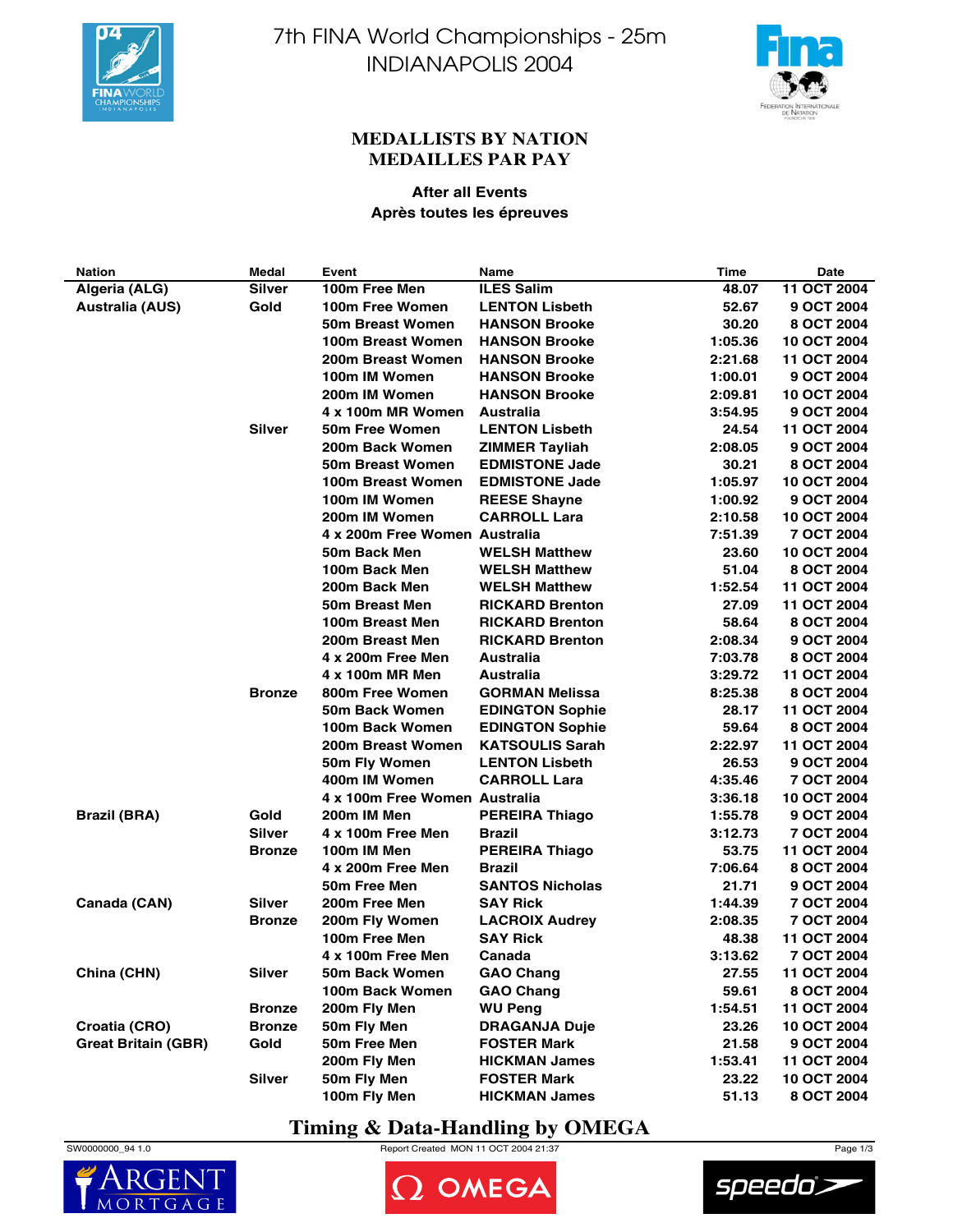



### **MEDALLISTS BY NATION MEDAILLES PAR PAY**

### **After all Events Après toutes les épreuves**

| <b>Nation</b>              | Medal         | Event                             | <b>Name</b>                  | <b>Time</b> | Date        |
|----------------------------|---------------|-----------------------------------|------------------------------|-------------|-------------|
|                            |               | 400m IM Men                       | <b>FRANCIS Robin</b>         | 4:08.06     | 8 OCT 2004  |
| <b>Germany (GER)</b>       | Gold          | 50m Back Men                      | <b>RUPPRATH Thomas</b>       | 23.51       | 10 OCT 2004 |
|                            | Silver        | 100m IM Men                       | <b>RUPPRATH Thomas</b>       | 53.35       | 11 OCT 2004 |
|                            | <b>Bronze</b> | 100m Back Men                     | <b>RUPPRATH Thomas</b>       | 51.20       | 8 OCT 2004  |
| Italy (ITA)                | Silver        | 1500m Free Men                    | <b>ERCOLI Simone</b>         | 14:53.89    | 11 OCT 2004 |
| Japan (JPN)                | Gold          | 800m Free Women                   | <b>YAMADA Sachiko</b>        | 8:18.21     | 8 OCT 2004  |
|                            | <b>Bronze</b> | 400m Free Women                   | YAMADA Sachiko               | 4:04.64     | 9 OCT 2004  |
| Kazakhstan (KAZ)           | <b>Bronze</b> | 100m Breast Men                   | <b>POLYAKOV Vladislav</b>    | 59.07       | 8 OCT 2004  |
|                            |               | 200m Breast Men                   | <b>POLYAKOV Vladislav</b>    | 2:08.36     | 9 OCT 2004  |
| <b>Netherlands (NED)</b>   | Gold          | 50m Free Women                    | <b>VELDHUIS Marleen</b>      | 24.41       | 11 OCT 2004 |
|                            | <b>Bronze</b> | 100m Free Women                   | <b>VELDHUIS Marleen</b>      | 53.88       | 9 OCT 2004  |
| <b>New Zealand (NZL)</b>   | <b>Bronze</b> | 200m Back Women                   | <b>INGRAM Melissa</b>        | 2:08.54     | 9 OCT 2004  |
| <b>Romania (ROM)</b>       | Silver        | 200m Fly Men                      | <b>GHERGHEL loan</b>         | 1:54.06     | 11 OCT 2004 |
|                            | <b>Bronze</b> | 1500m Free Men                    | <b>COMAN Dragos</b>          | 14:56.74    | 11 OCT 2004 |
| <b>Russia (RUS)</b>        | Gold          | 400m Free Men                     | <b>PRILUKOV Yuri</b>         | 3:40.79     | 9 OCT 2004  |
|                            |               | 1500m Free Men                    | <b>PRILUKOV Yuri</b>         | 14:39.16    | 11 OCT 2004 |
|                            | <b>Bronze</b> | 200m Back Men                     | <b>VYATCHANIN Arkady</b>     | 1:54.20     | 11 OCT 2004 |
|                            |               | 4 x 100m MR Men                   | <b>Russia</b>                | 3:32.11     | 11 OCT 2004 |
| Slovenia (SLO)             | Gold          | 100m IM Men                       | <b>MANKOC Peter</b>          | 52.66       | 11 OCT 2004 |
|                            | <b>Bronze</b> | 100m Fly Men                      | <b>MANKOC Peter</b>          | 51.66       | 8 OCT 2004  |
| Slovakia (SVK)             | Gold          | 100m Fly Women                    | <b>MORAVCOVA Martina</b>     | 57.38       | 11 OCT 2004 |
|                            | <b>Bronze</b> | 100m IM Women                     | <b>MORAVCOVA Martina</b>     | 1:00.95     | 9 OCT 2004  |
| Sweden (SWE)               | Gold          | 200m Free Women                   | <b>LILLHAGE Josefin</b>      | 1:56.35     | 11 OCT 2004 |
|                            | Silver        | 100m Free Women                   | <b>LILLHAGE Josefin</b>      | 53.56       | 9 OCT 2004  |
|                            |               | 50m Fly Women                     | <b>KAMMERLING Anna-Karin</b> | 26.02       | 9 OCT 2004  |
|                            |               | 4 x 100m Free Women Sweden        |                              | 3:35.83     | 10 OCT 2004 |
|                            |               | 50m Free Men                      | <b>NYSTRAND Stefan</b>       | 21.66       | 9 OCT 2004  |
|                            | <b>Bronze</b> | 50m Free Women                    | <b>ALSHAMMAR Therese</b>     | 24.63       | 11 OCT 2004 |
|                            |               | 4 x 200m Free Women Sweden        |                              | 7:54.39     | 7 OCT 2004  |
|                            |               | 4 x 100m MR Women                 | <b>Sweden</b>                | 4:01.76     | 9 OCT 2004  |
|                            |               | 50m Breast Men                    | <b>NYSTRAND Stefan</b>       | 27.28       | 11 OCT 2004 |
| <b>Tunisia (TUN)</b>       | Gold          | 400m IM Men                       | <b>MELLOULI Oussama</b>      | 4:07.02     | 8 OCT 2004  |
|                            | <b>Bronze</b> | 200m IM Men                       | <b>MELLOULI Oussama</b>      | 1:56.23     | 9 OCT 2004  |
| <b>United States (USA)</b> | Gold          | 400m Free Women                   | <b>SANDENO Kaitlin</b>       | 4:02.01     | 9 OCT 2004  |
|                            |               | 50m Back Women                    | <b>COPE Haley</b>            | 27.49       | 11 OCT 2004 |
|                            |               | 100m Back Women                   | <b>COPE Haley</b>            | 59.03       | 8 OCT 2004  |
|                            |               | 200m Back Women                   | <b>HOELZER Margaret</b>      | 2:05.84     | 9 OCT 2004  |
|                            |               |                                   |                              | 25.89       | 9 OCT 2004  |
|                            |               | 50m Fly Women                     | <b>THOMPSON Jenny</b>        |             |             |
|                            |               | 200m Fly Women                    | <b>SANDENO Kaitlin</b>       | 2:06.95     | 7 OCT 2004  |
|                            |               | 400m IM Women                     | <b>SANDENO Kaitlin</b>       | 4:30.12     | 7 OCT 2004  |
|                            |               | 4 x 100m Free Women United States |                              | 3:35.07     | 10 OCT 2004 |
|                            |               | 4 x 200m Free Women United States |                              | 7:47.72     | 7 OCT 2004  |
|                            |               | 100m Free Men                     | <b>LEZAK Jason</b>           | 47.97       | 11 OCT 2004 |
|                            |               | 200m Free Men                     | <b>PHELPS Michael</b>        | 1:43.59     | 7 OCT 2004  |
|                            |               | 100m Back Men                     | <b>PEIRSOL Aaron</b>         | 50.72       | 8 OCT 2004  |
|                            |               | 200m Back Men                     | <b>PEIRSOL Aaron</b>         | 1:50.52     | 11 OCT 2004 |
|                            |               | 50m Breast Men                    | <b>HANSEN Brendan</b>        | 26.86       | 11 OCT 2004 |

## **Timing & Data-Handling by OMEGA**



 $\mathsf{M}$ 

SW0000000\_94 1.0 Report Created MON 11 OCT 2004 21:37 Page 2/3





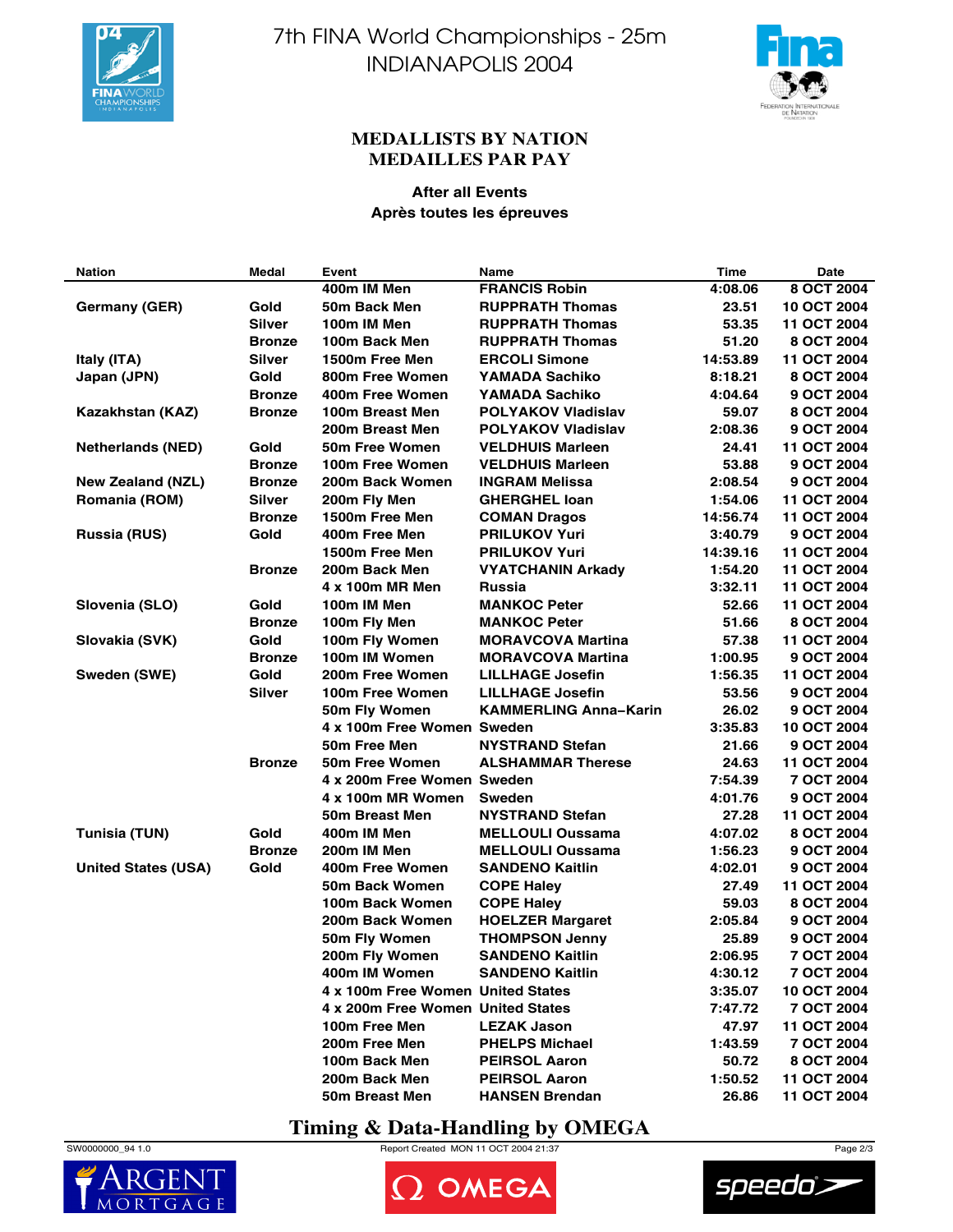



### **MEDALLISTS BY NATION MEDAILLES PAR PAY**

### **After all Events Après toutes les épreuves**

| <b>Nation</b> | Medal         | Event             | <b>Name</b>            | <b>Time</b> | <b>Date</b> |
|---------------|---------------|-------------------|------------------------|-------------|-------------|
|               |               | 100m Breast Men   | <b>HANSEN Brendan</b>  | 58.45       | 8 OCT 2004  |
|               |               | 200m Breast Men   | <b>HANSEN Brendan</b>  | 2:04.98     | 9 OCT 2004  |
|               |               | 50m Fly Men       | <b>CROCKER lan</b>     | 22.71       | 10 OCT 2004 |
|               |               | 100m Fly Men      | <b>CROCKER lan</b>     | 50.18       | 8 OCT 2004  |
|               |               | 4 x 100m Free Men | <b>United States</b>   | 3:09.96     | 7 OCT 2004  |
|               |               | 4 x 200m Free Men | <b>United States</b>   | 7:03.71     | 8 OCT 2004  |
|               |               | 4 x 100m MR Men   | <b>United States</b>   | 3:25.09     | 11 OCT 2004 |
|               | Silver        | 200m Free Women   | <b>BENKO Lindsay</b>   | 1:56.48     | 11 OCT 2004 |
|               |               | 400m Free Women   | <b>MCLARTY Sara</b>    | 4:04.49     | 9 OCT 2004  |
|               |               | 800m Free Women   | <b>ZIEGLER Kate</b>    | 8:20.55     | 8 OCT 2004  |
|               |               | 200m Breast Women | <b>BEARD Amanda</b>    | 2:22.53     | 11 OCT 2004 |
|               |               | 100m Fly Women    | <b>KOMISARZ Rachel</b> | 57.85       | 11 OCT 2004 |
|               |               | 200m Fly Women    | <b>DESCENZA Mary</b>   | 2:07.79     | 7 OCT 2004  |
|               |               | 400m IM Women     | <b>HOFF Katie</b>      | 4:33.09     | 7 OCT 2004  |
|               |               | 4 x 100m MR Women | <b>United States</b>   | 3:55.68     | 9 OCT 2004  |
|               |               | 400m Free Men     | <b>CARVIN Chad</b>     | 3:43.77     | 9 OCT 2004  |
|               |               | 200m IM Men       | <b>LOCHTE Ryan</b>     | 1:55.86     | 9 OCT 2004  |
|               | <b>Bronze</b> | 200m Free Women   | <b>VOLLMER Dana</b>    | 1:58.05     | 11 OCT 2004 |
|               |               | 50m Breast Women  | <b>KIRK Tara</b>       | 30.61       | 8 OCT 2004  |
|               |               | 100m Breast Women | <b>KIRK Tara</b>       | 1:06.33     | 10 OCT 2004 |
|               |               | 100m Fly Women    | <b>THOMPSON Jenny</b>  | 58.13       | 11 OCT 2004 |
|               |               | 200m IM Women     | <b>HOFF Katie</b>      | 2:10.61     | 10 OCT 2004 |
|               |               | 50m Free Men      | <b>BRUNELLI Nick</b>   | 21.71       | 9 OCT 2004  |
|               |               | 200m Free Men     | <b>LOCHTE Ryan</b>     | 1:44.97     | 7 OCT 2004  |
|               |               | 400m Free Men     | <b>MORTIMER Justin</b> | 3:44.70     | 9 OCT 2004  |
|               |               | 50m Back Men      | <b>MARSHALL Peter</b>  | 23.93       | 10 OCT 2004 |
|               |               | 400m IM Men       | <b>SHANTEAU Eric</b>   | 4:08.94     | 8 OCT 2004  |

# **Timing & Data-Handling by OMEGA**

SW0000000\_94 1.0 Page 3/3





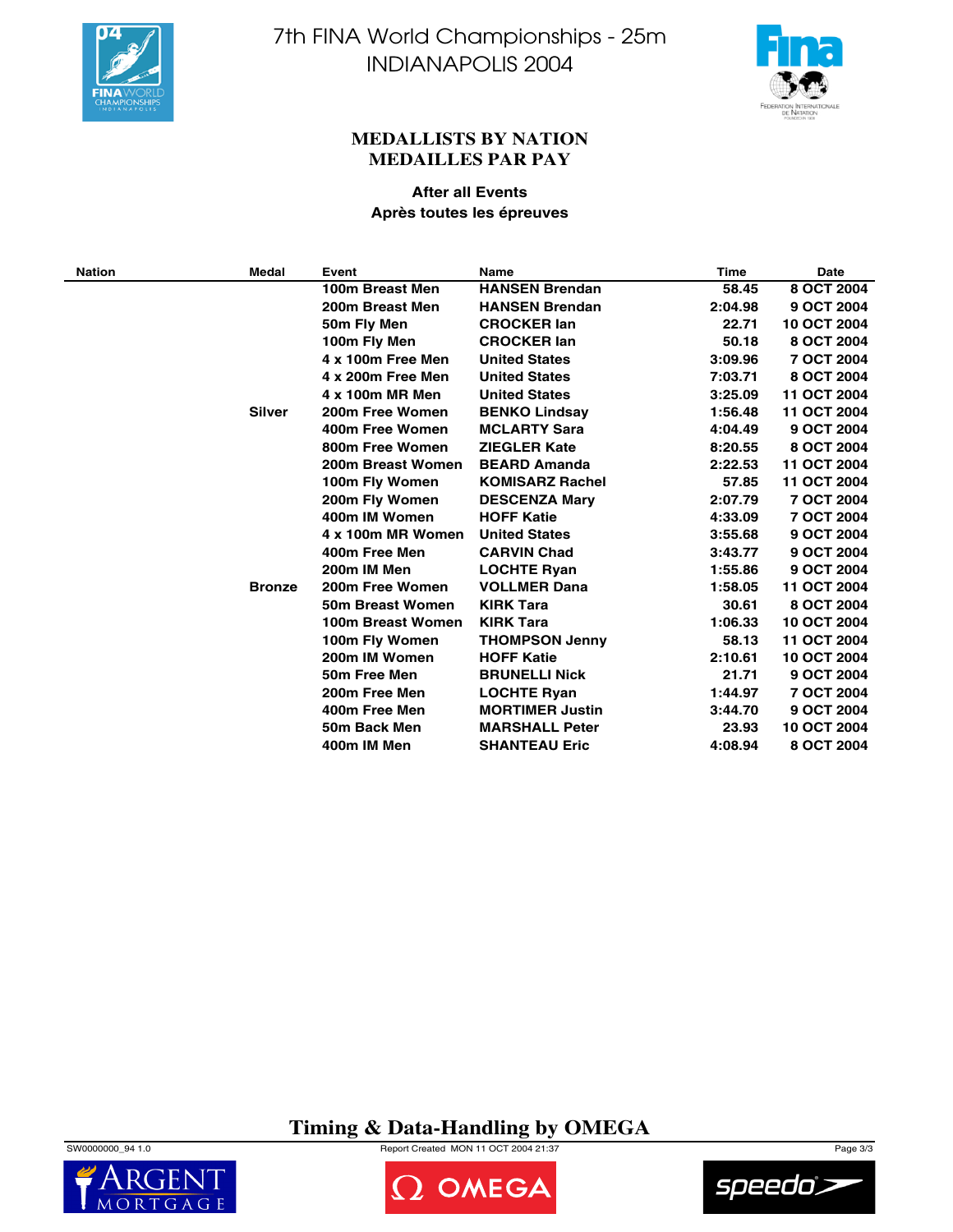



### **MEDAL STANDINGS CLASSEMENT PAR MEDAILLE**

### **After all Events Après toutes les épreuves**

|    |                      |            | Men          |              |              | Women        |   |   | Total |                |    |    |    |              |
|----|----------------------|------------|--------------|--------------|--------------|--------------|---|---|-------|----------------|----|----|----|--------------|
|    | Rank Nation          |            | G            | S            | в            | Tot          | G | s | в     | <b>Tot</b>     | G  | s  | в  | Tot          |
| 1. | <b>United States</b> | <b>USA</b> | 12           | $\mathbf{2}$ | 5            | 19           | 9 | 8 | 5     | 22             | 21 | 10 | 10 | 41           |
|    | 2 Australia          | <b>AUS</b> |              | 8            |              | 8            | 7 | 7 | 7     | 21             | 7  | 15 | 7  | 29           |
|    | 3 Great Britain      | <b>GBR</b> | 2            | 3            |              | 5            |   |   |       |                | 2  | 3  |    | 5            |
|    | 4 Russia             | <b>RUS</b> | $\mathbf{2}$ |              | 2            | 4            |   |   |       |                | 2  |    | 2  | 4            |
|    | 5 Sweden             | <b>SWE</b> |              |              |              | $\mathbf 2$  |   | 3 | 3     | 7              |    | 4  | 4  | 9            |
| 6  | Brazil               | <b>BRA</b> |              |              | 3            | 5            |   |   |       |                |    |    | 3  | 5            |
| 7  | Germany              | <b>GER</b> |              |              |              | 3            |   |   |       |                |    |    |    | 3            |
| 8  | Japan                | <b>JPN</b> |              |              |              |              |   |   |       | 2              |    |    |    | 2            |
|    | 8 Netherlands        | <b>NED</b> |              |              |              |              |   |   |       | $\overline{2}$ |    |    |    | 2            |
| 8  | Slovenia             | <b>SLO</b> |              |              |              | $\mathbf{2}$ |   |   |       |                |    |    |    | 2            |
| 8  | Slovakia             | <b>SVK</b> |              |              |              |              |   |   |       | $\mathbf{2}$   |    |    |    | 2            |
| 8  | <b>Tunisia</b>       | <b>TUN</b> |              |              |              | 2            |   |   |       |                |    |    |    | 2            |
| 13 | China                | <b>CHN</b> |              |              |              |              |   | 2 |       | 2              |    | 2  |    | 3            |
| 14 | Canada               | <b>CAN</b> |              |              | 2            | 3            |   |   |       |                |    |    | 3  | 4            |
| 15 | Romania              | <b>ROM</b> |              |              |              | 2            |   |   |       |                |    |    |    | $\mathbf{2}$ |
| 16 | <b>Algeria</b>       | <b>ALG</b> |              |              |              |              |   |   |       |                |    |    |    |              |
| 16 | Italy                | <b>ITA</b> |              |              |              |              |   |   |       |                |    |    |    |              |
| 18 | Kazakhstan           | <b>KAZ</b> |              |              | $\mathbf{2}$ | 2            |   |   |       |                |    |    | 2  | 2            |
| 19 | Croatia              | <b>CRO</b> |              |              |              |              |   |   |       |                |    |    |    |              |
| 19 | <b>New Zealand</b>   | <b>NZL</b> |              |              |              |              |   |   |       |                |    |    |    |              |

# **Timing & Data-Handling by OMEGA**

SW0000000\_95 1.0 Report Created MON 11 OCT 2004 21:37 Page 1/1





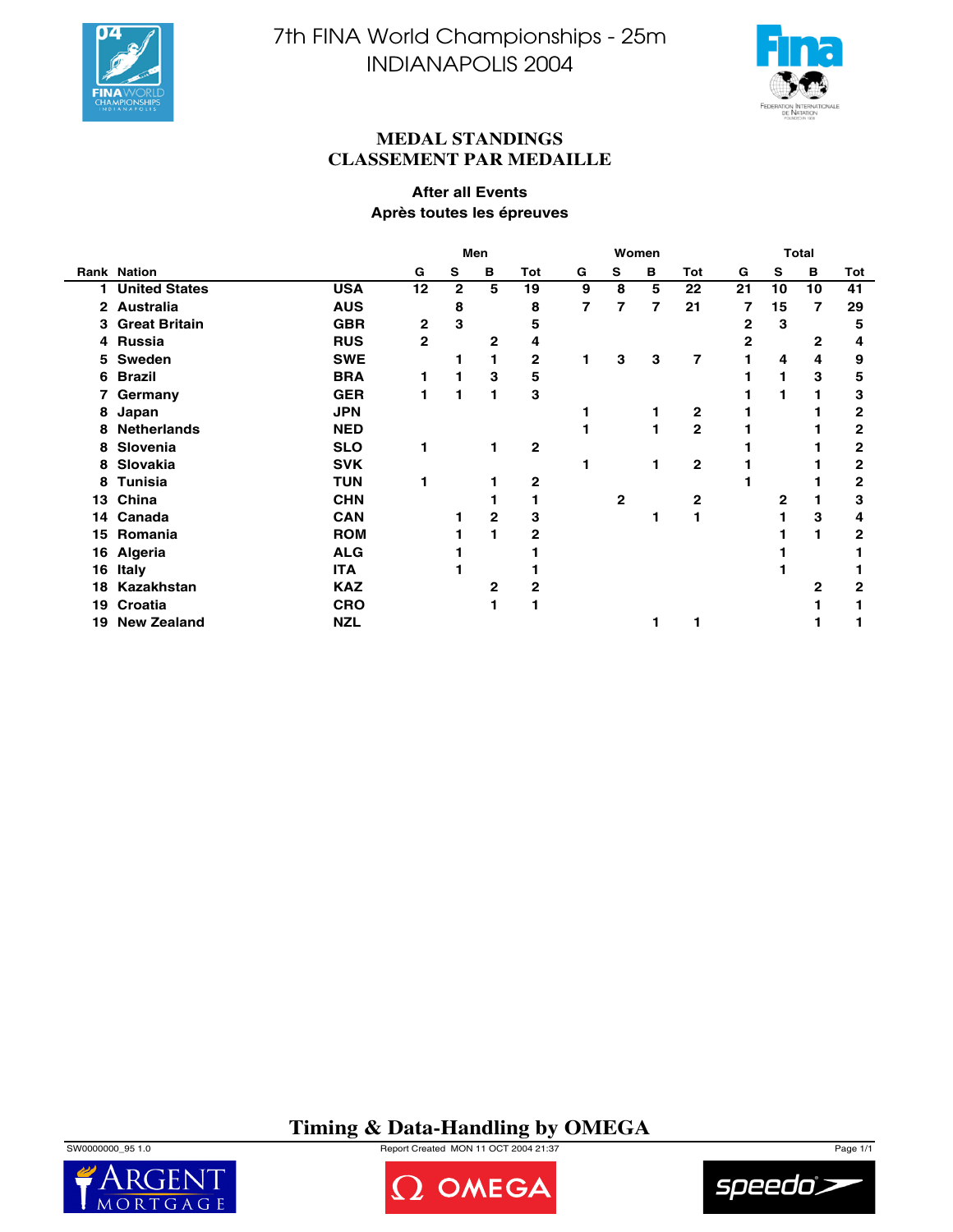



### **MULTI-MEDALLISTS MEDAILLES MULTIPLES**

### **After all Events Après toutes les épreuves**

|     | Rank Name                  | <b>Nation</b> | Gold           | Silver                  | <b>Bronze</b> | <b>Total</b>            |
|-----|----------------------------|---------------|----------------|-------------------------|---------------|-------------------------|
| 1.  | <b>HANSON Brooke</b>       | <b>AUS</b>    | 6              |                         |               | 6                       |
|     | 2 CROCKER lan              | <b>USA</b>    | 4              |                         |               | 4                       |
|     | 2 HANSEN Brendan           | <b>USA</b>    | 4              |                         |               | 4                       |
|     | 2 SANDENO Kaitlin          | <b>USA</b>    | 4              |                         |               | 4                       |
|     | 5 LEZAK Jason              | <b>USA</b>    | 3              |                         |               | 3                       |
|     | 5 PEIRSOL Aaron            | <b>USA</b>    | 3              |                         |               | 3                       |
|     | <b>7 LENTON Lisbeth</b>    | <b>AUS</b>    | $\overline{2}$ | $\mathbf{2}$            | 2             | 6                       |
|     | 8 THOMPSON Jenny           | <b>USA</b>    | 2              | 1                       | 1             | 4                       |
|     | 9 BENKO Lindsay            | <b>USA</b>    | 2              | 1                       |               | 3                       |
|     | 9 COPE Haley               | <b>USA</b>    | 2              | 1                       |               | 3                       |
|     | 9 JOYCE Kara Lynn          | <b>USA</b>    | 2              | 1                       |               | 3                       |
|     | <b>12 BRUNELLI Nick</b>    | <b>USA</b>    | 2              |                         | 1             | 3                       |
|     | 12 VOLLMER Dana            | <b>USA</b>    | 2              |                         | 1             | 3                       |
|     | <b>14 PRILUKOV Yuri</b>    | <b>RUS</b>    | 2              |                         |               | 2                       |
|     | <b>15 LILLHAGE Josefin</b> | <b>SWE</b>    | 1              | 2                       | 2             | 5                       |
|     | <b>16 EDMISTONE Jade</b>   | AUS           | 1              | $\overline{2}$          |               | 3                       |
|     | 17 PEREIRA Thiago          | <b>BRA</b>    | 1              | 1                       | 2             | 4                       |
|     | 18 LOCHTE Ryan             | <b>USA</b>    | 1              | 1                       | 1             | 3                       |
|     | <b>18 RUPPRATH Thomas</b>  | <b>GER</b>    | 1              | 1                       | 1             | 3                       |
|     |                            | <b>AUS</b>    | 1              |                         |               |                         |
|     | <b>18 TOMLINSON Louise</b> |               |                | 1                       | 1             | 3                       |
| 21. | <b>CARVIN Chad</b>         | <b>USA</b>    | 1              | 1                       |               | 2                       |
| 21. | <b>HOELZER Margaret</b>    | <b>USA</b>    | 1              | 1                       |               | 2                       |
| 21  | <b>KOMISARZ Rachel</b>     | <b>USA</b>    | 1              | 1                       |               | 2                       |
| 21  | <b>WEIR Amanda</b>         | <b>USA</b>    | 1              | 1                       |               | 2                       |
| 21. | <b>FOSTER Mark</b>         | <b>GBR</b>    | 1              | 1                       |               | 2                       |
|     | 21 HICKMAN James           | <b>GBR</b>    | 1              | 1                       |               | 2                       |
| 21. | <b>ZIMMER Tayliah</b>      | <b>AUS</b>    | 1              | 1                       |               | 2                       |
| 28. | <b>EDINGTON Sophie</b>     | <b>AUS</b>    | 1              |                         | 3             | 4                       |
|     | 29 YAMADA Sachiko          | <b>JPN</b>    | 1              |                         | 1             | 2                       |
| 29  | <b>MORTIMER Justin</b>     | <b>USA</b>    | 1              |                         | 1             | $\mathbf{2}$            |
| 29  | <b>MARSHALL Peter</b>      | <b>USA</b>    | 1              |                         | 1             | $\mathbf{2}$            |
|     | 29 VELDHUIS Marleen        | <b>NED</b>    | 1              |                         | 1             | $\overline{2}$          |
| 29  | <b>MANKOC Peter</b>        | <b>SLO</b>    | 1              |                         | 1             | 2                       |
| 29  | <b>MORAVCOVA Martina</b>   | <b>SVK</b>    | 1              |                         | 1             | 2                       |
|     | 29 MELLOULI Oussama        | <b>TUN</b>    | 1              |                         | 1             | 2                       |
|     | <b>36 RICKARD Brenton</b>  | <b>AUS</b>    |                | 4                       |               | 4                       |
|     | 36 WELSH Matthew           | <b>AUS</b>    |                | 4                       |               | 4                       |
| 38  | <b>REESE Shayne</b>        | <b>AUS</b>    |                | 2                       | 1             | 3                       |
| 39  | <b>BEARD Amanda</b>        | <b>USA</b>    |                | $\overline{2}$          |               | $\overline{2}$          |
|     | 39 DESCENZA Mary           | <b>USA</b>    |                | $\mathbf 2$             |               | $\mathbf{2}$            |
|     | 39 KAMMERLING Anna-Karin   | <b>SWE</b>    |                | $\mathbf{2}$            |               | $\overline{\mathbf{2}}$ |
|     | <b>39 MEWING Andrew</b>    | <b>AUS</b>    |                | $\mathbf 2$             |               | 2                       |
|     | 39 GAO Chang               | <b>CHN</b>    |                | $\overline{\mathbf{2}}$ |               | 2                       |
|     | 44 SAY Rick                | <b>CAN</b>    |                | 1                       | $\mathbf{2}$  | 3                       |
|     | 44 KIRK Tara               | <b>USA</b>    |                | 1                       | $\mathbf{2}$  | 3                       |
|     | 44 SJOBERG Johanna         | <b>SWE</b>    |                | 1                       | $\mathbf 2$   | 3                       |
|     | <b>47 SANTOS Nicholas</b>  | <b>BRA</b>    |                | 1                       | 1             | $\overline{2}$          |

## **Timing & Data-Handling by OMEGA**



 $\overline{M}$ 

SW0000000\_99 1.0 Report Created MON 11 OCT 2004 21:37 Page 1/2



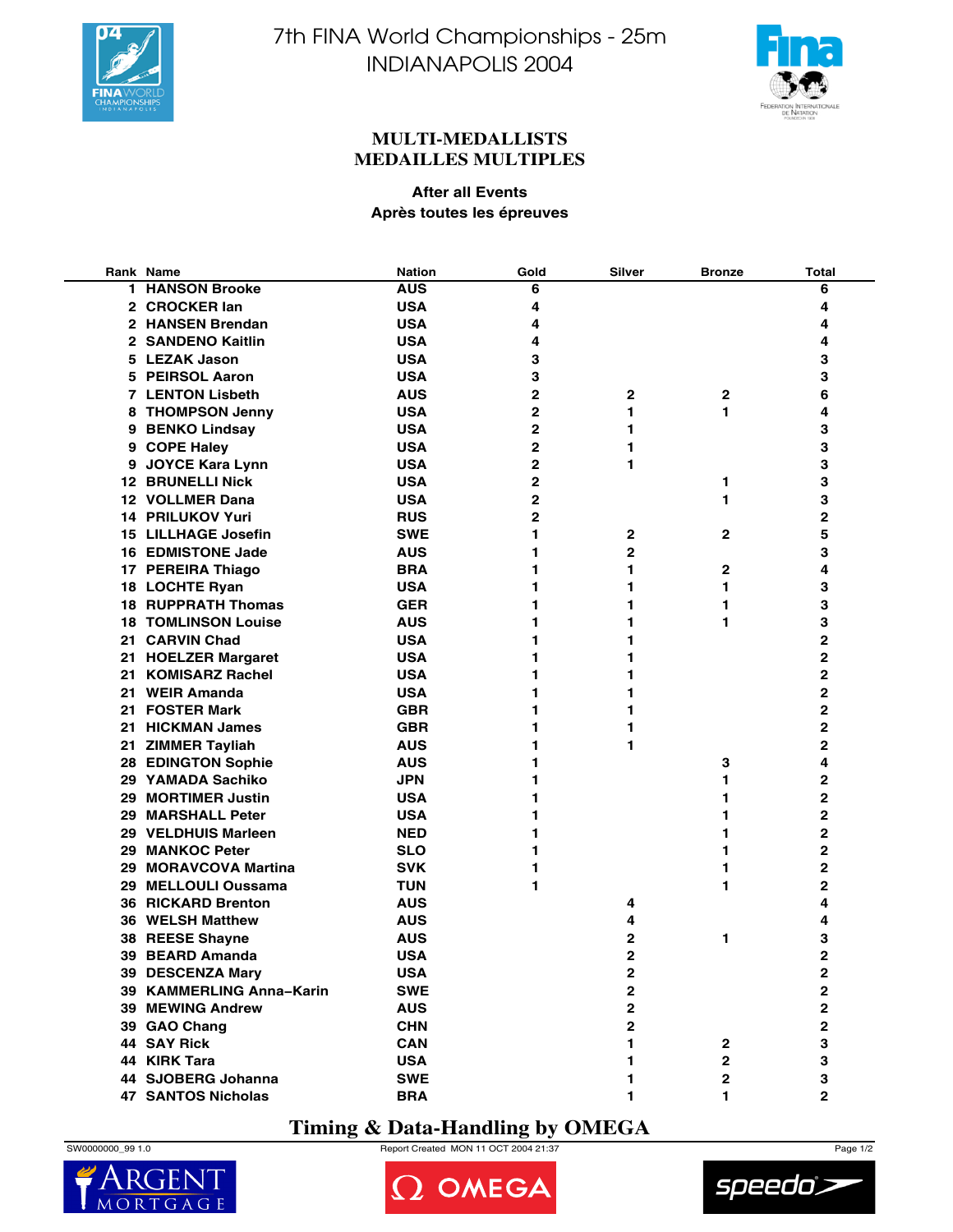



### **MULTI-MEDALLISTS MEDAILLES MULTIPLES**

### **After all Events Après toutes les épreuves**

|    | Rank Name             | <b>Nation</b> | Gold | <b>Silver</b> | <b>Bronze</b> | <b>Total</b> |
|----|-----------------------|---------------|------|---------------|---------------|--------------|
|    | 47 HOFF Katie         | <b>USA</b>    |      |               |               | 2            |
|    | 47 NYSTRAND Stefan    | <b>SWE</b>    |      |               |               |              |
|    | 47 ALSHAMMAR Therese  | <b>SWE</b>    |      |               |               |              |
|    | 47 GRANLUND Petra     | <b>SWE</b>    |      |               |               |              |
| 47 | <b>MATTSSON Ida</b>   | <b>SWE</b>    |      |               |               |              |
|    | 47 PETTERSSON Lina    | <b>SWE</b>    |      |               |               |              |
|    | 47 MIATKE Danni       | <b>AUS</b>    |      |               |               |              |
|    | 47 CARROLL Lara       | <b>AUS</b>    |      |               |               | 2            |
|    | 47 GORMAN Melissa     | <b>AUS</b>    |      |               |               | 2            |
|    | 57 POLYAKOV Vladislav | <b>KAZ</b>    |      |               |               | 2            |
|    | 57 VYATCHANIN Arkady  | <b>RUS</b>    |      |               |               |              |

# **Timing & Data-Handling by OMEGA**

SW0000000\_99 1.0 Page 2/2





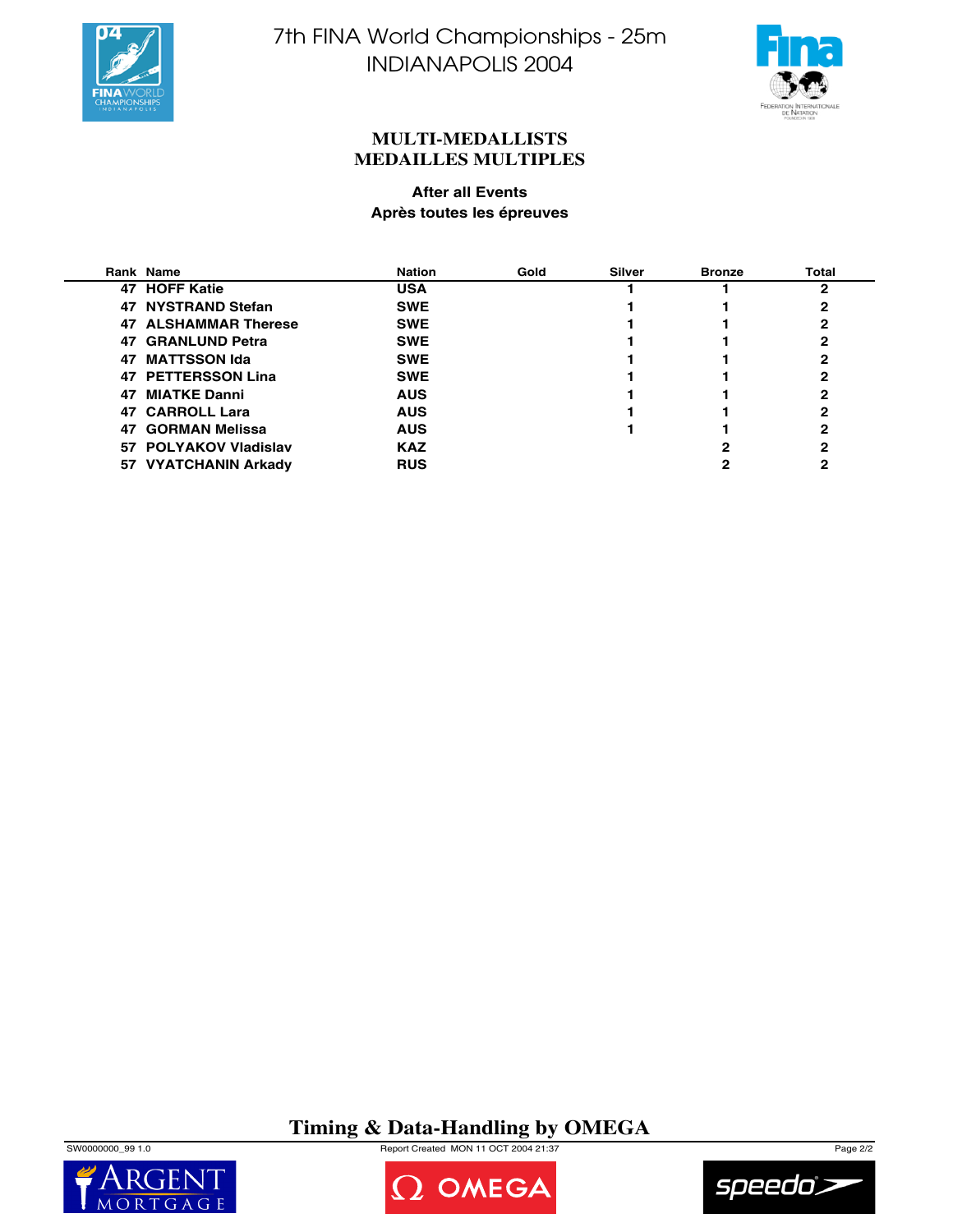



### **CHAMPIONSHIPS TROPHY TROPHEE DU CHAMPIONNAT**

**After all Events Après toutes les épreuves**

|    | <b>Rank Nation</b>   |            | Men          | Women | <b>Total</b> |
|----|----------------------|------------|--------------|-------|--------------|
| 1. | <b>United States</b> | <b>USA</b> | 503          | 559   | 1062         |
|    | 2 Australia          | <b>AUS</b> | 368          | 527   | 895          |
|    | 3 Brazil             | <b>BRA</b> | 282          | 111   | 393          |
|    | 4 Canada             | <b>CAN</b> | 123          | 264   | 387          |
|    | 5 China              | <b>CHN</b> | 114          | 270   | 384          |
|    | 6 Sweden             | <b>SWE</b> | 95           | 208   | 303          |
|    | 7 Russia             | <b>RUS</b> | 266          | 9     | 275          |
|    | 8 Japan              | <b>JPN</b> | 125          | 121   | 246          |
|    | 9 South Africa       | <b>RSA</b> | 72           | 101   | 173          |
|    | 10 Germany           | <b>GER</b> | 115          | 38    | 153          |
|    | 11 Great Britain     | <b>GBR</b> | 95           | 51    | 146          |
|    | 12 New Zealand       | <b>NZL</b> | 26           | 97    | 123          |
|    | 13 Netherlands       | <b>NED</b> | $\mathbf{2}$ | 88    | 90           |
|    | 14 Finland           | <b>FIN</b> | 43           | 28    | 71           |
|    | 15 Slovenia          | <b>SLO</b> | 66           | 3     | 69           |
|    | 16 Belarus           | <b>BLR</b> | 8            | 48    | 56           |
|    | 16 Romania           | <b>ROM</b> | 56           |       | 56           |
|    | 16 Slovakia          | <b>SVK</b> | 9            | 47    | 56           |
|    | 19 Austria           | <b>AUT</b> |              | 54    | 54           |
|    | 20 Croatia           | <b>CRO</b> | 32           | 19    | 51           |
|    | 20 Italy             | <b>ITA</b> | 16           | 35    | 51           |
|    | 22 Algeria           | <b>ALG</b> | 49           |       | 49           |
|    | 23 Bulgaria          | <b>BUL</b> | 47           |       | 47           |
|    | 23 Tunisia           | <b>TUN</b> | 47           |       | 47           |
|    | 25 Argentina         | <b>ARG</b> | 11           | 30    | 41           |
|    | 25 Spain             | <b>ESP</b> | 40           | 1.    | 41           |
|    | 27 Denmark           | <b>DEN</b> | 13           | 25    | 38           |
|    | 28 Switzerland       | <b>SUI</b> | $\mathbf{1}$ | 36    | 37           |
|    | 29 Kazakhstan        | <b>KAZ</b> | 30           |       | 30           |
|    | 30 Czech Republic    | <b>CZE</b> | 27           |       | 27           |
|    | 31 France            | <b>FRA</b> | 25           |       | 25           |
|    | 32 Estonia           | <b>EST</b> |              | 24    | 24           |
|    | 33 Norway            | <b>NOR</b> | 21           |       | 21           |
|    | 34 Turkey            | <b>TUR</b> | 18           |       | 18           |
|    | 35 Panama            | <b>PAN</b> |              | 14    | 14           |
|    | 36 Lithuania         | LTU        | 13           |       | 13           |
|    | 36 Papau New Guinea  | <b>PNG</b> | 13           |       | 13           |
|    | 38 Israel            | <b>ISR</b> | 12           |       | 12           |
|    | 39 Chile             | <b>CHI</b> |              | 10    | 10           |
|    | 39 Poland            | <b>POL</b> | 10           |       | 10           |
|    | 41 Barbados          | <b>BAR</b> | 6            |       | 6            |
|    | 41 Venezuela         | <b>VEN</b> | 6            |       | 6            |
|    | 43 Ireland           | <b>IRL</b> |              | 4     | 4            |
|    | 44 Hong Kong         | <b>HKG</b> |              | 3     | 3            |
|    | 44 Iceland           | <b>ISL</b> |              | 3     | 3            |
|    | 46 Mexico            | <b>MEX</b> | 1            |       | 1            |

# **Timing & Data-Handling by OMEGA**



 $MO$ R.

SW0000000\_96 1.0 Page 1/1



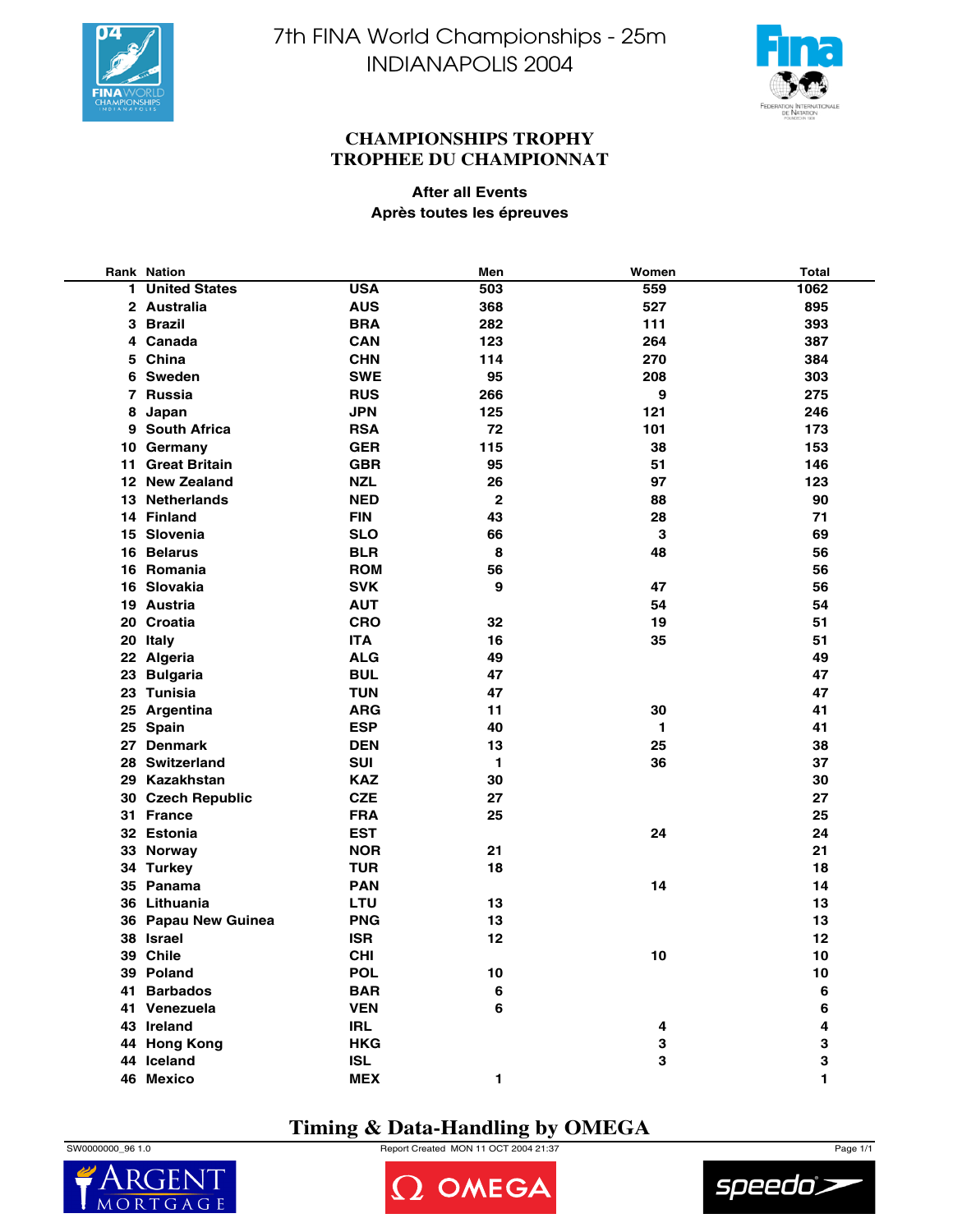



### **FINA TROPHY TROPHEE FINA**

### **After all Events Après toutes les épreuves**

| Rank Name                       | <b>Nation</b> | <b>Ranking Points</b> | <b>Bonus Points</b> | <b>Total</b>   |
|---------------------------------|---------------|-----------------------|---------------------|----------------|
| <b>1 HANSON Brooke</b>          | <b>AUS</b>    | 25                    |                     | 25             |
| 2 HANSEN Brendan                | <b>USA</b>    | 15                    |                     | 15             |
| 2 SANDENO Kaitlin               | <b>USA</b>    | 15                    |                     | 15             |
| 4 PEIRSOL Aaron                 | <b>USA</b>    | 11                    | $\mathbf{2}$        | 13             |
| 5 CROCKER lan                   | <b>USA</b>    | 10                    | $\mathbf{2}$        | 12             |
| 6 PRILUKOV Yuri                 | <b>RUS</b>    | 11                    |                     | 11             |
| <b>6 LENTON Lisbeth</b>         | <b>AUS</b>    | 11                    |                     | 11             |
| 8 COPE Haley                    | <b>USA</b>    | 10                    |                     | 10             |
| <b>8 RUPPRATH Thomas</b>        | <b>GER</b>    | 10                    |                     | 10             |
| <b>10 RICKARD Brenton</b>       | <b>AUS</b>    | 9                     |                     | 9              |
| 10 WELSH Matthew                | <b>AUS</b>    | 9                     |                     | 9              |
| 12 FOSTER Mark                  | <b>GBR</b>    | 8                     |                     | 8              |
| 12 HICKMAN James                | <b>GBR</b>    | 8                     |                     | 8              |
| <b>12 MANKOC Peter</b>          | <b>SLO</b>    | 8                     |                     | 8              |
| 12 MORAVCOVA Martina            | <b>SVK</b>    | 8                     |                     | 8              |
| 12 MELLOULI Oussama             | <b>TUN</b>    | 8                     |                     | 8              |
| <b>12 LILLHAGE Josefin</b>      | <b>SWE</b>    | 8                     |                     | 8              |
| <b>18 YAMADA Sachiko</b>        | <b>JPN</b>    | $\overline{7}$        |                     | 7              |
| 18 PEREIRA Thiago               | <b>BRA</b>    | 7                     |                     | 7              |
| <b>18 THOMPSON Jenny</b>        | <b>USA</b>    | 7                     |                     | 7              |
| <b>18 VELDHUIS Marleen</b>      | <b>NED</b>    | 7                     |                     | $\overline{7}$ |
| 22 BEARD Amanda                 | <b>USA</b>    | 6                     |                     | 6              |
| 22 HOELZER Margaret             | <b>USA</b>    | 6                     |                     | 6              |
| 22 EDMISTONE Jade               | <b>AUS</b>    | 6                     |                     | 6              |
| 22 GAO Chang                    | <b>CHN</b>    | 6                     |                     | 6              |
| 26 SAY Rick                     | <b>CAN</b>    | 5                     |                     | 5              |
| 26 LOCHTE Ryan                  | <b>USA</b>    | 5                     |                     | 5              |
| 26 LEZAK Jason                  | <b>USA</b>    | 5                     |                     | 5              |
| 26 PHELPS Michael               | <b>USA</b>    | 5                     |                     | 5              |
| 26 HOFF Katie                   | <b>USA</b>    | 5                     |                     | 5              |
| 26 NYSTRAND Stefan              | <b>SWE</b>    | 5                     |                     | 5              |
|                                 | <b>AUS</b>    | 5                     |                     | 5              |
| 26 CARROLL Lara<br>33 KIRK Tara | <b>USA</b>    | 4                     |                     | 4              |
| 33 KOMISARZ Rachel              | <b>USA</b>    |                       |                     | 4              |
|                                 |               | 4                     |                     |                |
| 33 POLYAKOV Vladislav           | <b>KAZ</b>    | 4                     |                     | 4              |
| 33 REESE Shayne                 | <b>AUS</b>    | 4                     |                     | 4              |
| 33 EDINGTON Sophie              | <b>AUS</b>    | 4                     |                     | 4              |
| 33 ZIMMER Tayliah               | <b>AUS</b>    | 4                     |                     | 4              |
| 39 CARVIN Chad                  | <b>USA</b>    | 3                     |                     | 3              |
| <b>39 MARSHALL Peter</b>        | <b>USA</b>    | 3                     |                     | 3              |
| 39 BENKO Lindsay                | <b>USA</b>    | 3                     |                     | 3              |
| 39 DESCENZA Mary                | <b>USA</b>    | 3                     |                     | 3              |
| 39 MCLARTY Sara                 | <b>USA</b>    | 3                     |                     | 3              |
| 39 ZIEGLER Kate                 | <b>USA</b>    | 3                     |                     | 3              |
| <b>39 FRANCIS Robin</b>         | <b>GBR</b>    | 3                     |                     | 3              |
| <b>39 ERCOLI Simone</b>         | <b>ITA</b>    | 3                     |                     | 3              |
| 39 GHERGHEL Ioan                | <b>ROM</b>    | 3                     |                     | 3              |

## **Timing & Data-Handling by OMEGA**

 $MO$ 



2 OMEGA